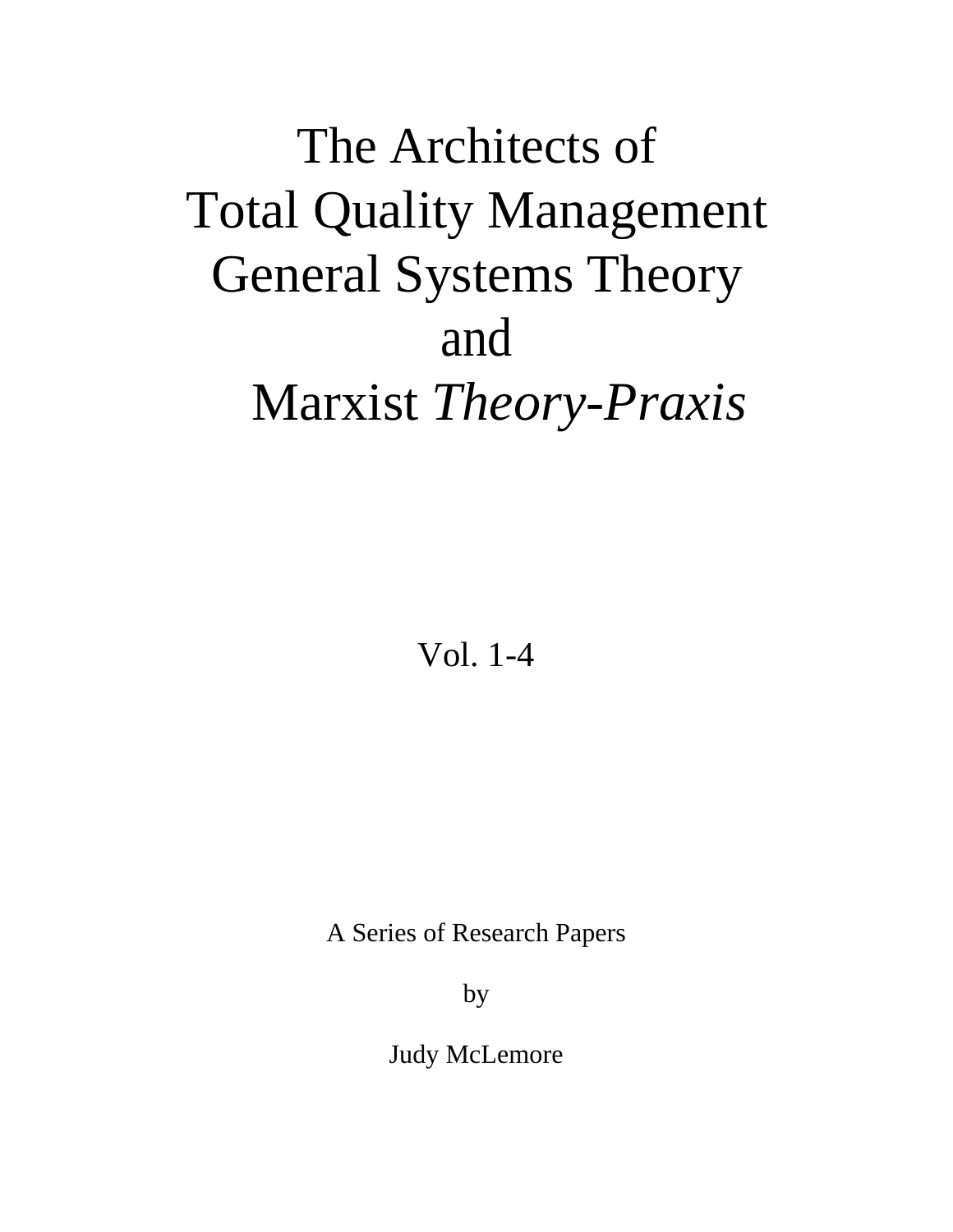### **TABLE OF CONTENTS**

| VOL.1  | THE ASPEN INSTITUTE AND MARXIST PRAXIS                                         |
|--------|--------------------------------------------------------------------------------|
| VOL. 2 | NEW SCHOOL FOR SOCIAL RESEARCH AND THE<br>UNIVERSITY IN EXILE/GRADUATE FACULTY |
| VOL.3  | CRITICAL THEORY MARXISM DIALECTICAL METHOD<br>AND TOTAL QUALITY MANAGEMENT     |
| VOL.4  | THE MARXIST THEORY & PRACTICE BEHIND TOTAL<br><b>QUALITY MANAGEMENT</b>        |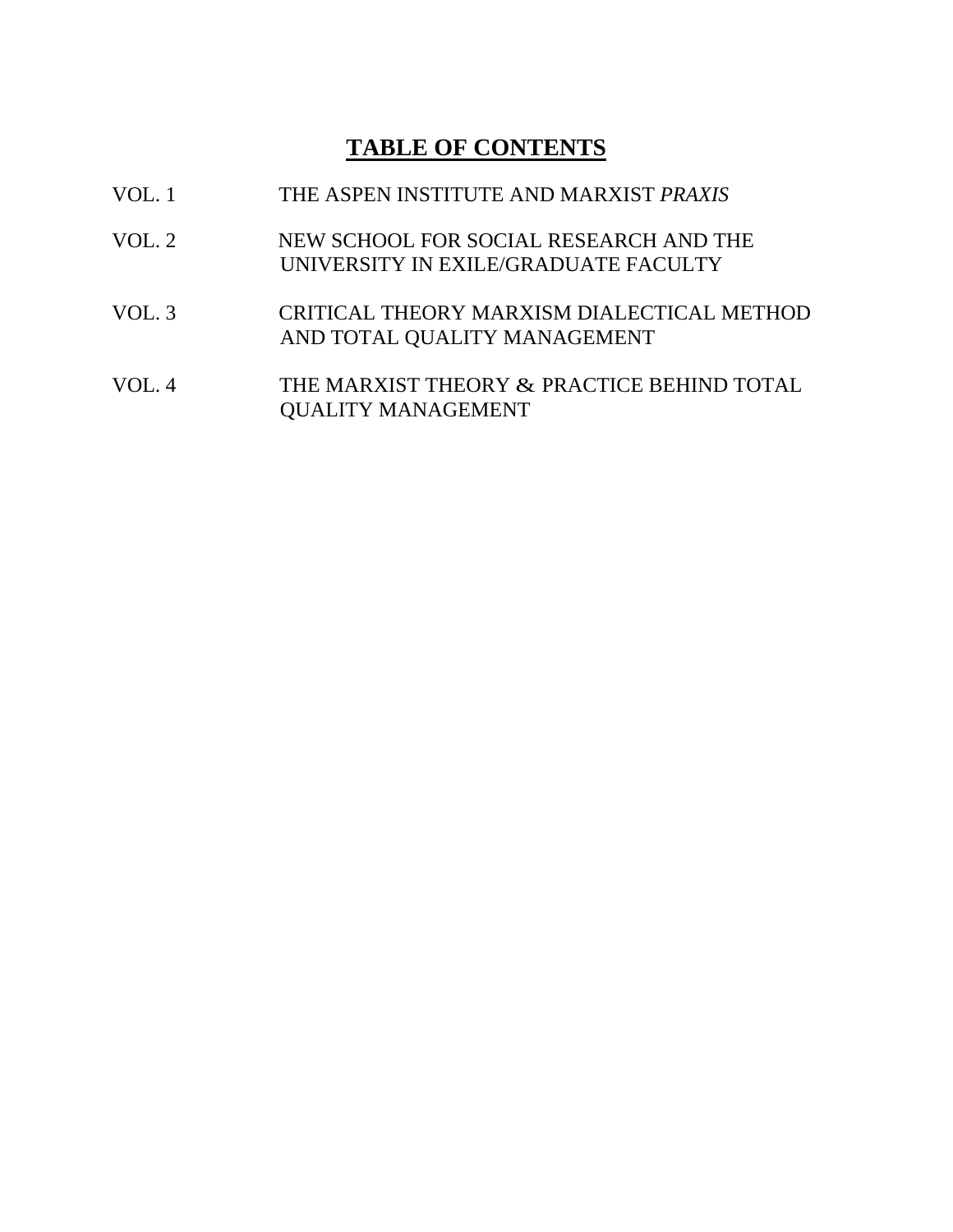Judy McLemore began researching educational issues such as sex education in the 1980's. Her research continued through the 1990's with Outcome Based Education, Goals 2000 which led to Total Quality Management, General Systems Theory, Transformational Marxism, Tavistock, and the National Training Laboratories. She has studied and reviewed thousands of books, training laboratories materials, periodicals, and videos. She received the Eagle Award from Eagle Forum, has done numerous radio talk shows and her articles have been published in various periodicals.

Judy and her husband Doug have two children and two grandchildren.

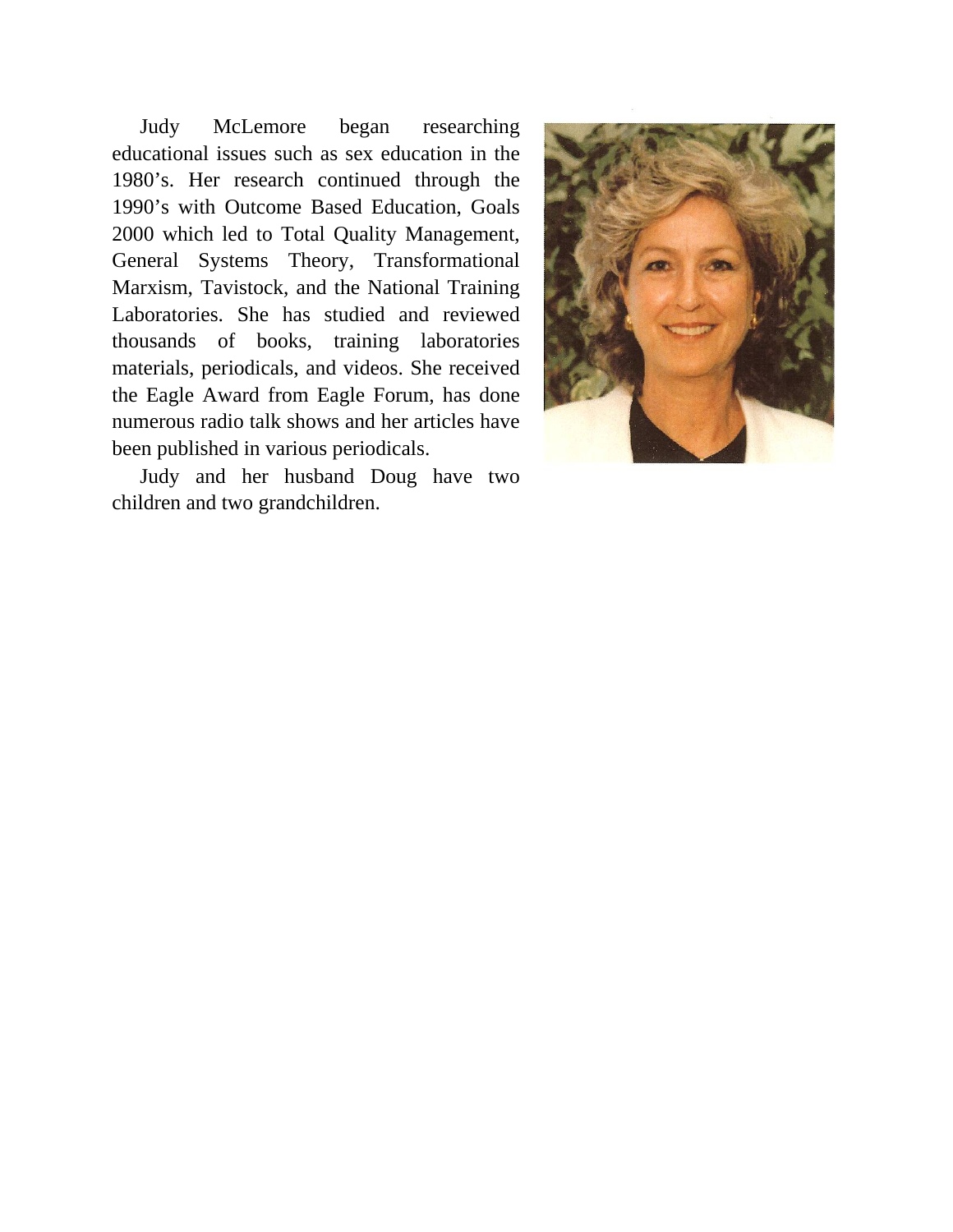# THE ASPEN INSTITUTE and MARXIST *PRAXIS*

by

Judy McLemore

Vol. 1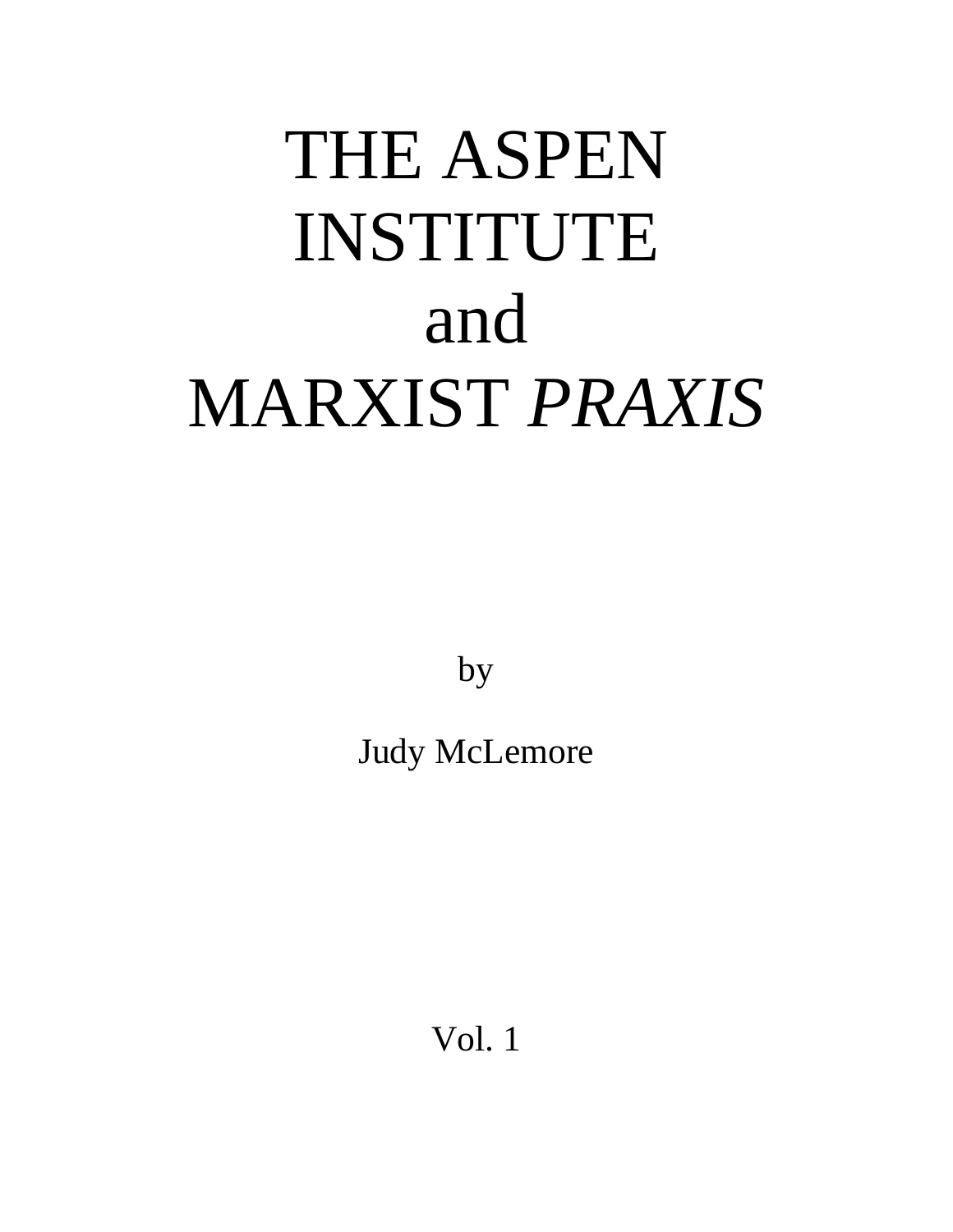## THE ASPEN INSTITUTE and MARXIST *PRAXIS*

by Judy McLemore

> Vol. 1 (Second Edition)

©2002 Institution for Authority Research Dean Gotcher Herndon, KS 67739 [www.authorityresearch.com](http://www.authorityresearch.com/)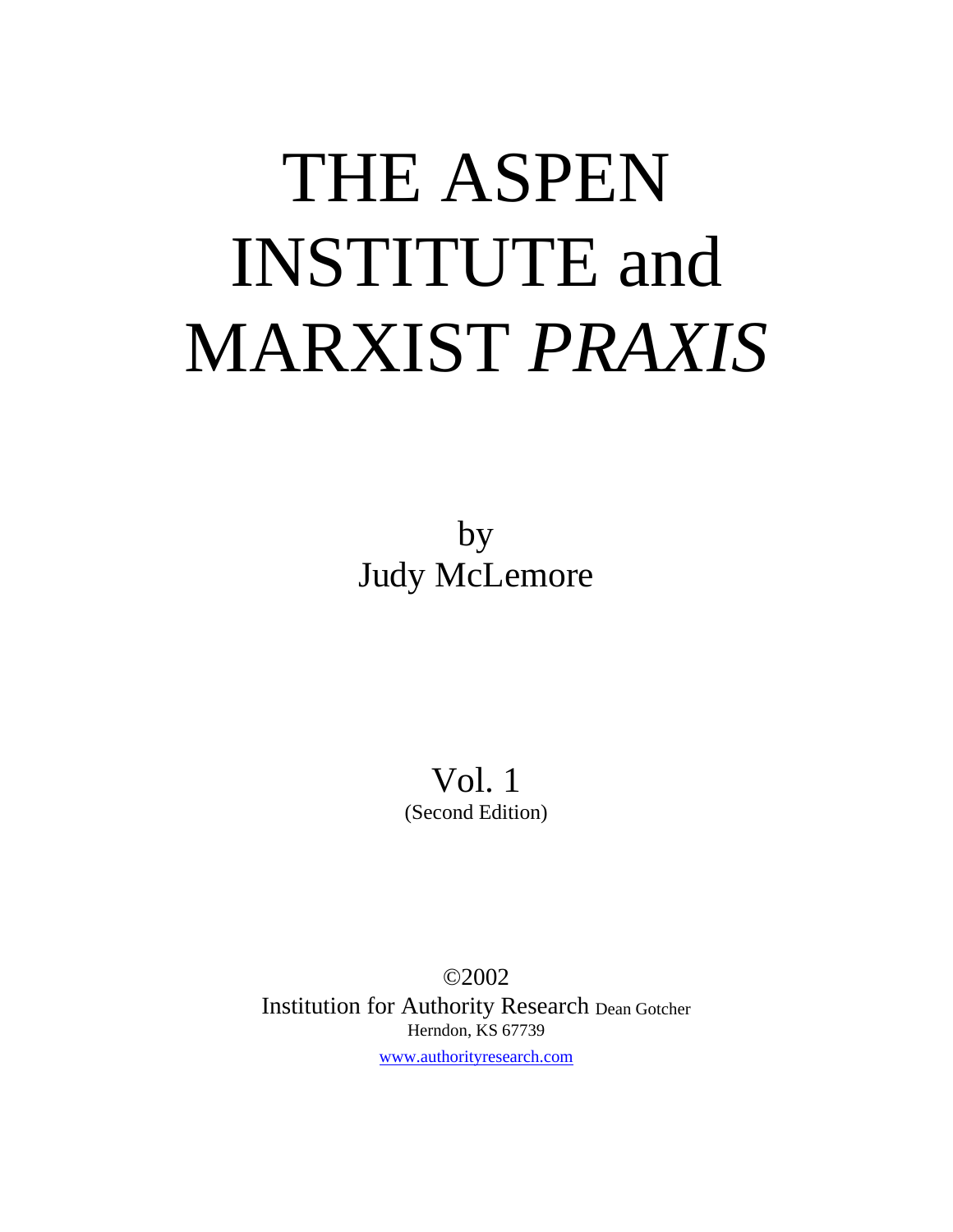#### THE ASPEN INSTITUTE and MARXIST *PRAXIS*

by

Judy McLemore

*This is one of a series of papers on the roots of Total Quality Management and its philosophy, General Systems Theory. As a whole, these papers show in the Planners own words, that contrary to TQM's seemingly benign appearance, it is part of a long-range plan to control and remake, not only the citizens of the U. S., but the world. Most important, these papers attempt to reveal the Marxist Praxis/putting theory into practice (brainwashing process) that has and is being used to accomplish this task. Due to the complexity of the subject matter, each paper is only one piece of the puzzle. Each paper in turn adds to and/or builds upon, interconnects, and helps clarify the others. The key individuals of the Aspen Institute didn't just pop up with its creation. Their efforts go back far beyond Aspen and continue into the future. Due to space, only an occasional note is made of these efforts [the networking of Thomas Mann, for instance}, although some are picked up in other papers in this series.* 

As we plunge headlong into the dark abyss of world government, various individuals and groups propose different theories as to just who and/or what groups are leading this death (of freedom) march—Foundations, the Council on Foreign Relations, Skull & Bones, the New Age Movement/Occult, the Trilateral Commission, National Training Laboratories, Tavistock Institute, Club of Rome, United Nations, the so-called environmental movement, International corporations, our government, etc. Suffice it to say that the totalitarian mindset of those individuals who make up the various groups that would enslave the masses, whether that mindset is Elitist, Communist, Humanist or Fascist, varies little. All are hardened atheists and their single-minded mission in life is the total control of universal man and his environment in order to, among other things, remake him in their atheistic likeness. This paper reveals, from the outside looking in, the **Hegelian dialectic in action/practice**.

The Aspen Institute, located in Aspen, Colorado, was founded by individuals with just such a mindset. Foundational to the Institute is the dialectical process, the god of the intellectual life of Germany. The damage done to this country and its people by this Institute is totally beyond calculation. Its beginnings resulted from a meeting, using a Goethe Bicentennial Celebration as a front, of Marxist-Hegelians from around the world (Hyman Aspen 9). The following is a glimpse of its early history as told by one of its own, Sidney Hyman.

In 1948, Robert M. Hutchins, Guiseppe Antonio Borgese, Arnold Bergstrasser and Walter Paul Paepcke organized a worldwide convocation to commemorate the bicentenary of the birth of Johann Wolfgang von Goethe (3, 249). The stated motive for this celebration was to ensure that the "**intellectual life** of Germany, which the Nazis had ruined," (Hitler had taken over the brainwashing centers and used them for his own ends.) would be "revived and restored" in the "community of Western thought" (Hyman Aspen 21; Fermi 9).

Guiseppe Antonio Borgese (1882-1952), the "son-in-law of Thomas Mann" (Hyman 3), had emigrated to the U.S. from Mussolini's Italy in 1931. He joined the faculty of the University of Chicago (where Hutchins was president) in the mid-1930's and in order to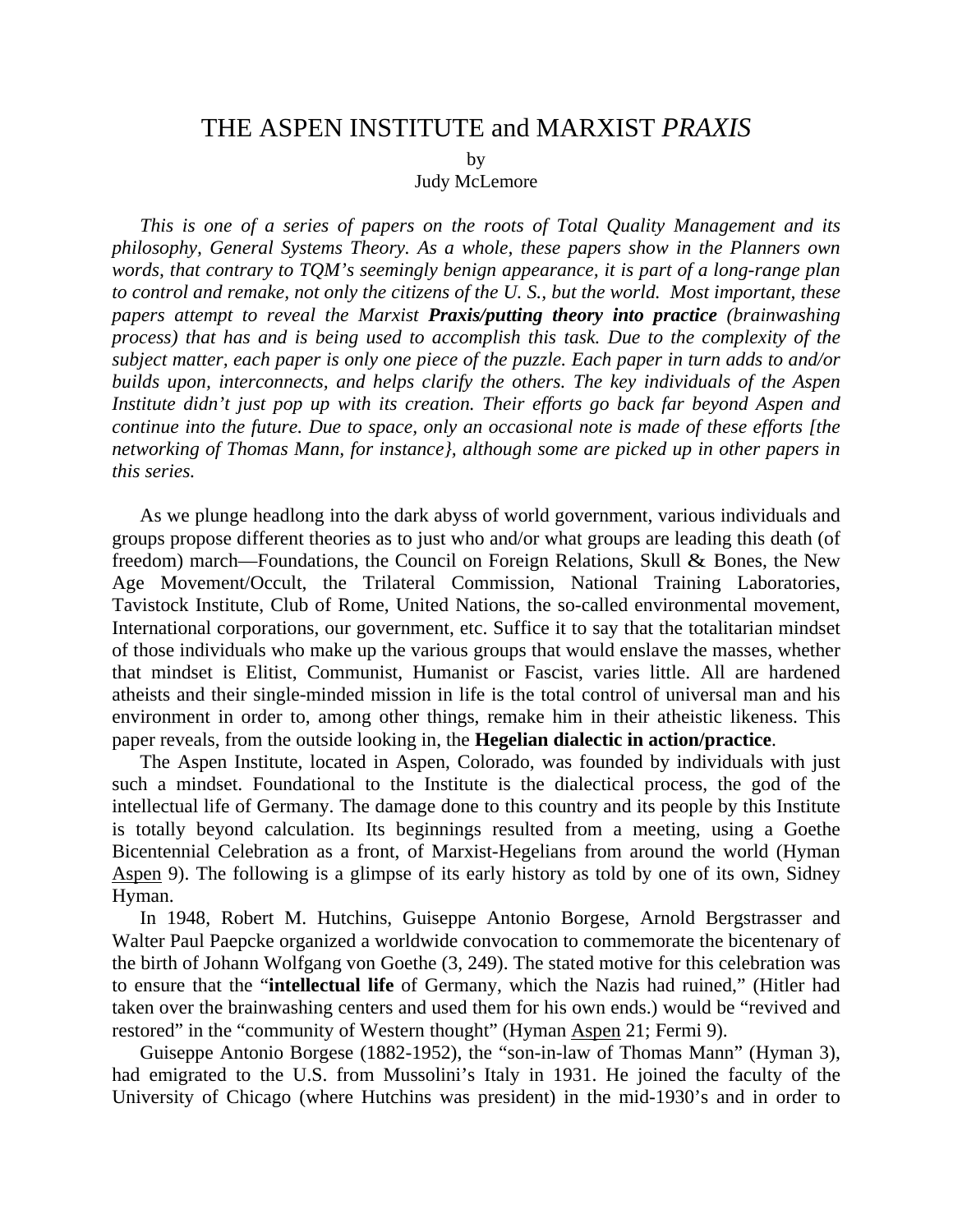"launch his political ideas," he founded and consequently was editor of Common Cause—the monthly magazine of the Committee to Frame a World Constitution (19; Fermi 116). His "scholarly pursuits" included "Italian thought and action," and the "interplay of German culture" with "that of Italy" (Hyman 10). Hutchins and Borgese "had worked closely" together "arranging contacts between the University of Chicago and the Goethe University in Frankfurt," Germany (13). After V-I Day, Borgese and Bergstrasser initiated a program in which "University of Chicago professors were urged to accept teaching assignments at the Goethe University… in order to help revive German Intellectual life" (9), that is, learn Marxist *praxis* (how to apply the Hegelian dialectic in practice). After retiring from the University of Chicago where he stayed for 12 years, Borgese moved back to Italy in 1948 and died there in 1952 (Fermi 116).

Thomas Mann (1875-1955) was a member of the board of directors of the Goethe Bicentennial Foundation which planned the Goethe Celebration (Hyman Aspen 44). Mann's youngest daughter Elisabeth had meet Borgese at Mann's home in Princeton and married him a year later. She was twenty-one and he was fifty-seven, seven years older than Mann himself (456). Elisabeth assisted Mann in his "literary and political ventures," and would be an asset to Borgese as well. The Mann family had left Germany in 1931 and after staying 5 years in Switzerland, emigrated in 1937 to the U. S. where Mann obtained the position of lecturer at Princeton. He co-founded the Emergency Rescue Committee to bring likeminded comrades to America (Fermi 85,262-263,265). Mann, a poet and novelist whose work was based on "fact and fiction" as well as homosexual "fantasy and reality," was a "bisexual" pedophile with a lustful passion for "boys and young men" which lasted apparently until his death at the age of 80. The father of six children, he was cold and detached as well as abusive. He was sexually attracted to his own son Klaus who would later commit suicide. Mann would refuse to cancel his lecture tour to attend his funeral. Later, his grandson Frido as well and daughter Michael, mother of Frido, would also commit suicide. Daughter Erika was convinced that Frido would "grow into a homosexual" because of "the way her father treated him." Frido married Christine Heisenberg, the daughter of the scientist responsible for General Systems Theory's uncertainty principle. Although Mann had married the daughter of a very wealthy and prominent Jewish family in his late twenties, he was "less in love with her than with her background" and hoped that the marriage would further his "work." Mann traveled extensively both in Germany and the U.S. giving "readings" of his novels and lecturing on such topics as "Goethe and Democracy" and "The Position of Sigmund Freud in Modern Cultural History" which he described as a "wide-ranging dissertation on the problem of revolution, with academic intentions" (Hayman 194-195, 200, 250-251, 276, 323, 376, 494, 527, 554, 556, 573, 582, 588, 603, 619). Mann burned the bulk of his diaries and stipulated that the remainder not be published until 20 years after his death. These diaries form the basis of Thomas Mann.

Among those who influenced Mann was Goethe, Nietzsche—to whom Adolf Hitler himself commissioned a shrine which consequently opened in 1938 (Lively & Abrams 71)—Schiller, Oswald Spengler, and Wagner, another Hitler hero to whom Mann had a "lifelong passion." Throughout his life, his friends and contacts were many and varied. He gave lectures at the Carnegie Foundation for International Peace. He had private sittings with the Pope and Queen Juliana of the Netherlands and the Budapest Minister of Culture. He dined with George Bernard Shaw, H. G. Wells, who was a "Fabian" socialist who had visited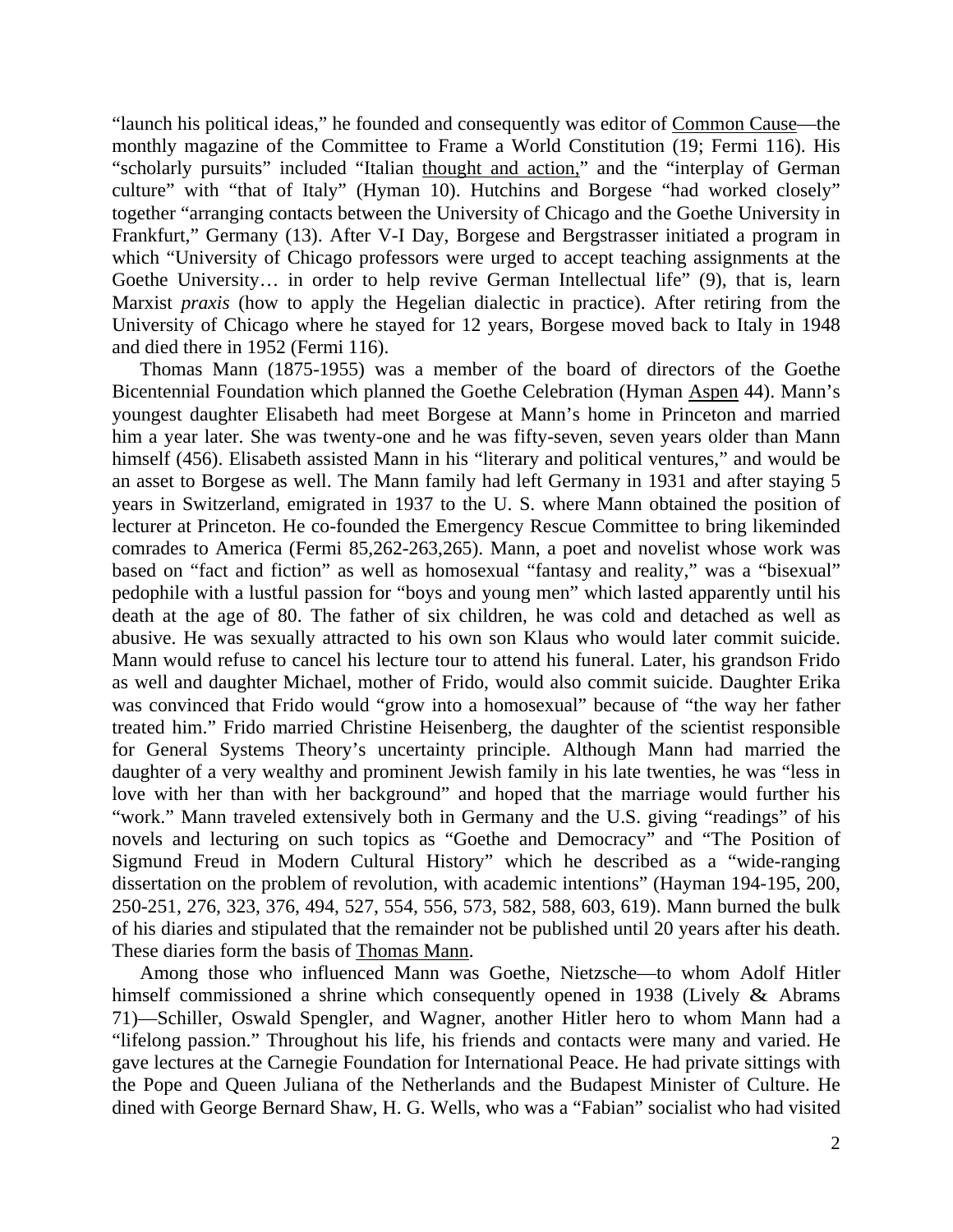Lenin in Moscow in the winter of 1920-21 where he advised him that for socialism to succeed it was "necessary to **reorganize** not only the material side of life but also the *psychology of the whole people.*" Wells advocated the **Fabians'** "evolutionary collectivism" whereby the "existing capitalistic system" is "transformed into a collective one" by a "definite system of education for all society" (Trotsky 172, 180), and **Max Horkheimer** of the Frankfurt School<sup>[1](#page-7-0)</sup> who had been a student/peer of Max Weber (Gunnell 154). Mann worked closely with another Frankfurt School member and U.S. emigrant, **Theodor Adorno**, who was his "mentor" concerning the effectiveness of "atonal music" in producing "cultural decadence." He was a personal friend of **Sigmund Freud** as well. It was Freud who prompted Mann to write "The Tables of the Law" in order to "demythify and demystify biblical material" (Hayman 149, 316-317, 487, 495-496, 608).

It was through his friendship with Josef von Lukacs of Budapest that Mann became associated with his son, Georg Lukacs, another Frankfurt School member (Georg dropped the von). Josef was a "wealthy Jewish capitalist," and son Georg "was introduced to many prominent European intellectuals, including [Max] Weber," in his father's house. In 1912, Georg had became "part of Weber's circle as well as involved with the ideas of **[Stefan] George**." **Weber** envisioned an "organic cultural order informed [controlled] by an academic elite." By 1915, Georg was "dedicated to radical renewal through cultural **critique**" (Gunnell 158-159). Georg had ''joined the Hungarian Communist Party in 1918" and after "taking part in the uprising of 1919" (of which Antonio Gramsci also participated), he escaped to **Vienna** where Mann "intervened to save him from being extradited out of Austria" to Hungary. It was here that Mann personally got to know Georg although Mann's work had "determined the essential features" of Georg's early writings (Gunnell 257, 332-333). Mann developed a "deepening friendship" with Ernst Bertram who, after the war was "classified by the denazification court as a 'lesser offender,'" whose "lover was Ernst Glocknes, a member of the *male group* that surrounded **Stefan George**." Mann attended "poetry readings" at the apartment of Ludwig Derleth, another "member" of the **Stefan George Circle**, of which he based a character in one of his novels (554, 197-198, 252-253).

Incidentally, Stefan George, one of the most popular poets in Germany at the time, was among the German "intellectuals" who popularized "Nietzschean fascism" in Germany. He, like Mann, was a pedophile and a "guiding example" to the "Community of the Special," an organization of German "pederasts" (men who "engage in or desires to engage in sex with boys around the age of puberty") who argued that "Christian asceticism was responsible for the demise of homosexual relations," therefore they sought a "complete transformation of Germany from a Judeo-Christian society to a Greco-Uranian one." When Hitler was elected Chancellor of Germany in 1933, he "appointed George as President of the Nazi Academy of Letters" which he turned down (Lively & Abrams iii, 19-22, 26, 70).

During and after World War II, Mann had became such a promoter for anything and everything pertaining to Soviet Russia, he was denounced by California Congressman

<span id="page-7-0"></span> $\overline{a}$ <sup>1</sup> The Communist founded Frankfurt School/Institute for Social Research was the center of Transformational Marxism. Its members integrated Freud's "psychoanalysis and Hegelianized Marxism" and put dialectical theory into practice. After Hitler came to power, they fled the country and eventually made their new home at Columbia University where they immediately set about implementing (and training others to implement) this brainwashing process in America. (Read Martin Jay's The Dialectical Imagination: A History Of The Frankfurt School And The Institute Of Social Research. 1923-1950.)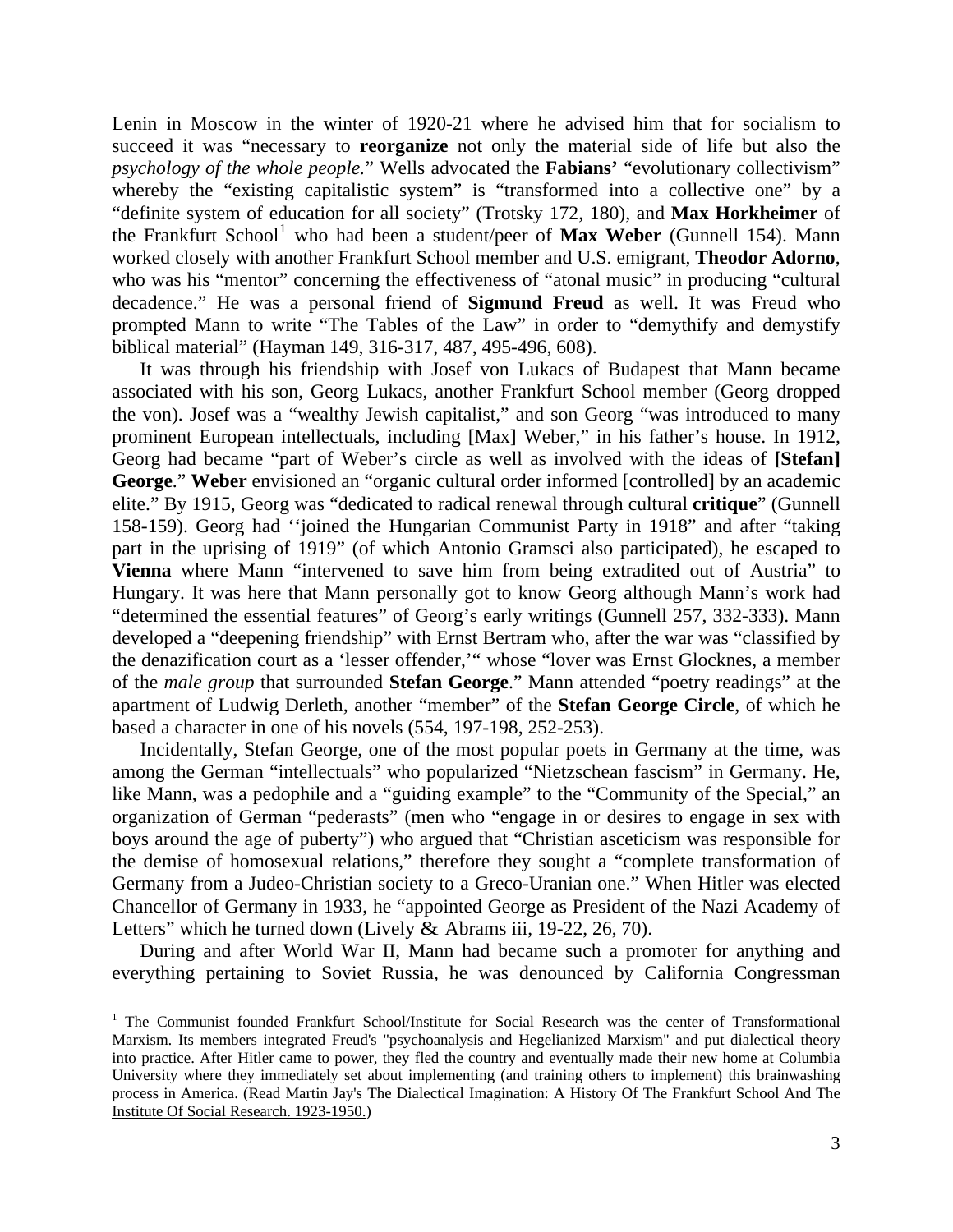Donald Jackson as "one of the world's foremost apologists for Stalin and Company" (Gunnell 585). Mann thought the idea of a "**world order** that is nothing but anti-Communist" was "worse" than one that was "Communist," and his "antipathy to American anti-communism predisposed him to look charitably on Soviet expansionism" (563, 569). After the Soviets took over East Berlin, the "East German government wanted him to accept the Stalin Peace Prize and the National Prize, both of which he had to refuse, but he *resented having to do so.*" [Queen Juliana wanted to award him the cross of the order of Orange-Nassaw as well] (609). Moreover, Mann's lesbian daughter Erika and homosexual son Klaus were both "denounced in a Munich paper as 'leading agents of Stalin in the USA'" (349, 362, 555). Brother Heinrich was awarded the German National Prize for Art and Literature and invited to become president of the German Academy of the Arts in East Berlin which would "solve his financial problems by putting him in the power of a regime controlled by Moscow" (557). Heinrich died a natural death just before leaving America for East Berlin to accept this post.

Although Mann was afraid to accept the Stalin Prize, he did accept the "Weimar Goethe Prize," which the East Germans offered him along with the "freedom of the city" (562). This was 1949, the year of the Aspen Institute's birth. Combining a West Berlin lecture tour with his 3-day East Berlin visit to accept the Goethe Prize, daughter Erika noted that both East and West Germany "showered him with 'godlike honors'" (565). In 1916, Mann had insisted that the "intellectual must never take *direct* political action" but by 1923, he "saw it as his duty to move into that dimension" (347). His entire adult life is a testament to that.

Arnold Bergstrasser's [1896-1964] "formal training was in the social and political sciences," but when he emigrated from Germany in 1937, he taught cultural sociology, history and German literature at Claremont College in California. In 1944, he was "called to the University of Chicago to teach in the Army Specialized Training Program for soldiers who were to be sent to Germany to become members of the military government." When this mission was accomplished, he accepted an offer to stay in the German department at the University. Here Bergstrasser, "enlisting the collaboration of German-born colleagues in other departments" succeeded in "raising the level of German culture [Marxist *praxis*] in the community." Among his "achievements" was the Goethe Festival at Aspen. He returned to Germany in 1951 "to pick up the threads of his interrupted career." Having asserted that "reconciling political and ideological differences between American and German-born colleagues had not always been easy," back in Germany Bergstrasser helped "plan and promote" the John F. Kennedy Institute of the Free University in Berlin, an institute "engaged in the study of all aspects of American culture." He would promote this institute "until his death" (Fermi 102-103, 390). According to fellow Heidelberg émigré Hannah Arendt, before leaving Germany Bergstrasser "had successfully accommodated himself to the [Hitler] regime," until it was "shown that he had a whole string of Jewish ancestors." It was Bergstrasser, says Arendt, that was "the real moving force behind this [Goethe Celebration] program" (Kohler & Saner 136).

In 1929, Robert Hutchins had come to the University of Chicago from Yale Law School where he had "embraced legal realism." By the mid-1930's, he had turned against the "philosophical heritage" of John Dewey and turned toward a "neoclassical Aristotelian/Thomist natural law philosophy." He recruited Mortimer Adler and his "emphasis" on the "great books" from Columbia to Chicago in 1930, as well as others who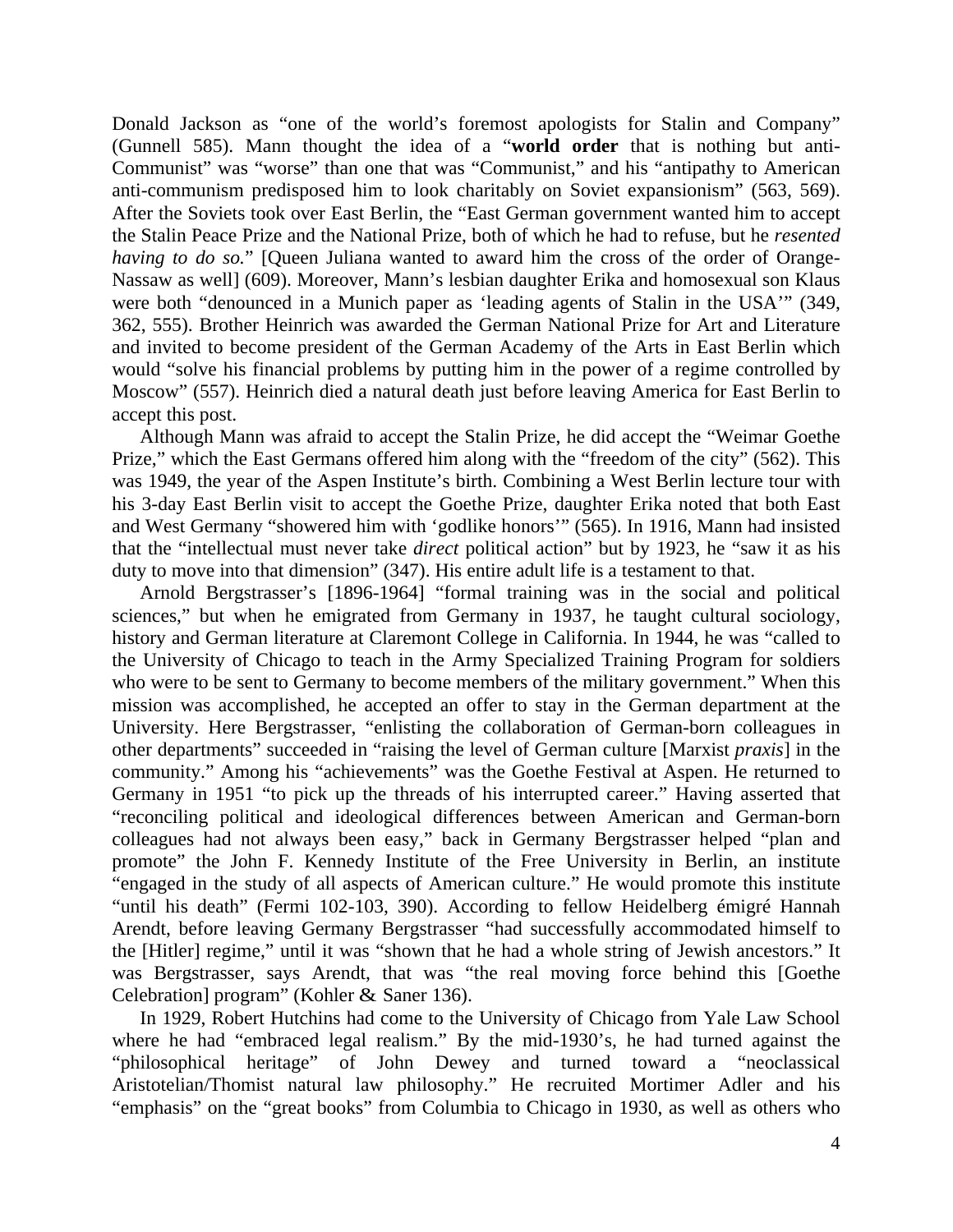"joined the attack on scientism and the related version of liberalism." Hutchins argued in his manifesto, The Higher Learning in America, that "metaphysics must do for the modern university what theology had done in the Middle Ages—provide an ordering principle and an 'intelligible basis for the study of man in his relations with other men'" (Gunnell 132).

Hutchins spent 19 years as president of the University of Chicago [he resigned the presidency in 1947 and became chancellor] attempting to "restructure American higher education" (Hyman Aspen 3). [He became vice-president of the newly formed Ford Foundation in 1950 with Aspen Institute trustee, Clarence Faust, who was "at the forefront of foundation work in support of education" (97-98)]. As head of the University, his "educational purpose" was to achieve "a unifying synthesis about man and his world" (21). He believed that the best formal education for students was "preparatory for a lifetime of **adult learning**" (17). Hutchins sought to "make the University of Chicago the place to *initiate* and test the *revolutionary changes* he felt were imperative" (15). As a result of his efforts, he "appeared to be 'Blasphemous the First' to some members of his own facility and to most American educators in the 1930's and 1940's" (14). Hutchins' reforms sound disgustingly familiar, for instance, viewing the "learning process as a lifelong enterprise; producing students capable of discussing 'common problems,' etc." In Hutchins' view, the "immediate objective" of education was to "make the student not learned, but capable of learning," while the "larger objective" was to provide society with citizens who could "communicate" (16). [Hutchins' believed "communication" was a "precondition for a world order" (20)]. The "strong resistance' he met led him to say that "every advance in education is made over the dead bodies of 10,000 resisting professors," later rephrasing the thought by saying that 'it is harder to change a curriculum than it is to move a cemetery." Professor Mortimer Adler was Hutchins' "principal co-worker" and "collaborator" in this effort as well as on many other "different and difficult projects" (15). (Their ideas on education reform would be taken up by the Aspen Institute.) One of these projects was the teaching of a twoyear **"Great Books"** course at the University to a "select group" of undergraduates. [The "Ideas" in the Great Books were presented in "dialectical form." (Hyman, Benton 494).] Those students who underwent the full two years of this brainwashing process "took away" what…

often became the invisible hand that shaped the order of valued, judgments, and personal commitments in their mature years. Among the students who were seminar participants in the last half of the 1930's, what has just been said was true of Mrs. Katherine Graham, now the publishers of the Washington Post. It was true of Charles Percy, now the United States senator from Illinois. It was also true of Robert O. Anderson… (Hyman, Aspen 17-18)

Hutchins also joined with Adler in teaching "The Fat Man's Seminar" which was "based on the Great Books." This course, based on **Marxist** *Praxis***/**putting dialectical theory into practice/action, targeted University "trustees" and "Chicago business leaders" (18). He was also the chairman of the **Committee to Frame a World Constitution**, on which he worked closed with Borgese (13). In a public statement preceding its 1948 draft publication, Hutchins explained the "precondition for a world order:"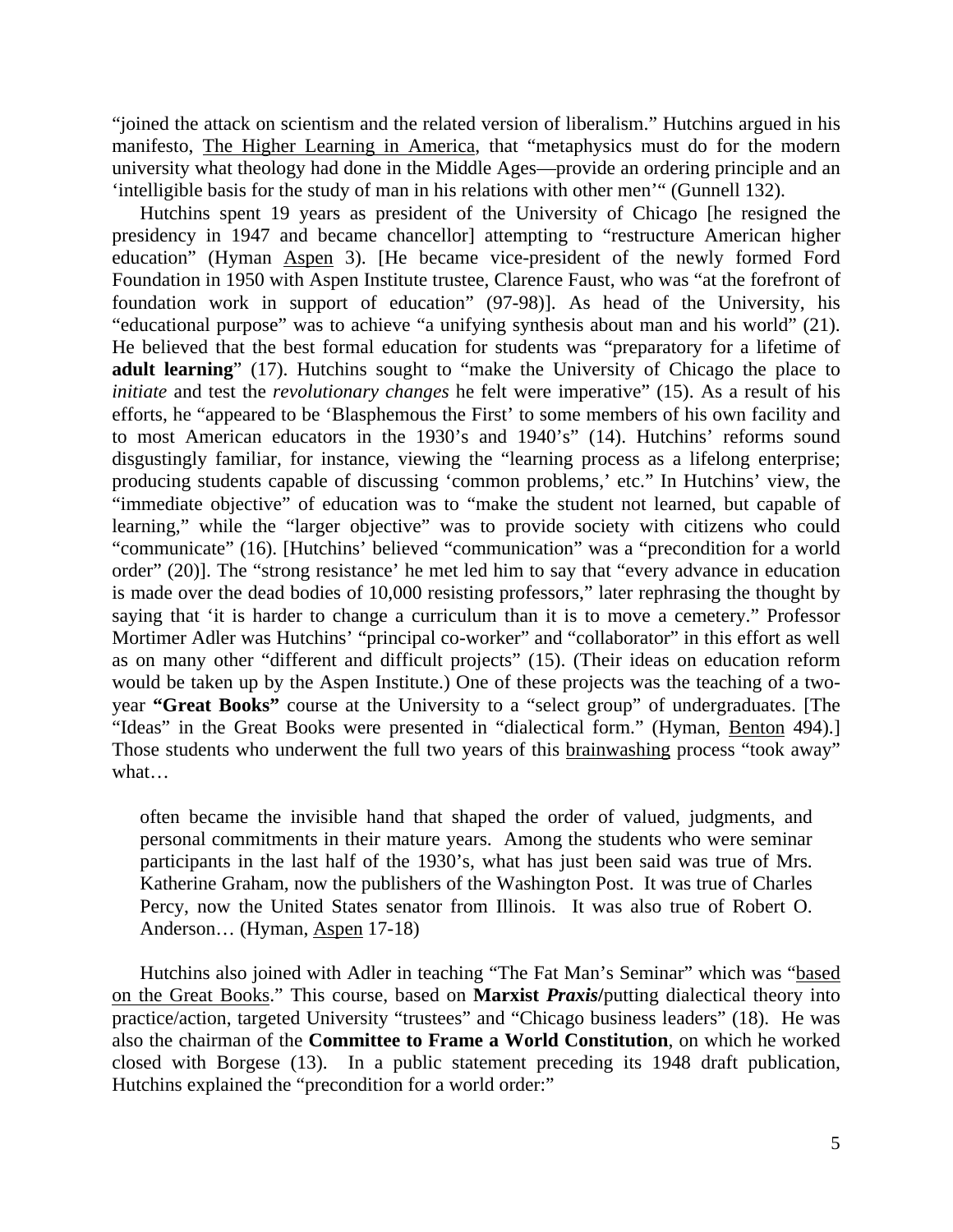…One good world requires more than the sacrifice of ancient prejudices (traditional beliefs, values, etc.). It requires the formulation and adoption of common principles and ideas **[consensus]**. It requires that this be done on a **world-wide** basis…communication lies at the foundation of any durable community. By communication, I do not refer to the means of communication, but to a common understanding of what is communicated… (20)

Hutchins had been an undergraduate at **Oberlin College[2](#page-10-0)** for two years before dropping out during World War I to join the army and was subsequently stationed in Italy. He later boasted: "I memorized long passages [of the first volume of the Witkowski edition of Goethe's Faust] while on guard duty, reciting the language of the *enemy* while in the midst of my sleeping compatriots" (14, 112).

Walter Paul Paepcke, an "admiring student of Goethe and of the German tradition" (Hyman, Aspen 26), was founder and CEO of the Container Corporation of America. He insisted that the Goethe celebration be held at Aspen, Colorado where he owned a good deal of land and real estate. His wife Elizabeth was the sister of **Paul Nitze**, who would later become an Aspen Institute participant and trustee and "successively head of the State Department's Policy Planning Board, Assistant Secretary of Defense for International Affairs, and Secretary of the Navy" (35). Paepcke and wife had been "regular participants" at The Fat Man's Seminar (18).

In order to fund the celebration, a Goethe Bicentennial Foundation was created as a nonprofit corporation. Among the "criteria" used to recruit "officers and directors" for the foundation was the stipulation that those chosen "must reflect the many facets of Goethe's own life" (43). As described by Hyman, Goethe had a "faith in man's *divine* ability to live" a **"communal life."** He offered "creative diversity" and in the place of walls raised to "isolate one mind from the next, he offered an open road to *communion* among human beings." Goethe made…

all facets of his life a harmony of mind and body, of imagination and precept, of power and responsibility, his philosophy of life synthesized the natural sciences and humanistic studies. Undogmatic, religious in essence…he looked to that humanistic heritage and the sciences for the metaphors which illuminate the underlying **unity** of everything. "All things," said he…"weave themselves into a **whole**."

Since Goethe placed his faith in the spirit of man, his first concern was with the means of…releasing that spirit…

To Goethe, the basis of the human community was communication…What he wanted, said he, was "the union of groups of good mental standards which hitherto had little contact with each other, the recognition of one common purpose, the conviction of the necessity to keep informed about the current course of world events, in the real (what is) and the ideal (what ought to be) sense." It was not necessary for

 $\overline{a}$ 

<span id="page-10-0"></span><sup>&</sup>lt;sup>2</sup> Oberlin College became the home of Hungarian émigré Oscar Jaszi after he immigrated to America in 1923. Here Jaszi, together with Karl Geiser, largely constituted the political science department. In Hungary, he had "founded and led the radical Society for Social Sciences—an association patterned after the Fabians and devoted to social and political reform." He was later associated, along with Frankfurt School member **Georg Lukacs**, with the Hungarian Free School for the Social Sciences which targeted the working class for **re-education**. (Gunnell 102-103)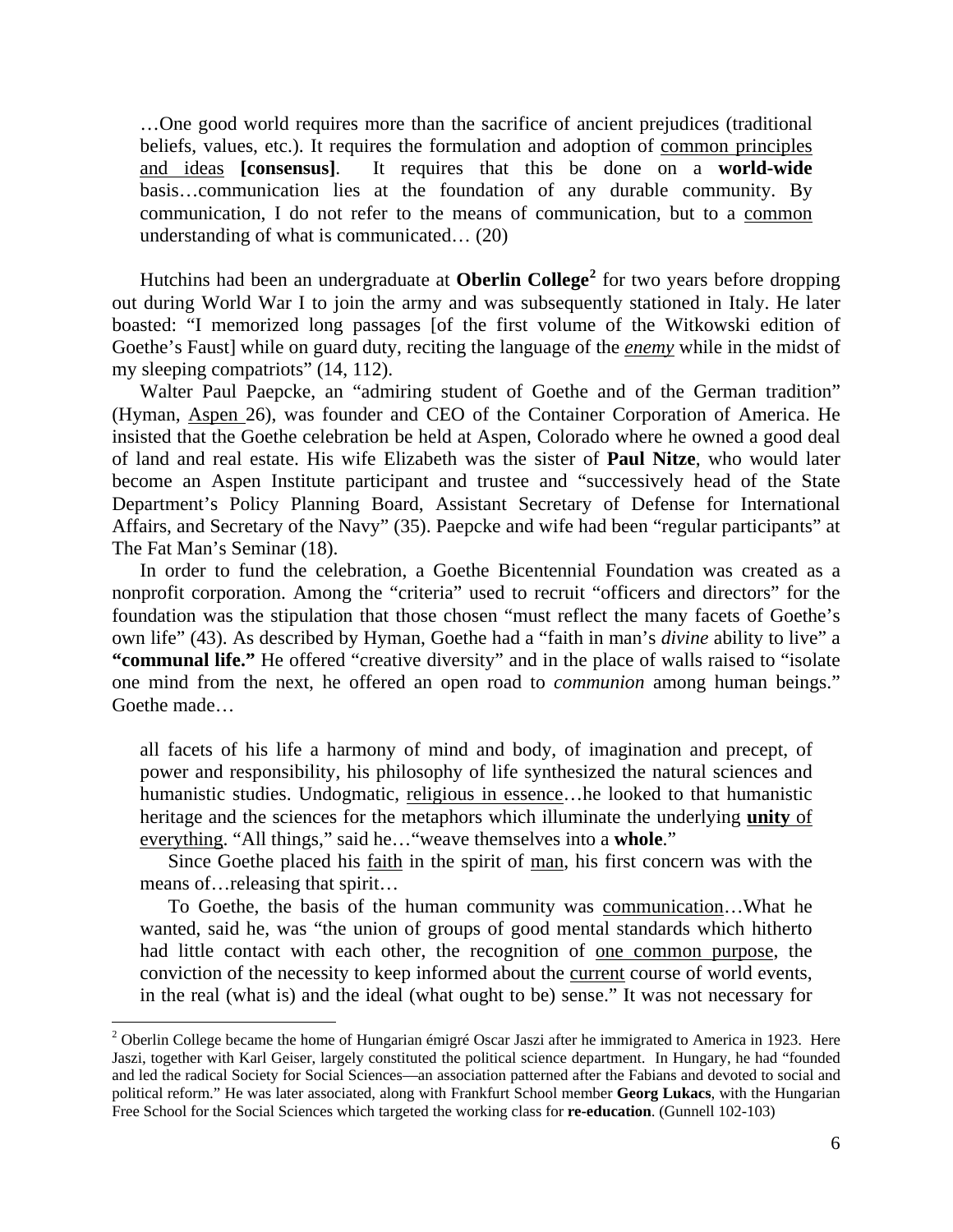everyone to agree with everyone else. "The question to ask," said Goethe, "is not whether we are perfectly agreed, but whether we are proceeding from a **common**  basis of **sentiment**."[3](#page-11-0) (11-13)

More than 2,000 individuals from around the world gathered at Aspen on June 27, 1949, to discuss Goethe and his relationship to the "unity of mankind" (45). Hutchins and Borgese jointly prepared a statement (this "statement" became a "testament that would animate the Aspen Institute of the future") (48), which was released at the start of the convocation. It read in part:

If **man** is somehow **one** and if the **world** is somehow **one,** it is not too soon to wonder what it is that unifies<sup>[4](#page-11-1)</sup> both man and the world. World organization will be human community or it will not be at all. And the great society…will not become the human community until it finds the common spirit that is man... (81)

In his speech on the closing day of the convocation, Hutchins' remarks echoed the thread running through the conference. He concluded by saying:

There is no reason why…we cannot use the incredible means of communication…to promote the unity of mankind…

In one good Goethean world the means of communication…would be used…to exchange students, professors, ideas and books and to develop a supranational community founded on the humanity of the whole human race. The essence of the Civilization of the Dialogue is communication. The Civilization of the Dialogue presupposes mutual respect and understanding; it does not presuppose agreement…In Wilhelm Meister, there is a speech which, it seems to me, is appropriately addressed to this assembly on this great occasion: "Since we came together so miraculously…let us together become active in a noble manner!… Let us make a league for this…" (86)

Hyman, a participant at the convocation, explains:

 $\overline{a}$ 

In Hutchins' terms, the Goethe bicentennial was…a marked success in **"adult education."** Men and women from **diverse** walks of life had come together not only to **listen** to what eminent scholars had to say, but also to communicate with them and with each other about a great range of **common concerns**. It was something he had long struggled to bring about in the context of a great university…Could it be recreated and kept alive in some form once the convocation was over? (88)

Indeed it could! The task ahead was not "gaining more knowledge and more goods" but taking existing knowledge and goods to "do the right thing with them." This perspective

<span id="page-11-0"></span> $3$  [sentiment—opinion colored by emotion; an appeal to the emotions; combination of feelings and opinions] in other words **CONSENSUS**. 4

<span id="page-11-1"></span>For Hegel, as for these Hegelian Aspenites, the world evolved into an **organic whole** via **putting the dialectical process into practice.**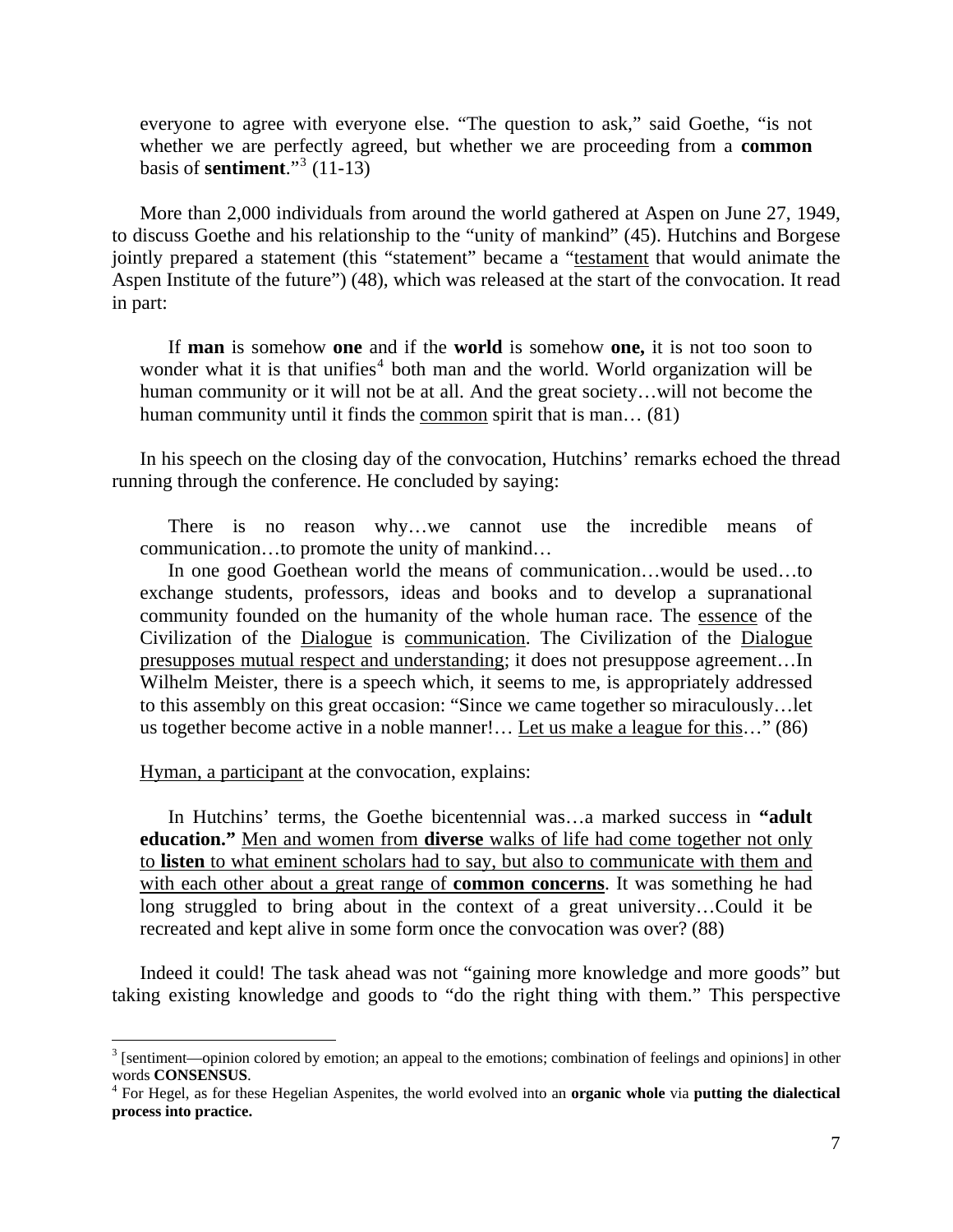would become the basis of the Aspen Institute (87). After the Goethe convocation, Paepcke took the lead in organizing what would become the **Aspen Institute for Humanistic Studies**. This would be a place where eventually everyone from Supreme Court judges and congressmen and senators to CEOs and international political figures would come to participate in the "Executive Seminars" based on Marxist *Praxis.* Some came to facilitate while others were targeted victims. Paepcke sought advice on this endeavor from an old pro, Spanish philosopher **Jose Ortega y Gasset**, a convocation participant and later trustee of the Institute. Ortega proposed the creation at Aspen of a "Hochschule" for advanced studies, a "High School" of sorts for the "Humanities," a humanities concerned with "specifically human facts" and "most principally—current human problems." Its "**educational mission**" would be to promote a "**total synthesis of human life**" and to make "a single discipline" of the "physical and biological sciences and the humanities." This "synthesis" would be "achieved" "on the basis of a library with very few but **masterly chosen** volumes. The "physical" environment of Aspen was designed to produce just enough "comforts" so that the "human individual, free from material hindrances, can…allow his inner self to live intensely and *give himself fully to thinking, imagining, loving, and feeling.*" Any conveniences that did not produce this "effect" were considered "excess" because they would cause man to give himself "over to comforts instead of himself" (93-94).

The "first and second educational principles of the new school should be Spartanism and elegance." Spartanism included "continuity of effort" and "endurance." "Elegance," explained Ortega, "**must penetrate, influence a man's entire life**, from his gestures and ways of talking…to the most intimate side of his moral and intellectual **actions**." The "normal curriculum" would include public lectures which would bring together five or six intellectuals who were "equal mentally" and whose "**opposed views**" were "held at the same level," that is, given the same weight whether they were Marxist, Capitalist, or whatever. The theme of such courses, lectures, and colloquies "must be extremely vivid, deeply human (to elicit emotional responses), and should offer a great incentive to the general public even if **they must be treated with a thorough-going scientific rigor**." These "intellectuals" would serve as "**models**" to participants. The "idea," said Ortega, is to…

create in the Aspen summer a "world." A "world" however, is not a fortuitous gathering of individuals. It is a living together informed by **unity**…Such unity, however, will not crystallize unless there is a permanent **instrument of** general **collective life in Aspen**. (95)

A passage that served as a "directional signal" to the Institute was: "The domain assigned to human *reason[5](#page-12-0)* is that of *work and action*" (84). Primary to the Institute's "purpose" was helping man "rediscover" the "spiritual truths which will enable men to control science and all its machinery" (98). The founders were motivated by their desire to *"bridge the gap between the ideal and the real* (viii). Their work at Aspen would be in "spotting emerging *problems,* in examining them from different perspectives, and in formulating *alternative responses* to them" (6). Hyman explains that the…

 $\overline{a}$ 

<span id="page-12-0"></span> $<sup>5</sup>$  "Reason...was the critical tribunal on which Critical Theory was primarily based." (Jay 61)</sup>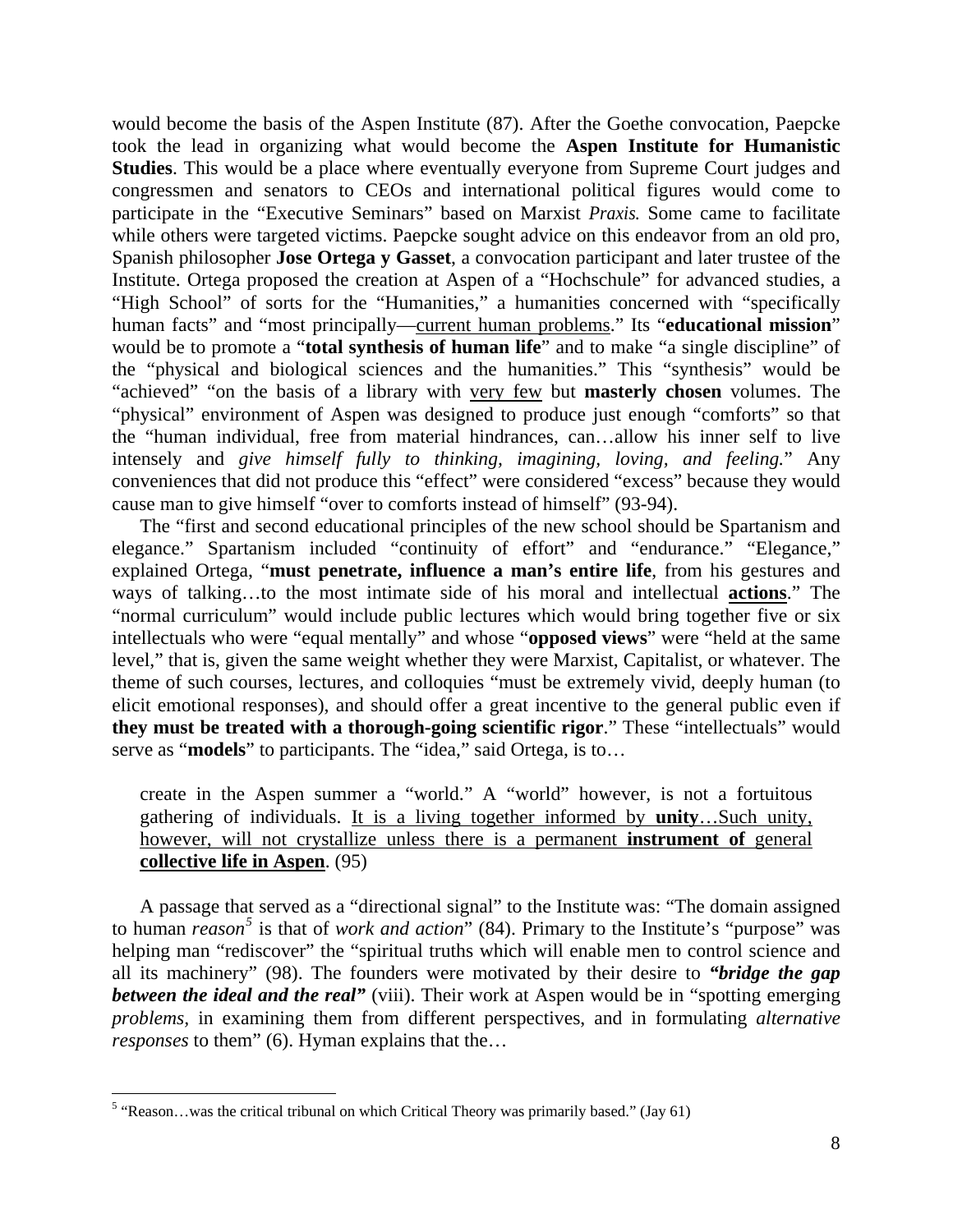Institute takes its unity from an idea and a commitment shared by the participants in its inner life, regardless of the city, nation, or continent where they otherwise make their home. The idea is, that any salient problem of contemporary human existence now shares a common frontier or merges with every other salient problem, and that any solutions framed for a particular problem must take into account its linkages to the rest. The commitment is to all the meanings packed into the strategic word "humanistic"—to search for ways in which "man," in Martin Buber's phrase, "can reach for the divine, not by reaching above the human, but by striving **to become**…" (7)

Consequently, the Institute's "conferences and workshops" focused on "problems of contemporary life" that were "transnational, transregional, and transsocietal" (6). Many of the Institute's trustees had been "prominently associated" with the Goethe convocation, either as officers and directors of the Goethe Bicentennial Foundation or as featured speakers. The rest came from "education, business and government" (97-98).

So on the initiative of Paepcke, a "version" of "The Fat Man's Seminar in the Great Books" was developed by the Institute to be offered in the summer at Aspen (96). To help launch this 1950 "trial run," Mortimer Adler "recruited," among others, the help of Reinhold Niebuhr, Karl Menninger (who would later bring social scientists from **Tavistock** to his clinic in Topeka, Kansas), Clare Booth Luce (wife of Henry Luce, Jr.), Clarence Faust (who had been "among the leaders of the Great Books Movement at the University of Chicago, but was now at the forefront of *foundation work in support of education*")*,* and Robert Hutchins (then the vice-president of the newly formed **Ford Foundation**) (97-98).

Yale's Skull & Bones member, Henry Luce, Jr.,<sup>[6](#page-13-0)</sup> the creator of the Time, Inc. publishing empire and a friend of Hutchins, had been a member of the American Policy Commission. This Commission had been formed at the University of Chicago by mutual friends, **William**  Benton<sup>[7](#page-13-1)</sup> (a Senator from Illinois (148) and "master of communication" who Hutchins recruited to be vice-president of the University of Chicago  $(18)$  $(18)$  $(18)$ ) and Paul Hoffman<sup>8</sup> and was the "forerunner of the Hoffman-Benton-led **Committee for Economic Development**" (100).

 $\overline{a}$ 

<span id="page-13-0"></span><sup>&</sup>lt;sup>6</sup> Luce's membership in Skull & Bones, as well as former president George Bush—who introduced America to the phrase, "New World Order"—was disclosed in a documentary on Secret Societies on T.V.'s A&E, 11-22-98. A video tape of this program may be obtained by calling 1-800-423-1212.

<span id="page-13-1"></span><sup>&</sup>lt;sup>7</sup> Hutchins, Benton, Luce as well as Ralph Ingersoll had been classmates and friends at Yale (Hutchins entering as a junior from Oberlin). Ralph Ingersoll, who would later be a "central figure for a while in the publishing empire of Henry Luce, Jr.," was the "creator and publisher of the short-lived newspaper PM." Taking a leave of absence from Luce Publishing, Ingersoll turned to Benton in 1939 to help him get PM started and off the ground. For his work, Benton was given one thousand shares of stock in PM. Benton, then vice-president of the University of Chicago, later went to work for PM under a "half-time agreement with the university" (Hyman Benton 68,219-221). PM was a "close American cousin to the Parisian Stalinist daily Ce Soir and "high-level" Soviet agents "including **Louis Dolivet**, could be found hovering near PM throughout its existence" (Koch 190). See "The New School for Social Research," another paper in this series, for more information on Louis Dolivet.

<span id="page-13-2"></span><sup>&</sup>lt;sup>8</sup> Paul Hoffman, the first administrator of the Marshall Plan who succeeded General William Donovan as the "leading spirit" of the **Committee for a United Europe**, tapped Benton to "help formulate the committee's policies for promoting the economic and political integration of Europe." The committee financed studies ("guided by specific recommendations made principally by **Jean Monnet**, and Robert Schumann and Paul-Henri Spaak") that helped "layout the economic grounds" for what later became the European Common Market, the forerunner of today's European Economic Union. (Hyman, Benton 509-510)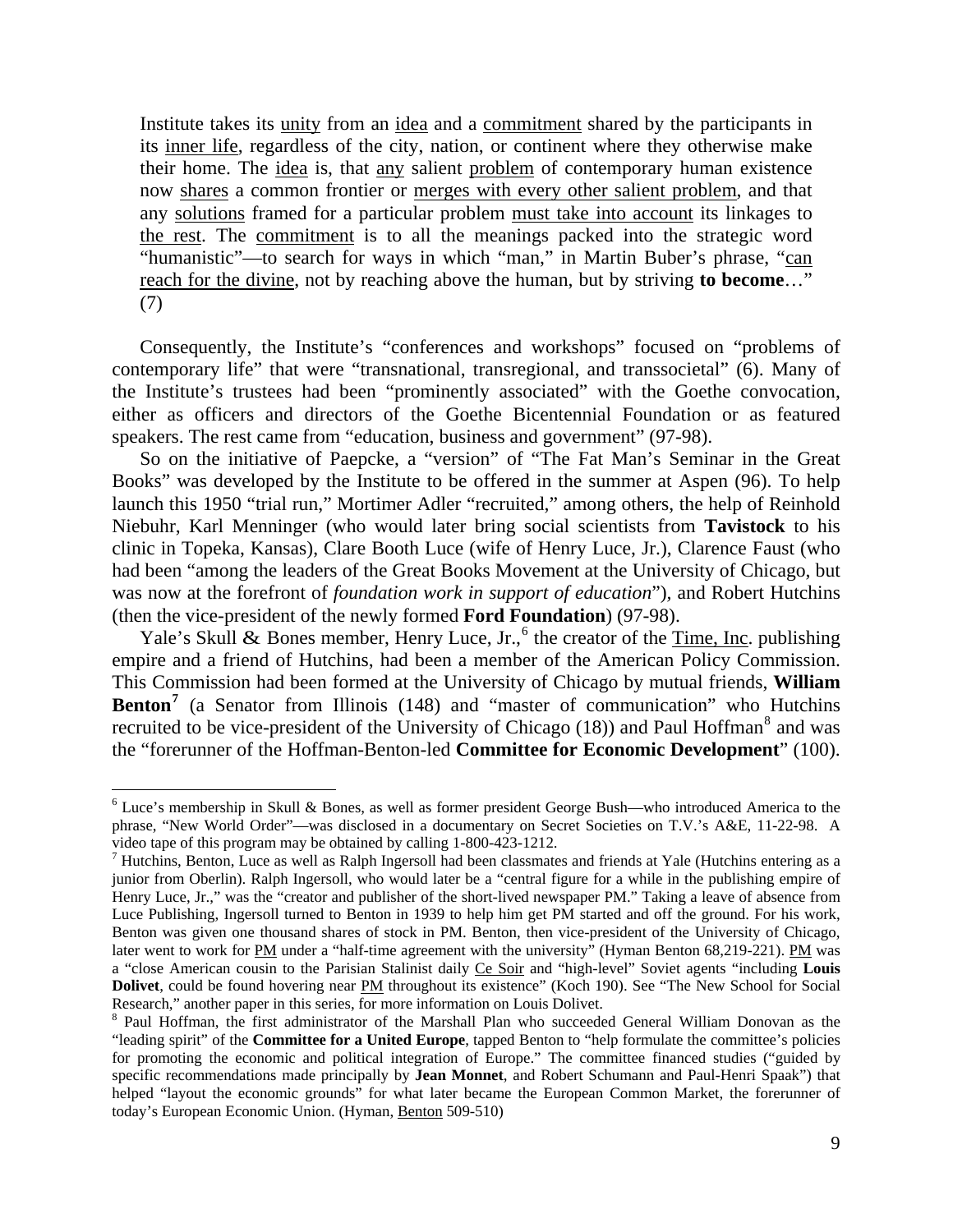During this trial run of The Fat Man's Seminar, Luce sat in on one of these brainwashing sessions of which his wife, Clare Booth, was a facilitator. Later that night at the home of Paepcke, he suggested that it was the "unwashed American businessman" [those who supported free enterprise rather than monopoly capitalism/communism] that should be targeted "to share and experience directly" what he had seen occur that night. "He is the man you want," explained Luce, "because he is the man who needs you the most" (101). In other words, it was the brain of the traditional businessman that needed washing the most. This idea "led to a swirl of excited talk" that…

recognized that the postwar **Committee for Economic Development** was doing important work in getting businessmen to devote time, effort, energy, and money to the task of clarifying their own minds and those of their fellow citizens about the major alternatives of national economic policy…But the need was for something that went beyond the limits of economics—or even beyond the Fat Man's Seminar in the Great Books…**The need was for business leaders to sit at the same table with leaders in the world of letters, theology, government, labor, and science to discuss a broad range of problems of contemporary society and Western civilization…** (101)

Luce's desire to wash the brain of the American businessman resulted in the Institute's "Executive Seminar," which targeted "established or potential heads of corporations." Hence, The Fat Man's Seminar became the Executive Seminar, the brainwashing dialectical "rock" upon which Aspen was "built" (220) and has remained the "cornerstone of the Aspen Institute from 1951 to the present" (102).

#### THE EXECUTIVE SEMINAR—A LESSON IN BRAINWASHING [i.e. the Dialectical Process in Action/*Praxis]*

Philosophy of praxis is both a euphemism for Marxism and an autonomous term used by (Antonio) Gramsci to define what he saw to be a central characteristic of the philosophy of Marxism, the inseparable link it establishes between **theory and practice, thought and action.** (Gramsci xiii)

The "creator and mainspring" of the Executive Seminars was Mortimer Adler (Hyman Aspen 134). In the "cadre of seminar leaders Adler recruited were some of the *most experienced* and gifted teachers [change agents/facilitators] in the nation" (130). The Executive Seminars consisted of a "sequence of sessions spread over twelve days" where **groups**, who had been assigned to read before-hand carefully chosen "selections" from carefully chosen books, would meet for "discussions" and "argument." These selections contained a "sweep of tough thinking about social, economic, and political problems," and were "from the Bible, from Plato, Aristotle, Sophocles, and Thucydides," as well as "selections from the Federalist papers, from *Karl Marx,* from *Sigmund Freud.*" All "dealt with ideas such as *equality,* **liberty,** *justice,* and *property—*ideas of central importance to an understanding of 'democracy' and 'capitalism' as well as of *their opposites,* 'totalitarianism' and 'communism.'" The selections were designed to "widen the arc of perceptions about the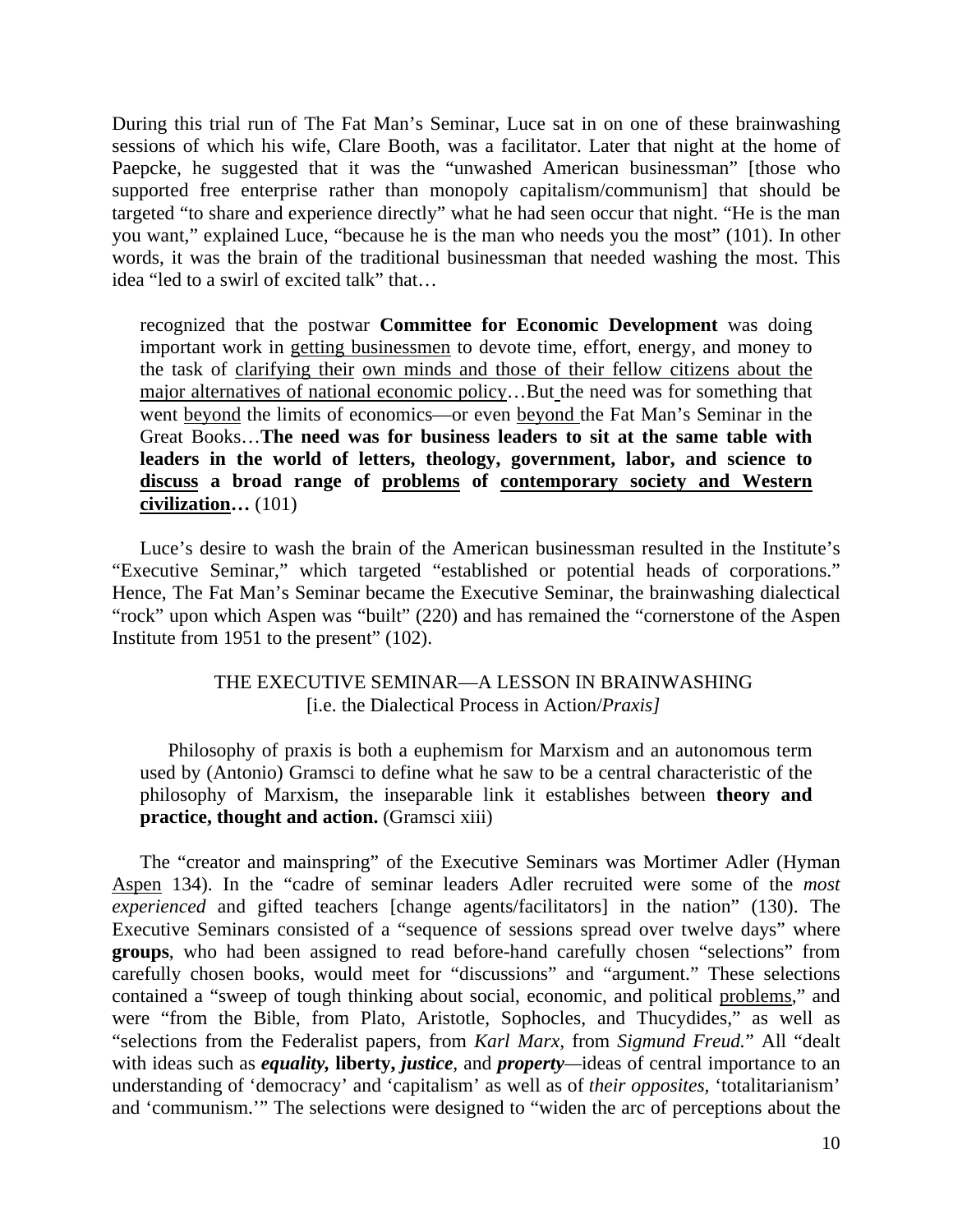same four fundamental ideas" and…

to avoid the bogus clarity where only one side of a case is seen, the readings for a given day would include conflicting views about major issues. **Seminar participants would then be asked to formulate the terms of the conflict, to state where they stood** with respect to the rival sides**, and to defend their positions under challenge.**

Although the premise of the readings and discussions assumed that the truth was in principle discoverable—else, why bother to seek it by means of an argument?—**the seminars would teach no dogmas but would encourage the participants to examine all dogmas, starting with their own.** Further, the Executive Seminar would not provide businessmen with pat answers to the practical problems they faced…  $(106-107)$ 

Obviously, it was "not the aim of the Aspen Executive Seminars to make a better treasurer out of a treasurer, or a better credit manager out of a credit manager, or to show how an advertising vice-president can be more effective in promoting a product" (107). As Luce had suggested and what the *process* was designed and proven to do was to wash or rid the brain of the individual of his/her traditional beliefs, convictions, and values. Not unlike the industrialist who collaborated with Hitler, many of the businessmen recruited for Aspen came initially because "they hoped to sell something" to Paepcke and his Container Corporation but instead, were "subjected to a treatment" that would eventually change their very worldview. From all accounts, very few failed to succumb to the "unsettling impact" (218) of these seminars. One discerning and therefore irate participant, a banker, drew a "fellow participant" aside: "This whole program is nothing more than a New Deal or **Communist plot to undermine the free enterprise system.** Look at the stuff we've been asked to read, and just listen to the outrageous things being said in the discussions!" raged the banker. Unfortunately, the banker had unknowingly expressed his views to the enemy, a fellow who had been involved in the "Great Books movement" (108-109).

Businessmen as well as "moderators" and "special guests" from non-business backgrounds who were "exposed to the early Executive Seminars, developed a lasting attachment to the Institute" (111). As a result of this "leader education," a "spirit of fraternity sprang up" among those who attended (150). **Between 1951 and 1964, more than "400 corporations" had participated and "more than 2,000 alumni of the Executive Seminars held places of leadership in business, labor, government, the professions, the universities, and the arts and sciences."** In the years ahead, the Institute continually held "refresher" seminars for the alumni at Aspen, Washington, New York and various other major cities around the country (176). These alumni would play a major role in the Institute's plans to deceive the masses.

Paepcke also created a summer musical festival (and school as well as Health Center) at Aspen which "acted as a magnet which drew to the Institute's Executive Seminars figures of the first rank in the realms of commerce and industry, government and the professions, the arts and sciences" (130). He "drew heavily on his personal profits from his Aspen companies to cover the deficits of the Institute" (121). This paid off! Between…

1954 and 1955, Paepcke could look across the country and derive satisfaction from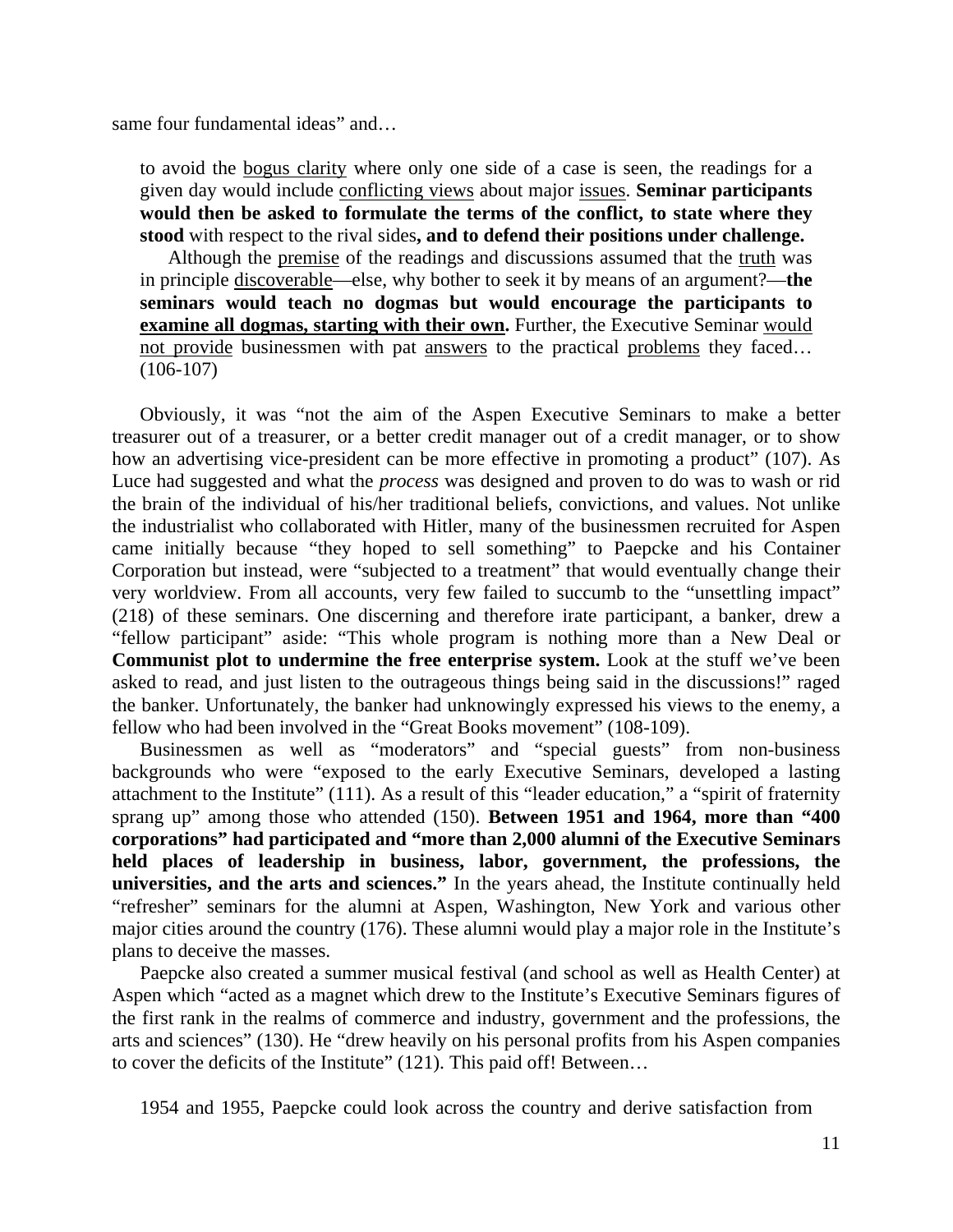the flattering way in which the external form of the Aspen Executive Seminar was being imitated in one place and another… (130)

Initially, "adversary" figures in the ranks of "labor" were brought in to the Executive Seminars to interact with the businessmen. Then the "black community," and by the end of the sixties radical "student leaders were brought into the seminars to challenge the values of the business executives" (117-118). By 1975, almost half the participants targeted were judges, political leaders, scholars, writers, artists, etc. Hyman boasts that 25 years after the Executive Seminars began, participants…

in the Executive Seminars have tended to show the same pattern of responses, regardless of the year when they came to Aspen or the people who flanked them. In the opening sessions, for example, some businessmen tended to be restrained, wary, noncommittal, afraid to speak in an unfamiliar vocabulary lest they stammer and appear ridiculous in the eyes of their peers. Others tended to be unbuttoned, voluble, confident, seemingly certain when they spoke, the gods in heaven would be edified. But as the days passed, both types found it increasingly difficult to adhere to their initial stance. The first could not evade questions when they were asked to explain themselves. The second could not speak and go unchallenged. **Members of either group could be badly shaken, wounded in their pride of intellect, embarrassed by the exposure of their limited perceptions**, angry on that account…Most seminars, however, reached a moment where the crisis of self-esteem was passed and **men began to speak their minds freely**… (118-119)

In 1957, at Paepcke's urging, Robert O. Anderson took over as president of the Institute because Paepcke's Container Corporation was "about to embark on an overseas expansion program in advance of the impending official birth of the *European Common Market*." Anderson was "among other things, the chairman of the board of the Atlantic Richfield Oil Company, the foremost rancher in New Mexico, the owner of assorted mining and manufacturing companies, a former president of the Dallas Federal Reserve Bank, a director of the Chase National Bank, a director of the Columbia Broadcasting Company, president of the Lovelace Clinic…a trustee of the University of Chicago, a trustee of the California Institute of Technology" and "a figure of central importance to the Aspen Institute and its network of affiliated institutions" (125). The post of "chairman" of the Institute's board of trustees was created for Paepcke, who remained involved in the Institute until his death three years later (138-139). The fees charged for participation in the Executive seminars "never covered the operating cost" (176), so Anderson, like Paepcke before, would use his personal wealth to fund the Institute. By 1971, the "base of support" for Aspen had been widened "most notably by contributions of foundations and corporations." By 1975, the Institute had received "substantial" project and program grants from the likes of the **City of Berlin, the German Marshall Fund, the National Endowment for the Humanities, Carnegie Foundation, Ford Foundation, Henry Luce, Andrew Mellon, Rockefeller Brothers Fund, Rockefeller Family Fund, Russell Sage, Atlantic Richfield Foundation, Edna McConnell Clark, Commonwealth Fund, Danforth, Spencer Fund, North Star, Charles Kettering and Lilly Endowment, among others. Corporate contributions were made by**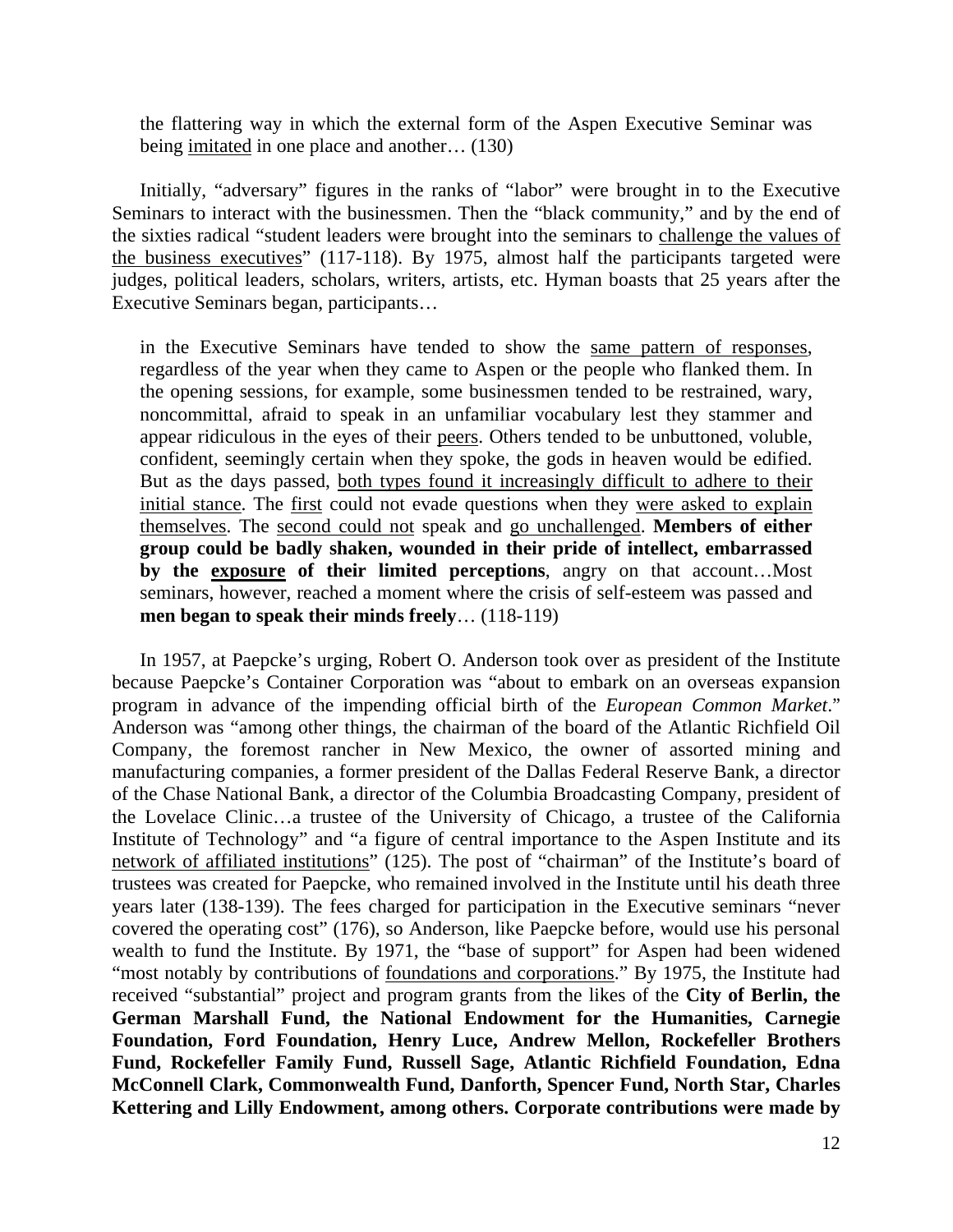**ABC, CBS, NBC, IBM,** *Thomas J. Watson—***head of IBM (see IBM/Watson below), Sperry Rand, Weyerhaeuser, A.T.& T., Chase Manhattan Bank, Exxon, First National Bank of Chicago, Ford Motor Company, Coca Cola, Sears Roebuck, Smith Barney, General Mills, Motorola, Container Corporation of America, Goodyear, Bristol Myers and Borg Warner, to name a few (375-376).**

As mentioned earlier, Anderson was a product of the University of Chicago's Great Books movement and "one of its *missionaries* in the business community" (146). When he became president of Aspen, the Executive Seminars were given even more prominence by being "put on a year-.round basis." Anderson was determined that the Institute remain a forum where individuals, organized into groups,

could cross disciplines in an *open* manner and *speak their minds freely.* It must remain a place whose *institutional neutrality* would permit it to consider any topic however "controversial" and *to bring to bear on it a great diversity of view-points, however heretical.* It must help **define the questions** of public policy worth asking, must help **clarify** the range and implications of **alternative** answers to them, but the conclusions drawn by individuals who shared the work of *clarification* must in every case *be their own.* (145-146)

How's that for facilitating individual "commitment" and "ownership" of these totalitarian's predetermined goals and objectives?

Anderson and Company determined that the Institute needed to "expand its *field of action*  beyond the framework of the Executive Seminars." Since their inception, the seminars had brought in "major representatives of the American Scientific Community" to "enter into *face-to-face discussions"* with business leaders but this "was not enough." It didn't permit a "sustained examination" of the "breach" between the "humanities" and the "sciences" and thus the Institute's goal of "synthesizing into a single culture" the two "rival cultures" (151). To this end, the Institute initiated a series of one-week seminars from 1961-1965 on "science and society" funded by the *National Science Foundation,* that brought together "humanists, scientists, business leaders, university executives, labor leaders, clergymen, editors, and key governmental officials in both the civil and military order." Included were movers and shakers from the American Association for the Advancement of Science, Army research, and the Department of Defense, to International Planned Parenthood Association, and the U. S. Department of Education (153). The Institute **framed** the "central question" put to these "American leaders" and the "continuity among some of the participants in the successive seminars, augmented by *cadres* of new participants" permitted the "question" to be asked at "regular intervals," thus "leading to progressive *clarification* of the subject matter under *discussion*" (154). As a result, "the Aspen initiative helped stimulate many regional seminars in universities and among private organizations" on the "relationship between science and government" and the "interplay between the sciences and the humanities."

In addition, the…

discussions spreading outward from Aspen helped prepare the **ground for the creation of the National Endowment for the Humanities (NEB) as a matching piece to the National Science Foundation. Two men who played major but**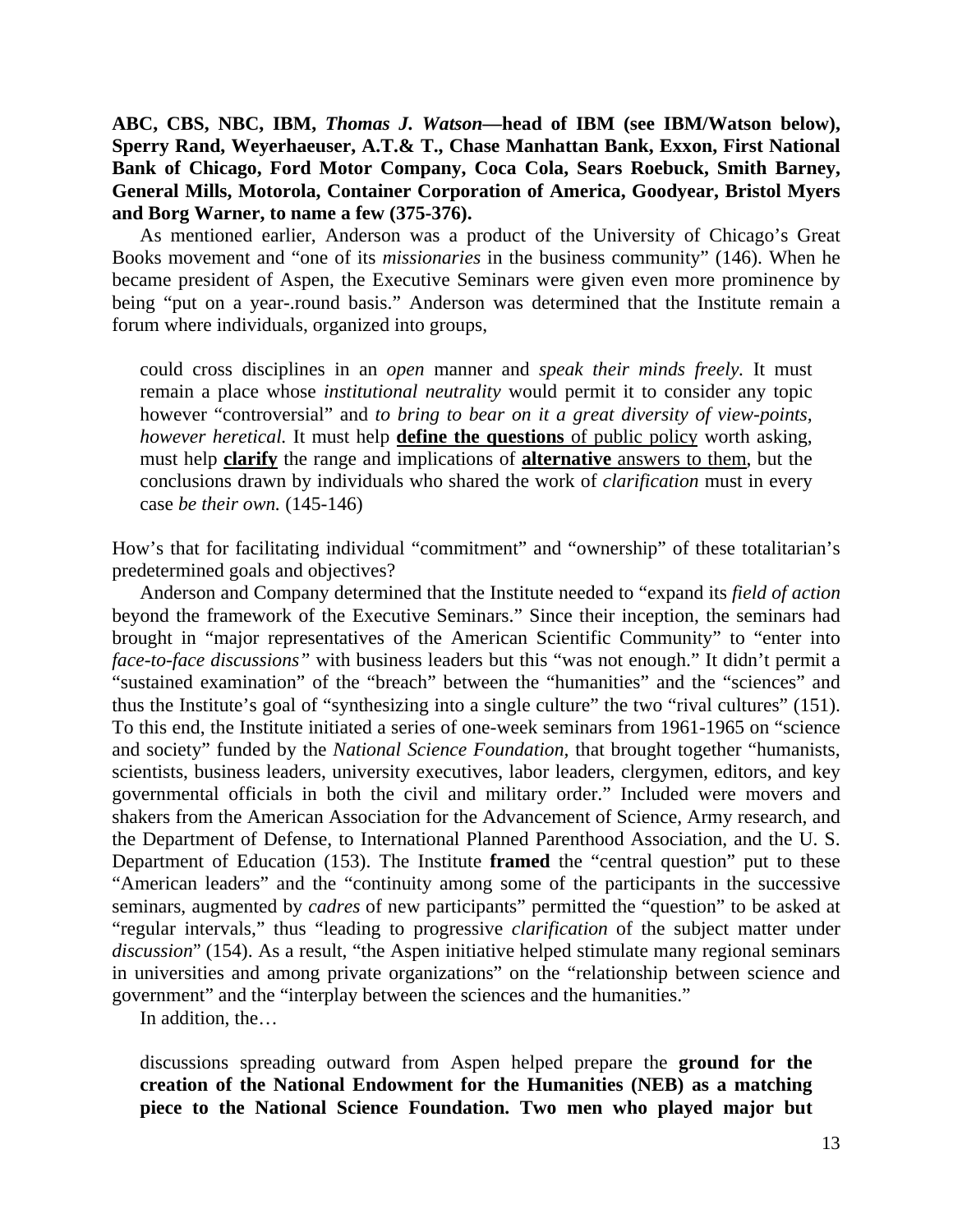#### **different roles in the birth of the NEH—Barnaby C. Kenney, president of Brown University, and Thomas Watson, president of the** *International Business Machines Corporation—***had long been intimately associated with the activities of the Aspen Institute** (154).

If you will recall, it was the *International Business Machines Corporation's (IBM)* "Director of International Education" who later "conceived" of The Business Roundtable Participation Guide: A Primer for Business on Education which contained the Business Roundtable's "agenda for educational *change*." This "agenda," written by the RAND Corporation's "Senior Social Scientist" Paul T. Hill and David Hornbeck, provided the "blueprint" for the nation's Outcome-Based Education restructuring movement. At the time, IBM's Chairman of the Board, John Akers, was also chairman of The Business Roundtable Education Task Force (Hill and Hornbeck, Acknowledgements and Introduction).

At the same time, it was decided that the Institute needed a "division" of theoretical physics, molecular biology and theological studies with the Institute "oversee[ing]" their "activities." It is indicated, but not explicitly stated, that the idea behind this was to bring like-minded "scientists" together to produce theories or "speculative constructs" (which build on, support, and give creditability to each) of which the Institute needed to support its revolution while at the same time, giving these "scientists" an "insurance policy" against any true scientific critique (Hyman Aspen 155-157, 215). It is so-called new theories in physics and findings in biology that are used to justify the new pantheistic worldview of General Systems Theory—the philosophy of Total Quality Management.

The influence the Institute and its cadres has had on America is unbelievable. For example, in order to "extend" its "humanistic studies," the Institute targeted Hollywood. The goal was for the Institute to become the "meeting ground on which the fragmented and competitive parts of Hollywood and its environs in the industry might compare values, exchange ideas, and ultimately improve their work" because at that time, typical movies still projected the "dreams of an industrial society by industrial means" (traditional American beliefs and values) and in the Institute's view, this needed to be "seriously challenged." The first Annual Aspen Film Conference was organized in 1963. The idea was to provide a "**common** meeting **ground**" for the industry and "the ideas and criticisms of interested outsiders" in order for "the movie industry to subject itself to **searching self-examination**." The keynote speaker, Lionel Trilling, spoke of the day "when films would be made that would have validities and powers equivalent to those to which we respond in…fictional narrative and stage drama," i.e. emotionally. He noted that "new and intense efforts" were being made to "overcome the financial controls which have limited the artists of film in their *right to say what they think ought to be said, to show what they think ought to be shown*" and furthermore, the "cultural circumstances which kept the film in economic chains—namely, the efforts by financial interests to *satisfy the tastes and preferences of large egalitarian populations—*were undergoing a change." Trilling's remarks were initially met with "naked animosity," but by "earnestly discussing" Trilling's "thesis," the industry's "attitudes began to change" (Hyman Aspen 163-165).

Later, "young film makers" were targeted to add to the mix. Typically, the "matters discussed at the Aspen Film Conferences later became the themes for debates carried on elsewhere in private forums or through the public media." In addition, the papers/material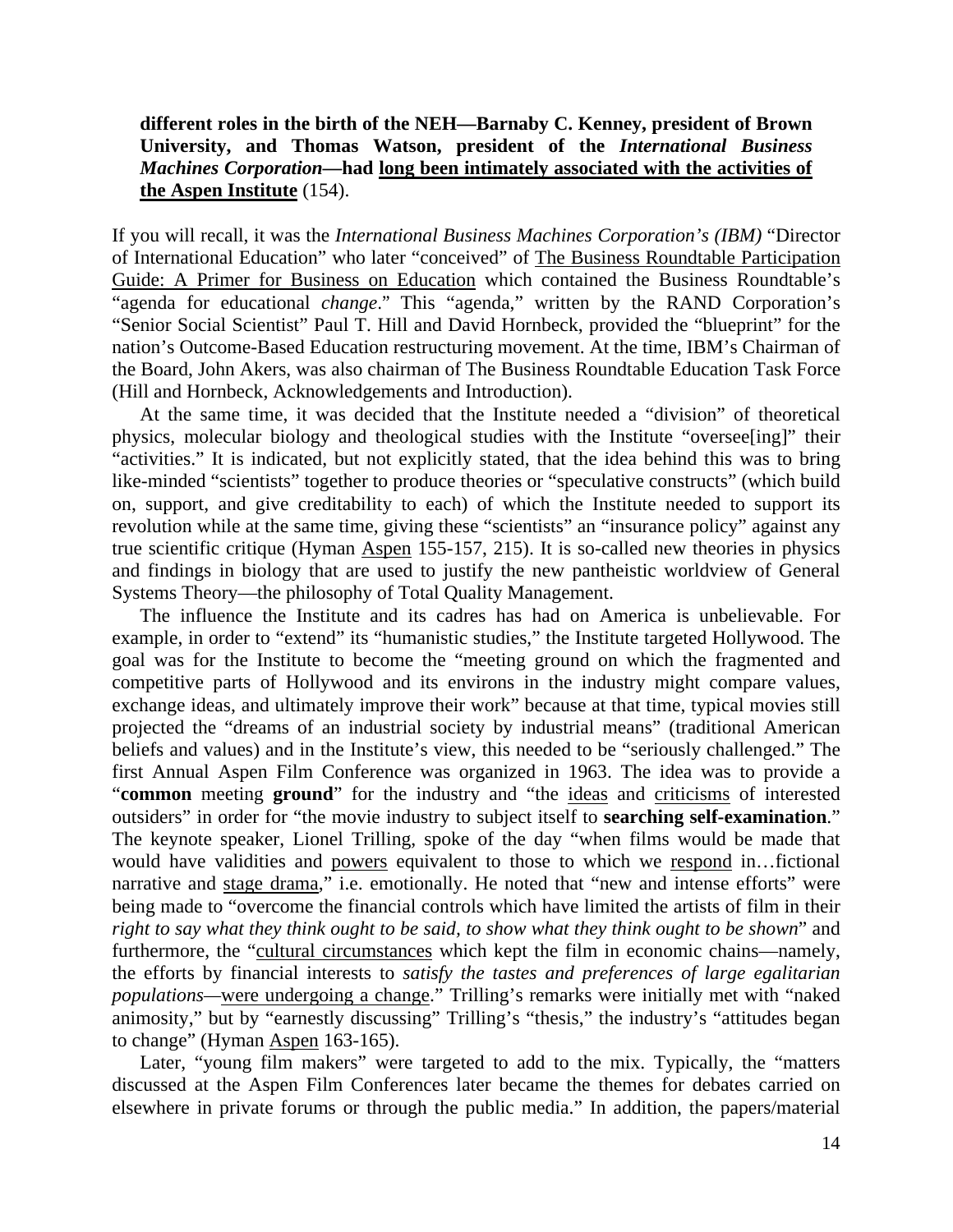prepared for the conferences "was soon put to use as teaching aids in colleges" (166). Still later, the f1lm "with its rapidly advancing technology as in television" became the "subject of sustained inquires by the Aspen Institute's major program on Communication and Society" (167).

The Institute targeted business schools. The Institute co-sponsored, with the Committee on Educational Development's Subcommittee on Education, a special conference on "economic education" for three successive years. The conferences began with criticism of the existing economic education provided by the nation's business schools which "lagged far behind the pace of changes both in the business world and in the subject of economics itself' (167). Aspen's economics education saw man as not only governed by his own economic interests but by his "convictions, his nostalgia, his will, and his passions." Furthermore, his "interests" aren't confined to profits but include the "desire for a sense of personal worth, for attention, for variety, for leisure, for independence, for security, for friendship, for social utility, for knowledge." In fact, the "concept of interest" is not confined to the bounds of a single person but moves outward until its "underlying social philosophy must take into account not only the facts of utility but those of **justice**." The "careful economic theorist," therefore, is aware that "marketplace competition, in the psychological meaning, is a noneconomic interest," that "applied economics in business life" must take account of "errors and motives such as prejudice, curiosity, and the various forms of human interplay which do not conform to the pattern of economic rationality" and that the "essential factor of *wants* their propriety and how they *are met through a system of distributive justice*—cannot be assessed with the tools of economic analysis alone. They can be *assessed* only with the help of other disciplines such as *philosophy, history, political science, ethics, sociology, psychology, cultural anthropology, and statistics*" (168)*.* 

Moreover, the old school curriculum seldom reflected advances made in economics through the "perfection of mathematical tools," or the developments in "new fields which could be applied to the problems of organized economic complexity." Students in the old schools continued to be taught economics in "ways which left them ill prepared to cope with the realities of an American business world that was being swept by winds of *swift social, political, cultural, and technological change."* Aspen cohort, Daniel Bell, "with his great gift for illumination" saw that the salient features of this rapidly changing world *"pointed* to the *coming* of 'the post-industrial society. ", In fact, this thesis of Bell's was put into practice by way of the dialectical process.

One of its features—the economic sector—showed a change from a goodsproducing to a service economy [how better to cripple America?]. The second occupational distribution—showed a growing preeminence of the professional and technical class [according to Tavistock's John Sutherland, professional refers to social scientists and technical individuals (change agents) who put social scientist's theories into practice.]

The third—the axis on which social wheels go round—showed the growing **centrality of theoretical knowledge** as the source of innovation and of policy formulation for society (putting theory/plans into practice.

The fourth—future orientation or forecasting—showed an increasing dependence on the control of technology and on technological assessment. The fifth feature which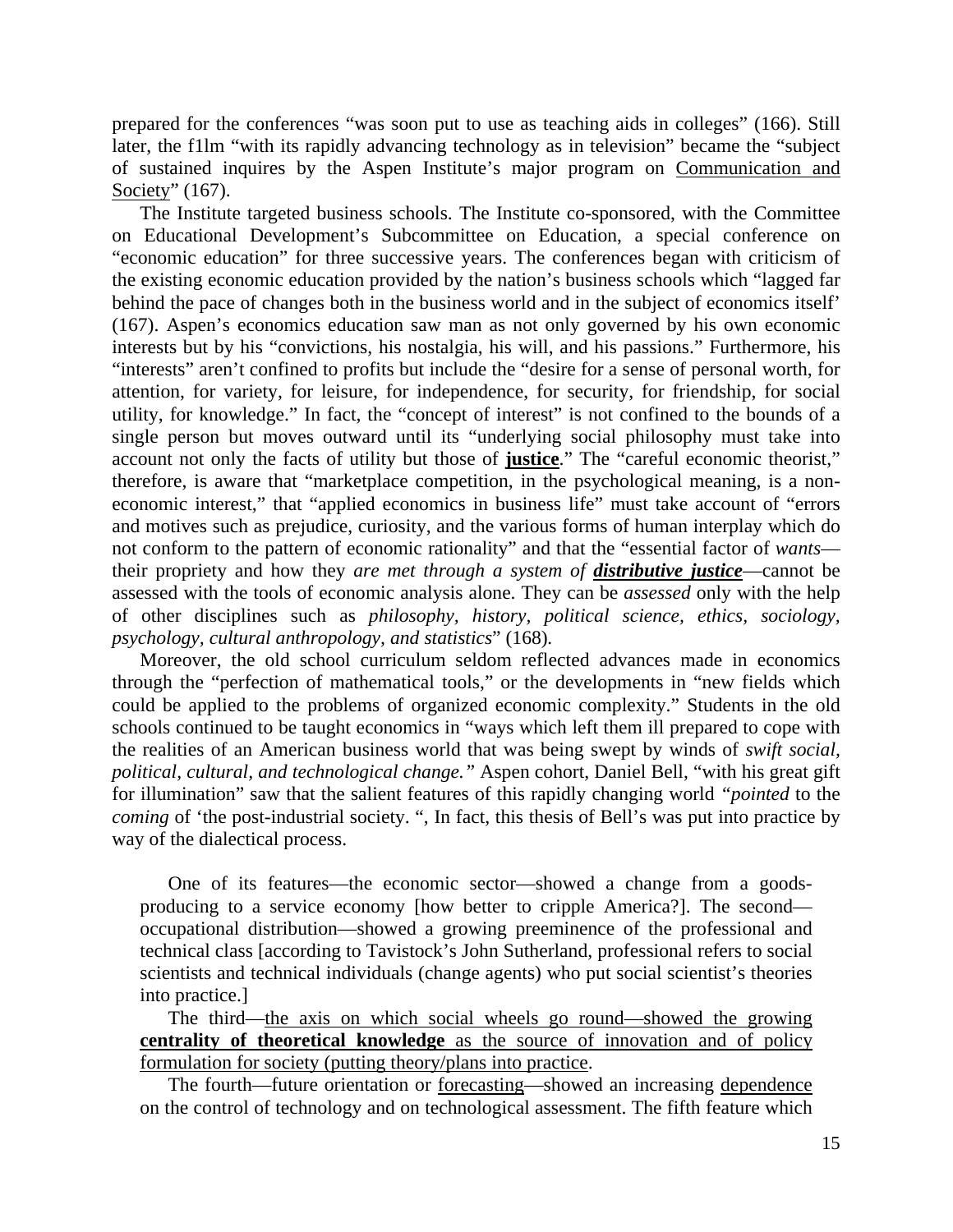absorbed all the others—**decision-making**—showed the creation of a new intellectual technology (ability to implement and facilitate the dialectical process) as a method for identifying and executing strategies for rational (predetermined and limited) choice among variables. (169)

Bell's thesis had "obvious implications for the academic training of future businessmen" and "as his thesis became known," the Institute and CED brought together the…

deans of twenty-five leading schools of business in America, along with representatives of industry, the **foundations**, and the business press. Nothing like the encounter had ever occurred before in the history of American business and education… Was it possible to **reconstruct the curriculum** of business schools so that their graduates would be armed with the tools of perception, research, analysis, and decision equal to the demands of a social, political, cultural, and economic world in flux? (169-170)

For some of the business schools, the Aspen conference merely "reinforced" a move that was already under way to "bend" their business curriculum "more on the side of **theory**," [resulting in business graduates putting Aspen's theories into practice.] In other cases, individuals who had been brought up on the old education and "ascribed to it the success they had attained in the business world" were barriers to this change. However,

a vocal segment of American youth would soon make the whole structure and ethos of the American business community and the business schools with it—the object of polemical attacks. At the same time **the 'post-industrial revolution'…continued to unfold in ways which increasingly cast into bold relief the decisive role of 'intellectual technology' in social change, not only in the United States but around the world, not only with respect to the conduct of business but in all other realms of human activity.** (170)

After Joseph E. Slater became the president of the Aspen Institute, the Institute would respond to the challenge of [implementing] the 'post-industrial revolution' in many ways. For example, it would join with the International Congress for Cultural Freedom in sponsoring in Aspen an international conference on 'The Role of the Intellectual.' It would mount a series of special conferences on 'The Educated Person.' It would bring the challenge to the center of some of its '**thought leading to action**' programs and especially to its program on Science, Technology, and Humanism. (170)

In 1963, Alvin C. Eurich, who heretofore had been a member of the Institute's board of advisors, and "an unfailing source of constructive, far-seeing counsel," replaced Anderson as president, with Anderson becoming chairman of the board of trustees. Eurich had been "successively the executive vice-president of Stanford University, the acting president of Stanford, chairman of the *Stanford Research Institute,* and the first president of the State University of New York." He then became "vice-president and director of the Fund for the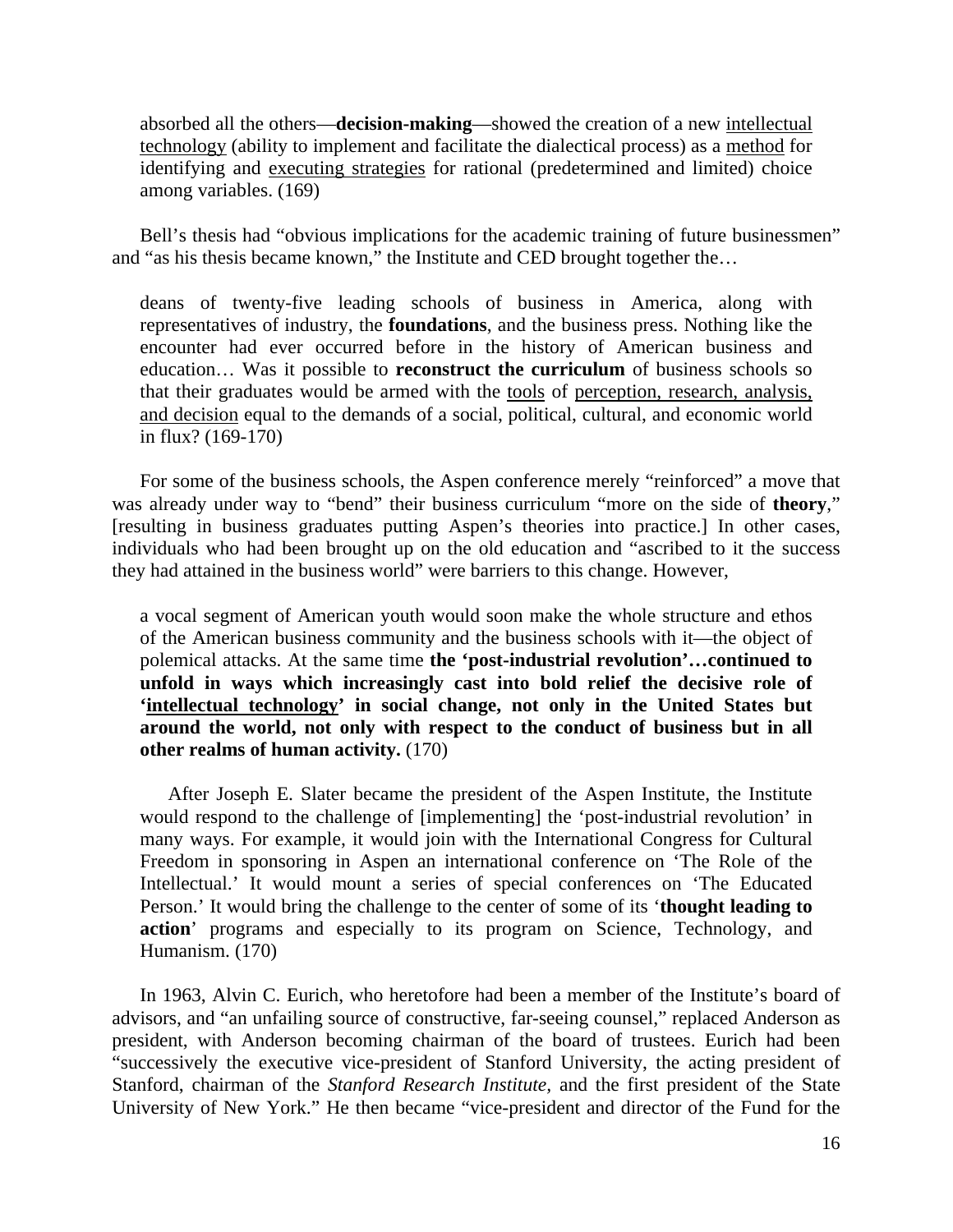Advancement of Education, and from 1958 to 1963 served as the executive director of the Ford Foundation's Educational Program." In addition, he was also a "member of the Hoover Commission on the Reorganization of the Executive Branch of the Government, of President Truman's Commission on Higher Education, of President Kennedy's Task Force on Education," and a "consultant" to the public affairs program of NASA, the Surgeon General, and the Peace Corps. He was also on the board of directors of Prentice-Hall Publishing (173). The Aspen Institute, suggests Hyman, perhaps appealed to Eurich as "an instrument more readily adaptable to innovative experiments in **adult education—with an international dimension to it**" (174). While at Aspen, Eurich also created the Academy for Educational Development in New York City (216). If you recall, so-called "adult education" was the baby of Kurt Lewin and the National Training Laboratories and was based on the principles of brainwashing. Later, its "theoretical principles" were applied to TQM with Deming's blessings (Scholtes Forward).

Beginning in the early sixties, the Institute began increasing their special conferences and in 1965 decided to "classify groups of particular problems" under a "common name." In turn, conferences, seminars and workshops on each group of problems would be held on a continuous basis extending for several years. Between meetings, "research and exploration" would be done and a "nucleus of continuing participants" would "convey to others what had been learned or *clarified* in earlier sessions. The new round of *inquiry* could then start at a higher rung of *perception.* Beyond that fact, all the participants—whether they later framed legislative proposals, testified before Congressional committees, wrote books, made broadcasts, issued reports, served on advisory committees, or engaged in other *activities would be armed to bridge the gap between thought and action*" (212).

Also in 1965, John G. Powers, a trustee of the Institute and former president of Prentice-Hall where Eurich was a fellow board member, wanted to "introduce American businessmen to Far Eastern culture." Supported by Eurich and aided by Phillips Talbot, Powers organized a seminar in which business executives were "introduced to aspects of Oriental culture," as expressed in "philosophy" and "religion," among other things. In a public statement, Eurich said that the seminar was a "natural outgrowth of the Institute's organic humanistic concerns." He explained that if man is to understand the direction in which he is drifting and…

conceive clearer goals for himself, he cannot remain confined by the blinders of Western thinking. No one nation, no one culture, no one language, no one civilization can claim any longer to possess universal truth…

There must be a meeting and a marriage of the major cultures of the world, a fruitful interaction in which the best of each nation's insights and values can be available to all men (211).

The Executive Seminars on Far Eastern Thought were repeated for several years on an experimental basis (211). Then a two year absence ensued, but thereafter, Far Eastern thought would become "institutionalized" in the Executive Seminars (263). And in 1966, the Institute added a Scholars-in-Residence program for "scholars in the humanities and social sciences"  $(216)$ .

In 1967, William E. Stevenson, who had since 1952 filled many different roles at the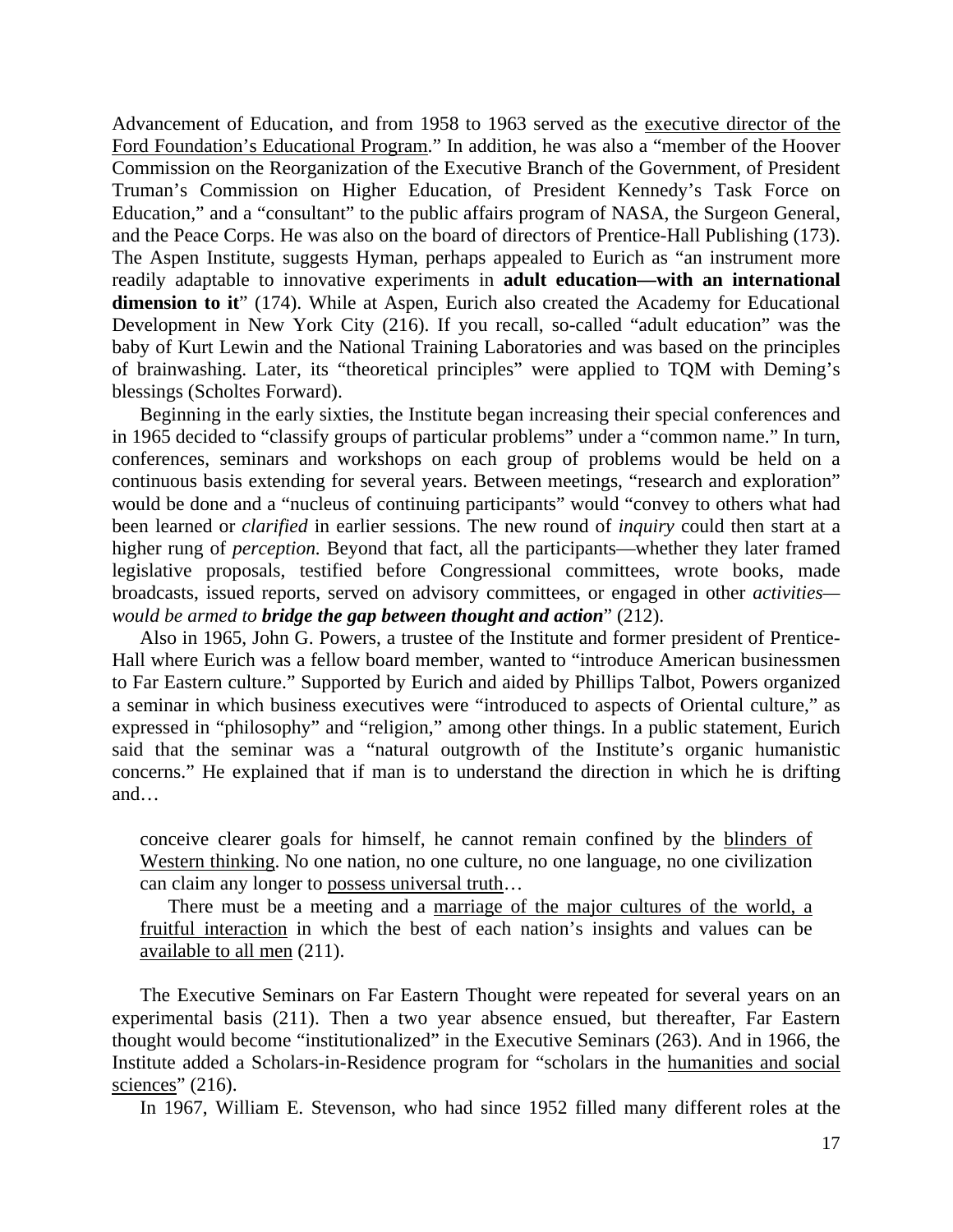Institute including moderator and trustee, took over the presidency. He had graduated at Princeton (law), went to Oxford as a Rhodes Scholar and "secured his legal training at *Inner Temple, London*." In 1946, he gave up his law practice to become president of **Oberlin College** where he stayed for the next 14 years. Hutchins, who had been an undergraduate at Oberlin prior to WWI, was one of Stevenson's "circle of friends," and in fact, he saw in Hutchins "the greatest figure in the twentieth-century history of American education" (111- 113). As a note of interest, it was the political science department at **Oberlin College** where **Hungarian Oscar Jaszi** found a home after his emigration to America in 1923. In fact, Jaszi, along with Karl Geiser, another Hungarian émigré, constituted this entire department. Jaszi became "closely involved" with **Charles Merriam** for the first decade, on whom he depended for "aid in publication as well as financial support, while Merriam employed him in his comparative civic education project." In Hungary, Jaszi had founded and led in 1900 the "'radical' Society for Social Sciences—an association patterned after the Fabians and devoted to social and political reform." Later, he and **Georg Lukacs** was associated with the "Free School for the Social Sciences" which "was dedicated to educating the working class" and using "positivist social science as a critical instrument of political liberalization." Rather than "revolutionary Marxism," they advocated "parliamentary politics, education, and state planning," that is, transformational Marxism/Critical Theory (Gunnell 102-104).

Stevenson had taken the presidency only as a temporary measure and in 1969, Joseph E. Slater replaced Stevenson. He and Anderson immediately began their "collaboration" in "refounding" the Institute (Hyman Aspen 230). The "central purpose" of Slater's life had been "to create a network of institutions and people who can generate and transmit tremors that will ultimately **'change things'** in an orderly way" (229). A mere glance of his accomplishments will testify to that fact.

Slater was an instructor in economics at Berkeley when Pearl Harbor was bombed. He joined the Navy, was commissioned ensign and after cutting through "walls of living red tape," landed in a London office. Here he worked on "plans for post-war Europe" then joined Robert Murphy's staff in Versailles. At Versailles, where everyone else was an "amateur," Slater was one of those Hegelians who "could imprint their thoughts on the shape of the plan." He helped "design the *structure* for the Disarmament and Armed Forces Secretariat of the Allied Control Authority" (230). Later in Germany, he "participated in the 'sealing' of all the German ministries" and helped supervise the "dismantling of the German Army" (Slater was only in his early twenties at this time) (230-231).

Between 1945 and 1948, Slater "helped plan and establish the Economic and Financial Directorates of the Four Power Allied Control Authority in Berlin, and the Bi-Zonal Economic Council for Germany." The "quality" of his "staff work" was noticed by *General William H. Draper* (who was a "master of the craft") (241), so Draper made Slater an executive aide and U. S. secretary to the Economic Directorate. Slater "found in Draper one of his mentors in the immediate postwar years and one of his collaborators in later ventures" (231).

Slater spent 1948 and 1949 in Washington where he helped create the "United Nations Affairs Division of the U. S. Department of State's Political and Security Planning Staff." In 1949, individuals "who knew of his work in Berlin" were "instrumental in bringing him to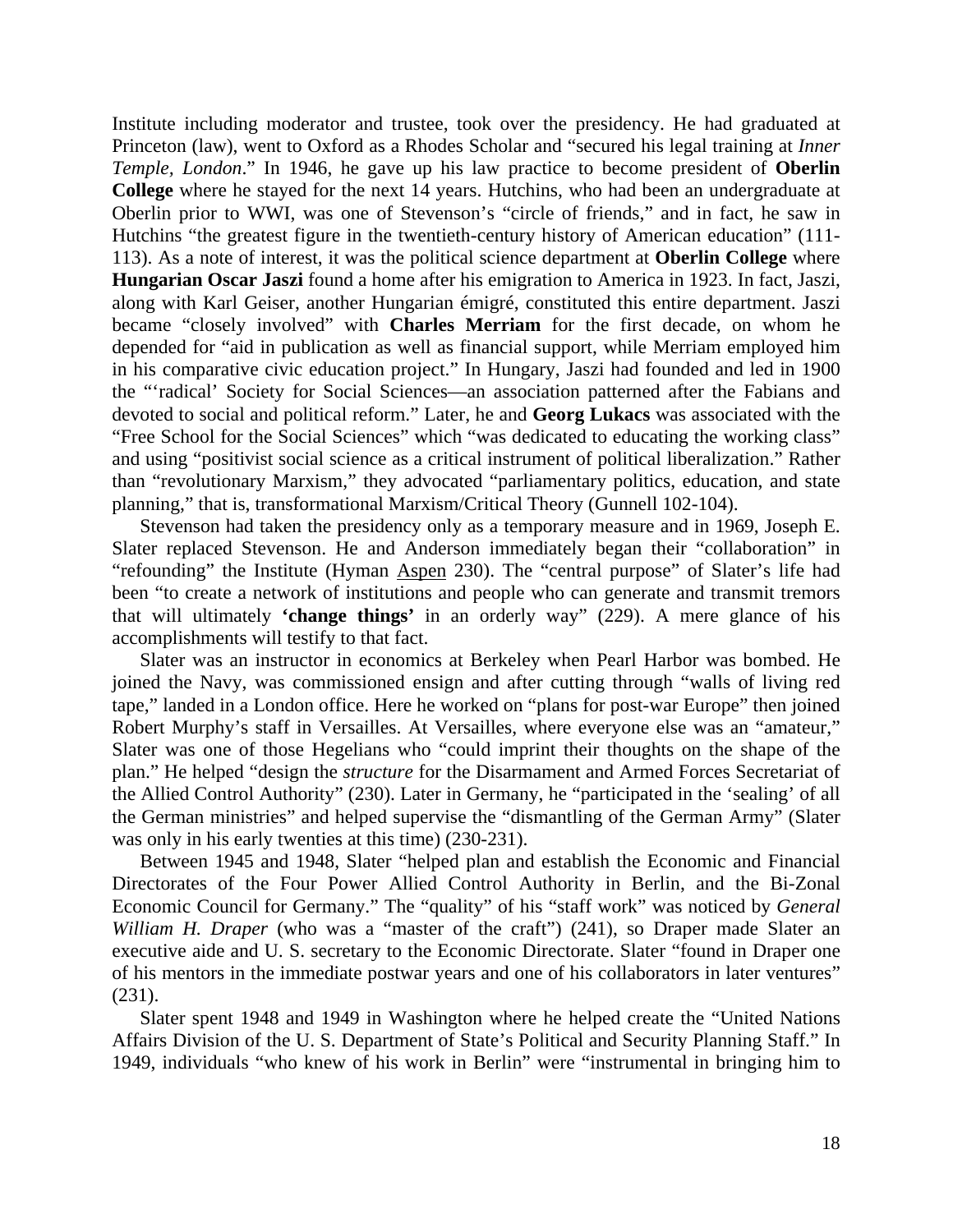Bonn when **John J. McCloy**<sup>[9](#page-23-0)</sup> was appointed U. S. High Commissioner for Germany." McCloy was another "master of the craft" (241), that is, a facilitator/implementor of the dialectical process/Marxist *Praxis.* On behalf of McCloy, Slater wrote the U. S. "position paper" regarding the "*structure* of Allied Control." He also "organized the office of the Secretary General of the Allied High Commission, and served as the secretary general in it meaning that he dealt with *all aspects* of German life, not merely those of an economic and financial nature" (Hyman Aspen 232).

In 1952, Slater went to Paris and helped organize and launch the "Office of the Executive Secretary of the U. S. Representatives in Europe," of which he also served as secretary general, with Draper in "over-all charge." This institution consisted of the "U. S. Departments of State, Defense, and Treasury to NATO and to the Organization of *European Economic Co-operation*" and because Draper was in "over-all charge, it was not only the largest United States office overseas, but the only operation where the total United States mission was developed into a single, unified organization and *not into a series of separate units reflecting organizational positions of each constituent governmental department*" (Hyman Aspen 232). Slater formed a number of "friendships" during these years and those

 $\overline{a}$ 

Louis Sohn, a Polish émigré and author of "World Peace Through World Law," was a law professor and lecturer on "world organization" at Harvard. He was a "consultant and legal advisor to agencies of the United Nations," and "a member of a committee of scientists and political scientists" advising John McCloy when McCloy later became President Kennedy's co-coordinator of United States disarmament activities (Fermi 130-131).

<span id="page-23-0"></span><sup>9</sup> **John J. McCloy** was a former student of **Felix Frankfurter** and one of his point men and "trouble-shooter in the war Department" (Murphy 10).

McCloy was the president of the **World Bank** from 1947 to 1949 as well as Chairman of the Board of the Chase Manhattan Bank in 1960. He was the United States Military Governor and later High Commissioner for Germany from 1949 to 1952. In 1950, Dwight Eisenhower founded The American Assembly, a so-called nonpartisan educational institution that facilitated "wide consideration of public issues," at Columbia University where he was president and where the Frankfurt School had reorganized. After becoming President of the United States, Eisenhower appointed a "Commission on National Goals" to "set up a series of goals in various areas of national activity" and to develop an outline of "coordinated national policies and programs" apparently in pursuit of those goals. Eisenhower requested that the Commission be administered by The American Assembly. Private financing and fiscal management of the Commission were provided by the Assembly with funding from the "Carnegie Corporation," the "Ford Foundation," the "Rockefeller Foundation," the "Alfred P. Sloan Foundation," and "U. S. Steel Foundation," among others. The members of the Commission included former and then current University presidents, corporate heads, the president of the U. S. Chamber of Commerce, the Supreme Allied Commander in Europe from 1953 until 1956, George Meany of the AFL-CIO, James R. Killian, Jr. of MIT who was Special Assistant to the President from 1957-1959, Judge Learned Hand, James B. Conant, president of Harvard from 1933- 1953, then ambassador to Germany from 1955-1957. The Commission in turn chose 14 other individuals to come up with recommendations for the Commission's consideration. **John J. McCloy** was chosen to come up with the "Foreign Economic Policy and Objectives." (Those whom McCloy chose in turn to help him included then president of the **Committee for Economic Development**, the director of Standard Oil who was a former U. S. executive director of the International Bank for Reconstruction and Development). The Report of the Commission and its recommendations weren't expected to "command unanimous acceptance," but rather, to "evoke active discussion" which they deemed the "path to a national **consensus**" under the so-called "democratic **process**" (Goals for Americans Preface, xi, xii, 330).

After World War II Frankfurt officials sought to "entice" the Institute for Social Research/Frankfurt School back to its home in Germany. With the "encouragement" of "American occupation officials" including "High Commissioner John J. McCloy," the "city [Frankfurt, Germany] was able to make an offer that [Max] Horkheimer found impossible to reject." Moreover, McCloy "sponsored" special legislation "signed into law" by then President Truman that granted Horkheimer a "continuation of his American citizenship despite his return" to Germany. In addition, "McCloy Funds" supplied half the necessary total for the re-establishment" of the Institute to its place of origin (Jay, 282-285).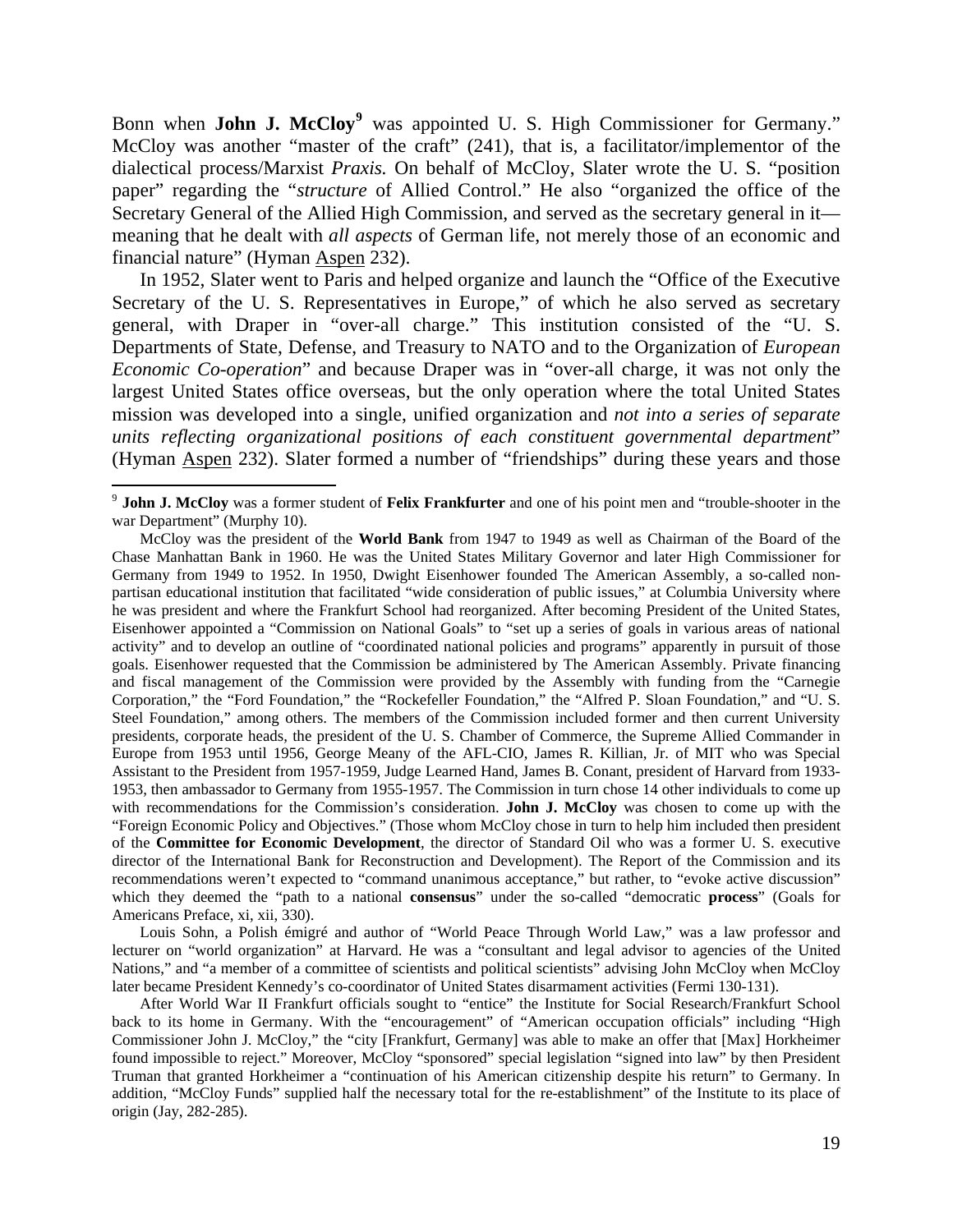friends "would eventually emerge as leaders of the first rank in their respective countries; some he would later bring under the roof of the scientific and cultural institutions he would help establish, and some he would draw into the Aspen Institute as members of the board of trustees" (232-233).

In 1953, Slater became the chief economist for the Creole Petroleum Company (parent company was Standard Oil of New Jersey) in Venezuela. Here he organized and launched the Creole Foundation with grants of over \$3 million per year. Slater formulated a "longrange plan of action" and concentrated these funds on a "select number of programs, embracing well-defined sets of *interacting trans-societal* problems." This work would provide the "governing precedent" for his later work (234).

In 1957, "McCloy became the president of the **Ford Foundation** and sought Slater out to determine if he was interested in resuming their old association in a new context." Indeed he did. Slater resigned from Creole and "joined the Ford Foundation in New York as the deputy director of its program in *international affairs*" (234). Philip Coombs, Shepard Stone and Walseman Neilson were already at Ford when Slater arrived. Coombs was "active in the field of international education" and would later become the Assistant Secretary of State for Education and Cultural Affairs in the early Kennedy Administration and Slater would serve as his Deputy (235). In 1963, UNESCO—which had been co-founded by Aspen's William Benton—would establish the International Institute for Educational Planning (IIEP) in Paris for "study, research and training." This would be a part of UNESCO's plan to provide "direct assistance" to "Member states" in the "planning of educational development," that is "economic and **social development**" of the masses worldwide. The "Director" of IIEP was Philip Coombs and it "was created with the initial assistance of the International Bank for Reconstruction and Development and the Ford Foundation," while the government of France "provided its headquarters" (Educational Planning in the USSR, UNESCO: International Institute for Educational Planning, Foreword).

The IIEP study and research program started early in 1964 and "from the outset," it was decided that what was needed, and in fact a "necessity," was to examine and make "known the wealth of definite experience already acquired" by countries that were the "first to undertake the establishment of plans for the development of their educational systems and especially those in which that effort was a part of their general economic and social planning" which was "especially the case with the Soviet Union." Hence, "during meetings in Moscow" between Philip Coombs and an IIEP staff member with the "leading authorities of the [Soviet] State Committee for Cultural Relations and the National Commission of the USSR for UNESCO," it was decided that IIEP would organize an "international study mission." Thus, an IIEP "mission of international experts" prepared a "case study" which was "devoted to the Soviet experience in planning its educational system" (Foreword). The case study was published in 1968 and entitled Educational Planning in the USSR. It is basically a blueprint of today's restructuring efforts in American schools!

Shepard Stone, who was Slater's immediate supervisor at Ford, would subsequently become the president of the Association For Cultural Freedom and in 1973 he would join Aspen's board of trustees where he would help organize **Aspen Institute Berlin,** the European affiliate of its parent in the U. S. Stone would also serve as its first director. On a "purely personal basis," Neilson would later "undertake special task for Slater, would keep him abreast of developments in the world arena—inc1uding those *rooted* in the proliferation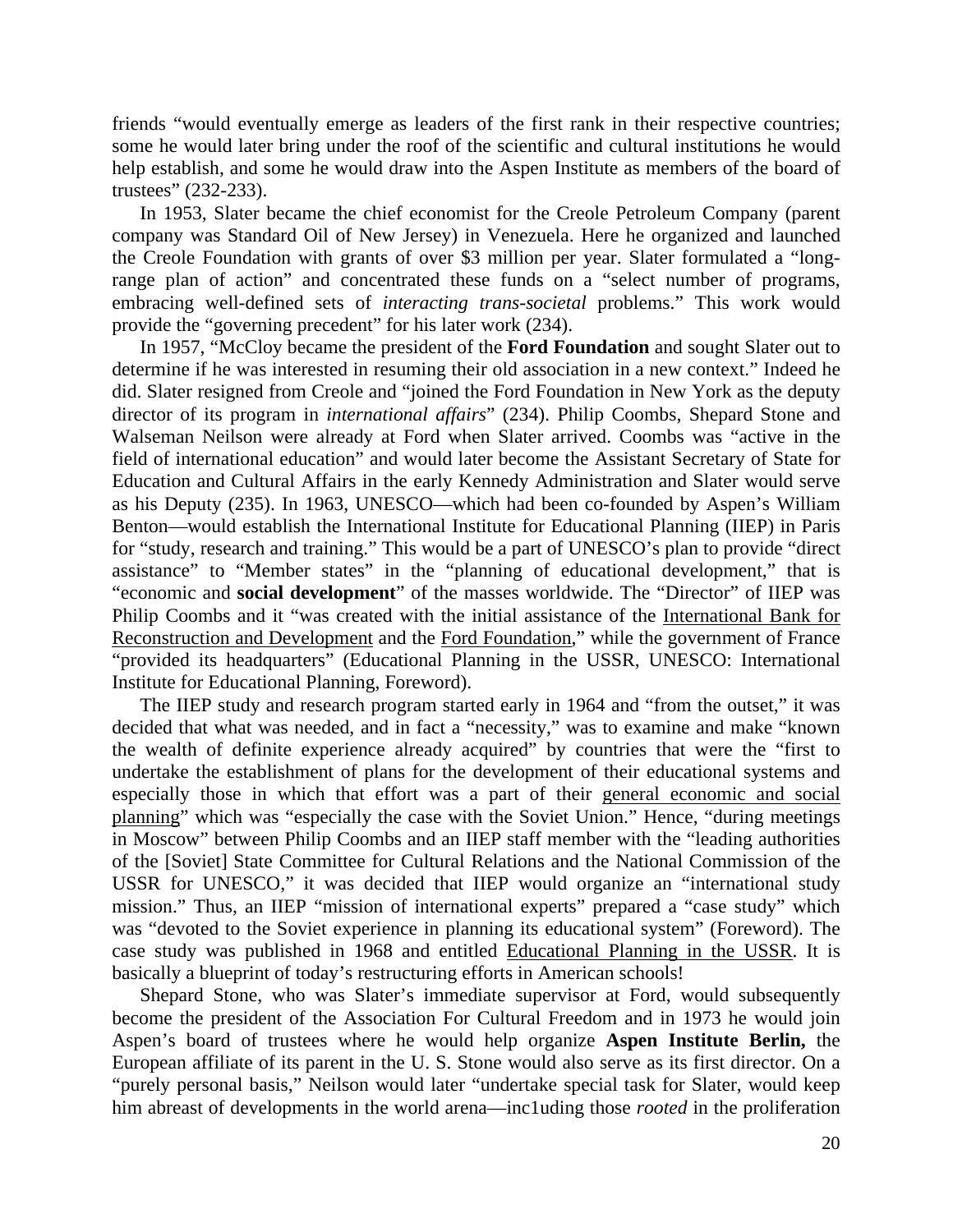of *multinational corporations*—and would eventually help formulate the terms for an Aspen program in *international affairs.* In addition, he would provide Slater with fresh insights on the internal changes within the 'nonprofit world' and how these were bound to affect the *interplay between that world and the world of government."* (Hyman Aspen 235).

In 1959, Slater took a leave of absence from Ford to serve as secretary of President Eisenhower's Commission on Foreign Assistance—a commission to reappraise all aspects of the U. S. foreign aid program (235-236). [Note how these individuals move back and forth from government to foundations and later, to corporations.] This Commission was known as the Draper Committee, after its chairman William Draper, an old comrade of Slater's. McCloy also served on this committee. Here Slater meet Amos Jordon, a brigadier general who would become "the chairman of the Political Science Department at West Point as well as serve as the executive officer of Aspen from 1972-1974. In connection with Slater's work on the Commission, he served as the deputy manager, under Douglas Dillion, of the Development Loan Fund, then the major arm of the U. S. foreign assistance program (236).

Upon completion of the Commission's work, Slater returned to Ford and in 1960 took another leave of absence to serve as deputy to Philip Coombs, who had been appointed Assistant Secretary of State for Education and Cultural Affairs in the State Department. Here, Slater "soon swept through the place with the energy of a Kansas twister." He created eleven "Standing Working Groups" that covered "all conceivable aspects of education and cultural exchanges—*plus a few that were inconceivable.*" When he had reached the "limits" of what he could get by with in the State Department, he returned to Ford (236-237).

Long-range planning, begun in World War II, was the key for Slater and company's eventual take-over of America. Not unlike all Marxists geared for the eventual take-over of a country, every move this group made from the time it opened its doors (and even that was part of their plans) had a distant goal in mind. Seemingly disconnected programs and policies advocated by Aspen were simply laying the groundwork for their planned future objectives. Consequently, back at Ford, Slater "drew on what he had already formulated for the Creole Foundation, for the Draper Committee, for the Development Loan Fund, and for the Educational and Cultural Division of the State Department" and drew up a "ten-year-plan of action" concerning the "policies and programs the foundation was to pursue in the decade 1962-72." He then was made the director of Ford's *International Affairs Program.* Taking this new assignment "together with his previous work in 1957-59" under Shepard Stone, Slater…

played a major role in establishing such institutions as the following: Institute for Strategic Studies (London); the Overseas Development Institute (London); the International Program of the CED; the Latin American Affairs Program of the Royal Institute of International Affairs (universities in Europe and Japan); the International Comparative Music Institute (Berlin); the **United Nations Institute for Training** and Research; the China and Atlantic Programs of the **Council on Foreign Relations**; the Italian Council on Foreign Relations; the Southeast Asian Training and Research Center at Kyoto University; the China Institutes of the Universities of Leeds, Hamburg, Munich, and Berlin; the Korea Center for Asian and International Studies; and the School of Oriental and African Studies at the Royal Institute of International Affairs. (237-238)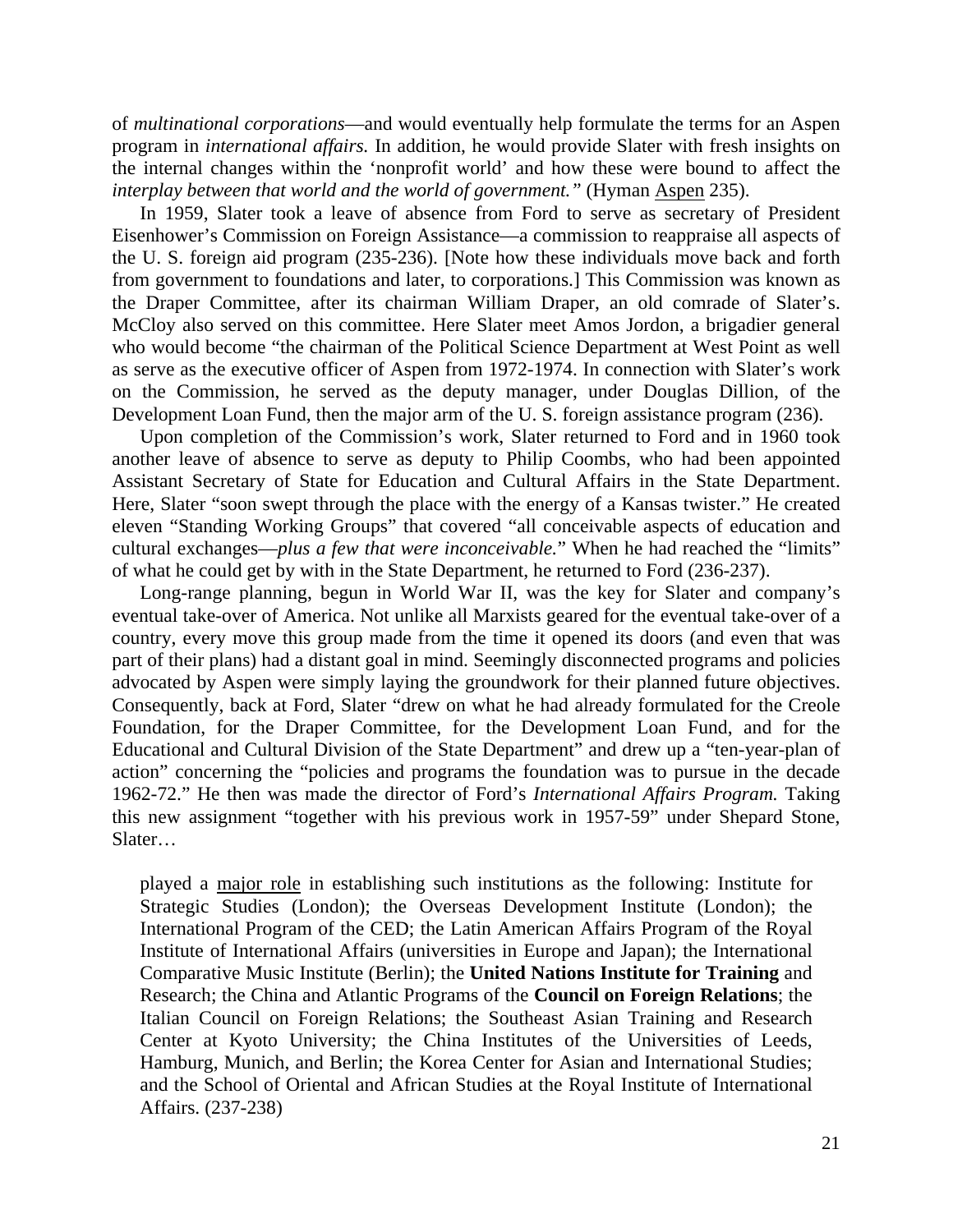In taking on the presidency of Aspen in '69, Slater had already been at the Institute since 1967 as a scholar-in-residence. While at Ford, Slater had been thinking about creating an institution "as an extension of his three-way interests in international communications, foreign affairs, and educational exchanges" but he needed a place away from his New York office where he could draw up a "document which would clearly state the nature, *structure,*  and purpose of the new institution he had in mind." He discussed this with Eurich, then president of Aspen whom Slater had known since Eurich's days at the Ford Foundation, and Eurich invited him to Aspen "as a scholar-in-residence to work on his project" (238). This institution materialized as the *International Broadcast Institute* based jointly in Rome and London (239).

While a scholar-in-residence, Slater gave a lecture entitled "Biology and Humanism." Anyone familiar with General Systems Theory will catch the drift. The two points of this lecture "central to all others" was that the world was "caught up in a *biological* revolution as great as any in *physics,* and the revolution involved 'men, not things.'" Therefore, it was imperative "to force the nature of that revolution into the light" and weigh its "profound implications for man and society." The second point was that the "best way to open lines of communication between the United States and Communist China" was "by joint bio-medical efforts, since *human needs transcended differences in political, economic, social, and cultural ideologies*." At dinner after the lecture, Jerome Hardy, publisher of Life magazine and a trustee of the Salk Institute for Biological Studies, offered Slater the presidency of Salk because it "was at odds with itself, and lacked leadership." Slater initially refused but a few months later after he had launched the Broadcast Institute (January of 1968), he accepted and took over as both chairman and president of Salk "while continuing his working relationship with the Ford Foundation" (239-240). He immediately recruited McCloy to fill the role of chairman, as well as other "friends from the past" to serve on the board of trustees. This included Sir Allan Bullock, vice-chancellor of Oxford University and both a Fellow and trustee at Aspen, whom Slater had known since his Berlin days (240).

Slater proceeded to formulate an "eight year program of action, two under the ten-year plan he had previously formulated for the Ford Foundation." In February, he brought in John Hunt as executive vice-president for operations. Hunt had graduated from Harvard, done his post-graduate studies at both *Sorbonne and the University of Iowa,* and been on the faculty of an "experimental preparatory school" for 5 years before beginning a "new career" in the "complex world of international organizations, with their cadres of temperamental *soloists*." His "initial entry point was as the assistant to the executive director of the Paris-based *Congress for Cultural Freedom*." Later known as the *International Association for Cultural Freedom*, this group included "writers, scholars, scientists and public figures from various parts of the world" and its "many-sided *programs are carried out by affiliated groups throughout the world*." Hunt had moved up to the post of director in 1958, with Shepard Stone as president, and remained so until 1967 (241).

At Salk, Hunt's "insights into human character and motivation" enabled him to "decode" what Slater said he wanted done. In order to provide Salk with an "instrument for systematic inquiry" into the "social and human implications" of scientific advances in *molecular biology,* Slater, with Hunt's executive support, created the *Council on Biology in Human Affairs.* Later, to enlarge the "frame of inquiry," Slater created the Stockholm-based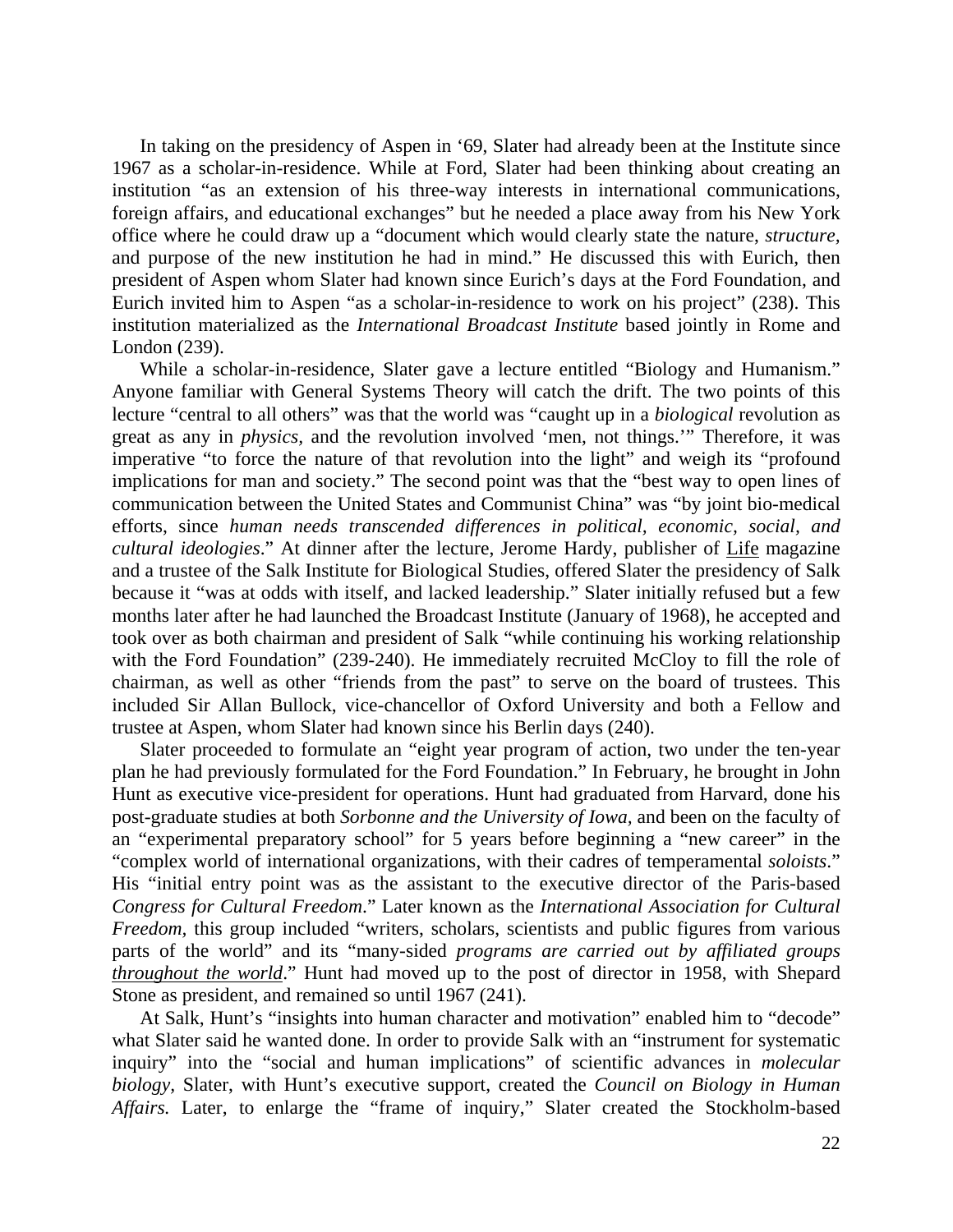*International Federation of Institutes for Advanced Studies*—"a web of organizations whose *multidisciplinary* interests provided the infrastructure for a 'free floating university.'" At the same time, Slater linked "neurological studies under way" at Aspen with the "early learning processes" in children (of which he had a long-standing interest) because he determined that "if pre-school learning for children was soundly conceived from a *biological* and *psychological* standpoint, the effect would be to reduce the scale of later needs to subject the children to 'remedial learning'" (242).

Slater later resigned the presidency of Salk "but retained a link with it as a trustee and Special Fellow." (Salk and its credibility would later be used by Slater, among other ways, when he targeted the U. S. Senate and House of Representatives in the process of weaving the affairs of Aspen into a "single humanistic whole" (385, 345). Hunt resigned as well and later accepted a position with the oldest foundation in France, the Royaumont Institute. The…

primary mission of Royaumont was to encourage progressive movements in the human sciences, but the directors had come to be dissatisfied with the way the mission was being executed. They asked Hunt to assume responsibility for managing the international program of the institute. And so he did. In co-operation with friends from the Salk Institute, he organized and then became the executive vice-president of the **Royaumont Center for the Science of Man**. The center…was dedicated to…**bringing the life sciences such as the new biology into a working relationship**  with human sciences such as anthropology and psychology... (246) [emphasis added]

Hunt eventually would be "brought into the family of the Aspen Institute" starting in 1973 and "full time" by 1974 (247).

Immediately after Slater became president of Aspen, a celebration was held to celebrate the twentieth anniversary of its founding. Robert Hutchins was the featured guest and recipient of a \$10,000 Aspen Award in the Humanities (through a bequest from Anderson) (249). In his speech, "which ran parallel with the views of Anderson and Slater" (251), Hutchins noted that the "*post-industrial society he envisioned* could be 'one in which men set seriously to work to straighten out their relations with one another and in which they sought, not material goods, but moral, intellectual, or what might be called cultural goods.' Such a society could be a **learning society**…In such a society the role of educational institutions world be 'to provide what is notably missing from them today, and that is the interaction of minds.'" Hutchins complained that universities had no "unifying principle," were "not independent," nor engaged in *"thought and criticism,"* but rather were a mere reflection of their traditional communities. These universities needed to become "centers of independent thought and criticism." Explained Hutchins:

It seems fairly clear that the transition from an industrial to a post-industrial age will involve severe dislocation…The way to fortify ourselves is, therefore, to establish wherever we can colleges of liberal arts and those centers of independent thought and **criticism** for which I would prefer to reserve the name of university. If [these] can become incandescent, if they can be points of light, then culture and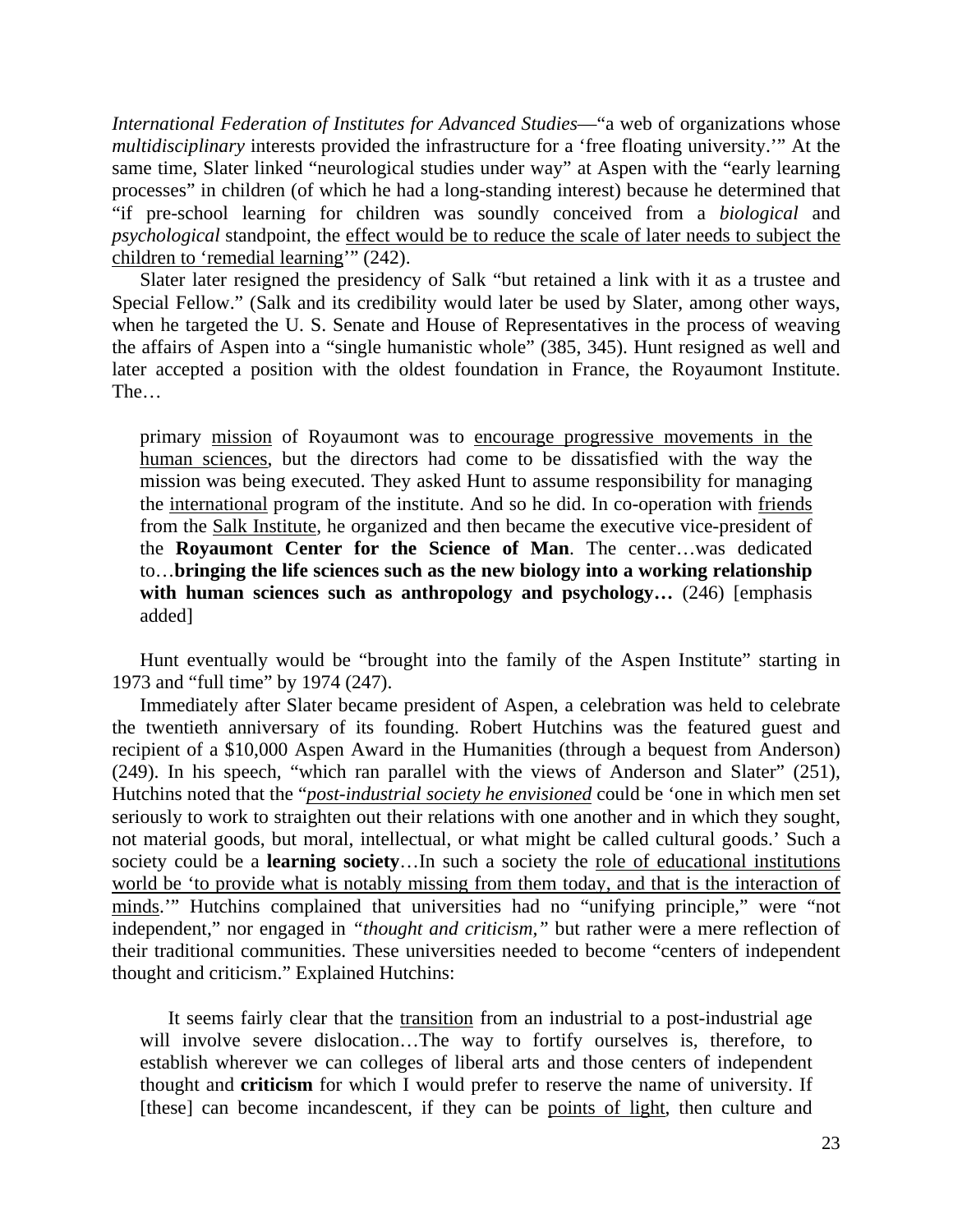civilization can be preserved and expanded as they have been by small groups during dark days of the past. (250-251)

After Slater assumed the presidency of Aspen, at the "center of everything that was to follow in the history of the Aspen Institute was the relationship between Anderson and Slater." This relationship consisted in the ability of both men to use money and power to carry out their personal agendas. Both men were well experienced in using "oil" money [Anderson used his own and Slater used someone else's as well as "governmental resources and private philanthropy"] and the accompanying power that money brings. This is only an example of how communism, whether revolutionary or transformational, is financed by wealthy so-called capitalists. Furthermore…

both men shared a keen interest in communication and education. Slater, for example, had tried to bring the communications community and the educational community together in order to promote "**early learning**." He had initiated the creation of many overseas educational institutions and had brought into being the International Broadcast Institute. He was concerned with the whole field of public broadcasting, and had worked on a Ford Foundation<sup>[10](#page-28-0)</sup> project in 1962 which contemplated the creation of a "fourth network" to **demonstrate over a period of time what sustained quality broadcasting [propaganda for conditioning the masses] could achieve**. Anderson was equally interested in all such matters, being, among other things, a director of the Columbia Broadcasting Company. Finally, Slater had been daily at grips with issues of science, technology, humanism and economics—in all the posts he had held since the end of World War II. Many of the same issues had been of vital concern to Anderson in his capacity as president of the Lovelace Clinic and as a trustee of the California Institute (of Technology). (247)

#### **MARXIST** *PRAXIS*

*(putting theory/thought/ideas into practice/applied)* 

**One…advantage of the Marxist approach to history…is its fusion of theory and practice, contemplation and intervention, observation and interposition. This is perhaps the proudest boast of Marxism in general…Marxism is intended to provide more than an understanding of history. It is intended to serve as a guide for making history.** 

**…The unity of theory and practice—of knowledge and action…recognizes that thought and action are inseparably bonded in the experience of life itself…** 

**…Of course, such a unification also imports enormous perils into the making of history, perils monstrously evident in the way "Marxist" theory has been used** 

 $\overline{a}$ 

<span id="page-28-0"></span> $10$  Sociologist Paul Lazarsfeld, who came to America in 1933 from Austria "under Rockefeller auspices," headed the "Rockefeller-sponsored Princeton Radio Project" which was "devoted to the study of the effects of radio on American society." They already had extensive know-how from propaganda use in Germany, what they wanted was complete control and application. (Gunnell 183-184)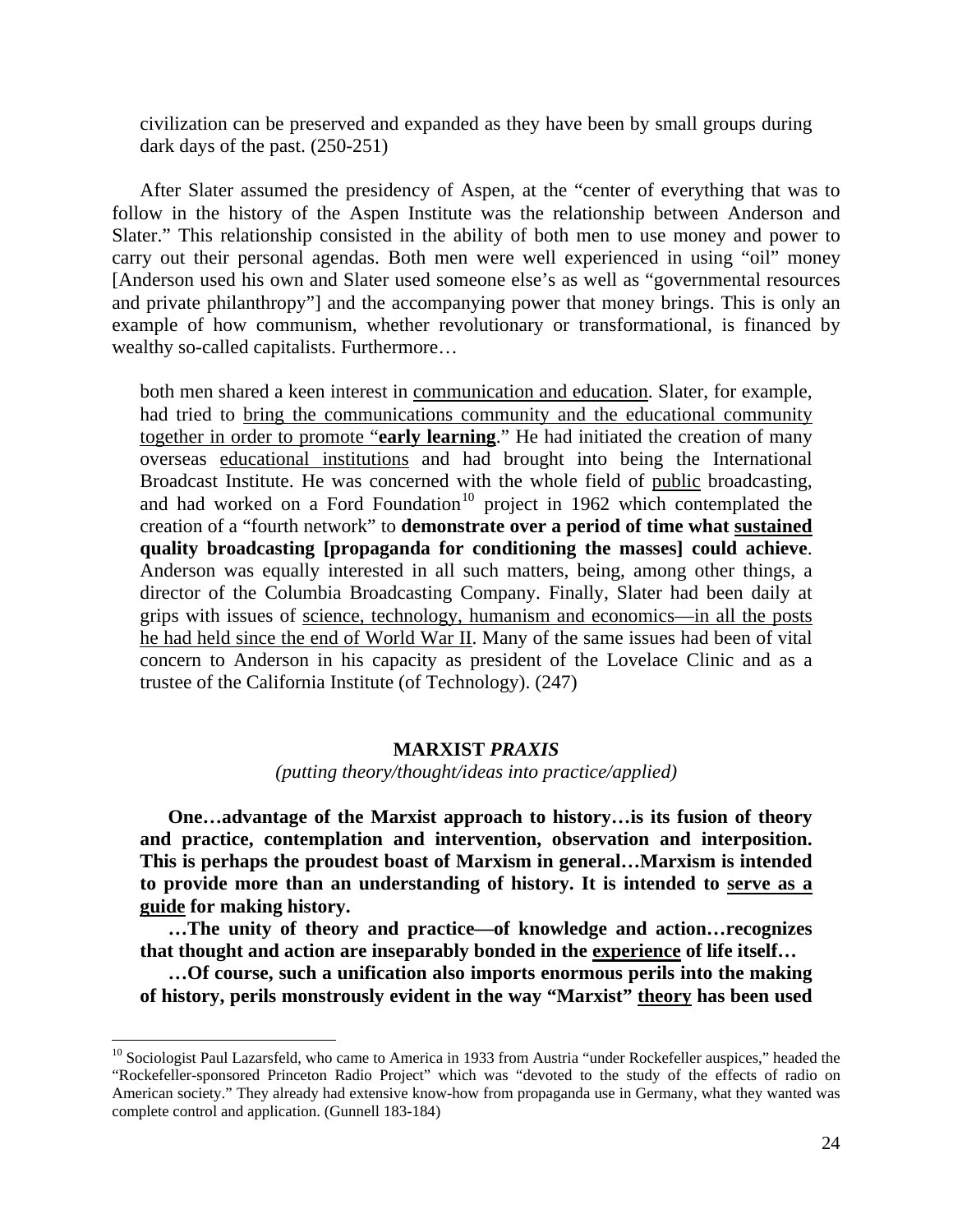**to justify cruel and inhumane actions…Yet the idea of a unity of theory and practice is a laudable one, however much that idea may have been abused in actuality…** (Heilbroner 80-81)

As one of his first moves as president of Aspen, Slater drew up a **Five-year Action Program** (1969-74) for the Institute that would carry forward the planned "**thought leading to action**" programs which "were to receive financial support from Anderson personally" (Hyman Aspen 251). In December of 1969, the plan was unanimously approved by the Institute's board of trustees (253). The "**Action program** clearly indicated that the Institute meant to focus on explosive issues of **social change**." In addition, it "consisted of a long list of *needs and developments"* that affected the "human condition," and an inventory of subjects for Aspen seminars which were "trans-national and trans-societal in nature, and which also had profound humanistic implications." Therefore, a statement on "public posture" was included in the Action Program:

The Aspen Institute must not allow the potential reaction of the **general public** or of any vocal segment of broad or local interest **to be of cardinal influence** in the carrying out of its programs. At the same time, it cannot discharge its proper role upon the basis of criteria that informed members of the public do not readily understand.

The Institute should pursue such a course that its broad objectives and operations will be generally comprehended and supported so that elements of its program will be largely accepted even when they are not universally approved. The Institute must retain its non-partisan character nationally and internationally. It should rely on the quality of its activities [praxis/dialectic in action] and its **expanding convinced alumni for the support and understanding which it requires**. (254)

A combination of the "changes and needs" would hereafter be the focus of Aspen. The Institute…

must reaffirm its commitment to humanistic studies, to the body of knowledge which included history, literature, the arts, *religion,* and philosophy; *to the social and cultural applications of science;* to the individual in *relationship* to himself, to his fellow man, and to his environment (collective/group); **to the endless pursuit of freedom from outmoded dogma (Christian beliefs and values), freedom to go beyond convention, freedom of the imagination and the will, freedom from…materialism, 'freedom also to be in conflict with oneself'"** (254-255).

In other words, the dialectic process in action will be applied to the group to destroy the existing faith and beliefs of individuals by way of cognitive dissonance/inner conflict. Furthermore, this same "commitment" requires that the Institute "light up the means by which individuals and groups could discharge their personal responsibilities in the common tasks of improving the **quality** of human life…"

The "**humanities**," explained Slater in the **Action Program**, "must seek a more vigorous role" in forming the *"social, moral,* and aesthetic *values* of our culture." This would "require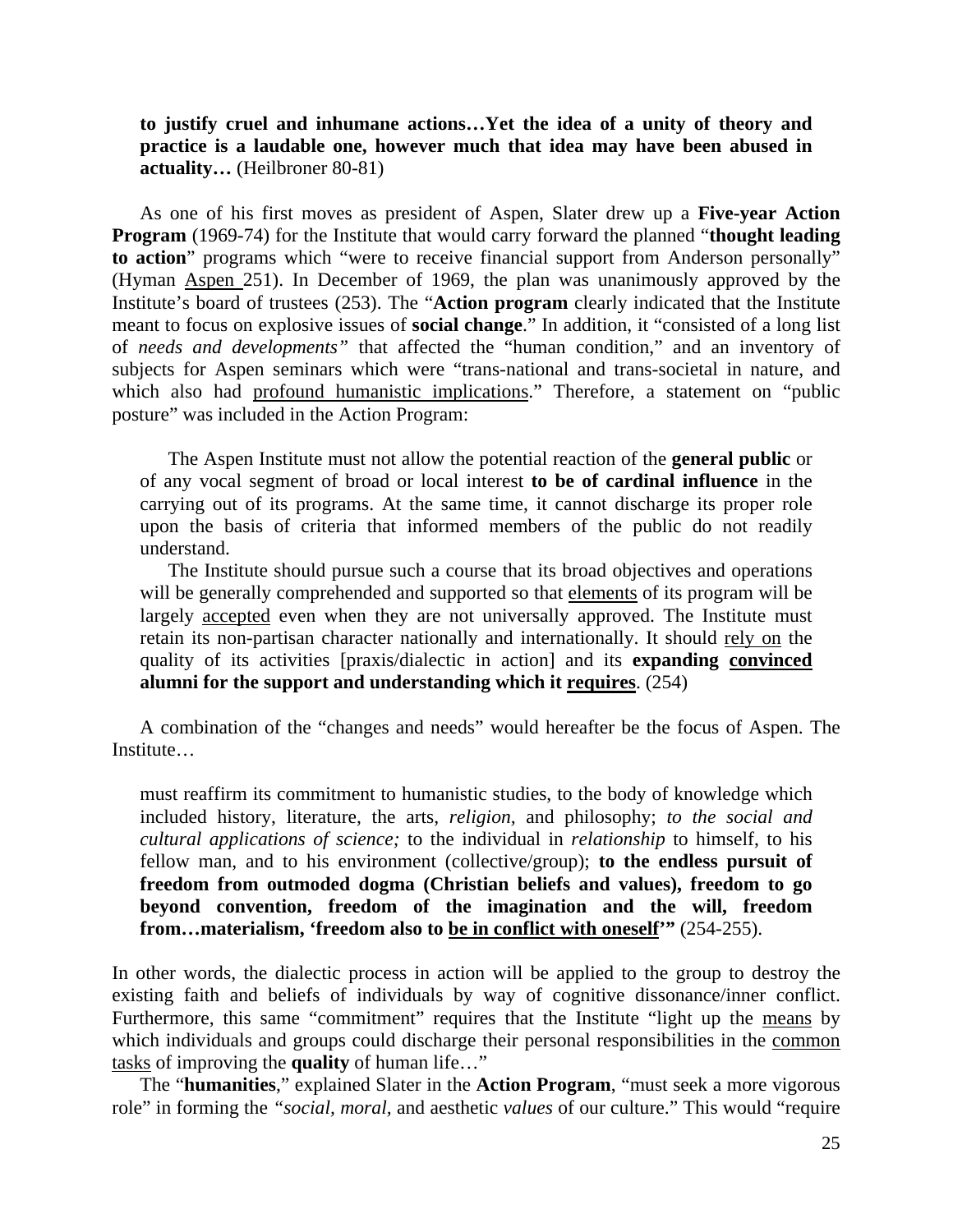closer mutual understanding and cooperation between those concerned with the humanities, our social and political leaders, and…**men of science to examine how these forces can work together** to help resolve human dilemmas and the...urgent problems facing mankind," or in other words, how to gather leaders into groups so that they can be facilitated into a predetermined agenda. "On these accounts," the Action Program stressed that the "continuing involvement of 'men of affairs' in the Executive Seminars would 'remain the central activity of the Institute' and would have the first claim on its attention." Moreover, since the *"perceptive industrial and business leaders"* wanted to *"play a large and direct role"* in the *solutions* to social problems, the Executive Seminars "would help them understand the fundamental issues involved in the work of social change" (255). In addition, the Action Program emphasized the need to reinstate (it had been suspended for two years) the Far Eastern Seminar and "its future activities should be planned and assisted by a panel of the nation's most knowledgeable experts on Asian thoughts." Also the Japan Seminar was to become a regular part of the Institute's program and the "works by Chinese, Indian, and Japanese authors should be included in the readings of the regular or core Executive Seminar" (256). And since the "activities" of the Institute's Center for Theoretical Physics had proven that "summer study groups for periods of three weeks to three months could be both effective and comparatively inexpensive," the same...

arrangement should be adapted to the work of the Aspen Institute for Humanistic Studies. It should form summer study groups—whether ad hoc or for a series type of conference—that would examine critical problems of humanistic concern whose solutions required collaboration between representatives of business, government, civil, and academic life. In matters bearing on the **relationship between science and society**, such study groups could be coordinated with or cosponsored by…the National Academy of Sciences, the American Academy of Science, the National Academy of Engineering, the Aspen Center for Physics, or the Salk Institute's Council on Biology in Human Affairs. The Institute should also…host an annual meeting of the leading communicators in the country (read: Aspen Alumni) particularly from radio and television—in order to evaluate the media and develop both general and specific recommendations for the improvement of program quality (conditioning of the masses) in broadcasting (256-257).

The **"thought leading to action"** programs embedded in the **Action program** were: (1) **Communications and Society**; (2) **Environment and the Quality of Life**; (3) **Education for a Changing Society**; (4) **Science, Technology, and Humanism**; (5) **Justice, Society and the Individual**; and (6) **International Affairs** [Later, Pluralism and the Commonweal was added]. It was determined that in the future, the Institute should confine itself to these activities "rather than compile a paper record of business on many fronts solely for 'public relations' purposes" (257). It was agreed that Slater would make the foundations "collaborators in formulating and executing particular projects. He would also promote various forms of collaboration with other institutions in the United States and overseas." In this way, "co-operating institutions could maximize…their resources by avoiding duplication of efforts and by bringing their own ideas to bear on the design of a *common task—*although they might subsequently concentrate on a particular aspect of that design" (258). Some of the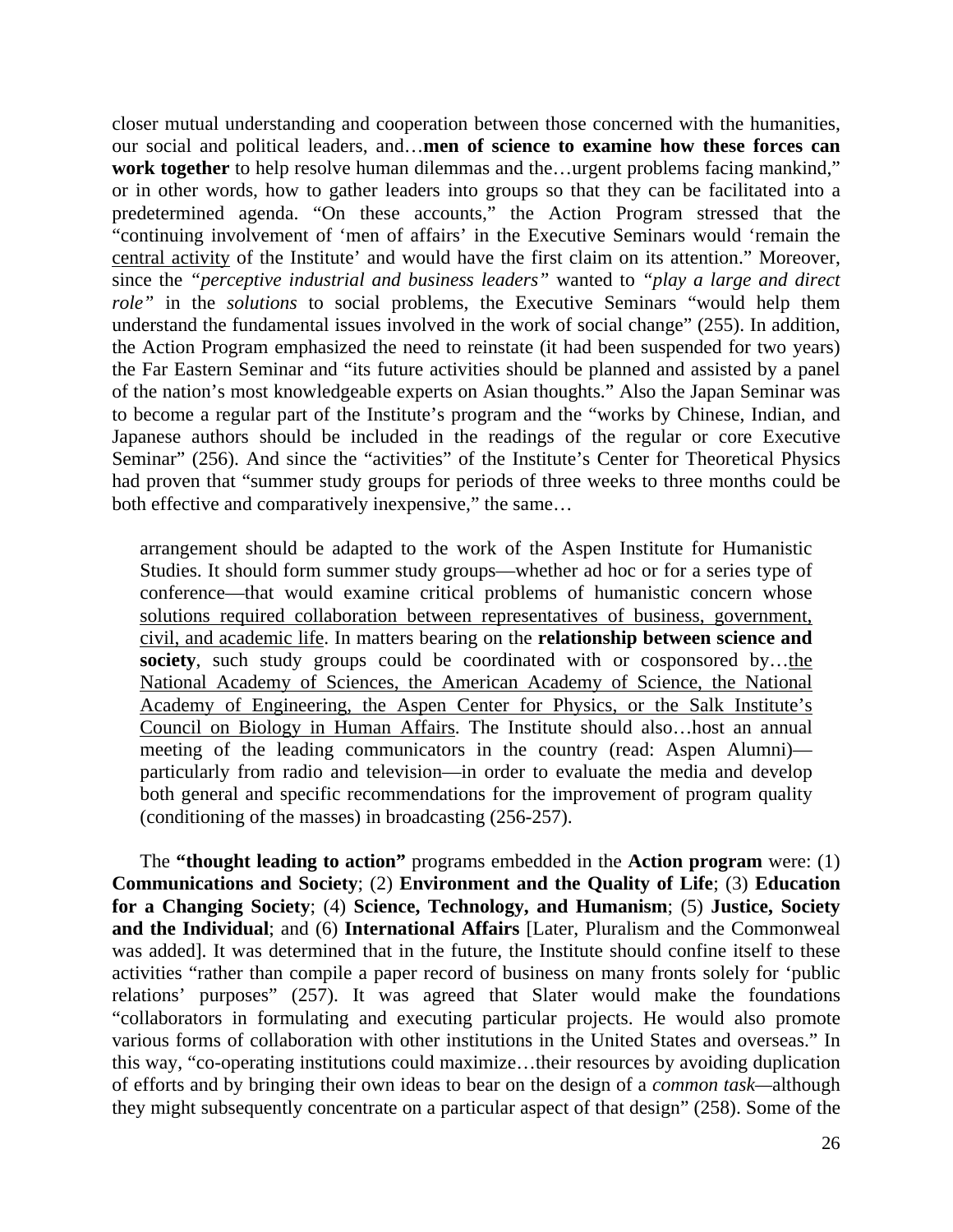"efforts envisioned in the Five-Year Action Program materialized ahead of schedule, some on schedule, and some are now (1975) moving from a state of 'becoming' to a state of 'being,'" boasts Hyman.

#### Communications and Society

Robert Anderson, as director of the Columbia Broadcasting System (CBS), arranged for the annual CBS conferences to be held at the Institute. This allowed a "change of name as well as *venue*" and in May of 1970 the annual "Aspen Broadcasters' Conference came into being." At the Institute, all "elements of the broadcasting industry (the "heads of commercial networks, producers, directors, writers, advertisers, as well as people involved in public broadcasting") could be periodically brought into *intense face-to-face encounters with leaders of thought and action outside the broadcasting industry.*" In this new arrangement, Aspen determines the "theme" of the conferences, (for example, "American Self-Renewal in an Interdependent World," "Values and Scarcity") and "provides the participants from outside the industry."

…Speakers and other participants provided by the Aspen Institute present or dispute the facts germane to a theme, define the questions posed by the facts, and present or challenge alternative lines of public policy bearing on the social realities under consideration. But it is for the industry to decide how it will deal with the questions of choice that come to the front…The Aspen Institute, on its part, takes seriously its selfassumed responsibility for regularly exposing the leaders of the industry to…diverse sources of informed opinion about public-policy issues that do in fact call for acts of choice. (265-266).

This was only the beginning of what was to come. It was determined that **"communications"** represented an "enterprise even more fundamental than formal education" to an **"open society"** (302). As far back as 1931, Hutchins "saw in the news media of radio broadcasting and talking motion pictures *instruments for mass education,* not just for mass entertainment" (18). The goal of Aspen was to gain control of public communications in order to use it as a "humanistic force" (322) to do everything from change the attitudes and behavior of the masses and rewrite history to determining what "news" would be presented, and thus, what news would not be presented. The *Communications and Society Program* was headed by Douglass Cater, an old friend of Aspen's who had participated in the Institute's *"1966 conference on education,"* had been a "participant in the Executive Seminars," and more recently a "scholar-in-residence" (280). He had been a "special assistant" to President Lyndon Johnson and as such, had "concentrated on the President's programs in the fields of *education and health;* not the least of the things he did was to shepherd through the Congress the act which created the *Public Broadcasting Corporation*" (281). Cater was also the author of The Fourth Branch of Government, in which he had…

observed how the image of government, projected by the media, was being accepted as reality, not only by the lay public but by those involved in government itself. He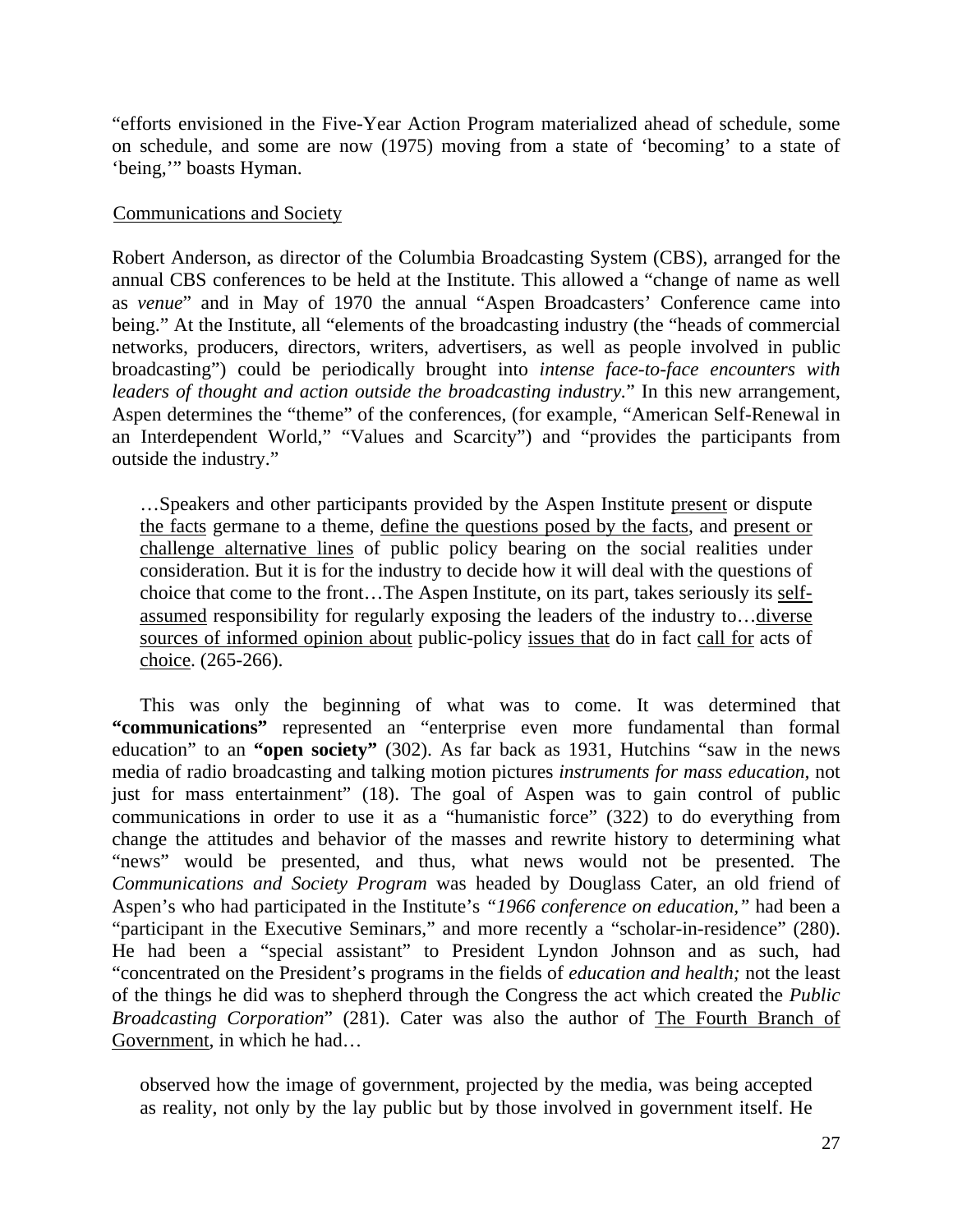further observed that the vast power communications media have to *shape*  government policies and leaders…was the power **to select which of the words spoken and which of the events that occurred in Washington during the day were to be projected for mankind to see. It was also the power to ignore—and words and events which failed to get projected might as well not have occurred** (280-281). [Emphasis added]

An "intimate collaborator" of Cater's was Professor Ithiel de Sola Pool of the **Massachusetts Institute of Technology** (MIT) (333). Pool, an "Aspen Communications Fellow" and "regular participant" in the program (300) was a "specialist in **communications and public opinion**" (287).

Individuals chosen for Cater's "advisory council" were those who "could be counted on to bring many perspectives to bear on policy issues in communications." These individuals included Slater and Edward Barrett (former dean of the School of Journalism at Columbia University) and Sig Mickelson (former president of CBS News), both "part of his [Slater's] network of friends," as well as comrades Elie Abel (the existing dean of the School of Journalism at Columbia University), Louis Cowan (professor, Columbia Graduate School of Journalism, president of the *Broadcast Institute of North America,* and former president of the CBS Television Network), Peter Goldmark (former president of CBS Laboratories and current president of Goldmark Communications), the already mentioned propaganda specialist Ithiel de Sola Pool of **MIT**, James Killian (a director of the Corporation for Public Broadcasting, former chairman of the *Carnegie* Commission on Educational Television, and the former **president of MIT**), Harry Ashmore (president of the *Center for the Study of Democratic Institutions),* Charles Benton (president of Films, Inc.), Kermit Gordon (president of the Brookings Institution), and De Vier Pierson (a Washington attorney who had served in the White House under Johnson) (280, 286).

The Aspen program on Communication and Society "directly contributed to the formulation of public policies in ways which take into account the *humanistic and social components* of communications questions" (301-302). Aspen would target public television as well as pay cable (323-328); team up with the (then) new **MIT Communications Policy Research Program**; and create a "continuing seminar in Washington" to that end (333-334). By the mid-seventies, the program had "drawn into its orbit over *five hundred leaders* in the communications field and thus expanded the community of those vitally concerned with *humanistic and social claims on communications"* (300). In addition, the creation of the Aspen Community Fellows program brought in "regular participants" such as Bill Moyers, William Harris of **MIT**, William Rivers of Stanford, Daniel Schorr, Henry Geller (former General Counsel for the FCC), and representatives from the Chicago Sun-Times and Washington Post. Individuals from the likes of Fortune Magazine. The Public Interest. Ohio University, Princeton, and the University of Colorado "actively contributed to the work of the program" as well (300-301). The "social or humanistic demands on communications technology were never far removed from the thoughts of Douglass Cater" (335). Therefore, the Program's activities "have been heavily directed to *social invention*" (338).

Environment and the Quality of Life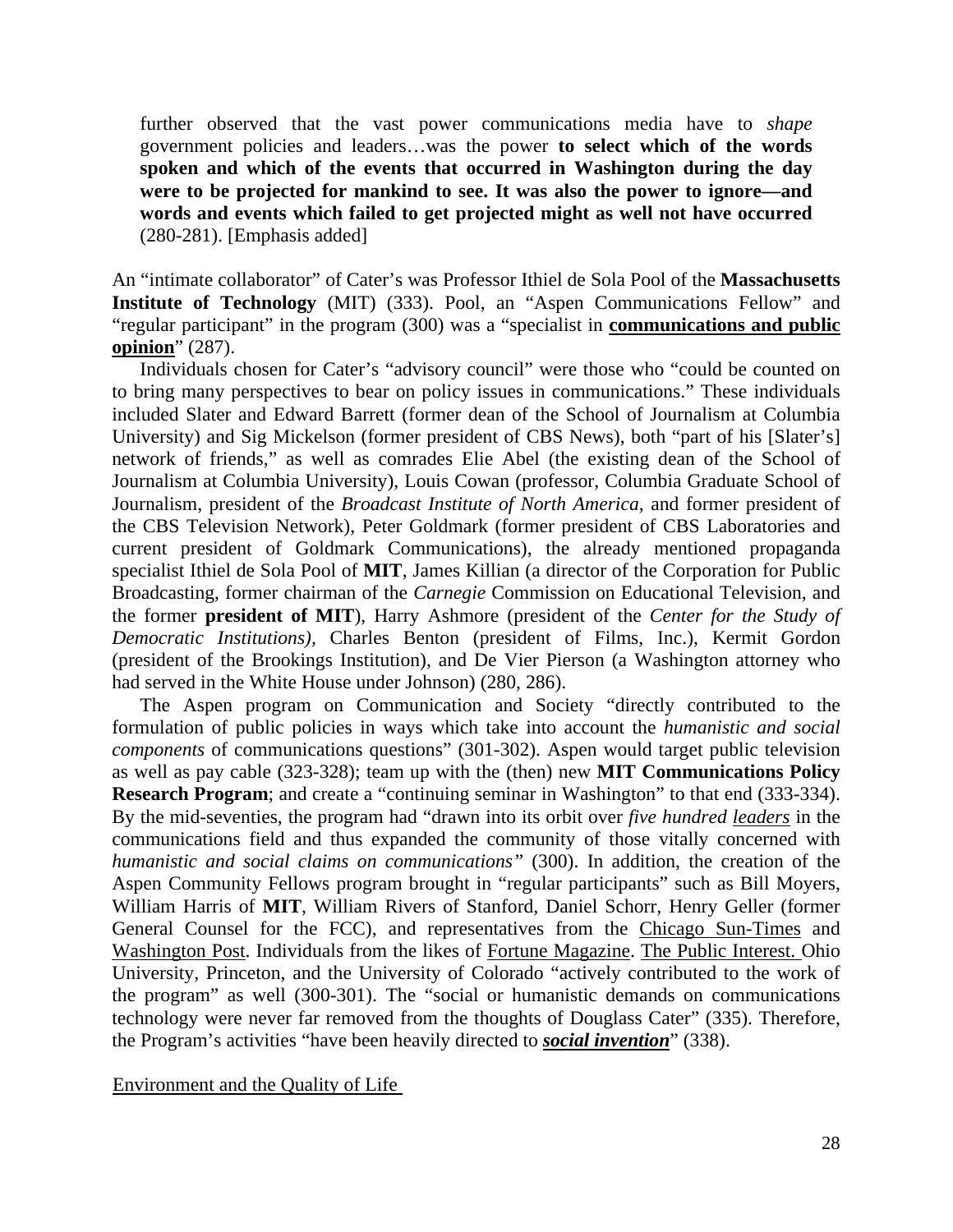Under this program, an environmental "crisis" was created out of thin air to be used as the future "organizing force" for the planned New World Order. In "preparing the ground" for this "crisis," a "series of summer institutes" on the environment was held at Aspen (starting in June, 1962), co-sponsored by the National Science Foundation and Colorado College. These institutes "aimed at a 'multiplier' principle in education" and thus were "expressly designed for high school teachers." Consequently, the teachers who participated "became the nuclei for similar programs" organized at the "state and local levels." The "cumulative impact these efforts had on school children starting in the early 1960's may have helped prepare the ground for the leap in the intensity of the interest young people showed by the end of the decade in ecological and environmental matters" (161162).

At the same time, an "interdisciplinary conference" was held at the Institute in 1962 on "Climate in the 11th and 16th Centuries." This conference was co-sponsored by, among others, the National Academy of Science and "prefigured the Institute's future role in promoting an *informed* national and *international* approach to environmental issues." In the "year-long" research work performed "in anticipation" of the conference, comrades in different countries had collected "data" by "all modes" of so-called "scientific *detective work.*" This was brought to the conference and "laid out on the floor of the Institute's seminar room for study and *argument*" and resulted in "transforming the nature of climate research" (159-160).

Even while still at the Ford Foundation, Slater had determined that the "old-line conservation organizations tended to focus only on single aspects of the environment and even then from a perspective that seldom went beyond a particular region in the United States." To rectify this, Slater wanted to **create a new international environmental institution** similar to the *Institute for Strategic Studies* which he had been "instrumental in creating in London with Ford Foundation support." This group was a "service" organization which "periodically provided interested parties with a world-wide overview of security issues and their underlying facts." It was headed by Alistair Buchan, a journalist who had "distinguished himself as a Washington correspondent for the London Observer" and was no doubt very adept at propaganda. The new global environmental institution Slater had in mind would be a "counterpart service institute" to the Institute for Strategic Studies and its role would be to "conduct an international overview of environmental issues, to identify problems and their linkages, to mobilize and present in lucid form sets of facts on which an informed national and international debate on policy issues could go forward" (252).

Anderson agreed to fund the "first step toward the new international institution Slater had in mind." The first step, of course, was to conduct a "survey" to see where everyone stood on the issue. The "conservationist" chosen to do the survey "either misunderstood the assignment or could not discharge it other than *conventional* ways" so his final report "was of no use" as a "building block" for the institution Slater had in mind. It "could only provide the basis for a '**consciousness-heightening**' event known as **Earth Day**, financed by Anderson." Slater "would not settle for so ephemeral a result" so he picked his brain for just the right "talent" to redo the survey and decided on Thomas J. Wilson Jr., who was experienced in "policy analysis and formulation" (252-253). Wilson, among other things, had been a "special advisor" to Skull & Bones member "W. Averell Harriman during the Marshall Plan." In the United States diplomatic service he "held the rank of minister and was a member or advisor to numerous United States delegations to the United Nations and other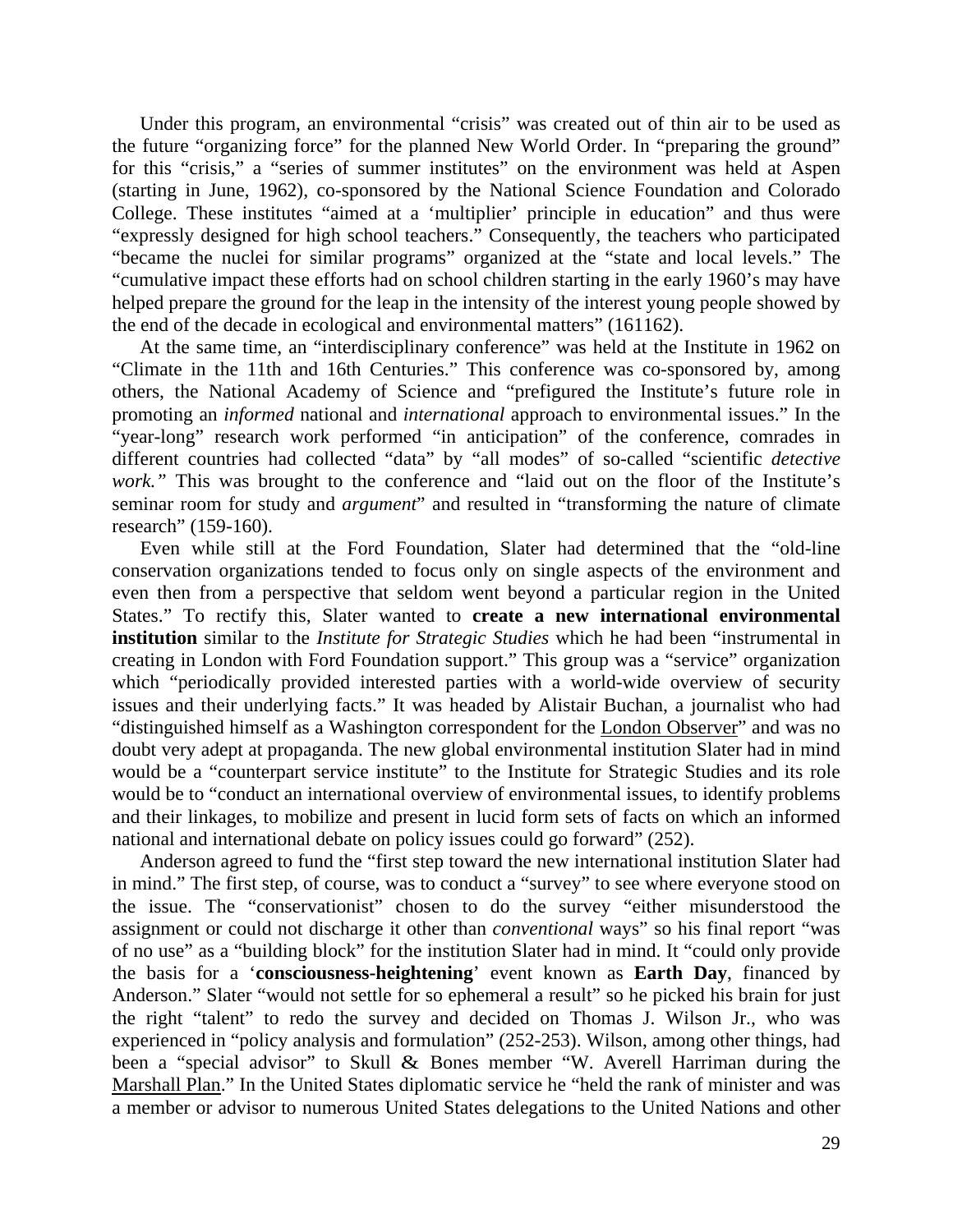international organizations such as NATO." When Slater telephoned him in late 1969 about doing the survey, he was "back in the State Department serving as senior planning advisor to the Office of Counsellor." He readily accepted the offer and said he could start in early February (253).

In doing the survey, Wilson observed "the general tendency to conceive of environmental issues in terms limited to the technical and legal aspects of air and water pollution control and, as a related matter, to see the implications of these issues only within the narrow boundaries of a single community, state, or region. The first tendency raised the *danger that the social and humanistic dimensions would be neglected;* the second pointed to an equally serious *neglect of the internationally unifying force implicit in the concept of Spaceship Earth"* (267)*.* [Emphasis added]

Wilson's study was published in book form under the title of International Environment Action: A Global Survey. When he initially gave Slater the manuscript, he explained that Aspen should leave the "specifically technical aspects of environmental problems" to the scientists and

should concentrate on its social fall-out—on the <u>long-term</u> [unprovable] implications environmental issues had for the individual, society, value systems, and the institutions of decision-making. It should do this, moreover, not in any parochial context, but in a global context, taking into account the unitary nature of the biosphere and its interactions with a man-made environment. (267)

The first chapter of Wilson's survey was published in a pamphlet in the summer of 1970 and "widely distributed among government officials and *opinion leaders* and was excerpted for publication in newspapers, magazines, and books." In it, Wilson argued that the "*structure* and *quality* of our institutions" would be a "critical variable in the success or failure of society to cope with emergent issues of the human environment, issues which are *inseparable* from fundamental decisions on **how society is to be managed for what purposes**." Wrote Wilson:

The crisis has more to do with economic-political-social change than with more and better sewage treatment and smoke abatement…It is a crisis not just for the environment but for traditions and institutions as well. (267-268)

From August 29 to September 3 of 1970, an international conference was held at Aspen entitled, "Technology: Social Goals and Cultural Options," to discuss the "social and ethical" aspects of the matter. It was co-sponsored by the *International Association for Cultural Freedom* and brought "scientists, economists, historians, philosophers, journalists" from around the world. New York Times' James Reston (a participant) later reported in his column that his "fellow conferees were agreed on the *goals* of human society and on the fact that 'the human family was approaching an historic crisis which **will require fundamental revisions in the organization of society**.'" but the "means" to achieve this reorganization "was a babble of disagreement" (268).

In spite of all this posturing, Aspen already had their long-range plan in hand which included the means to reorganize society. The conference was merely part of that plan. It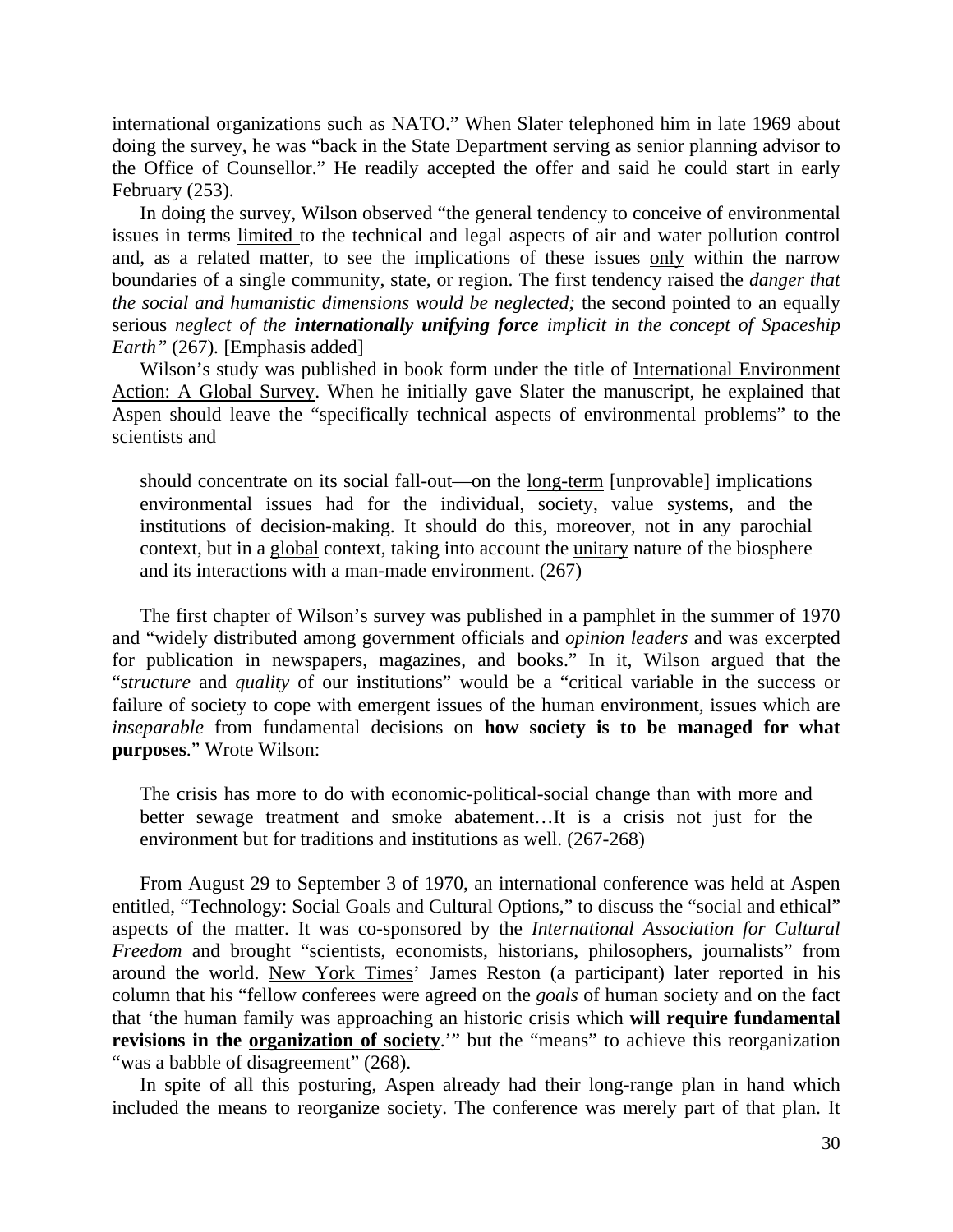"reinforced the case for the creation of an *international institute on environmental issues"*  [as envisioned by Slater] and "Wilson's advocacy of a world-wide response to the crisis of the environment," and most important, it "put the Institute into an advanced position where it could help prepare the conceptual basis for the **United Nations Conference on the Human Environment set for Stockholm** in June, 1972." This UN conference had been officially approved by the UN General Assembly in 1968. The proposal had been submitted by Sverker Ostrom, the Swedish ambassador to the UN "with whom Slater had *quietly* worked." Heretofore, the UN "had given little thought to environmental problems" (269).

**Maurice Strong**, "another of the friends of Slater," was "recruited from his position as head of Canada's International Development Research Center" to become secretary-general of the UN conference. One of Strong's "first moves was to recruit Thomas Wilson as a personal consultant" because institutional problems of "environmental control" were complex. This because…

International controls would entail intergovernmental agreements. Different nations differed in their environmental priorities. The need to provide broad national representation in the agencies of the world community **would introduce** eccentric or obstructionist elements into their administrative structure. Above all, international environmental management would tend to impinge upon traditional concepts of **national sovereignty**." (270)

These transformational Marxists realized that what they were seeking would require some piece-meal efforts; therefore, the UN conference could adopt an "action program" for "post-Stockholm follow-through work, the responsibilities for which should be vested either in existing institutions or in *new ones* to be formed." To "adapt, alter, or design international or intergovernmental agencies for the purposes indicated would require *sustained probing and imaginative mental efforts*." To get at the "sources of unconventional thinking" required for this subversion, Strong "reached above the heads of official national or international bodies and into private organizations, including the Aspen Institute for Humanistic Studies." Strong justified his actions to UN officials thus:

…I have been convinced for years that governments and international agencies must break down the old frontiers between "public" and "private" agencies and reach out to engage the leading talents of the **nongovernmental world** if such problems are to be resolved or even managed in a tolerable fashion.

As things stand now, large reservoirs of existing knowledge and experience lying in the private domain are not being brought to bear in a systematic way on problems of the human environment. The **gap** between these resources and the political process of policy formulation and decision-making must be bridged with a system of cooperative working arrangements.

…Public administrators…need the stimulation of steady exposure to innovative concepts, ideas and perceptions that are generated on the leading edges of intellectual endeavor. Above all, perhaps, the leaders of public institutions need to be reminded, over and over again, that their ultimate purpose is to help bring about a more humane International Society… (271-272)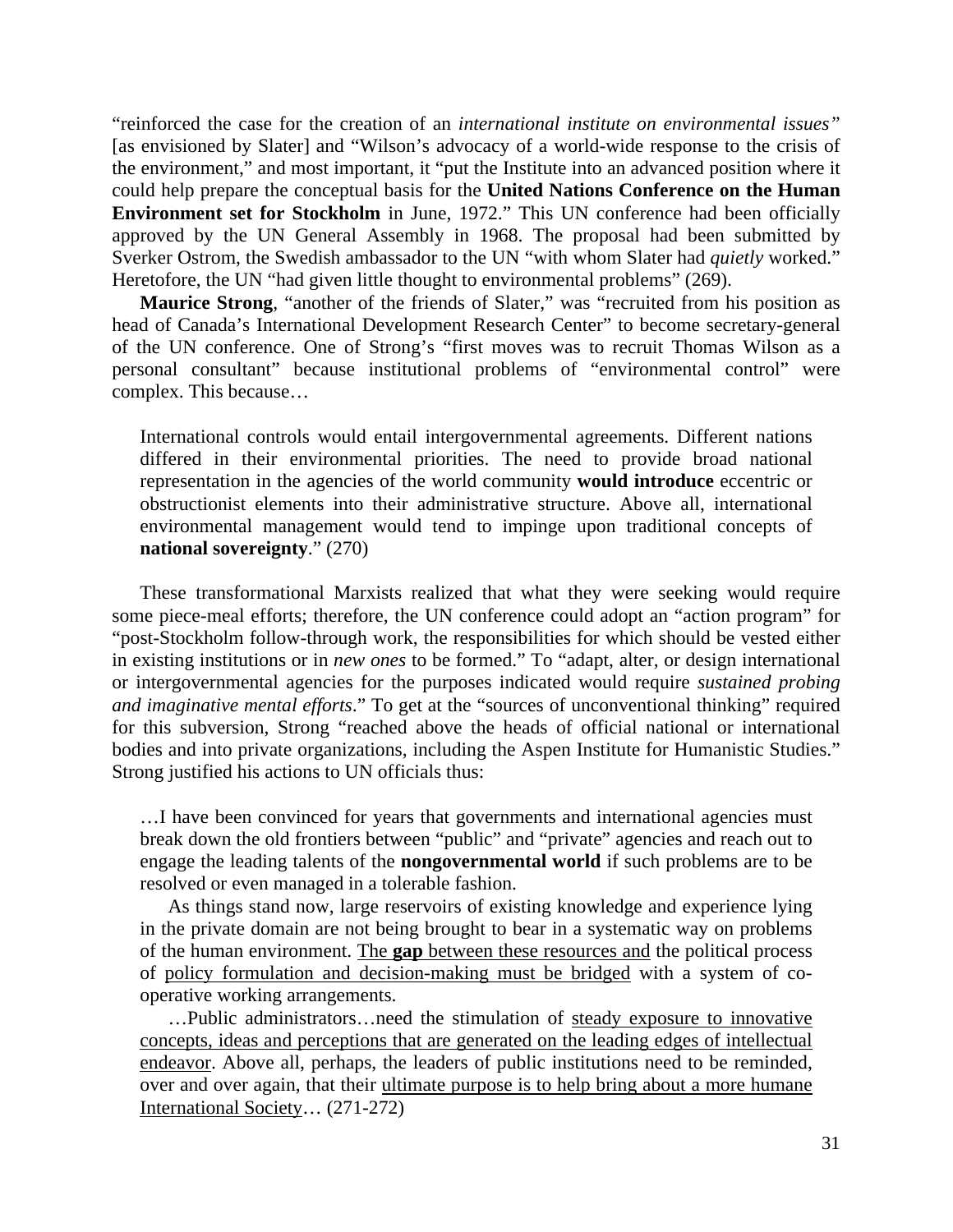These "large reservoirs of existing knowledge" turned out to be a pre-determined agenda waiting to be carried out. With Anderson furnishing the "seed money," Slater's International Institute for Environmental Affairs (IIEA) was launched [Strong "was kept informed of every turn in the shaping of IIEA" (277)] and subsequently chosen by Strong and Wilson to help "prepare the grounds" for the UN conference (278). It "was understood that the **Aspen program in the environmental field would be carried out through the IIEA**" (273).

Slater chose Jack Raymond, former foreign correspondent for The New York Times, to be president of IIEA. Slater had known Raymond from his days in "Berlin," and had renewed that friendship from time to time. Raymond had been the "bureau chief for the Times in Yugoslavia, the Soviet Union, and Romania, and was then posted to the Washington bureau of the Times, with the Pentagon as his beat." When tapped by Slater, Raymond headed a "large public relations firm" based in New York (273). In 1973, IIEA headquarters would be moved to London under the head of Barbara Ward *(Lady Jackson, who insisted that the IIEA "meld the issues of development with those of the environment," thus it was then renamed the International Institute for Environment and Development")*  (296).

But in the meantime, Wilson was chosen to "serve as the IIEA vice-president for programs, to head its Washington office and to direct the *international* workshops to be held in Aspen on all aspects of the environment which affect the quality of life." Wilson "not only knew who and what made the wheels go round in Washington and in international organizations, but was the *kind of writer who could take a seemingly dry subject and convert it into an explosion of dry gunpowder.* Soon there issued from him a succession of articles, speeches, and testamentary material for appearances before Congressional committees..." (272-274). The…

sum of what Wilson contended and refined entered into the ongoing purpose of the Aspen program on Environment and Quality of Life. The purpose was to help bring to the surface the social implications of environment-related conflict, to help search for points of convergence and harmony among goals, values, and priorities, and to pose in unmistakably clear terms the choices to be made among alternative lines of action… (276-277)

Aspen and the IIEA shared "a number of trustees" (273), while Aspen's Anderson and Roy Jenkins, a "leader of the **British Labor party**," [which was communist] were cochairman. There were five vice-chairmen serving under them—"one for each of the five *regions* in the world." Another twenty individuals made up a "general board of directors." The "dominant figures" which made up the "Advisory Council" were **Robert S. McNamara**, then president of the *World Bank* and **Maurice Strong** who had "rendered important help in finding and recruiting *qualified* individuals for the governance of the IIEA" (277).

The "conceptual framework" for the UN conference was "laid out first in a draft manuscript" written by hand-picked comrades Barbara Ward (Lady Jackson) of Great Britain and Rene Dubos. The IIEA formed a committee of "corresponding consultants" who reviewed and criticized the draft by correspondence (the Delphi technique), and were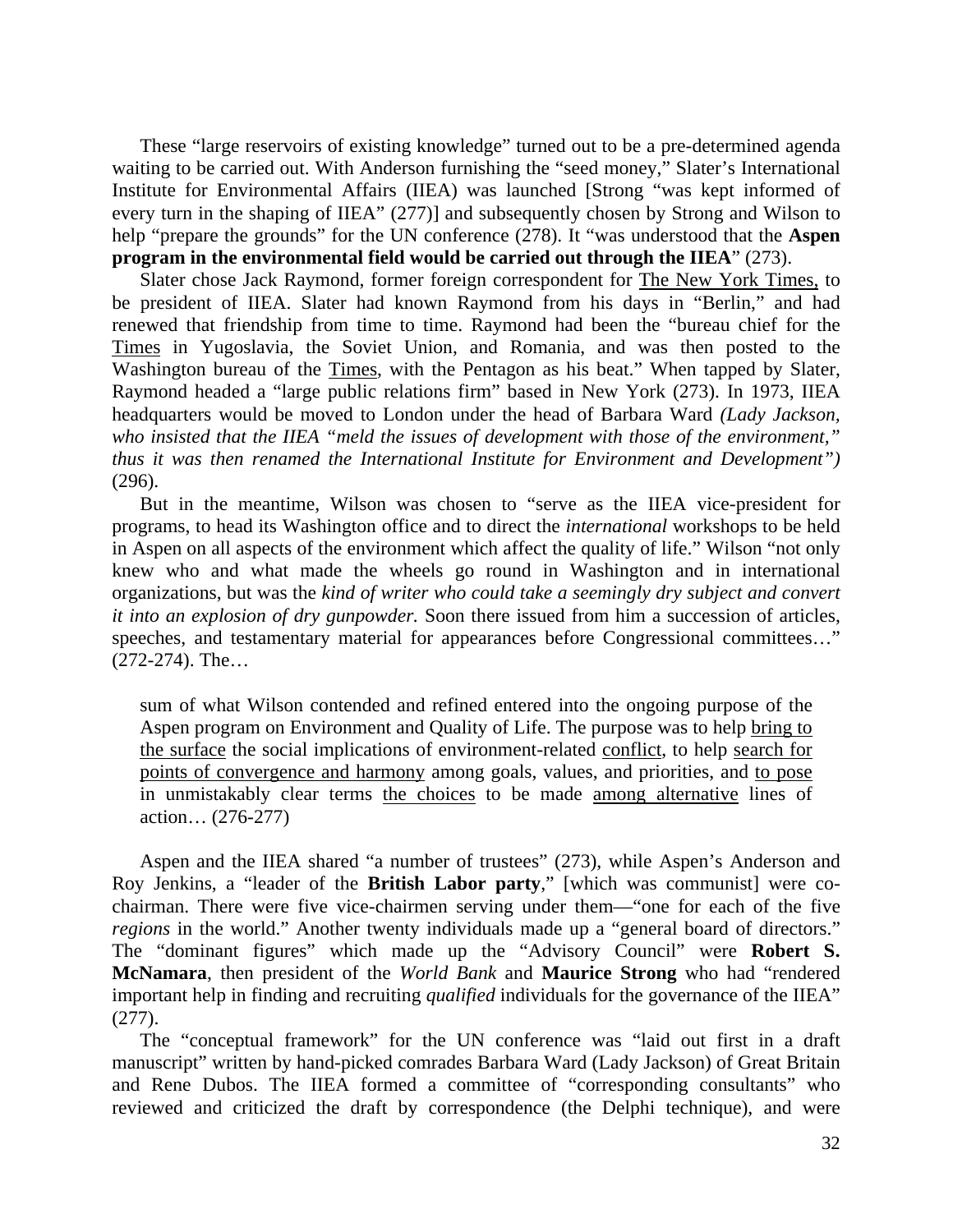designated a measure of "co-authorship" for the final result. The "World Bank and the Ford Foundation provided the financial support" (278).

Once the UN conference was over "things were in readiness in Aspen itself for a followthrough" and IIEA and Aspen immediately and jointly, "rolled into the second Aspen international environmental workshop," and this one focused on adding "energy" to the environmental "crisis." The "initial interest in energy was based on the *assumption* that when the subject emerged as a public policy issue…it would become apparent that the environmental problem was vastly more complex than air and water pollution and solid waste disposal" (293). This seven-week workshop resulted in the development of a "world overview" of "global energy problems." The "object was to place the energy issue in the relevant context of environmental and international affairs, to probe the implications for institutional *adaptations,* and to recommend the first steps for *political action* that would be valid regardless of disputes about supply-demand data and technological prospects in the energy field" (293).

Wilson wrote a paper on the materials and ideas considered by this international group of wanna-be dictators. His "main accent was on the need to *adapt and reform existing institutional structures*…" (294). In the spring of 1973, yet another "international" workshop was held in New York, co-sponsored by Aspen and the *Institute on Man and Science,* which added "population problems" to the crisis. Typically, UN agency officials and NGO's were among the participants. Still another one was held in the following summer on the "relationship of population growth to food supplies." The plans and "action-oriented ideas" that resulted from these workshops became the agenda for the already planned UN World Population Conference in Bucharest in August of 1974 and the UN World Food Conference in Rome the following November (288, 292, 296-297).

As a result of the UN conference in Stockholm, the Aspen inspired **United Nations Environment Program** (UNEP) was launched by the General Assembly and was directed by Maurice Strong (290, 292). Aspen and the **UNEP** held yet another conference (with participants from 14 countries) to, among other things, determine how to "avert social and political disasters in the decades ahead" and to determine the "outer limits" to the "carrying capacity of Planet Earth" with respect to matters such as "population load," "contemporary stress," and the "management" of "social problems." This conference resulted in a set of recommendations for "priorities" for "**UNEP**-endorsed studies and **activities**" (297-298). U. S. participants included Rene Dubos and Carroll Wilson of the **Massachusetts Institute of Technology**. Furthermore, at the Stockholm conference the **International Chamber of Commerce** "formally pledged support for the UN program on the environment and organized an Environmental Problems Project of its own to *work in ongoing co-operation with the United Nations Environment Program*" (290).

Incidentally, Carroll Wilson was one of the leaders in the Club of Rome [founded in 1968] which Aurelio Peccei, an Italian industrial manager, headed. Peccei, Rene Dubos, Barbara Ward and Gunnar Myrdal were chosen by the Aspen group to be a part of the Distinguished Lecture Series at the Stockholm Conference. This Lecture Series, cosponsored by IIEA and the International Population Institute, was literally imposed on the UN General Assembly by Maurice Strong (290-292). It was the Club of Rome and the Massachusetts Institute of Technology who jointly produced a report in 1972, "The Limits to Growth," with an agenda similar to Aspen's. Two years later, Club of Rome member Ervin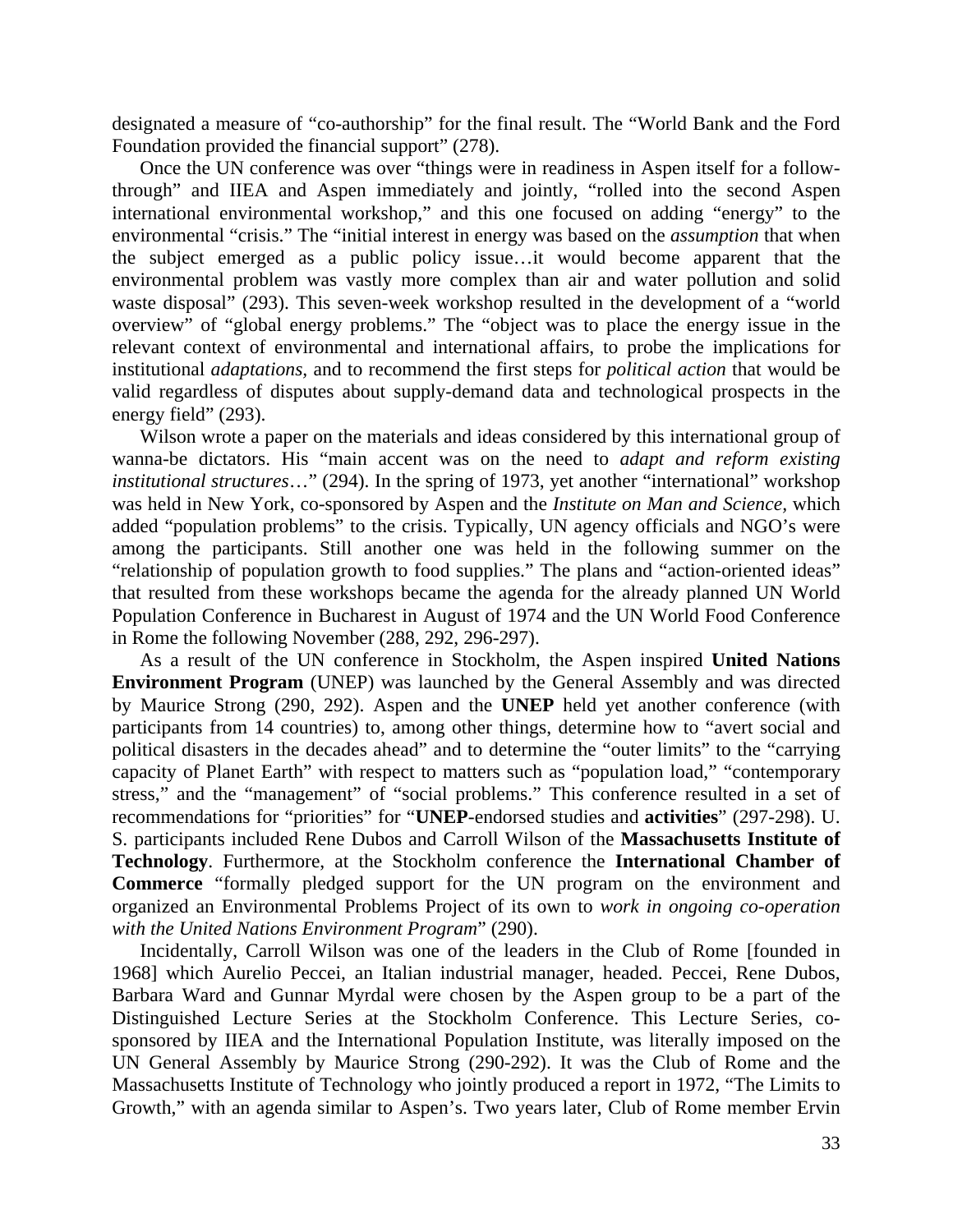Laszlo—who, according to W. Edwards Deming, developed the philosophy of **Total Quality Management**—wrote a how-to book, A Strategy For The Future: The Systems Approach to World Order. [This is covered in another paper in this series.]

The "work performed in support of the Stockholm Conference by IIEA, by the Aspen workshop, and by its participants in other roles, offered a striking **case history** of how **nongovernmental organizations** [the new soviets] can contribute to the public policymaking process," explains Hyman. It would be safe to say that what the UN has done in the last 25 years or more likely, since its inception, has been solely dictated by Aspen and its cohorts. Today, we are seeing, but only beginning to actually experience the nightmare of all this "long-range planning" become reality.

Early 1972 marked the beginning of Aspen's attempt to weave all their affairs into a **"single humanistic whole"** (343) by a **"sustained, self-aware search for ways to inject the full force of the term 'humanistic' in everything the Institute was currently doing or hoped to do."** A statement of Slater's reflects this goal:

Few institutions in our society today deal with the humanities as disciplines. Even fewer seek actively to bring humanistic values and knowledge to bear on…domestic and international problems which face American society and…all modem technological societies. Among available resources for dealing humanistically with social crisis resulting from technological development and rapid social change, the Aspen Institute has a special role—not only in its concern for engaging leaders in humanistically oriented dialogue but also in the **special relevance** of many of its programs to the crisis of change. (343)

In the Spring of 1972 the Aspen Institute formed an "arrangement" with the "**Educational Testing Service** and its affiliate, the **Institute for Educational Development**" to provide "solutions to the problems of education and learning systems being posed by the scope and pace of change in all aspects of contemporary life." Within a year, they had jointly developed "three clearly defined projects" that "could be mounted without further delay." One of the projects was in "the field of early child learning." The second project "involved the relationship among education, work and the quality of life," and the third was on "the future state of higher education." Once these projects were in progress, *"new concepts could be formulated leading to new lines of activity in response to newly perceived needs."* This tactic is the fascist/transformational Marxist concept of and key to taking over a society's institutions so-called democratically without allowing that society to know where that takeover is going or even that it is being taken over, and is the key to Total Quality Management as well. Slater wanted to begin immediately, while the Education Testing Service and its affiliate needed to spend some time in "formulating an 'operational philosophy' before moving ahead" primarily due to their "institutional constituencies." After some debate, in September of 1973 the Education Testing Service assumed responsibility for the project "in the field of early child learning" which was "ready for field work" and Aspen "pressed ahead with the programs on **education, work, and the quality of life**, and with the one on the future of state higher education." They then "formally" dissolved their "arrangement" but agreed that "informal contacts and mutual consultation would continue" (340-341).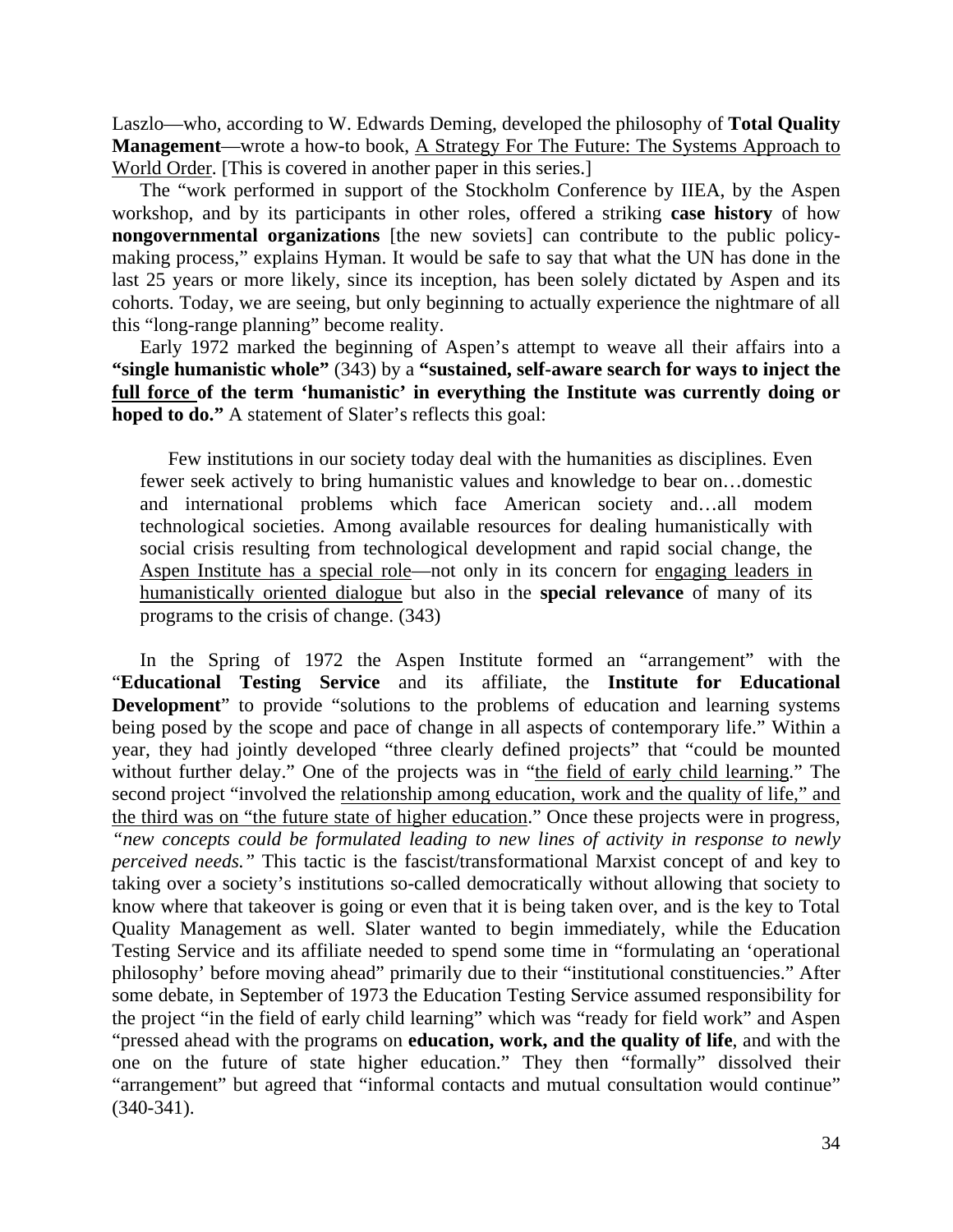In preparation for this grab at "wholeness," in July 1972, Aspen and the *International Association for Cultural Freedom* co-sponsored an international conference, chaired by Sir Alan Bullock, on **"The Intellectual and Power: His Role and Responsibility."** A "high proportion" of the 33 participants were Aspen board members although nearly half were from foreign countries. The board itself, "an international body of men and women who were not letterhead figures, but were *personally and directly engaged* in the substantive work of the Institute," exemplified the future role of the intellectual and use of his power. In a "former day," the "intellectual" had played the role of the "outsider" and as such, was the "permanent critic" of the "process of production and administration" and the "general culture of society." But the current reality of the "post-industrial society" called for the intellectual to accept and perform a different "function," that of change agent/practitioner. Of course, the "post-industrial society" theorist Daniel Bell was a participant (347).

The "new role demanded by the intellectual" was perhaps an attempt to prevent a possible Hitler/German re-run because "it would be all the more disastrous if the intellectuals, as in the case of the German intellectuals during the time of the Weimar Republic, adhered to a bystander's role, yet continued to raise the expectations and the demands of what society and government can be asked to provide its constituent members." Consequently and henceforth, the "new role" of the intellectual would include "political activist" or change agent, a moving "in and out of different points of the spectrum at different times." As an "advisor to men of political power," he could generate "a normative consensus concerning *what should or should not be done in the political realm.*" This new role of the intellectual would require patience because it could take years before "his ideas gained wide acceptance and were *put into effect*" (347-349). In the "summer of 1973, yet another Aspen conference was held on "The Role of the Intellectual." It was here that Anderson and Slater made the "decision to establish **Aspen Institute Berlin**" (248).

Target Politicians. What "followed" from Aspen's decision to use the "full force" of the term humanistic to bring about "wholeness" was the "new form" in which Slater "pursued his long-standing concern over the social, political, and cultural implications of the advances being made in *molecular biology*." This new form consisted of Aspen organized "tutorials" for members of the U. S. Senate and the House of Representatives, under the guise of "bring[ing] them abreast of the revolution in the biomedical sciences, and its implications for man and for future legislation." Slater lined up "molecular biologists" from Salk for the initial briefing which resulted in an invitation to Aspen to "organize further briefings on Capitol Hill—perhaps several a year—so that lawmakers could be kept abreast of developments in biomedical research and of their *'profound ethical and legislative implications'*" (344-345). While Slater was at Salk, it "had been brought home to him that the more man understood about the molecular mechanism<sup>[11](#page-39-0)</sup> of life, the closer he moved to the *role of a trustee of his own evolution*." That's totalitarian poppycock used by Ervin Laszlo for the ability to control society. Moreover, Slater learned that "the more man added to the body of knowledge about the *functioning of the human mind, the greater would be the implications for his liberation or servitude*" (344), and without doubt, it was servitude that Slater had in mind.

<span id="page-39-0"></span><sup>&</sup>lt;sup>11</sup> See Feedback Thought in Social Science and Systems Theory by George Richardson, University of Pennsylvania Press, 1991.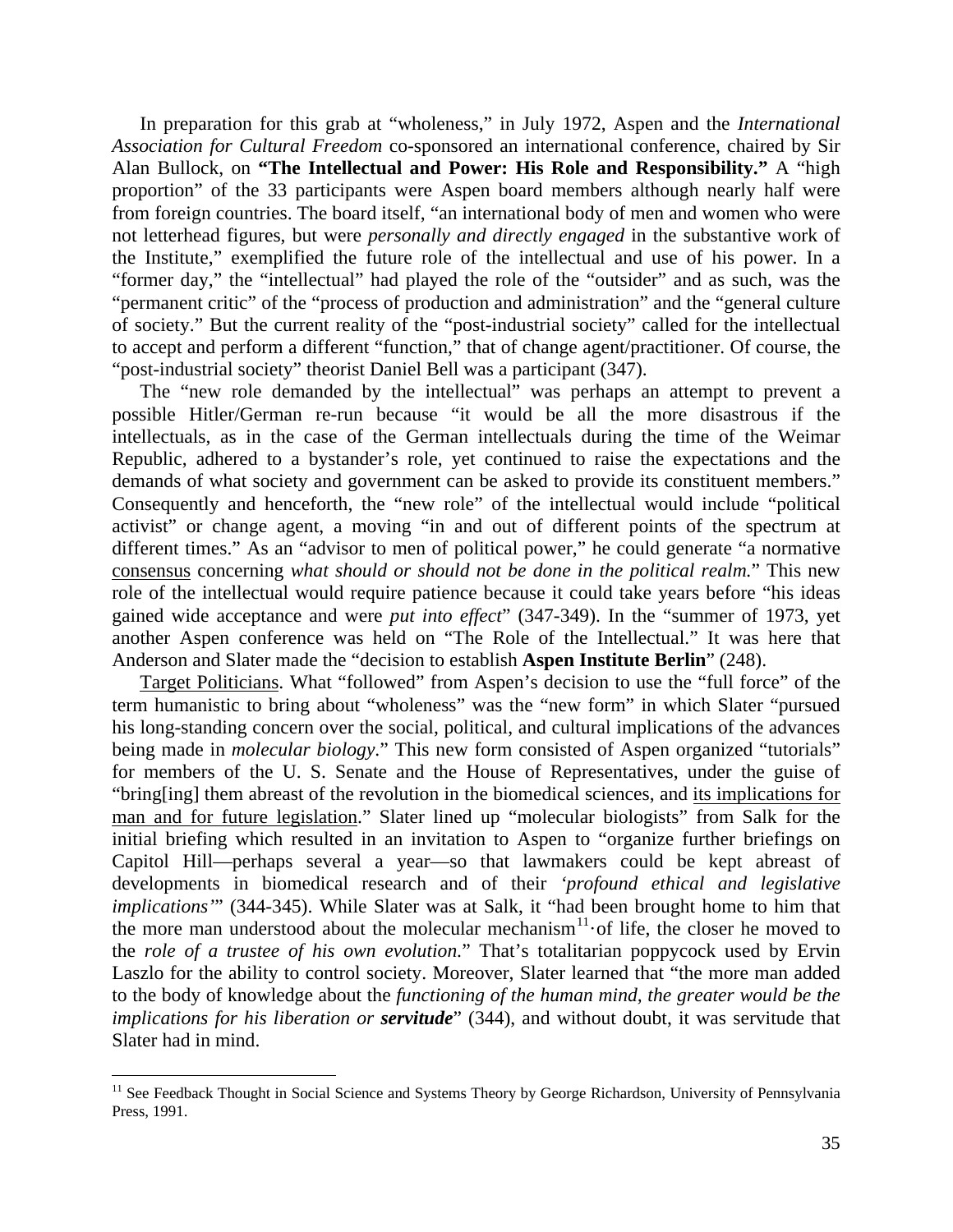Target Existing Institutions. Another means to "weave things into a single humanistic whole" was to establish the Executive Seminars "in local communities and regions around the country." Slater tapped his old friend, John Hunt of the **Royaumont Center for the Science of Man**, to work with the **National Endowment for the Humanities** on a "feasibility study" to this end (345). At the onset, the study apparently revealed that few institutions were interested in "co-operating with a regionalized Aspen Program." It was later determined that "flawed approaches" were being made and moreover "under *existing administrative arrangements* the Institute could not control the quality of any regionalized programs" offered in its name. Aspen decided to suspend the feasibility study but it "was understood that the grant would be reactivated when the manner of the approach to other institutions had been *rethought and new provisions were made for quality control." (346).* 

Target Women. It should be obvious by now that whatever issue, policy, committee, group, organization etc. the Institute associated itself with, it soon controlled. These people were able to move into any institution or organization at will and take over with little difficulty and use it and its people for their personal agenda. In effect, this "party" would have made Antonio Gramsci proud! At any rate, this "wholeness" take-over included a longterm scheme to "emancipate the subject of sex role" from the "limited circle of intellectuals who had heretofore concentrated on it." With a grant from the Rockefeller Fund, Libby A. Cater (one of the wives of Slater's "associates at the Institute") kicked off this scheme by organizing a week long Aspen conference that "was meant to synthesize existing knowledge about the dynamics of sex differences in society, to formulate new lines of inquiry into the realities of the case, and to set the agenda for a large-scale conference" that was to follow. The participants in this agenda-setting conference were individuals "who had *thought systematically about the implications of changes in these roles in every enclave of American society*" and "representatives from major institutions affected by those changes." One-third of the thirty participants were "men." In preparation for future plans, this group decided that a "substantial number" of "qualified professional women" would be brought into the Executive Seminars by way of "fellowships" and would "participate as full-fledged members of the *year-round work* of the Institute's **"thought leading to action programs"** (350-351).

Target Artists. As evidenced in the Garden of Eden, in the name of good the "serpent beguiled Eve through his subtlety," and so it was with Aspen in everything it did. This quest for wholeness included a "long-range Aspen Arts program." This because Slater realized from the beginning that "the *identifying term 'humanistic' would be deeply flawed unless it had an Arts Program along with its other activities*." This "two prong" program included the "direct involvement of artists in the Institute's activities straight across the board from the Executive Seminars to the **'thought leading to action'** programs." The second prong was to promote so-called "musical education" beginning in "pre-school years" and "extending to all levels of education" and even "society" at large. This effort called for an international workshop which brought artists together with "leaders in education, communications, and the foundations." This included Sir Alan Bullock, Asa Briggs of Oxford, Thorsen Husen (a "Swedish educator who knows as much about educational developments in the United States and Japan *as in* Europe"), Daniel Schorr, Lloyd Morrisett, Douglass Cater, and "Frank Keppel of the Aspen Program on Education for a Changing Society." The…

object of the workshop was to formulate the issues of 'musical literacy' in various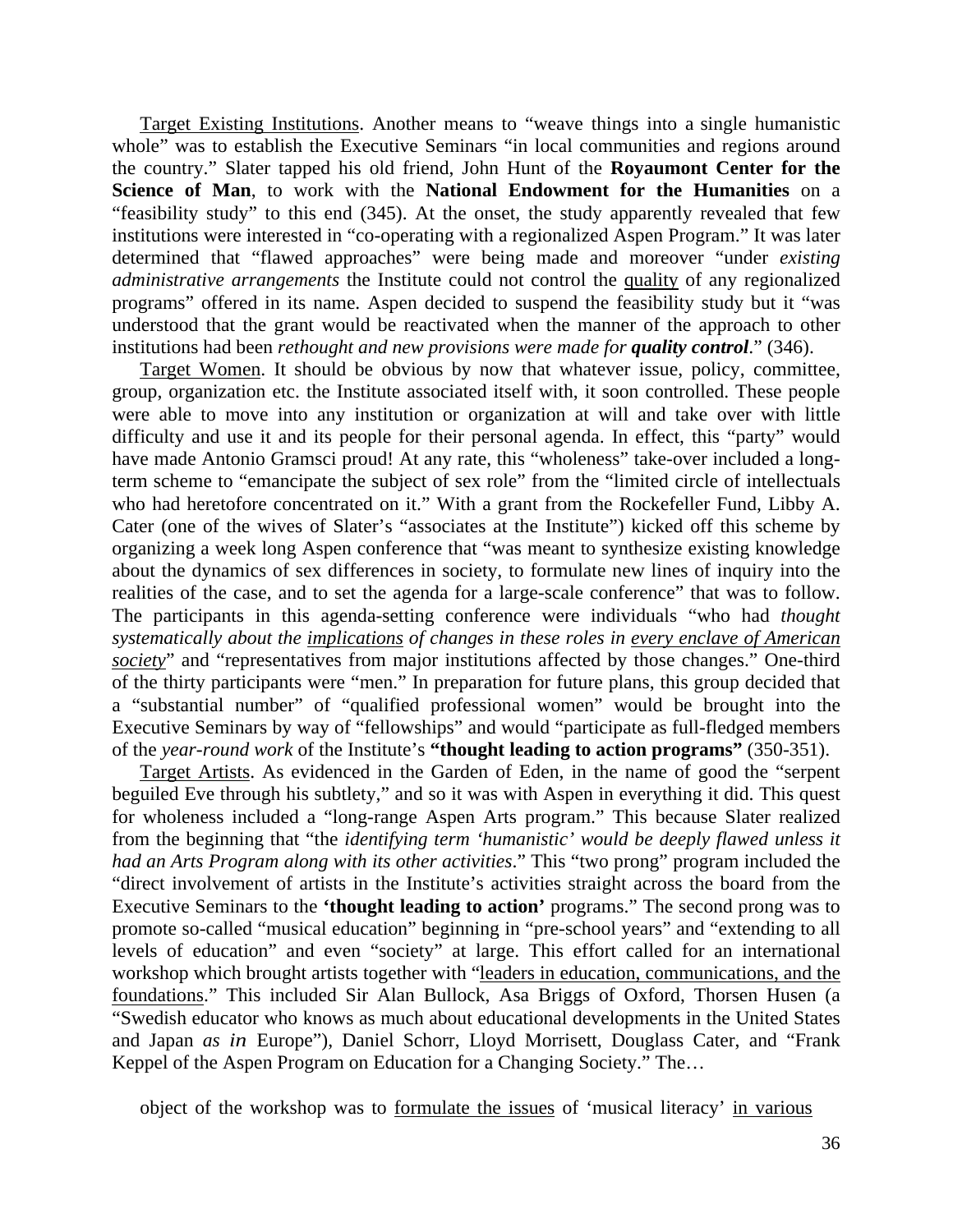countries, to identify the obstacles in the way, and to formulate ways and means for overcoming them. **As in other aspects of the search for 'wholeness,' the workshop gained in clarity and focus from the intense face-to-face discussions among diverse individuals who brought their special fund of knowledge to bear on a common interest**. (351-352)

The "larger examples of the movement to weave **all things into a single humanistic whole**" concerns the remaining "**thought leading to action**" programs "envisioned in Slater's 1969 plan**"—Science, Technology and Humanism; Justice, Society, and the Individual; International Affairs**; and **Education for a Changing Society**. By mid-1974, the other two programs were "fully operational" and although a "great deal of work had gone forward" on the remaining four, it was at this time that they were "formally inaugurated with the appointment of their respective directors." By summer of 1975, a "'critical mass' has been achieved with respect to all of them" (353).

### Science, Technology, and Humanism

Walter Orr Roberts, who had headed the Climate research project (covered above) for Aspen, was chosen as director of the *Science, Technology, and Humanism* "thought leading to action" program. These issues represented a "personal challenge of the highest urgency and significance" to Roberts. This because "throughout the world" more and more people were voicing their "hostility" to an "old vision—stemming from Francis Bacon" (353-354). Bacon's dream was to discover all of nature's laws and apply them to society then "the world will be merely the raw material of whatever utopia man may decide to make" (Durant 134). The basis for this hostility included the belief that "scientific and humanistic thought are diametrically opposed *in spirit*" and that science and technology had become "autonomous ends in themselves" and were "directly responsible for conditions where the world is becoming uninhabitable" (Hyman Aspen 354).

In Roberts' opinion, very serious consequences could follow if this hostile view led to "scientific and technological arrest" in various societies. For the solution to the world's cardinal problems…must include major scientific and technological components. He does not argue that the future should be entrusted **solely** to the care of the scientific and technological community. His argument is that…humanistic purposes will not be advanced by the rejection of science and technology, no more than science and technology can assure human self-fulfillment without the integration of humanistic social purposes into their practices… In today's world, therefore, no nation-state and no region can ignore **the imperative need to use the powers of science and technology in ways in which the controlling perception will be humanistic in cast**. (354-355)

The "purpose" of this program was to "mobilize *humanists, leaders of public action*, business leaders, and members of the *scientific and engineering* community for joint concentration on a *series* of concrete and conceptual problems which have a direct bearing on the humanistic uses of science," a wedding or synthesis of Marxist/Hegelian idealists and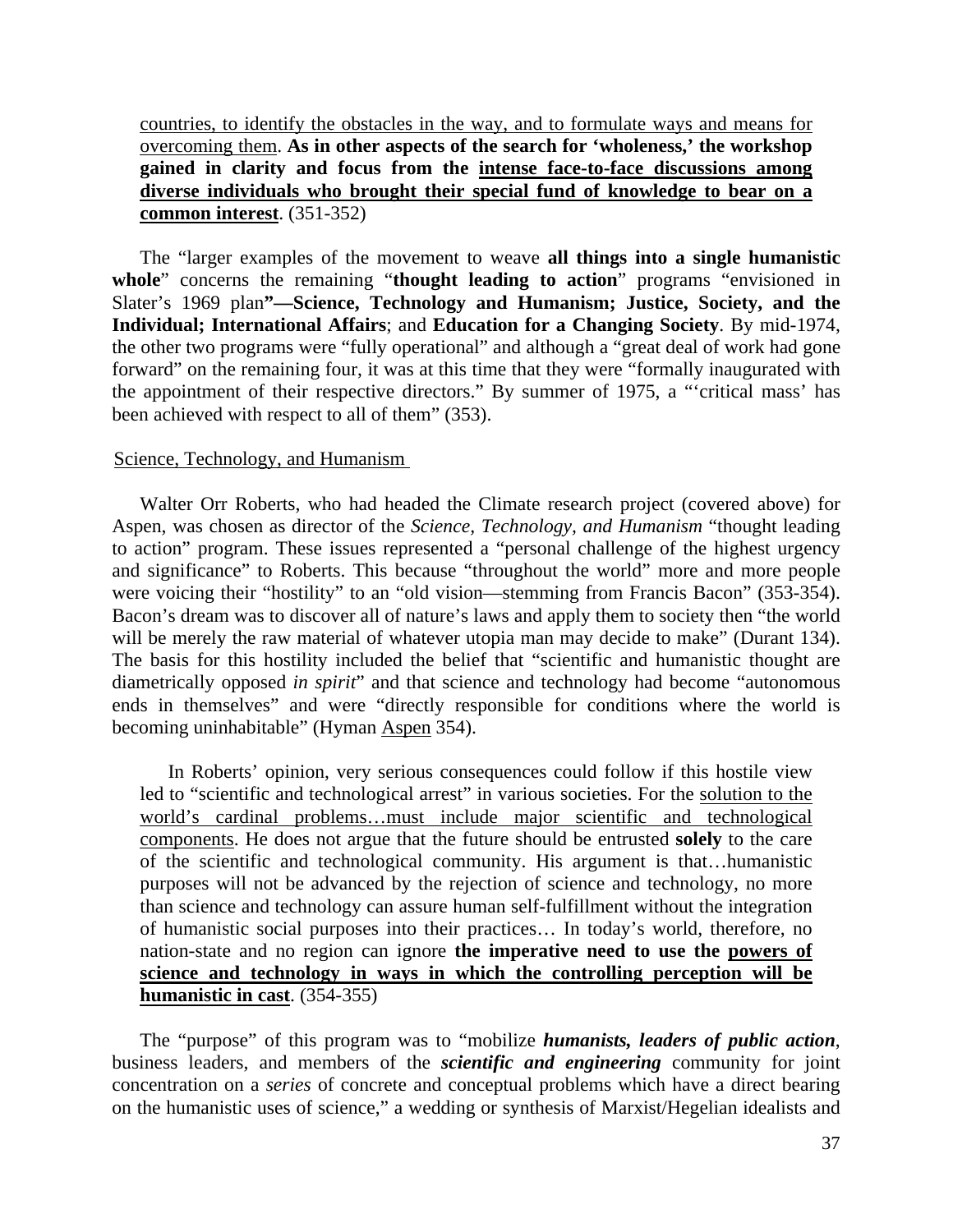Marxist dialectical materialists, if you will. Both groups wanted to control and remake man, only they differed somewhat on means and ends. Specific projects in this connection would "entail co-operative efforts with other programs of the Aspen Institute or with other interested organizations" (355). The purpose of one of these projects was to…

seek ways and means to **bridge the gap between scientific and humanistic thought**, as well as the gulf between both of them **and the public decision-making process**. The specific questions posed in this connection are of the following order. What are the underlying similarities and differences between the fundamental operative values involved in the **theory and practice** of the physical and life sciences and the humanities? What are their common philosophical roots? Does the…assumption of social responsibility impede the creative instincts of practitioners in these fields?…How do laymen in different societies view the mysteries of science…? What values are indigenous to science…and what values are lacking? What is the difference between factual and value judgments? The questions…interlock with those that impinge on the work of all the other Aspen programs. (356-357)

Another project of Robert's group was to…

study the implications of the **application of new technologies to the education of men and women of diverse cultures.** It will inquire into the kind **of education that is suited to a post-**industrial and post-traditional society…But can and should a common education ideal be formulated for the latter part of the twentieth century in such a way that the development of an educated person—at home in the realm of technology—becomes an accepted individual and social goal around which educational philosophy may once again cohere? There are obvious cross-linkages between the inquiries into this question and the Aspen program on Education for a Changing Society. (356)

…*The essence of communism is social justice-the elimination of poverty, the elimination of suffering, the elimination of all differences that erect walls between people. The essence of communism is the global village in which everyone benefits*  equally within an interdependent and socially conscious world. The essence of *communism is rearing of children by the vii/age. Even Hitler's version, which he called "National Socialism,* " *was intended to deliver great and lasting benefits to the masses, once a few million redundant people were, well, eliminated* (Vazsonyi<sup>[12](#page-42-0)</sup> 57-58).

…*[We] need to face the fact that the Rule of Law and the Search for Social justice cannot exist side-by-side because social justice requires those who possess' more of anything have it taken away from them. The Rule of Law will not permit that…First, they take away opportunity. Next they take away possessions. In the end, they have to take away life itself.* (59)

*…all those who believe that socialism has merit…but communism is abhorrent* 

<span id="page-42-0"></span> $12$  Hungarian-born Vazsonyi was a victim of both Communism and its variant, Fascism.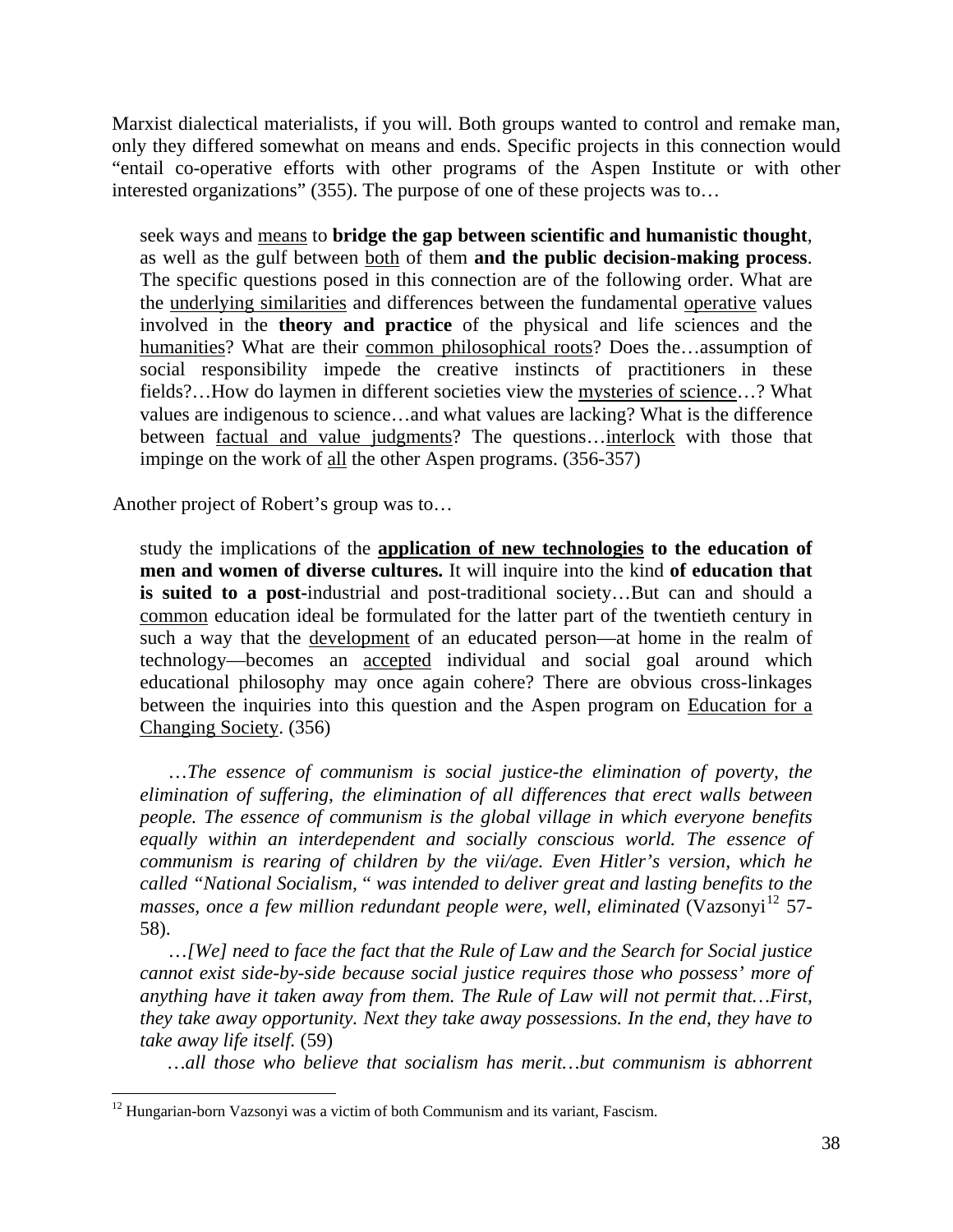*and out of the question, are fooling themselves. It is all one package because all of it is predicated on the same way of thinking. One either signs on to the package or one does not. Partial consent is an illusion.* (66)

*…The Search for Social Justice…is the current Americanized version of the Franco-Germanic line—The Idea—of which communism is the end state. Unlike communism, "social justice" sounds wonderfully warm, humane, even lofty. Since social justice is pure demagoguery with no foundation in reality, it is flexible enough to enhance and camouflage anyone's personal agenda.* (67-68)

**Justice, Society and the Individual:** The "issues of justice and law" had been "raised and discussed in all the core Executive Seminars, and in various workshops or special conferences held in Aspen or elsewhere." In fact, Anderson stressed the "centrality" of these issues to the very "nature of contemporary society and the life of individuals in it" (Hyman Aspen 357). Indeed, the "whole of moral and political philosophy was involved in an adequate treatment of the problem of **justice**" (359). Even before the **Action Program** on *"Justice, Society, and the Individual"* was formally inaugurated, much work had already been done in this connection, and funded by "yearly grants" from the Joseph Hazen Foundation. Joseph Hazen was a former legal counsel to the Warner brothers "in development of their motion picture interests." He was also a producer and had "prospered in oil ventures" (357). After participating in some Executive Seminars in 1970, Hazen had decided that **"judges were the very people who could benefit the most from exposure to the Aspen Executive Seminar."** He later recalled…

It seemed to me…that most political, social and economic questions in the United States tend to come before the courts in the form of legal questions. If so, then how our controversies about **justice** and injustice were resolved would **depend** on large measure on the **perceptions and values of our federal judiciary. The decisions by circuit court judges and courts of appeal judges would permeate the whole of our society**. (358)

To bring judges into the Executive Seminars would mean that they would be…

intimately exposed to a cross-section of people from all walks of life…They would not be deferred to in the Executive Seminars. They would challenge and be challenged in turn, would be compelled to explain themselves, might be prodded to embark on new avenues of inquiry, study, and reflection. "Why is it," Hazen asked, "that many great books have been written by prisoners [bloody revolutionaries?], and not one by a guard or warden?" **It was his way of suggesting that judges, too, were in urgent need of education and re-education**. (358)

Hazen had talked his scheme over with Slater, volunteering to pay for "fellowships" so that "judges of the Circuit and District Courts could come to Aspen to participate in the Executive Seminars" and he accepted on an experimental basis.

The first five who came out were enthusiastic about the experience. Word spread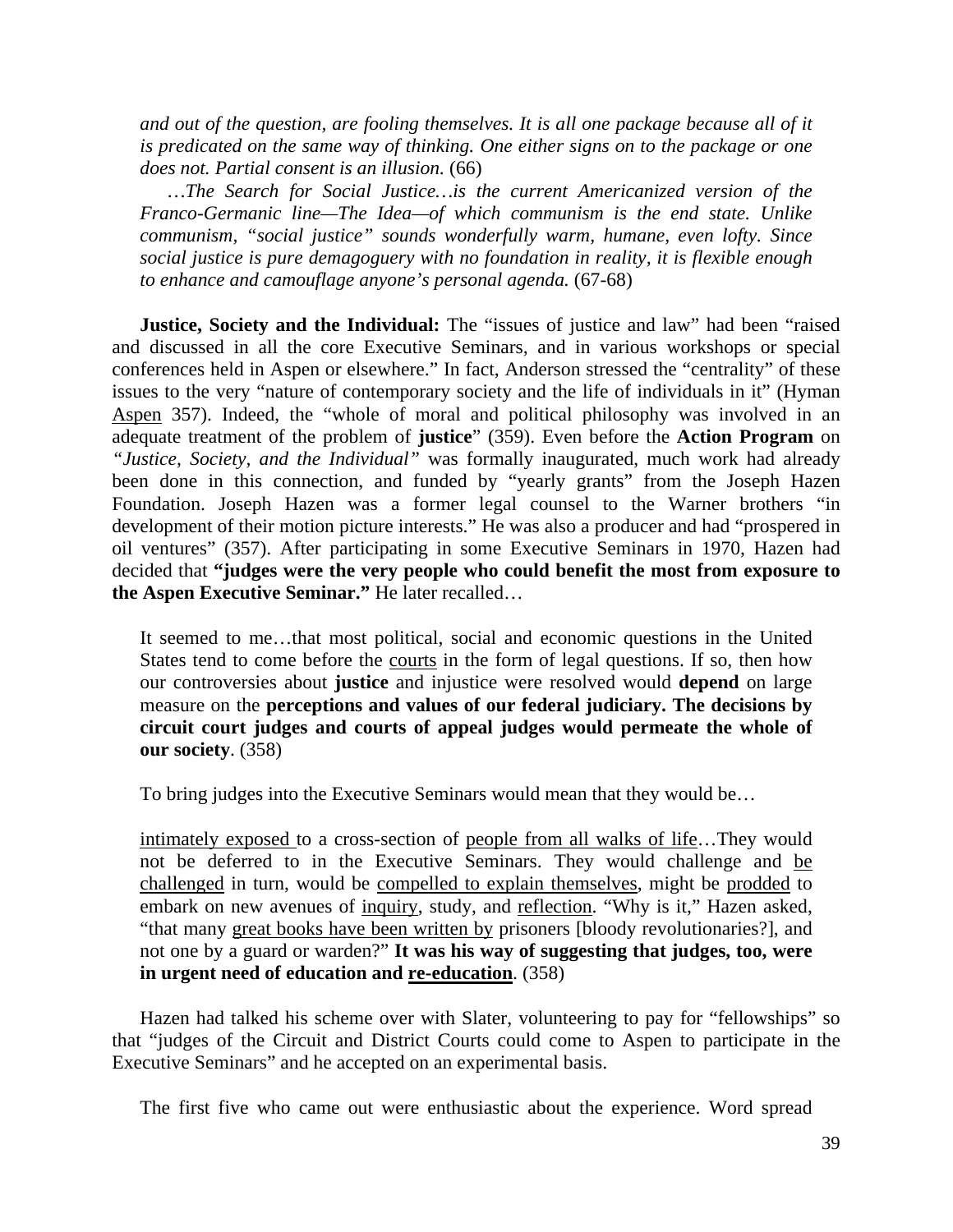through the federal judiciary. The **Chief Justice**[13](#page-44-0) **of the United States encouraged what had begun**, and Hazen arranged to continue his grant of fellowships to federal judges so that a **sizable percentage of all who comprise the national membership of the Circuit and District Courts may eventually participate in the Executive Seminars**. (359)

The program on **"Justice, Society and the Individual"** would take into account:

considerations that are antecedent to the **theory of justice** and on which it is dependent—considerations such as…the social character of man, and questions about human equality. In addition, there would be the need to consider a number of notions internal to the idea of justice itself, such as those of **theory of justice—**including questions about the necessity, **authority**, and limits of government; questions about the several kinds of liberty in political society and about the relation of freedom to authority, law, and government; questions about the resolution of conflicts concerning political, economic. and social equality. In addition, there would be the need to consider…notions internal to the idea of justice itself, such as those of right, duty, obligation, claim, and status. There was also the fact that theories of justice differ and perhaps conflict, depending on how they formulate the criteria of the just and the unjust in terms of…equality and inequality of individuals and of the ways in which they should be treated; and those concerned with what is lawful and unlawful, constitutional and unconstitutional, and, in the broadest of views, **right and wrong**. (359-360)

In a planning meeting on the program in New York in 1973 with participants including Mortimer Adler, William Groman, Charles Frankel of Columbia University, *Chief Judge Irving Kaufman of the Second Circuit Court,* and John Nields (a former Wall Street lawyer turned professor at Sarah Lawrence), a disagreement arose. Some participants insisted that the program "begin with specific action-oriented projects," while others insisted that "before any action-oriented projects could be mounted, the lineaments of a 'just society' must be clarified first." In the end, a "compromise draft plan" was produced (360).

Dean Robert B. McKay of the New York University School of Law was recruited to head the new program. McKay had been "deeply involved with problems related to equal educational opportunity," with "legislative districting," the "criminal justice system," the "administration of justice," and "legal education." He was vice-chairman of National News Council and vice president of the Legal Aid Society. He had served as chairman of the New York State Special Commission on Attica, the Mayor's Rent Control Committee, and the New York City Board of Corrections (360-361).

McKay studied the plan and remarked that he was being "entrusted with a unique vehicle for the examination of almost any aspect of the contemporary world, **using the lens of justice** to consider whether proper standards of liberty, equality, and fairness have been applied." His first order of the day was to "define and delimit" the scope of "inquiries to be pursued by the program;" to catalogue all existing institutions, programs, and organizations

<span id="page-44-0"></span> $13$  Warren Burger, a member of the "Aspen Institute International Board of Trustees." (318)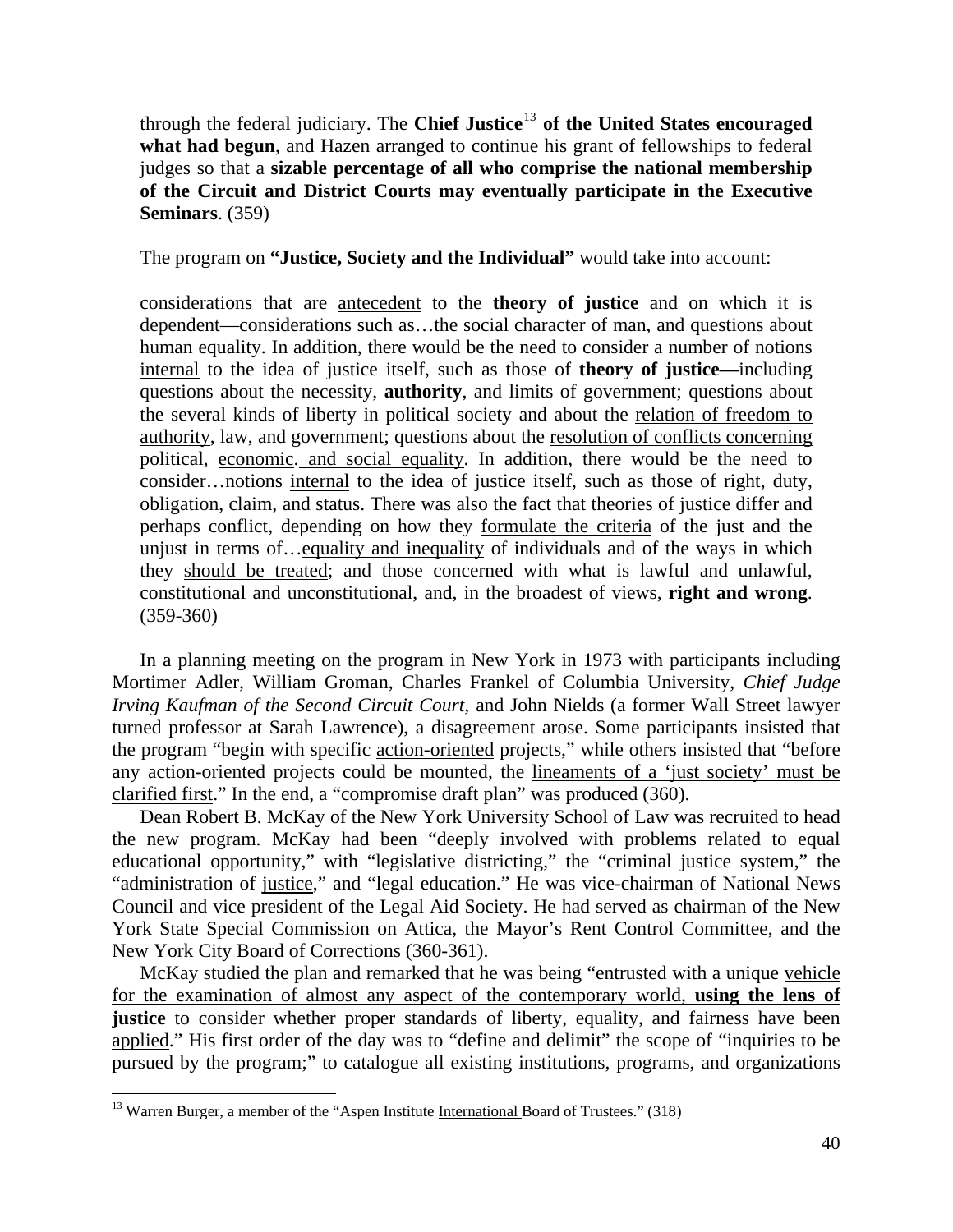"concerned with the **infusion of justice into the social structure**" and in this connection to "identify major social problems that require analysis in terms of the implications for justice as they arise in the context of a search for ends and means." On the other hand while all this was being set in place, McKay proceeded in four different areas with "programs that would find their internal unity in the idea of justice and the rule of law." This involved (1) "actionoriented activities" concerning the "right of access to equal opportunity;" (2) "punishment and responsibility" with a view toward "catalytic action that can convert into actual policies an existing *consensus* about what needs to be done to *reform the whole of the American correction system*;" (3) "training for professional responsibility" with a view toward "clarifying the system of licensing in the professions, along with questions of morality and justice which arise in the practice of the professions;" and (4) "law training for nonlawyers" (361).

Moreover, McKay was anointed "general counsel" for Aspen "straight across the board" because "issues of justice crop up at every turn in the work of the Institute." For example, in the Environment and the Quality of Life program, "critical issues of **justice** are posed by the need to balance the rival claims of environmental protection, the rights of private property, and the need for industrial development," as well as "Who…should get what, when, and how" concerning "scarce" resources. In the Communications and Society program, issues of justice crop up in matters such as "the right *of* privacy," the "right of access to the media," "'fair comment' by the media," "shield laws to protect reporters" and so on. Then "there are the questions of justice which are indivisible with the concerns of the program on International Affairs. **How can one foster the development of a world community held together by a network of common laws and common concepts of justice?** How can such a community provide itself with better means for the resolution of disputes?" McKay's role also included "scanning," that is, "highlighting the interconnections among the particular questions of **justice** that arise at diverse points in the work of the Institute," and bringing "new sources of *perception* and judgment to bear on the search for *solutions* to the questions noted" (362-363).

Concerning the "**International Affairs" Action Program**, Aspen was international in scope from day one and with the already existing "co-operative arrangement" between Aspen and the "Asian Society," the Institute in 1969 had "swiftly **expanded its explicit partnerships with non-profit organizations having aims parallel to its own**" many of which were "international in nature." In the private sector, these included the "International Council for Educational Development" and the "Overseas Development Council." In the public sector, as indicated above, they included the "United Nations Environment Program, whose director, Maurice Strong, is a trustee of the Aspen Institute" and the "World Bank, whose president, Robert McNamara, is also an Institute trustee." In 1970, Aspen had created a "Statesman-Humanist Award." The "first recipient was Jean Monnet, the 'father' of the **European Common Market**," who "formed a partnership" with Felix Frankfurter when he came to the U. S. after the fall of France (Murphy 213). The second recipient was Willy Brandt. In 1973…

**Aspen Institute Berlin** was established as an integral part of the Aspen Institute, and began to function in the spring of 1974 with the active backing of the Berlin Senate. Aspen Institute Berlin will address major humanistic problems confronting societies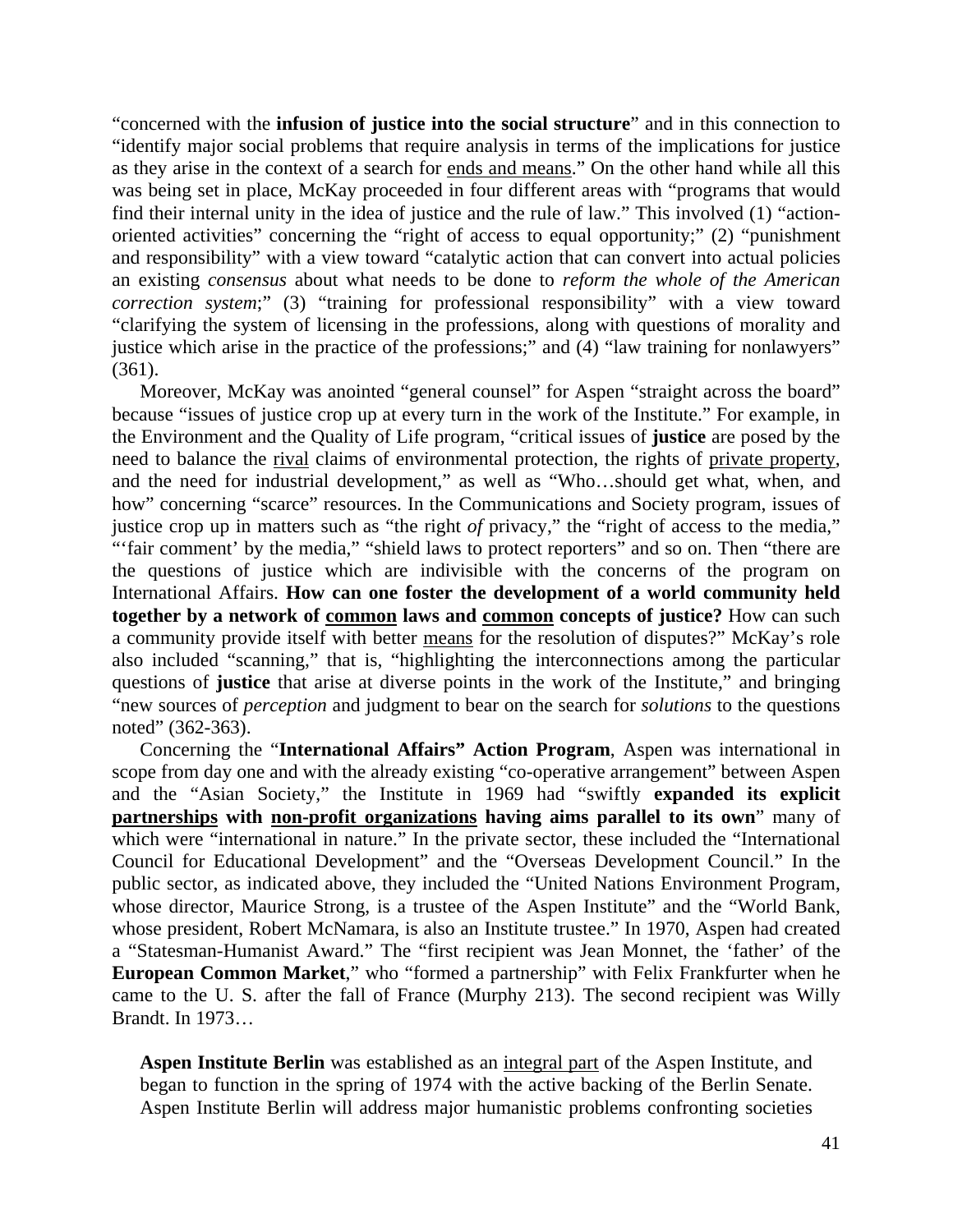and individuals everywhere—problems worked on by all the Institute programs.

The Institute had effectively carried out a large number of continuing international activities, including an annual arms control workshop, a series of task groups leading to Karl Kaiser's widely used book on U. S.-European relations, an annual meeting of top leaders of the United Nations, and sessions on the international dimensions of the major issues with which the Institute had been concerned. (Hyman Aspen 364)

In choosing a director for the International Affairs program, Slater's "search for the person he wanted had the complexity and high seriousness of a quest for a new Grand Lama of Tibet." Harland Cleveland, a globalist and New Ager, was chosen to head the program. Like MIT and the Club of Rome, Cleveland believed that "systems thinking" could "help mankind enhance control of its destiny," and computer **"simulations"** could enable **"groups"** to make "decisions in the more mindful knowledge of alternative futures" (366). In this connection, Cleveland explained that the "central aim" of the International Affairs program would be *"to develop concepts, ideas, and action proposals for adapting old transnational institutes and inventing new ones."* They would begin by "building outward from the Aspen's Institute's **existing web of contacts around the world—to create a continuously functioning multinational network of analytical minds whose collective product is ideas about international action**." A first step would be "an *international consultation leading to the draft of a general strategy for 'next steps'—during perhaps the next ten years—in the mutation of international institutions, 'public' and private*." (367).

At the same time, a "two-year work program" from the fall of 1974 to the summer of 1976 would explore four areas in **"how the world can be managed for mankind."** These four areas would include:

(1) **"International Management of Conflict"**—Major workshops would be "organized in Aspen, in regions of the United States, at **Aspen Institute Berlin**, at a proposed Aspen-Hawaii and Aspen-Japan, and at other locations" convenient "to Latin American, African, and Asian *participants*." The object of the workshops would "be to consider procedures for the identification, prevention, and the resolution of conflict; to limit conventional and strategic arms; to revive international peacekeeping—'consortium of the concerned'; to establish a Golden Rule of *active* and timely international consultation; to practice 'preventive diplomacy'—as in the case of the conflicts about resources." (367)

(2) **"Management of Global Technologies"**—Which "will have linkages with the Aspen program on The Environment and the Quality of Life, and on Science, Technology, and Humanism." It would entail a "search for ways in which the ambivalent **technologies of** destruction or **development**, of pollution or prosperity, **of coercion** or **consent can be organized** to work *for* rather than *against* individual human beings." (367-368)

(3) **"International Management of Money and Commerce"**—This "consists of efforts to formulate suggested standards of behavior for multinational enterprises (with suggestions for action by governments covering both incentives and inhibitions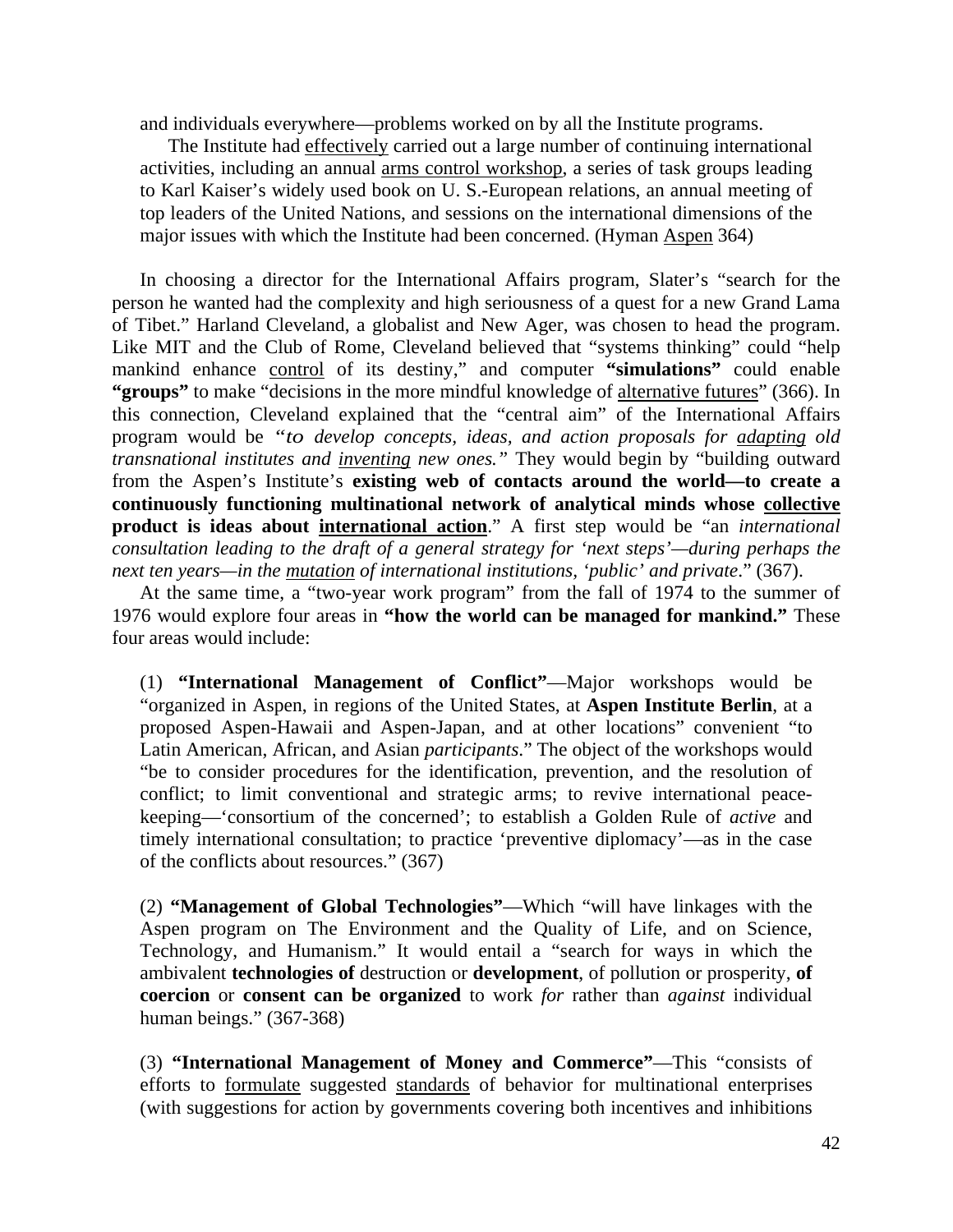on the development of international business); and to explore to what extent, if any, such private standards and national-government actions should be translated into international agreements and institutions." (368)

(4) "**International Management of Development"**—This will "focus on the new basis of the relationship between *rich and poor nations.* The *coming* struggles over resources…will require ways of thinking and institutional arrangements which *get beyond* the postwar concepts of national development planning *aimed at economic growth* and supported by aid-as-charity…in the years just ahead, *minimum human needs* threaten dramatically to outdistance the world's capacity to supply them—at least under present assumptions and arrangements. This aspect of the Aspen program in International Affairs may be seen as a continuing international inquiry into the ethics, **justice**, and politics of development and the distribution of resources to serve human needs. It thus lends strength to, and draws strength from, the Aspen program on **Justice, Society, and the Individual**." (368) [This idea of worldwide redistribution of wealth is advocated by the MIT/Club of Rome plan as well.]

The program on Education for a Changing Society formally "mounted an action-oriented program" in 1974. Of course, Aspen "since its inception had been a form of education for a changing society." The delay in mounting an all-out national and international program "was symmetrical" with the delay in mounting the Justice, Society, and the Individual program:

Specifically, education, like justice, cuts into and across a wide range of subject matters—ethics, politics, and economics; art and science; change and progress, virtue and truth, knowledge and opinion; desire, will, sense, memory, mind, and habit; family and state; man, nature, and **God**. Indeed, virtually everything at the focus of the Institute's own attention was shot through with educational aspects. (368-369)

**Francis Keppel**, former dean of the Harvard Graduate School of Education, was tapped to head the program. Keppel's relationship with Aspen had begun much earlier as a participant in the 1966 conference: "The Relationship of Colleges and Universities to Government." To digress a bit and recap this conference's origins: As a result of Anderson's desire to "classify groups of particular problems under a common identifying name" where "each group could be the subject of continuing conferences" extending a number of years, therefore "arming" the participants **"to bridge the gap between thought and action,"** Eurich had formulated an Aspen program called "Man in 1980." This resulted in conferences in 1965-66 on Population Problems, Planning for Higher Education, *Educational Development Below the College Level,* and Moral and Ethical Values. The 1966 conferences attempted to "deal *more firmly* with the issues" that had been "raised in exploratory discussions of the preceding year." At the time of the conference, Keppel was then the "United States Commissioner for Education" under the Johnson Administration and "subsequently the Assistant Secretary for Education in the Department of Health, Education, and Welfare." [Douglass Cater, then a "special assistant" to President Johnson, also attended] (212-216)

In developing the Education for a Changing Society program, Keppel based the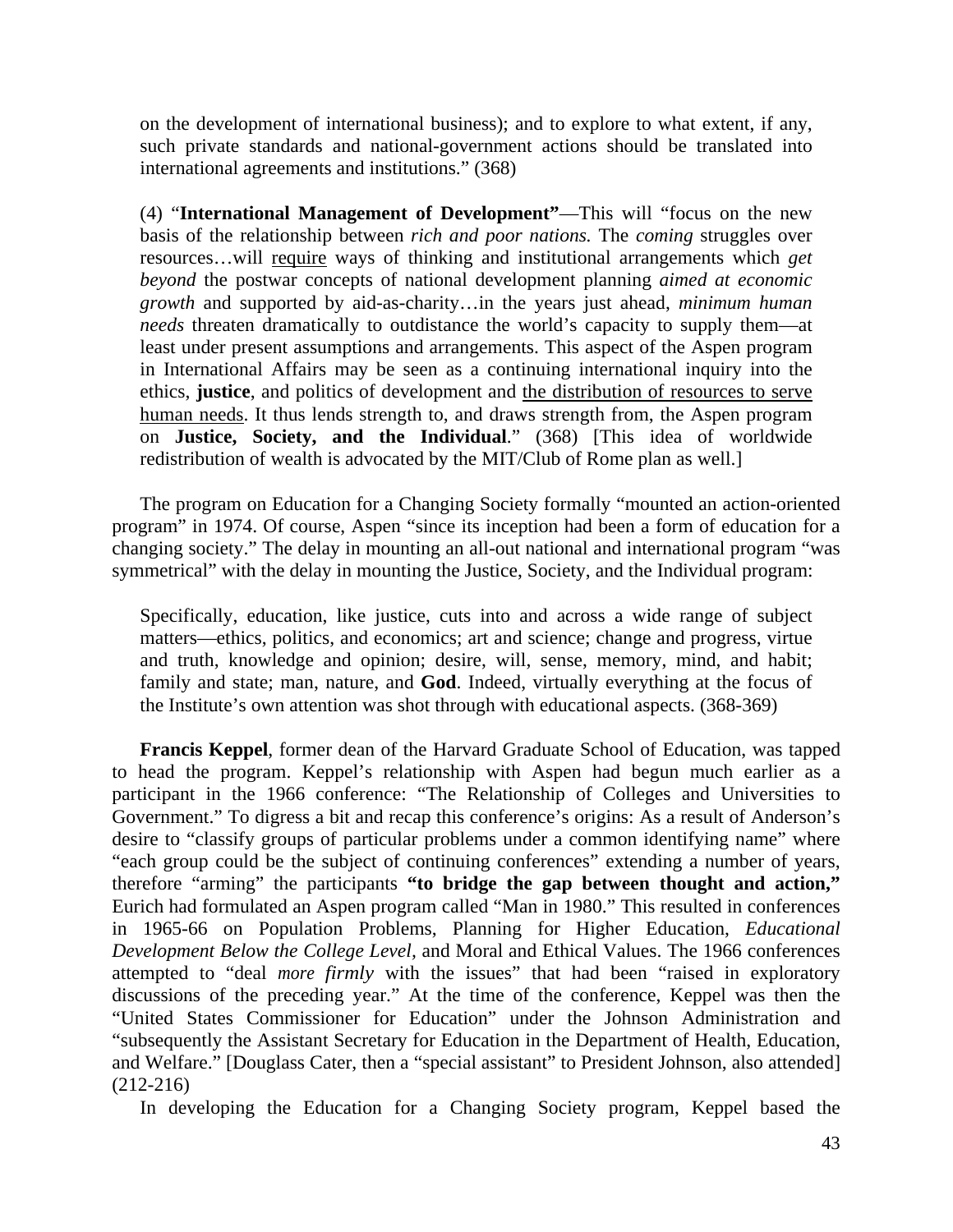"programmatic content" on two "assumptions":

…The first is that **the impetus for change in educational institutions** ranging from pre-school through the university is more likely to **derive from changes** in the wider society—such as **judicial and political decisions involving the rights of children, civil rights, and equity financing—**than from pedagogic initiatives within the institutions themselves. Hence to meet the problems of social change lying ahead, education will need allies, resources and directional signals from other sectors of society that are now concerned with matters such as taxation, housing, urban development, industrial and governmental training, scientific research, pension programs, program for senior citizens, and so on.

**The second major assumption is that the present definition of education is in need of substantial change.** Keppel…shares a view central to Douglass Cater's Aspen program, that the revolution in communications has had a massive impact on human learning; television [by design] in particular has affected the way children learn about society and the way adults learn about public affairs and the arts. In the case of his own program, **Keppel's working definition of education includes all lifelong learning of an institutionalized character directed toward the goal of human fulfillment and social benefit.**" (369-370) [Emphasis added]

Based on these two "assumptions," Keppel's program began by "identifying" the nature and "force" of societal factors that would "impinge" on "the lives of individuals and of educational institutions." For instance, how would **"changing individual and societal goals and expectations"** affect education? How would the need to "upgrade the capacity of the citizenry to grasp the scientific and technological aspects of political issues in a range from environmental balance to arms control" [via propaganda] affect education? What promise do the "values" that are "developing" from the "new insistence on equal opportunity and education rights" hold? What issues do "changes in demographic patterns, *in resources and the allocation of funds, in the nature of occupations and the demand for educated manpower*" raise for "learning" and for "educational institutions" (370)?

In addition, Keppel's program would focus on the "**internal or external factors that would enable—or prod—educational institutions actually to adapt themselves to the needs of a changing society.**" For example, what kind of "selection policies and institutional innovations are necessary" to ease the "cross-tensions between the rising rival demands for equal educational opportunities and for quality in education?" What "roles" should be "played by governmental authorities, by educational administrators, and by leaders of unions and associations" in order to "remedy" the "governance of educational systems," and what *"criteria for consultation and collaboration"* needed to be formulated for these groups (370)?

The Education for a Changing Society program would make the "interplay" between the "internal and external" aspects of "early learning at one end of the educational scale and **lifelong learning** at the other end" the "factors that will enable educational institutions actually to **adapt to the needs of a changing society**." As pertains to early learning, it would study the "effects of extensive day care *on family relationships, personality development, and social interaction*," with the objective of formulating "criteria for those governmental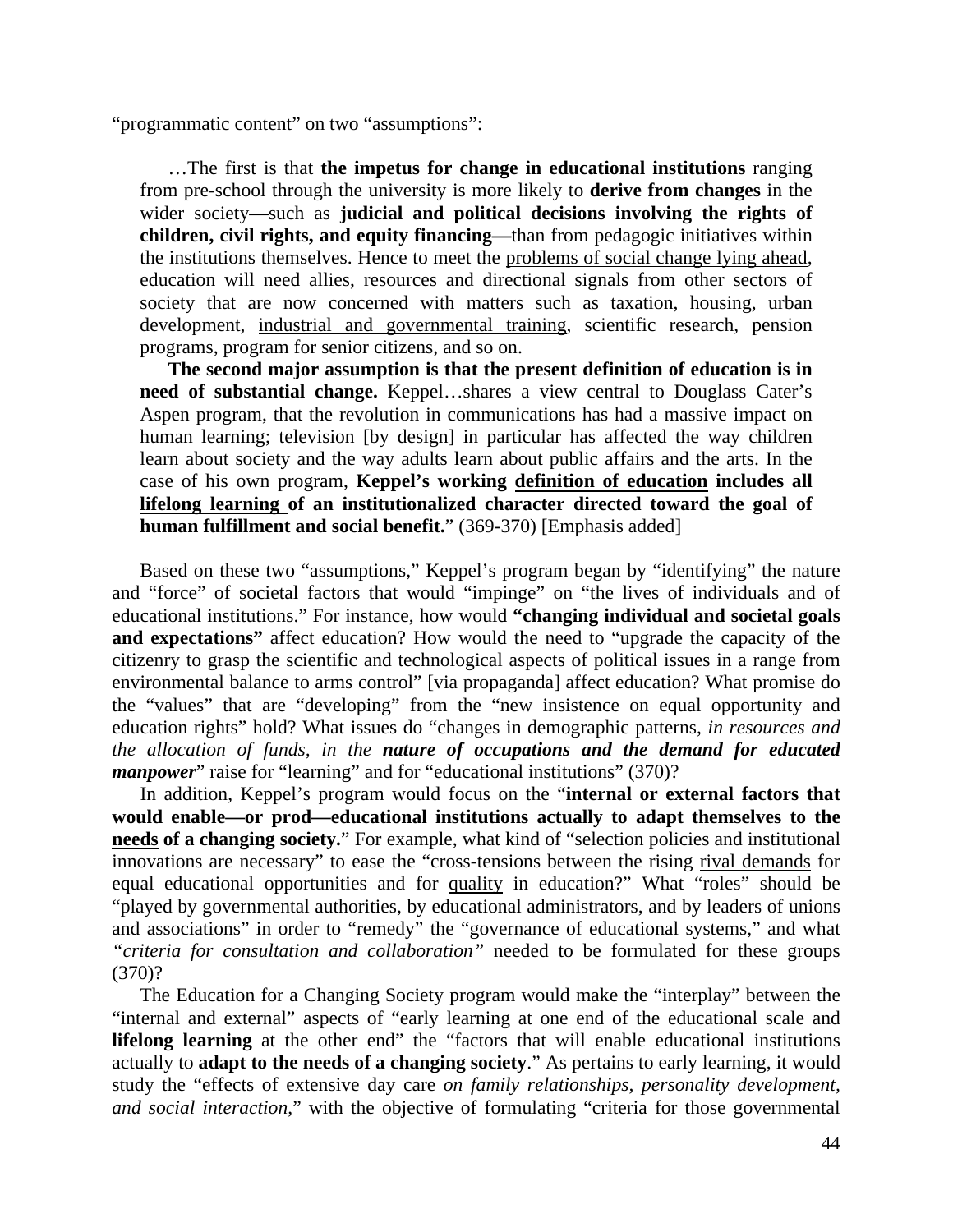policies which directly or indirectly impinge" on, for example, policies related to "day care centers," "welfare and employment," and "**labor-management contracts and other industrial practices**." This program would…

look at something more than special educational programs for the illiterate, the handicapped, the unemployed without skills, and the skilled but displaced professionals. It will also study the grounds for dissatisfaction with present working conditions, along with the nature of the demand for career changes in middle years; and still further, on-the-job advancement opportunities for women and minorities, or their access to professional careers…the Aspen program will explore the impact on education of issues such as vested and portable pensions; the potential for American education of workers' "sabbaticals" as part of labor and government contracts; "sandwich courses" for employees; and tax policies to encourage private sector investment in employees' educational development. (371)

"If it seems sensible to take seriously the idea of **lifelong learning**," said Keppel, "**change will be required not only in schools and colleges, but in existing policies and practices in the private and public sector.**" He divided his program into two phases, a "preparatory" phase (1975-77) used to "formulate educational policies that can be proposed for adoption by the Congress and the federal administration, by state and local governments, and by private institutions." The "object of the second, extending from 1977 to the 1990's will be to help prepare the ground for the actual **adaptation of education to the needs of a changing society.**" [It is this phase that is now being implemented.] As part of the preparation for the actual implementation of their school restructuring, a plan was devised…

starting right now, to make promising young figures in government, scholarship, and educational institutions active collaborators in shaping the Aspen program which Keppel heads. There are…difficulties in forecasting years in advance who in particular will hold leadership posts in the 1980's and beyond. Yet it is possible to identify the type of person between the ages of twenty-five and forty who might play such a role and who can be prepared in advance to fill it. A long lead time for advance preparation is necessary since the task ahead, enormous in itself, is complicated by the fact that all too many **forces** in society have a vested interest in bending their weight to the end that educational institutions will stand still—though the wide society around them is in [planned] **oceanic flux**. (371-372)

**Pluralism and the Commonweal** was a "thought leading to action" program launched in 1975. Although it was not part of Slater's 1969 5-year plan, it was a "logical extension of the Institute's commitment to *a pluralistic society, hospitable to democratic and humanistic values*." It also was a "response" to a need to balance two "countervailing imperatives" which…

confronted democratic societies the world over—without regard to differences in how they organized the economic functions of productions and distribution. **First, a democratic people**, acting through their instruments of government must respond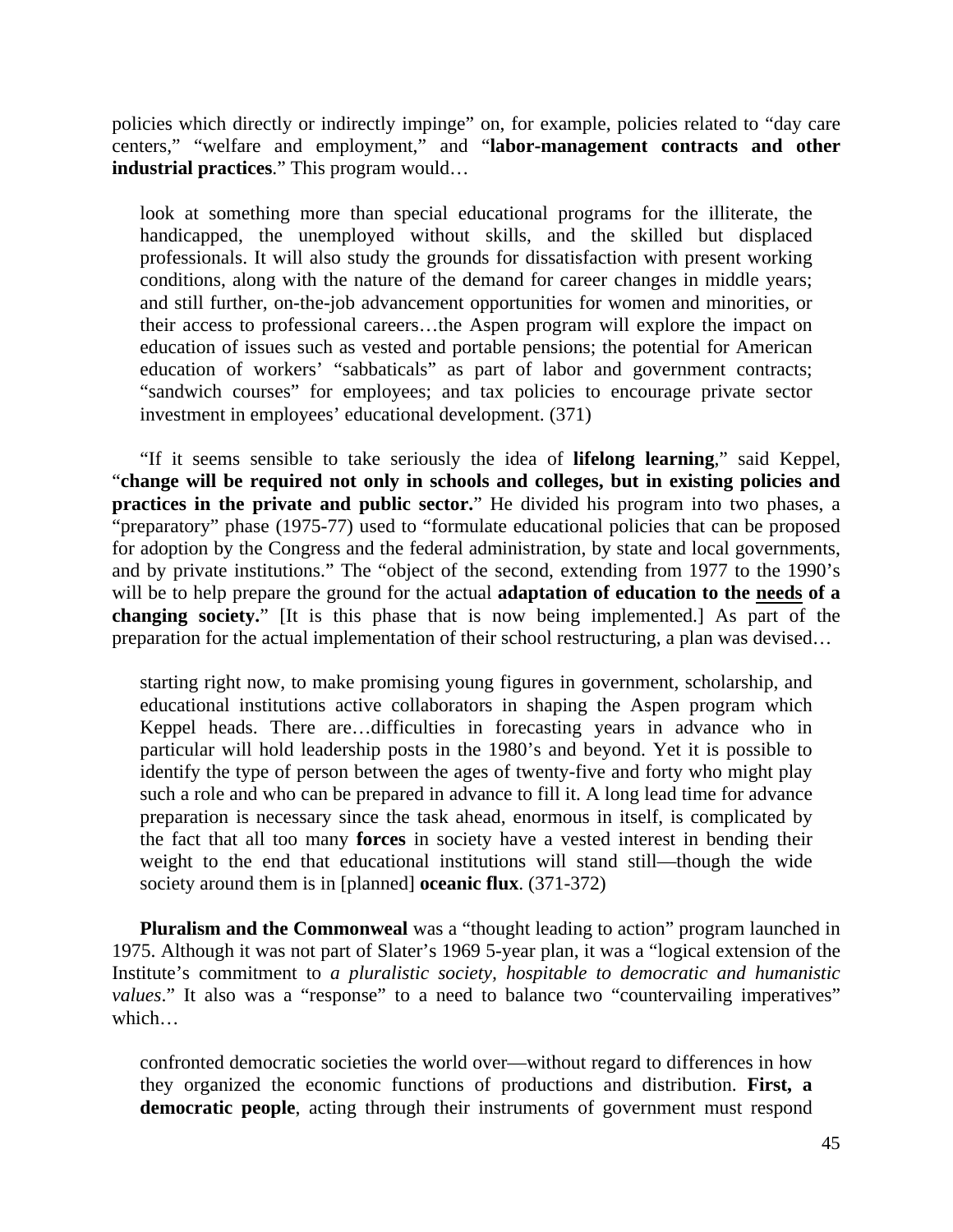### **collectively to common challenges** if they are to achieve **common goals**.

Second…there must be multiple centers for social invention independent of formal organs of government. That in turn implies the presence and survival of a wide range of…institutions comprising the "non-profit" sector of communal life. (372-373) [Emphasis added]

Waldemar A. Nielsen [mentioned above], was chosen for director of this program. It's "purpose" would be to "assess in different societies the *changing roles and responsibility of the private and public sectors,* and to formulate responses to new problems, new dangers [opposition], and new opportunities *rising from these changing roles."* He noted that in the United States and elsewhere in the world, the "diverse centers of thought and action which are the instruments of pluralism…are fighting for survival in the face of developments that have brought them under siege." Therefore, in stating the "conceptual basis" for his program, Nielsen explained that…

a variety of centers of thought and diverse sources of initiative…are an important assurance of creativity, adaptability, and orderly progress in every sphere of human existence…multiple centers of action, coupled with an active sense of private responsibility for the general welfare, make for a…more open, and less callous society… (373)

By 1975, Aspen had moved its headquarters to New York while the headquarters of the directors of the "thought leading to action" programs were based in Washington D.C., Boulder, Colorado, New York City, Boston, Princeton, New Jersey and Palo Alto, California (6). The facilities at Aspen continued to be used for the Executive Seminars and "intensive summer workshops where the year-around preparatory efforts pursued elsewhere come to a head," while an "international extension of all its full range of ventures is now operating in Europe at Aspen Institute Berlin." In addition, a number of Aspen's programs were "being conducted in collaboration with a network of other national and international institutions" (376-377). The order of the day for Aspen's programs and activities was for "joint planning of activities directed toward a commonly agreed goal" and the resultant tasks "to be carried out collectively by all or many of the different programs." Slater wrote in the 1975 "President's Letter:"

…With a common purpose and approach, the Aspen Institute can more effectively bring to bear its unique characteristics on the central problems of today. Among these unique characteristics are the active participation of Institute Trustees and Fellows in the full range of Institute Activities, leadership that combines intellectual and managerial achievement with…social activism, and an international network of individuals and institutions **motivated by a commitment to thought, instructive action** and the…**extension of humanistic values**. Also characteristic of the Institute are its approach to problems based on an analysis of the situation as a whole, its orientation toward the development of policy alternatives, its consideration for the human past and present and its commitment to the future, its emphasis on humanistic values as an essential guide to decision-making and its systematic efforts to achieve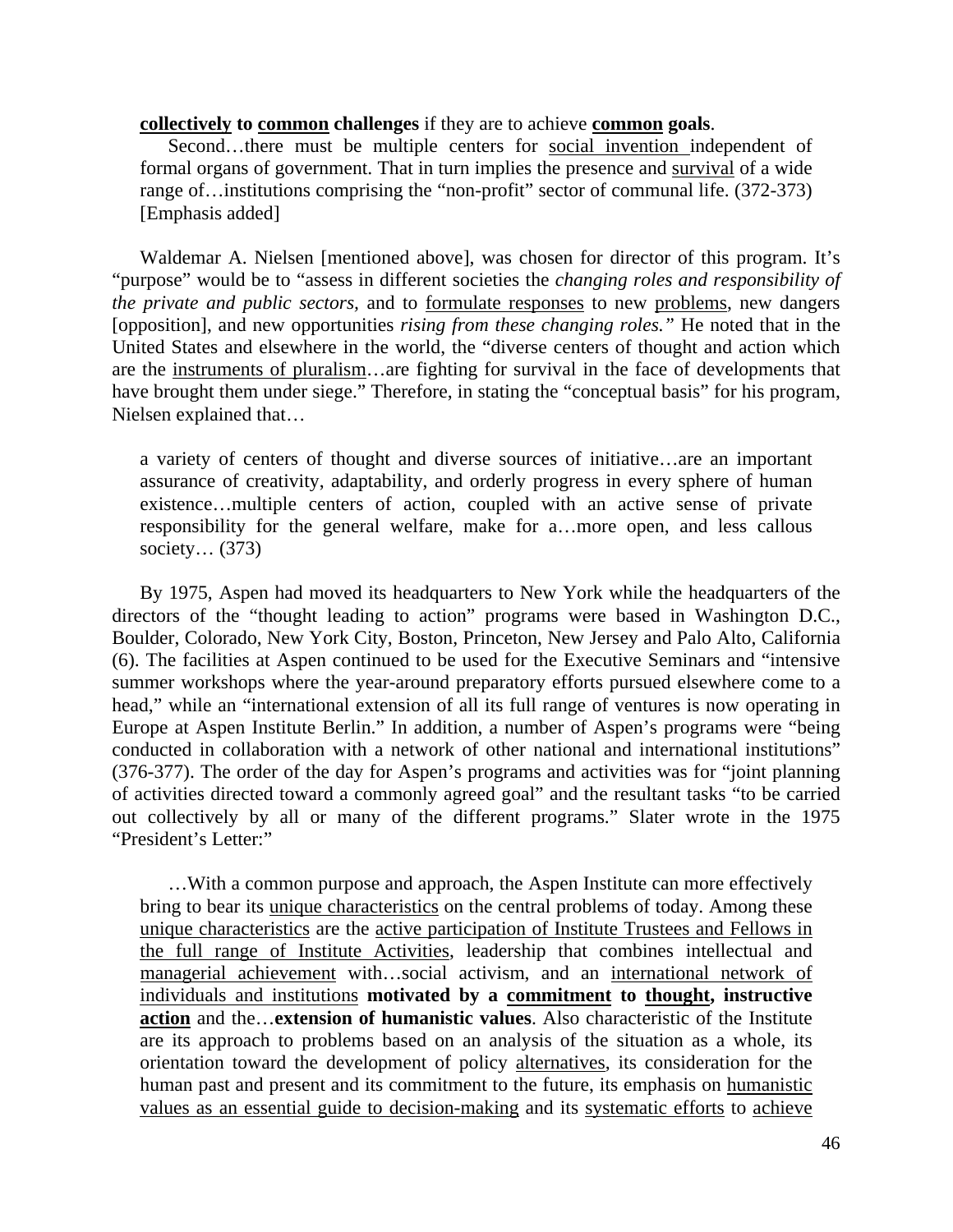impact on public debate and policy-making with a view to developing national goals in its various areas of concern.

As we start a new stage, our efforts must be…to realize more effectively our total commitment so that **we may be faithful to our calling of humanism and reflective thought leading to constructive action**. (377-378) [Emphasis added]

In concluding his book, Hyman explains that the "governing attitude" which "informs the inner life of the Institute" has a "negative and a positive side." On the negative side of this attitude, they are "unaware" of the ordinance "Conquer but spare." When they are in a majority, they insist that the "majority has a clear title of right to take all." When in a minority, they "insist that the majority has no right to anything except at the sufferance of the minority." The positive side of this attitude understands that the "data of the political process" are the "wants and needs" of "real" people who "must be addressed in the language of choice, which is the language of 'if.' If we do this, the possible consequences might be thus and so; but if we do that, the possible consequences might be the other way around." Real people "must be galvanized into acts of choice" and "share" in the "decisions affecting their destiny." The positive side understands that the "problems of success can be as difficult as the problems of failure" and the "**object of politics is justice** and not the exercise of power merely for the sake of dominion itself' (379-380). Unfortunately, human nature being what it is, history has proven again and again that the negative side always wins out.

Keep in mind that this was only a glimpse of Aspen from its inception in 1948 until 1975 and is therefore limited to that period and not beyond. Today, Aspen is still going strong and holds its Executive Seminars as before. It has now become part of the establishment. Elected representatives make yearly treks to Aspen for "orientation." In assessing Aspen's effectiveness from its inception to 1975, Hyman explains that "Mental and moral sensibilities…work their effects slowly and quietly" with no "trumpets to announce either the onset of a new mental and moral order or the decay [read: destruction] of a pre-existing one." However, Aspen has/is playing a major role in "reshaping of the mental and moral life of an epoch" (8), the results of which we are now suffering. More important is the eternal souls who lost their faith at Aspen.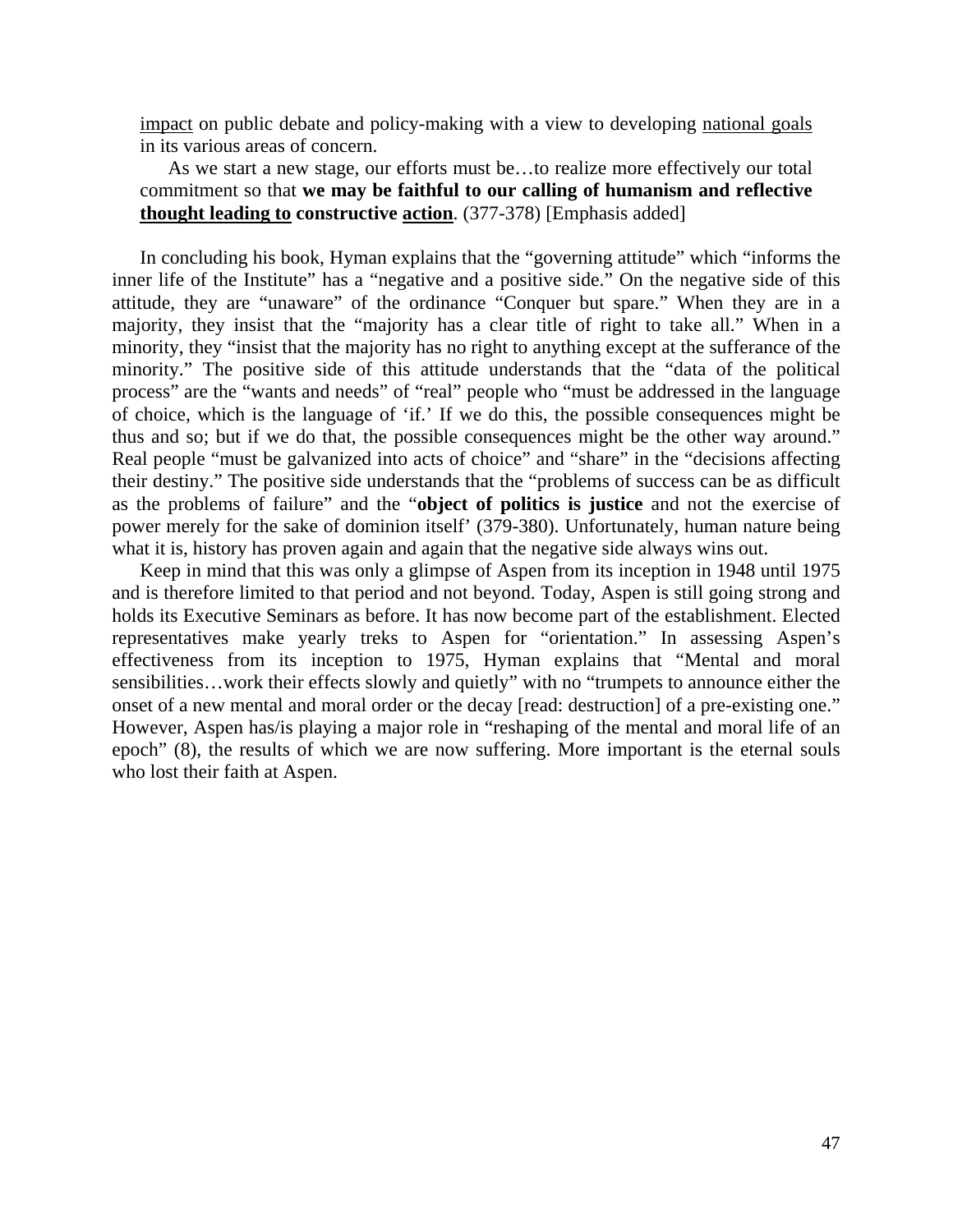### **Appendix**

Below is a partial list of individuals who were affiliated with the Aspen Institute, of which many played major roles in preparing America for what we're seeing today. Some of the names the reader may recognize.

**Dean Acheson** (former Secretary of State)—"helped shape the Aspen Institute" and "Special Participant" (Hyman Aspen 190). Acheson was a "mend" of communist spy Alger Hiss and the law partner of his brother, Donald (Isaacson and Thomas 466-467). Prior to Hiss's exposure as a spy, Acheson had "worked [with] and counseled" him and a "silver tray on Acheson's desk bore Hiss's signature, alongside those of other members of the 'Nine-Thirty Club—or Prayer Meeting'" [meetings held in 1946 by Acheson and attended by Hiss and the others]. Acheson "had secretly helped Hiss prepare his defense before the House Un-American Activities Committee" before his later trial and conviction. At a press conference on the day Hiss was sentenced, Acheson stated: "I should like to make clear that whatever the outcome of any appeal which Mr. Hiss or his lawyers might take in this case I do not intend to turn my back on Alger Hiss" (490-491). This arrogance reveals the extent of control Acheson and comrades had in this country during this time. Today, the control is even more complete, but it's hidden now as it was then, at least to the public.

It was Supreme Court Justice (1916) Louis Brandeis, one of the leaders of "Progressivism" and Felix Frankfurter, then professor at Harvard Law school and Brandeis' personally "paid political lobbyist and lieutenant," who were responsible for Acheson and Hiss' government positions throughout their political careers. "Working together over a period of twenty-five years," Brandeis and Frankfurter "placed a network of disciples (including Dean Acheson, a former law clerk of Brandeis, and Alger Hiss) in positions of influence, and labored diligently for the enactment of their desired programs." After "his own appointment to the Court" (1939), Frankfurter continued placing a "network of disciples in various agencies and working through this network for the realization of his own goals." These appointees, in turn, served as the "eyes and ears" of Brandeis and Frankfurter and as "point men in the effort to place more troops in the agencies." Their work together, when seen as a whole, represents a "vast, carefully planned and orchestrated political crusade, first by Brandeis through Frankfurter, and then by Frankfurter on his own to accomplish extrajudicial political goals." It was the **"progressive movement" of which Brandeis was a leader** that was "so dear to his heart." So "extensive was the extrajudicial behavior of both Brandeis and Frankfurter that one is left puzzled as to how it could have remained secret for so long." Indeed, both individuals' "involvement remained hidden not just from the general public" but from their "closest allies and supporters" (Murphy 10-13, 20, 40, 111, 116-118).

Moreover, Robert Hutchins went to Washington in March 1950 to "talk to **Justice Felix Frankfurter"** just prior to William Benton making his "maiden speech" in the Senate." **Frankfurter explained to Hutchins "the bitter attack being mounted against Secretary of State Dean Acheson** and the fact that no one in the Senate had yet come to Acheson's defense." Frankfurter "wondered why Benton in particular had not done so. Hutchins put the question to Benton, who was persuaded that he had a duty to speak out on behalf of Acheson and the State Department." As a result, Benton's "takeoff point" in his maiden speech to the Senate (a proposal for the Marshall Plan) was a "defense of Acheson" (Hyman Benton 428).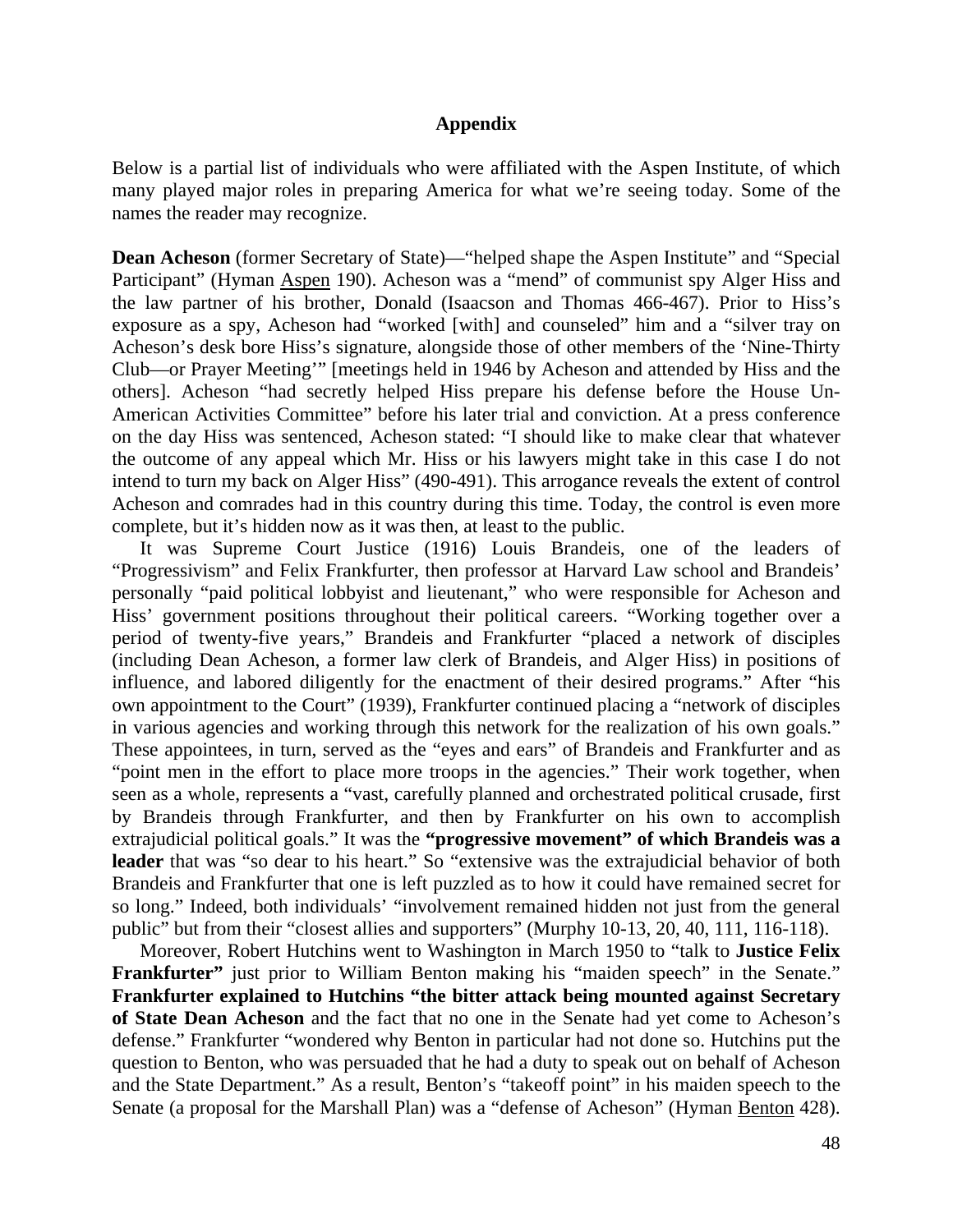Later, Benton "led the Senate fight against Senator Joseph McCarthy" which ultimately led to his censuring by the Senate (511,602603).

**Mortimer Adler**—Adler published a book in 1991, Haves Without Have-Nots: Essays For The 21st Century On Democracy and Socialism, that was dedicated to Mikhail Gorbachev "whose perestroika opened the window to this [book's] vision of the future in the United States, Eastern Europe, and the Soviet Union." The chapters in the book "derive their substance" from "seminars or lectures" by Adler given at Aspen (xiii). Adler explains: "In my long experience of conducting Aspen seminars, in which the Communist Manifesto is read and discussed, I have always begun by saying that Marx is more right than wrong" (62). When the "six mistakes in Marxist-Leninist doctrine are corrected," says Adler, the "positive picture that emerges" is that "communism chose the wrong **means** to establish socialism." Rather than the abolition of private ownership replaced by state capitalism as the Soviets had done, Adler says "A society that aims at nonegalitarian socialism serves basic human **needs**…Private-property capitalism, not state capitalism, is the effective **means** for producing enough consumable wealth and providing a decent standard of living to satisfy all the reasonable wants of its members" (66). Moreover, the same reforms used to rectify poverty in welfare states must be used to "rectify the injustices suffered by have-not **nations**," that is, to "eliminate the inequitable distribution of resources and wealth" on a worldwide scale (319). This "can be done only by the regulation of a world economy by a world government" and "what is true of poverty on a worldwide basis is similarly true of racism on a worldwide basis" (320). Adler advocates the "centralization of ultimate authority in the organs of a world government" including "police power," with a "decentralization of the functions to be performed by its subordinate components, each exercising the measure of residual autonomy that is requisite for an effective performance of its special function" (321- 322). This describes the function of the Systems hierarchy advocated by MIT, Club of Rome, etc. and Ervin Laszlo who developed the philosophy of Total Quality Management and whom Edwards Deming said to read to understand that philosophy.

**Robert Amory** (deputy director of the CIA)—Served as Moderator and/or Special Guest at Aspen (Hyman Aspen 149).

**Dr. Ernest Anderson** (Los Alamos Scientific Laboratories)—Served as Moderator and/or Special Guest at Aspen (149).

**Herbert Bayer**—trustee and Aspen Institute Founding Fellow who also "helped shape the Aspen Institute" (190, 199).

**Louis Benezet** (president, Colorado College)—Aspen trustee (148).

Leonard Bernstein—"Special Participant" who also "helped shape the Aspen Institute" (190, 198).

**William Benton**—Benton was a man "for whom ideas took on meaning only when related to practical action." He was an Aspen trustee and member of the "American Policy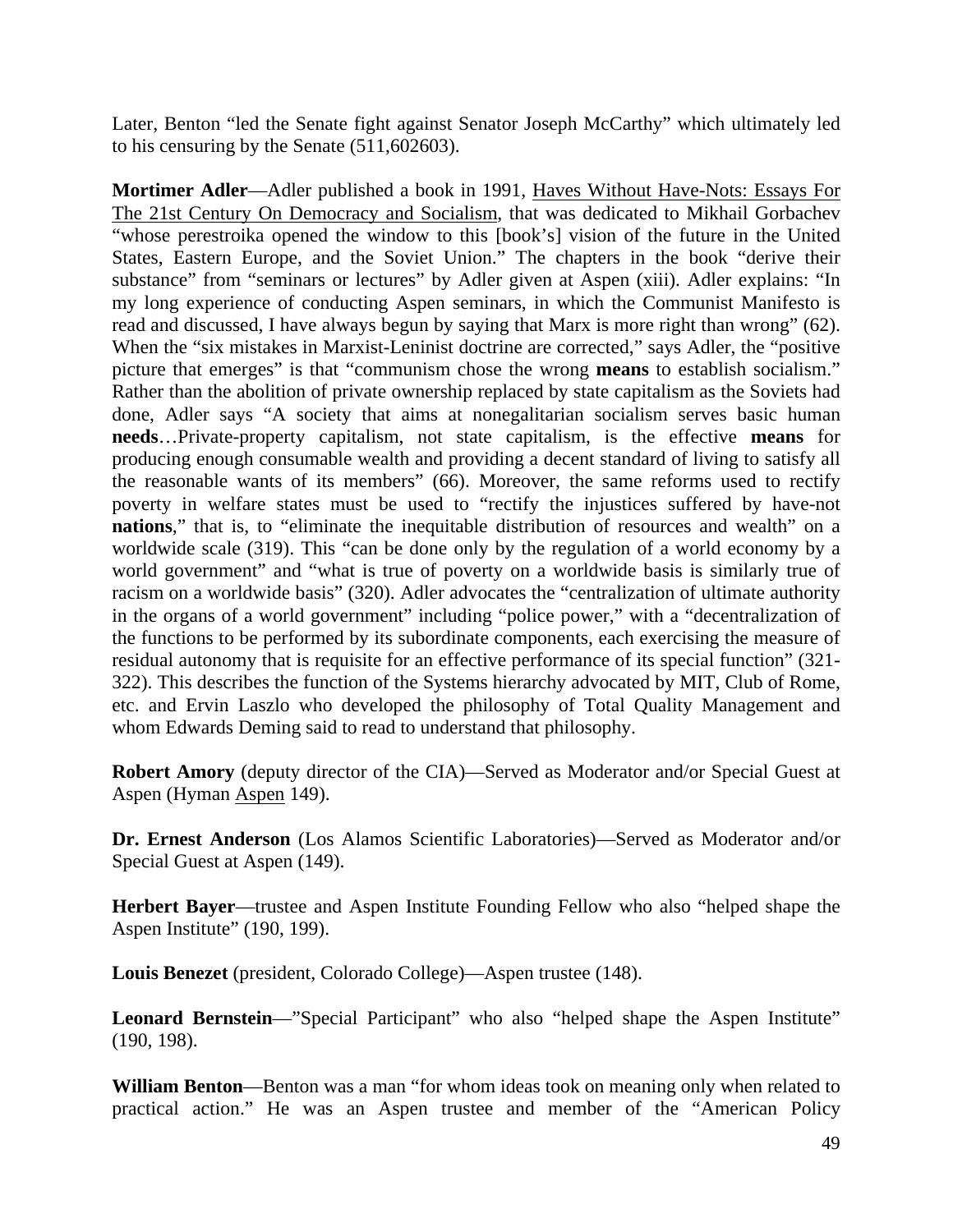Commission," the forerunner of the **Committee for Economic Development** (CED) (100). (The members of the CED, headed by Hoffman and Benton, would be hand-picked by Hoffman and Benton and later accused by a *local unwashed* Chamber of Commerce of being a "left-wing, communist-infiltrated organization.") The American Policy Commission was founded by Benton, Hoffman and **Harold Lasswell** and was based on Marxist *praxis.* Its goal was to form an "educational union" between "economic professors and corporate presidents" and "a staff of social scientists" from the University of Chicago to set forth ways to bridge the "gap between **knowledge and public policy**," that is, theory and practice. Lasswell, then a faculty member at the University of Chicago and an "after-hours companion" to Benton, (when Benton later worked in the state department, Lasswell would be his "advisor") had "pioneered in the study of public opinion and propaganda." His interest had then turned to the question of "power in all its forms—political, economic, military, **social, cultural, religious**." Consequently, he "applied to **group** political **behavior** a number of concepts drawn from the field of psychology and psychoanalysis." It was Lasswell that Benton relied on to work out the "details" of the American Policy Commission. It's interesting that in 1955, Benton would travel to the Soviet Union to "study at close range the media and management of Soviet propaganda." Upon arrival, he diverted his attention to the "study of Soviet education," even enrolling his 13 year old son in "Moscow School Number One." Although American embassy officials in Moscow had never heard of such schools, there were "scores of such schools conducted in many languages where Russian boys were being trained to serve their country abroad as diplomats, scientists—or spies." The "National Defense Education Act of 1958" basically grew out of this visit and this drive for federal aid to education was led by Benton, "Adlai Stevenson and **Anna Rosenberg**." Moreover, Benton then went on to "tackle the larger needs of American education" through the subcommittee on education of the Advisory Council of the National Democratic Committee. Headed by Benton, the policy drafted by this group influenced the "measures President Kennedy advocated for education, measures which were to be enacted in great part during his and the Johnson administration" (Hyman Benton 194, 232-233, 267-268, 381, 513-520).

Paul Hoffman "was married to **Anna Rosenberg**, who was an "intimate friend and collaborator" of **Franklin and Eleanor Roosevelt**. Born into a "half-Jewish Hungarian household," Anna had come to the U.S. with her family as a young girl. Her firm, Anna Rosenberg Associates, "specialized in labor-management problems and public relations." One of her clients in the thirties was Nelson Rockefeller, who she introduced to President Roosevelt and "his appointment as Coordinator of Inter-American Affairs followed." Benton had met Anna when "he himself became a consultant to Nelson Rockefeller." It was Rockefeller and his consultants who determined "what Inter-American affairs were all about." Out of these sessions "Nelson Rockefeller put together a program—confined by statute to the Western Hemisphere—which made him the 'grandfather' of many of the programs Benton himself was to extend around the world after he became assistant secretary of state for public affairs." Said Benton of Anna, "She alone could recast our advice in political ways that would win acceptance from the President, the Congress, the Bureaucracy and the press. We would have been lost babes in the Washington woods without her." Although Roosevelt wanted to appoint her secretary of labor or ambassador to Moscow, she refused, but in 1942 she closed the doors to her firm to accept her appointment by Roosevelt as "manpower commissioner of New York." Here, she became close mends with General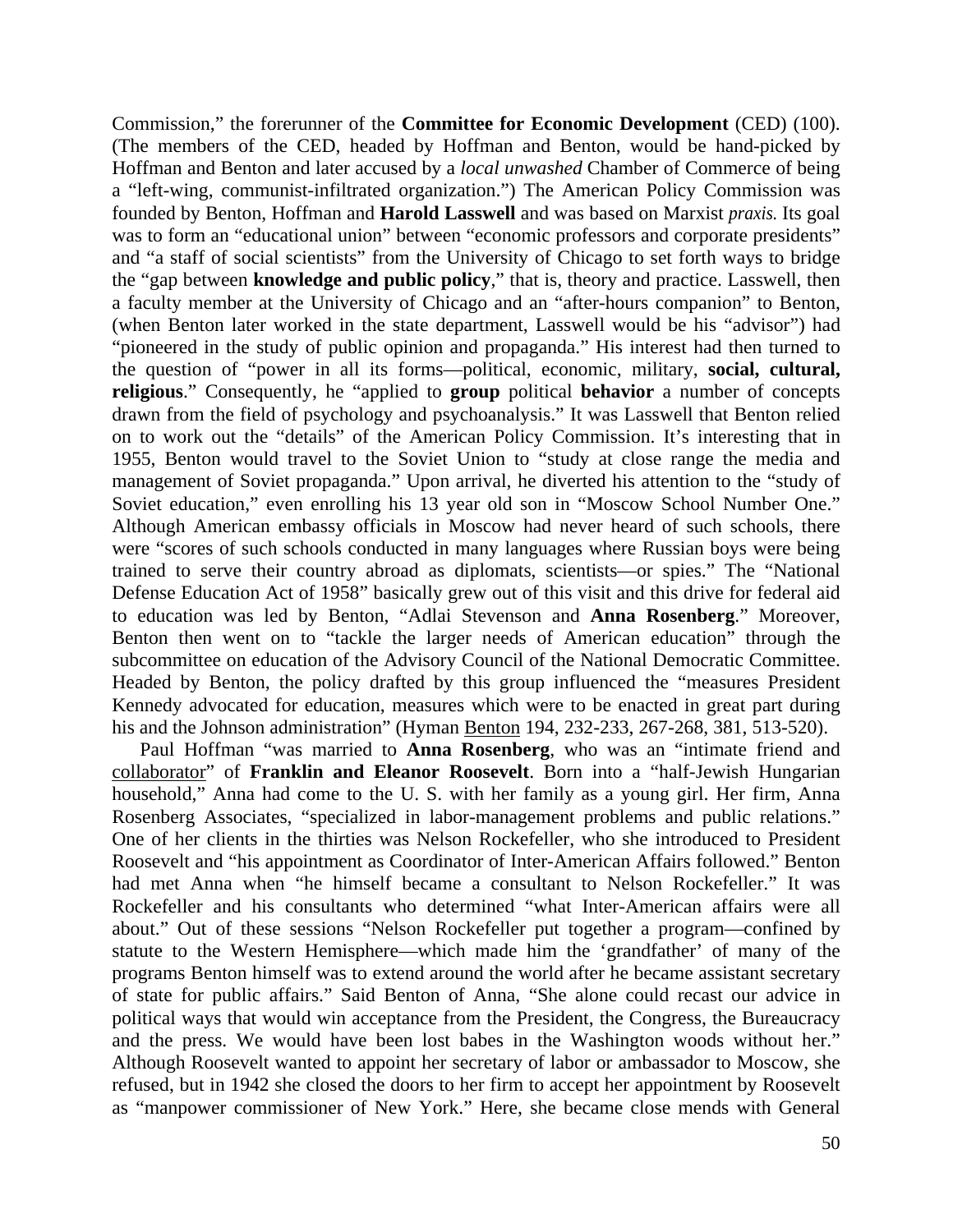George C. Marshall, the U. S. Army chief of staff At the beginning of the Korean War, Marshall, who was then secretary of defense, recommended to President Truman that Anna be appointed assistant secretary of defense, "the first woman ever to hold such a post" (384, 235-237).

Benton was an early "hero" to the "Jewish community" in America. Indeed, "every major Jewish organization in the United States has honored him with its highest award." Benton, being non-Jewish, even received the rare honor of "trusteeship of Brandeis University [of Abraham Maslow fame], followed by an honorary degree from it." (Ibid. 594) Benton's achievements include everything from the "American founding father and patriarch of UNESCO" to playing the key role in initiating and facilitating the Senate into "censuring" Joseph McCarthy. Although Benton had initiated and facilitated McCarthy's censure, it was a Republican Boston banker and member of the American Policy Commission, Senator Ralph Flanders, who Benton tapped to issue the "ultimate censure vote" (234, 541,602- 603,607).

**Francois Bourricaud** (University of Paris)—A participant in Aspen's "The Intellectuals and Power—Their Role and Responsibility" (Hyman Aspen 179).

**Thornton Bradshaw** (president, Atlantic Richfield)—A participant in Aspen's "The Intellectual and Power—Their Role and Responsibility" (179).

**Sylvain Bromberger** (MIT)—A participant in Aspen's continuing workshop on "National Alternatives and Their Implication" (182).

**Lester Brown**—A participant in Aspen's continuing workshop on "National Alternatives and Their Implication" (182).

**Heinrich Bruening** (the last of Germany's pre-Nazi leaders who came to America and joined the Harvard Faculty after Hitler came to power)—Member of the board of the Goethe Bicentennial Foundation (44).

**Sir Alan Bullock** (former vice-chancellor of the University of Oxford)—Aspen Fellow and trustee (5).

**Warren E. Burger** (Chief Justice of the U. S. Supreme Court)—member of Aspen Institute International Board of Trustees (318).

**Henry Steele Commager**—Frequent Scholar-in-Residence at Aspen (311).

**Jack Conway** (key aide to Walter Reuther, United Auto Workers; became head of the Public Employees Union)—Moderator at Aspen (116-117).

**Marion Countess Doenhoff** (publisher of Die Zeit)—Aspen Institute trustee who "helped shape the Aspen Institute" (190, 200).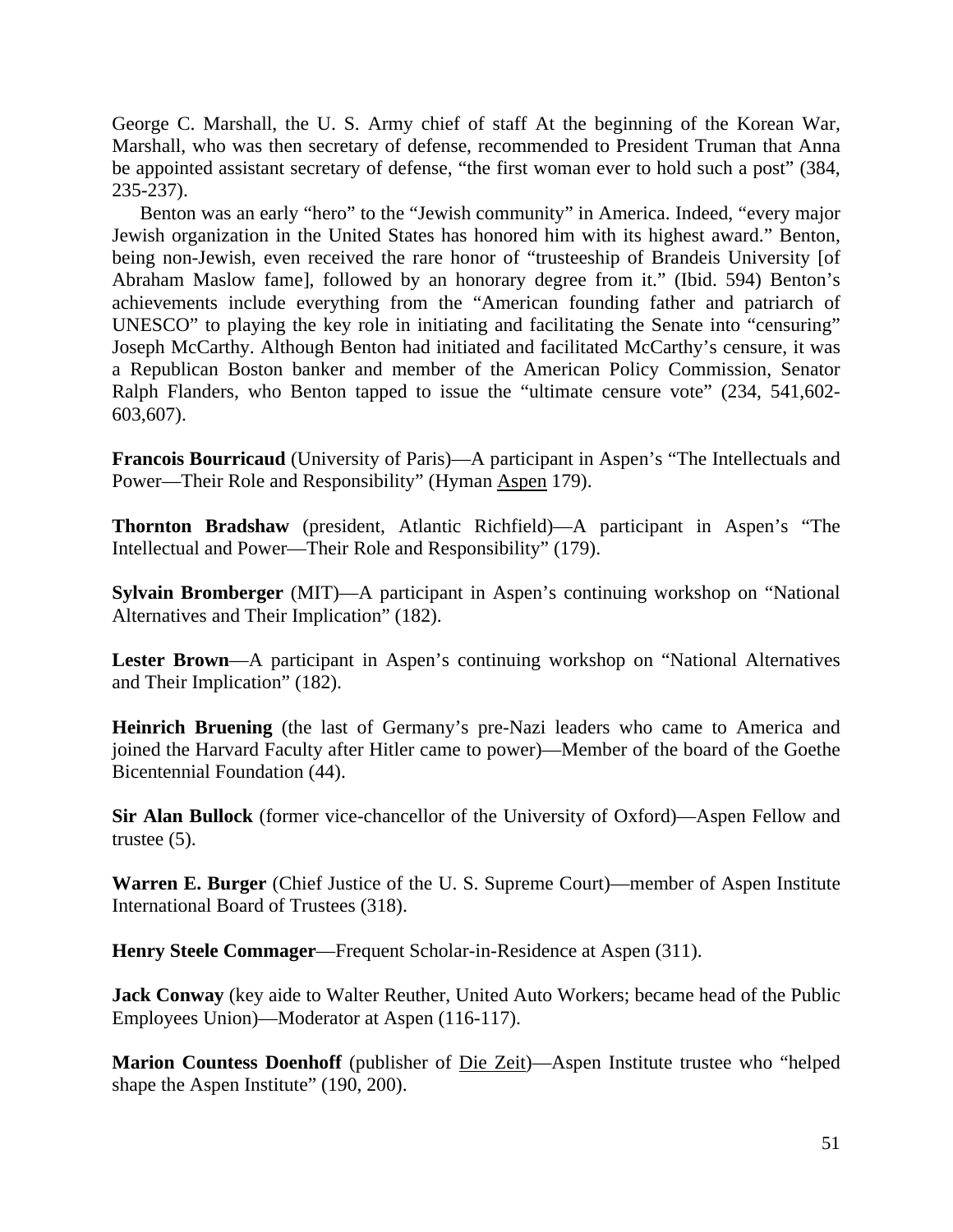**Gaylord Freeman** (president and chairman, First National Bank of Chicago)—Aspen board member who also "helped shape the Aspen Institute." In an encouraging letter Freeman wrote to Eurich, he "vividly described the **unsettling impact of the Executive Seminars on business executives—and their importance for that very reason**" (190, 191, 149, 218).

**Gerald Ford** (Representative and later President of the U. S.)—A conference participant who "helped shape the Aspen Institute" (190, 196).

**Richard Gardner** (Columbia University Law School)—A participant in the continuing workshop of "National Alternatives and Their Implication" (182).

**Jose Ortega Y Gasset** (former professor of metaphysics at the University of Madrid)— Gasset was a Spanish philosopher and celebrated "humanist" who founded the Institute of the Humanities in Madrid in 1948. He was a participant at the initial Goethe celebration and advisor to Paepcke on the Executive Seminars and an Aspen trustee (46-47, 93, 97).

**William Gomberg** (**Wharton School of Finance and Industry**)—Aspen trustee (148).

**John Herron—Member of the original board of trustees at Aspen (148).** 

**Shirley M. Hufstedler** (judge on U. S. Court of Appeals in Los Angeles)—Aspen trustee who "helped shape the Aspen Institute" (148).

**Robert Ingersoll** (president of the Borg-Warner Corporation)—Aspen trustee and future Ambassador to Japan (148).

**Lady Barbara Ward Jackson** (president of the International Institute for Environment and Development in London)—A "Special Participant" who also "helped shape the Aspen Institute (190, 202).

**William Janss** (president of the Janss Investment Company)—Aspen trustee (149).

**Barnaby C. Kenny** (president of Brown University)—Moderator at Aspen (119).

**Robert Kennedy** (U. S. Attorney General)—A conference participant who "helped shape the Aspen Institute" (190, 194). From other sources, it appears Kennedy was considered one of Aspen's own.

**Glen A. Lloyd** (chairman of the Board of Trustees at the University of Chicago and senior partner of a leading Chicago law firm)—Vice-chairman of the Goethe Bicentennial Foundation and original member of the board (43, 148).

**Thomas Mann** (writer)—Member of the Board of Directors of the Goethe Bicentennial Foundation (44).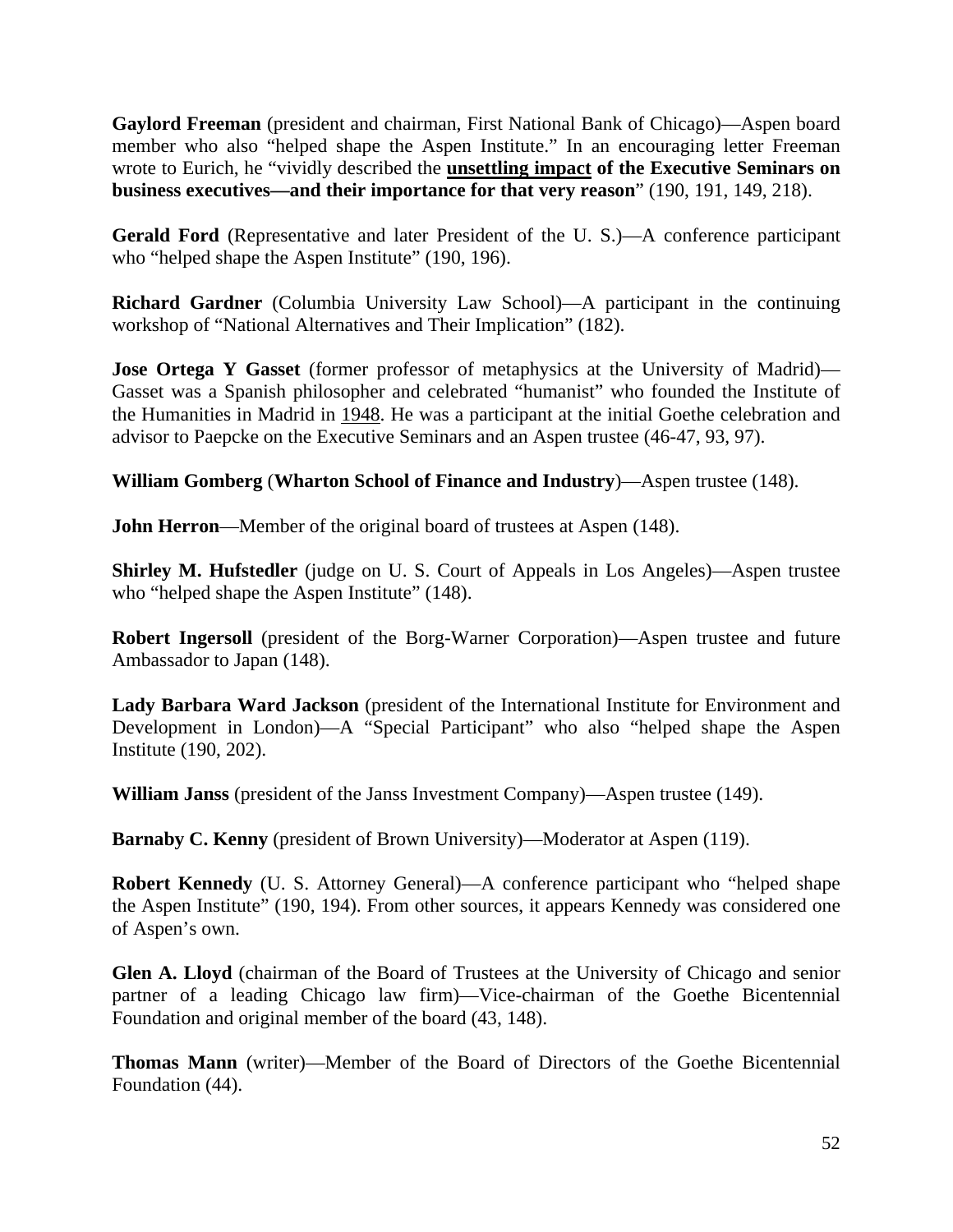**Thurgood Marshall** (D. S. Supreme Court)—A "Special Participant" who also "helped shape the Aspen Institute" (190, 193).

**George C. McGhee** (president of McGhee Production Company; counselor to the U. S. Department of State and future U. S. Ambassador to Germany)—Aspen trustee (149).

**Robert S. McNamara** (former Secretary of Defense)—Aspen trustee and "frequent" participant in various Institute programs." He "helped shape the Aspen Institute" (190, 203).

**John F. Merriam** (president of a "western utility company")—Member of the original board of trustees at Aspen. Merriam was also chairman of the Committee on Educational Development's Subcommittee on Education. Aspen and this group co-sponsored a "special conference" on "economic education" for three successive years. It began with a 1963 conference on the "kind" of economic education then provided by the "nation's business schools" and obviously why it was outmoded (148, 167).

**Jean Monnet**—(The first recipient of the Aspen Humanistic Statesman Award, 258) Best known for his "work in bringing about the European Common Market." Born to an aristocratic family, Monnet was a diplomat "attached to the British Purchasing Commission," a liaison agency to the United States government which consisted of various "British diplomatic missions in Washington." After the fall of his native France, he came to Washington in 1940. Here he formed a "partnership" with **Felix Frankfurter** and through him, "met decision-makers at the highest levels of government," including the "president" and of course "John McCloy." His motives in 1940, as Frankfurter's, was to "prepare the United States for fighting the war" (Murphy 212-213).

**Sir Leslie K. Munro** (a New Zealander and president of the United Nations General Assembly)—Aspen trustee (Hyman Aspen 149).

**Harald Pabst**—Member of the original board of trustees at Aspen (148).

**John G. Powers** (Academy for Educational Development; former president of Prentice-Hall)—Powers "helped shape the Aspen Institute." He had been an Aspen trustee but was then serving as a "special advisor to the Institute's president." It was this "Aspenite who wished to introduce American businessmen to Far Eastern Culture." Encouraged by Alvin Eurich and aided by Phillips Talbot, Powers organized the "Executive Seminars on Far Eastern Thought" at Aspen. They were held for several years but were halted and then brought back later. Some of the problems were "springing either from forthright differences of opinion or from **emotional unease**" and "would haunt the attempts to introduce Japanese, Chinese, and Indian texts into the *regular* Executive Seminar." Eurich said that the seminars on Far Eastern Thought was a "natural outgrowth of the Institute's organic humanistic concerns" (190, 206).

**Walter Reuther** (president of the United Auto Workers Union)—Member of Aspen's advisory board; Special Participant in the Executive Program; Aspen trustee and also "helped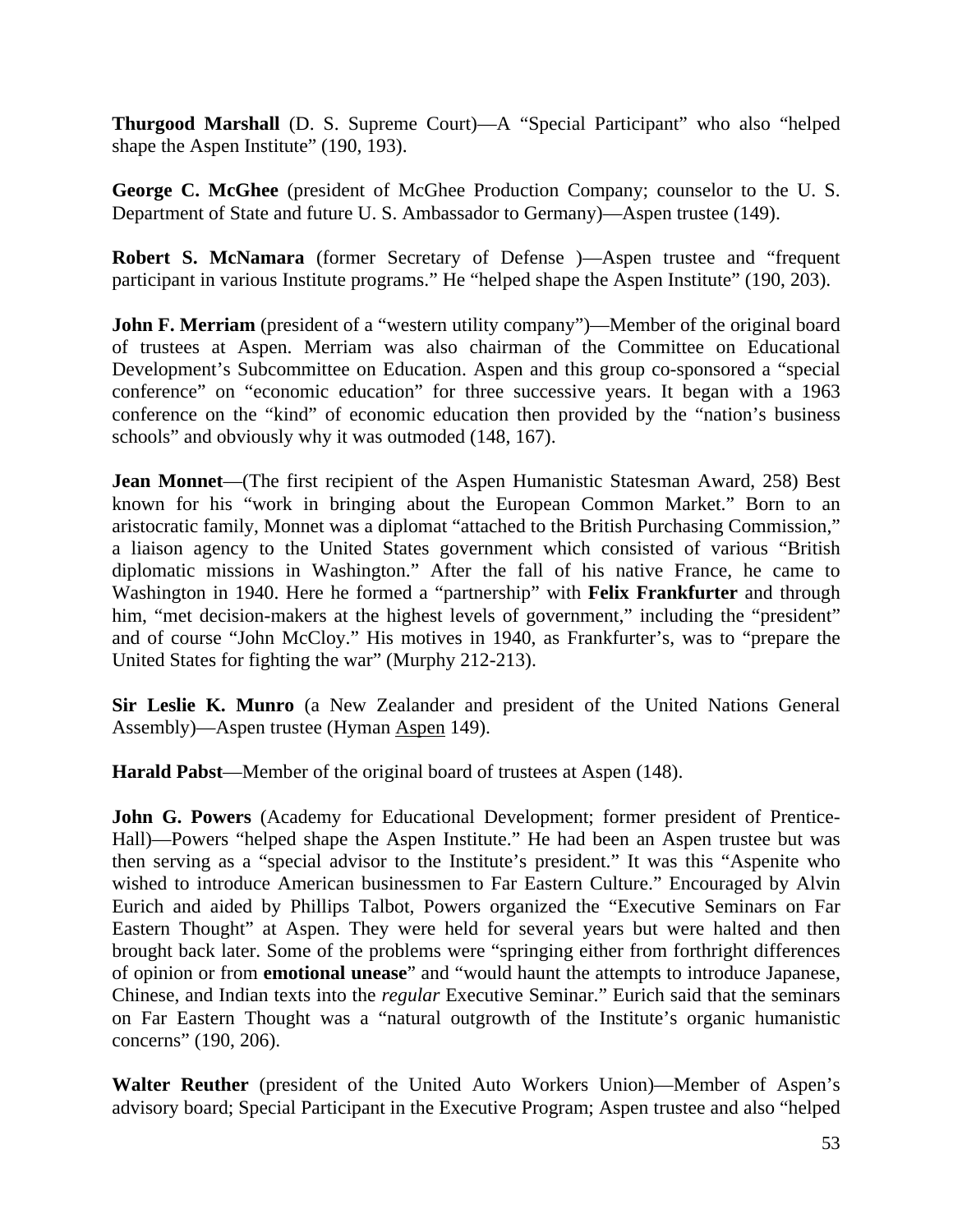shape the Aspen Institute" (190, 197).

**Walter Orr Roberts** (solar astronomer; director of the High Altitude Observatory—a joint venture of the University of Colorado and Harvard in Climax, Colorado; president of a commission of the International Astronomical Union; president-founder of the Corporation for Atmospheric Research- a consortium of forty-nine universities; member of the U. S. Defense Department's Defense Science Board; member of the Special Committee of the International Geophysical Year in Barcelona (1956) and Moscow (1958); member of NASA's Solar Physics Subcommittee of the Space Science Steering Committee; president of the **American Association for the Advancement of Science**, [AAAS])—Roberts was attracted to astronomy "mainly" because of its effects on the "**whole** of the earth below climate, man, beasts, soil, water, crops, cultures, economics, social patterns, and political structures." The "quality" of his "theoretical" research would eventually make him "internationally" known as the "refounding father" of solar astronomy. In effect, he was a "political scientist, **always searching for ways in which the theoretical and applied** (theory and practice) **sciences could promote the transnational cause of human welfare**." As president of AAAS, Roberts would "press that search" as a member of its Committee on Science in the Promotion of Human Welfare and chairman of its Committee on the Public Understanding of Science. He would "press that search" as well as a member of the Council of the American Academy of Arts and Sciences, as a member of the **Committee of Consultants for the United Nations Stockholm Conference on the Environment**, and as a "vital intellectual force" as a member of the Aspen family. Roberts' participation with Aspen began in 1953 when James H. Smith Jr., Assistant Secretary for Air in the Eisenhower **Administration** and "enthusiast regarding the Aspen Institute," invited him to Aspen to participate as a special guest in an Executive Seminar. By the end of the first session, moderated by Mortimer Adler, Roberts and Adler had "formed an intimate and durable friendship." Thereafter, Roberts was a constant participant in Aspen's Executive Seminar, either as "special guest" or "moderator," where he "often" played the "role" of "scientific adversary to Adler's philosophical humanism." Such eventually led to the assertion that the "iron line of division traditionally drawn between science and the humanities was **false**" (114-116). The goal was to merge the two which resulted in the application of the laws of nature to human groups, organizations, etc., as well as merging science with religion [occult]—an apt description of General Systems Theory, the philosophy of TQM.

**Daniel Schorr** (Washington correspondent of CBS News)—"Frequent" participant at Aspen that also "helped shape the Aspen Institute. (190, 201).

**Herbert Schlosser** (president of NBC)—Participant at Aspen's annual Broadcasters' Workshop and also "helped shape the Aspen Institute" (190,208).

**James H. Smith, Jr.** (Assistant Secretary for Air in the Eisenhower Administration)—Aspen trustee (115, 149).

**Soedjatmoko** (former Indonesian Ambassador to the U. S.)—Aspen trustee and Scholar-in-Residence (192).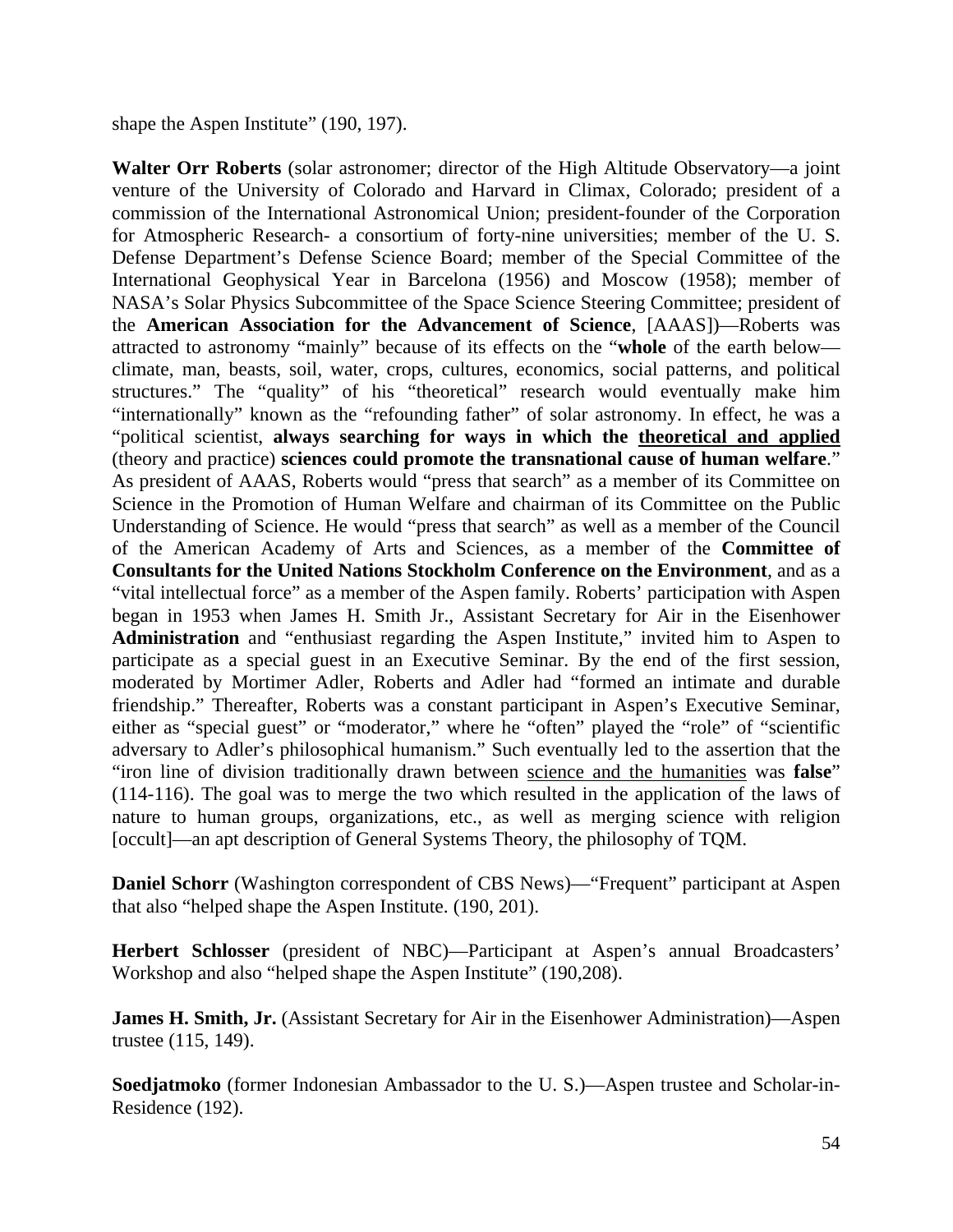**John V. Spachner** (executive vice-president of the Container Corporation of America)— Aspen board member (149).

**Maurice S. Strong**—(executive director of the United Nations Environment Program)— Aspen trustee; Leader of several Institute programs and also "helped shape the Aspen Institute" (190, 205). Strong's involvement in the New World Order (especially in education and the occult through the United Nations) is and remains so great that it would require a paper in itself

**Robert L. Stearns**—Member of the original board at Aspen (148).

**Adlai E. Stevenson**—Served as "Special Guest" in Executive Seminar and a participant in the Aspen Health Center (144-145).

**Phillips Talbot—Moderated the Asian program on Far Eastern Thought (178).** 

**Lionel Trilling** (Columbia University)—Conference participant; Scholar-in-Residence who also "helped shape the Aspen Institute" (190, 195).

**Brian Urquhart** (special assistant to the secretary-general of the **United Nations**)—Served as Moderator and/or Special Guest at Aspen (149).

**George H. Watkins** (vice-president of the Chicago firm of Marsh and McLellan)—Aspen board member (149).

**Byron White** (president of the Social Science Foundation at Denver University; Deputy U. S. Attorney General; justice of the U. S. Supreme Court)—Aspen trustee (149).

**Admiral Ellis Zacharias** (former head of U. S. Navel Intelligence in the Pacific theater "during the post-Pearl Harbor years" of WWII)—Served as Moderator and/or Special Guest at Aspen (149).

\*Other individuals who participated in Aspen's Executive Seminars during its first decade included but by no means limited to:

**Charles Bohlen**—then former U S. Ambassador to the Soviet Union and future Ambassador of France (150).

**William Brennan**—**U. S. Supreme Court Justice** (150).

**John Burchard—dean of humanities and social sciences at MIT (150).** 

**Cass Canfield**—publisher of Harper & Brothers (150). Harper & Brothers published some of Kurt Lewin's work after his death in the late forties.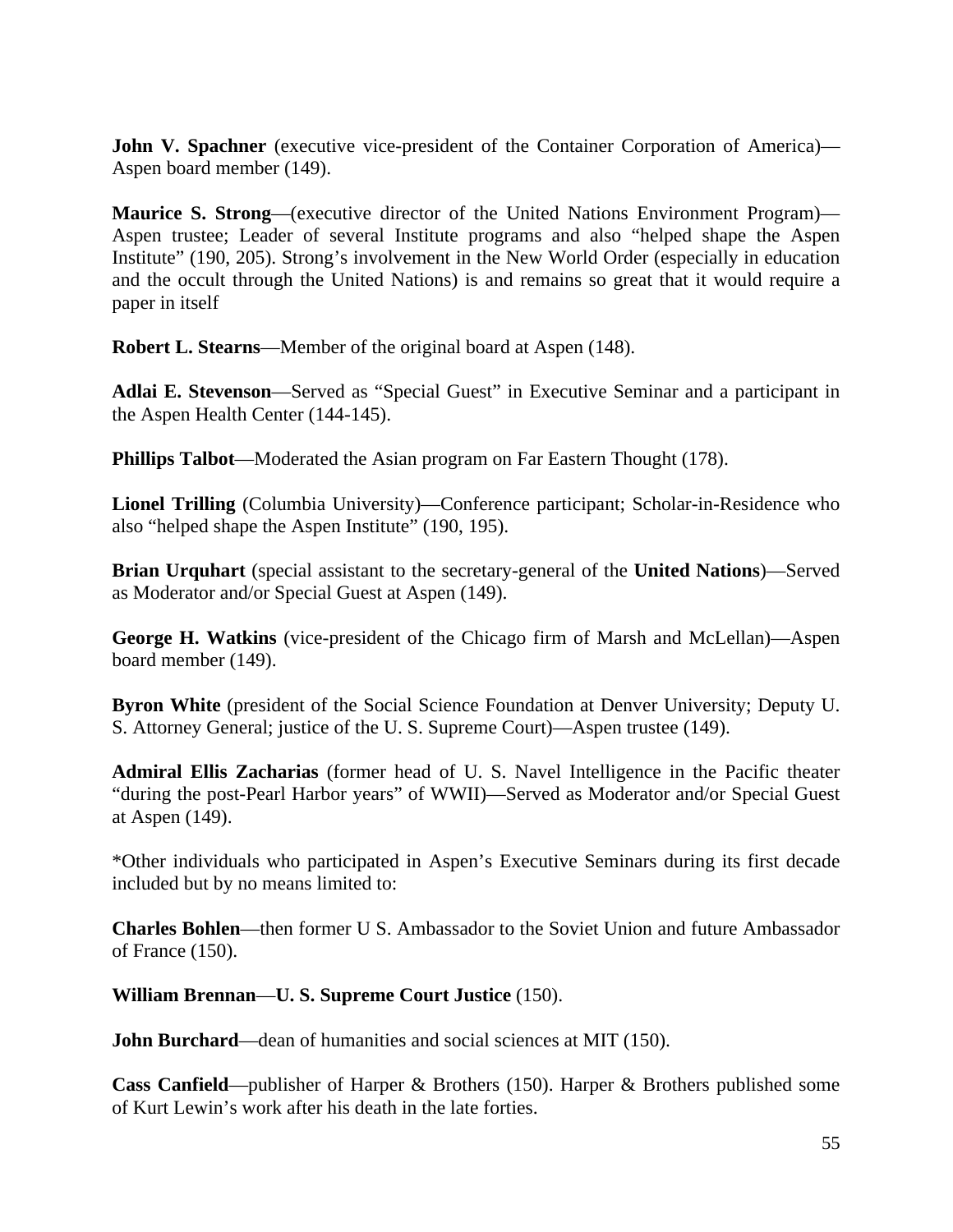**Sir Pierson Dixon**—Great Britain's Ambassador to France (150).

**Lester B. Granger**—executive director of the National Urban League (150).

**Najeeb Halaby**—head of the Federal Aeronautics Administration (150).

**O. A. Knight**—president of the Oil, Chemical and Atomic Workers Union (150).

**Bayless Manning**—Yale University Law School (150).

**Major General Glen Martin**—deputy director of Plan in the U S. Air Force (150).

**Sterling McMurrin—U S. Commissioner of Education (150).** 

**Carey McWilliams**—editor of The Nation (150).

**Dr. Sammuel Miller**—dean of Harvard Divinity School (150).

**Jacob Potosky**—general president of Amalgamated Clothing Workers of America (150).

**C. L. Sulzberger**—New York Times (150).

**Leonard Woodcock**—vice-president of the United Auto Workers (150).

"Major representatives of the American scientific community" (many were emigrants) of which Aspen initially brought the "business leaders" into "face-to-face discussions" in the Executive Seminars included: (151)

**Hans Bethe Harrison Brown Enrico Fermi Donald Hughes George Kistiakovsky Gerard Kuiper Hermann Muller Leo Szilard**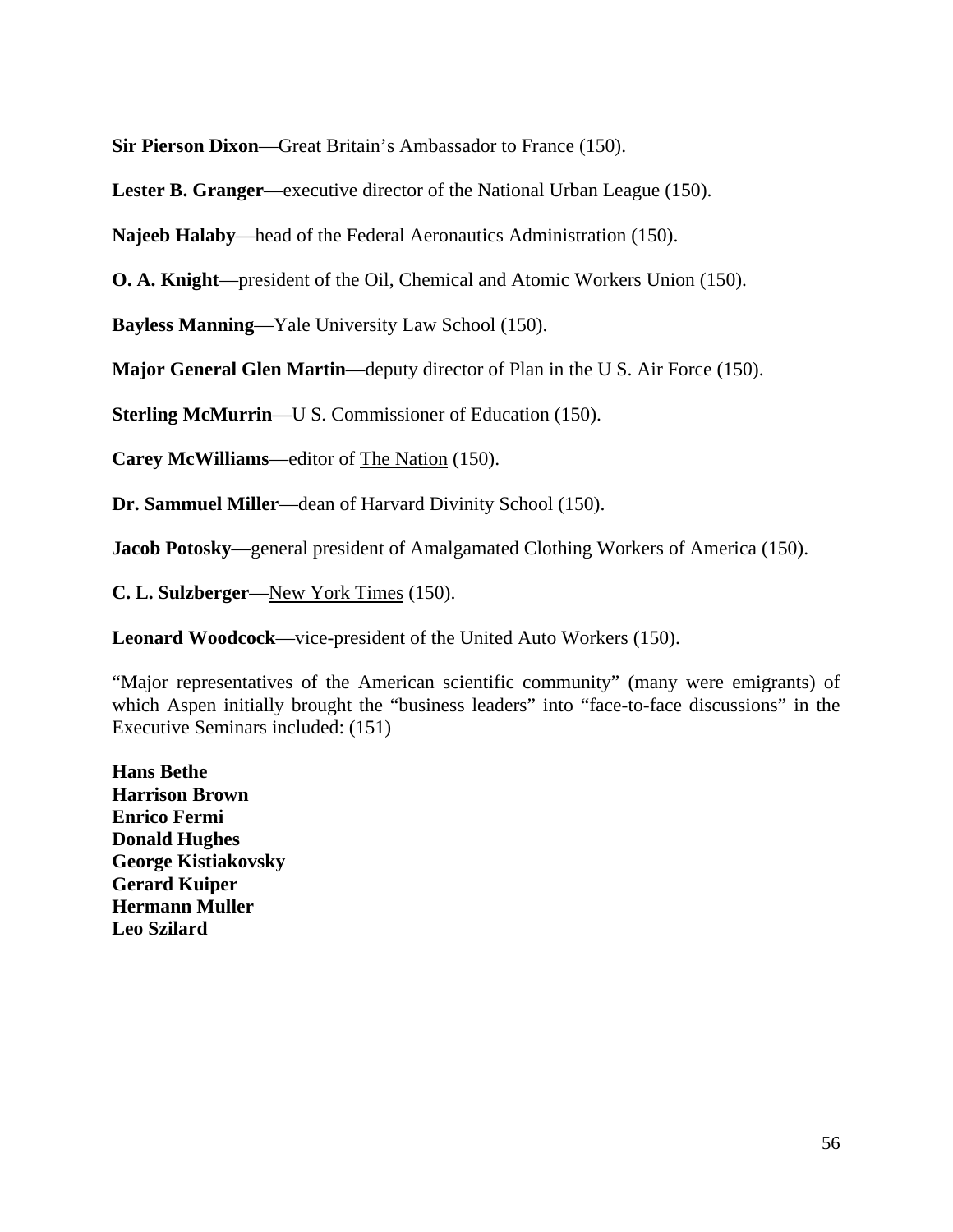#### **WORKS CITED**

- Adler, Mortimer. Haves Without Have-Nots. Macmillan Publishing Co., New York, 1991.
- Durant, Will. The Story of Philosophy. Simon & Schuster, Inc. 1926, 1977 Edition.
- Educational Planning in the USSR. UNESCO: International Institute for Educational Planning, 1968.
- Fermi, Laura. Illustrious Immigrants. University of Chicago Press, 1968.
- Gramsci, Antonio. Selections from the Prison Notebooks. edited and translated by Geoffrey Smith and Quintin Hoare. International Publishers, 1995 Edition.
- Goals for Americans: The Report of the President's Commission on National Goals. Prentice-Hall, Inc., 1960.
- Gunnell, John G. The Descent of Political Theory. University of Chicago Press, 1993.
- Hayman, Ronald. Thomas Mann. Bloomsbury, 1995.
- Heilbroner, Robert. Marxism: For and Against. W. W. Norton & Co., New York-London, 1980.
- Hill, Paul T. and David Hornbeck, The Business Roundtable Participation Guide: A Primer for Business on Education, Second Edition, 1991.
- Hyman, Sidney. The Aspen Idea. University of Oklahoma Press, 1975.
- Hyman, Sidney. The Lives of William Benton. University of Chicago Press, 1969.
- Isaacson, Walter and Evan Thomas. The Wise Men: Six Friends and the World They Made. Touchtone, 1986.
- Jay, Martin. The Dialectical Imagination. Little, Brown and Company, 1973.
- Koch, Stephen. Double Lives: Spies And Writers In The Secret Soviet War of Ideas Against the West. Free Press, 1994.
- Kohler, Lotte and Hans Saner, editors. Correspondence: Hannah Arendt—Karl Jaspers. 1926-1969. Translated from the German by Robert and Rita Kimber. Harcourt Brace Jovanovich Publishers, 1992.
- Lively, Scott and Kevin Abrams. The Pink Swastika: Homosexuality in the Nazi Party. Founders Publishing Corporation, 1995.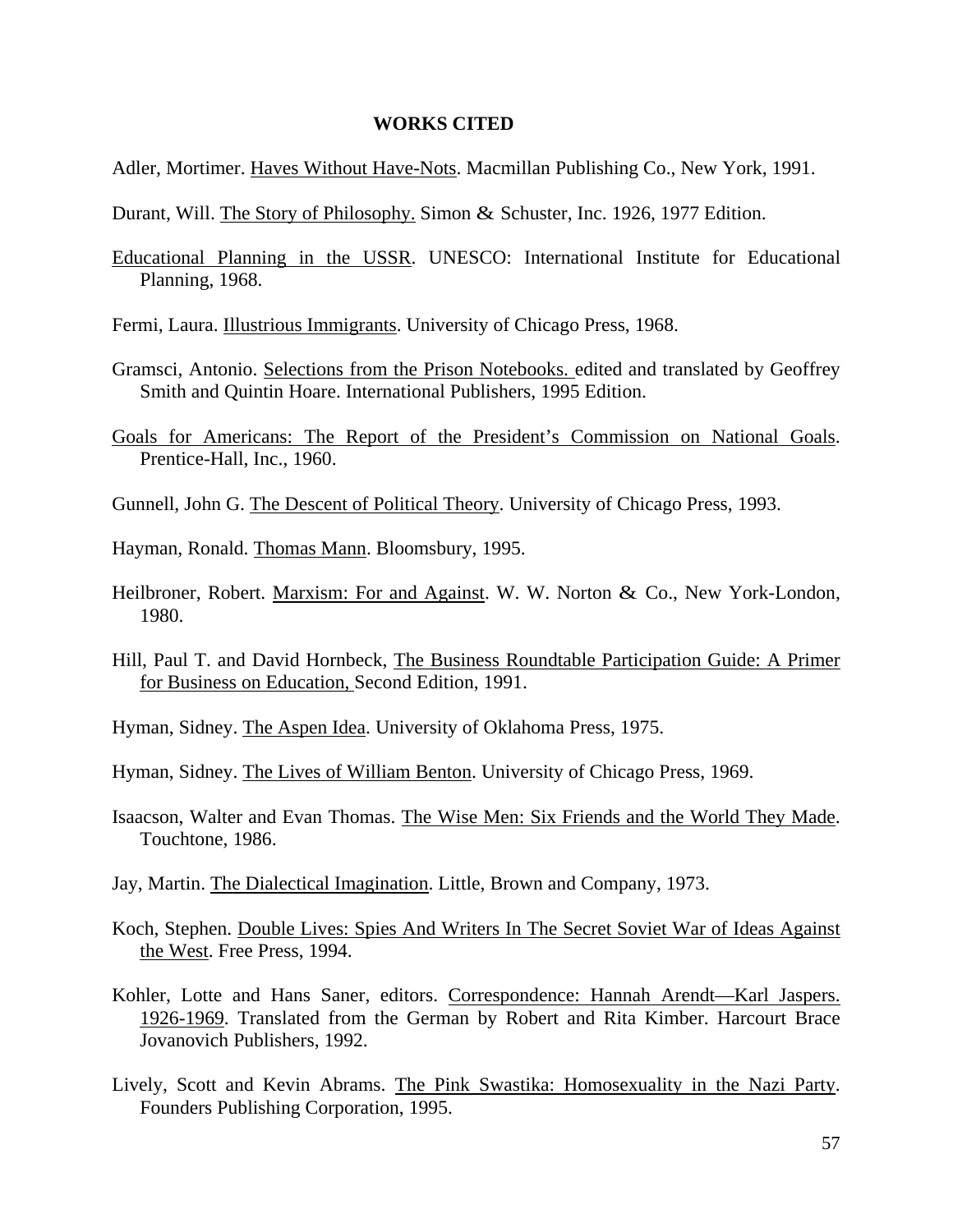- Murphy, Bruce Allen. The Brandeis/Frankfurter Connection: The Secret Political Activities of Two Supreme Court Justices. Anchor Press/Doubleday Company, Inc., 1983.
- Scholtes, Peter (and other contributors). The TEAM Handbook: How to Use Teams to Improve Quality. Joiner Associates, Inc., 1988.

Trotsky, Leon. Lenin. Blue Ribbon Books, Inc., 1925.

Vazsonyi, Balint. America's 30 Years War: Who Is Winning? Regnery Publishing, Inc., 1998.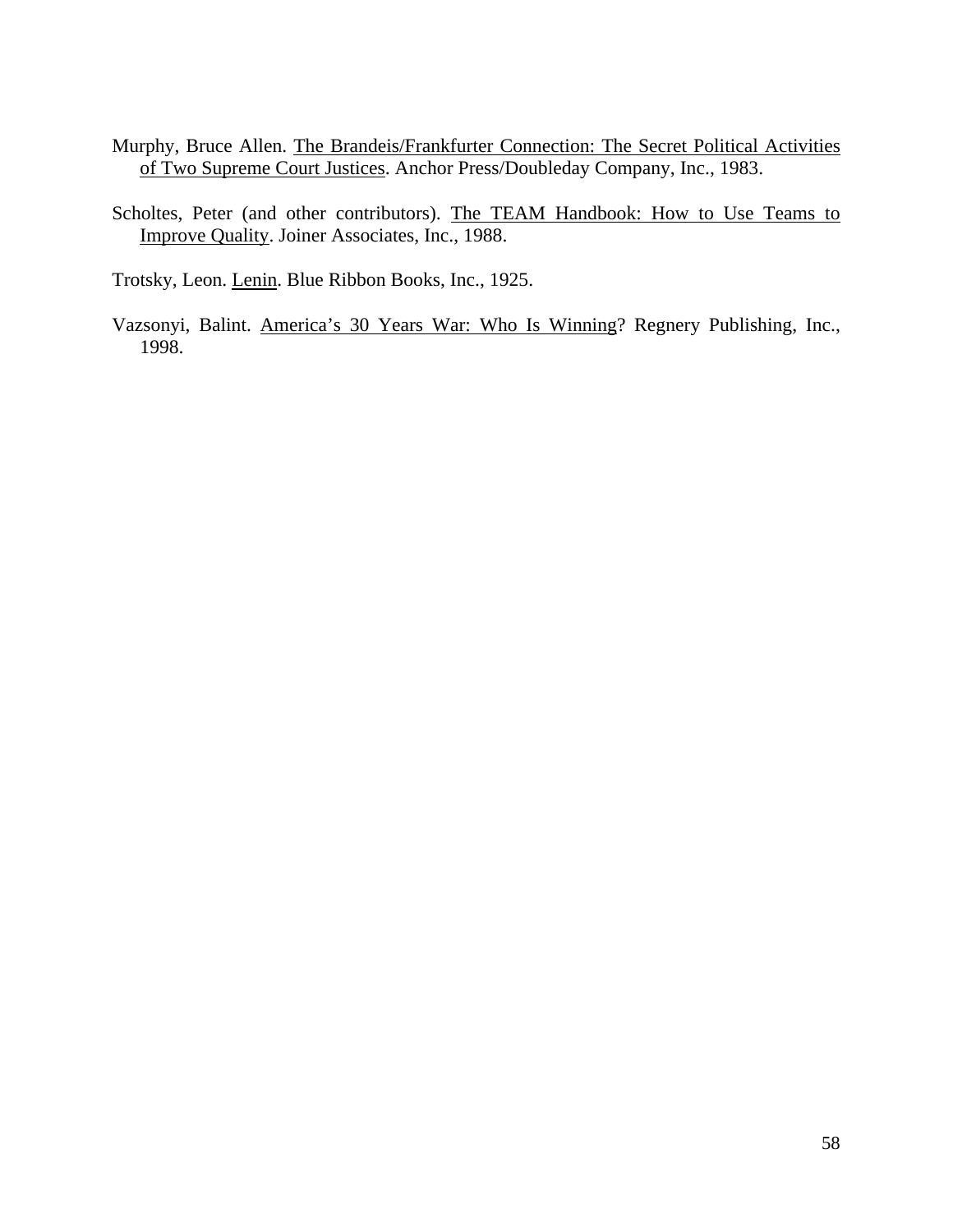# NEW SCHOOL FOR SOCIAL RESEARCH AND THE UNIVERSITY IN EXILE/GRADUA TE FACULTY

by

Judy McLemore

Vol. 2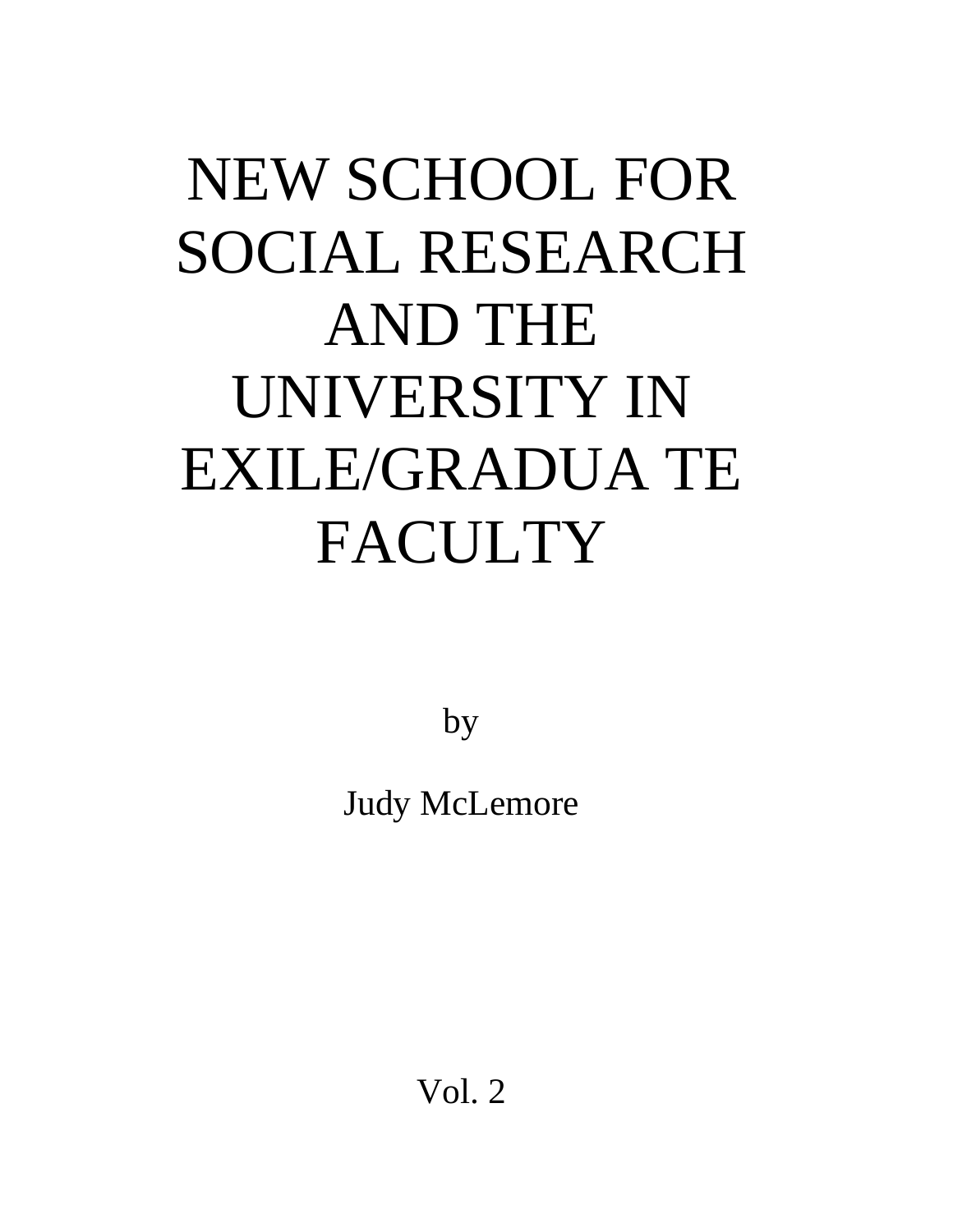## **NEW SCHOOL FOR SOCIAL RESEARCH**  AND THE **UNIVERSITY IN EXILE/GRADUA TE FACULTY**

by Judy McLemore

> Vol. 2 (Second Edition)

©2002 Institution for Authority Research Dean Gotcher Herndon, KS 67739 [www.authorityresearch.com](http://www.authorityresearch.com/)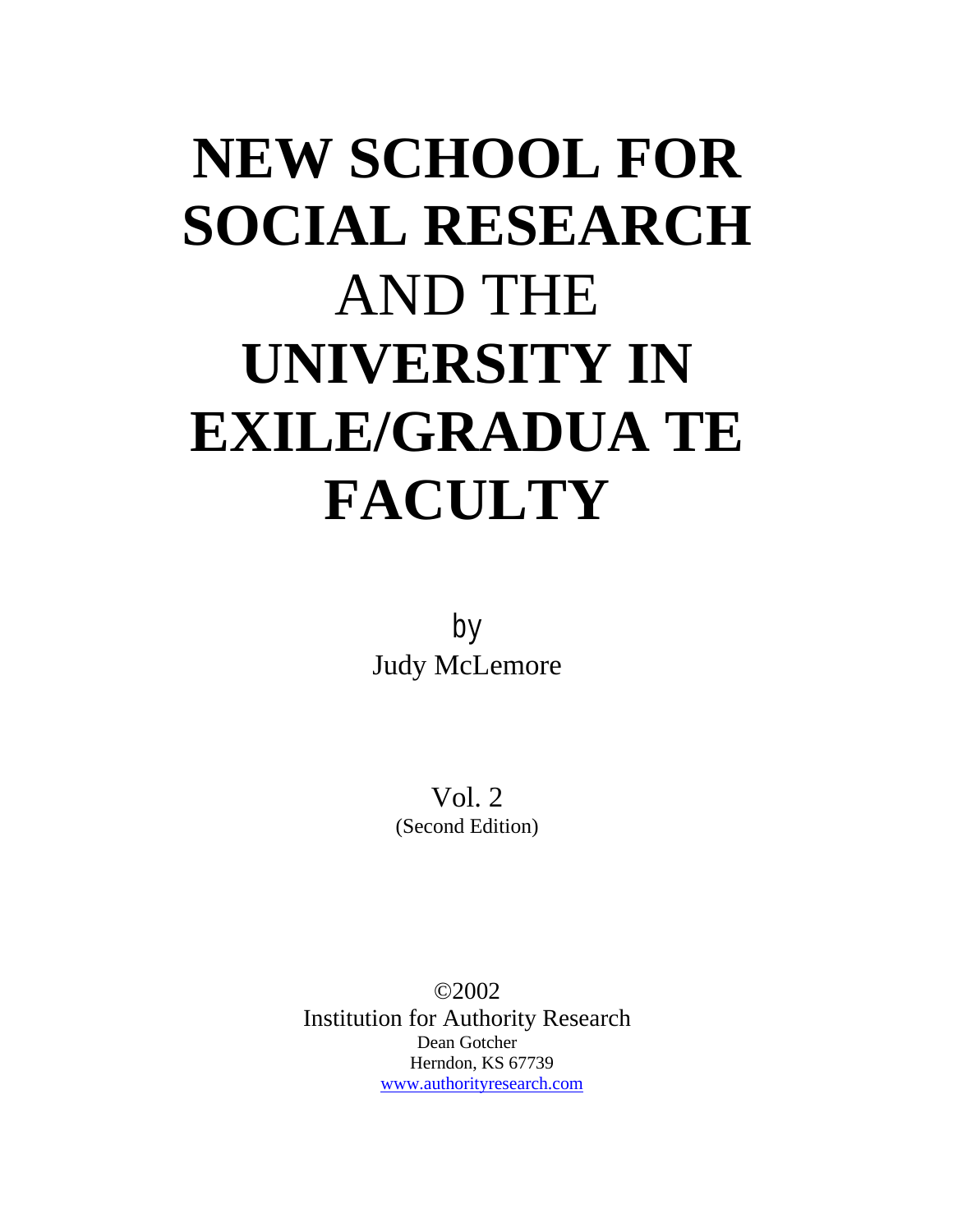### NEW SCHOOL FOR SOCIAL RESEARCH AND THE UNIVERSITY IN EXILE/GRADUATE FACULTY

### by

### Judy McLemore

### *"Totalitarianism and planning are inextricably connected." (von Hayek in Jordan 278)*

The **New School for Social Research** was founded in early 1919 as a small "experimental institution for **adult education**."[1](#page-65-0) The founders were a group of "liberals and radical democrats" associated with The New Republic among which were Herbert Croly, Charles Beard, Thorstein Veblen, John Dewey, Wesley C. Mitchell, the "English socialist" Harold Laski, the German-born anthropologist Franz Boas, social philosopher Horace M. Kallen, and Alvin Johnson. This group had "started publishing The New Republic in 1914 as a forum for the many scattered progressive groups in America." The New School was "established in a similar spirit" and "international understanding and a **critical analysis of society** were to be the guiding principles of the curriculum." Its "first connections with Germany" date back to "these early years." The New School took its "orientation from the [German] secondary schools for adults, the *volkshochschulen,* that were founded there after 1918, largely **adopting their pedagogical and political goals**" (Krohn 59,60, 68; Gunnell 179).

Future Supreme Court Justice Felix Frankfurter had "helped establish" The New Republic and was a "trustee and contributing editor" as well. Apparently there were other areas in which he contributed to the efforts of this journal because it paid him for his "traveling and incidental expenses" he incurred on its behalf. Herbert Croly, the general editor, was one of "those friends whose opinions he [Frankfurter] most respected," as well as a good friend of Louis Brandeis. It was during this time (1914) that Brandeis used his influence to get Frankfurter on the faculty at Harvard Law school and "for the next twentyfive years, [Frankfurter] shaped the minds of generations of the nation's most elite law students." In 1916, when Brandeis became Supreme Court Justice, he enlisted Frankfurter as his personally "paid political lobbyist and lieutenant." Moreover, he had Frankfurter "send him sight unseen Harvard law students—no others—to be his law clerks" until he retired from the Court in 1939. Legal issues that came before the Court were routinely discussed with Frankfurter. "Working together over a period of twenty-five years, they placed a network of disciples in positions of influence (within government), and labored diligently for the enactment of their desired programs." (Two weeks before Brandeis retired from the Court in 1939, Frankfurter was appointed to the Court and actively continued all he had learned from Brandeis). At the same time, Frankfurter frequently wrote "unsigned editorials and articles" for The New Republic but the "true inspiration for many of these pieces was Justice Louis Brandeis." Working through Frankfurter, Brandeis would even "outline topics for articles" and designate his "choice for the author of the work." While being "extremely

<span id="page-65-0"></span><sup>&</sup>lt;sup>1</sup> **adult education** as in Marxist Praxis/putting the dialectical process into action.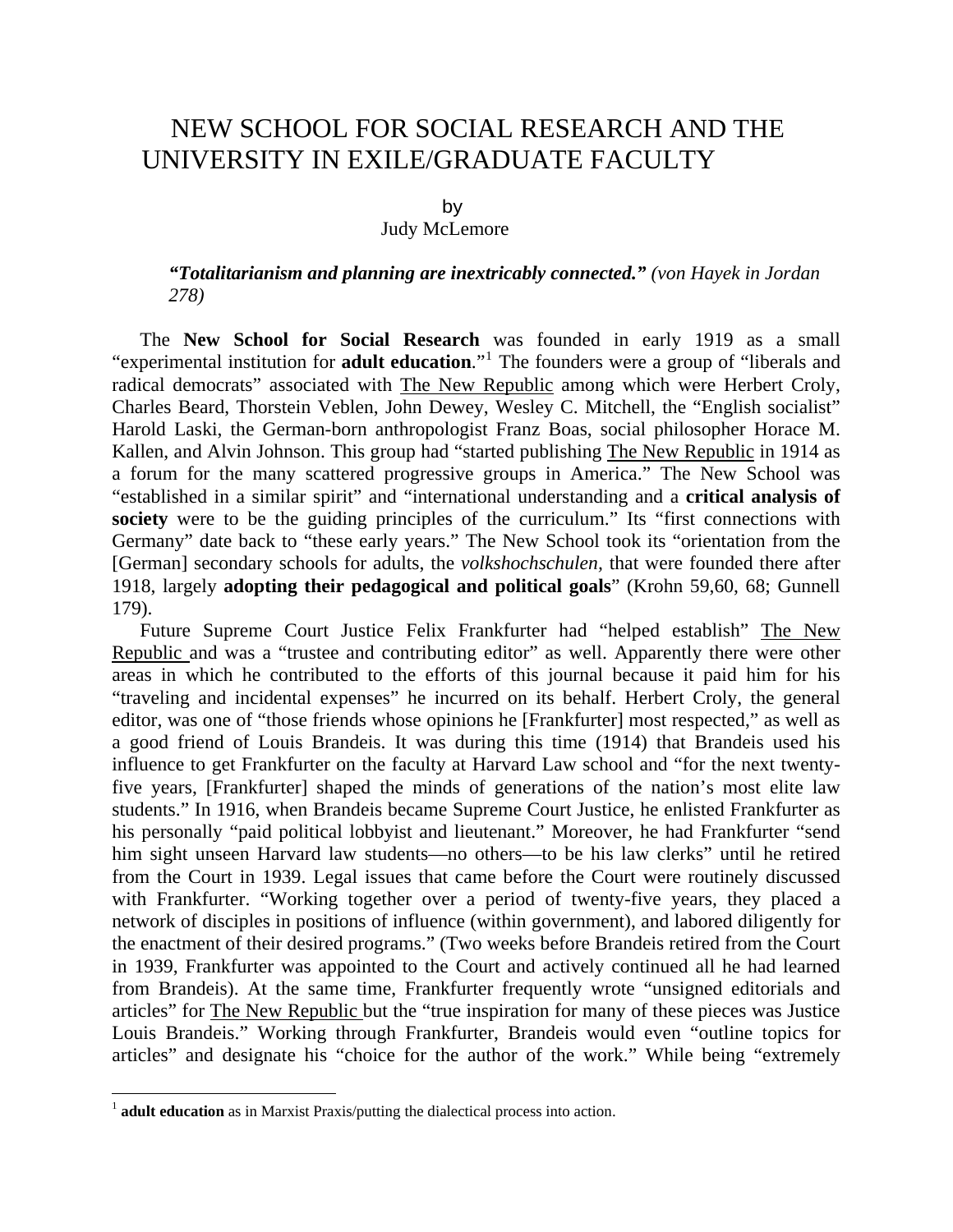careful to conceal his connection with the journal," Brandeis was in effect, "a member of the editorial board in absentia." He realized that "employing Frankfurter and his many contacts in the literacy worlds to *prepare public opinion* for the acceptance of **change** by presenting the **progressive ideas** in print would only serve as a first step" in making his "reform programs" a reality. The journal's "task," Brandeis explained to the editors (through Frankfurter) "must be accomplished by **directing thought**, and propelling influence persistently against specific evils," which according to him, included everything from "capitalism" to the "*character* and importance of Charles Lindberg," one of his foes at the time (Murphy 10-11, 38-40, 89-91).

Harold Laski had spent 1916-1920 at Harvard. He and to some extent Mary Parker Follett redeemed "**pluralism** as a normative thesis" within political science in America. Pluralism was viewed as a **"critical political theory"** directed against the "conservative political theory" of the state. By the mid-1920s, the "concept of pluralism and the idiom of pluralistic theory had become common currency, while a decade earlier the concepts had been absent from the literature." By the 1930s, pluralism "had begun to be equated with the theory of liberal democracy" (Gunnell 105-106). In England, Laski was "a member of the (Socialist) Labour party's executive committee and one of its chief theoreticians" (Hyman Benton 281). In 1933, Laski helped persuade the communist founded **Institute for Social Research/Frankfurt School** to establish a branch in London. He was also a board member of the Institute in Geneva where it was headquartered after leaving Germany and before moving to Columbia University. (After its move to Columbia, the Institute sponsored Laski as a guest lecturer.) The Geneva headquarters was called the **International Society for Social Research**. Max Horkheimer and his lifelong companion Friedrich Pollock were its "two" presidents and other board members included Charles Beard, Robert S. Lynd, Sidney Webb, Paul Tillich, and systems theorist Jean Piaget (Jay 30, 115, 307). As noted, Laski was a "personal friend" of Supreme Court Justice Louis Brandeis<sup>[2](#page-66-0)</sup> and Felix Frankfurter<sup>[3](#page-66-1)</sup> as well as a "long-time correspondent" to Oliver Wendell Holmes. It's most interesting that Frankfurter chose 1933-1934 to spend a year at Oxford. From this time on, he stayed in "constant contact" with Laski and John Maynard Keyes as well as others in British academia (Murphy 43, 71, 207).

Furthermore, Berlin labor lawyer Franz Neumann, a "political and legal analysts of the **Frankfurt School"/Institute for Social Research**, studied the rule of law (more likely how to destroy the American rule of law) "under the guidance of Harold Laski at the London School of Economics" after leaving Germany in early 1933. At the same time, he became active in socialist "exile politics" and contributed essays to "left-wing exile publications." After coming to America, Neumann taught at the New School for Social Research and

<span id="page-66-0"></span> $2$  It's interesting that it was Brandeis, who "used his access to (President Woodrow) Wilson to translate his vision of the good society into concrete policies," that had "advised Wilson in 1913 to back the Federal Reserve System." Searching for the best possible place in his administration to place Brandeis, Wilson finally chose the supreme court. (Murphy 27-28)

<span id="page-66-1"></span><sup>&</sup>lt;sup>3</sup> At the Paris Peace Conference in 1919 attended by Felix Frankfurter, Laski had recommended Ella Winter, a student of his at the London School of Economics as Brandeis' secretary. Winter would later become "one of the most trusted (Communist) party agents for the West Coast," a "witting Soviet propaganda agent." Even after a visit to the Soviet Union in 1930, she became "one of the most ardent and systematic defenders of the Stalinist tyranny in the United States, and remained so permanently." (Koch. 227)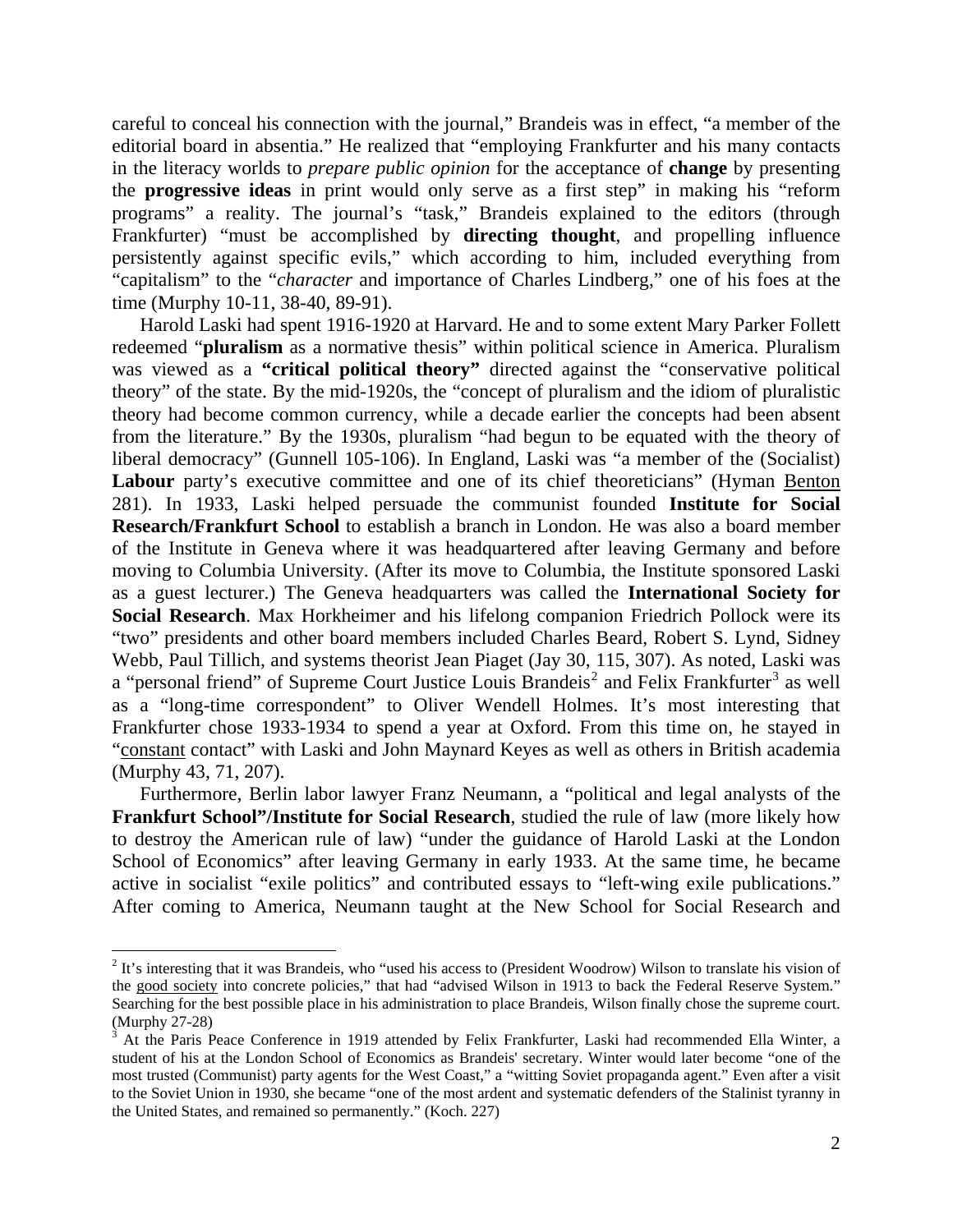Columbia University where he "influenced a considerable number of social-science students." Years earlier, Neumann had "chosen revolution over imperialism" and had "participated actively" in the communist uprisings that "swept across central Europe in 1918 and 1919." As a law student in Germany, he had participated in the Social Democratic Party (social fascist) and in "organizing left-wing student groups" (Scheuerman 61-62).

The New Republic's editorial offices, along with the Russell Sage and Rockefeller Foundations and the Carnegie Corporation **"comprised a vanguard of the future in which academics and other experts devised and implemented plans for managed social**  change." It was funded by the "unlimited wealth of Willard and Dorothy Straight."<sup>[4](#page-67-0)</sup> Writers included John Dewey, Santayana, Royce, Charles Beard, Lewis Mumford, H. G. Wells, and other like-minded comrades (Jordan 68, 70-71).

The New Republic was apparently "owned" by Willard and Dorothy Straight. Willard worked on Wall Street and "was a partner in J. P. Morgan." In 1937, son Michael, a "committed student communist," would be recruited in England at Cambridge as a spy for the Soviet Union and "sent back to America for work in the capital" and consequently, he "became editor of the journal." Within days of his arrival in Washington after his recruitment, Michael "was in the second-floor sitting room of the White House, having tea with the Roosevelts." While Michael was editor of The New Republic, sister Beatrice Straight "would marry a man named Louis Dolivet, who in turn had been a **Comintern** agent" and was likely "still under Soviet discipline" during this time (Koch 174-175). It was this spy ring that Hede Massing, associated with the founding of the Frankfurt School in the early twenties, would be involved in. At the founding of the Frankfurt School, Hede was married to Communist editor Julian Gumperz. She later married Gerhart Eisler and then Paul Massing. When the Frankfurt School moved its headquarters to Columbia University in New York, Max Horkheimer was its director and its members included, but certainly not limited to, Otto Kirchheimer, Leo Lowenthal, Herbert Marcuse, Paul Massing, Felix Weil, and Karl Wittfogel. Theodor Adorno, "an eminent member" of the Institute accepted a position in Princeton with the Radio Research Project, but continued his ties with the Institute (Fermi 5). Not coincidentally, Austrian born Paul Lazarsfeld, while still teaching psychology in Vienna, had "made studies in social psychology for the United States government and for American business concerns, and after a visit in 1933, he settled here in 1937 as the director of a radio research program in Princeton" (Fermi 339-340).

Herbert Croly "was actually baptized into Comte's religion of humanity." He provided "intellectual leadership to reformers seeking to **remake government along managerial lines**" using **"engineering"** principles. Croly argued that "knowledge of universal laws, discovered by *scientific method,* led to rational control." Thus, he was one of the "foremost intellectuals" who advocated **"managed social change"** (Jordan 13, 68-69).

Charles Beard spent four years at Oxford where he helped found Rusking Hall "which was devoted to the education (brainwashing) of the working class." He entered graduate school at Columbia and was appointed a chair in politics and government in 1907. Influenced by the wealthy German-born Edwin R. A. Seligman, Beard's work "was widely denounced as **socialist or Marxist**." He advocated the *"application"* of an "imaginative intelligence nourished by the 'Socratic method'" to the "social organism" which is attuned to "political

<span id="page-67-0"></span><sup>&</sup>lt;sup>4</sup> I have found, without exception, that it is the very wealthy who always fund subversion and revolution.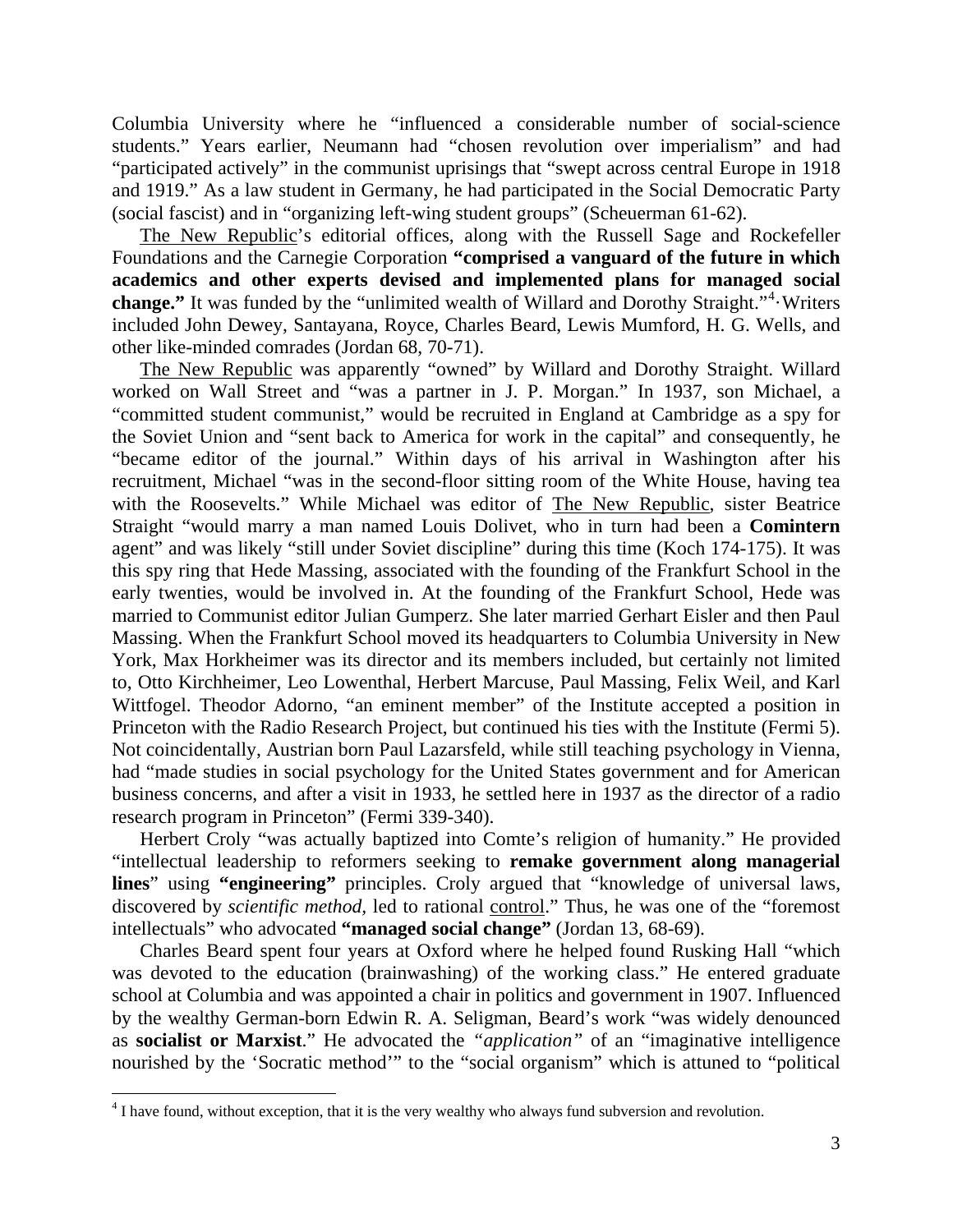reality" and "grounded in **experience**" yet remote from "immediate interest." For him, universities were the "training ground" for such "political thinkers" (Gunnell 84-85, 115).

Incidentally, because of the **Institute for Social Research/Frankfurt Schools'** "contacts" with Beard, Wesley Mitchell, Reinhold Niebuhr, Robert Lynd and such at Columbia University prior to its immigration, and in response to Max Horkheimer's personal request in 1934, President Nicholas M. Butler immediately "offered the Institute affiliation with the university and a home in one of its buildings" (Jay 39). When Beard left Columbia he headed the *Bureau of Municipal Research.* This institution was part of a "movement to *rationalize* public administration" along the lines of scientific management/Taylorite methods and was funded in part by John D. Rockefeller and Andrew Carnegie. This "Rational **reform**" drew its intellectual "vigor" from "Lester Frank Ward and Thorstein Veblen." It drew its "professional" vigor from "academic social science," and its "material sources" from "*engineering* successes." In each instance, "social changes hinges on the appropriation of apparently **scientific technique** rather than virtue, votes, or received wisdom." These "innovators influenced later generations to continue to flee social ideology and personal metaphysics toward **scientific control** and existential certainty" always grounded "in the power of science." The "philosophical bases of social engineering" is **"pragmatism and Veblenism,"** that is, **"Deweyan experimental pragmatism and Veblenian social engineering"** (Jordan 13, 84, 175). "From his graduate work under George S. Morris at John Hopkins, he (Dewey) had carried away a commitment to **Hegelian idealism**" (Archamdault 26).

Wesley C. Mitchell had received his "early training under John Dewey and Thorstein Veblen." A founding member of the **Social Science Research Council** (more later) as well as the National Bureau of Economic Research, Mitchell advocated "both objective, impartial investigation and **salvation from social problems through application of scientific precepts**." He explained; **''We desire knowledge mainly as an instrument of control."** To this end, he developed "working relations with the *philanthropic managers,* Hebrew Hoover and Franklin D. Roosevelt," thus "gaining access to power," a goal of every totalitarian. History itself reveals that the ideas implemented by Hitler didn't originate with him, he merely was the first to have the power to actually put them into practice (Jordan 147).

In 1923, the New School was reorganized under Alvin Johnson, a graduate of the School of Political Science at Columbia University. A major influence on Johnson was Edwin R. A. Seligman, a "German-trained economist" that was "influenced by both Marx and the *historical* economists," who taught economics at Columbia. Johnson had taught at Bryn Mawr and Columbia and worked with Charles Beard on the Political Science Quarterly. He later left Columbia for a "series of jobs at Texas, Chicago, and Stanford before finally returning to New York to join Croly at The New Republic" (Gunnell 85, 179).

In 1927, Alvin Johnson was appointed by the **Social Science Research Council** to coedit the **Encyclopedia of the Social Sciences** (ESS). The "main idea" of the ESS was not only to "integrate and strengthen social science," but to give it "a voice on practical issues," that is, to put theory into practice. His partner in this enterprise was his former teacher and "mentor," Edwin Seligman. These two made "frequent trips abroad" seeking contributors to ESS and became well acquainted with European radicals and were most "impressed with those who drew their inspiration from [Max] Weber-'the most *creative* thinker of our time.'" The ESS contributors were recruited from many countries but the "largest number from a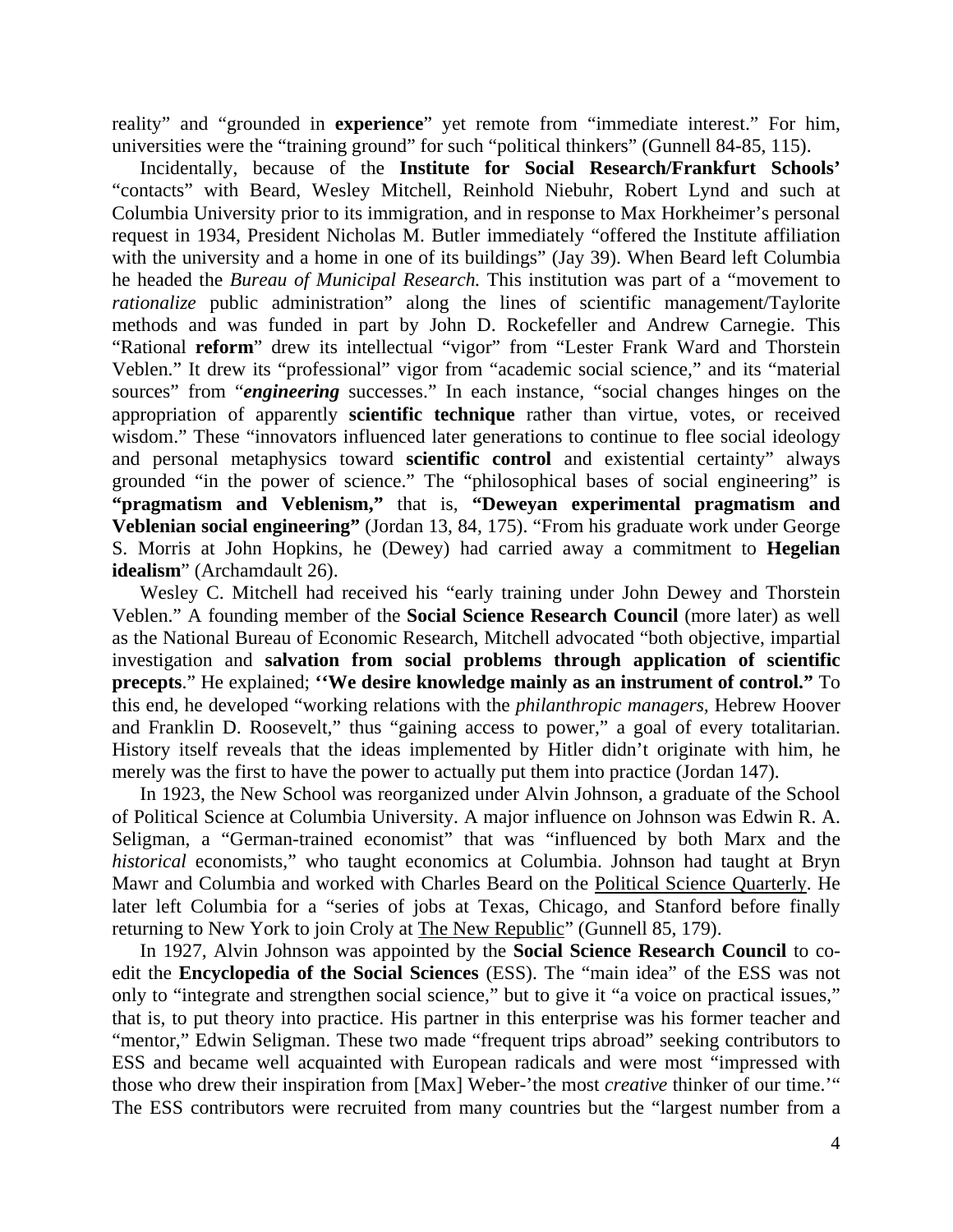single nation were **German**" (Gunnell 179-180).

The ESS consisted of 15 volumes with the last one published in 1935. It "took shape at the nexus of private philanthropy, **scientific social reform**, and the quest for **professional prestige**," that is, to give creditability to its revolutionary contributors. Although Johnson was the "intellectual architect" of the project, it was actually led by Edwin Seligman. Such prominent "advocates of applied social science as Wesley Mitchell, Mary van Kleeck, and John Dewey" were on the board of directors. The ESS secretly received funding "from the LSRM (Laura Spelman Rockefeller Memorial) and the Rockefeller Foundation social science division" for production cost. The ESS organizers "consciously sought to influence public affairs with scientific expertise" although they "saw contradictions between reform (practice) and scholarship (theory) that later scholars would solve with **abstraction and specialized language**" (Jordan 139, 165, 167-168, 171).

Founded in 1923 and funded by **Rockefeller** monies, the **Social Science Research Council** (SSRC) supplied **"philanthropists an effective medium through which to invest their funds for the development of social science."** The SSRC "partially centralized the distribution of funding and the coordination of research" in this area. It also served as an **"image maker"** to "improve public perception of the **investigator**." Most important, the SSRC sought cooperation between "students of politics and the other branches of social science and also with the students of psychology, anthropology, geography, biological science, and **engineering**" in order that "the new political science may avail itself of all the results of modem thought in the attempt to work out **scientific methods of political control**." Like Frederick W. Taylor, these "social engineers used science to negate traditional moralistic concerns with equally moralistic…objectives" (Jordan 132-133). **Of particular interest, the Social Science Research Council's Committee on Personality Development in Youth, chaired by Dr. Ralph Tyler, would help fund the development of Bloom's Taxonomy of Educational Objectives. Book 2: Affective Domain on which today's school restructuring is based** (Krathwohl Preface).

As a result of Johnson's close contact with ESS contributors, he became a "leading expert on who was who in the world of *social science*." As soon as it was known that the Nazis' would purge the universities, "Johnson acted to recruit an entire intellectual community" for he, "more than any other American, quickly realized the need for action to prevent Hitler's destruction of the **German intellectual tradition**." Johnson had always admired the German university system with its "ideal of education as exemplified in the humanities." In initially hand-picking his group, he looked for **"like-minded 'practical idealists' who had tried to transplant their academic insights into reality,"** that is, those experienced in putting Marxist theory into practice (Krohn Forward, 63). He began facilitating the process of immigration with the aid of Emil Lederer, "the socialist professor of economics at the University of Heidelberg" and member of the **"Keil circle"** of the **Institute of World Economics**. Lederer, an Austrian with degrees in "jurisprudence and political studies from Vienna and Munich, had been "instrumental in coordinating the work on the ESS." He emigrated in 1932 and became the first dean of the **Graduate Faculty/University in Exile at the New School for Social Research** (Jordan 180).

Many of the "Jewish and socialist contributors to the ESS" found a home at Johnson's newly created University in Exile. One of Johnson's "goals" in recruiting these Marxists was to "**bring this group of intellectuals to bear on academia—and on American public**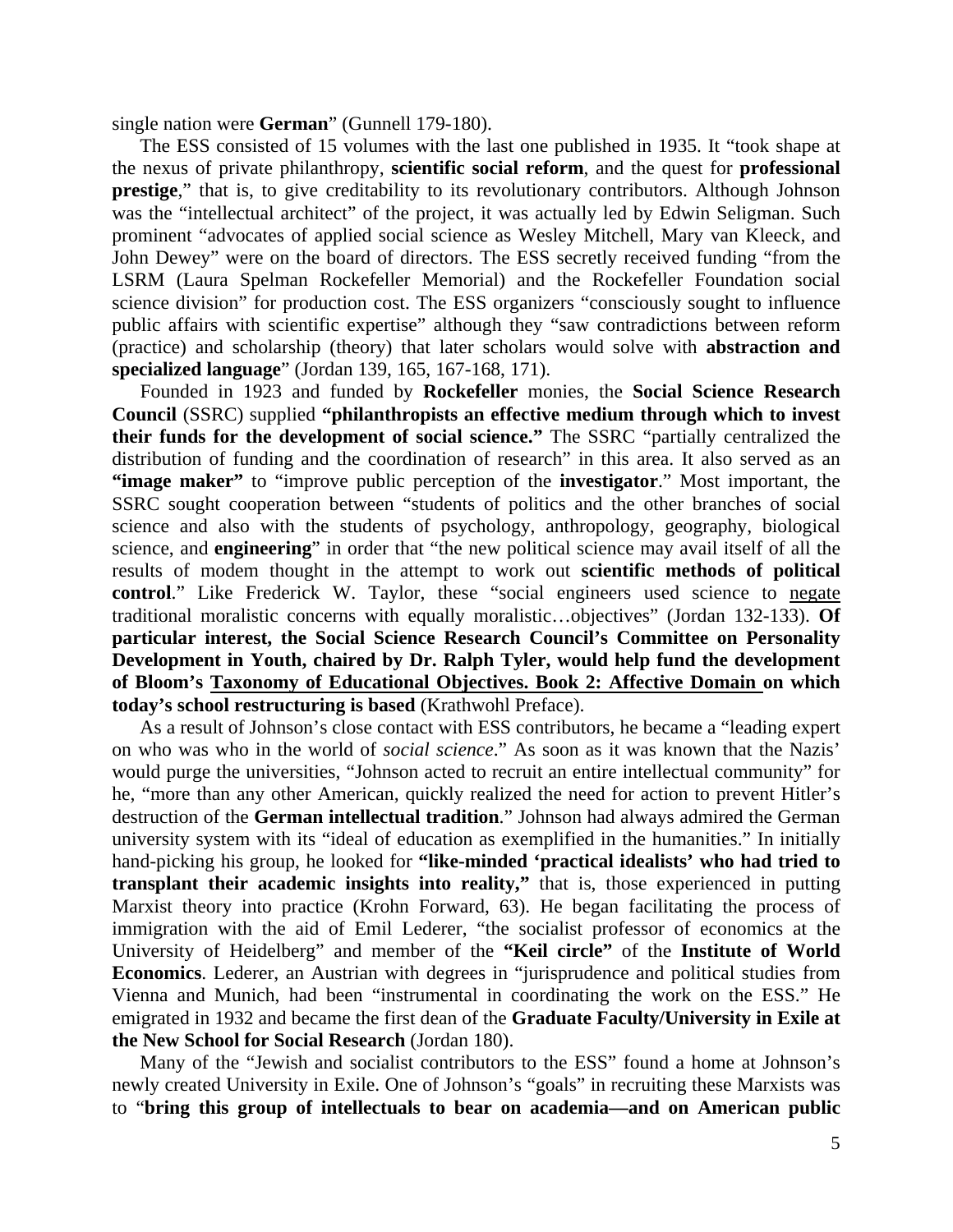**life**—and he attempted to find people who had **practical** as well as scholarly experience" (179-180).

Among the "names at the top of Johnson's wish list," were "Adolph Lowe, Emil Lederer, Jacob Marschak, Hans Neisser, and Karl Mannheim." (Mannheim, Marschak and Lederer were also the "top names in the social sciences" that the University of Chicago had on their wish list). Mannheim was a Marxist who became involved with the "circle around [Oscar] Jaszi and [Georg] Lukacs in his native Hungary" in 1910, becoming a "leading member of the **Lukacs group**" around 1915. Both Lukacs and Mannheim were from Budapest and both studied in Germany. Lukacs' group had become "a part of [Max] **Weber's circle**" in 1912, as well as involved with the ideas of Stephan George. Thus, most of Mannheim's work and thought reflected Weber and Lukacs. By this time, Lukacs was "dedicated to radical renewal through **cultural critique**" or Critical Theory Marxism (158-159).

In the early twenties, Mannheim had become a member of the "Kranzchen," an intimate "discussion group" in Frankfurt that gathered around Max Horkheimer and included Paul Tillich, Leo Lowenthal, Adolph Lowe, Karl Mennicke, Friedrich Pollock, Theodore Adorno and Kurt Reizler. He also "shared office space" with the Institute for Social Research/Frankfurt School before its 1933 emigration. When most of its members were forced to emigrate, the Kranzchen "continued in New York for several years" (Jay 24, 63).

Russian born Jacob Marschak was an economist educated in Russia, Germany, and England. With other Russian and Baltic-born immigrants, he "broadened and deepened the American understanding of **Soviet economic theory and practice**." He chose Oxford rather than the New School but in 1939, he accepted Johnson's invitation and spent several years there. He later joined the University of Chicago and the Crowles Commission of which he was director from 1943-1948. When the Commission went to Yale, Marschak followed. Several years later he went to the University of California in Los Angeles. As director of the Crowles Commission, Marschak was in charge of "broad studies to explore how mathematics could be used in the investigation of economic behavior and later showed how some of the results he obtained could be extended to **human behavior and the social sciences**" (Fermi 325,332).

Johnson didn't initially get everyone he wanted. For example, Frankfurt School member Paul Tillich declined Johnson's invitation and instead went to the **Union Theological Seminary** in New York, although he "stayed in close contact" and was a "regular guest" at the New School. Ernst Cassirer (a philosophy teacher of Kurt Lewin), Gustav Radbruch, and Hermann Heller also declined. Lowe and Marschak eventually joined the New School in the late thirties. Hans Neisser originally went to the **Wharton School of Finance at the University of Pennsylvania** and didn't join the New School until 1943. Johnson was also too late in the case of Mannheim who had gone to the **University of London** with the aid of Harold Laski (Krohn 62, 64-66; Bennis 315).

The initial core of Johnson's group was made up of economists and included Karl Brandt from Berlin; Gerhard Colm from the Institute of World Economics in Keil; Arthur Feiler of the University of Konigsberg; Eduard Heimann from the University of Hamburg; Gestalt psychologists Wertheimer, Frieda Wunderlich (authority on labor theory and social policy from the *Berufspadagogisches Institut* in Berlin), and as noted, Emil Lederer. Other members included jurist Hermann Kantorowicz, sociologists Albert Salomon and Erich von Hornbostel, Hans Speier (who had worked with Lederer and had taught at the *Hochschule fur*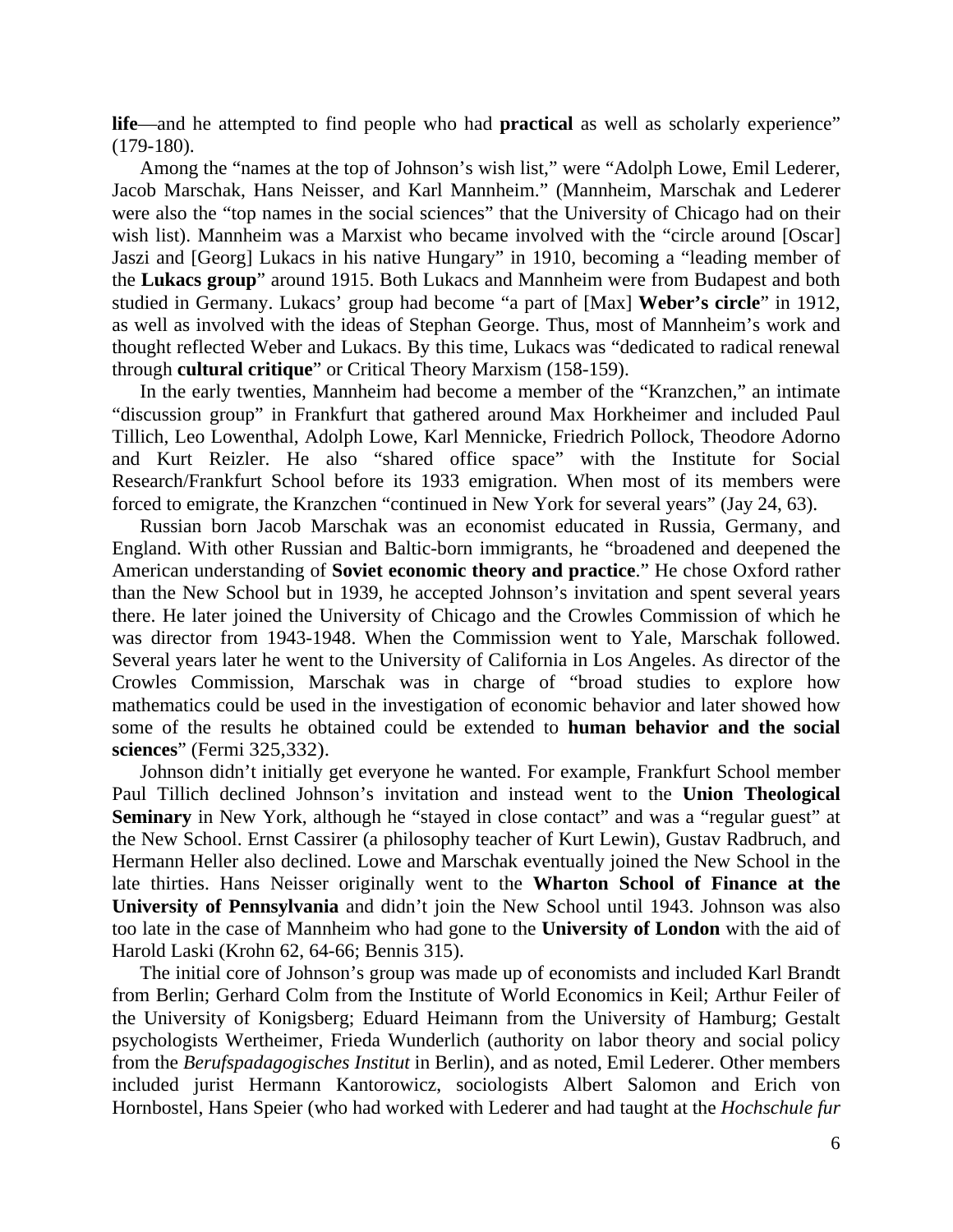*Politik* in Berlin), and Hans Simons ("son of the former president of the Reich Supreme Court"). Simons had been "director of the Berlin *Hochschule fur Politik"* and worked temporarily at the London School of Economics with a grant from Rockefeller. He came to the New School in 1935 as "dean of the Graduate Faculty." From 1950 until his retirement in 1960 he served as "president of the New School." Italian political scientist Max Ascoli, "a former student of Gaetano Salvemini," became a member of the New School in 1933. Other new arrivals included Alfred Kahler from Keil, who had "ran a secondary school for adults in Schleswig-Holstein;" sociologist Carl Mayer "who had taught at the Frankfurt Academy of Labor;" jurist and industrial manager Fritz Lehmann who had been an assistant to Eugen Schmalenbach, the **"founder of management science in Germany."** In 1938, Leo Strauss joined the Graduate Faculty then went to the University of Chicago in 1948. Ernst Karl Winter, former vice-mayor of Vienna and advocate of **"corporate monarchy"** in Austria, came to the New School after 1938. Kurt Riezler, former German diplomat and later administrator of the University of Frankfurt, accepted a position on the Graduate Faculty in 1938 (Krohn 65-68, 74-75).

Recall that Kurt Riezler was a close friend of Max Horkheimer and a member of the Kranzchen as well as helped found the Institute for Social Research/Frankfurt School.. It was Riezler who, "having been asked by Husserl," recommended Herbert Marcuse to Horkheimer and the Frankfurt School (Jay 24, 28). Others from Austria who came to the New School included Erich Hula, former assistant to "constitutional lawyer Hans Kelsen;" Felix Kaufmann, a "logical positivists" and member of the **Vienna Circle** and former Husserl student and jurist of the "Kelsen school." Hula, together with John Herz and Hans Morgenthau, were "among the German jurist who introduced *questions of international law and comparative government into America academe*;" and Alfred Schutz who introduced "phenomenology into American thinking." Spanish political scientist Fernando de los Rios and Italian sociologist Nino Levi were also appointed to the Faculty (Krohn 65-68, 74-75). Erich Fromm, a member of the Frankfurt School (until 1938) who developed a "materialist psychoanalysis" whose "social psychology, in this vein, rested on an **appropriation of critical theory**" and who, as a "social psychologist" fused the "thought of Marx and Freud," taught at the New School for Social Research as well (Bronner 210-211).

Although the Graduate Faculty initially "started operating under the aegis of the New School," it became an "autonomous institution that had its own independent administration, its own dean, a separate budget, and separate course offerings," and the "school's affairs were conducted by a provisional advisory committee." Johnson had "enlisted John Dewey, Edwin R. A. Seligman, Felix Frankfurter, and Robert M. Hutchins (president of the University of Chicago)—all of them illustrious and influential **New Dealers—to serve on the committee**." In 1935, a new constitution was adopted that gave "legal status" to this University in Exile and thus it was renamed the **Graduate Faculty of Political and Social Science "under a governing committee which included John Dewey, Felix Frankfurter, Hutchins, and Oliver Wendell Holmes"** (who, like Frankfurter, would later become a Supreme Court Justice). Johnson had made it clear from the beginning that the "primary goal of the new Graduate Faculty" was to "internationalize the American social sciences" and the "school's constitution reflected that same mission." It stated basically that the institution's "policies" were to be determined "solely" by its members. As opposed to émigrés hired individually by other universities and colleges, the New School group continued "to teach in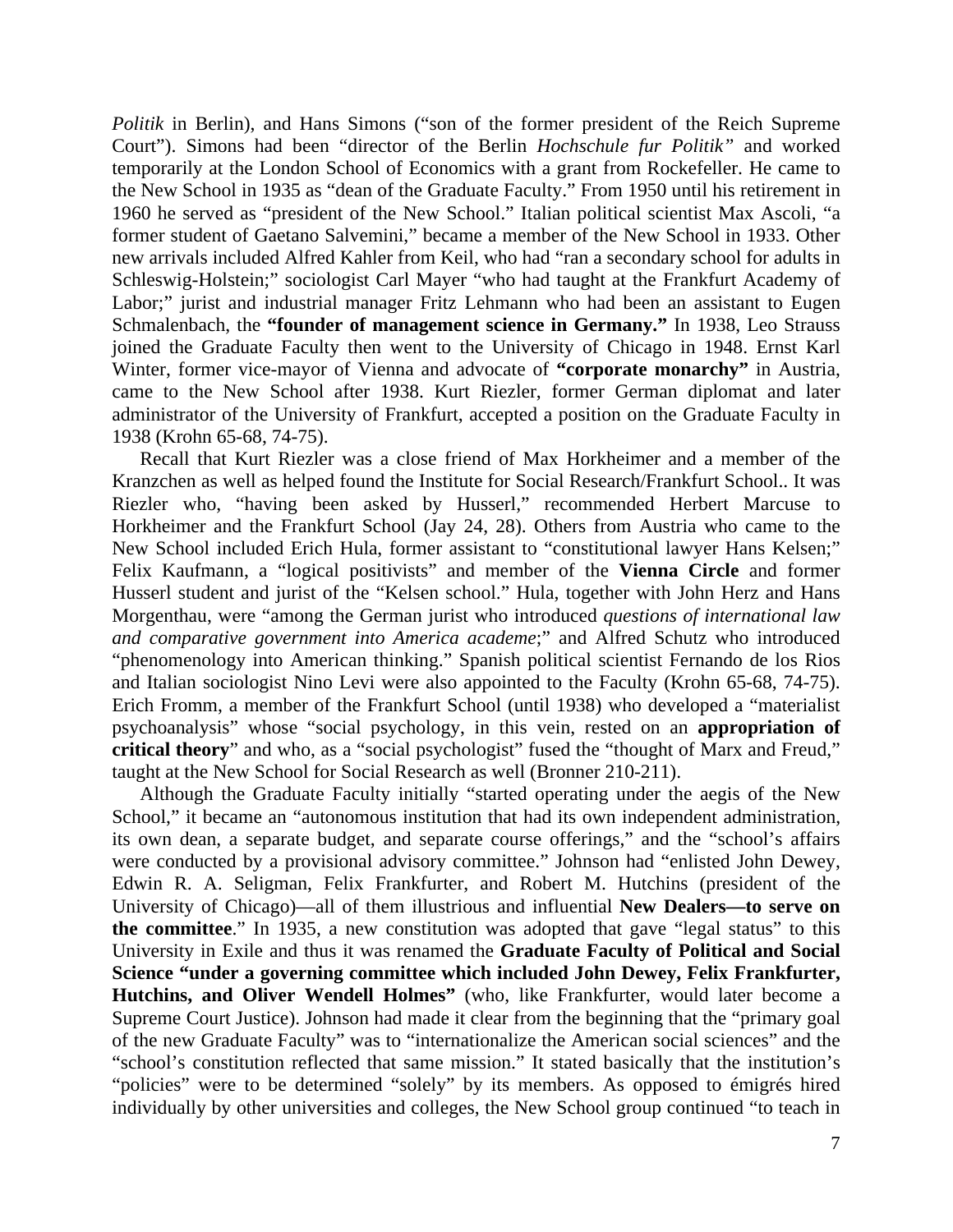their accustomed mode" and work with "advanced students." Moreover, "Johnson required that everyone teach one course in the **adult education** program," which "was nothing new for them, since most of them had already worked with similar groups in Germany" (Krohn 70-71; Gunnell 179).

When the University in Exile first opened in October 1933, it had 92 students. By 1940, it had 520. Faculty members went from eighteen in early 1934 to thirty-three in 1939 but in 1940-41, the New School became the "refuge for over 170 scholars"/socialist/communist. Industrialist Hiram Halle volunteered to supply the money Johnson needed to make his Graduate Faculty a reality and for the first two years, over 80 percent of the yearly expenses were paid by Halle alone. In the next few years: "Without the financial support of **foundations** [primarily Rockefeller] and philanthropists, who sometimes gave several hundred thousand dollars at a time, the Graduate Faculty could hardly have survived and could not have embarked on its major **research projects**, especially **during and after World War II**" (Krohn 63, 71-73).

Actually, it wasn't only Alvin Johnson and the Aspen Institute who sought to have the *German intellectual tradition* transplanted to America. Stephen Duggan, a "friend" of Johnson's who was the "director of the **Institute of International Education**" in New York, organized the **Emergency Committee in Aid of German Displaced Scholars** to assist teachers. This Committee was made up of "presidents of universities and similar institutions, one of them Robert Hutchins, and eventually came to coordinate the activities of the American academic world" on behalf of their European colleagues. It began work in May of 1933 with Duggan as its director, of which he would remain until its termination in June of 1945. Edward R. Murrow was its first assistant director. Colleges or universities willing to make room for a European "could invite directly the man of its choice, either a man already in the United States or a man still in *Germany,"* or the Committee would provide a "list of names" to choose from, and the Committee would pay a renewable grant or fellowship to the hiring institution. The **Committee** was funded primarily by **"large foundations"** and "**worked in very close collaboration with** other institutions assisting foreign scholars, like the **Institute for Advanced Studies** at Princeton and **the University in Exile**" (Fermi 76- 78).

Abraham Flexner, an avid admirer and "expert on German universities," had founded the **Institute for Advanced Study** at Princeton in 1932. More specifically, he had received funding for the proposed Institute in 1930 from Louis Bamberger and his sister. Meetings were held in 1931 to "discuss the organization" of the Institute and 1932 was "devoted to the selection of the initial personnel." Hence, in 1932, Flexner "went abroad to initiate his recruiting in Europe" and it just so happened that the "Nazi oppression began to force the intelligentsia out of Germany." He then added a "school of humanistic studies to the institute" and for "decades the institute was a haven for scores of Europeans." His policy was to "balance foreigners and Americans, *in order not to create resentment* among the latter." Flexner wrote of those "foreign scholars" who were given temporary positions: "We have tried to scatter them far and wide through Canada and the United States, so that they might infuse new life into struggling institutions…" (Fermi 72-74).

After the fall of France in 1940, the **Emergency Rescue Committee** was formed. Its chairman was Frank Kingdon, and "among its national members" was **"Alvin Johnson."** The "inspirers of the committee were intellectual émigrés who knew the European situation"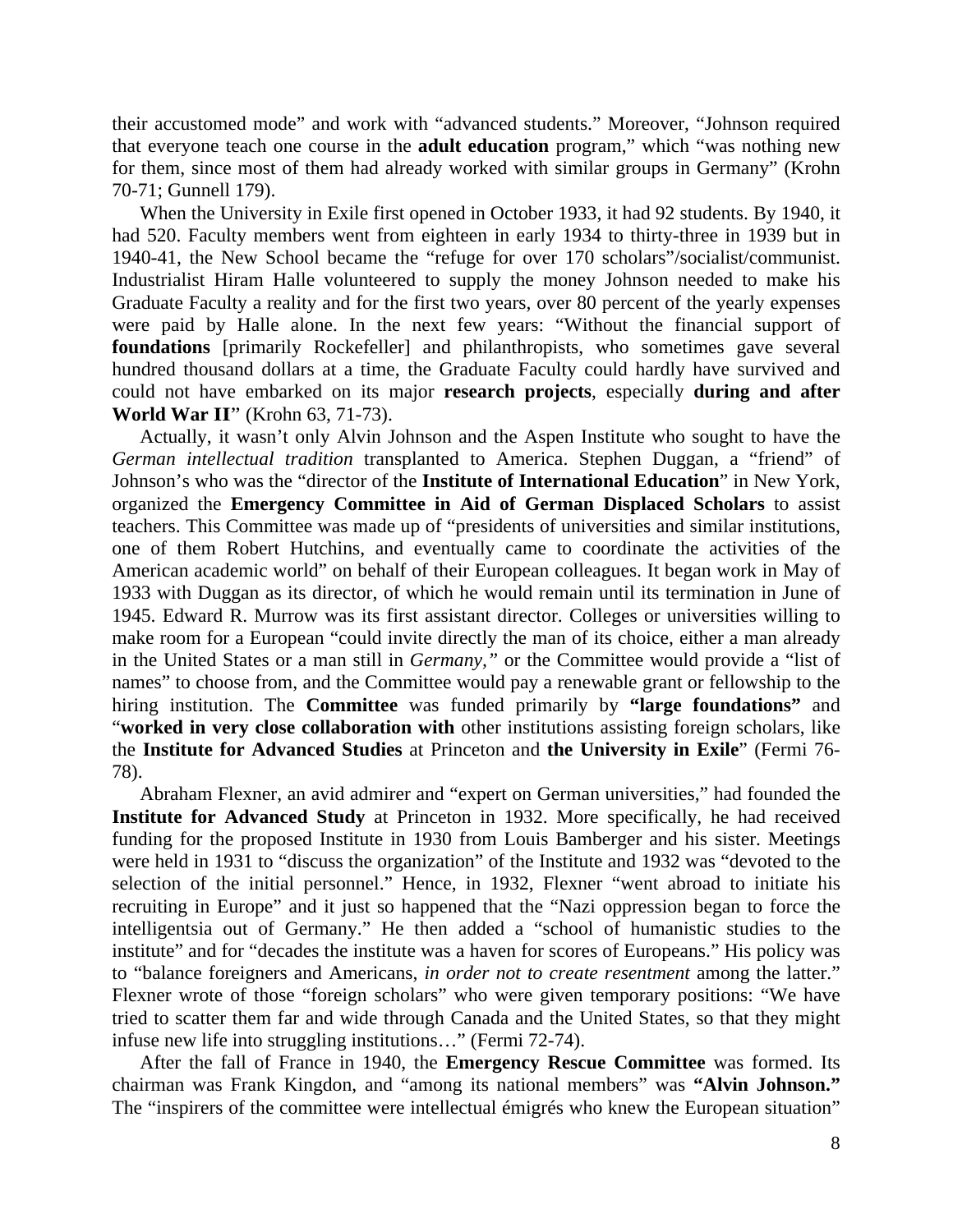and "Thomas Mann was one of them." Another "behind-the-scenes founder" of the Rescue Committee was Karl B. Frank, an "influential member of the **American Friends of German Freedom.**" This "Socialist organization" kept in "touch with German anti-Nazis in Europe" and in fact, the Rescue Committee was "formed on the spur of the moment at a meeting" of this group. Varian Fry was an editor on the staff of the Foreign Policy Association. He had traveled in Germany and become "acquainted with the work of the German and Austrian Socialist parties" and "out of sympathy with some of their work," Fry had "joined the American Friends of German Freedom and became Karl Frank's friend." He was sent to France where he "organized and directed the underground operations" of the Rescue Committee. Thomas Mann and Hermann Kesten knew "which writers were in danger," thus "Karl Frank gave Fry the names of Socialist labor leaders; and others furnished other lists." Fry later stated that the success of the operations in France resulted from the "**co-operation of the State Department** and the aid of **Eleanor Roosevelt**" who "went daily to prod" emigration officials and "speed up the more difficult cases," that is, those having problems because of their communist reputations and affiliations. Moreover, she "obtained visas for some men and women" with "little to go by but the assurance of émigrés (for instance, of "Thomas Mann") that the person in question was all right." Eleanor "never tired of her *selfimposed* task, nor did her efforts slacken" as long as the Rescue Committee operated in France. Before its end in 1942, Fry and his staff had "rescued almost 1,500 refugees" and his successor another 300 (Fermi 85-87, 91).

To Johnson, the New School represented an institution that was "**dedicated to the education of the educated in order to free them from dominant opinion (traditional beliefs, values, etc.),** through the work of a true galaxy of liberal professors." The New School émigrés' were "committed to the *life of the mind"* with a "passion." They "drew their inspiration and intellectual sustenance" from such "predecessors" as "[Karl] Marx, Bohm-Bawerk, [Max] Weber, Simmel, Schmoller, Durkheim, Georg Jellinek," among others. This group, "Always **mindful of the work of their** *predecessors,* **charted new directions for disciplines of economics, sociology, philosophy, psychology, and political science**." Moreover, they brought to America a "fully developed awareness of what would *only later*  be recognized as the central problems of twentieth-century civilization." Many of the émigrés in the New School were economists but the "work of these *politically* and *socially minded* economists did not fit the conventional models the discipline worked with." However, their "ideas found their way into what is now conventional economic thought." This group consisted of "reform political economists" who's "conceptualization of **theories** was always **derived** from prevailing empirical **realities**, enabling them to provide a *praxis* grounded in a coherent framework of **thought**." Laying the blueprint for the Aspen Institute, they rejected the traditional view of economic man and postulated the "interconnections between economics and politics," arguing that the "field of economics cannot be set apart from the broader social and cultural milieus of society." Their work **"transcended the rigid dichotomy between capitalism and communism,"** which both Mussolini and Gramsci proposed to do (Krohn Forward; Gunnell 150).

The core group at the New School were primarily veterans of "political **practice**," including the economists. While still in Germany, the New School economists "had already addressed fundamental questions concerning unemployment in relation to market forces and technical change and had developed fiscal and monetary ideas about economic and social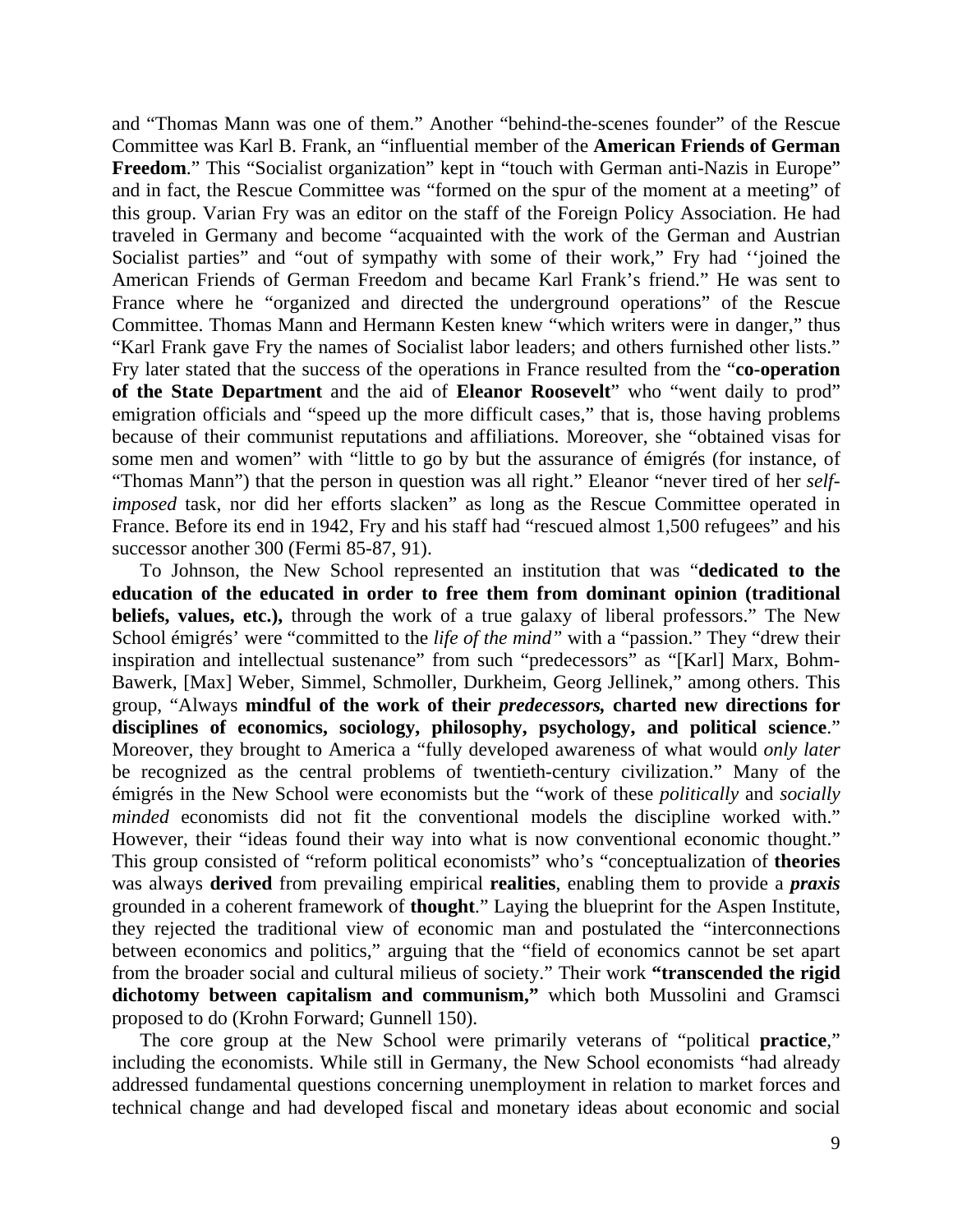planning that anticipated much of what later became the **foundation of Roosevelt's New Deal**." While John Maynard Keynes had provided some theoretical underpinnings for New Deal economic policies, these "reform" economists not only thought in short-range terms but hoped "to resolve the *long-range* problems that beset Western capitalism." Under the guidance of Johnson, the New School economists "became a kind of think tank for New Deal strivings" which *"allowed them to continue their previous work"* (Krohn Forward, 190).

Aspen Institute co-founder Giuseppe Antonio Borgese, "a student of Benedetto Croce" with a background in "political science," was also brought to America with the "help" of the New School and apparently was a faculty member there before going to the University of Chicago (130, 205). With Alvin Johnson as their spokesman, some of the "New School scholars joined a wider circle of émigré intellectuals and like-minded Americans" and took part in "Hermann Broch's and Giuseppe Borgese's plan to draw up a common manifesto that would not only spearhead the publicity battle against fascism but also encourage, in view of the Western countries' passivity, **a reexamination of these countries' democratic principles**…the aim was to produce a collectively conceived **program** for an **international order** after the defeat of fascism. After a number of conferences, the manifesto was published in the spring of 1941 under the title The City of Man: A Declaration of World Democracy. It was signed by seventeen prominent persons including Broch, Borgese, Thomas Mann, Alvin Johnson, Frank Aydelotte (director of the Institute for Advanced Studies at Princeton), Christian Gauss (dean at Princeton), Gaetano Salvemini and William Elliott from Harvard, the theologian Reinhold Niebuhr, and the writer Lewis Mumford" (138).

This document wasn't just "utopian" dreaming, it was "an important document" because "it was the product of a *far from common* intellectual and political **collaboration** between émigrés and Americans" and because "it reflected on the *future role* of the United States in World Politics." At the same time, the manifesto "made it clear" that...

America as it existed was not ready for the task, for democracy<sup>[5](#page-74-0)</sup> there [in America], as in the European countries, was in a severe crisis. For the time being, social realities conflicted with democratic principles—the plutocratic dominance of the dollar, the oppression of the blacks, and a far from democratic educational system were cited hardly justified the United States' assumption of the necessary international leadership role. (139)

Soon after World War II broke out, the "studies of fascism at the New School gave way to a large project entitled 'Peace Research,' which was to develop planning for a **German and European postwar order**" (139). At about the same time, the "Washington administration now turned to the New School with massive needs for information" relevant to the war. As Alvin Johnson noted, "officials from the administration and the army came knocking at the doors, asking for information, analyses, and assessments concerning Europe." The émigrés at the New School "were probably the academic group most frequently consulted by U.S. government officials" after 1939. The **Rockefeller Foundation** "now contributed substantial sums to the Peace Project" which made it possible for the

 $\overline{a}$ 

<span id="page-74-0"></span><sup>5</sup> *Socialist/Communist democracy.*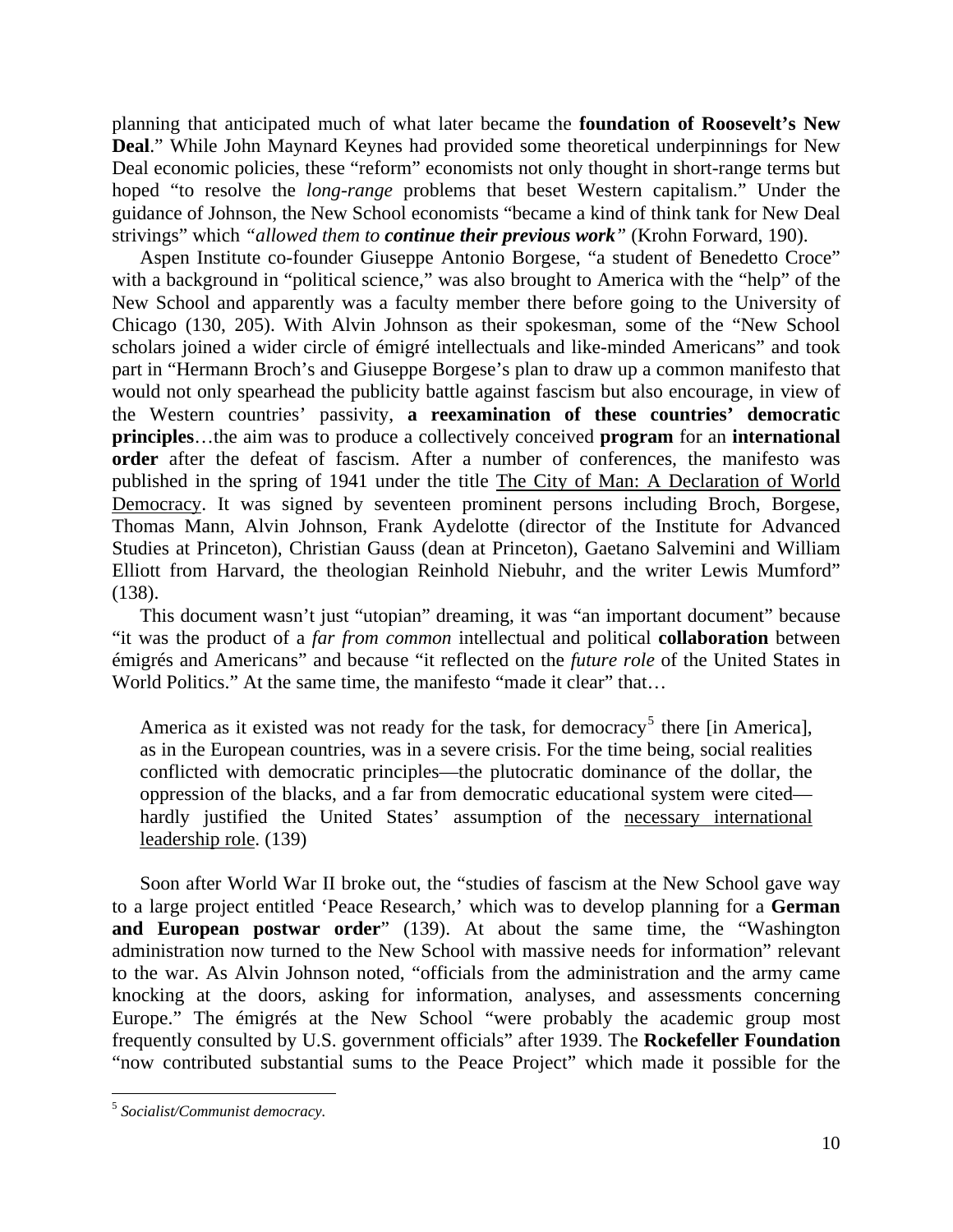Graduate Faculty to "undertake extensive group research with sound financial backing and to build up a common research apparatus." Moreover:

…the Rockefeller appropriations were no doubt made partially to conform to Washington's expectations. The Board of Economic Warfare, for instance...would have liked to hire some of the scholars who had just come from France, but because of their status as "enemy aliens" it could not employ them directly, so projects were assigned to them indirectly through the Rockefeller Foundation. This **method** of financing was used not only for the studies on Nazi propaganda…**but also for projects on the institutional aspects of the armament industry, on the recruitment of the government elite in Germany, on the role of women in the work force, on resource allocations, and on wage politics, to mention only a few examples**. (140-141)

At the same time, Alvin Johnson felt that the "prime task" of the émigrés' was to "win the peace," therefore the central goal of research should be to "develop strategies that would provide a rational basis for future peace negotiations" and prevent another 1918 where the Allies won the war but "lost the peace" (140-141). Thus, beginning in the early 1940s, the New School began to plan an **international research institute** "to take over the tasks of the original Peace Project." It would consist of themselves and other European scholars "waiting to be rescued in France." This "community of intellectuals," Johnson thought, could "outline plans for a peaceful postwar world." **The Rockefeller Foundation** "approved of the intentions and plans as well as of the personnel" because it "had by now **worked together with the initiators of the planned institute for twenty years**." Therefore it was "willing to help pay for salaries" but not the administrative cost because it felt that the project should be pursued at an American university. This because of "opposition" aroused when "the shaping of **future plans so crucial to American foreign policy was to be left entirely to émigré circles**." Doris Duke, the tobacco heiress, donated \$250,000 to cover these expenses and the **Institute of World Affairs** was established in 1943. Its very name "indicated the *scope* of the envisioned program" and also "emphasized the connection with the former **Kiel Institute and the research begun there before 1933**" (141-142).

As the Institute of World Affairs saw it, the "crisis" demanded that the "economic, social, political, military, and philosophical aspects" of "solutions could not be considered separately," nor "could the problems be geographically limited." The new Institute would take up the work of the **Kiel Institute** that had originally **begun in the 1920s**. But because "**the studies undertaken at the Institute would be used to help determine the future postwar order**, an obvious attempt was made to place them in the context of research that had been going on over the past decades. One major reason for this was to **forestall** possible **attacks by the** (American) **public**—to which the New School had been subjected enough as it was—against this major program" (141-142). With this sleight of hand, Johnson's plan called for the Institute of World Affairs to be "founded in imitation of the **Kiel Institute and to continue the work done by that group in the 1920s**," and with the "arrival of [Adolph] Lowe, the most important people of the Kiel group were now assembled at the New School" (82).

The Kiel Institute had been established in 1914 and in 1926 and 1927, respectively,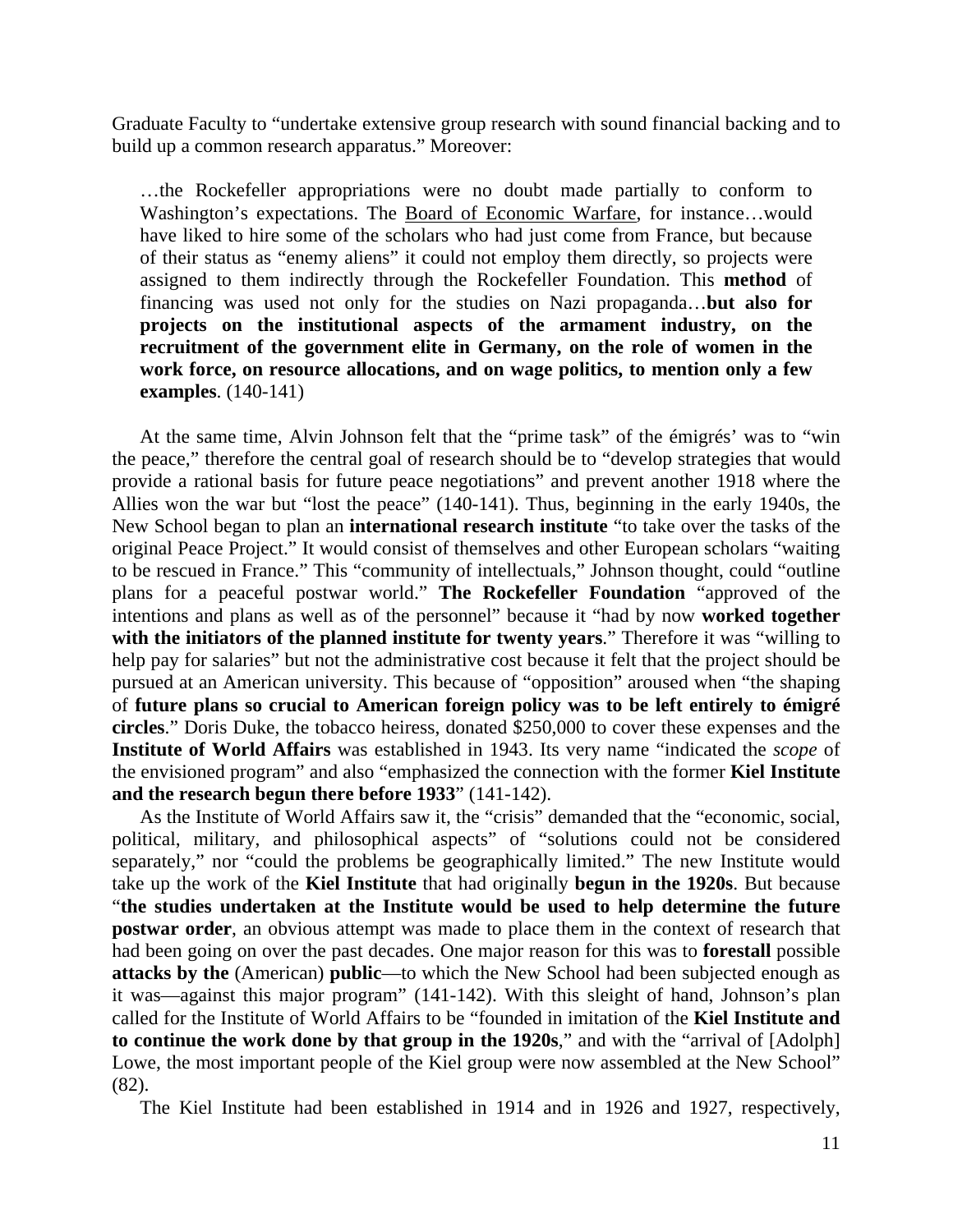Institute head Bernhard Harms offered Adolf Lowe and Gerhard Colm professorships. Before then, it consisted of only a library and a newspaper archive. Lowe had a law degree and Gerhard Colm came from sociology and with "few exceptions," others that would eventually make up the Kiel Institute "were not trained economists." While there, Lowe and Colm "developed a systematic science of economics with international applicability." Those at the Kiel School "always saw economic **theory in terms of practical application** in economic and social policy." For them, "no sharp line separated economic questions from sociological ones." The group that eventually gathered there included Lowe, Colm, Hans Neisser, Alfred Kahler (a student of Lowe's), Wassily Leontief (a Russian Menshevik), Jacob Marschak (a Russian Menshevik who had a degree in engineering), and Hans Staudinger (who studied under Alfred Weber and had a degree in sociology). The work of the Kiel School was "supplemented by Emil Lederer in Heidelberg" and Eduard Heimann of the University of Hamburg, who was the first to develop a "consistent theory of social policy" that was no longer based on the "idea of protecting the socially weak and insuring their welfare in complete isolation from the economic system but instead saw this protection as a powerful vehicle for transforming society." Kiel members took an "active role" in "practical work" in labor unions, in the "ecumenical circle of religious socialists," taught "courses in economics for adults at the university, for workers' education clubs" and even "tutored union leaders" in the "theory of the circular flow of money." They also started a journal in the "hope of reaching the anticapitalistic element" among the educated young." The Kiel circle "expanded" in 1931 when Lowe went to the University of Frankfurt **"to assume the chair of Carl Grunberg,"** the "**head of the Institute of Social Research**, who had just resigned." A "close cooperation developed especially among Lowe, his friend the theologian Paul Tillich, and the sociologist Karl Mannheim." There were many connections between the Kiel group and "the circle around Max Horkheimer, **a friend of Lowe's from his student days. Borkheimer had been appointed to succeed Grunberg, head of the Institute, and had been given a newly established chair** in the philosophical faculty." Lowe looked after the Institute's affairs" after its leading members, "anticipating a National Socialist victory," left Germany in the fall of 1932. In the twenties, the "Paris experts of the Rockefeller Foundation" considered the "Kiel Institute the most significant research center in the field of international economics" (57).

Subsequently, Adolph Lowe was appointed research director of the newly created Institute of World Affairs. Lowe "drew on theoretical studies he and his colleagues had begun in the 1920s." These studies "indicated that unregulated growth dynamics" and the "separation of production and employment" had caused "instability" in various countries and "international rivalries in an increasingly unstable world market." The crucial variables in an analysis of postwar conditions was "technology and **unregulated** capital accumulation." Therefore in the name of "international stability," these would-be dictators determined that "full employment" could be attained "through **globally determined** and internationally coordinated economic policies." But the shaping of this postwar world "should not be left to the diplomats," because what was "crucial now was not so much a matter of foreign policy as of **creating a new, comprehensive economic and social order**" (142).

The New School comrades' "strikingly new" approach in this endeavor "differed from many political émigré circles" in that they didn't "generate *abstract* and utopian schemes (**theory**) for a future social order" without giving thought to "how they could be realized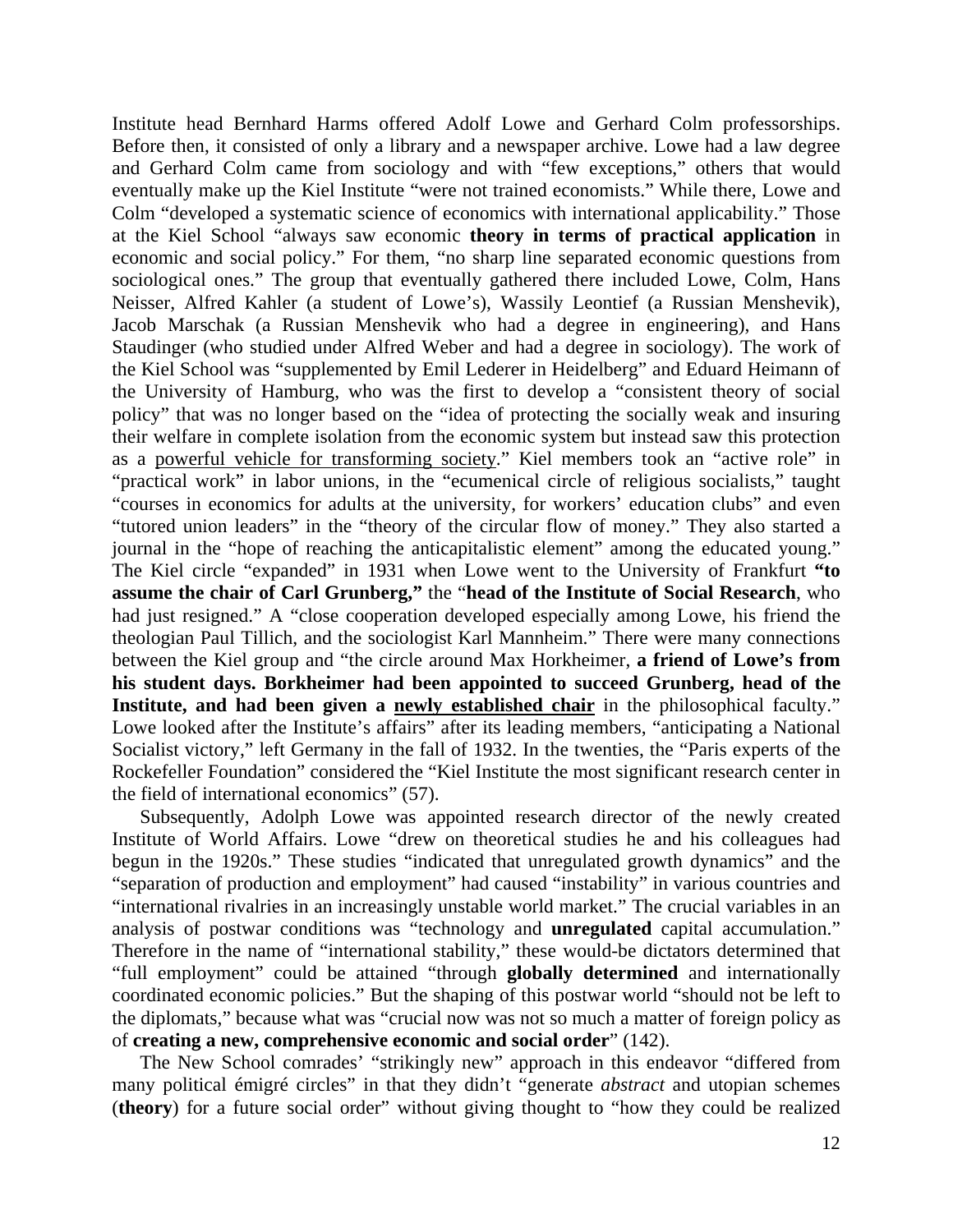(**practice**)." Indeed, the New School's writings on fascism had already made clear that the "hope cherished during the Weimar period that the *working class* [proletariat] would carry the banner of democratic progress [revolution] had been abandoned *after* the events of 1933" [in which Hitler was elected chancellor of Germany]. But "rather than lapsing into resignation" as some of their friends and colleagues had done, the "New School scholars developed an outlook in which the concept of **social conformity**[6](#page-77-0)  **became the key feature of stable societies**. It was this concept that provided the central strategic direction of their planning for international peace" (143).

Lowe's ideas for "building a European postwar order looked not only to England for inspiration but to the **Soviet Union** as well. He and his colleagues thought a kind of **convergence of the two supranational societies essential, with Great Britain taking on more socialistic traits and bolshevism being forced to become more democratic**." Those in Germany responsible for the war must "be punished in order to preclude the possible reemergence of the *stab-in-the-back* legend." Under the leadership of the United States, which "would have to accept its global responsibilities as a world power, worldwide economic connections were to be established through internationally planned resource allocation and, above all, through credit operations." Organizing this "global economic order" required "a kind of global New Deal designed to protect the world market against erratic oscillations in exchange rates, prices, credit availability—in short, in the terms of **trade**." The "United States with its abundance of raw materials and its accumulation of world currency reserves was to provide the necessary stimuli here. In this connection ideas were put forward that were later partially realized in the **Marshall Plan**." Goods were to be made "available on *credit* to regions destroyed by the war. **Repayments were to be made to international funds, which would in turn finance progress in other disadvantaged regions**, in particular the Third World." The goal was a **"socially just international order"**  (144-145). Sound familiar?

When war broke out, many European economists were appointed to government positions. Although large universities and colleges had some European-born economists on their faculties, the record was set by the Graduate Faculty at the New School. European economists connected with the New School included Herbert Block, Karl Brandt, Warner Brook, Gerhard Cohn, Arthur Feiler, Eduard Heimann, Julius Hirsch, Emil Lederer, Fritz Lehmann, Abba Lerner, Adolph Lowe, Jacob Marschak, Franco Modigliani, Hans Neisser, Karl Niebyl, Richard Schuller, Hans Staudinger, and Giorgio Tagliacozzo. One or more European economists were hired by the U. S. government or agencies working for the government as economic analysts, advisers, consultants, statisticians, or in some other capacity by the Office of Strategic Services, Office of War Information, Board of Economic Warfare and Foreign Economic Administration, Office of Price Administration, War Production Board, Alien Property Custodian, Bureau of Latin-American Research, Social Security Research Council, Social Security Research Board, Bureau of the Census, **Federal Reserve System**, and the departments of State, Commerce, Agriculture, Treasury, Justice, and War. In the postwar years, European-born economists were actively involved in tax treaty negotiations with several European countries, in the Allied Commission in occupied

 $\overline{a}$ 

<span id="page-77-0"></span><sup>&</sup>lt;sup>6</sup> social conformity achieved by way of Marxist praxis/putting the dialectical process into actions resulting in the **standardization/norming** of the masses worldwide.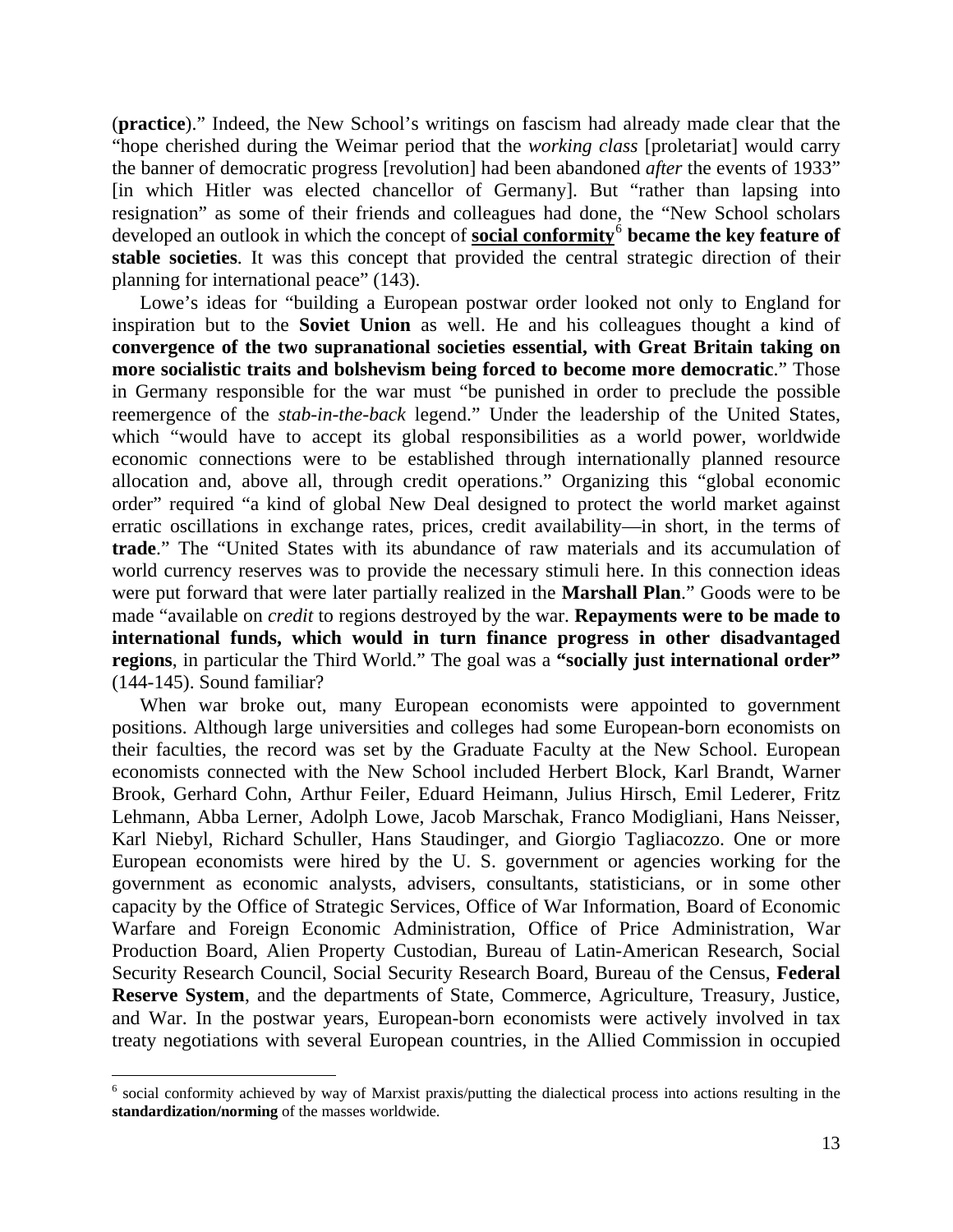countries, the administration of relief through UNRRA, the Office of War Mobilization and Reconversion, the Economic Co-operation Administration, the Institute of Federal Taxes, the Maritime Commission, the International Bank of Reconstruction and Development, and the **International Monetary Fund** (Fermi 326-237).

The military Psychological Warfare Division, made up of the Office of Strategic Services<sup>[7](#page-78-0)</sup> which controlled most intelligence activities and the Office of War Information which was its propaganda counterpart, employed numerous European-born Marxists. These included Hans Speier ("one of the world's leading experts in propaganda techniques"); Paul Lazarsfeld; political scientist John Herz; **Frankfurt School members Max Horkheimer, Kurt Lewin (the "founder of group dynamics" and the "Three-step" brainwashing process), Franz Neumann, Leo Lowenthal, Herbert Marcuse, and Otto Kirchheimer**; George Rohrlich; psychoanalysts Karl Deutsch; Louise Holborn; Nathan Leites; Richard Krautheimer; economist Walter Levy (chief of the petroleum section of the OSS); Giorgio Tagliacozzo; Gerhard Tintner; John Herma; Hajo Holborn; Felix Gilbert; and "many others"  $(322-325)^8$  $(322-325)^8$ 

Most of the research done by the Institute at this time was **"commissioned by the U. S. Administration"** but was never published "for reasons of secrecy" (Fermi 145). It appears that the roots of just about everything we're seeing today on the international scene came out of the postwar plans of Marxists and monopoly capitalists, including the looting and redistribution of American wealth, both inside the U. S. and around the world. The sheer arrogance of these power-mongers at the time can be seen in a statement by Claus-Dieter Krohn, the author of Intellectuals in Exile. He explains that with the end of the New Deal, the cold war, and the McCarthy era, it was "no longer appropriate, for example, for Arnold Brecht to recommend at a conference of the State Department that America make known to the world that its fundamental opposition to the Soviet Union was based *only on* the disregard for human rights there and *did not extend to the economic system"* (Krohn 148). Today, even a communist country's disregard for human rights poses no problem for our government as proven by its shameful economic partnership with China.

By 1950, the "Graduate Faculty had become a completely American institution of higher learning, and the émigré scholars had long since become integrated as American citizens." Many of the "previous younger faculty had moved on to pursue careers at other institutions, and because of America's **new role in foreign politics, internationally oriented research had long since found a secure home in American academe**" (Fermi 149).

Today, we're seeing the University in Exile's theories in action. We're no longer a sovereign nation which means we're no longer endowed with God-given rights. Our Constitution has been so redefined in preparation for this new Marxist "international order" that it no longer has any authority in reality. The time is late, but our children and grandchildren will never know freedom if we do nothing. We are condemning them and generations that follow to a world of slavery if we forsake the challenge before us for the ease and comfort of the here and now. Consider the wisdom of Daniel Webster:

Other misfortunes may be borne, or their effects overcome. If disastrous war should

 $\frac{7}{8}$  precursor to the CIA—Central Intelligence Agency.

<span id="page-78-1"></span><span id="page-78-0"></span><sup>&</sup>lt;sup>8</sup> See also "The Marxist Theory and Practice Behind Total Quality Management," another paper in this series.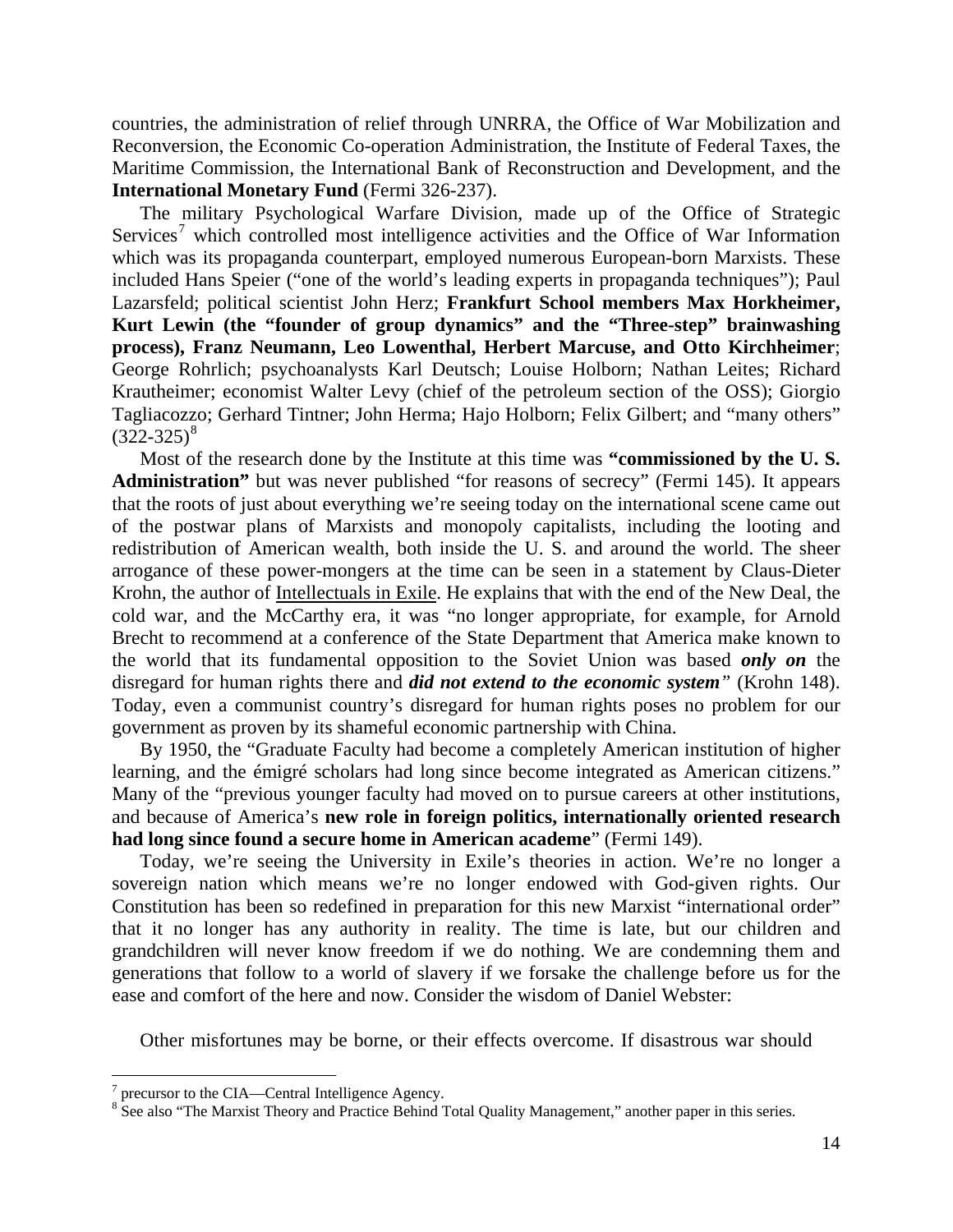sweep our commerce from the ocean, another generation may renew it; if it exhaust our treasury, future industry may replenish it…It were but a trifle even if the walls of yonder Capitol were to crumble, if its lofty pillars should fall, and its gorgeous decorations be all covered by the dust of the valley. All these might be rebuilt. But who shall reconstruct the fabric of demolished government? Who shall rear again the well-proportioned columns of constitutional liberty?...No, if these columns fall, they will be raised not again...they will be the remnants of a more glorious edifice than Greece or Rome ever saw, the edifice of constitutional American liberty."<sup>[9](#page-79-0)</sup>

 $\overline{a}$ 

<span id="page-79-0"></span><sup>&</sup>lt;sup>9</sup> Webster in a speech delivered in Washington, D.C. on February 22, 1832, reprinted in "Foundations of Liberty," MacArthur Institute, East Moline, Illinois).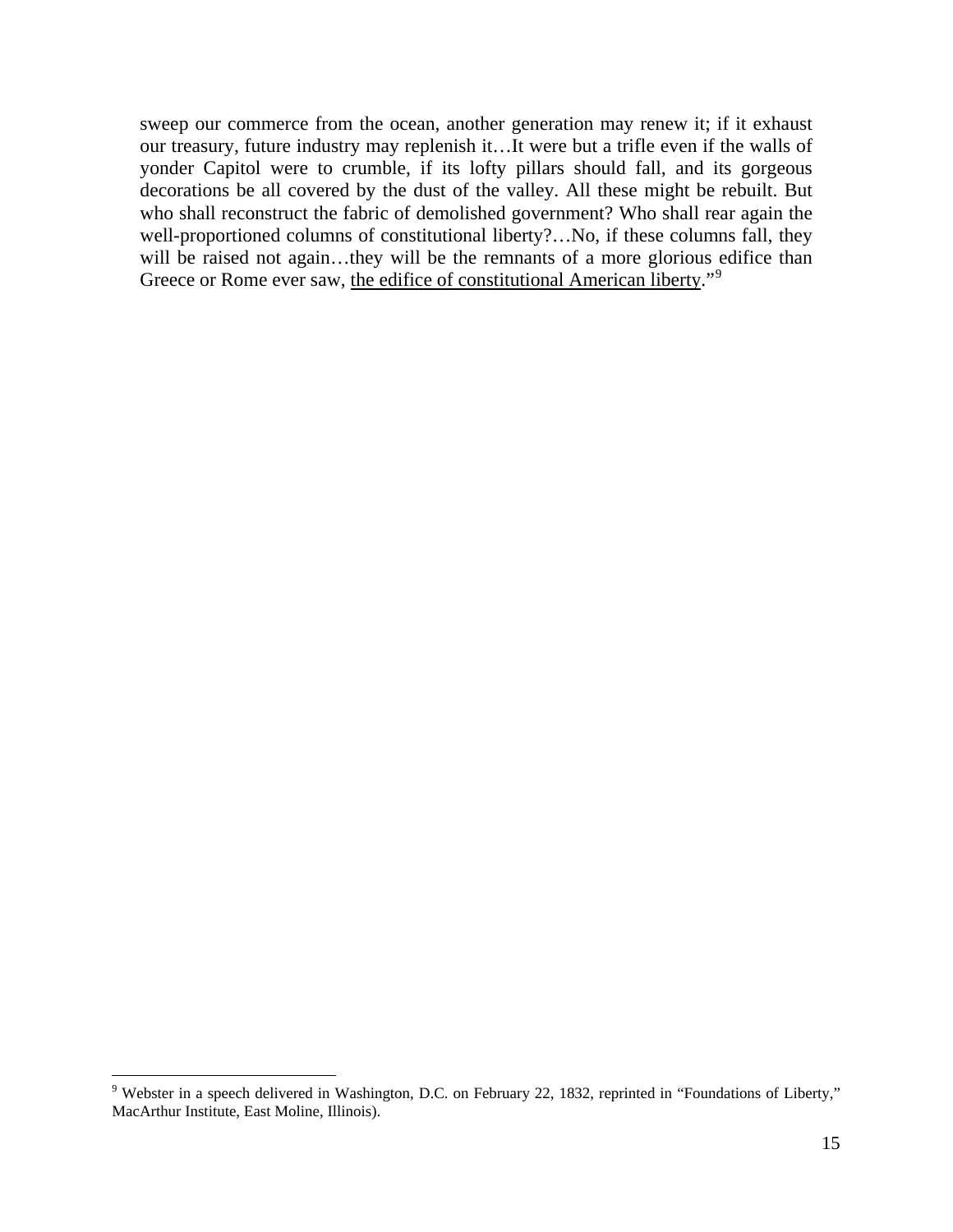#### **WORKS CITED**

Archamdault, Reginald D. Dewey on Education. Brown University, Random House, 1966.

- Bennis, Warren, Kenneth Benne, Robert Chin, and Kenneth Corey. The Planning of Change, edited by Warren Bennis. Holt, Rinehart and Winston, 1961, 1975 Edition.
- Bronner, Stephen Eric. Of Critical Theory and Its Theorists. Blackwell Publishers, Oxford UK & Cambridge USA, 1994.
- Fermi, Laura. Illustrious Immigrants. University of Chicago Press, 1968.
- Hyman, Sidney. The Lives of William Benton. University of Chicago Press, 1969.
- Gunnell, John C. The Descent of Political Theory. University of Chicago Press, 1993.
- Jay, Martin. The Dialectical Imagination: A History of the Frankfurt School and the Institute of Social Research. 1923-1950. Little, Brown and Company, 1973.
- Jordan, John. Machine-Age Ideology: Social Engineering & American Liberalism. 1911- 1939. University of North Carolina Press, 1994.
- Koch, Stephen. Double Lives: Spies And Writers In The Secret Soviet War of Ideas Against the West. Free Press, 1994.
- Krathwohl, David, et al. Taxonomy of Educational Objectives. Book 2: Affective Domain. Longman Inc., 1965.
- Krohn, Claus-Dieter. Intellectuals in Exile: Refugee Scholars and the New School for Social Research. Campus-Verlag, 1987; University of Massachusetts Press, 1993.
- Murphy, Bruce Allen. The Brandeis/Frankfurter Connection: The Secret Political Activities of Two Supreme Court Justices. Anchor Press/Doubleday Company, Inc., 1983.
- Scheuerman, William E. Between the Norm and the Exception: The Frankfurt School and the Rule of Law. The MIT Press, 1994.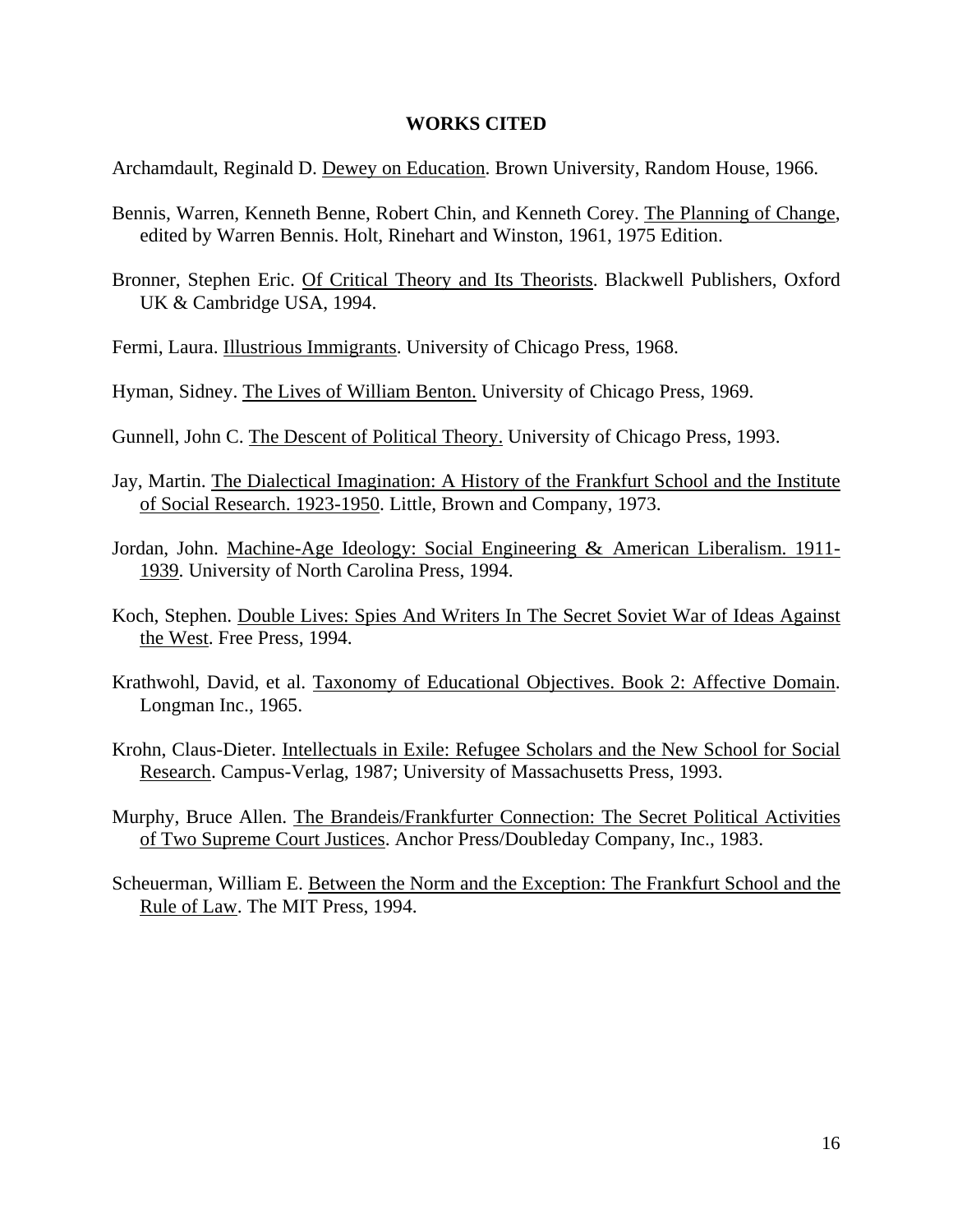# **CRITICAL THEORY MARXISM, DIALECTICAL METHOD**  and **TOTAL QUALITY MANAGEMENT**

by

Judy McLemore

Vol. 3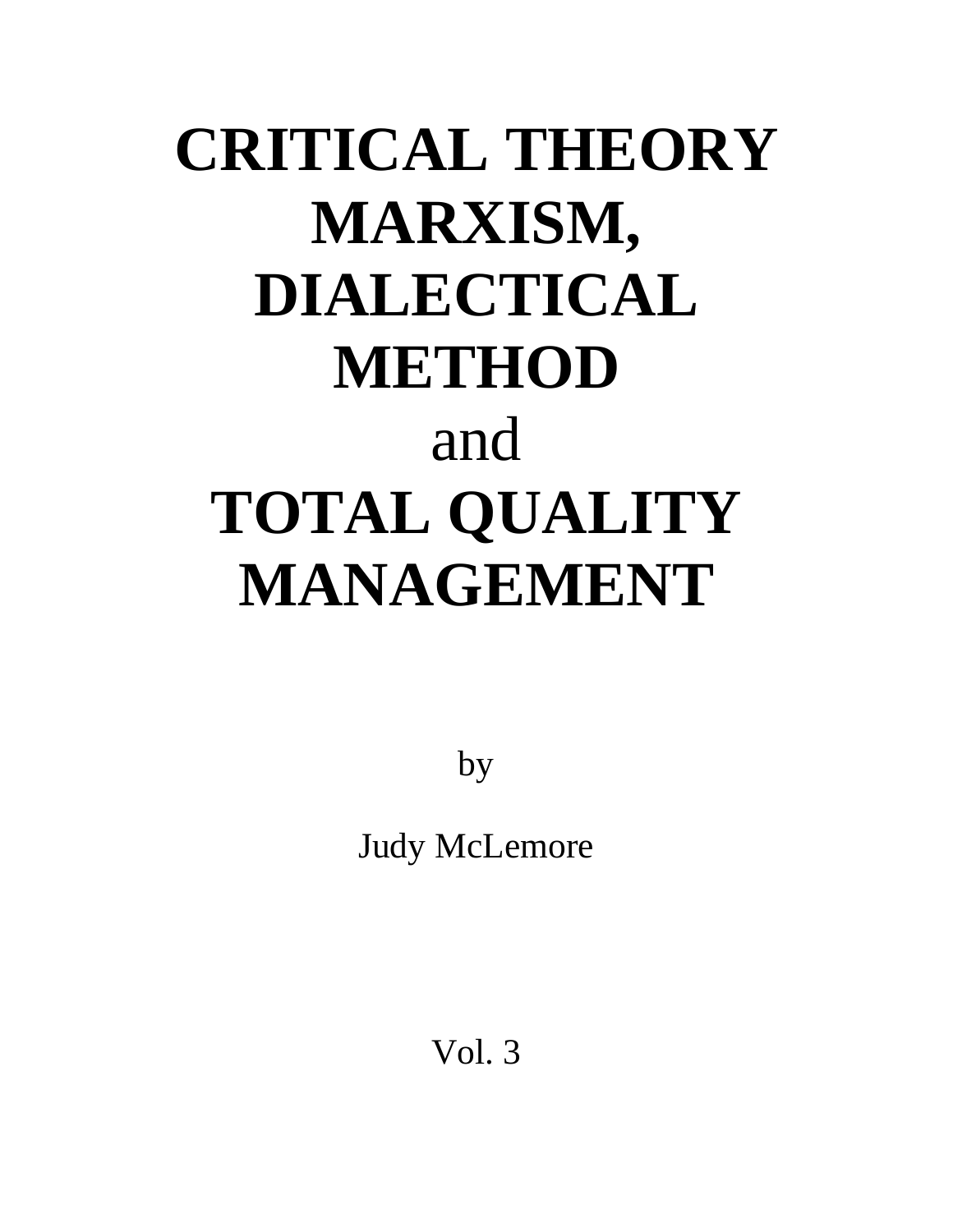## **CRITICAL THEORY MARXISM, DIALECTICAL METHOD and TOTAL QUALITY MANAGEMENT**

by

Judy McLemore

Vol. 3 (Second Edition)

©2002 Institution for Authority Research Dean Gotcher Herndon, KS 67739 [www.authorityresearch.com](http://www.authorityresearch.com/)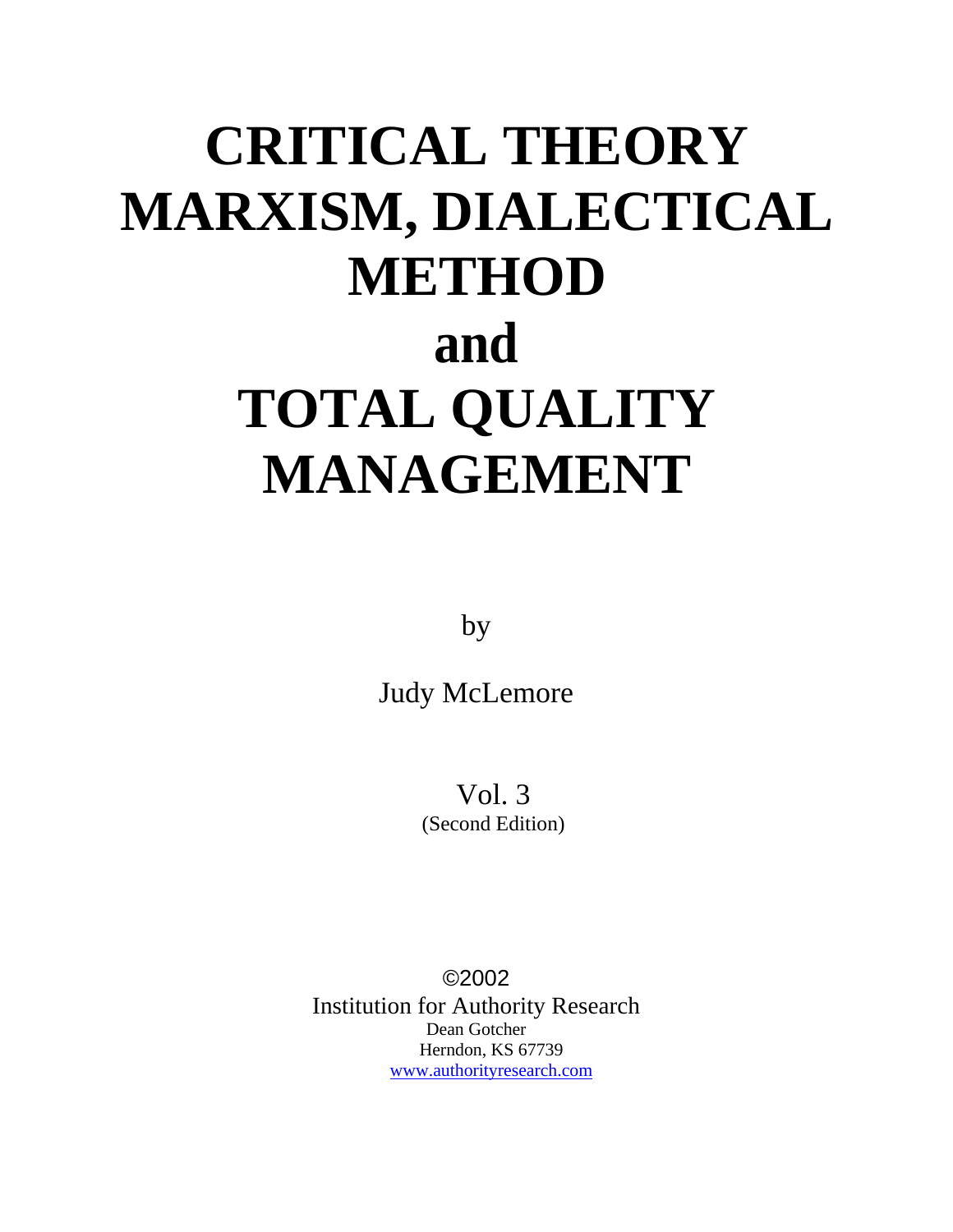### **CRITICAL THEORY MARXISM DIALECTICAL METHOD and TOTAL QUALITY MANAGEMENT**

#### by Judy McLemore

One…advantage of the **Marxist approach to history**…**is its fusion of theory and practice**, contemplation and intervention, observation and interposition. This is perhaps the proudest boast of Marxism in general. Marxism is intended to provide more than an understanding of history. It is **intended to serve as a guide for making history**.

Toward this end, the philosophic, historic, economic, and other theoretical productions of Marxism are each meant to serve a double purpose. By illumining the past, they enlighten mankind as to its heritage: they open consciousness to wholly unsuspected aspects of social existence. Thus, they change the terms by which we accept the present, and thereby change our ability to shape the future. The **unity of theory and practice - of knowledge and action**…recognizes that thought and action are inseparably bonded in the **experience** of life itself. Thought provides the understanding of the past by which we guide our actions, action expresses the translation of thought into our engagement with the future.

Of course, such a unification also imports enormous perils into the **making of history**, perils monstrously evident in the way "Marxist" theory has been used to justify cruel and inhuman actions…**Yet the idea of a unity of theory and practice is a laudable one, however much that idea may have been abused in actuality…** (Heilbroner 80-81)

In the thirties, the Institute for Social Research/Frankfurt School immigrated to America from Germany. After World War II, aided by British Hegelians at the Tavistock Institute in London, they brought **Critical Theory Marxism** to bear on America and its institutions in quest for her transformation. The origins of Total Quality Management (TQM) are found in the work of the Frankfurt School and the Tavistock Institute. In their formulation of Critical Theory, the Frankfurt School blended a revised Marxism, based on the work of the Young Hegelians with which the young Karl Marx himself was a member, and the work of Sigmund Freud. Tavistock's work was based on Georg Hegel's dialectical process and a revised Freudism.

**Reason**…was the critical tribunal on which **Critical Theory** was primarily based. (Jay 61)

While Marx and Engels combined Hegel's dialectic with philosophical materialism, Hegel saw it as the expression of the world spirit realizing itself in nature and in human society. He contended that the world was evolving by way of the dialectical process into an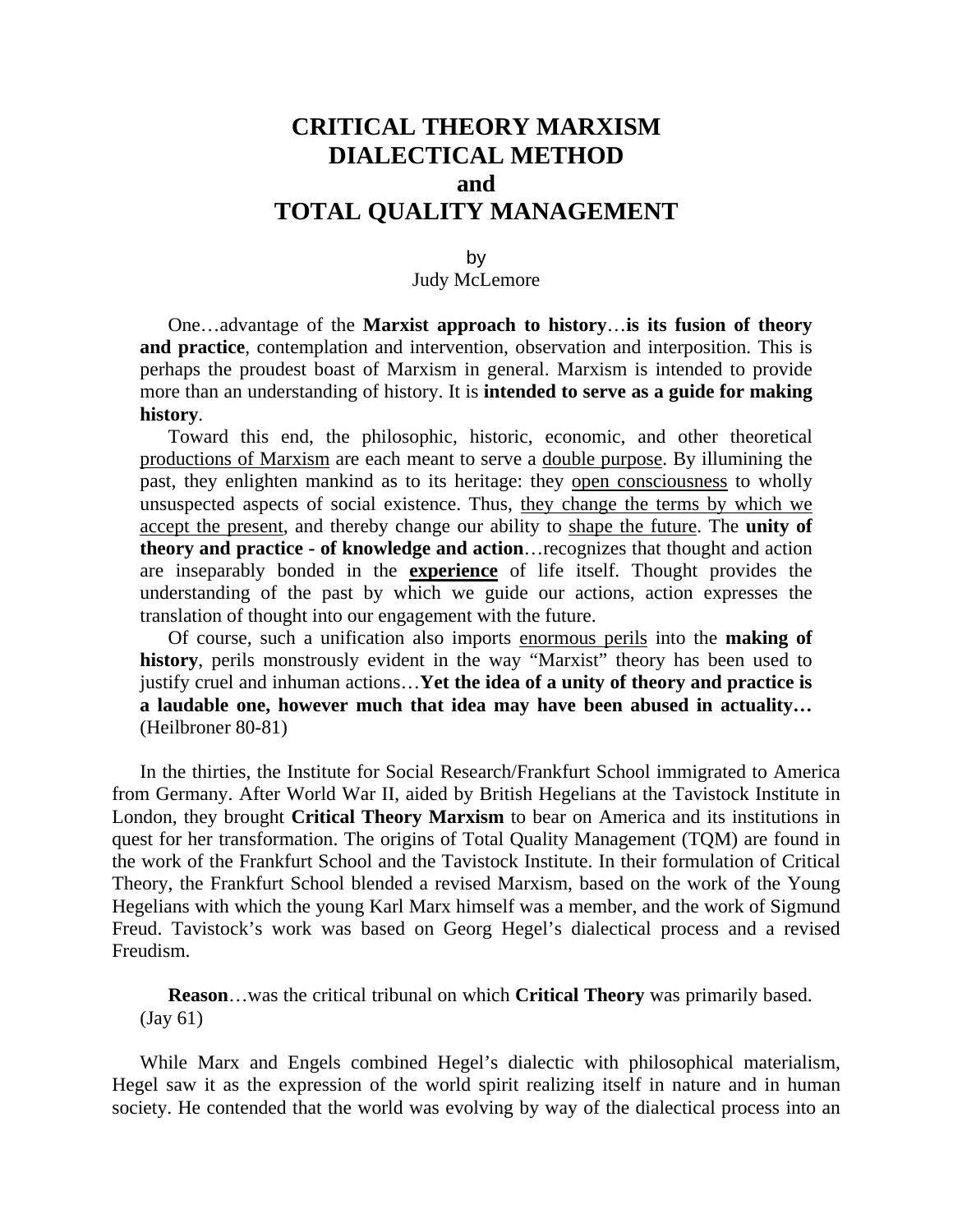organic whole. He gave various names to this *process* such as "Spirit," "Idea," "God," and "**Reason**." According to German émigré Herbert Marcuse, Frankfurt School member and revolutionary professor of the sixties, Hegel's **"reason"** has the **"task of reconciling the opposites and 'sublating' them in a true** *unity"* **which includes "restoring the lost** *unity in the social relations of men."* (Marcuse 43)

Marcuse writes:

…**reason** is motivated by the need to restore the totality. How can this be done? First, says Hegel, by undermining the false security that the **perception**s and manipulations of the **understandings[1](#page-84-0)** provide. The common-sense view is one of indifference and security, the indifference of security. Satisfaction with the given state (status quo/what is) of reality and acceptance of its fixed and stable (existing) relations make men indifferent to the as yet unrealized potentialities that are not 'given' with the same certainty and stability as the objects of sense. **Common sense** mistakes the accidental appearance of things for their **essence** (conflictual/contradictory elements that foster change), and persists in believing that there is an immediate identity of essence and existence. (Marcuse 44)

"Beware of **Common sense**," explains W. Edwards Deming, the father of Total Quality Management (TQM). This because he believes the use of common sense is the major problem with traditional management. "Education and government" are in "need of *transformation* to *think* and *act* in terms of a **system**" (Whole, Totality). But transformation is not automatic, says Deming, it "must be learned, it must be led." A leader must "construct a theory" which requires *knowledge* about a system and its optimization. Then the leader "develops an appropriate system for management (**practice**) of his **theory**." TQM provides that "system of theory," for the "**continual change** of practices for all people," he boasts (Deming 3:6)

Marcuse continues:

The identity of essence and existence…can only result from the enduring effort of **reason to create it**. It comes about only through a conscious **putting into action of knowledge (theory into practice), the primary condition for which is the abandonment of common sense and** mere **understanding** for **speculative thinking**. Hegel insists that only this kind of thinking can get beyond…the prevailing state (**what is**) of being. **Speculative thinking compares the apparent or given form of things (what is) to the potentialities (what ought to be) of those same things…Speculative thinking conceives the intellectual and material world** not as a totality of fixed and stable relations, but **as a becoming**, and its being as a product and a producing.

What Hegel calls **speculative thinking** is in effect his earliest presentation of **dialectical method.** The relation between dialectical thinking (reason) and isolating

<span id="page-84-0"></span><sup>&</sup>lt;sup>1</sup> the "operations of the understanding yield the <u>usual type of thinking usual type of thinking</u> that prevails in everyday life as well as in science" (Marcuse 44).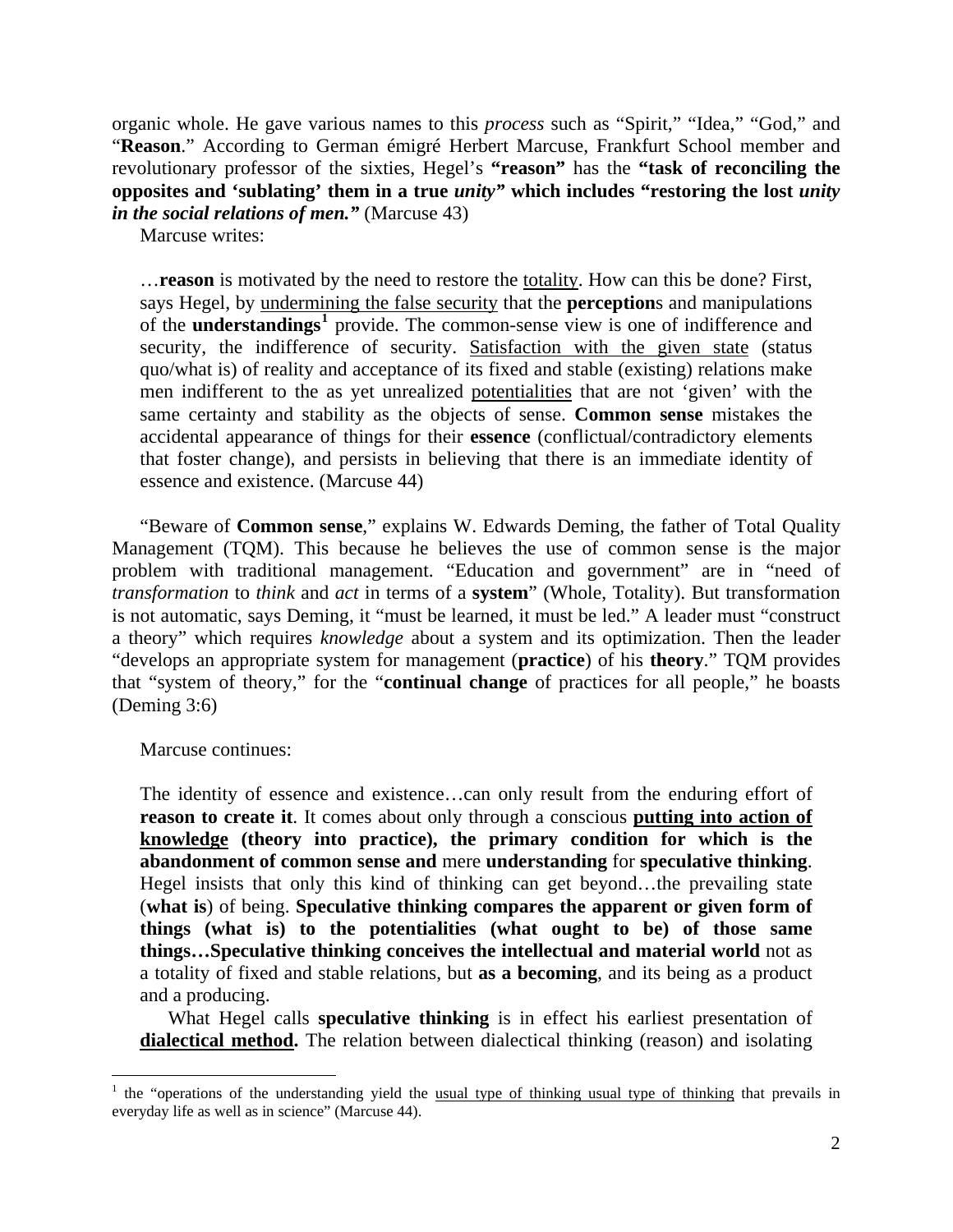reflection (traditional thinking) is clearly defined. The former **criticizes** and supersedes the **fixed oppositions** created by the latter. It **undermines** the security of **common sense**…The first criterion of **reason**, then, is a distrust of matter-of-fact **authority**… (Marcuse 44)

The strategy of the Frankfurt School was the reorganization of the American people into collectives or groups and putting the dialectical process into action within these groups. The entire plan was first laid out in 1951 in the how-to book, Human Relations and Curriculum Change. This was a selection of readings by various Hegelian Marxists that in its totality, provided a guide for the destruction of any and all of America's existing traditional institutions by first destroying, group by group, each individual's Christian conscience, and thus the Ultimate **Authority** in America. It is on the work of this book that Total Quality Management is based. $<sup>2</sup>$  $<sup>2</sup>$  $<sup>2</sup>$ </sup>

Human Relations in Curriculum Change explains that one of the "most difficult problems of modem planning" is to **"bridge the gap"** between *"what is"* and *"what ought to be."* However, it can be done with a "methodology of **problem-solving**" which is a "methodology of **deliberation**." This method of deliberation consists of the application of the dialectical method to the group, resulting in brainwashing. The problem the group believes they are organized to solve is in reality, the planner's predetermined plan for change. Thus, what the group believes is a "quest for the solution to the problem" is in reality the planners "quest for a *plan* or program of change" that will transform *what is* into *what ought to be.* 

*Briefly,* this planning/problem-solving process might go something like the following (covertly, there is much more going on). A small committee is formed, headed by a facilitator, to do an assessment or study of the *existing* system or *what is.* This in order to elicit complaints and dissatisfactions, and later to compare *what is* to *what ought to be,* as well as to pinpoint where various individuals stand on the issue. With this knowledge in hand, they can begin work on the opposition to change. Next, individuals concerned would be organized into a soviet (collective, group, team, committee) to solve the pseudo-problems revealed by the assessment or study and then the planning begins.

The next phase would involve a facilitator manipulating the group into defining the problem as the planners see it. This would include **deliberation and dialogue** and is the key to the whole process. It concerns the "formulation of a purpose" or "goal," the "desired" end or "state of affairs." This is often referred to as *"what ought to be"* as opposed to *what is* or the *existing* state of affairs. Deliberation and dialogue "focuses upon devising actionsolutions" to the problem, meaning a *plan* of action or steps to "transform *existing* conditions into conditions that are *desired'* by the planners. This, of course, necessitates the "fusion and interpenetration of outlooks" of group members. In order to accomplish this, putting the dialectical process into action is an absolute necessity. The dialectical method is based on **contradictions** or **"conflict"** facilitated between diverse individuals within a group, conflict between "competing perspectives" and "conflicting conceptions of *what should be,*  conflicting standards of good or bad, conflicting value perspectives." The function of the dialectical process is to facilitate a diverse group of individuals to **consensus**, that is, into a

 $\overline{a}$ 

<span id="page-85-0"></span><sup>&</sup>lt;sup>2</sup> See "The Marxist Theory and Practice behind Total Quality Management," another paper in this series, for documentation.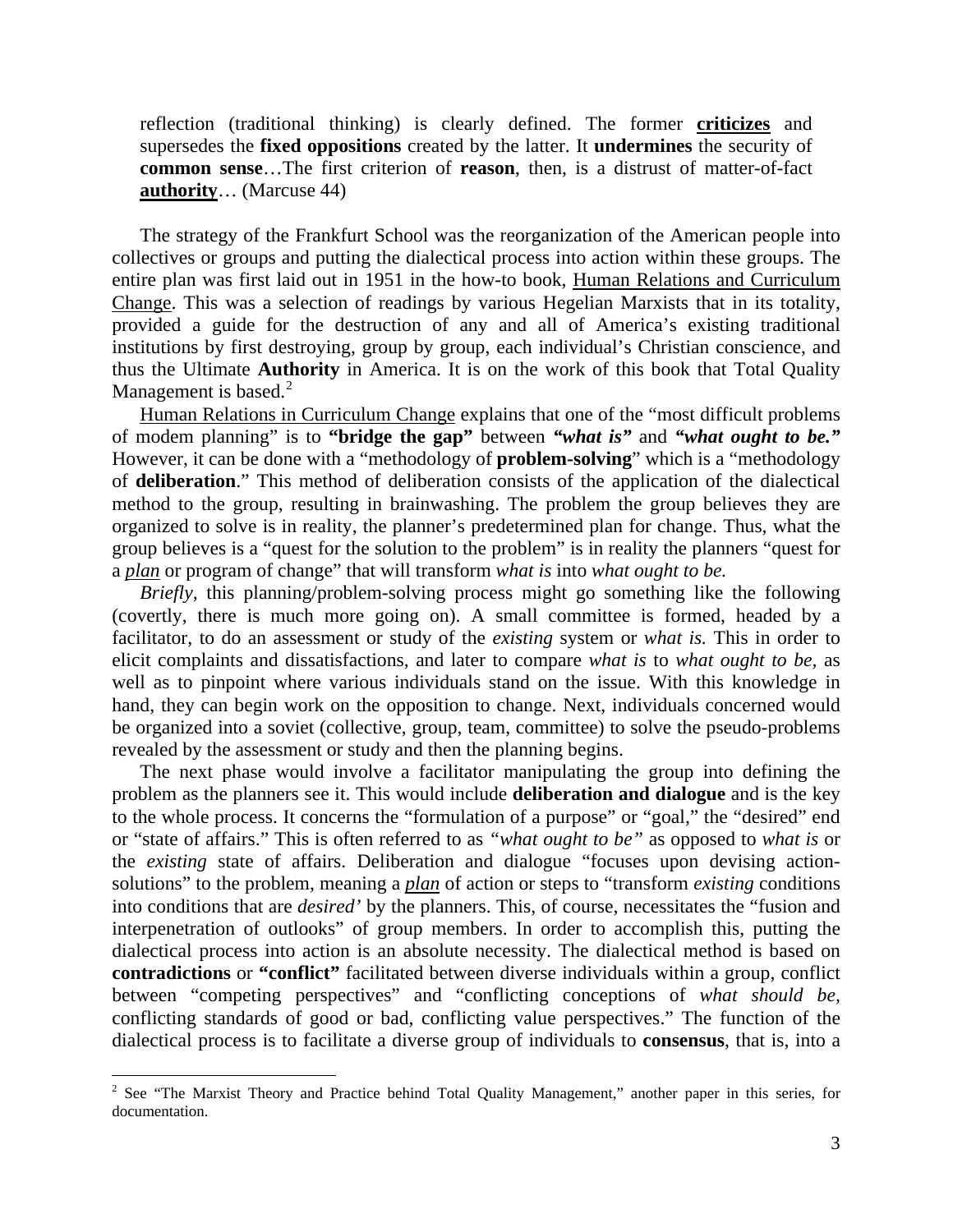"communion of belief, feeling, purpose, and direction, or "one mind." A group mind in flux and thus adaptable to change can be facilitated in any direction, belief, worldview, etc. the facilitator chooses. No conflict is fully resolved until all members "have come, through **deliberation**, to accept the resolution as their own" which signifies **consensus**. Once the group has thus internalized the decision/solution, they will commit to it and help in its implementation/common action because they erroneously believe they themselves made the decision.

Now the Spirit speaketh expressly, that in the latter times some shall depart from the faith, giving heed to seducing spirits, and doctrines of devils.

Speaking lies in hypocrisy; **having their conscience seared** with a hot iron… (Holy Bible, I Timothy, 4:1-2)

In order to accomplish this false perception of participation, each member is facilitated to "project publicly" or openly to the rest of the group what they personally feel the goal should be. More to the point, individual group members must state openly the goal their existing personality or "character" demands. By projecting alternative solutions, the personalities and beliefs of each member is *revealed* because individuals' beliefs and personalities are "defined by the ideal purposes and goals with which they are identified." **Otherwise, the "value perspectives and the characters" of members "will remain subjective, unreasonable, and unconstructed sources of dissent and non-cooperation…to the degree to which they are not brought out in the open, objectified, discussed, reconstructed, and made common…in the process of deliberation."** To the facilitator, individual "dogmas are seen methodologically as intellectual attempts to save some privileged *position* (belief/thesis) from open collective criticism and modification." Over time, this collective criticism/feedback from the group will destroy all individual "dogmas" (beliefs and convictions) and eventually the individual's *conscience* itself. It is through the brainwashing process of *"inter-persuasion"* that a "common character is built" from individual group members. This because the *conflict* the facilitators are manipulating is internal, within the minds of group members. *(See "The Marxist Theory and Practice behind Total Quality Management" which details this internal brainwashing process.)*  Marcuse continues:

The form of reality that is immediately given (what is or status quo) is, then, no final reality. The system of isolated things in opposition, produced by the operations of the **understanding**, must be recognized for what it is: a bad form of reality, a realm of limitation and bondage. The realm of freedom, which is the inherent goal of **reason**, cannot be achieved, as Kant and Fichte thought, by playing off the subject against the objective world…In the final reality there can be no isolation of the free subject from the objective world; that **antagonism[3](#page-86-0)** must be resolved, together with all the others created by the **understanding**. The final reality in which the **antagonisms** are resolved Hegel terms the Absolute (the ideas and thinking of **reason**)…it is quite the reverse of the reality apprehended by common sense and

 $\overline{a}$ 

<span id="page-86-0"></span><sup>&</sup>lt;sup>3</sup> Defined and explained later in this paper.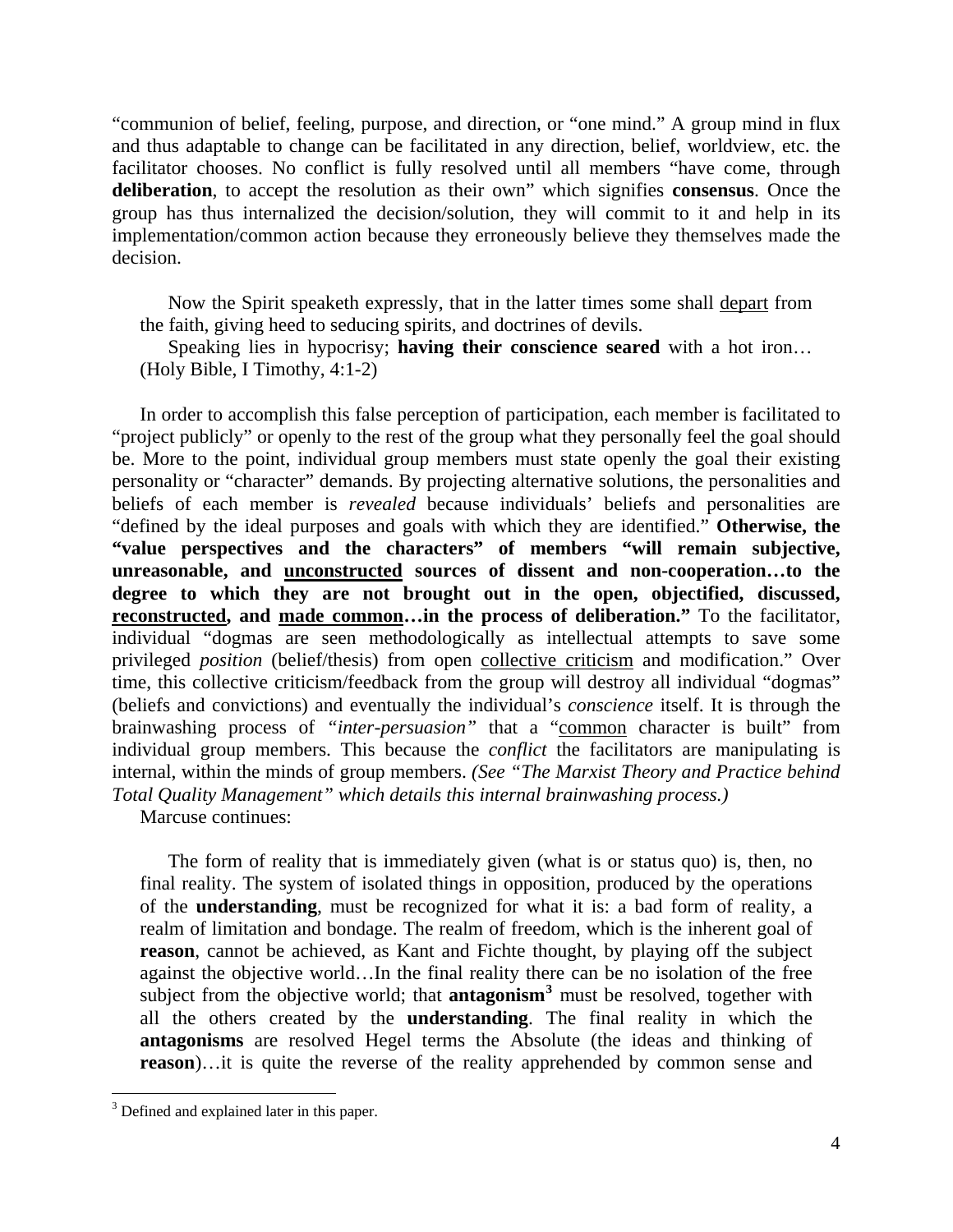understanding; it **negates common-sense reality** in every detail, so that the absolute reality has no single point of resemblance to the finite world

Whereas **common sense** and the **understanding** had perceived isolated entities (individuals) that stood opposed one to the other, reason apprehends the **identity of the opposites**. It does not produce the identity by a process of connecting and combining the opposites, **but transforms them so that they cease to exist as opposites**, although their content is preserved in a higher and more real form of being. **The process of unifying opposites touches every part of reality and comes to an end only when reason has organized the whole so that 'every part exists only in relation to the whole. and every individual entity has meaning and significance only in its relation to the totality.**

The totality of the **concepts and cognitions of reason** alone **represents** the **absolute**. **Reason**, therefore, is fully before us only in the form of an allembracing…system…[I]n his first philosophical writings, Hegel intentionally emphasizes the **negative function of reason: its destruction of the fixed and secure world of common sense and understanding**. The absolute is referred to as Night and nothing…**Reason signifies the absolute annihilation of the common-sense world**. For, as we have already said, the struggle against common sense is the beginning of speculative thinking, and the loss of everyday security (one's faith in the Ultimate Authority) is the origin of philosophy. (Marcuse 45-47)

Marcuse dedicated his book Reason and Revolution to Max Horkheimer and the Institute of Social Research/Frankfurt School. Horkheimer had succeeded the Austrian Marxist Carl Grunberg in  $1931<sup>4</sup>$  $1931<sup>4</sup>$  $1931<sup>4</sup>$  as leader of the Frankfurt School in Germany. When Hitler came to power, he "was able to save his Institute as an entity, moving it first to Geneva, then to Paris, before finding a permanent home for it in facilities made available by Columbia University" (Krohn 161).

Writes Marcuse:

 $\overline{a}$ 

Hegel's philosophy is indeed…a negative philosophy. It is originally motivated by the conviction that the given (existing) facts that appear to common sense as the positive index of truth are in reality the negation of truth, so that **truth can only be established by their destruction. The driving force of the dialectical method lies in this critical conviction…**

Hegel's point is that the old order has to be replaced by a 'true community' (Allegemeinheit). Allegemeinheit means at one and the same time, first, a society in which all particular and individual interests are integrated into the whole, so that the actual **social organism** that results accords with the common interest (community), and, second, a totality in which all the different isolated concepts of knowledge are fused and integrated so that they receive their significance in their relation to the whole…The second meaning is obviously the counterpart of the first…The universality of **reason**, represented by the absolute, is the philosophical counterpart of the **social community in which all particular interests are unified into the whole**.

<span id="page-87-0"></span><sup>&</sup>lt;sup>4</sup> This date varies with different authors. One author states that it was 1927, another 1930.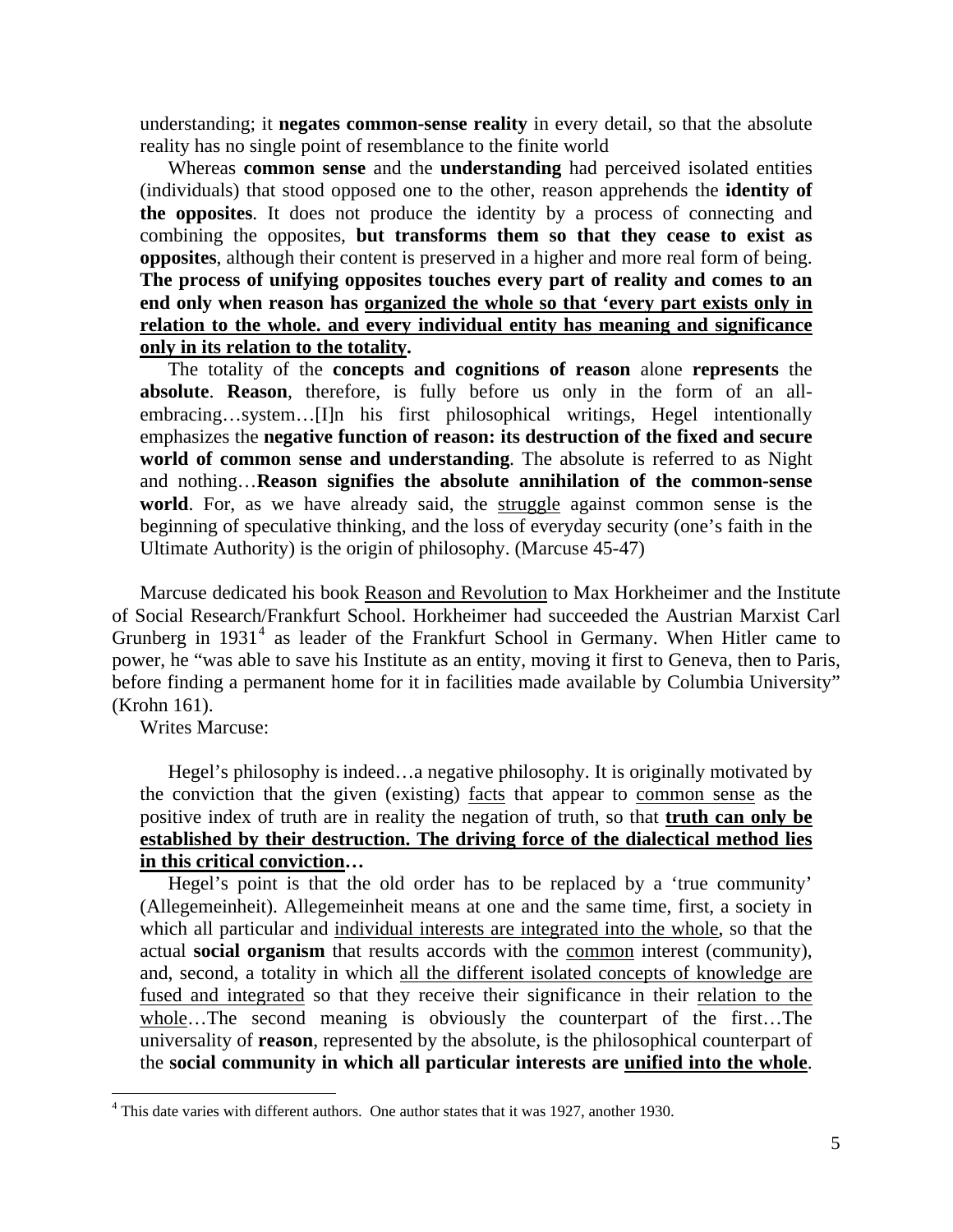#### (Marcuse. 27, 52)

The Hegelian dialectic considers things in their *"movements and changes, inter-relations and interactions."* Everything is in "continual *process* of becoming and ceasing to be, in which nothing is permanent but everything changes and is eventually superseded. All things contain *contradictory* or *conflictual* sides or aspects, whose *tension* is the *driving force* of change and eventually transforms or dissolves them. *Processes* of gradual quantitative increase or decrease, at a certain stage when *internal tensions reach breaking point,* give rise to fundamental changes of **quality**." For Hegel, **the focus of this process was on the mind, that is, thinking or thought**, while Marx and Engels stressed it was "inherent in the nature of the material world." (Encyclopedia Britannica, Vol. 7, p. 357)

In a discussion between two people…diametrically opposed points of view [thesis and antithesis] may be advanced in the first instance. Each party, however, may gradually come to understand (empathize with) the other position, and ultimately both of them may come to agree to reject their own partial views and to accept a new and broader view…the original opposition has been reconciled in a higher synthesis.

Hegel believed that thinking always proceeded according to this pattern: it begins by laying down a positive thesis (belief) which is at once negated by its antithesis (opposing or diverse belief); then further thought produces the synthesis. But this in turn generates an antithesis and the same process continues once more…Ultimately thinking reaches a synthesis which is identical with its starting point, except that all that was implicit there has now been made explicit. (E. B., Vol. 11, p. 301)

#### Harvard University's Carl Friedrich notes:

The 'vast power of negation' which fascinated Hegel is the originator of ever-new thought. Hegel does not pretend to understand how this can be; all he knows is that it is so…No synthesis. no matter how unique, can help arousing this power of negation, can help eliciting a contradiction and thus starting the process allover again. In terms of abstract logic, the Hegelian position amounts to claiming that: A is non-A. This formidable challenge to established logical principles is rooted in an ontological, that is to say, metaphysical assumption. This metaphysical assumption is the core of the Hegelian philosophy: **the absolute is reason**. Hence **Hegel can assert that dialectic is God's thinking himself in man…** (Friedrich xli-xlii)

Hegel taught that thought or thinking is a dialectical "process" of moving from one stage to another, "moving from the simple to the complex **by** a gradual **development** or 'unfolding' **into synthesis** which became thesis for still higher synthesis." To him, reality consists of this "logical process of thought obeying the laws of evolution." Moreover, he believes that everywhere in the natural world as well as in the **minds of men**, we find this process of development that he called the dialectical process or **principle of contradiction**. This **dialectical** or **"reasoning"** process is "contained within God, thus God must be thought of as a 'developing' God" as well as the "entire process of evolution." According to Hegel, **as the world evolves God becomes "self-conscious, comes to know himself more fully. In**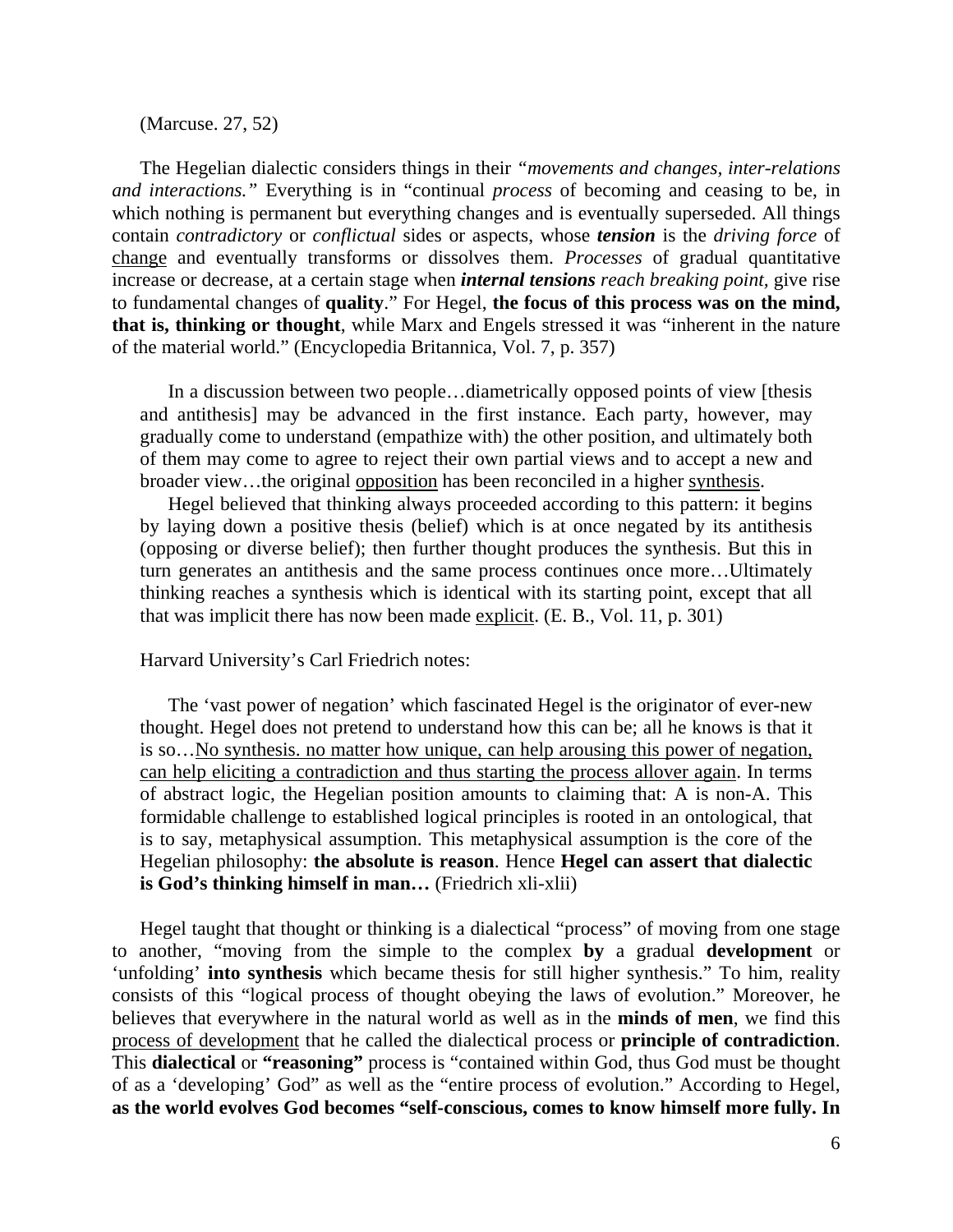**man he reaches the clearest self-consciousness."** Since God is **"Idea" or "creative reason," God becomes fully "conscious only in the minds of human beings."** (Frost)

Hegel believed that the universe is a **"whole"** and nature and man are **"one"** within this whole. The "processes" of the human mind and those of nature are the same. The highest function of the mind is **"that activity which enables one to see things whole, to see opposites unified"** (dialectical or systems thinking). He asserts that in **studying the mind, one will find it full of opposites or contradictions**. But also within the mind, as in nature, he found what he called the dialectical process at work, a process by which each pair of opposites is reconciled in a synthesis. According to Hegel, the **"mind does not stop with contradictions, but strives to get rid of them by effecting a synthesis…**In a true synthesis the values of both the thesis and the antithesis are conserved and together they move toward *new values*." (Friedrich xli-xlii)

Several of the Marxists at the Frankfurt School studied the Bible as did Hegel which is where their knowledge of man's inner conflict originated. They, in turn, took this knowledge and used it to wash the belief in God from the minds of men. Over 2000 years ago the apostle Paul explained this spiritual conflict, this inward struggle within the mind of man with sinful desires as a struggle between the flesh and the spirit.

For I know that in me (that is, in my flesh) dwelleth no good thing: for to will is present with me; but how to perform that which is good I find not. For the good that I would I do not: but the evil which I would not, that I do. …I find then a law, that, when I would do good, evil is present with me. ... O wretched man that I am! who shall deliver me from the body of this death?

Paul then gives the *only* solution to this spiritual conflict:

I thank God through Jesus Christ our Lord. So then with the mind I myself serve the law of God; but with the flesh the law of sin. There is therefore now no condemnation to them which are in Christ Jesus, who walk not after the flesh. but after the Spirit. (The Holy Bible, Romans 7)

Hegel, as well as his disciples, had rejected Jesus Christ as the solution to the spiritual conflict and sought rather to use this conflict for their own ends. Sigmund Freud, the socalled father of "American psychology" who's students worked with the Frankfurt School, postulated that man's behavior was determined by repressed sexual drives, a "continual war going on between the id (biological impulses/desires/flesh) and the superego (conscience)." Thus "on the super-ego level, one can turn on oneself, as it were, and condemn as sinful and immoral one's own id impulses and ego lapses. And because one can so turn on oneself, the *possibilities* of *conflict* become multiplied and intensified" (Griffiths 12, 262-263; Turner 93).

**Humanistic** psychologist **Carl Rogers**, drawing on the work of Freud and the National Training Laboratories, applied Hegel's process to group therapy with the goal of making "congruent" the flesh and the spirit, eliminating even the very knowledge and awareness of sin. Rogers' work then was merged with the work of the Frankfurt School which helped create a safe therapeutic climate/environment for group brainwashing. Carl Rogers, William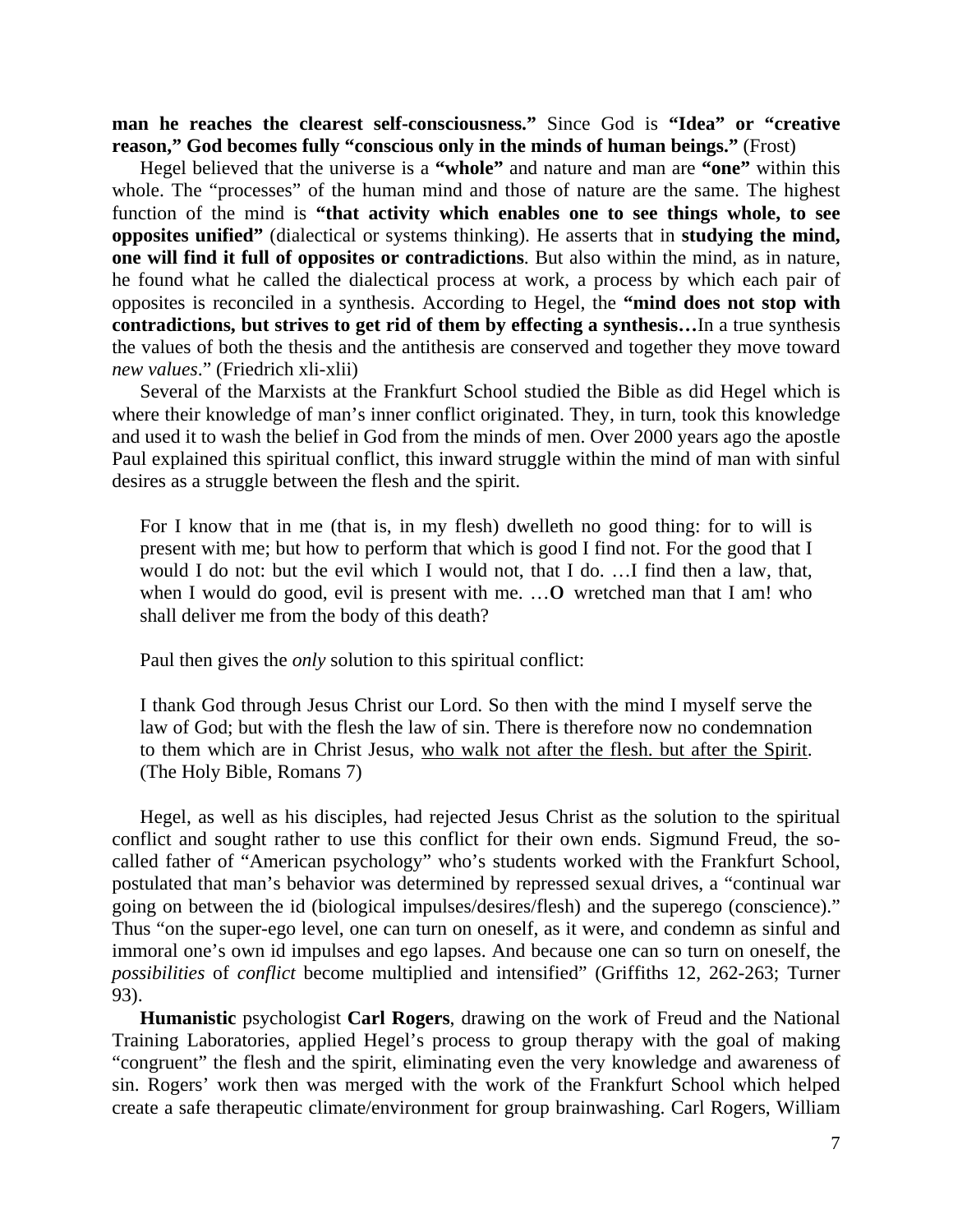Coulson, and Abraham Maslow then applied the process to education and called it *decisionmaking and/or values-clarification.* Is it coincidental that the primary outcome of this process, when applied to children, is *rebellion against higher authority,* which was the *original sin*? Today, management books stress how to use this fallen or "shadow side" of human nature for the so-called good of the corporation.

J. P. van Praag was one of the "leading figures" in secular **humanism**. He held a chair at the University of Leiden, served in the Dutch government and was the founding chairman of the **International Humanist and Ethical Union**. In his book, Foundations of Humanism, he traces the historical roots of humanism in classical Greece and the Renaissance, going back to Socrates: "the man who is considered the father of humanist thought." Although the term "humanism" was only coined in 1802, the defining characteristic of the humanist, according to Praag, is **"atheism."** Another characteristic of the humanist is the belief that "part of the **divine is present in each person**" and "that part is man's **reason**, which in a way **recreates the world** by considering it as a harmonic order," he explains. (Isn't it interesting that the rebellious Satan, who is now working to create his own world order in his own image, first tempted Eve with this same approach, and that is, 'If you'll only obey your flesh rather than God and eat the apple, *ye shall be as god'*). Another characteristic of which the humanist is most noted, van Praag indicates, is their desire to re-make the world, and specifically man, in their own image. Among the most renown "humanists" of the past century, according to Praag, is: Hegel, Feuerbach, John Dewey, Karl Marx, the Gestalt psychologists (a group in which Kurt Lewin was initially a member), and the **"critical Marxists like Lukacs, Marcuse, Horkheimer, Adorno, and Habermas,"** (of which Kurt Lewin was also included). The *tool* of the humanist, says Praag is *"praxis."* He explains: "Experience shows that humanist political beliefs vary…however, it must be said that because of their convictions **humanists have a critical attitude with regard to all existing forms of society**…This is the reason that most **humanists do not shrink from radical criticism of society…Putting humanism into practice is impossible without changes in society, and that means changes in the power structure."** In changing the existing society, admits van Praag: "Most humanists will not out of hand reject violent revolutions in all circumstances and in all parts of the world. But for as long as possible they will use other *means…*" (van Praag 21, 19, 102, 104).

Not only had Hegel rejected the Savior but sought to make himself and everyone else god. His "whole system may be interpreted in a sense in terms of the basic metaphor of the incarnation, that is to say, the **union of God and man**." The "**true community** - a concept closely akin to the traditional 'invisible church' - is by Hegel seen as the **'general divine man'** which comes into existence as the incarnation is believed in," that is, where everyone has come to the "self-realization" that they are god. *This* was *liberty* to Hegel. He wrote to Schelling: "**Reason and liberty** remain our key-words. Our point of **unity**, the invisible church." Hegel saw his dialectical process as a means for manipulating the universal masses into a universal spiritual oneness, with this "force" that he called "God" realizing itself in the mind of man in the same process (Friedrich xxxvi, xxxvi, xxxvii, xlii).

The "development of **reason**" is "itself the most intense expression of this living and working God. For it, namely **reason**, is itself…the **Divine Spirit**." Friedrich explains that dialectics is "intuitive" and not a type of deduction. "Dialectics is descriptive: descriptive of the process of thought which one must have experienced in order to be able to understand it."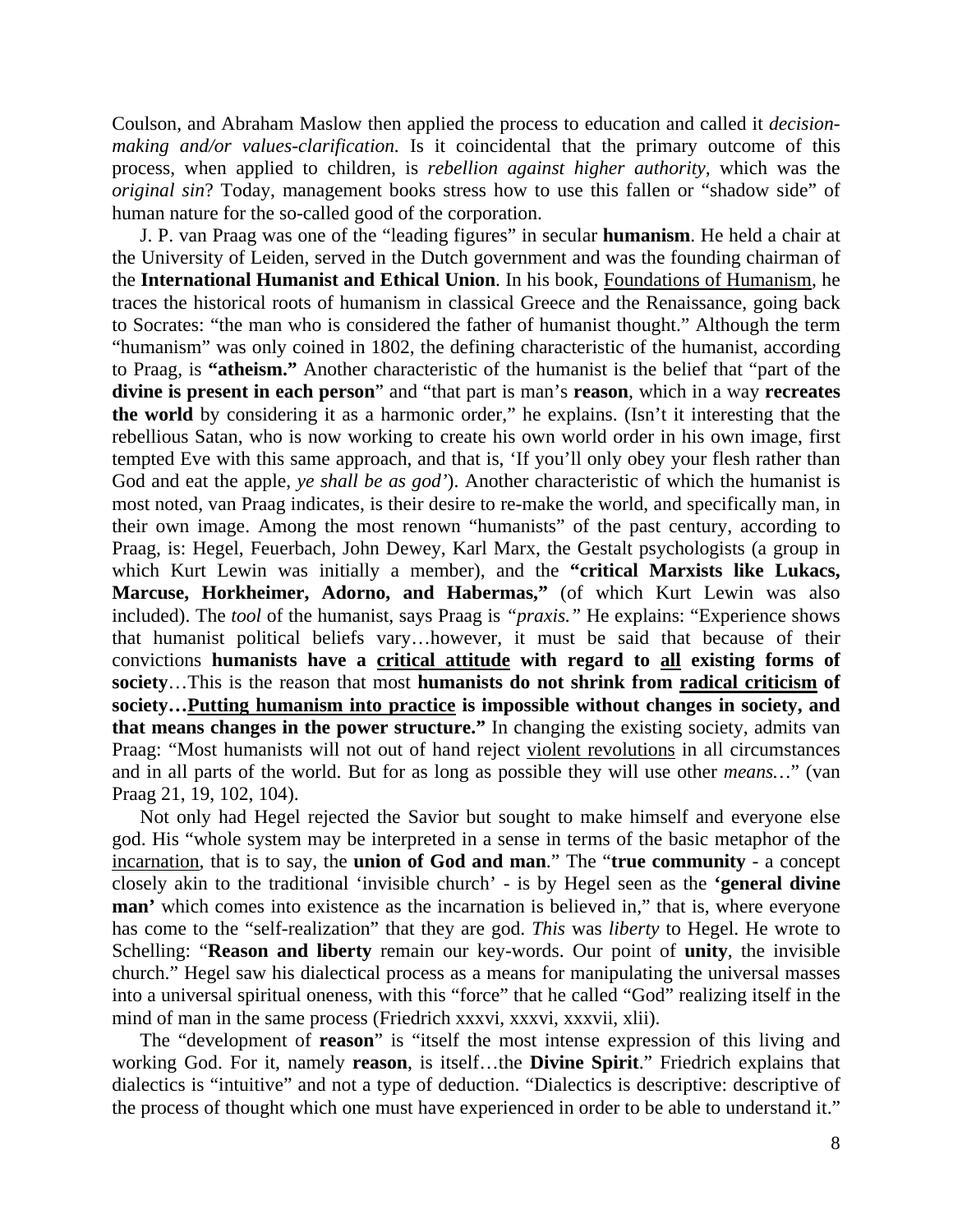This "force" or "spirit" is the god of this world, not the God of the Bible or his Holy Spirit. Hegel explains:

Spirit, in so far as it is the Spirit of God, is not a spirit beyond the stars, beyond the world. On the contrary, God is present, omnipresent, and exists as spirit in all spirits. God is a living God, who is acting and working. Religion is a product of the Divine Spirit; it is not a discovery of man, but a work of divine operation and creation in him.

The lifting of the spirit to God occurs in the innermost regions of the spirit upon the basis of thought; religion (God is Absolute spirit and Absolute spirit appears as religion and religion is the knowledge of this Absolute spirit) as the innermost affair of man has here its center and the root of its life; **God is in his very essence thought and thinking (man), however his image and configuration be determined otherwise.**

Man knows about God only in so far as God knows about himself in man; this knowledge is self-consciousness of God, but this knowledge is at the same time God's knowledge of man, and thus God's knowledge of man is man's knowledge of God; the spirit of man knowing God is only God's own spirit. (Friedrich xxxiv, xi, xxxiii, xxxiv, xxxv)

Hegel sought a "synthesis of antiquity and Christianity" (Friedrich xvii). His pantheistic antiquity is akin to Maurice Strong's ageless wisdom or theosophy, which, in turn, is the foundation of the New Age Movement. Moreover, Laszlo and von Bertanaffy wedded Hegel's secularized antiquity with so-called "science" and called it General Systems Theory, the philosophy of TQM. In 1843, Ludwig Feuerbach wrote to Karl Marx concerning Hegel: "Ah! one need only open his lectures to fall unconscious before the corpse-like odour of Duns-Scotist scholasticism and Jacob Boehme's **theosophy**" (Hook 233).

"It has been maintained that 'the deepest roots of Hegel's system was a personal religious experience,'" explains Friedrich. Hegel saw the universe as a "living spiritual unity," as an "organic whole" of which the "spirit is the most comprehensive." He saw the spirit as a "real, concrete and objective force," and this "spirit is a *personalized being* through which **God actualizes himself**." For Hegel, the spirit was "completely outside the self. as well as inside it." (Friedrich xvii, xxv, xxxvi, xxv).

Hegel is also the philosopher of the "national authoritarian state" (xxii). He believed that "persons, not individuals, are the subject of rights, and what is required of them by law is mere obedience, no matter what the motives of obedience may be" (E. B. Vol. 11, p. 301). This law or right, according to Hegel, is an "abstract universal" and the "embodiment of the human will," but only does justice to the "universal element in that will":

My will, however, is also mine, and this element of individuality cannot be satisfied unless the act which he does accords, not merely with law or custom, but with his own conscientious convictions…Thus the problem in the modern world is to construct a social and political order which satisfies the claims both of the universal law and of the individual conscience. (301)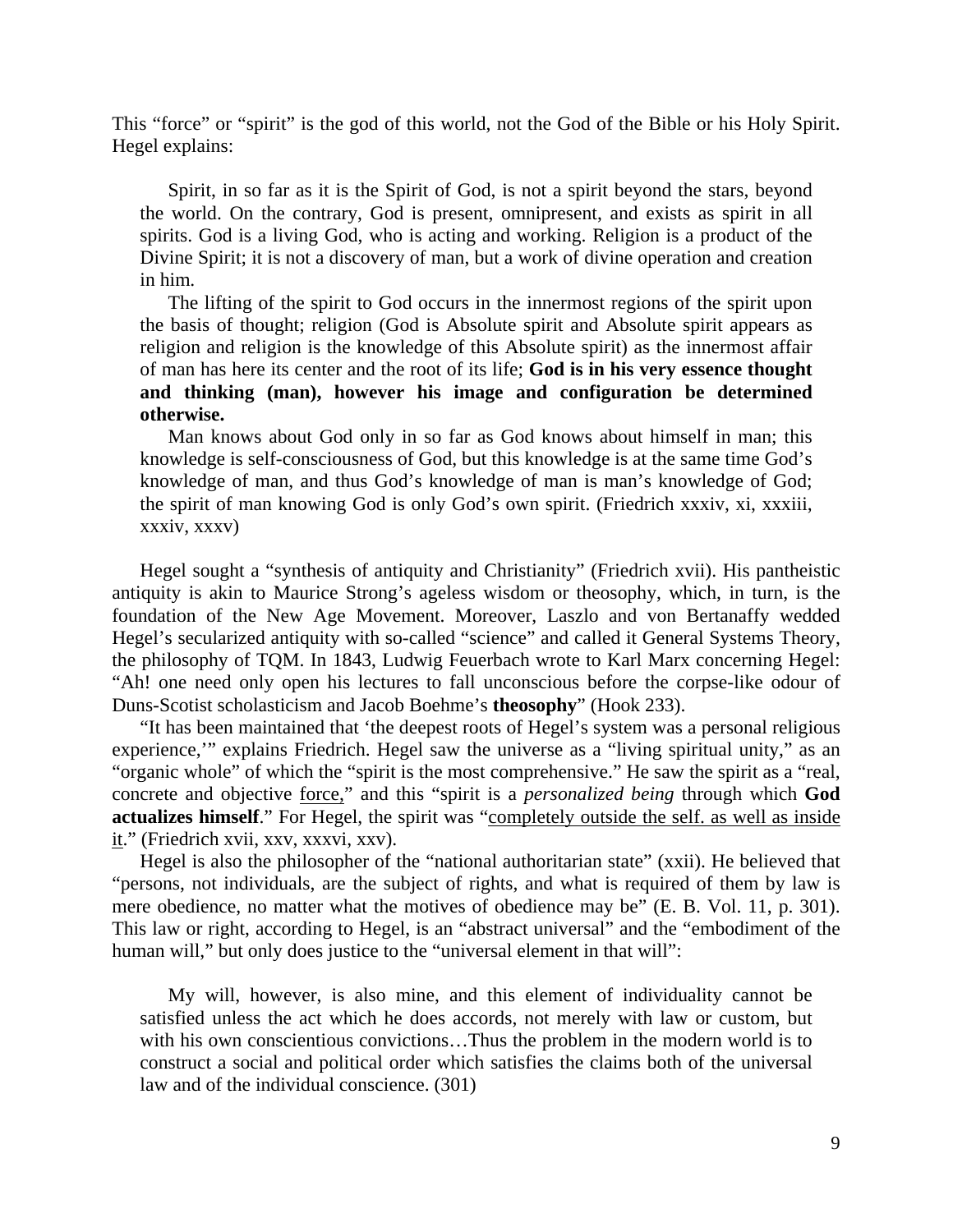Since constructing such a world would be impossible short of "slavery" or "chaos," Hegel's "ideal state," from which Max Weber gets his "ideal states," turns out to be disgustingly familiar with a TQM state. Keeping in mind the findings of social scientists who point out that it is not actual freedom that makes man feel free but rather the **"perception"** of freedom, Hegel's ideal state would be a state in which a…

synthesis of universal and individual claims is achieved. It rests on…institutions in which, in personal and in communal life, the individual is **taught** to find in cooperation with others the full satisfaction of his individual needs. Thus schooled, the individual can recognize the state not as something alien and oppressive but as something which, in so far as he participates in it, does satisfy him as an individual… (302)

#### **THE "YOUNG HEGELIANS" & THE DIALECTIC**

In the 1820s, the philosophy of Georg Hegel reigned supreme in Germany. A year after his death in 1931, a union of his friends and pupils from Berlin was formed to carry on his teachings and prepare a complete edition of all his works. By 1840, a Hegelian movement had formed who published a journal that provided a rallying-point for Hegelians and the University of Berlin was their focal point. Among those associated with the Young Hegelian movement were Bruno and Edgar Bauer, Karl Marx, Friedrich Engels, D. F. Strauss, L. Feuerbach, Arnold Ruge, August von Cieszkowski, Max Stirner, and Moses Hess. All came from "well-to-do, middle-class families" that could afford to send them to a university. Several of them began their studies in "theology," others in philosophy. All wanted to teach, mostly in universities, but "owing their un-orthodox ideas, the universities were gradually closed to them and they found themselves without a job and cut off from society." Thus their energies were concentrated on employing Hegel's **"critique or dialectical method" first on "religious and then on political problems"** (McLellan 6, 7, 18).

The Frankfurt School took their guidance from the Young Hegelians. This group placed great emphasis on the role of "ideas and theory" and their philosophy is "best called a **speculative rationalism**." This because they added to their romantic and idealists elements the "**sharp critical tendencies** of the Auf klarung (the second half of Feuerbach's book *"Das Wesen des Christentums* was full of the old Auf klarung arguments against religion") and an **admiration for the principles of the French Revolution**." They believed in **"reason as a continually unfolding process"** that **"would achieve an ultimate unity"** but this unity would be **"preceded by an ultimate division."** They considered themselves the "heralds" of **reason** and "thought it their duty by their **criticisms** to force divisions to a final rupture and thus to their complete **resolution**." Having "no roots in the society that they were **criticizing**, they could allow their ideas to range at will" (7, 8).

As noted, the Young Hegelians placed great faith in the "*power"* of ideas. Such notions as "thought precedes actions as lightning does thunder;" "theory always precedes new action as John the Baptist did Christ;" "theory blazes the trail and prepares the arrival of the new Messiah," echoed from their work. By the late 1830s, the Young Hegelians began to feel that theory alone wasn't enough to inspire and move the masses. August von Cieszkowski, the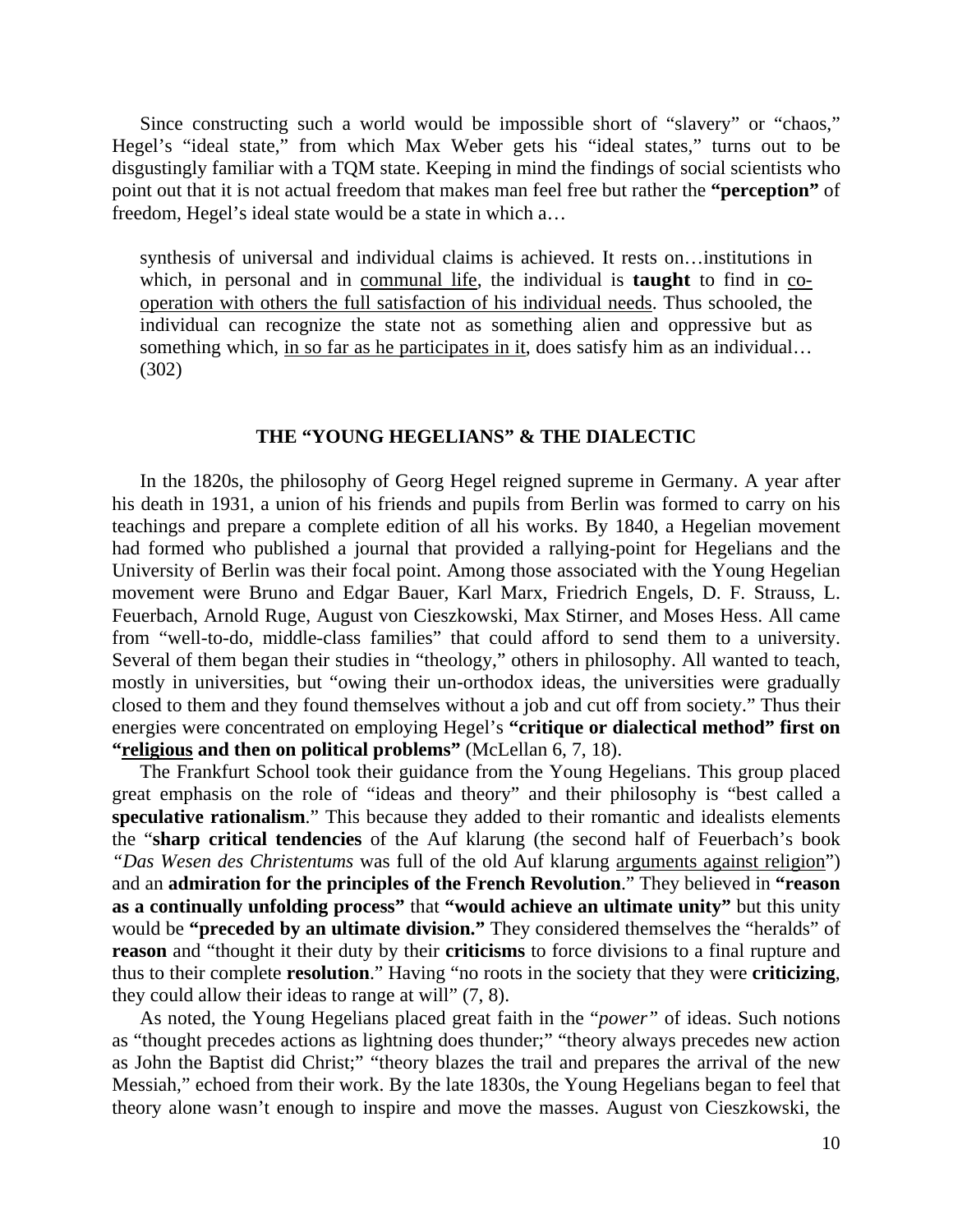son of a polish count, went to Berlin in 1832 as a pupil of the "orthodox Hegelian Michelet." In 1838, he published in German a book with the objective to "replace speculative philosophy by a philosophy that brought **practical action within its reach**." According to him, it wasn't enough **"to discover the laws of past history, men must use this knowledge to change the world in the future"** (8, 9).

Although Cieszkowski thought Hegel's philosophy was the "long awaited discovery of the alchemist's stone," still it was "in no position to extend itself to a *conscious shaping of the future."* The **"deep divisions and contradictions in man's consciousness would ultimately be resolved into a final unity"** and the *method* Cieszkowski proposed for this *resolution* was historiosophy. The main agent in this *transformation* was not to be thought…but **will**, which was the **motive force for** that **synthesis of thought and action** for which Cieszkowski coined the term, so influential later, of *praxis*. (During his Berlin days, Kurt Lewin's work revolved around this area). The future role of philosophy was to become a practical philosophy or rather a philosophy of practical activity, of *praxis,* exercising a direct influence on social life and developing the future in the realm of concrete activity." Cieszkowski's book, with "its emphasis on the **philosophy of action was as prophetic for the Young Hegelians in politics as Strauss's book had been in religion."** (10, 11)

This book written by D. F. Strauss had the "most influence" on the movement's "development." Written in 1835, *Das Leben Jesu,* was purely theological and its affect was "immediate and profound." Strauss had been a pupil of the "radical Old Testament critic F. C. Baur, and had come to Berlin to attend Hegel's lectures just before his death. He considered the Gospel narratives as the essence of the Christian religion and "treated them as myths translating the profound desires of the people." Whereas Hegel had treated the "historicity of the Gospels as a comparatively unimportant question and concentrated on a **speculative interpretation of their symbolic content**." For Strauss, the Gospels were the "imaginations of facts produced by the *collective consciousness* of a people who had arrived at a specific stage of development." This implied that the "revelation and incarnation of the **divine** essence could not be limited to one individual and that its sole adequate field was **the whole of humanity**." (2, 3, 6)

As you've probably already noted, the "origins" of the Hegelian School were theological. Initially, they were "exclusively preoccupied with religious questions," on which they first "employed their critical powers." The "ideas of the Hegelian left" included **"openly proclaiming as a political dogma the necessity of destroying the church."** Eventually, they began to have differences of opinion and arguments started to break out inside the School. Some considered Hegel a "pantheist" while others thought him an "atheist." Hegel's lectures on the subject varied greatly and his written works were ambiguous. (6, 17)

For Feuerbach, the "necessary turning point of history is this plain confession and admission that the essence of God is nothing but the **consciousness** of the human *species*  ('community')." Feuerbach sometimes spoke of his own philosophy as a new religion. It "takes the place of religion, it contains in itself the essence of religion, it is in truth itself religion," he said. He explained that "God is really the perfected idea of the *species* (group/community) **viewed as an individual**…The fundamental **unity** of mankind that the idea of a *species presupposes* arises from the fact that men are not self-sufficient creatures; they have very different qualities, so it is only *together* that they can form the perfect man." For Feuerbach, all "**knowledge** comes to man as a **member** of the human *species* and when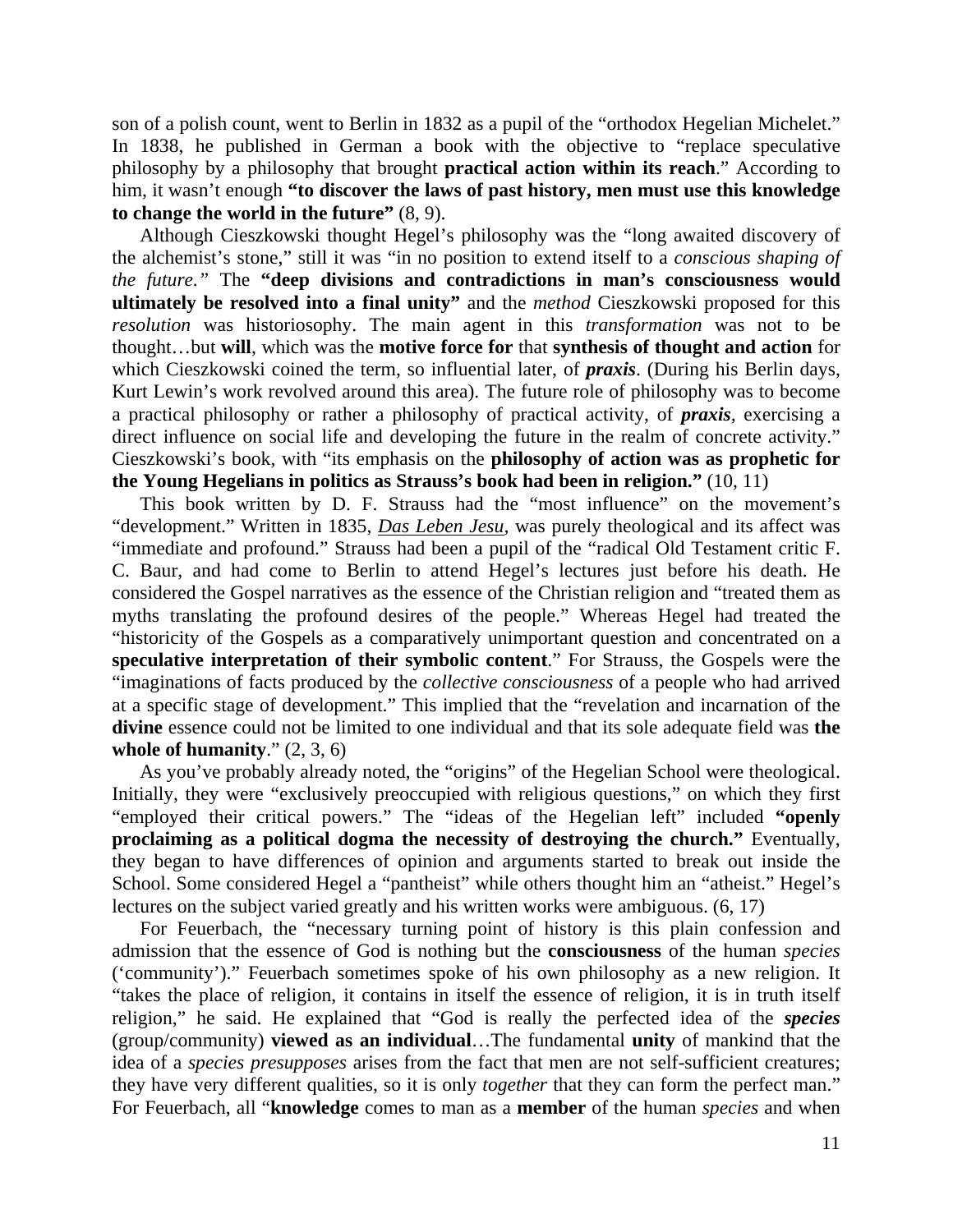man acts as a member of the human *species* **his action is qualitatively different. His fellow human beings make him conscious of himself as a man, they form his consciousness and even the criterion of truth**" (92).

For Bauer, and Freud following after him, the "true source of religion" was "illusion." Bauer moved toward a "radical form of **criticism** based on destroying religious beliefs." (Sidney Hook would later say of Bauer's teachings: The **"critical process"** is the **"iron broom which will sweep the earth clean of the Christian state"** (Hook 110). Religion was the *source* of man's "self-alienation," according to Bauer, and later Marx. It is a "division in consciousness where religious beliefs become opposed to consciousness as a separate power. Self-consciousness makes itself into an object, an imaginary separate being" and se1fconsciousness loses control of itself' and "feels itself as nothing before the opposing power." Bauer's focus now was the *"object* of **criticism** rather that the **method**." Before, "**criticism** merely showed the deficiencies of past religious ideas and how they stood in contradiction with developments towards the perfect harmony, now criticism began to demonstrate the absurdity of any kind of religion. **Criticism** became **exterior** as well as **interior**." (48-49, 65)

The "God men worshipped was their own imaginary, inflated and distorted reflection," insisted Bauer. Protestantism envelops men from the "inside" and where "religion is conceived to be the essence of man, there he will find it most difficult to grasp his own true essence." Bauer claims that "Need is the powerful motor of civil society. Every person uses other people for the *satisfaction of his own want."* Civil society is kept in being by "need" and this type of society "had as its principle Christianity." To Bauer, Christianity "separates men from each other and their true essence," and his goal was the "integration and the recovery of man's universal essence." In Bauer's philosophy, materialism destroys the "domination of religion over men's minds and thus prepares the way for self-consciousness." The means to which self-consciousness was to be attained was "**criticism**," a word which was the "constant battle-cry of the Young Hegelian Movement." Influenced by Bauer, the young Marx, in his dissertation wrote that **"philosophy was against all gods in heaven and earth that do not recognize human self-consciousness as the highest godhead. There shall be no other beside it"** (McLellan 66-67, 71).

**Criticism** "is the activity that transforms *objects* into self-consciousness" which in turn, "represents the unity and power of the universe. Its objective is to "do away with all obstacles that impede the progress of history." But "criticism will not always be negative: **Up till now history has brought forth no truth that has not fallen to the fire of criticism**…" The highest truth that history can produce through **criticism** is "man, freedom, **selfconsciousness**" or "development at last freed" which is the **least calculated to block criticism** and future progress." "History" says Bauer, "does not come towards us; our own action must bring it towards us. That action is called criticism." For **"criticism is the action of applying theory to reality as it exists, the critical negation of what exists."** Indeed, explained Bauer, **criticism was the "terrorism of pure theory**." (60)

History was the ''journey on which men's minds became enslaved to their own creations (Christianity) and gradually, through an antithetical development, set aside these false idols and attained to unimpeded **self-realization**." For Bauer, criticism had to be "linked to the present **needs** of mankind," and that meant becoming **"practical."** A theoretical principle must "straightway become a **practical act**…the **overthrow of what exists must be the**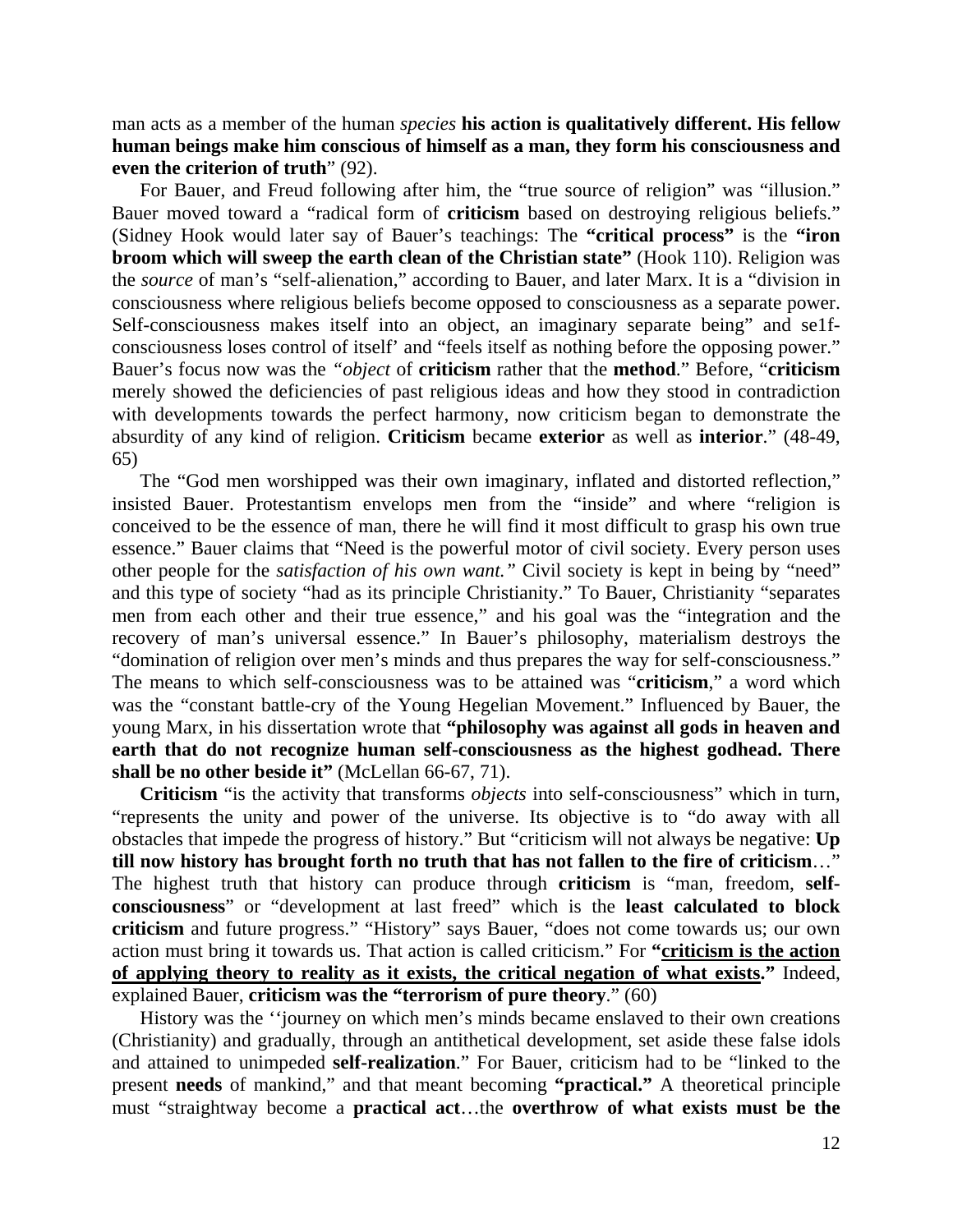**main aim—**so philosophy must also work in the political field and…attack **existing** situations" (63).

O Timothy, keep that which is committed to thy trust, avoiding profane and vain babblings (such as do not honor God), and oppositions of science falsely so called.

Which some professing have erred concerning the faith... (Holy Bible, I Timothy, 6:20-21)

#### **HEGEL'S DIALECTICAL PROCESS IN ACTION is MAO TSE- TUNG'S BRAINWASHING**

In Mao Tse-tung's China, the dialectical process was applied and thus experienced by the intellectuals as well as the masses. In 1949, the People's Republic of China was officially proclaimed with Chairman Mao as its head. Mao desperately needed the aid of the Chinese chih-shih fen-tzu, that is, the "elements with knowledge" or "intelligentsia,"—the professional people such as scholars, teachers, writers, etc.—in order to carry out his communist policies. But Mao wanted more than their "voluntary" help, he wanted their *hearts and minds.* The Marxist concepts, **contradiction/conflict** and **struggle**, are key to bringing about the latter. Theodore Chen writes in Thought Reform of the Chinese Intellectuals:

Quoting Engels and Lenin on the 'universality of contradiction', Mao [Tse-tung] said, 'There is nothing that does not contain contradiction; without contradiction there would be no world'...The Communist Party could not be free of contradictions, either. 'If in the Party there were neither contradictions nor **ideological struggles to solve them**, the Party's life would come to an end'…Progress, in the Marxist view, came through the **process of struggle, of solving contradictions**. There was **unity** in **contradiction**, theorized Mao, because, as Lenin had taught, **'opposites can transform themselves into each other and become identical', and identity meant unity**. (128)

#### Chen quotes Mao:

Contradiction and struggle are universal, absolute, but the methods for solving contradictions, that is, the forms of struggle, differ according to the nature of the contradictions. Some contradictions are characterized by open antagonism, some are not…(128)

Conflict/contradictions between the "correct" ideology of Marx and Lenin and the "**erroneous ideologies**" of everyone else, for instance, become antagonistic if the others "persist in them." **Antagonistic contradictions meant open opposition**; that is, openly and publicly opposing Marxism and Marxist policies. Thus antagonistic contradictions were "solved" differently than non-antagonistic ones. Chen explains: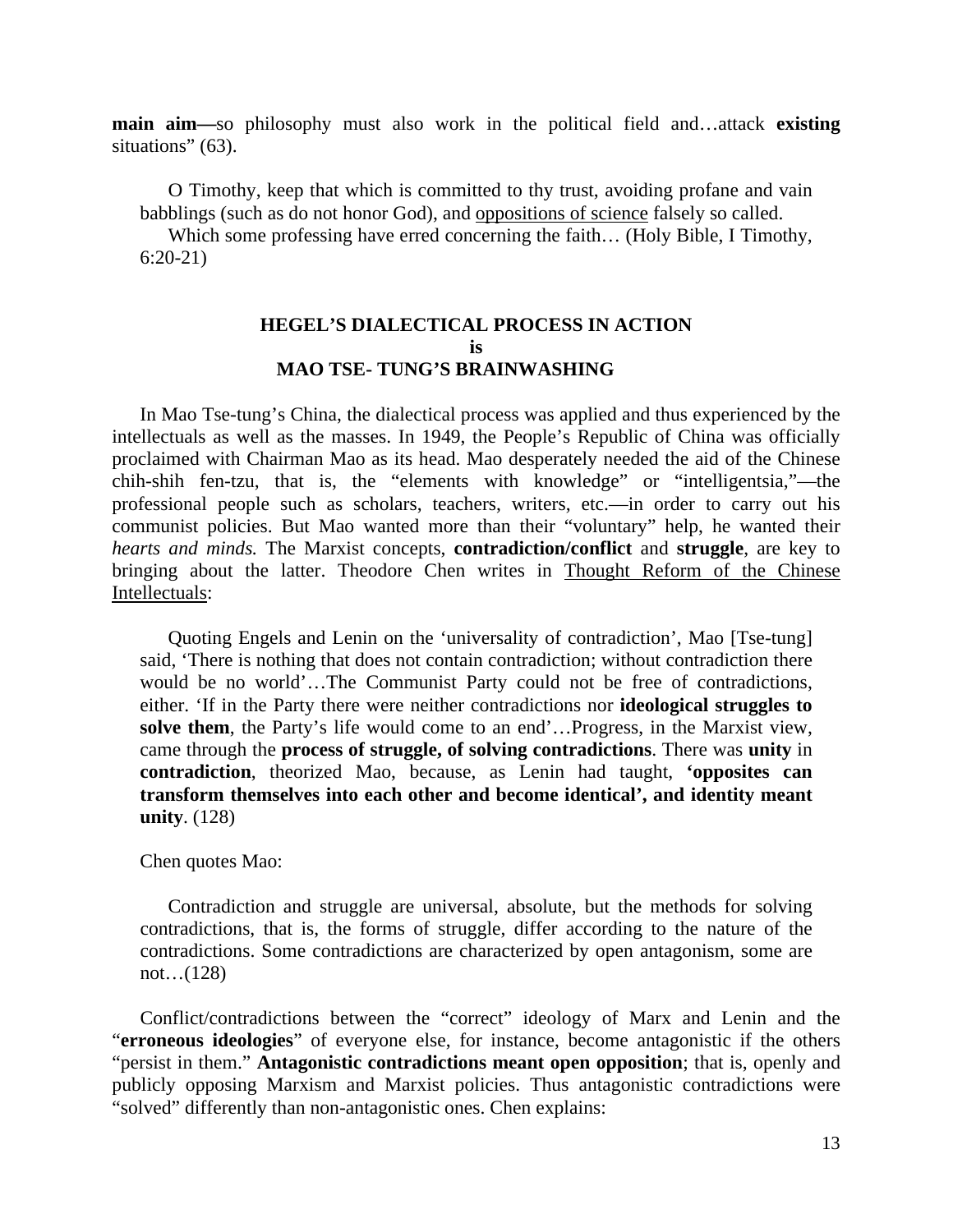The specific question discussed in the latter part of 1956 was whether or not after the 'socialist transformation' of private enterprises there still existed class contradictions between the bourgeoisie and the working class, and, if so, whether these remaining contradictions were antagonistic in nature. This was not a purely academic question, because its answer would determine the nature of the 'struggle' to be waged against the bourgeoisie. If there were no more contradictions, there would be no further need of a 'bitter class struggle'. **If there were remaining contradictions but they were non-antagonistic in nature, it would be possible to 'resolve' them by 'peaceful methods of struggle', namely, by 'persuasion' and 'education'**. If, however, the contradictions were antagonistic, then…more drastic, even violent, methods of struggle would be in order. (129)

In 1957, Mao implemented a campaign towards the intellectuals which he called "Let a hundred flowers blossom together; let a hundred schools (of thought) contend together." This brainwashing scheme eventually came to be called "hundred flowers," for short. In a nutshell, hundred flowers involved the organization of intellectuals as well as the masses into diverse groups with a plurality of beliefs and values that contended and dialogued together until everyone reached **consensus**. To those to whom it was applied, it meant actually experiencing the dialectic process in a concrete or real situation. To be successful, these *experiences* had to be planned or "staged" and lead by comrades trained in the facilitation of group processes. The hundred flowers campaign was the **"application of the dialectical view of history to the present." If you recall, this is the same process that Ervin Laszlo advocated for America's "transition" period into world government in A Strategy for the Future: The Systems Approach to World Order: A "plurality of views are championed and a hundred flowers bloom," he boasted** (Laszlo 108). Consequently, it is the very foundation of TQM. The hundred flowers campaign was based on Mao's formula "**criticism-unity-criticism** as a means of *resolving contradictions."* The method had "been in use by the Party since 1927." Chen quotes a few "key passages" from Mao's 1937 treatise *On Contradiction,* explaining that from the opening two sentences comes the basic idea of Mao's **"criticism-unity-criticism"**:

The law of contradictions in things, that is, the law of the unity of **opposites**, is the most basic law in materialists dialectics. Lenin said: 'In its proper meaning, dialectics is the study of the contradictions within the very essence of things.' (Chen 128)

**The hundred flowers campaign was a "method" of "struggle" in which people with non-Marxist ideas were to be encouraged to come out into the open so their views might be 'discussed' and their errors shown."** Kuo Mo-jo, resident of the Chinese Academy of Sciences, stressed "the **struggle aspect of contending**. 'We must criticize any ideology opposed to socialist construction - *this is what we mean by struggle*.'" Lu Ting-yi, director of the Propaganda Department of the Central Committee of the Chinese Communist Party, explained that permitting the "hundred flowers" and "hundred schools" was "a policy to strengthen *unity*." *Lu-Ting-yi* distinguished between "two kinds of **unity**." The "unity that comes from mechanical obedience and the **unity based on conscious and voluntary**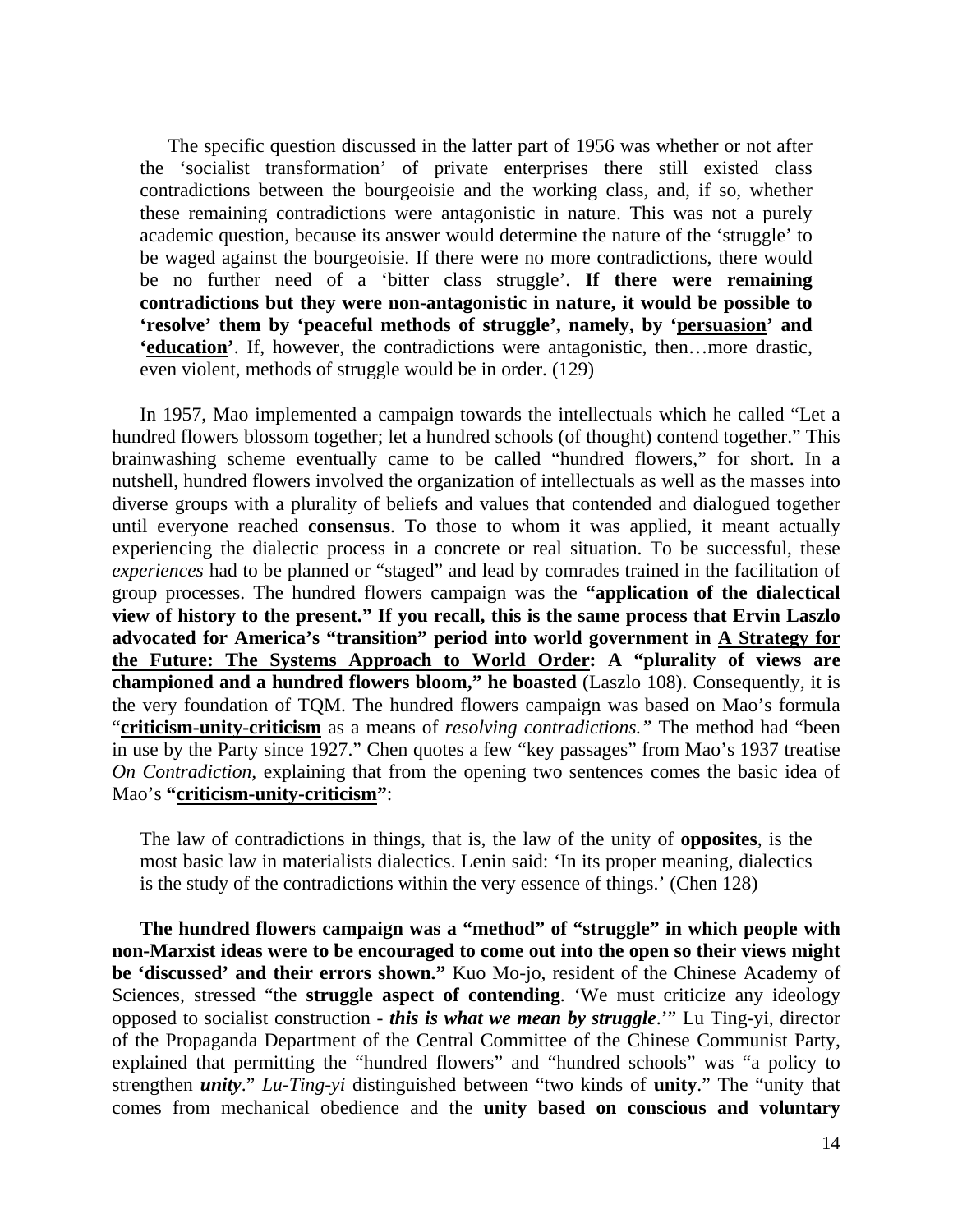#### **agreement; the latter was wanted…** (120, 122).

The prior six years of the regime had seen the "internal enemies" of China "subdued" and brainwashing/thought reform had already produced "a fundamental change in the political outlook of the intellectuals." But as the propaganda chief "candidly admitted, the counterrevolutionary elements could be suppressed and wiped out but **ideological questions cannot be settled by administrative orders." Only through "open debate" could this be accomplished. The** *contending* **was to be done by "the people within their own ranks" (peers) so as not to "disrupt the unity of the people"** explained Lo Lung-chi, the *Democratic* League leader (123).

Brainwashing had been carried on within the ranks of Mao's Red Army as earlier as 1929 and through the years **"a vigorous 'thought struggle' was one of the chief methods of forging the unity"** of the Chinese Communist Party. (10) Brainwashing worked and Mao knew it. As "earlier as 1939, Mao declared that the intellectual elements are indispensable and to win over all progressive elements is one of our most important tasks." A 1939 resolution of the Chinese Communist Party made clear that enlisting the intellectual's services wasn't enough, that **ideological "remoulding" was necessary and spoke of "cadres who are capable of handling the intellectuals."** (Today's term for these particular "cadres" is change agents/facilitators.) Actually, everyone was to be "re-educated" but the intellectuals posed a special problem. Chen explains:

The reform of the intellectuals is thus essentially a **reform of their thought or ideology**…It is specially important for the intellectuals because they are more likely than the uneducated population to resist indoctrination and propaganda…they cannot be swayed so easily by emotional appeals which are effective with the uncritical masses. They are more likely to question the new ideology they are asked to accept. Consequently their thought reform is of primary concern to the new regime. (11)

#### Chen defines Mao' s thought reform:

The Chinese term for thought reform, ssu-hsiang kai-tsao, literally means the remaking or the reconstructing of thought. As 'thought' in Communist vocabulary is practically synonymous with ideology, 'thought reform' and 'ideological remolding' are also almost synonymous. Its negative aspect has been colloquially called **'brainwashing', the cleansing of the mind of non-Marxist thoughts and ideas.** Thought reform is more than thought control, more than the suppression of 'erroneous ideas'. It has for a positive aim the remolding of thought to produce **new patterns of thinking**. (72)

Of the campaigns specifically directed towards the intellectuals, one had for its objective the "uprooting of existing attitudes and habits of thought" while the other had for its objective "their indoctrination and thought reform" (Preface). The **"first precondition of achieving a new orientation is to be free of the shackles of the old,"** explains Ervin Laszlo in A Strategy for the Future: The Systems Approach to World Order (Laszlo 93) that is, it's necessary to wash the mind of its existing facts, beliefs, values, worldview, before replacing them with others. As already noted, the primary methods used by the Chinese Communist to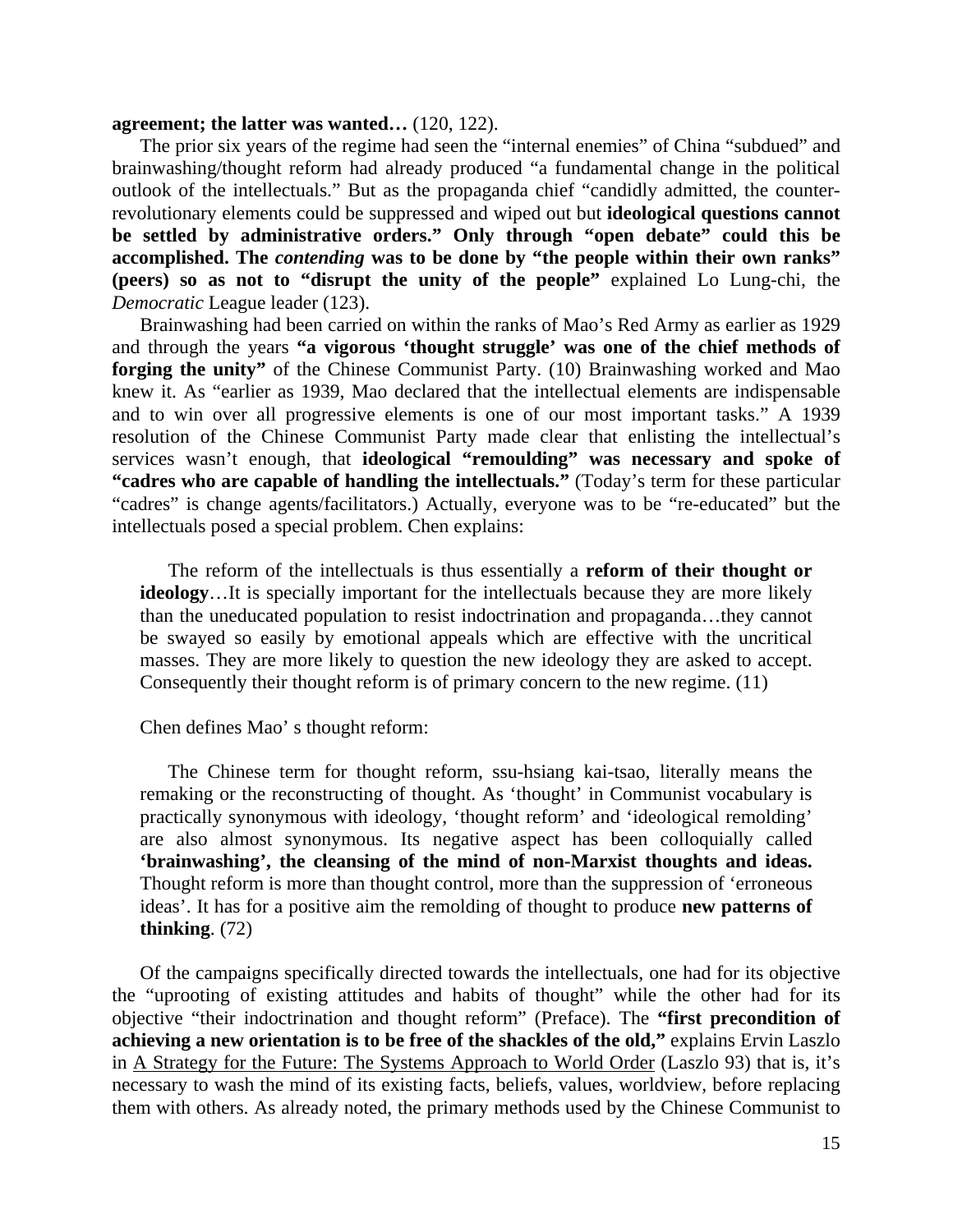accomplish this task was **"group discussion, criticism and self-criticism"** (Chen 72). Chen writes:

**'Struggle'** is a key concept in Communist ideology. The Marxist holds that all existences are 'complexes of opposing elements or opposing forces', and that **conflicts or contradictions** between opposing elements are inevitable and produce changes. Therefore **conflict and change are inherent in all existences. Conflict means struggle** which…is a normal function of existence. Moreover, progress comes through struggle; to avoid struggle is to stop progress. (72)

Chen says that reformists believe that progress or change can be brought about by "peaceful" or non-violent means, whereas revolutionary individuals believe in the "overthrow of a class by another class by violent means" [TQM is the former]. Thought reform means "struggle" and therefore the **process** is often **painful** and can only be accomplished in **groups**. Chen quotes Communist Ai Ssu-ch'i, who "has been called China's 'Number One Brainwasher.'" (14)

Thought reform must be carried out through **thought struggle**. Anyone who is willing to learn...must be prepared for a strenuous **struggle between his new and old ideologies**. The old things in this world cannot be expected to die of themselves, they fall only under the struggle and the blows of the new…It would be difficult for them [intellectuals] to **change without the criticism and encouragement of people close to them (group) and without an ideological inner-struggle of their own…** (73)

According to Chen, the campaign against the intellectuals was a "purge of anti-Marxist ideas and *practices,*" as opposed to their "physical purge." The slogan was "to cure the disease and save the patient." The emphasis of thought reform initially was on study groups and/or occupational training classes. "Thought reform," said Mao, "is one of the most important prerequisites for the realization of *democratic reform and industrialization."*  Everyone, including "workers, peasants, housewives, old men and women and the unemployed" were required to attend, as well as "government workers." Group study was also "taken up by students and faculty in schools and universities, and by other intellectuals within their own professional groups or organizations they were associated with." Group discussion or dialogue was a regular feature of study. As Chen explains: **"The pressure of one's colleagues and personal acquaintances is…more effective than the naked coercion of the Party or state."** Hence, Mao's injunction to the masses: "Study, study and again study" (12, 13).

**The "psychology of the human desire to appear to be consistent in the eyes of fellow men is exploited"** in this Chinese brainwashing process, writes Chen. The collective or group, as noted earlier, was all important in Chinese thought reform as it is in TQM. The reason being is that brainwashing consists of using "various forms of group pressure instigated by progressive elements and activists" (change agents/facilitators) to bring about the conformity of group members.

Brainwashing involves putting the dialectical process into action. This entails organizing individuals into groups (student groups, work groups, planning groups, groups to study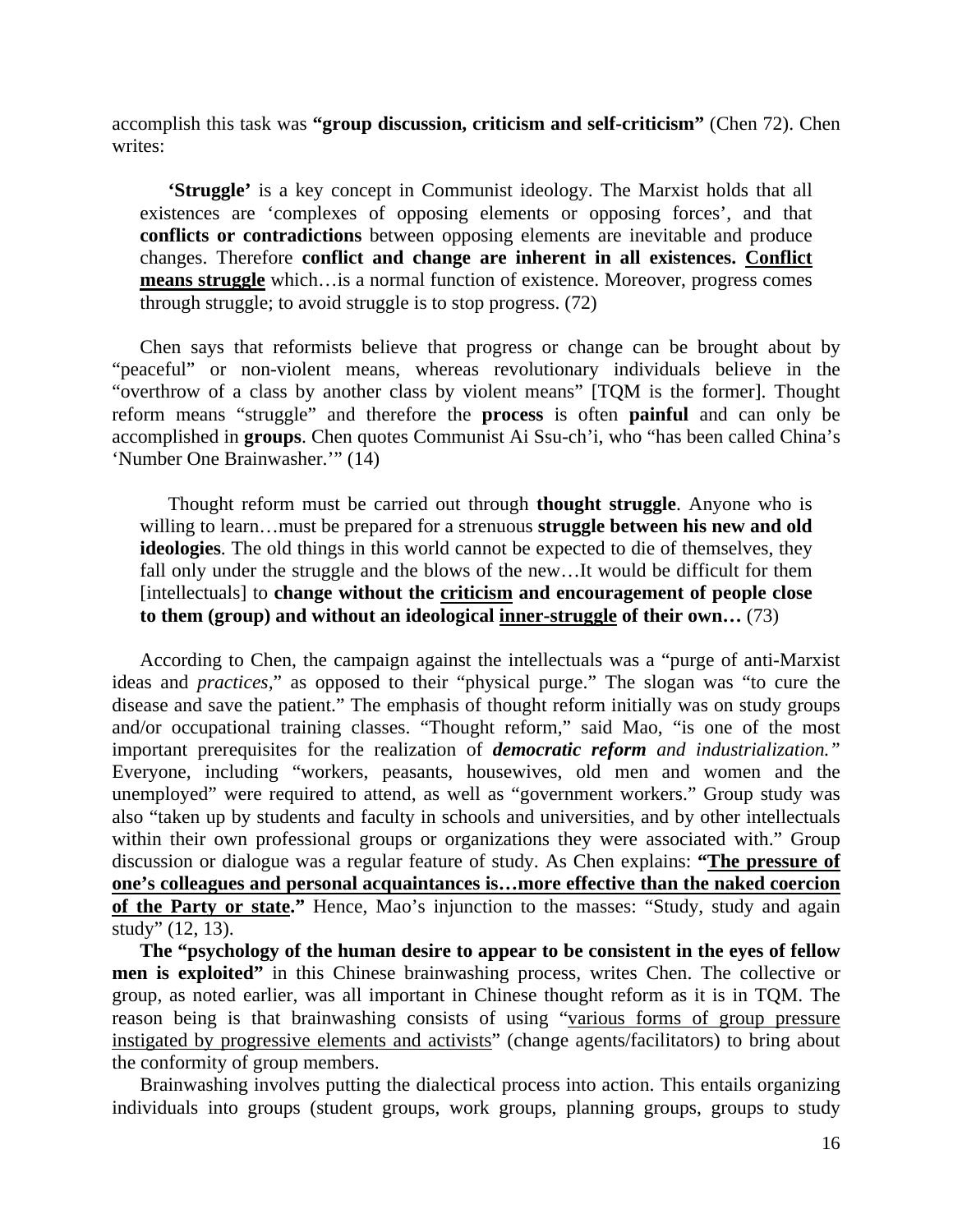specific problems, committees, professional groups, leadership groups, etc., etc.) for various benign sounding reasons (decision-making, problem-solving, planning, to groom future leaders, economic development, etc.) Behind the scene, much planning is going on with which the group is unaware. The groups must consist of individuals who hold diverse beliefs, values, worldviews, etc. Other than in Encounter or T-groups, which are for personal development, the group has a task to perform, a problem to solve, a decision to make or the like. The initial ambiguity and confusion of group members, brought on by this new situation, being unfamiliar with group members, not knowing where to begin or exactly what to do, etc. helps unfreeze the group. The facilitating cadre usually begins by telling jokes, and/or playing games that calls for interaction between group members or something of the sort. This is intended to put everyone at ease and help lower their defenses. By using various techniques, the facilitator eventually has everyone emotionally involved and participating.

The building of **trust** and a sense of **security** for group members is crucial. The facilitator creates a safe climate where individuals feel free to express their most intimate thoughts and feelings, not only about the task at hand, but also about life, work, their values and beliefs, world views, etc. Group norms forbid any put-downs. There are no right or wrong answers and all ideas, beliefs, values and opinions are given equal status, regardless of how absurd or radical they are. A non-authoritarian atmosphere is created where everyone participates as equals and status or rank is not acknowledged. Individuals must base their judgments and choices on their own knowledge, values, beliefs and so forth rather than some higher or ultimate authority (law, experts, existing cultural norms, community standards, God, etc.).

Anyone with strong convictions, who believes in facts, universal absolutes, right and wrong, must necessarily set aside those facts and convictions in order to conform to group and reach consensus [synthesis]. This they unconsciously learn to do in response to feedback from the group. When an individual violates a group norm, they receive negative feedback from their peers. When they conform to the group, they receive praise and acceptance. When conformity to the group violates the individual conscience, he finds himself torn between "strong psychological pressure to avoid conflict with other members of a group," or with his "own value system"—a "choice between satisfying group expectations or satisfying our conscience by living up to a moral code." The resulting **inner tension** within the individual is what social psychologist Leon Festinger called **"cognitive dissonance"** or a feeling of guilt. Moreover, says Festinger, individuals are "highly motivated" to reduce cognitive dissonance and do so mainly by changing their beliefs and attitudes to make them accord with their actual behaviors. (McConnell 722). Initially, in order to relieve his guilt for going along with the group as opposed to standing up for what he believes, the individual will rationalize, that is, make excuses for his conforming behavior. But as this process is repeated over and over again, the conscience of the individual becomes seared. Eventually, he changes his beliefs to accord with his behavior. The "attitudes and values" of the group then **"serve as a kind of conscience for the member,"** that is, the God-given conscience of the individual is discarded and replaced with the *group* conscience (Miles 46). The group has become the ultimate authority of the individual to whom he looks for guidance and direction and to whom he *feels* he must answer to even when not in its presence.

The objectives of Chinese thought reform included: "to establish the standpoint of serving the people;" "to develop the collective spirit;" to develop the "concept of belonging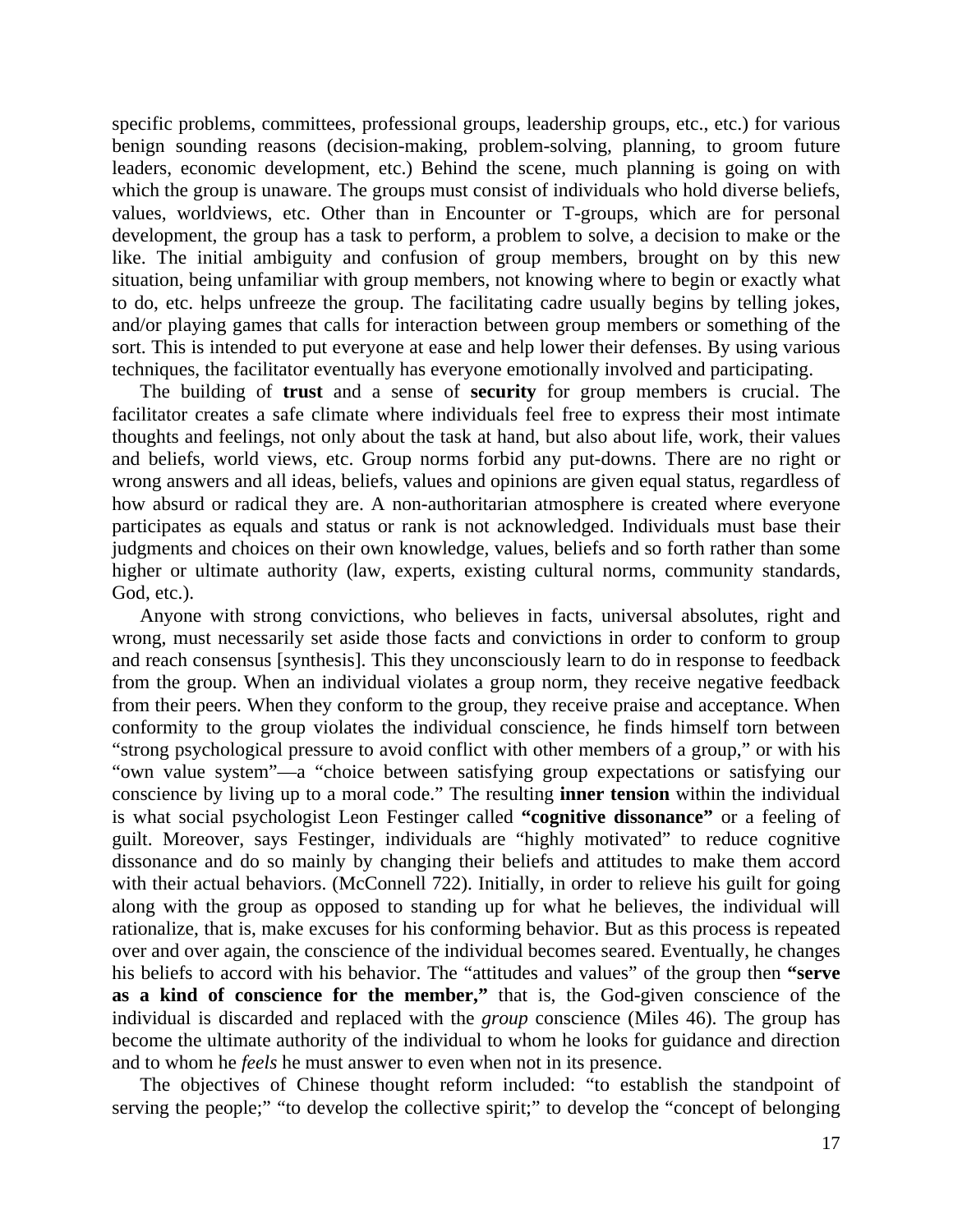to the organization;" to learn "the **democratic way**;" and to "foster **internationalism** and friendship for the Soviet Union." Actually, the aims of the Chinese Communist are an apt description of TQM of which those who have studied it cannot deny:

The Communists want a collective society; they preach collective living. **The individual must submit to the group, and obey the 'organization.'** Consequently, a specific target of the thought reform is the individualism of the intellectuals...

…the intellectuals must give up their individualism and place themselves without reservation at the service of the Party and the state. Personal needs and personal interests should be subordinate to the needs of the state and the 'people'…(S)tudents in China today are **assigned** to study certain subjects and at certain schools to meet the **personnel quotas of the state…For effective state planning presupposes state control of all human as well as material resources**. (Chen 67)

The most important reason for Communist insistence on "ideological correctness," explains Chen, is that the…

Communist revolution is a 'total revolution', which aims to bring about radical changes in the entire social structure and in the **patterns of human behavior**. It sets out to replace the old way of life with a new **'working style'**, to substitute **new allegiances** for old loyalties, and to introduce a **new code of personal and social ethics**. While economic reform, political reform, social reform, educational and cultural reform are all important to their programme, the most fundamental of all is the **ideological reform**. An ideologically correct person, according to them, is likely to overcome old habits of thought and action and to become a successful worker for the proletarian revolution; whereas a person committed to bourgeois and reactionary ideology is bound to fall into serious deviations in actions and in thought. (9)

The Communist make a "fetish of voluntarism." Although "pressure" is exerted by "propaganda and persuasion, which is most often mandatory in nature," the Communist want the individuals to yield voluntarily so as to avoid "direct, undisguised coercion" when possible. Chen explains…

…Though force or compulsion is always around the corner, to be exerted when necessary, the preference is to resort to different forms **of persuasion, at times semicoercive or covertly coercive, until resistance is overcome** and the victim **'chooses'** to submit. His submission can then be hailed as 'voluntary' action. This kind of pressure is more subtle than direct, undisguised coercion; it is less likely to arouse a violent reaction; and, furthermore, **it enables the Communist to boast that they use 'democratic' instead of dictatorial methods on the people…** (74)

It was along these lines that Mao intended for the Chinese people themselves to reject and discard their own beliefs, values and religion. Thus, **"re-education"** had to be **"selfeducation."** The individual "must wage a relentless *struggle"* against his "own set patterns of thought." Moreover Chen explains: "If action can be compelled, a person's inner thoughts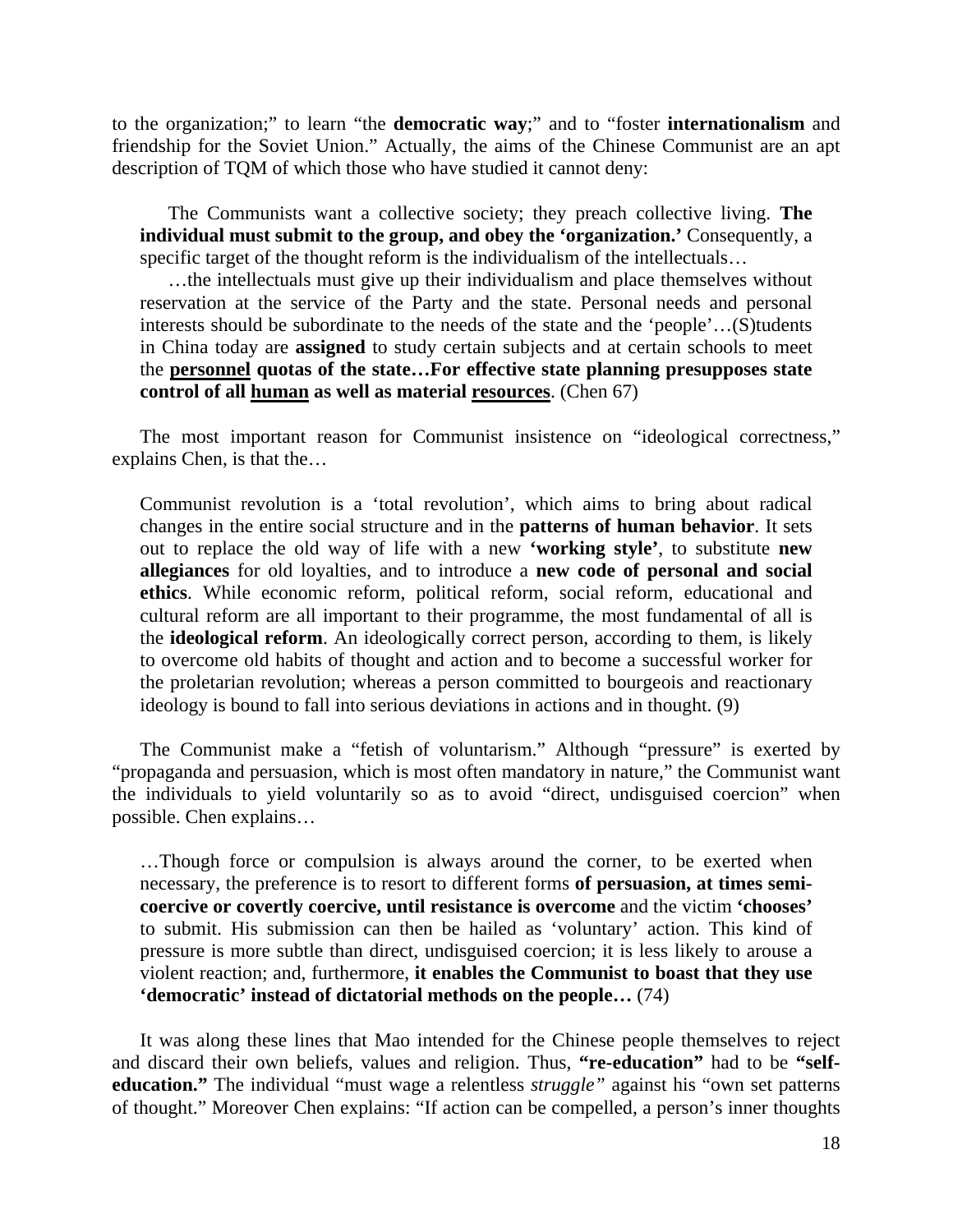cannot. To be sure, the *stage should be, and is, set in such a way* that thought deviations are subjected to prompt and sharp criticism (**feedback** from fellow group members) as soon as they are detected, but the Communists realize that the *transformation* takes time and the **final change from the old to the new must be made by the subject himself**." The **individual "must virtually destroy himself** for a new self to be born." This because the individual himself must "be brought to see" how "a new outlook and a new standpoint" is necessary. Ideological remolding is "neither accomplished overnight, nor is completed once for all." Thus we get lifelong learning. In thought reform, facilitators or "positive elements set the pace" for consensus:

The most effective indirect compulsion comes from group pressure. While the original source of pressure is the Communist agitator who works behind the scenes, the immediate pressure comes from the group of which the individual is supposed to be a member. **The group is the medium through which the Communist Party or the state controls the people**; though the control is sure and firm, it is nevertheless indirect; and the Party can claim that the individual submits to the majority of his own group and the procedure is **'democratic'**.

The groups range from the small discussion groups…to such 'voluntary people's organizations' as the women's organizations, the trade unions, the teachers' federation, the writers' union, and so on. **Within each group, a select number of 'positive elements"…are chosen as leaders** who call upon their fellow members to rally a worthy cause. These 'positive elements' may be genuinely inclined to Communism, or they may be opportunists on the bandwagon. Under the **suggestions** or the instructions of the Communists and their cadres, they set examples…and endeavor to **create** an **atmosphere** in which lukewarm or indifferent members feel the heat to move with the group. They are often the most articulate members of the group and are actually the voice of the Party or the state, but since they are not Party members or state officials but **speak as members of their group, they help to maintain the myth of 'voluntarism' and minimize the feeling of direct Party or state control.** (74- 75) [Emphasis added]

In addition, by "placing trusted cadres or activist in key positions, the Party directs the activities of such organizations from behind the scenes, while it maintains that the people are mobilized by their voluntary organizations." (75)

Large meetings and rallies arouse the *emotions,* but it is in the "process of free discussion in small groups" where "everyone comes to speak his mind" that "the **individuals are caught off their guard and are led to reveal their inner thoughts**," explains Chen. These discussions may be on "current events," "Marxist theories," or individual reflections, that is, "thought conclusions" growing out of study, but to "refuse to participate is to commit the offense of 'alienating one's self from the group'" (76-77).

As noted earlier, thought reform "must be integrated" with "action"/"direct experience." Chen writes:

The Chinese Communist…say that "Marxism is not a dogma, but a guide to revolutionary action." Their slogan is **"the integration of knowledge and action**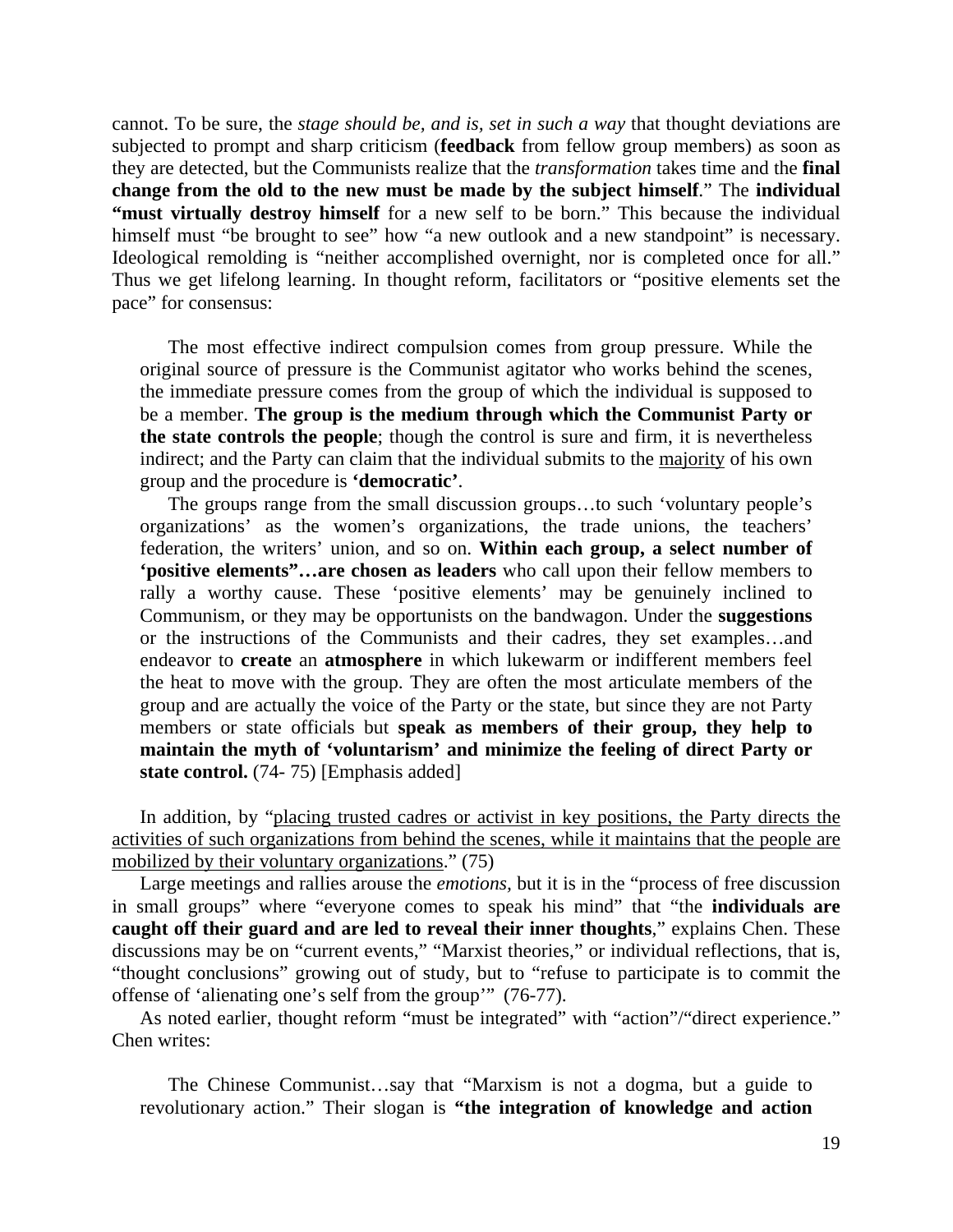**(theory and practice)."** Their theorists explain that knowledge (**theory**) must be based on action (**practice**) and tested in action, that theory must grow out of experience so that it may serve as a guide for future…action. In the reform of the intellectuals, the Communist do not rely entirely on…study; they demand that the intellectuals identify themselves with "the masses" in action as well as in thought and that they "heighten"…their… consciousness by taking part… (21)

Chinese intellectuals were made to work alongside the masses for short periods of time to "heighten" their consciousness in order to "identify" or empathize with them. In TQM, one of the ways this is accomplished is by role-playing, where empathy—I see through your eyes and you see through mine—is an objective. Another means is management taking part in cohesive teams (that includes labor) where everyone is considered equal. Job "rotation," supposedly a concoction of modem management theory, was a technique used by Mao over 50 years ago. So-called site-based management is not a new technique either. Chen writes:

In the universities and other higher educational institutions, joint **committees** of faculty and staff members were established as an expression of the new 'democratic' spirit of the day. They were composed of professors, instructors, assistants, clerks and janitors, and all had a voice in the administration of the higher institutions. In cocooperation with the student body organizations, **these committees…became the channel through which the Communists directed the programme of political reeducation…** (13)

#### **W. EDWARDS DEMING'S TQM is MOA'S BRAINWASHING (Putting Hegel's Dialectical Theory into Practice)**

This similarity with TQM is no accident. In Peter Scholtes book, The Team Handbook, which is recommended by Deming for the implementation of TQM, Deming writes in the Foreword: "Change is required. There is a process of change, just as there is a process of manufacturing. Mr. Scholtes provides the route in this book for change. He has my respect and best wishes."

When we think of someone being brainwashed, all sorts of dark notions come to mind. With just a little effort, our imaginations can run wild. In any case, most people think of brainwashing as something that is done *to* someone. Our minds don't grasp the idea that brainwashing is something that you are forced to do to yourself. But if you think about it, a person's inner thoughts *cannot be compelled.* The *only* way to cleanse the mind is by controlling the environment in such a way that the individual himself is deceived into discarding his existing facts, beliefs, and values. The Chinese brainwashers affirm that this takes time which is the reason government today wants the children at the earliest age possible. Because if they can begin training children as they see fit at a very early age, then brainwashing won't be necessary later on.

In the Foreword, **Malcolm Knowles** explains that people were encountering problems "in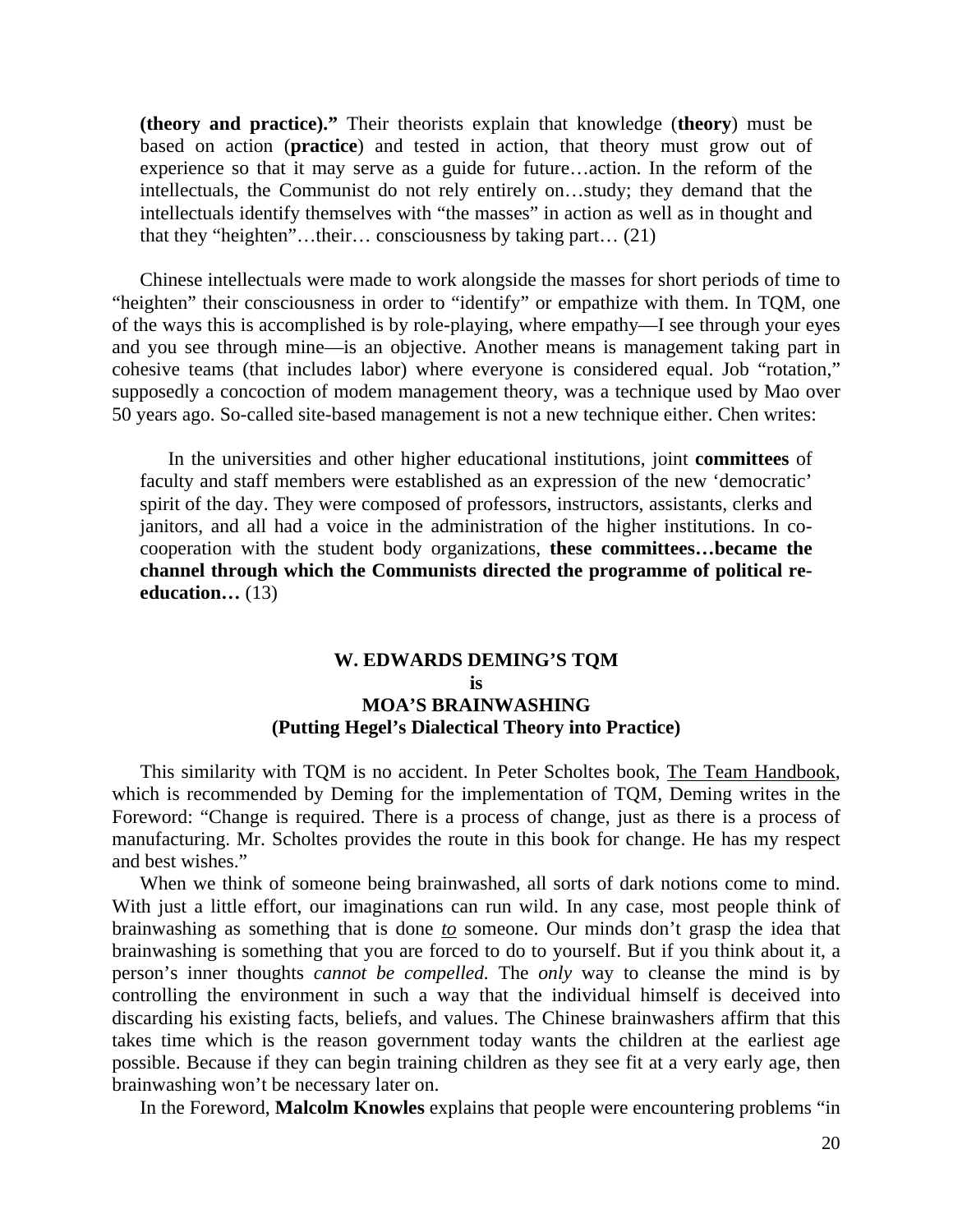their experimentation with quality circles, and project teams" because "the leaders and members of the groups **lacked** sufficient **skills** in **managing group processes -** *particularly in regard to…planning and decision-making*." Knowles writes:

I find that in this book Peter Scholtes (**one of the brightest students I have had**) and his associates have taken sound theoretical principles of adult learning and group dynamics (**theory**) and translated them into clear, practical, easy-to-apply strategies and techniques (**practice**) for enabling project teams to do their work effectively and smoothly.

Knowles, a "faculty member of the (brainwashing) *National Training Laboratories* in Bethel, ME, in the early '[5](#page-103-0)0s," is considered a "pioneer in adult education"<sup>5</sup> (Training, March 1998). By the end of World War II, adult education had become a "mass movement" and was "based on the theories of Kurt Lewin." In the early fifties when the National Training Laboratories split from the National Education Association with which it had been affiliated, the Adult Education Association of the U. S. A. was founded to "provide a unified focus for all workers in the field." (E. B. Vol. 1, p. 176) **Malcolm Knowles** was "elected founding executive director," a post he held until 1959. (Training, March 1998)

In the forties, Knowles began applying his "notions about adult learning to the setting of Christian adult education" in the YMCAs of Boston, Detroit and Chicago. As a faculty member at the National Training Laboratories, these notions would be **putting theory into practice**. In the fifties, he would merge these notions with the non-directive therapy of **Carl Rogers** and later call it andragogy. His "andragogical **model** of adult learning" is/has been **"applied in educational institutions, business and industry, religious institutions (especially the Evangelical community), government agencies, and voluntary organizations."** As a self-avowed "facilitator," Knowles explains that his perspective "in all my writings, teaching, and workshops has been that of a **practitioner**" (Knowles in Gangel & Wilhoit 92-94, 102).

Scholtes explains that Project teams are a prerequisite to the implementation of TQM because among other things they help get the "buy-in" of "top management." They are created under the guise of finding solutions to perceived problems but have a "hidden agenda," explains Scholtes. They "are an instrument of widespread education (re-education), a purpose equally if not more important in the long run than their focus on improvement." (Scholtes 1: 1718)

The "transformation" to Quality Leadership is "almost always **traumatic**," says Scholtes, because "People don't resist change; they resist being changed." And since people resist being changed, the entire workforce must be **"re-educated"** with which, at least initially, the Project team plays a major role. "External consultants and trainers" train the Project team members in "how to work as a team" and to "**blend teamwork and scientific methods,**" while the team leader is taught to "facilitate group processes." The "project team's

<span id="page-103-0"></span> 5 In the 1960s, Knowles termed his **adult education "andragogy."** This because a "**Yugoslavian adult education**, Dusan Savicevic, participated in a summer session" he was conducting and came up to him later and told him: "Malcolm, you are preaching and practicing andragogy." Soon Knowles "was on intimate terms with it." Andragogy had been "coined by a German teacher in 1833, was reintroduced by a German social scientist in the 1920s, and then was more or less forgotten until 1957, when it was picked up by adult educators in Europe." (Training, March 1998)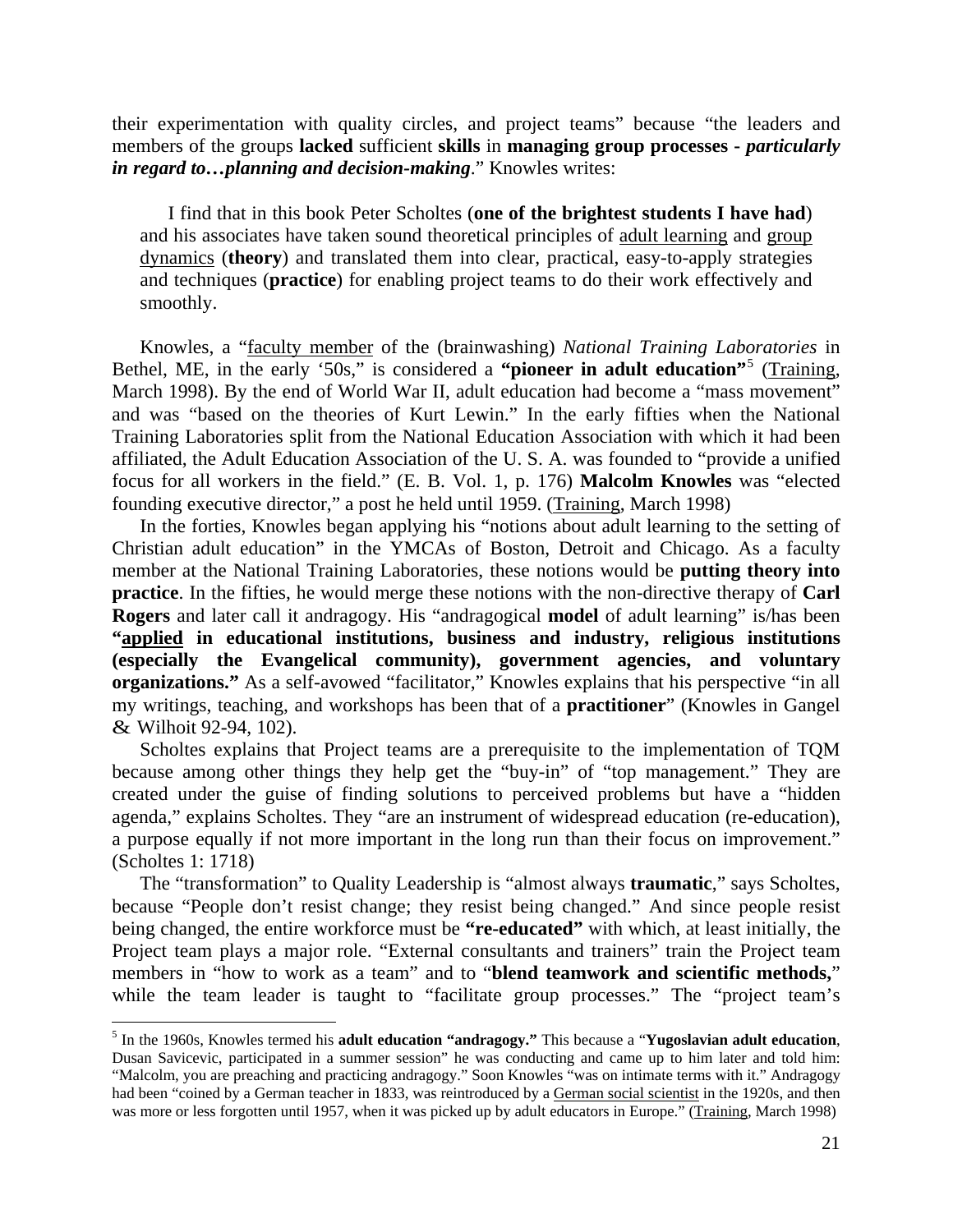importance in this **re-education** of all employees cannot be underestimated," warns Scholtes. (1: 18, 20, 21)

Typical of TQM material, the book is a virtual how-to in subverting a traditional organization. Identifying and targeting informal social groups [loose network of friends] in the workplace who "offer their members support and friendship" is key to **overcoming "traditional barriers"** to change. The loyalty of the leaders of these groups must be redirected to the company. Scholtes urges: "Identify the informal leaders. Get to know them. Spend time listening to them. When you understand their **needs** and concerns, you **will understand how the changes you seek might be fashioned**." In the early stages of change, says Scholtes, a "critical mass" builds as "opinion leaders shift from a neutral to supportive position, or at least from resistance to indecision." Therefore these **opinion leaders must be identified "both in the formal and informal networks" to "find out how you can sway their opinions."** This critical mass can "vary from just a few key people to the whole company" but gives the *"impression* of a growing, formidable movement." Scholtes explains that you must "create *emotional* acceptance" of change: (1:22-23)

Since people resist being changed, transformation is a campaign for **their hearts as well as their minds.** Even when there is a lot of detailed planning and fancy words, very little actually happens as a result of a rational, logical process. **Change happens because people as a group accept it.** (1-23)

Scholtes suggests that change that is attempted "through commands and fear of the boss" won't work in the long run. The idea is to create an environment where the workers will feel that change was their own idea, that change is not mandated and forced on them from above but that they themselves have chosen the changes. "Help them to understand the need to change. Listen and respond carefully to their **needs**, fears, desires, and concerns about change." Include them in **"decisions"** about change. Approach change "as you would a courtship, slowly and with a sense of surprise." "Woo the people. Listen to them." It never enters the individual's consciousness that he/she is being facilitated into planned and predetermined change. Not unlike the Chinese brainwashers forewarned, Scholtes says it takes "years to **transform** the entire organization" and the "journey to where **teams are an ingrained part of the organization** is long." The book covers everything from facilitating the various "stages of team growth" that results in "cohesion" to "planning" as the "heart" of the "scientific approach." (1:23-24)

Scholtes explains that team members must participate in "criticism," "work out **personal differences," "build relationships," and "provide for team members'** *needs***," among other things.** He writes: "Every group must therefore spend time on activities not directly related to a task, activities that build understanding and support in the group. You need to resolve issues that fall into…the **'interpersonal underworld.'**" When "team members begin talking about their youth or **feelings**, many facades and poses disappear," he says. (6: 1-46)

To the Christian, his facts include his faith and God's Word, the Bible and his world view is based on these facts. And as MIT Systems theorists Jay Forrester says, individuals make decisions based on their mental models or world view. All the facts and knowledge that one has is, in one way or another, wrapped up and around this world view, and according to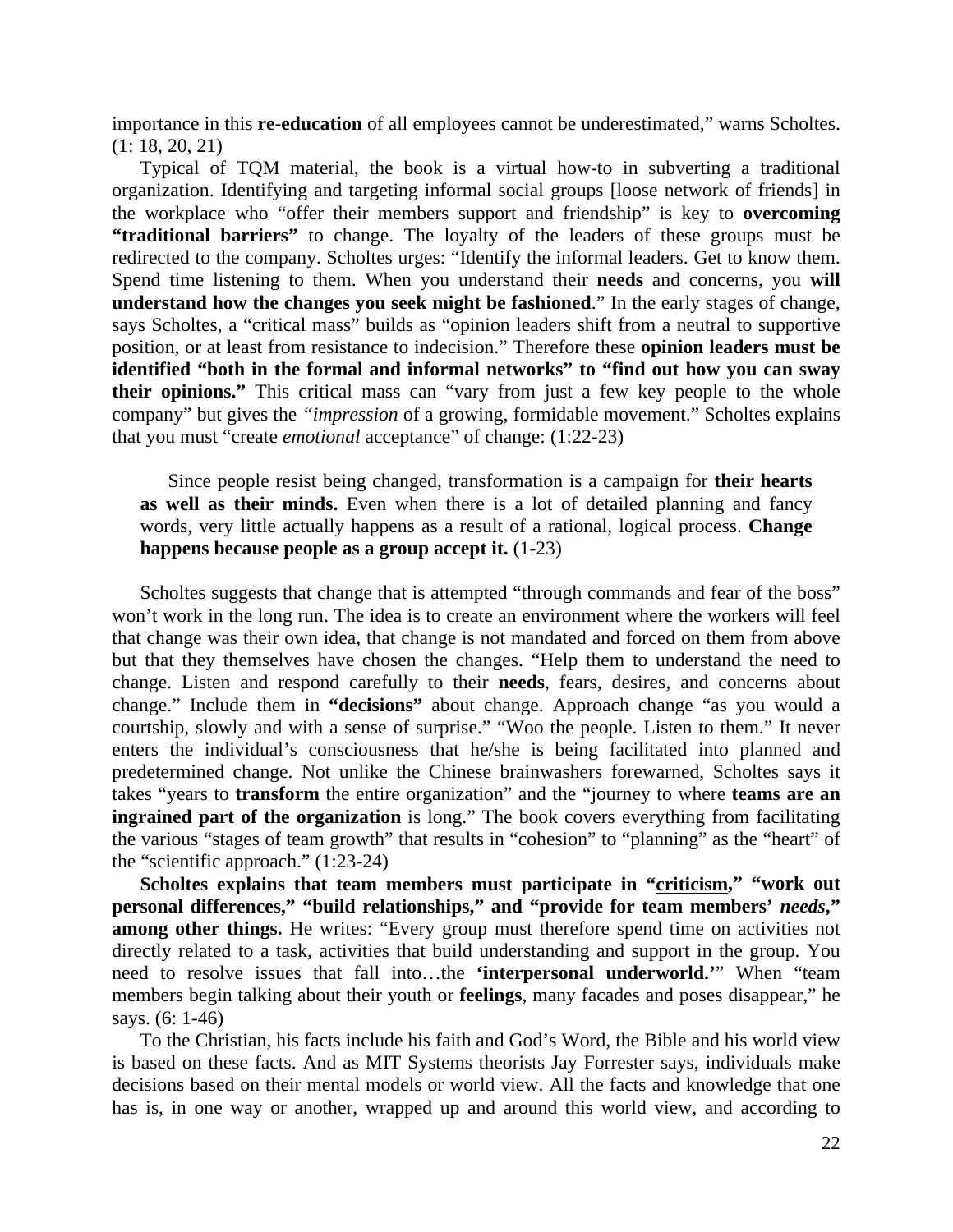social scientists, individuals accept only that information that confirms their world views as *legitimate* facts and knowledge. The group/teams that TQM requires is designed to be far more that a work group. They are designed and intentionally developed to be cohesive wholes or collectives.  $(6:1-46)$ 

Scholtes warns: **"Some team members express personal beliefs and assumptions with such confidence that listeners assume they are hearing a presentation of facts. This can be dangerous, leading to an unshakable acceptance of various…assertions."** Therefore, "team leaders" are taught various negative re-enforcers to "deal with unquestioned acceptance of opinions as facts" within the team. This results in a group environment where "personal" individual convictions are not tolerated by fellow group members. Moreover, Scholtes explains that TQM is based on the "scientific method" and one of the group **norms** of the organizational work-group is that **all decisions** are based on "**data**."[6](#page-105-0) (6:146)

Something along these lines occur: (1) Individuals traditionally base their behavior as well as their choices and decisions in life based upon *their facts* (which includes their **faith**) beliefs, values which reside in their **conscience**; (2) A *norm* of the TQM work-group is that *all decisions,* including those of the *interpersonal world,* must be based on *data;* (3) Basing one's decisions and choices on *data* as opposed to one's conscience *violates* that conscience; (4) Unaware of his controlled environment and the spiritual conflict he has deliberately been thrust into, the individual rationalizes away the violation of his conscience (I have to work. It's my job, etc) (5) Belief in a higher authority, that is, any and all authority outside the individual and particularly God the Ultimate Authority, is based *on faith;* (6) "Norms" determine and control group behavior, thus individual behavior; (7) The violation of one's conscience is sin and results in guilt or to put it another way: When an individual's beliefs don't accord with their behavior, they experience **cognitive dissonance**; (8) Since the individual rationalizes the violation of his conscience, he experiences the guilt as an unconscious tension or stress; (9) The individual who violates a group norm is subjected to criticism or **negative** feedback from fellow group members; (10) In order to reduce the stress, the individual conforms to the group; (11) Repetitive **criticism** results in continuous conformity; (12) Continuous conformity results in automatic or habitual behavior, a way of life on or off the job; (13) Consistently and repetitively violating one's conscience results in a **seared conscience**; (14) The **individual discards his faith** and changes his beliefs, values, etc. to be consistent with his behavior.

Mao as well as Kurt Lewin called their dialectical re-education campaigns "selfeducation." Behavior *can* be compelled but a "person's inner thoughts *cannot."* And because they cannot compel an individual to give up their faith, beliefs and values, they create a strong delusion for the individual's self-deception you might say. On the surface, it all appears normal and natural. The individual is experiencing tremendous stress but doesn't have a clue as to the cause, thinking that he alone of all the group members is having difficulty. "It is within the group that the power, *basic and immense,* human beings have over one another occurs; the power of **acceptance** or **rejection**" (Anderson 115).

According to Chen, "guilt" was the tool the Chinese Communist used to brainwash their

 $\overline{a}$ 

<span id="page-105-0"></span><sup>&</sup>lt;sup>6</sup> "And the data base must include affective, attitudinal, and aspirational information from participants blended with relevant 'objective' factual and technical information, as these enter the area of **planning and deliberation** through various channels of specialized expertise." (Benne et al 30)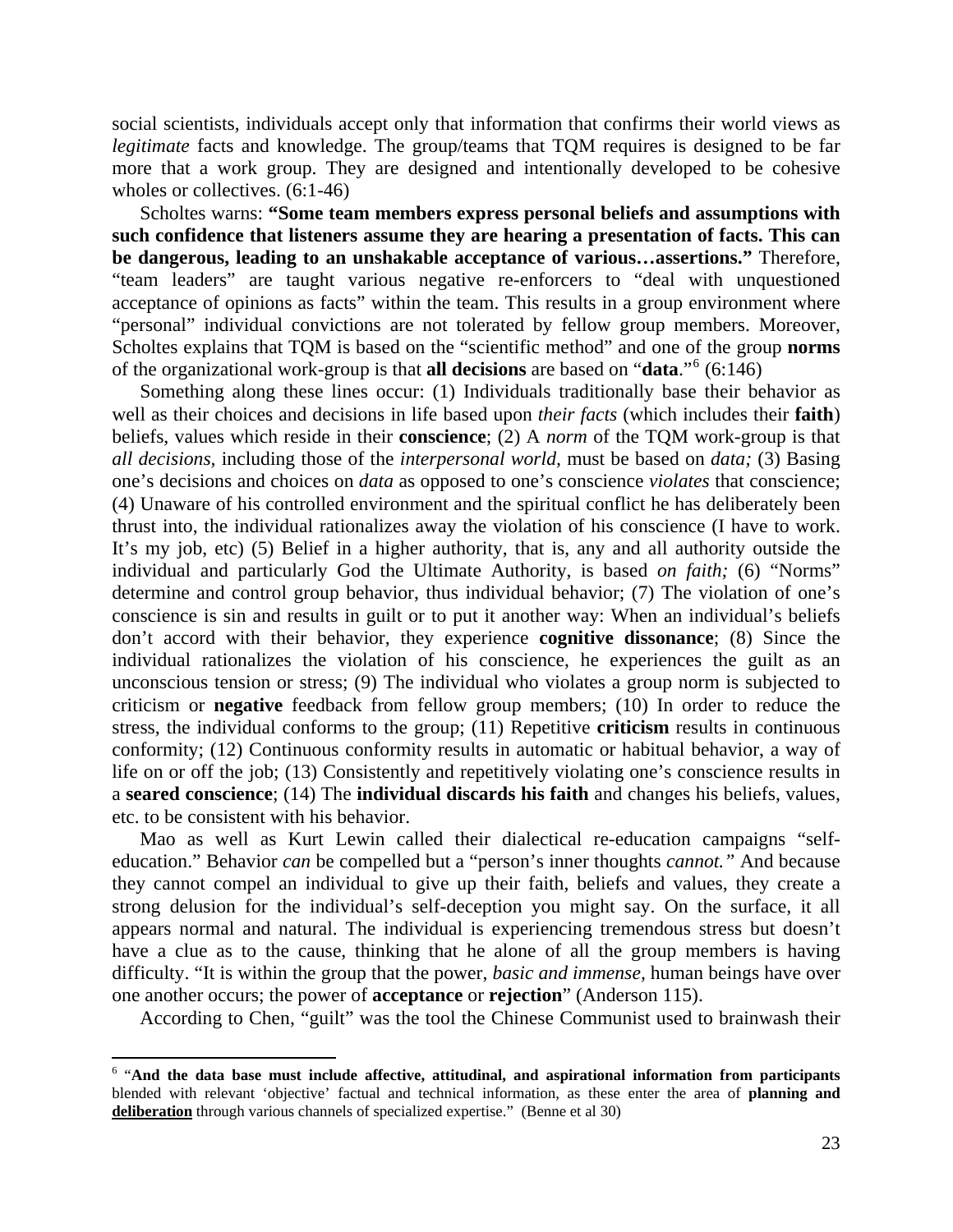victims or more correctly, that the Chinese used to entice their victims to wash their own brains. TQM, based on *cognitive theories of learning and motivation,* uses guilt/cognitive dissonance as a motivational tool as well. The cognitive theory of motivation is "intrinsic" and based on the arousal of "disequilibrium" which must be "induced" in the individual. This means it uses *internal* as opposed to *external forces to motivate individuals to change.* It is based on the deliberate **creation** and **use of internal conflict** or cognitive dissonance to motivate/force individuals in the desired direction. Motivation is defined as "the forces that account for the arousal, selection, direction, and continuation of behavior." Since "motivation comes from within a person," one person cannot "directly motivate another." What you can do with "motivation theories" is "**create the circumstances**" or environments that "influence" others "to do what you want them to do." This intrinsic view "stresses that human behavior is influenced by the way individuals **perceive** things" or their **perceptions**. As individuals are "subjected" to "forces" (group/peer pressure) in their environment, they "experience some sort of disequilibrium, which they **feel impelled** to overcome." This in turn helps them to "recognize **gaps** in their thinking" and to **"revise their perceptions"** (Biehler). TQM sets the stage for and facilitates cognitive dissonance (the arousal of disequilibrium within the individual) to force/motivate individuals to change. **Cognitive dissonance** is defined as the "**feeling** you get when your *behaviors differ* markedly from your **intra-psychic values**" (McConnell 723).

#### **THE COLLECTIVE**

As long as intellectuals retain their individualism they will be **independent** in thought and behavior. Individualism is therefore a central target of attack. The new way of life is the collective life. The methods of thought reform utilize **group pressure**. To the group the individual bares his thoughts in self-criticism and confessions. He must tell all without any reservations. He must not have any secrets. Inasmuch as the 'group' is always directed by capable manipulators and the acme of group life or collective life is the Party or state, the **replacement of individualism by collectivism means** in the last analysis the total surrender of the individual to the Party or state. **Once this has been accomplished, thought reform will have been complete**. (Chen 79)

The studies on conformity, obedience, and cognitive dissonance have, for the most part, dealt with individual "subjects put under strong psychological pressure to avoid conflict with other members of a group. or with their own value system" (McConnell 723). In America, these studies began in the 1930s and documented some general principles that cause conformity in small groups which, consequently, are required components of TQM. These principles include:

(1) The reorganization of individuals into facilitated teams or "interaction groups," defined as "Sets of individuals, psychologically related to each other, who have frequent face-to-face contact" results in a "**system** - that is, a set of persons considered as a *single entity"* or "whole." Individuals facilitated into these *cohesive*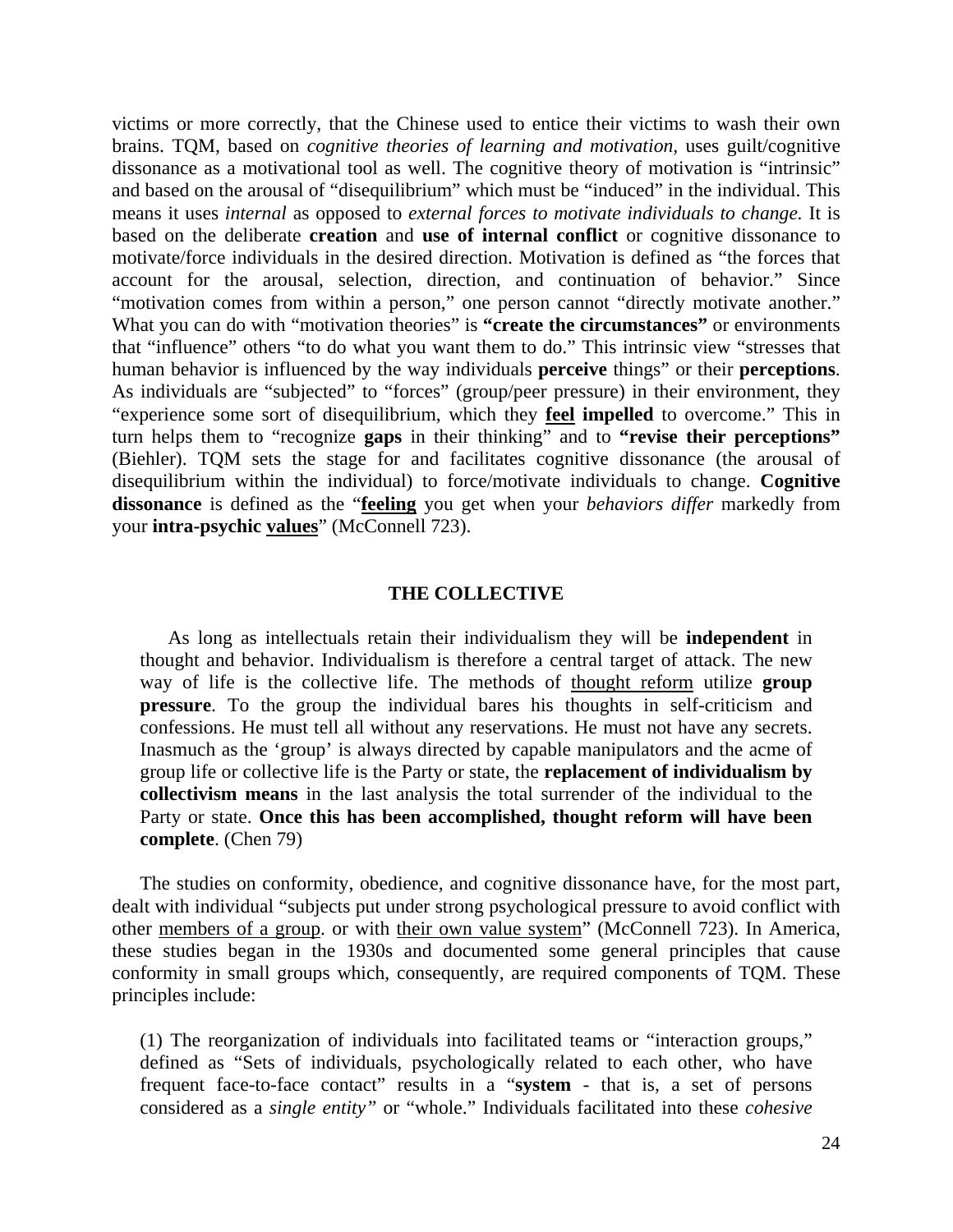teams or collectives must, consciously or unconsciously, give up some part of their "own personal independence to create a state of inter-dependence" between themselves and other group members. (708-709) A set of persons not yet facilitated into a collective or one mind is considered a *heap.* 

(2) One of the "major characteristics of any group is the *shared acceptance of group rules by all the members.* This acceptance may be conscious or *unconscious,* but it is almost always present in one form or another." (Ibid. 709). These "group rules are almost always stated in terms of *behavioral or attitudinal norms.* That is, the rules specify what the average or normal behavior of each member should be, or what role(s) each member should play." (Ibid. 710) In addition, false "perceptual" group *norms* can be created by "stooges" within the group, that is, individuals who deliberately set out to deceive group members about concrete facts by speaking up "first," and giving "false" information. In fact, the "stooges do not have to be physically present in order to pressure" the subjects into "conforming" to the false information. (713-715)

(3) The team/interaction group becomes a *reference group* (super-ego/conscience) for its members. Reference groups "give you *feed-forward* by *stating the goals* you and other group members should attain, as well as giving you **rewarding** or **punishing feedback** as you move toward or away from the goals." Reference groups "influence your behavior in at least two ways. First, by providing comparison points which you use in evaluating yourself and others. Second, by setting **standards** or **norms** and enforcing them by rewarding you when you conform and by punishing you when you do not conform to these standards…**members who express opinions, attitudes, or judgments too far from the reference group norm are typically pressured by other members to fall back into line**." (713)

(4) "If the group is to have an influence on you, then you must know what the group's opinion or norm actually is…" (716). The norms are often initially agreed upon or discerned/learned during interaction with the group.

(5) "Group **norms** not only influence your **attitudes** toward complex social issues, but your *perceptions* of even the simplest objects as well." (714)

(6) "Group **pressures** to conform **develop**…**when** your *perception* of the stimulus **differs** significantly **from** that offered by some *reference group* you belong to" (716). According to psychologists, all human being's perceptions are different because of their past experiences, background, beliefs and values, education, etc.

(7) "One of the functions of any group…seems to be that of inducing the highest *possible commitment* among its members" and "Group **commitment** involves each member's giving up her or his own freedom to work toward **common or group goals**." The "more committed to the group's **norms** and **goals** the members become, the more **cohesive** the group typically will be and the more homogeneous [alike] its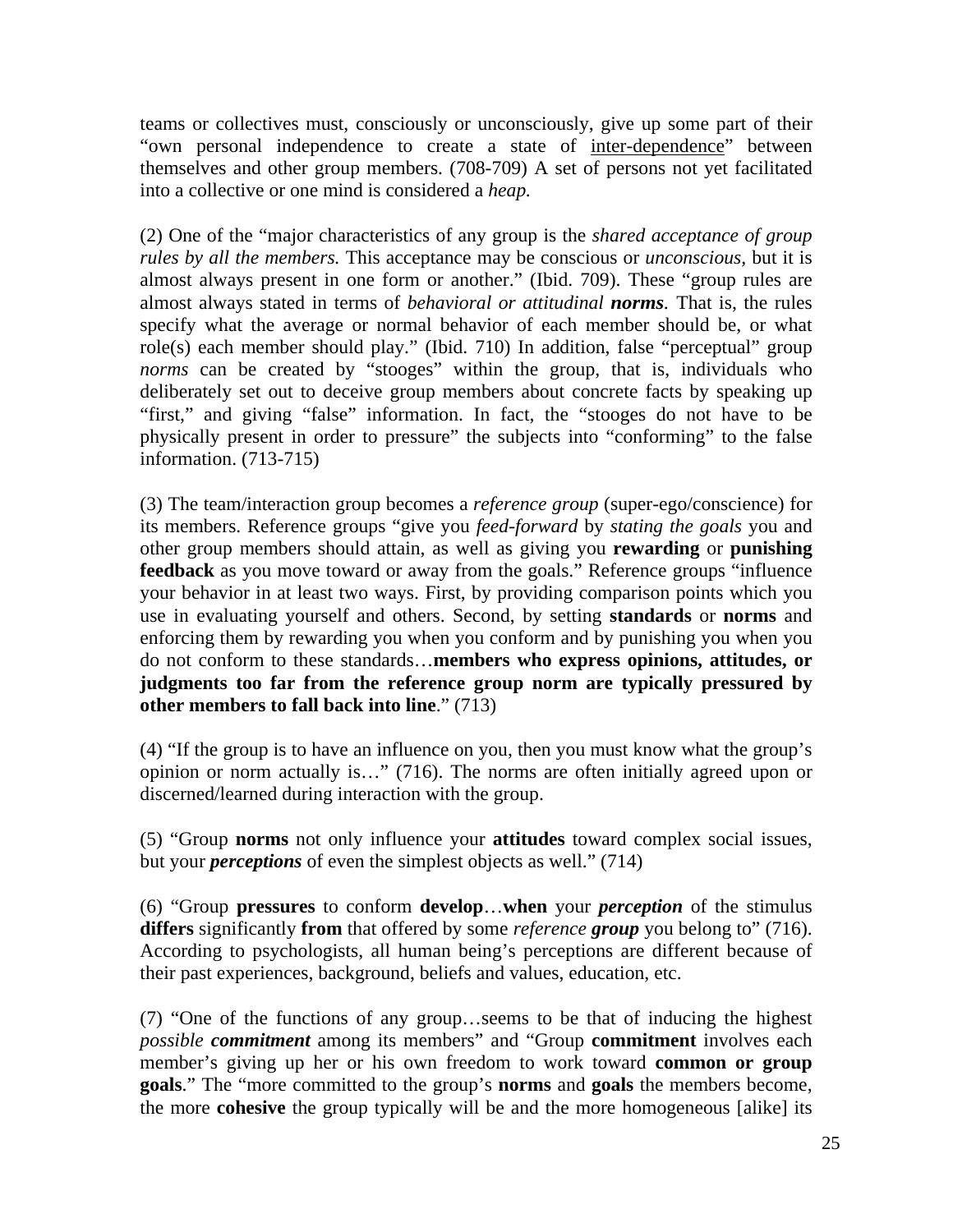**attitudes**." The "more cohesive a group, the longer it will typically last and *the more resistant it will be to external pressure*" (712-713). The primary reason for TQM's insistence that everyone "participate" in so-called decision-making and problemsolving is so they will accept the decision as their own and therefore be emotionally "committed" to it, a strategy used by both the Chinese and Soviet Communist.

(8) "The way you perceive the other group members is…crucial. The…more **trustworthy they appear to be, the more** *powerful agents they become in pressuring you to conform*" (716). "Building trust" is a primary and ongoing goal of TQM.

(9) "The more' *out in the open'* you are *forced* to be in making your judgments, the more likely it is that you will yield to group pressure." Once team members come to **"consensus"** about an issue, it is highly publicized. Like all the rest, the Chinese brainwashers used this strategy too of which Chen commented: "When a person…records his reactions in black and white he has made a commitment not so easily set aside…he finds it even *harder to retreat from a position he has declared in public*" (61).

(10) "If you are told that the whole group must come to a unanimous decision (**consensus**) on the matter at hand, you will be strongly pressured to yield." The stated rationale behind TQM is joint decision making by teams where decisions are reached by consensus. **Consensus** is defined as "a harmony of viewpoints, opinions, *or feelings.*" Please note that there are no "facts" in consensus because attitudes about "almost anything are easier to shift than are judgments of *concrete* facts." (715)

In the Hegelian system, there are no absolutes, universal truths, morals and values because the dialectical process destroys them. In a world of flux/change/motion, everything is relative. Even facts and knowledge evolve or change continuously, nothing is static. The application of the dialectical process to groups makes them "adaptable to change," that is fluid or plastic, capable of being remolded into the new man." Fixed beliefs, facts and knowledge, personal value systems and convictions prevent this change or remolding. Those "rigid" individuals with "closed" minds who believe in and hold to these "fixed" beliefs prevent group cohesion—synthesis, unity. Most important of all, facts presuppose a higher authority—God. It was to rid the American psyche of the knowledge of and obedience to this Higher Authority that motivated Kurt Lewin and Company to apply this process to America. Nothing in TQM is accidental. Every method, every technique, every strategy, every single element was deliberately planned and therefore serves some purpose. Even seemingly benign components were added for a reason, if only to camouflage what they're really doing.

"General Systems Theory<sup>[7](#page-108-0)</sup> insists on a new humanistic image of man" (Gray & Rizzo, Vol. 9, part 1, 170). In this process, the old man is destroyed and replaced by new humanistic man. An interesting note about these studies that brings the seriousness of America's plight

<span id="page-108-0"></span> $7$  According to Deming, General Systems Theory is the philosophy of TQM. (Deming Talks to Educators, a video and manuscript of a Deming Conference in Washington DC)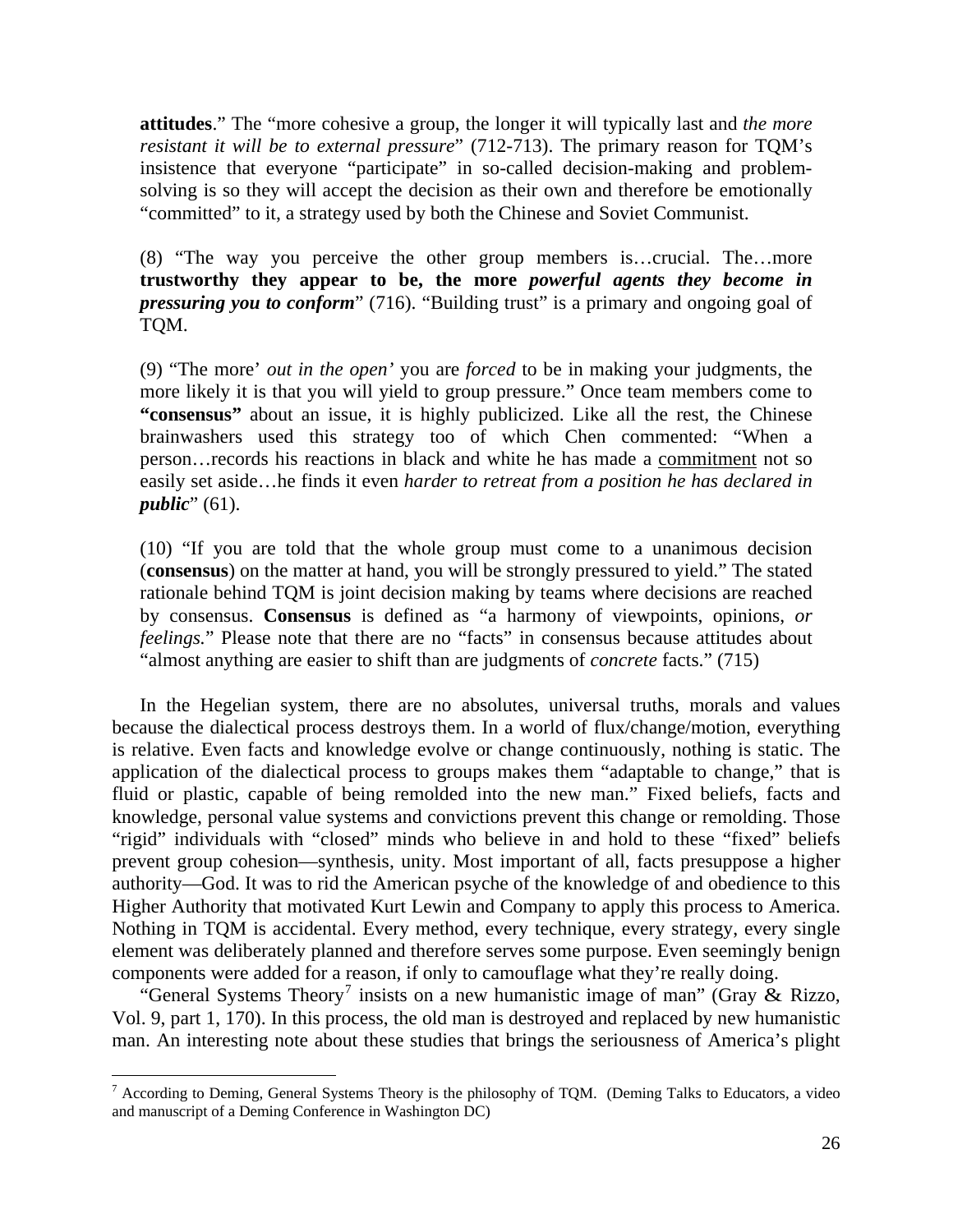home is that the research subjects on conformity were **"never told that he or she had to yield to the group norm. Indeed, many of the subjects were quite unaware that they had given in to group pressures and denied that they had done so."** This explains why trying to communicate with the new humanistic man about what is taking place is like talking to a brick wall. Dissonance "arose when people failed to recognize the great influence that *social inputs* have on their attitudes and actions..." Another discouraging note: "...there is no reason why we should expect that all people who conform to group norms should have the same sort of personality. In fact…we might assume that **we would all yield if the** *situational factors* **were strong enough**." Furthermore, the researchers found that there "is little or no evidence that conformity is an innate or inherited trait. Rather, it seems to be a **behavior that you learn - primarily because your reference groups reward you when you conform and punish you when you deviate." Criticism, Unity, Criticism.**

### **THE 3-STEP PROCESS "MODEL" OF BRAINWASHING is (Putting the Dialectical Process into Practice)**

As Deming noted in the Foreword of The Team Handbook, there is a "process" for change as surely as there is a process or recipe for making brownies. This 3-step process has quite a long history. Indeed, the only thing new about it is that it's being applied by our government in partnership with international corporations and non-governmental organizations to the entire public education system, government agencies, organizations, churches, etc. in the name of Total Quality Management. We have already seen how this process was used by Mao on the Chinese intellectuals, but it was also used on our POW's held by the Chinese during the Korean war. Nobody could understand what made any number of our fighting men turn pink and pliable when captured, with some refusing to come home when the war was over. Journalist Edward Hunter interviewed hundreds of POW s after the war and coined the term "brainwashing" to describe what had been done to them. In his 1958 book, Brainwashing, he concludes:

The most important Red purpose in brainwashing is not its employment against foreign enemies but against the populations of communist countries themselves. They are always suspect to the Red hierarchy, actually its main enemies…Decent humanity has not the right to permit people to be caught in a **controlled environment** and to be made into guinea pigs for ultimate dehumanization under a perverted Pavlovian technique.

The war against men's minds has for its primary objective the creation of what is euphemistically called the "new Soviet man." The intent is to change a mind radically so that its owner becomes a living puppet—a human robot—without the atrocity being visible from the outside. The aim is to create a mechanism in flesh and blood, with new beliefs and new thought processes inserted into a captive body. What that amounts to is the search for a slave race that, unlike the slaves of olden times, can be trusted never to revolt, always to be amenable to orders, like an insect to its instincts. The intent is to atomize humanity.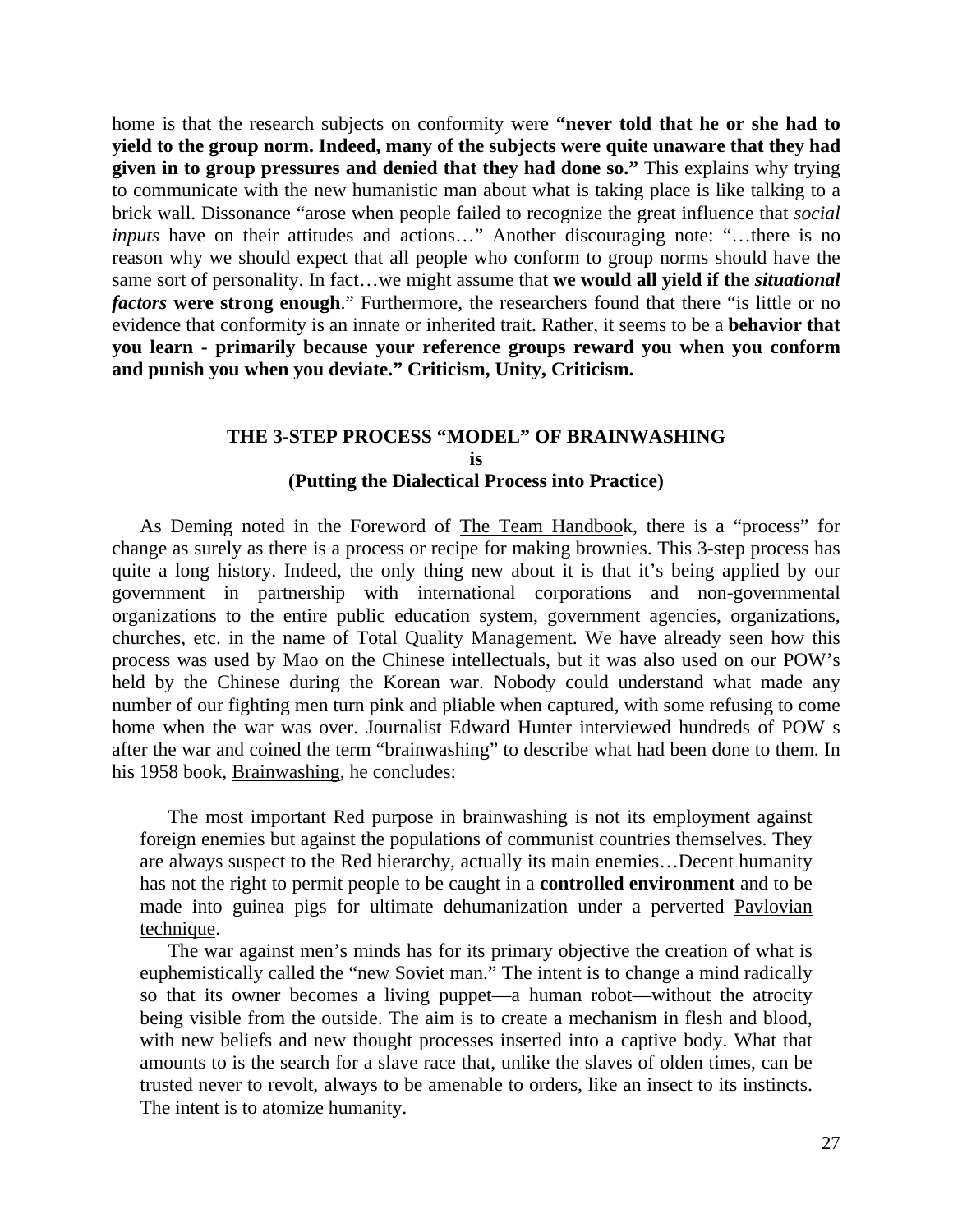… Secrecy and the darkness of a controlled environment are required for it to work. Wherever this secrecy is denied…or the **controlled environment** penetrated, brainwashing cannot succeed.

Surely there can no longer be a trace of doubt that brainwashing is sheer evil… (285)

Now consider the conclusions of **Edgar H. Schein**, then Professor of Organizational Psychology and Management at the **Massachusetts Institute of Technology** (MIT) who literally helped to apply this process to America. He also interviewed Korean POWs but obviously not for the same reasons that Hunter did. Schein concluded:

The outstanding conclusion one comes away with from a study of these events is that the methods of brainwashing are not diabolical, new, or irresistible. Rather, the Chinese have drawn on their cultural sensitivity to the nuances of interpersonal relationships to put together some highly effective but well-known techniques of indoctrination. Their sophistication about the importance of the small group as a mediator of opinions and attitudes has led to some highly effective techniques…of using groups as a mechanism of changing attitudes, as in the political prisons. (Schein in Bennis et al, 425-426)

In his 1987 college text, Social Psychology, Donelson Forsyth of Virginia Commonwealth University clarifies Schein's summary of the brainwashing process:

When Edgar H. Schein interviewed former POWs, he discovered that the Chinese did in fact use systematic indoctrination techniques to alter the prisoners' attitudes. The Chinese referred to the program as hsi nao, which literally means **"to cleanse the mind."** The Americans called it brainwashing…In his summary of the program, Schein identified three basic phases. First the Chinese sought to disrupt, or **unfreeze**, the POWs' current attitudes and values. The second phase involved **changing** these attitudes to conform with communist doctrine. In the final phase, new attitudes were ingrained with the POWs' overall value system. Schein calls this phase **refreezing**. (Forsyth 278)

The Chinese used "physical and social-psychological tactics to unfreeze the men's attitudes." In the second phase they used "both direct and indirect techniques to change the prisoners' attitudes." Forsyth explains…

Just as the direct techniques relied heavily on persuasive methods, the indirect techniques capitalized on the **need to maintain consistency among cognitions and behaviors** (Festinger, 1957).<sup>[8](#page-110-0)</sup> Time and again the men were coerced into performing procommunist actions…Each small concession led to a slightly larger one, however, until men unwittingly found themselves collaborating with the Chinese. In some cases, such simple methods succeeded in extracting confessions to war crimes and

<span id="page-110-0"></span><sup>&</sup>lt;sup>8</sup> This is Forsyth's reference.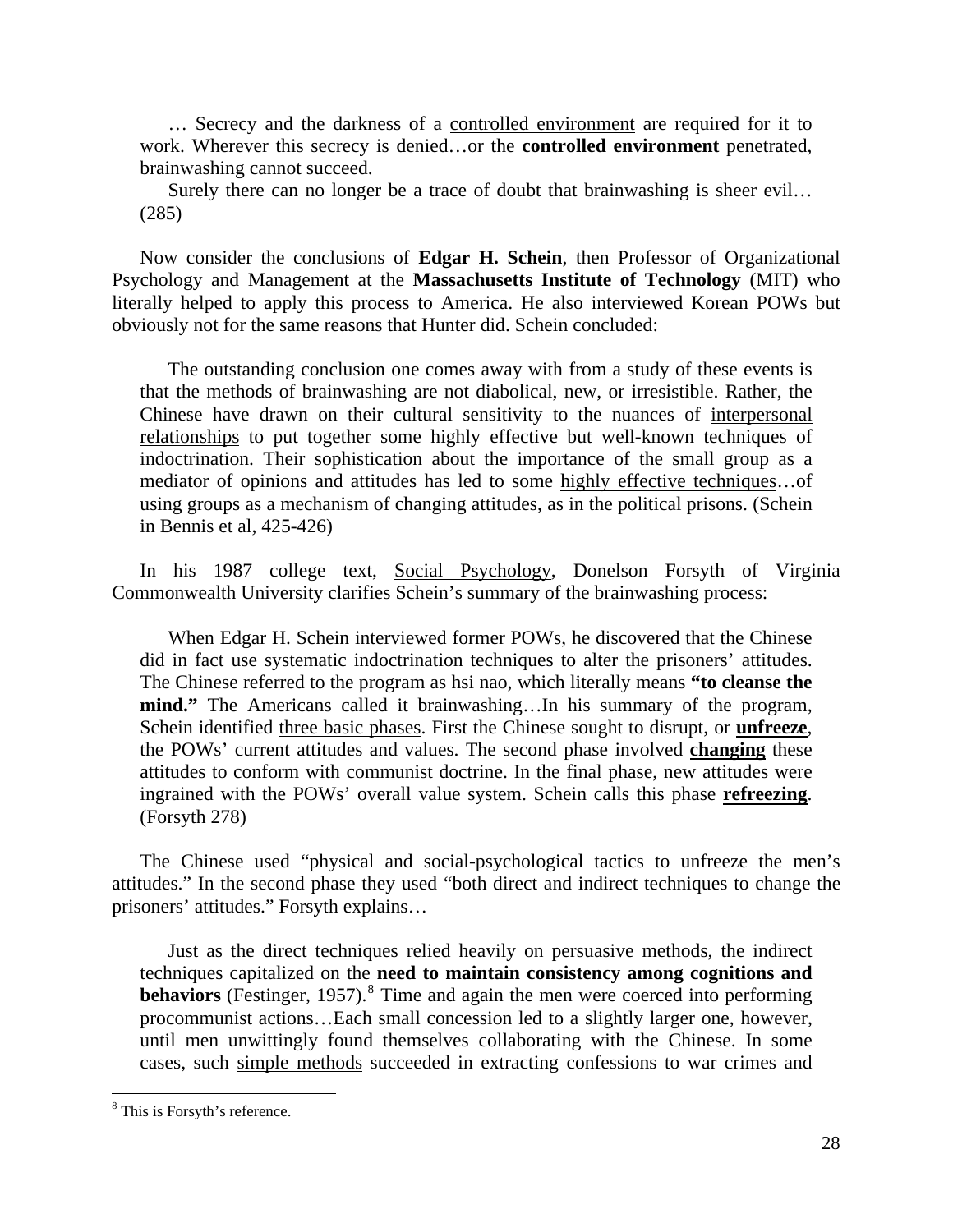pledges of allegiance to communism. In the final phase, men who cooperated with the Chinese were asked to make public commitments to communism…These men were allowed to form committees that helped run the camp, and they assisted in preparing propaganda leaflets and testimonials. All in all, these tactics sought to provide social supports for the newly acquired attitudes.

How successful was this program of coercive persuasion? Schein points out that at one time or another nearly all of the men performed actions that helped the enemy… (278-281)

According to Forsyth, Schein "felt" that brainwashing was "too strong a term" to describe this cleansing of the mind because the "methods" used were "neither unique or exotic." The playing down and redefinition of brainwashing as the social engagement of social science is typical of how Communist redefine language to deceive the masses. Indeed, the planners/transformational Marxist's were already using these Hegelian "methods" to brainwash Americans. Furthermore, it was MIT that played the leading role in legitimizing its use. In addition, it was MIT's Research Center for Group Dynamics, founded by Kurt Lewin, that helped sponsor the National Training Laboratories (NTL) in the summer of 1947 at Bethel, Maine. In fact, NTL was the "first *residential* laboratory" in America that was used as a training ground for Hegelian style brainwashing (Benne 4). The application of this process was initially called "laboratory method," later changed to "T-group," short for Training group. The very "origin of the term **cohesiveness**" in groups "scholars trace…back to the early theoretical efforts of Kurt Lewin and his colleagues at the Research Center for Group Dynamics," originally "located at **MIT** but later moved to the University of Michigan" (Forsyth 349).

Edgar Schein writes:

What is distinctive in this approach is the sophistication of the CCP [Chinese Communist Party] in the use of social and interpersonal forces in the service of creating a situation in which persuasion was likely to be successful. Given that the individual could be coerced into exposing himself to…group forces…it was highly likely that he would come to accept firmly the premises and attitudes which the leaders espoused. (Schein in Bennis et al 408)

In an essay in Interpersonal Dynamics on Chinese brainwashing entitled, "The Special Role of Guilt in Coercive Persuasion" by Edgar Schein, I. Schneier, and C. H. Barker, the authors explain that unfreezing an individual results from anxiety deliberately induced by manipulating his feelings of perceived guilt. From "the point of view of the prisoner there are a number of predispositions which lead to psychologically distinct types of guilt, though they **may not be experienced as different**," they explain. The "captor's presentation of the nature of guilt begins to unfreeze the prisoner by **stimulating in him a sense of guilt…**" The prisoner's experience of guilt "results from a combination of **external pressures and internal predispositions...**" (426). "*Feelings* of guilt" in the POW's was "stimulated, both intentionally and inadvertently, by the **exacerbation** of old [psychological] **conflicts** or the **creation of new ones**." This guilt is felt as "guilt-anxiety" in which **"psychological conflict itself was unconscious."** Although "the *feeling* is present," no "psychological basis for it is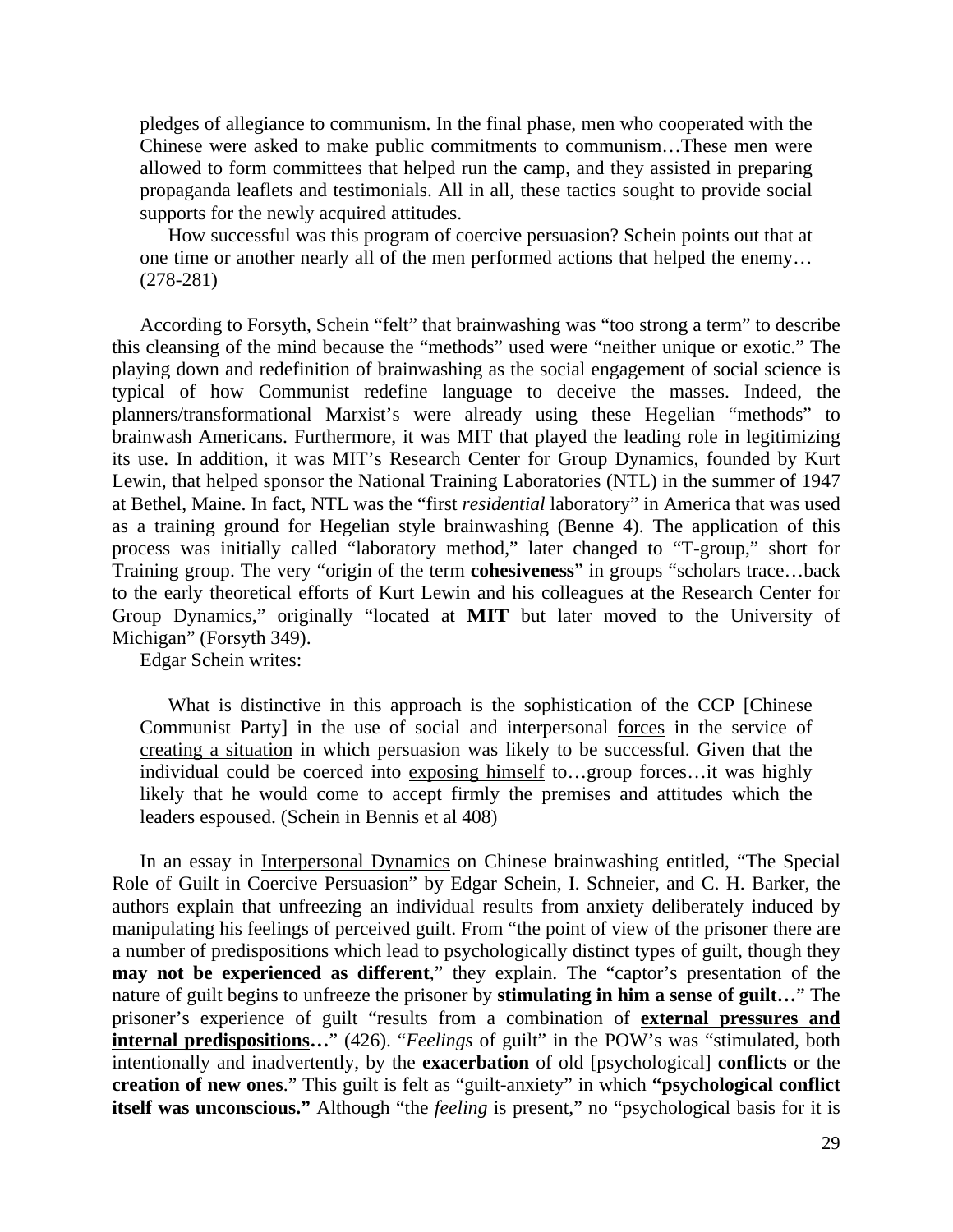perceived" or "it may be consciously perceived to be related to one or more of the following areas of psychological functioning."

1. Social guilt—"prejudices" against members of the lower class -

2. Ego or **Identity Guilt—**a "recognition on the part of the prisoner that he has failed to live up to *his image* of himself' - ["Ego or identity guilt is thus produced by *eliciting*  from the prisoner *behavior which is inconsistent with his self-image…"* (434) *"ego or identity guilt…could be the basis for other guilt feelings such as social guilt. To the extent that basic identity components in the prisoner become involved in the intrapsychic conflict, the experience of thought reform could lead to fundamental personality or character change*." (436)]

3. Personal or Face-to-Face Guilt—the "feeling of guilt which comes from wearing a mask" which means not revealing one's true feelings and/or just pretending to go along with the group. (437)

4. Loyalty Guilt—a "recognition on the part of the prisoner that he has *failed in his service to a group with which he is strongly identified or has violated its norms* or defiled its image by behaving in a manner not consistent with what is expected of members of that group" "Loyalty guilt resulted from behavior, thoughts, or feelings which the prisoner felt to be a violation of the *norms* of important *reference* or membership groups." (438)

5. Situational Guilt—guilt "which is aroused by the magnification on the part of others of minor infractions or petty acts which normally do not run counter to the prisoner's basic *values or self-image, particularly when they are perceived to have been stimulated by great stress;* feelings of guilt in reference to such acts imply that the prisoner has already accepted some of the norms and standards of evaluation of the cellmates and authorities." (430-431)

Moreover, the authors explain:

…all socialized people experience a substantial amount of guilt **when their behavior, desires, or feelings conflict with the dictates of the moral code or value system they have adopted or when they have not fulfilled some of the expectations held by themselves or by others.** Because of their personal history and/or culture some people have stronger drives or make stronger moral demands on themselves than others; they therefore experience sharper **conflicts** and are consequently more guilt-prone than others. (430)

In a 1962 article entitled "Management Development, Human Relations Training and the Process of Inf1uence," Edgar Schein writes:

Human relations training fits into a context of institutional influence procedures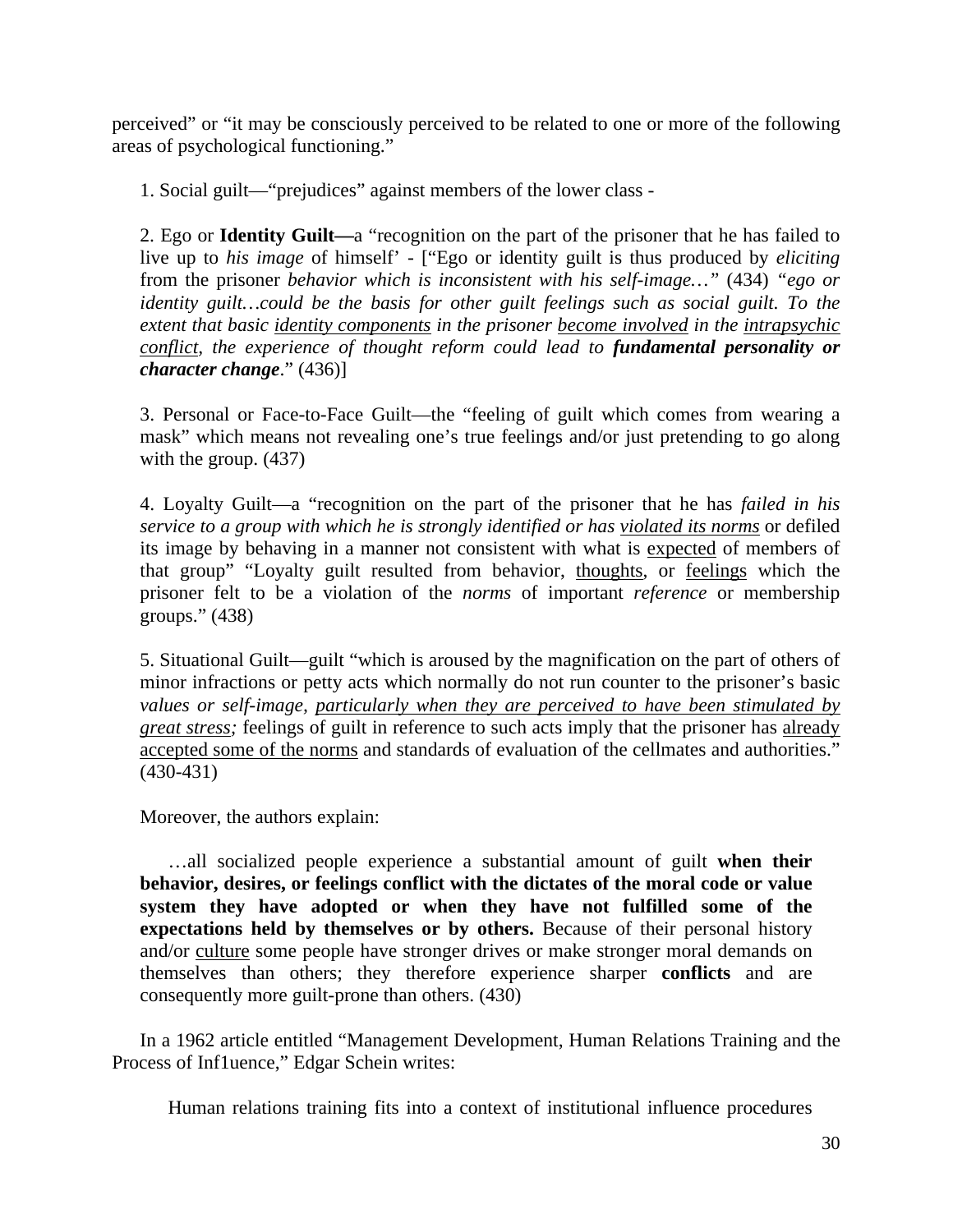which include coercive persuasion in the form of thought reform or **brainwashing** …Suspending all judgment for the time being, this influence **model** is presented in terms of its capacity to make sense of what we know about the change process…to make meaningful predictions about the training conditions necessary for the creative growth of both individuals and organizations. (Schein 47)

Schein explains:

In the present paper, I would like to cast management development as the problem of how an organization can influence the **beliefs, attitudes, and values (hereafter simply called attitudes)** of an individual for the purpose of **"developing"** him, i.e., changing him in a direction which the organization regards to be in his own and **the organization's best interests…** (47)

Schein goes on to explain that in order to change, an individual must be "motivated," that is, "perceive some need for change." Therefore, a **model** of the influence process "must account for the development of the motivation to change as well as the actual mechanisms by which the change occurs." If it's a matter of a deficiency in skills and technical knowledge, then motivating individuals is no problem:

However, when we are dealing with **attitudes**, the suggestion of deficiency or the need for change is much more likely to be perceived as a basic threat to the individual's sense of **identify**…**Attitudes** are generally organized and integrated around the person's image of himself, and they result in stabilized, characteristics ways of dealing with others…It is not at all uncommon for training programs in human relations to arouse **resistance** (48)

Given these "assumptions about the integration of attitudes in the person," explains Schein, it is more "appropriate" to consider influence as a "process;" This process "**occurs over time** and includes **three phases**," which, "are a derivation of the change **model** developed by Lewin (1947)." Schein describes the 3-step process:

1. **Unfreezing**. An alteration of the forces acting on the individual, such that his stable equilibrium is disturbed sufficiently to motivate him and make him ready to change: this can be accomplished either by increasing the pressure to change or by reducing some of the threats or resistances to change.

2. **Changing**. The presentation of a direction of change and the actual process of learning new attitudes. This process occurs basically by one of two mechanisms: (a) identification - the person learns new attitudes by identifying with and emulating some other person who holds those attitudes; or (b) internalization - the person learns new attitudes by being placed in a situation where new attitudes are demanded of him as a way of solving problems which confront him that he cannot avoid; **he discovers the new attitudes essentially for himself, though the situation may guide him or make it probable that he will discover only those attitudes which the influencing**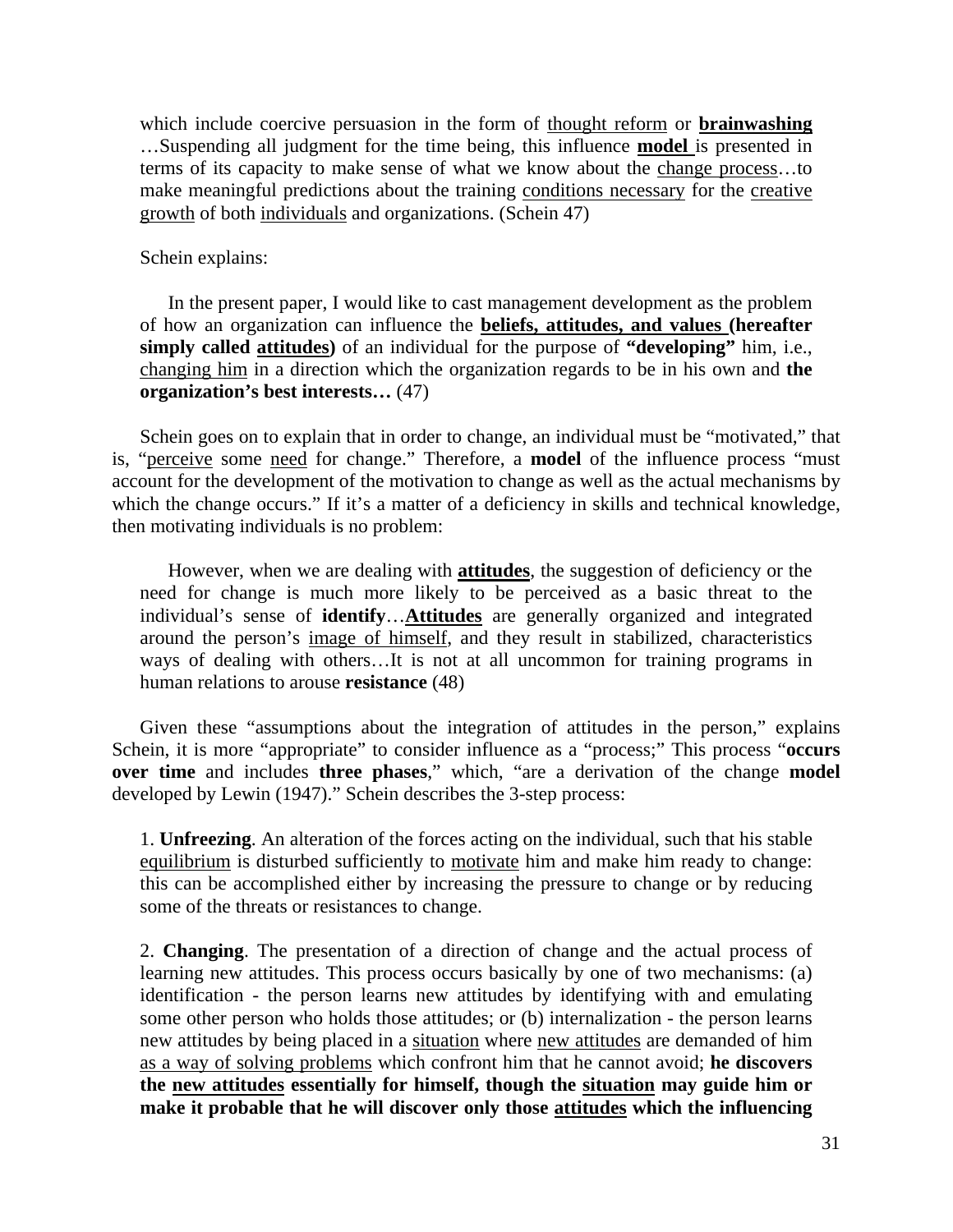#### **agent wishes him to discover**. (49)

3. **Refreezing**. The integration of the changed attitudes into the rest of the personality and/or into ongoing significant emotional relationships. (49)

"Without unfreezing, no change will occur, no matter how much effort is put into selling, persuading, coercing, rewarding, or punishing," explains Anselm Strauss. In a conceptual scheme "developed to encompass the kinds of changes in beliefs, attitudes, and values" which involve "the person's self or **identity**," Strauss lists three mechanisms used for "unfreezing," that is, "creating motivation to change": ( a) "Lack of confirmation (of existing behavior, beliefs, attitudes, and values) or disconfirmation (of same);" (b) **"Induction of guilt-anxiety"** (cognitive dissonance); and (c) "Creation of psychological safety." Strauss warns: **"For any change to occur, the defenses which tend to be aroused in the change target must be made less operative, circumvented, or used directly as change levers."** (Bennis et al 348, 338-339)

### **APPLYING THE 3-STEP BRAINWASHING "MODEL" to AMERICAN INSTITUTIONS, INDUSTRIES & ORGANIZATIONS**

The initial emphasis and focus on **Organization Development** from the so-called "behavioral science movement" began "with interventions aimed at individual behavior" (Craig 249). Specifically targeted were individuals in leadership positions—primarily industry, business, and education administrators/management and they called it **management training**. Individuals from these areas were brought together in *small groups*  for "training" in *human relations.* Those trained came away clean as a whistle but the "changes" in these individuals "tend to fade out once the trainee returns to an unsympathetic (and uncontrolled) *environment* where company policy and the boss's attitude may inhibit the exercise of newly-learned skills" (Strauss). In other words, their new values and behavior would become unfrozen because of lack of reinforcement, to use Schein's logic for why many of the brainwashed POW's regained their faith in America after being freed from the Chinese's controlled environment. Soon the washmen realized that "what they really needed was *development* of the organization, giving rise to **organization development**" (Strauss)

Organization Development (OD) applies this process to individuals (organized into groups/teams) within the entire organization: "Those who practice OD use what is commonly called **'action research'**" (Craig 604). Action research (putting the dialectical process into practice) was "formulated" by Kurt Lewin and "he and his associates advocated and practiced it in the context of inter-group and community relations in the early forties. **Cooperative action research became a focal model of re-education and changing for the innovators of laboratory method**" (Benne 31). Today, "organizations throughout the world, such as Motorola, General Motors, Procter & Gamble, and General Electric, have OD departments and staff that manage systematic change. The OD functions in organizations come under many different banners such as organization effectiveness, change management, and continuous improvement. The *core purpose* of OD units is almost always to help the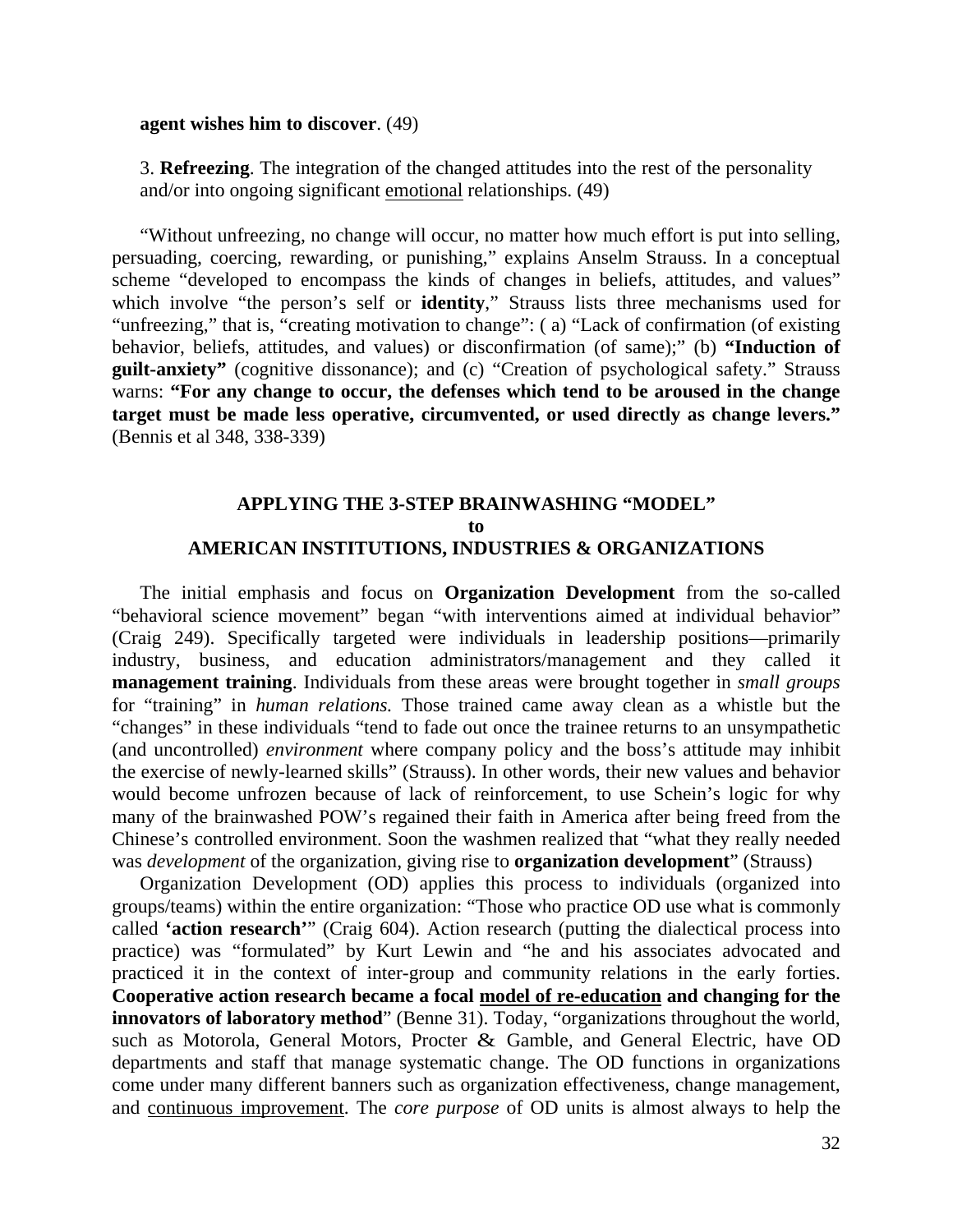organization **make smooth transitions from their current state to some desired future state**." (Craig 603) "OD makes use of the social and behavioral sciences. The **change agent (cadre)** is the person who serves as the catalyst of the change process. She or he may be an internal or external consultant, a manager, in an organization" (603). The  $\overline{ASTD}^9$  $\overline{ASTD}^9$  Handbook explains:

Like other areas in the field of management practices, OD is based on a variety of different professionals' disciplines, the most popular being psychology, organizational behavior, sociology. and interpersonal communications. Because of this widespread basis, the practitioners in OD are required to have working knowledge of such subject areas as - Organization theory - Motivational theory - Learning process theory - Personality theory - Organization structure - Role theory - Power and authority - Leadership - Interpersonal dynamics - Small-group theory -  $(603-604)$ .

Organizational development (OD), which gained acceptance during the 1960s, became the most popular and the most talked about training technique or practice of the 1970s. OD was a combining of many interlocking components…The trainers who became involved in **OD were now concerned with much more than "people development**," for which the name **human resource development (HRD) had now been coined**… (15-16)

The management text, Personnel: The Human Problems of Management, explains that Organizational Development "must solve three problems: *confrontations* (informationgetting or **unfreezing**), **change**, and carry-over *(action* or **refreezing**)":

(**Unfreezing**) Confrontation. Perhaps the thing that distinguished OD from other types of consultancy is its imaginative use of confrontation. Broadly defined, confrontation is a diagnostic or information-getting process in which organizational members obtain **feedback** on their behavior in a form that will provide insights useful for improving their performance. Thus **confrontation** is change-oriented **feedback**.

**The object of this feedback normally is to induce participants to compare their (or the system's) actual behavior** (what is) **with their idealized concept of that behavior** (what ought to be). **The resultant 'perceptual gap**' may serve a combination of purposes:

1. The comparison may reveal such a discrepancy between intended (or desired) and actual behavior that it will disturb the previously **stable equilibrium** and introduce 'unfreezing' i.e…a desire for change or a **"conviction of sin**."

2. By bringing problems to the surface, confrontation can define (even dramatize) their nature.

3. It can help the organization make informed…choices as to possible behavioral change.

This confrontation should occur not just once, but it can be repeated at every stage of the OD process. Indeed, some observers say that a major purpose of OD is to make

<span id="page-115-0"></span><sup>&</sup>lt;sup>9</sup> American Society for Training and Development.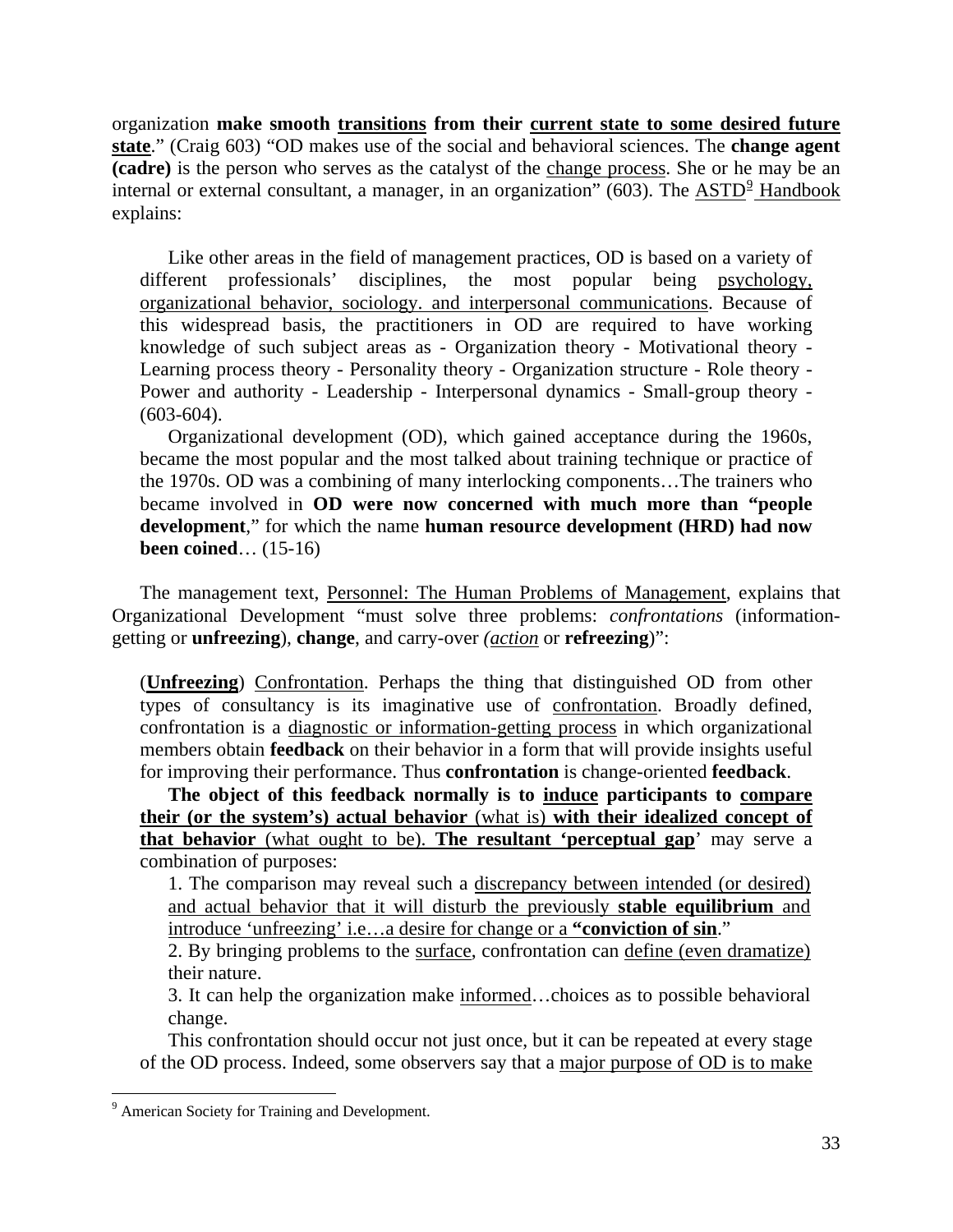confrontation an organizational way of life.

Feedback must be in a form that is believable and that **leads to** action. Note that confrontation in itself does not automatically guarantee unfreezing. For feedback to be accepted, it should be dramatic enough to induce disequilibrium but not so threatening that it leads to greater defensiveness. It should be in a form that increases rather than decreases interpersonal **trust**, otherwise participants are unlikely to trust or learn from each other. Neither will they feel as free to experiment with new forms of behavior. (550-551)

Personnel<sup>[10](#page-116-0)</sup> explains that "forms of confrontation" (i.e. **deliberation**) vary greatly from the "T-group" and the "feedback of videotapes made in ordinary management meetings" to "simulations."

The best-known OD technique, the management grid, uses a series of questionnaires (as well as simulations) to force managers to confront the **gap** between their idealized and their present behavior. 'You have to build a model,' says Robert Blake, the grid's originator, 'as if you had no past tradition, no past practices, cult, or ritual…So the **ideal** is a searchlight for seeing the **actual…You have to close the gaps once you see them. You can't live with contradictions**.'

Other OD programs begin with an employee attitude survey or with a series of interviews with subordinates and peers… (551)

**Change**. Only a fuzzy line separates the confrontation and change stages...

...the initial confrontation unfreezes attitudes; the change stage requires participants to unfreeze their behaviors and to develop and test new skills. If the confrontation periods have generated a supportive atmosphere in which resistance to change has been reduced, participants will feel free to experiment with new behaviors… (552-553)

…To facilitate the learning process, OD programs utilize three main approaches. Didactic instruction…designed to suggest new ways of handling problems identified during the confrontation period...In modeling (or identification) participants learn to copy the behavior of their consultants or other respected members of their group. Finally, there is **internalization**. Here, instead of directly copying the behavior of others, the participant experiments with new patterns of behavior on his own…

**Refreezing.** Refreezing involves both making a commitment to try new behavioral patterns and then some form of maintenance activity to prevent slipping back into earlier behavior patterns. (553)

As we have seen...a formal commitment to try out new behavior patterns, particularly if made in a public setting, helps refreeze both behaviors and the attitudes associated with them… (553-554)

Feedback alone, of course, is not enough. The new behaviors must be rewarded by the participants' peers and superiors…

OD: a continuous process. Refreezing should not be the last step, because OD involves…learning an entire process of **action research or problem-solving**. While

<span id="page-116-0"></span><sup>&</sup>lt;sup>10</sup> The full title is Personnel: The Human Problems of Management,  $4<sup>th</sup>$  Ed; Prentice-Hall, Inc, 1980.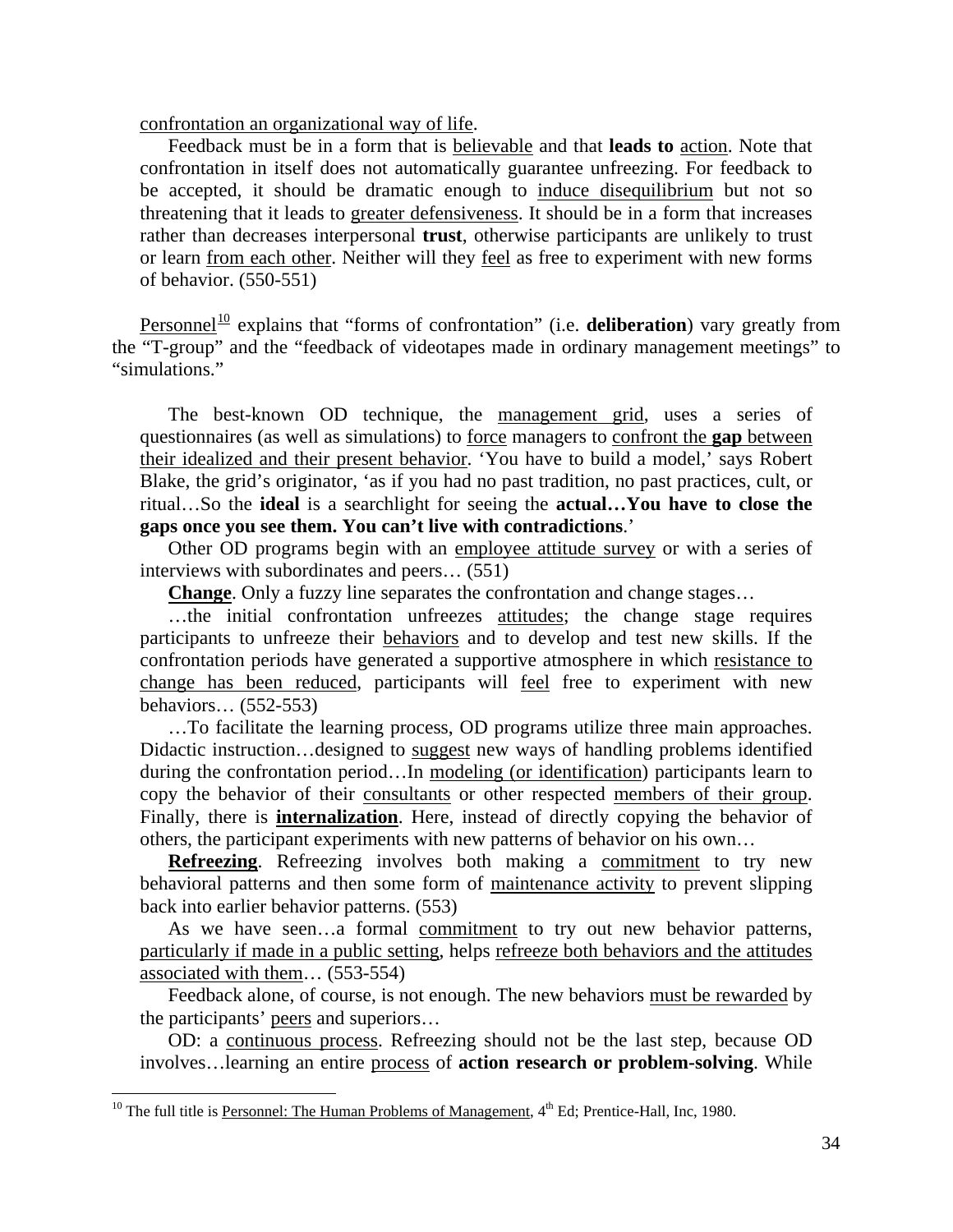maintenance activities help ensure that participants are doing what they have committed themselves to do, **yesterday's commitments may not be appropriate in today's circumstances**. So…OD teaches groups to diagnose and evaluate their everchanging problems on a continuous basis. The process as a whole may run as follows:

| $>$ Problem                        | $\geq$ Research on nature | $>E$ valuation of alternative |
|------------------------------------|---------------------------|-------------------------------|
| Identification                     | of problem                | solutions                     |
| $\geq$ Commitment to a<br>solution | $>$ Maintenance           | $>$ Re-evaluation             |

Personnel explains:

**OD has been highly controversial. For some it is almost a religion**. Others see it as a form of **charlatanism**. There is a continuing debate among OD's critics and supporters... (554)

…OD goes beyond traditional training in that it seeks to introduce change in the organization as a **whole, not just in the individual**. It seeks alterations in reward systems and structures, not just in attitudes…**and it makes heavy use of group influence…**

…OD is not a solution in itself It is only a **means**…it should be viewed as a **continuing process** in which the organization continually reexamines its processes to keep them consistent with a changing environment.

Finally…OD is increasingly being combined with more conventional training…A second noteworthy new development is that OD is being offered in conjunction with structural changes… Thus OD is being viewed…**as a critical part of a systems**  approach<sup> $11$ </sup> to organizational change. (559)

### **APPLYING THE 3-STEP BRAINWASHING "MODEL" to EDUCATION**

In 1959, Matthew Miles, then Associate Professor of Education at the Horace Mann-Lincoln Institute of School Experimentation at Teachers College, Columbia University wrote, Learning to Work in Groups: A Program Guide For Educational Leaders on the application of the dialectical process/brainwashing to education. He was inspired by his work at the National Training Laboratory at Bethel, Maine, in which **"the experience was a graphic demonstration of how the method of science can infuse and guide the exciting process of learning better group behavior."** The goal of this how-to book was to help those in education "apply this knowledge" to "American public education." Incidentally, he credits Malcolm Knowles, a "professional laboratory *practitioner,*" for reviewing his manuscript (Miles Preface).

<span id="page-117-0"></span> $11$  As noted earlier, General Systems Theory is the philosophy of TQM.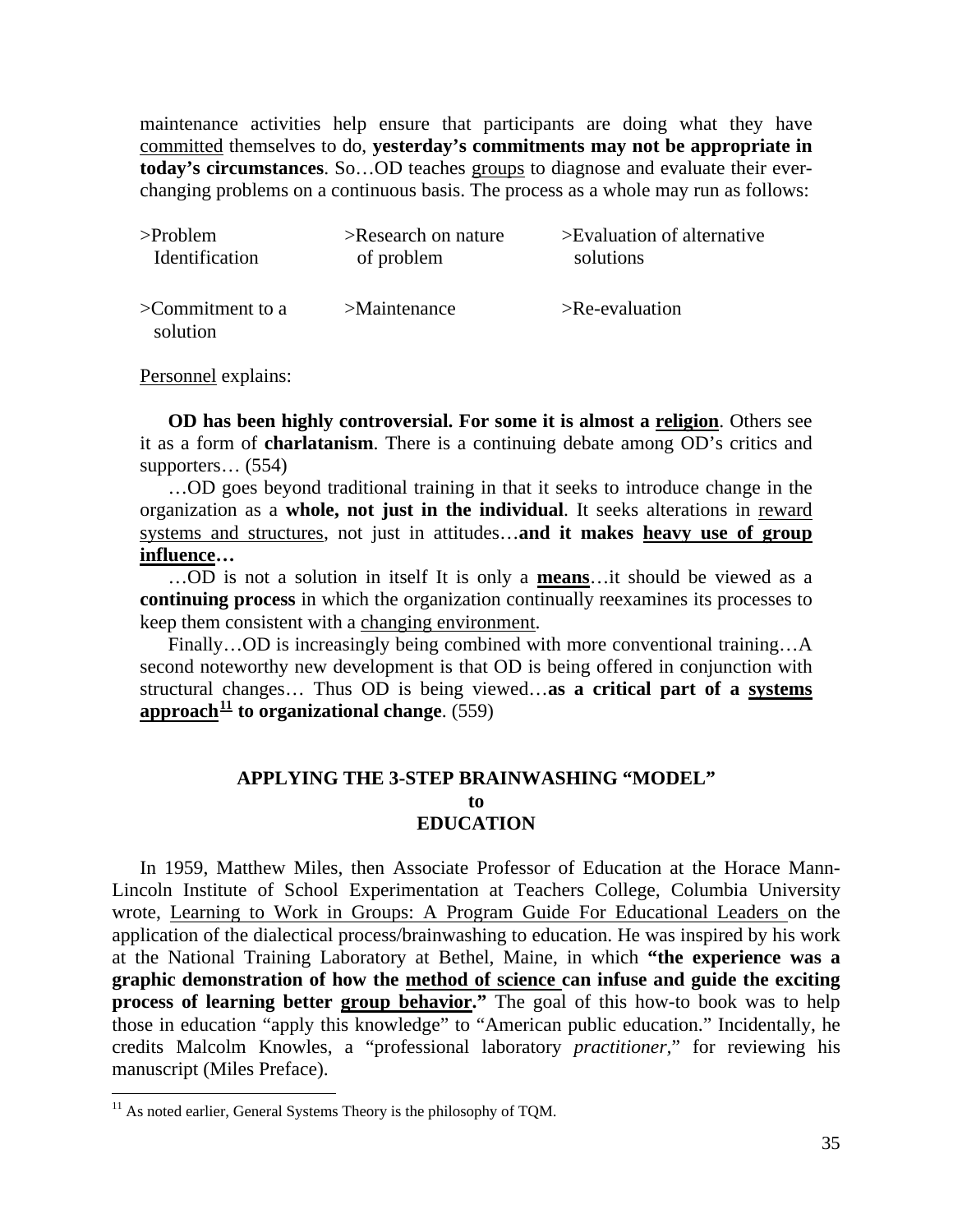In the book, and remember this was written in 1959, Miles writes:

…It is not widely realized…how far the early evangelistic, cultist, techniquecentered aspects of 'group dynamics' have been replaced by…concern with the nature and functioning of small groups. **Social scientists (theory) and practitioners (practice) from all fields are helping to make training in increased group effectiveness more and more a part of the American scene.** The methods and procedures discussed in this book **are being used extensively today** in industrial executive development and supervisory training programs, in **religious education**, in the training of youth leaders, in the in-service education of professional staff in large voluntary health organizations, in crew performance improvement in the armed services, in the preparation of community workers, and in the preparation of medical and nursing personnel. (Preface)

The book is "designed to help people put on training programs" and is concerned with the "improvement of the **quality** of work" in "face-to-face" working groups with **specific goals or tasks "about which members want to—or are required to—make decisions and take action."** Good **training**, which is "impossible without attention to **theory**" is a "**systematically-planned** approach to learning better group behavior, with certain important features," Miles explains. It is a **"means"** to **"solving system-wide problems" in an organization**, most often initiated by one person who must be "trusted and accepted" by others in the system. It begins by the "initiator" and friends "assessing the state of the system" to determine its "needs," or some other *technique* which helps "sensitize people to needs that were dormant, vague, or only hesitantly voiced before." (2, 4, 6, 48-52)

Effective group work is "essentially a **re-educative task**" and therefore involves "wholeperson learning," says Miles. Important factors include "attitudes, feelings, sensitivities, understandings, and behaviors." The "process" of learning specific skills in group behavior "requires thinking, feeling, choosing, and acting-out." He explains: "Ideas, values, principles, attitudes, feelings, and concrete behaviors are involved in whole-person learning, and good **training…includes them all**." The trained person, in turn, "can apply these skills whether the other group members are kindergartners or adults." Writes Miles:

.. .learning better group behavior is an example of complex, comprehensive learning, involving new understandings, attitudes, skills. Since adults learn some of their ways of working with other people quite early in life, we are faced with the need for much **unlearning**. and **re-education** in new ways of seeing, hearing, and acting in groups. Everyone experiences normal resistance to change, and it could be argued that bringing about real personal change, especially in adults, is a near-hopeless undertaking from the start.

But, on the other hand, **new knowledge** about how people learn in group situations suggests that much more **change is possible** than many of us are inclined to think. Quite clear **changes can take place** in the way people see group situations (including their view of their own role), and in the way they act, **as a consequence of training experiences**. But all is not magic, and in thinking about training we need to **plan** for learning **conditions that will evoke** realistic and feasible **changes in**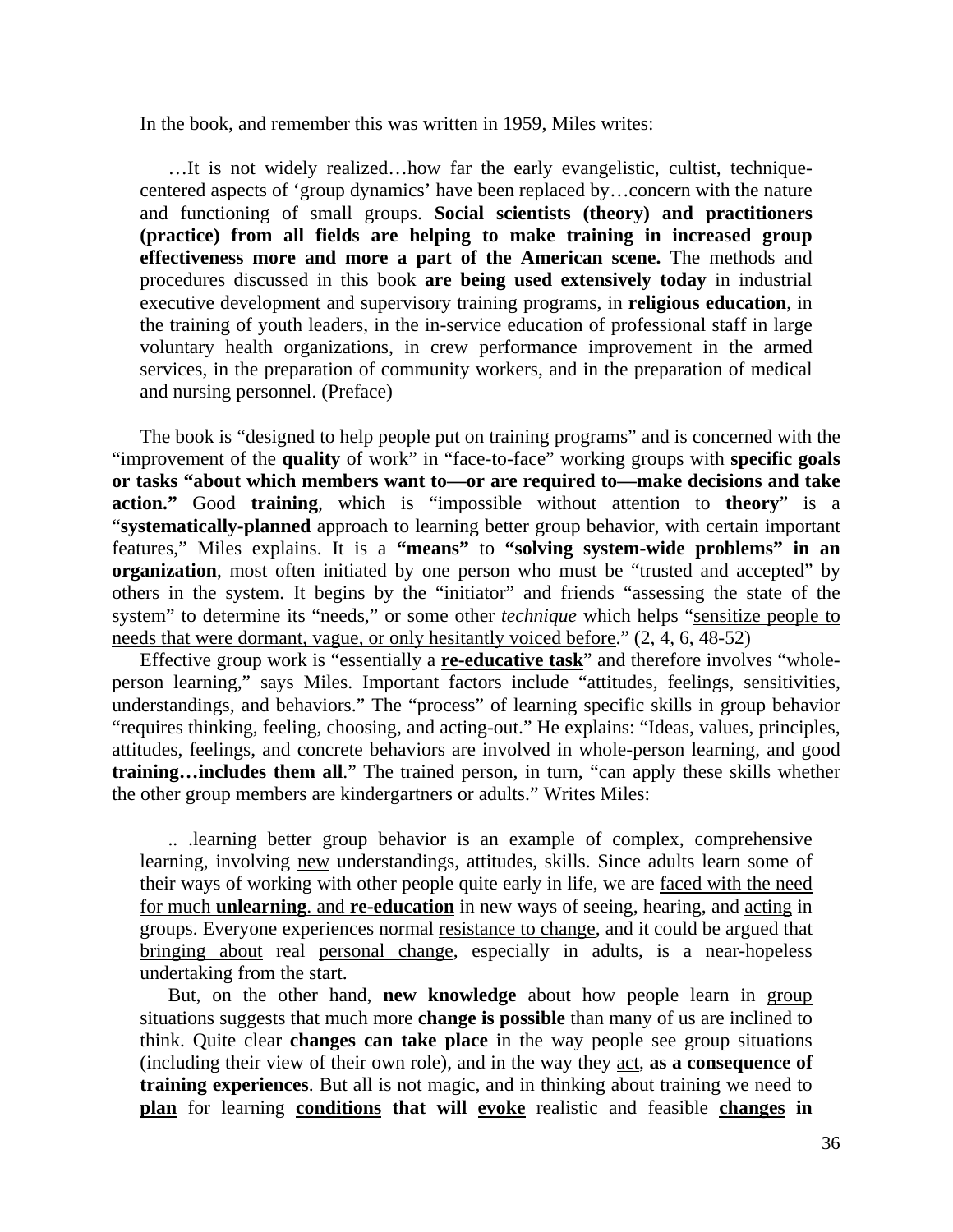**people**… (27-28)

Training skills are concerned with the tools a person needs to **"bring his actions into line with his intentions."** These helping skills include: "Helping group members work through a conflict"; "Testing for the presence of consensus in a group at a given point" and "increasing other members' willingness to express frank feelings." Leadership within a group exists when a person is "perceived by a group as controlling means for the satisfaction of their **needs**." Leadership functions include "group building," "encouraging," "standard setting," improving "relationships," getting and keeping the "group action moving," "influencing the direction and tempo of the group's work," "bringing information and opinions to the group," **"creating an emotional climate which holds the group together,"** helping the group to "evaluate its decisions, goals, or procedures (examples: testing for **consensus**, noting group process)." In the "analysis of group behavior," careful attention must be paid to the "process or procedural aspects of group behavior. Noticing *what* is said is not enough. The effective group member must also be aware of *how* things are said, by whom, when, and what function they serve in what group context." A fundamental "process skill is that of diagnosing group difficulty and sensing needed, missing functions" and taking "appropriate action" in light of this "diagnosis."

The "process" of learning, explains Miles, is **"cyclical"** and the problem of **training** is "to provide **conditions** to help this learning process go forward effectively." The **conditions include placing the learner within a group in a "psychologically safe" environment** for "trial-and-success learning." This because training…

also implies practice - repeated performance of particular skills, with explicit, immediate information (feedback) on the results of a particular try. If we are to train the whole person, then the whole person must think [cognitive], feel [affective], act [psychomotor] - and then learn immediately how well he has done…The person needs to experiment with his own behavior, learn what the consequences are [rewarding feedback for conforming and punishing feedback for nonconformance], and try again…

…the learner needs to experiment and explore, try things out for himself, learn from doing, until he can behave appropriately. He must learn that…his **own actions are** a **part of** any **problem** situation…

Such learning requires a 'not-for-keeps' setting because the learner must be free to be creative, to think provisionally, to make missteps, and to try out new ways of behaving without fear…When the usual constraints on the individual are temporarily lifted, the results can be dramatic. Methods like **role playing, 'brainstorming,' and client-centered therapy** seem to free the individual... (33-34)

Miles explains that under these *conditions* "a three-step process can be said to take place:"

1. "The learner enters a safe situation and, in a sense, '**unfreezes**,' or relaxes, his usual set ways of behaving."

2. "In the unfrozen, **fluid state** he creatively explores and tries out new behaviors."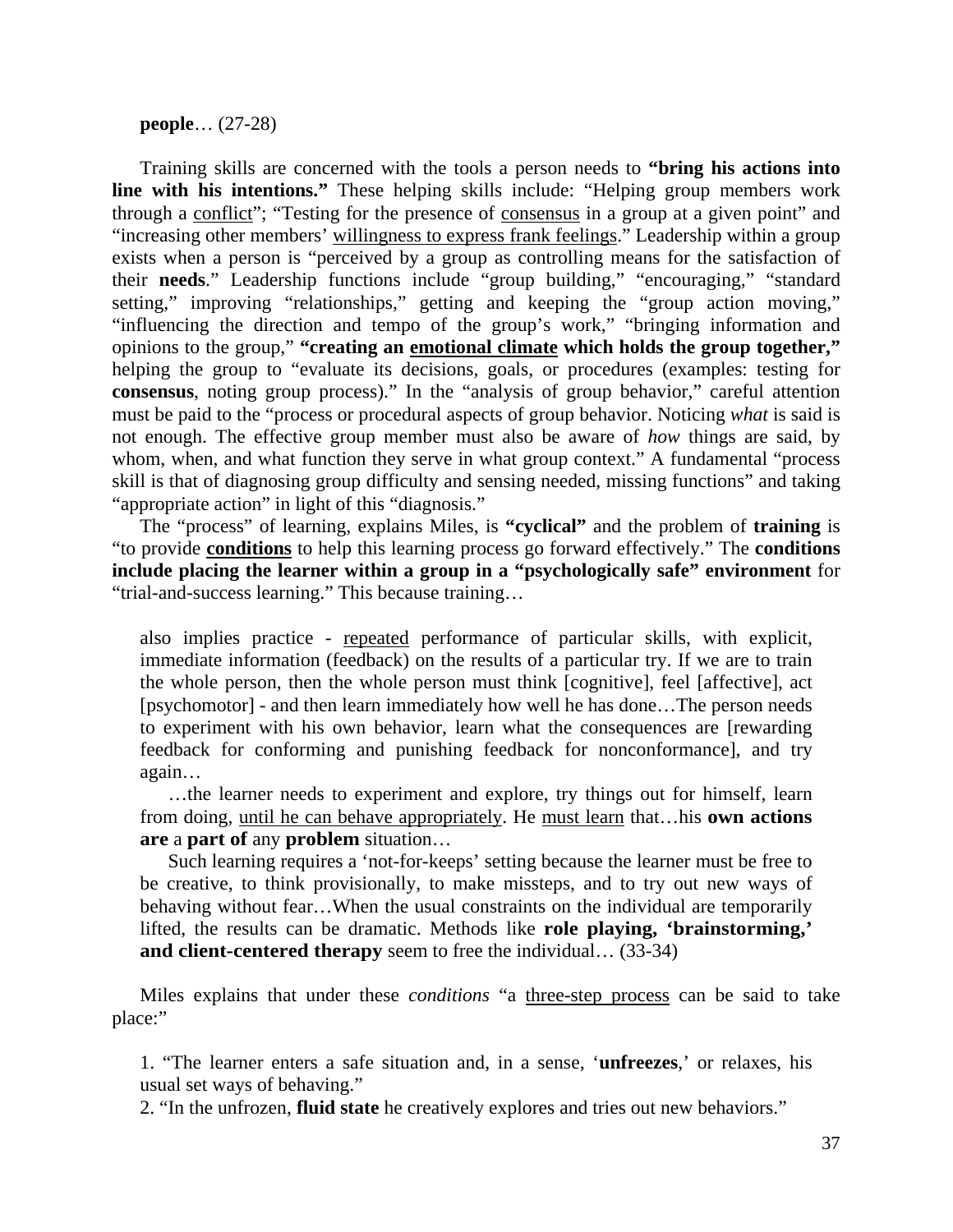3. "He **refreezes**, or makes firm, the new behaviors as he moves back to the usual demands of the job situation." (34)

Miles states that individuals "stay frozen most of the time, and **training's** biggest contribution is making a *temporary thaw* (unfreezing) not only possible, but **safe** and *desirable*." He then lists several "stages" in which learning/training occurs:

Stage l—"The learner must, in effect, come to *feel* some more or less specific inadequacy in relation to his own role in groups, or learning cannot go forward." This "inadequacy" is "relative" but it causes the learner to have a **"vague, unfocused feeling of discomfort."** This discomfort (guilt anxiety) signifies "**intrinsic** motivation for changing" and when it occurs. "Immediately, emotional problems are involved; frequently the natural desire is to protect the self." So an "**atmosphere** must be developed in which people can safely talk about tensions, dissatisfactions, and difficulties they personally are experiencing. Such expressions serve as a basis for training." (39-40)

Stage 2—The person "must become aware of, and consider trying out, new actions which promise to help him solve the problem(s) *he faces in his work with groups.* That is, the learner needs to think creatively of different practices that might *reduce his dissatisfactions with his present behavior."* Unconsciously "the learner is now framing an action hypothesis which might read: 'If I try this...then some desirable consequences will result."<sup>[12](#page-120-0)</sup> $\cdot$ In this stage a "non-judging atmosphere" is important because most people have behaved the same way for so long that "considering the idea that one could behave differently is quite difficult." Also, "if the group members hold the *expectation* that everyone is in the process of changing and learning - and that this is to be *desired* - then visualizing new…behaviors is really aided." (39-40)

Stage 3—"Given the felt need to learn," the person must have "numerous opportunities to practice" some of the "behaviors that he and the others consider to be promising." This practice should "involve a minimum of threat and risk." During this stage the individual has "**unfrozen** some of his old ideas" and therefore the "primary emotional need is for support." Explains Miles: "**He is defenseless** and awkward at this point." (42-43)

Stage 4—The learner now needs to get "evidence as to the effectiveness of what he does." The learner "must, in addition, see the actual effect of his behavior on others." This is important evidence for the learner to serve as a basis for "applying his learnings further." Miles explains:

…In the language of **training**, the term for a report to the learner of how his behavior is affecting others is **'feedback.'** This technical term comes originally from the field of automation…but seems clearly applicable to training as well. To be most helpful for learning, feedback must: (1) be clear and undistorted; (2) come from a

<span id="page-120-0"></span> $12$  This is where Tolman's Expectancy Theory, a part of TQM, comes in. Expectancy Theory states that "people will behave in ways that they expect will produce outcomes that they value" (Jones 159).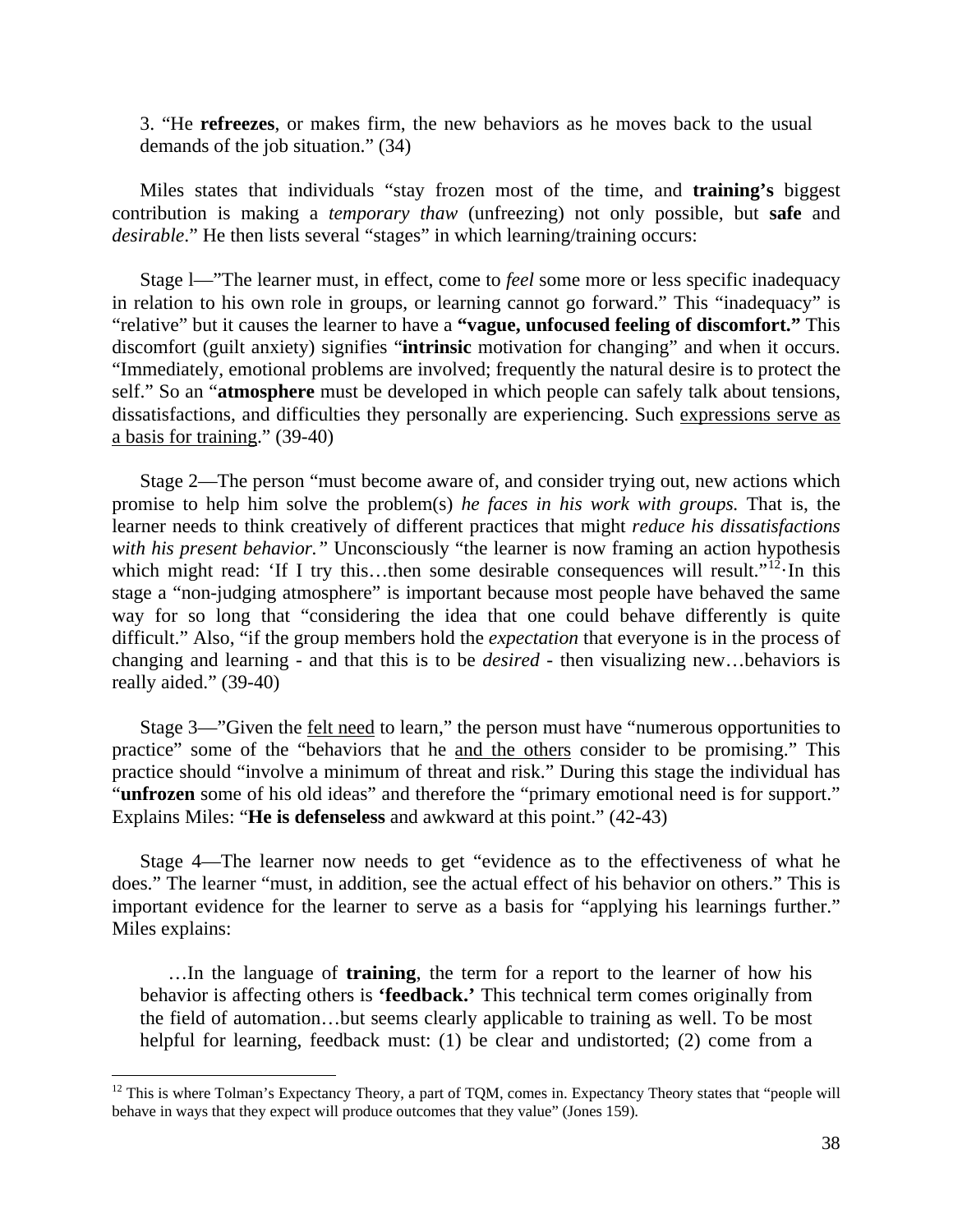trusted, non-threatening source; (3) follow as closely as possible the behavior to which it is a reaction. **With quick, accurate, trusted evidence, the learner can proceed to correct his behavior effectively.**

**…Much of the power of human relations training seem to stem from building in regular feedback procedures as a part of the training setup…** (43)

Stage 5—"Now that the learner knows what works (or perhaps more frequently, what doesn't work), he must tie this new knowledge into his picture of himself…"During this stage, the learner "needs support and positive emotional *reinforcement* from other learners in the group. Otherwise, as he considers "new learnings that are **hard for him to accept. deep**  down," the learnings will "never really become a part of his normal ways of behaving." (44)

Stage 6—"Finally, the learner almost inevitably emerges from a process…with new dissatisfactions and problems, in addition to new insights and ways of behaving." These "new ways of behaving lead to new problems" and the **"training cycle continues"**:

…In other words, after the feedback of evidence which helps him see the consequences of his own group behavior, the individual realizes that his behavior is still inadequate…He then repeats the process…It is through steady repetitions of this experimental learning process that he becomes most sensitive to what is going on in groups…and can act more effectively. (44-45)

This process is "more than a *rational* process," says Miles, and at "each of the stages" the "person faces emotional problems and stresses, since what is involved is **change—change in me**." A good group member "**operates habitually much of the time**" and his group behavior becomes "**automatic**." Miles admits in as subtle a manner as possible: "Often recollection of what went on in the **training** group seems to **serve as** a kind of **'conscience'** for the member, continuing to encourage him at difficult points. Attitudes or values learned in the training group often have considerable carry-over, **for this reason**." (31, 38, 46)

It is little wonder that Professor Stephen Robbins of Concordia University cunningly wrote in his college text, Organization Behavior, in 1979:

Nearly two centuries ago, the German philosopher Georg Hegel stated that thinking develops out of conflict. He argued that for every positive thesis there exists an antithesis or counter position that negates the thesis. He believed that the conflict between these two positions produces a synthesis that does justice to the substance of both the thesis and antithesis and yet is superior to both. While Karl Marx used Hegel's **dialectic** to formulate a theory of revolution, **this same dialectic** is also the fundamental basis upon which education is built.

**The objective of education is…to cultivate** an inquiring mind. Educated people supposedly are less dogmatic; they recognize that few issues are black or white and that **reasoning abilities** allow us to change our minds as facts or conditions change… (11)

America has been feeding on a lie for the last sixty or seventy years. This new diet has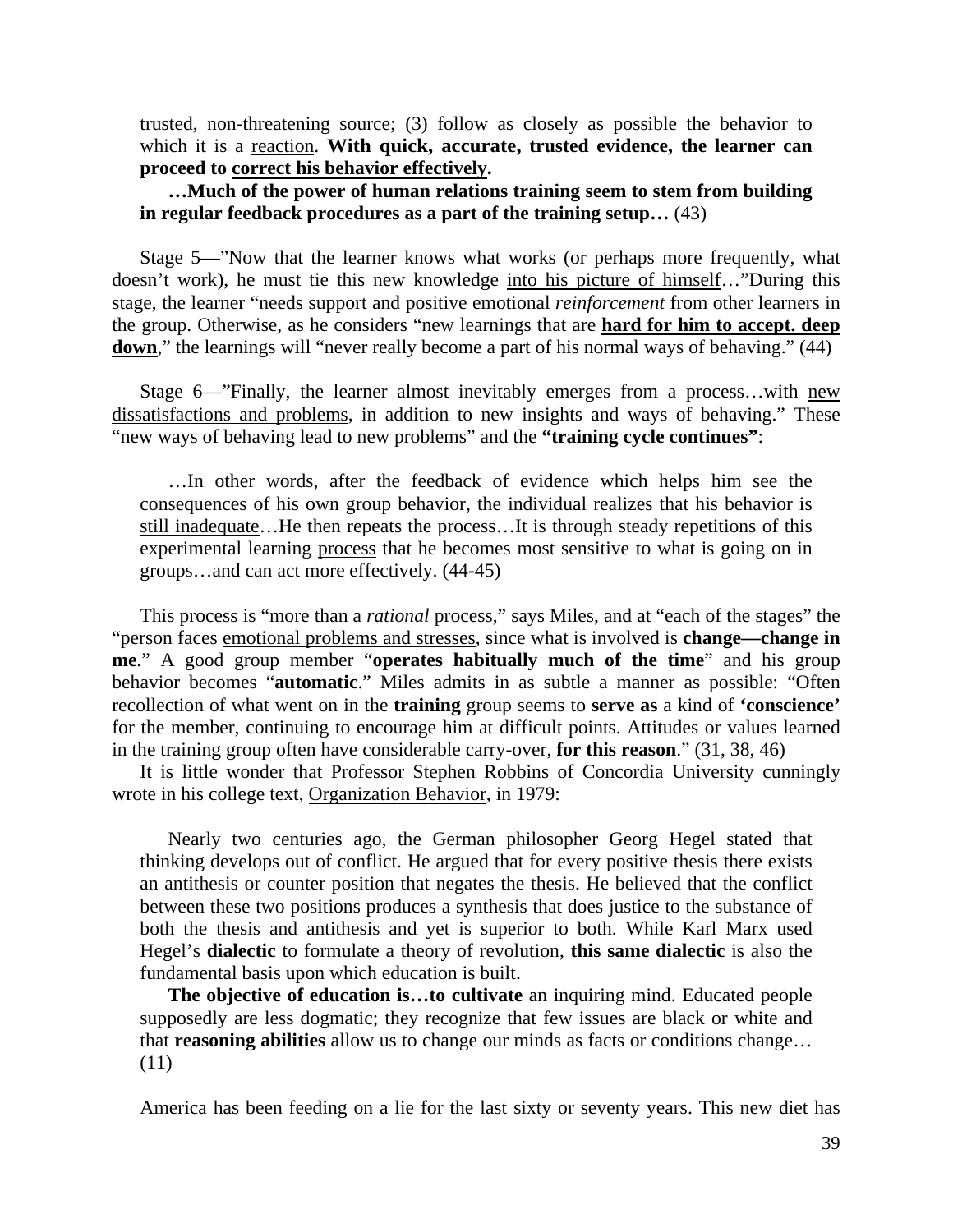made her lazy and sleepy. Freedom without vigilance is an *illusion* and both our vigilance and our freedom have given way to the lie we've been ingesting. As our political leaders continue to hand over our country's sovereignty to the godless and pagan Hegelianized United Nations, we're busy selling our *souls* for a bowl of pottage. The window of freedom is now closing fast and soon that window will be closed forever. Will we stop feeding long enough to see what is happening or have we been eating a lie for so long we no longer have a taste for the Truth? That is the question.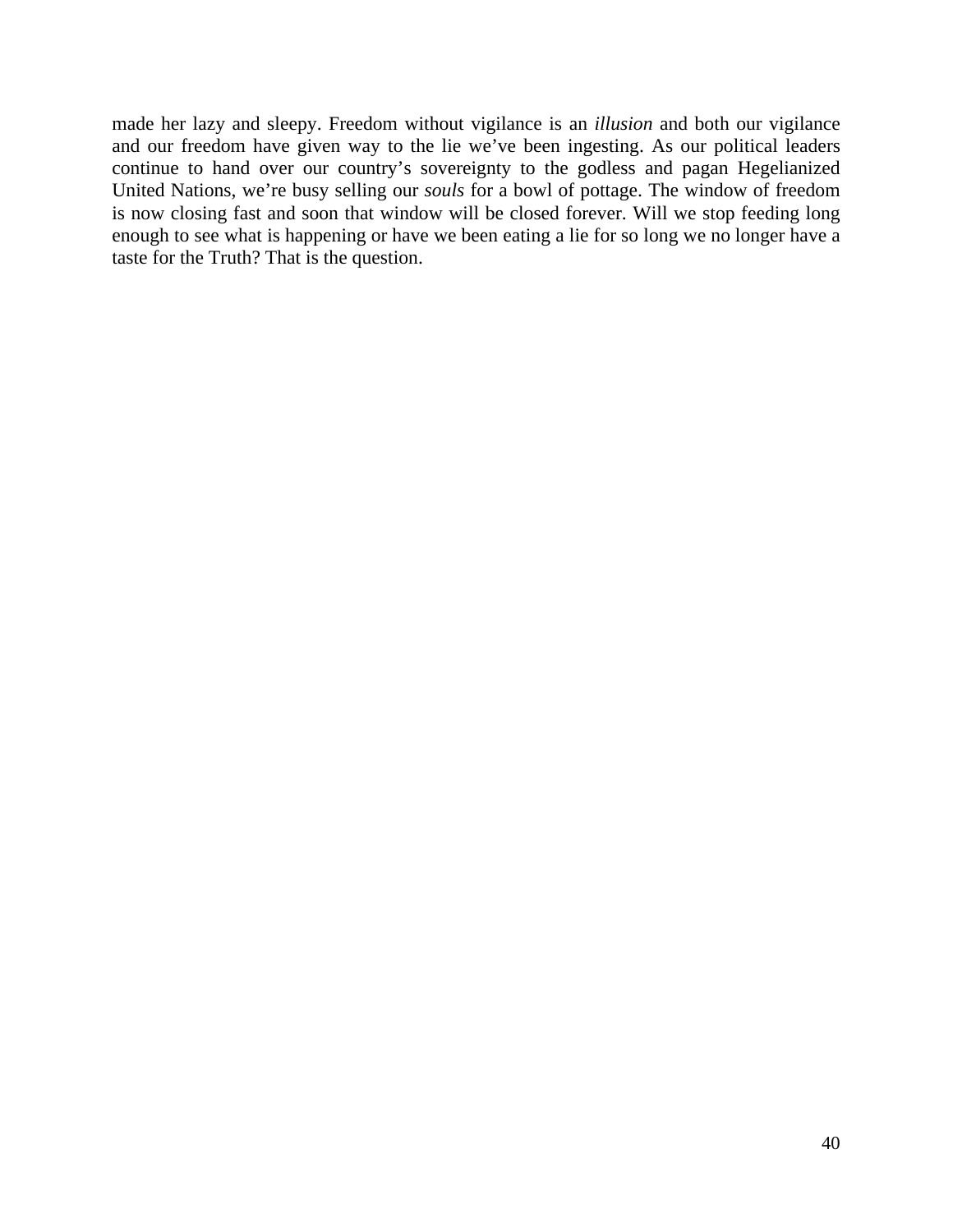### **WORKS CITED**

- Anderson, Ralph. Human Behavior in the Social Environment: A Social Systems Approach. University of Iowa and I. Carter, University of Minnesota, 1984.
- Benne, Kenneth., Leland Bradford, Jack Gibb, and Ronald Lippitt, eds. The Laboratory Method of Changing and Learning: Theory and Practice. Science and Behavior Books, Inc., 1975.
- Bennis, Warren, Edgar Schein, Fred Steele and David Bedew. Interpersonal Dynamics: Essays and Readings on Human Interaction, essay entitled "Brainwashing" by Edgar Schein (it was adapted from a 1961 book Coercive Persuasion written by Schein with collaboration from I. Schneier and C. H. Barker. The Dorsey Press 1964, 1968 Revised Edition.
- Biehler, Robert F. and Jack Snowman. Psychology Applied to Teaching. Southern Illinois University.
- Chen, Theodore H. E. Thought Reform of the Chinese Intellectuals. Hong Kong University Press, 1960
- Craig, Robert, chief editor. American Society for Training and Development Handbook: A Guide to Human Resource Development. McGraw-Hill, 1967; 1996 Edition.
- Deming, Edward. Deming Talks to Educators, a manuscript and video tape of a Deming conference for educators and "human resource professionals" in Washington DC, in January, 1992.
- Deming, Edward. User's Guide. American Association of School Administrators and Quality Enhancement Seminars Inc, 1993.
- Forsyth, Donelson R. An Introduction to Group Dynamics. Virginia Commonwealth University.
- Forsyth, Donelson R. Social Psychology. Virginia Commonwealth University, 1987.

Friedrich, Carl, ed. The Philosophy of Hegel. Harvard University, 1954 Edition.

Frost, Jr., S. E. Basic Teachings of the Great Philosophers. Anchor Books, 1989.

Gangel, Kenneth O. and James C. Wilhoit. The Christian Educator's Handbook on Adult Education. an essay by Malcolm Knowles entitled, "Contributions of Malcolm Knowles," Baker Books, 1993.

Gray, William and Nicholas D. Rizzo, eds. Unity Through Diversity. Vol. 9 "Festschrift for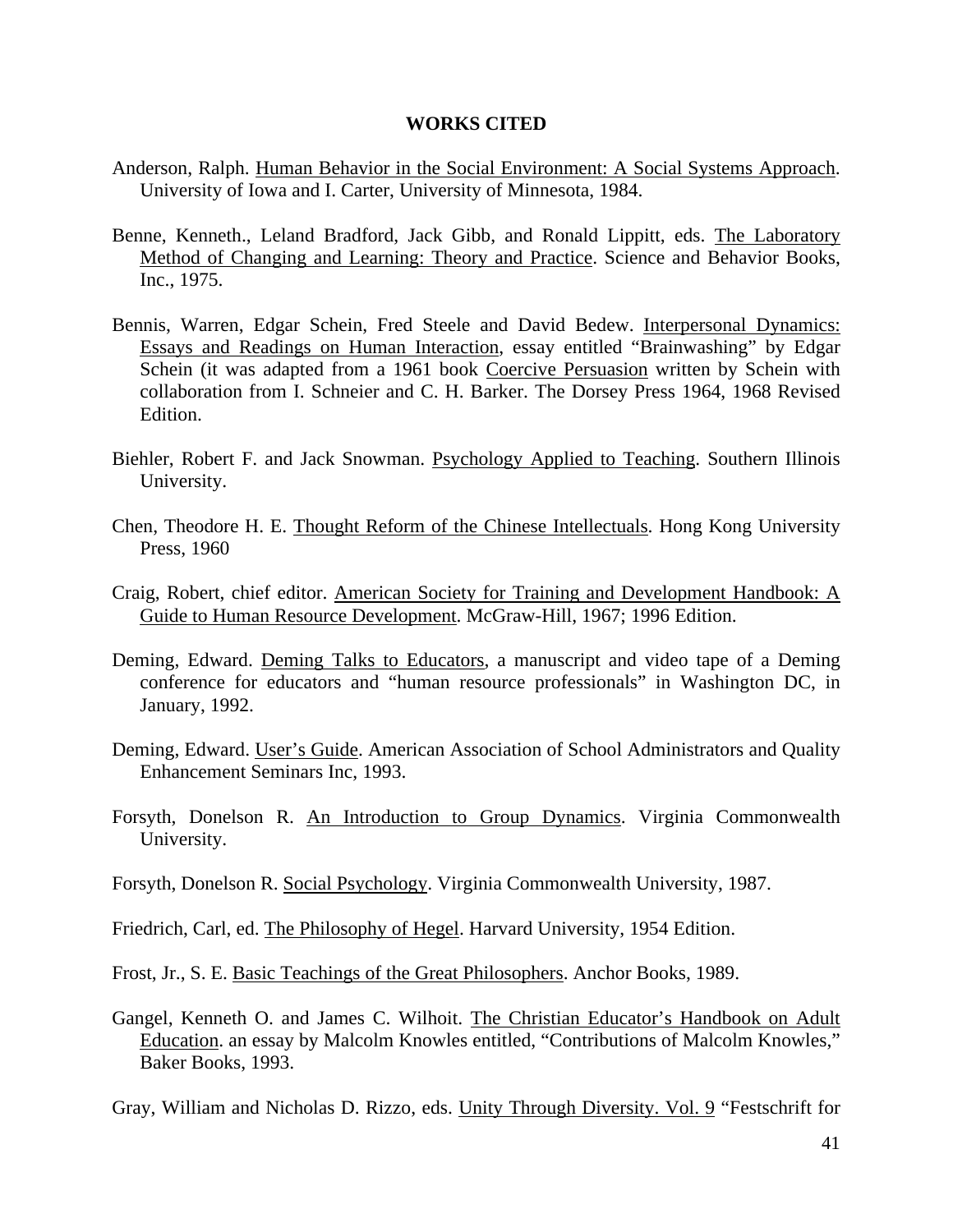Ludwig von Bertanlaffy." Part I. "Current Topics of Contemporary Thought." Gordon & Breach Publishing, New York-London-Paris, 1973.

Griffiths, Joseph Harry. The Psychology of Human Behavior, 1935.

- Heilbroner, Robert. Marxism: For or Against. W. W. Norton & Co., New York and London, 1980.
- Hook, Sidney. From Hegel To Marx. originally published in 1936; 1994 Edition.

Hunter, Edward. Brainwashing. Pyramid Books, 1958, 1970.

- Jay, Martin. The Dialectical Imagination: A History of the Frankfurt School and the Institute for Social Research. (1923-1950). Little, Brown and Company, 1973.
- Jones, John E. and J. William Pfeiffer, eds. The 1981 Annual Handbook for Group Facilitators. Pfeiffer & Co., 1981.
- Krohn, Claus-Dieter. Intellectuals in Exile. The University of Massachusetts Press, 1993 American translation.
- Laszlo, Ervin. A Strategy for the Future: The Systems Approach to World Order. Princeton, George Braziller, 1974.
- Marcuse, Herbert. Reason and Revolution: Hegel and the Rise of Social Theory. Beacon Press, 1941, 1960 Edition.
- McConnell, James. Understanding Human Behavior. University of Michigan. Holt, Reinhart, & Winston, 1980.
- McLellan, David. The Young Hegelians and Karl Marx. Frederick A. Praeger, Inc., 1969.
- Miles, Matthew B. Learning To Work In Groups: A Program Guide For Educational Leaders. Teachers College Press, Columbia University, 1959, 1971 Edition.
- Robbins, Stephen. Organizational Behavior. Concordia University, Prentice-Hall, Inc., 1979.
- Schein, Edgar and Irving Weschler. Issues In Training. National Training Laboratories and the National Education Association, 1962.
- Scholtes, Peter (and other contributors). The Team Handbook: How to Use Teams to Improve Quality. Joiner Associates, Inc., 1988.
- Strauss, George and Leonard Sayles. Personnel: The Human Problems of Management. 4<sup>th</sup> ed. Prentice-Hall, Inc., 1980.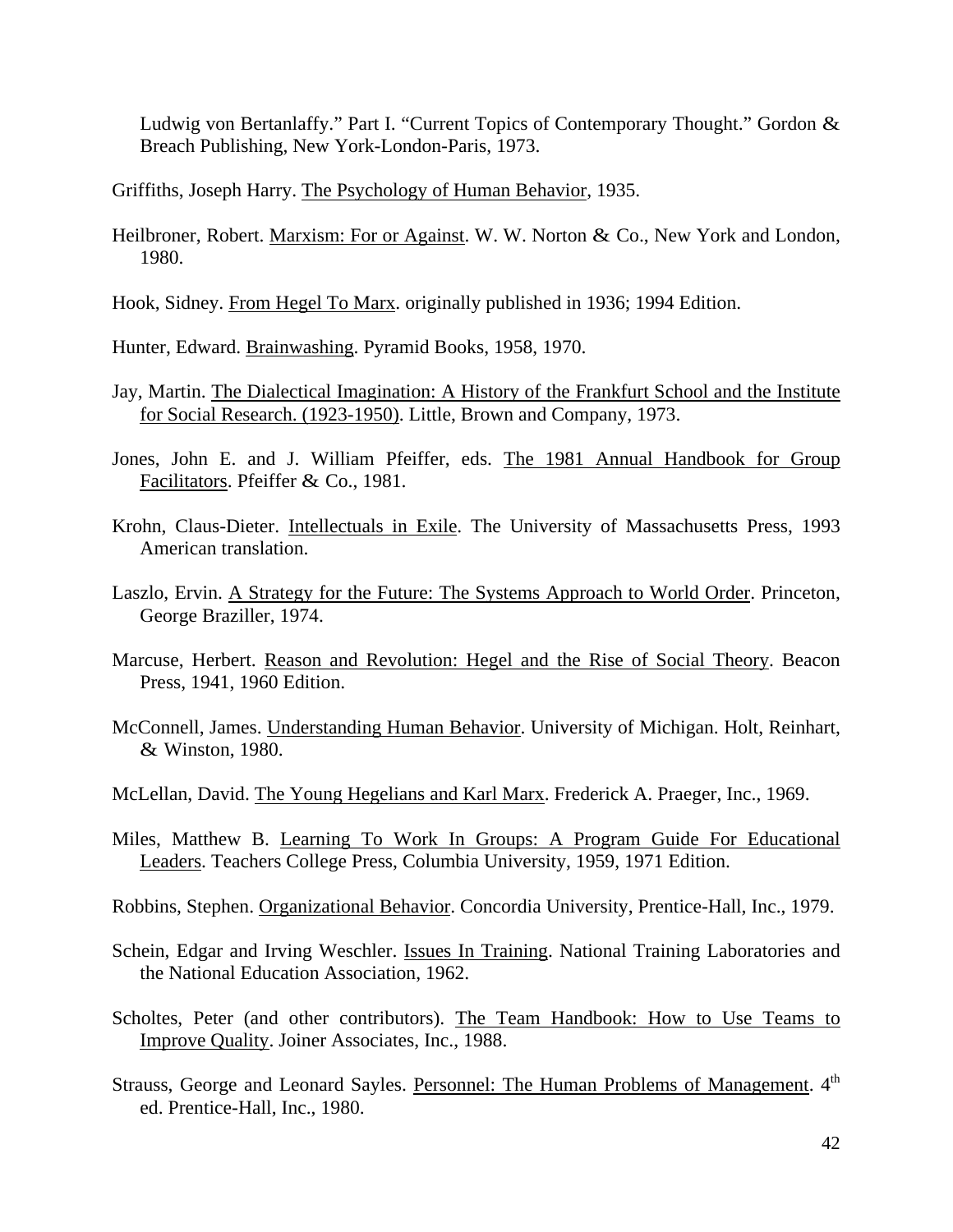- Training: The Human Side of Business, Lakewood Publications, Inc., Minneapolis, March 1998.
- Turner, Francis, ed. Social Work Treatment: Interlocking Theoretical Approaches, 3<sup>rd</sup> Ed. Free Press, 1986.

van Praag, J. P. Foundations of Humanism. Prometheus Books, 1982.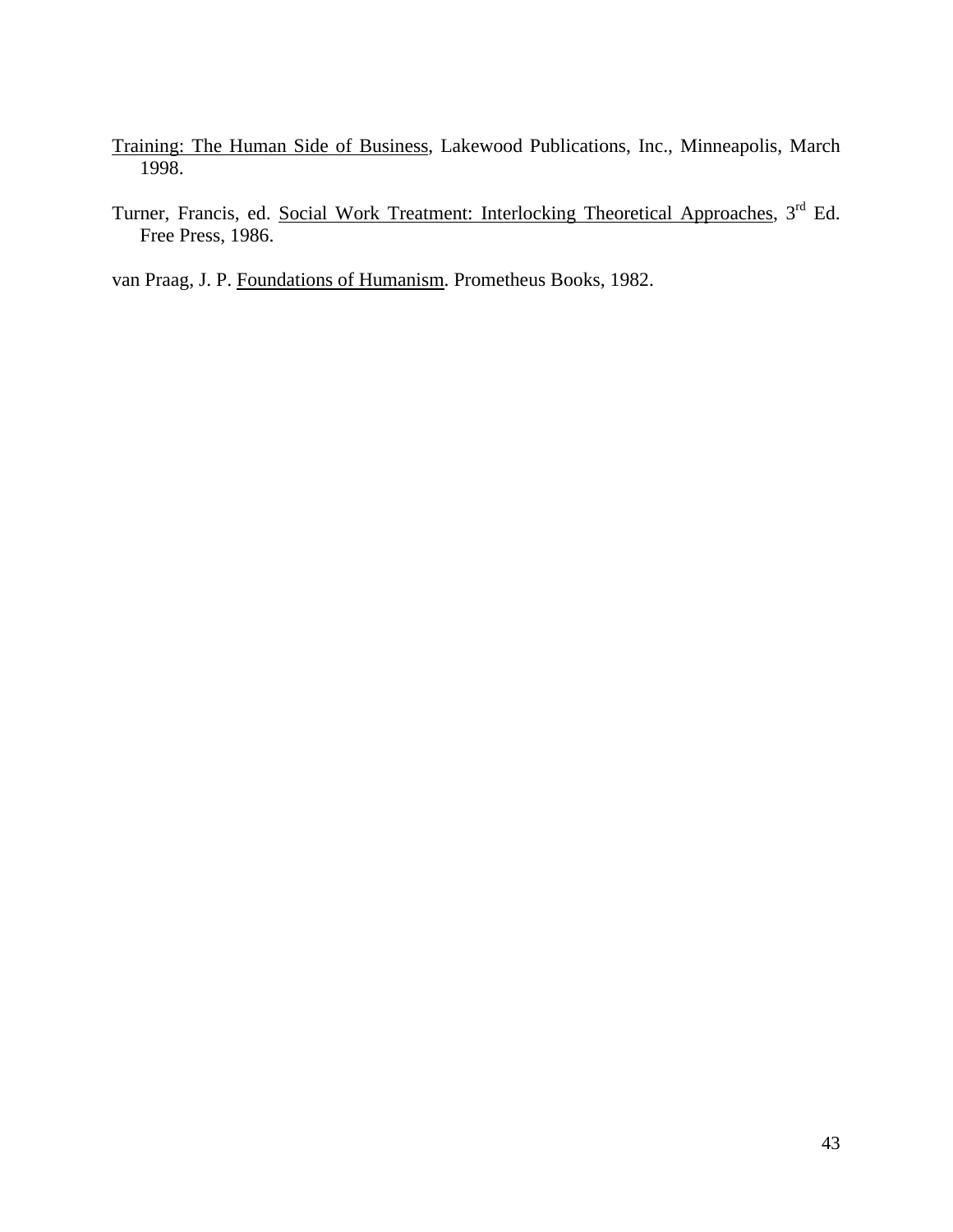# **THE MARXIST THEORY & PRACTICE BEHIND TOTAL QUALITY MANAGEMENT**

by

Judy McLemore

Vol. 4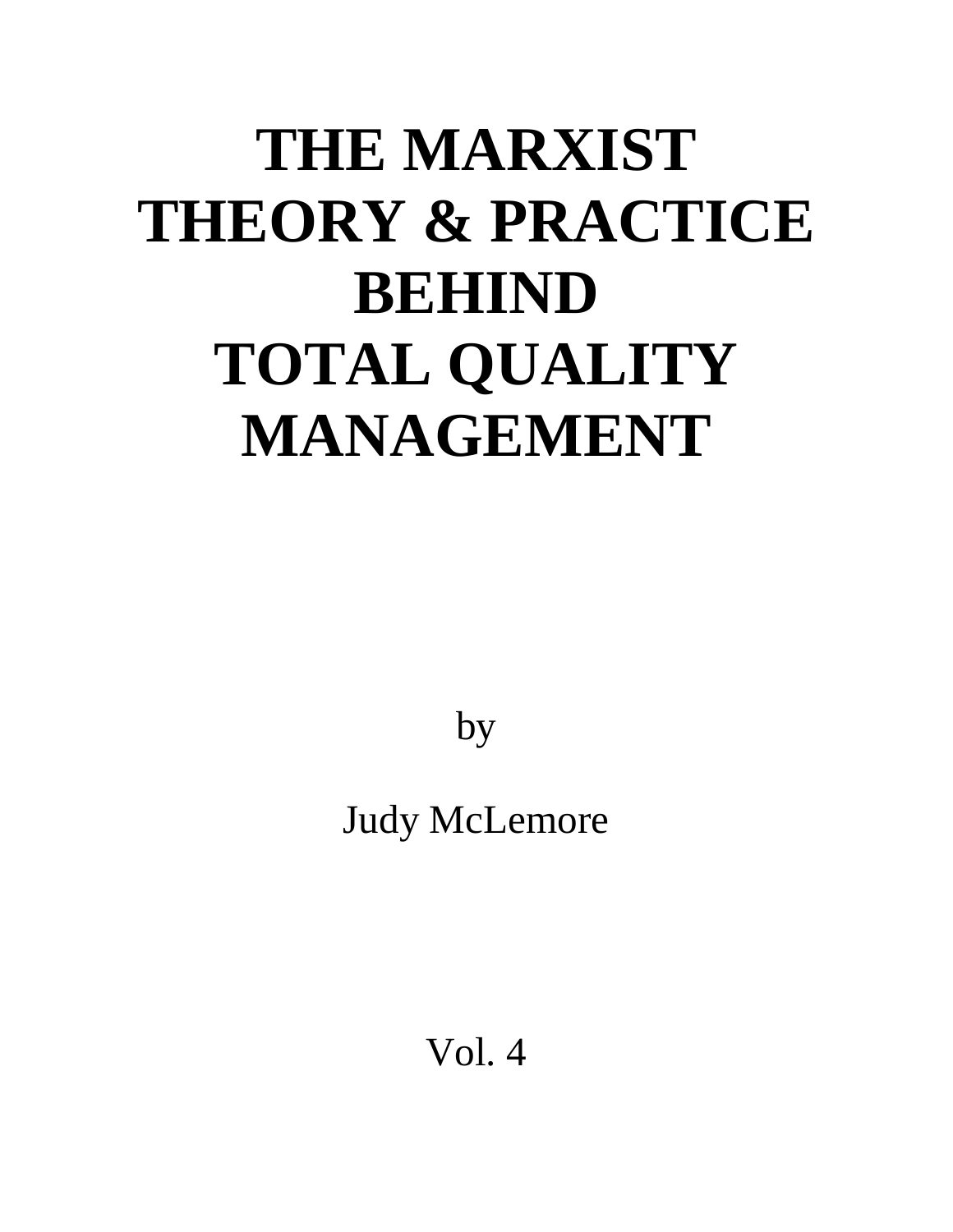# **THE MARXIST THEORY & PRACTICE BEHIND TOTAL QUALITY MANAGEMENT**

by

## Judy McLemore

Vol. 4 (Second Edition)

### ©2002

Institution for Authority Research Dean Gotcher Herndon, KS 67739 www.authorityresearch.com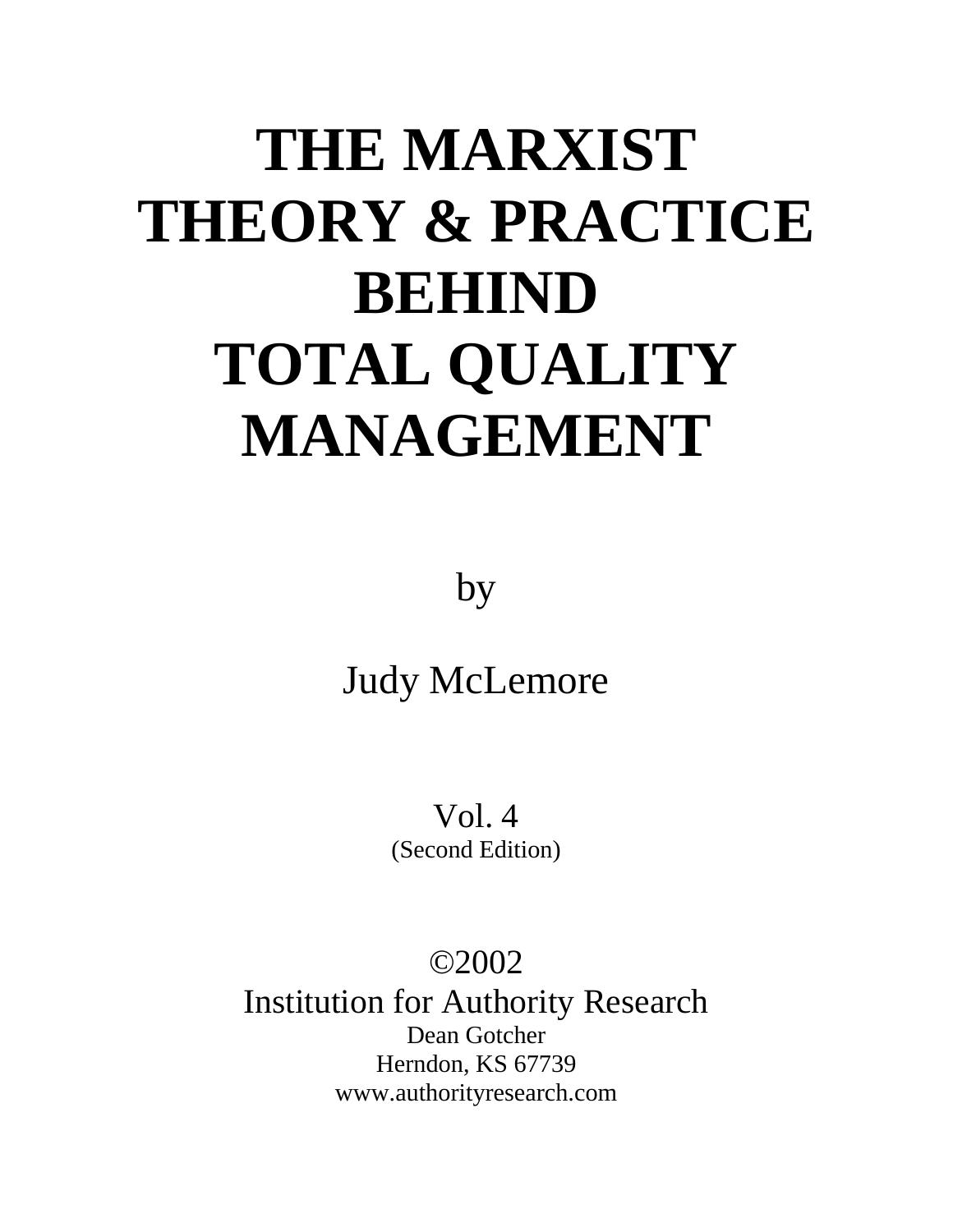### THE MARXIST THEORY & PRACTICE BEHIND TOTAL QUALITY MANAGEMENT

### by Judy McLemore

Total Quality Management (TQM) is the most dangerous totalitarian idea social scientists have proposed for America in its history. It is sold worldwide to organizations, industries, businesses, governments and their institutions (schools, agencies, etc.) by Marxist social engineers posing as management gurus. The selling points normally consist of a promise of increased efficiency and/or productivity which one must have to succeed in our so-called rapidly changing society, or as a means of neutralizing unions and employees in preparation for change. W. Edwards Deming's Statistical Process Control has been around since the twenties when it was pioneered by Bell Laboratories' researcher Walter Shewhart. It was used by American industries to standardize their products by controlling the variation to which processes were generally subjected and then utilizing statistical techniques in analyzing this variation. After World War II, Deming carried it to Japan, but by then collectivist Quality Circles had been added and it was called Total Quality Control. "Control" was later changed to "Management" for American consumption.

Today, it is used to plan and control the economy while standardizing the workplace through the International Standards Organization (ISO) and the people (via reeducation/brainwashing) to fit into that workplace. This is a worldwide movement, and standardization of our people in preparation for the planned New World Order involves the destruction of American Christian culture and/or Western Civilization. In order to destroy our culture, the planners must first eliminate the Christian conscience (which is the primary focus of this paper). TQM was the foundation of President Clinton's reinventing government, as well as today's restructuring of public schools, the collaborative efforts of social service agencies, the partnerships between government and private industry, economic development, etc., etc., etc. (In Alabama, it's behind the corporate/big business effort to re-write our state constitution). International corporations (wanna-be monopolists), Chambers of Commerce, foundations, Marxist social scientists/engineers, change agents/practitioners, and government (including the Department of Labor and Education) are heading this transformation of America, while the people haven't a clue as to TQM's real agenda. This is understandable because to ascertain the agenda one must go back at least half a century or more to when it began in earnest.

In the 1951 book, Human Relations and Curriculum Change, the National Education Association's Kenneth Benne and Bozidar Muntyan selected the research experiments and writings on group development and human engineering by various transformational Marxists to create a blueprint for the **"re-education"** or **brainwashing** of the masses and subsequent transformation of America. It is a master plan for "inducing and controlling changes in social systems," that is, changes in the individuals within schools, government, universities, industries, etc. by way of the "group" (Benne Preface, 24). "Conflicting beliefs and dispositions" of individuals, "stand in the way" as they "shape up into competing ways of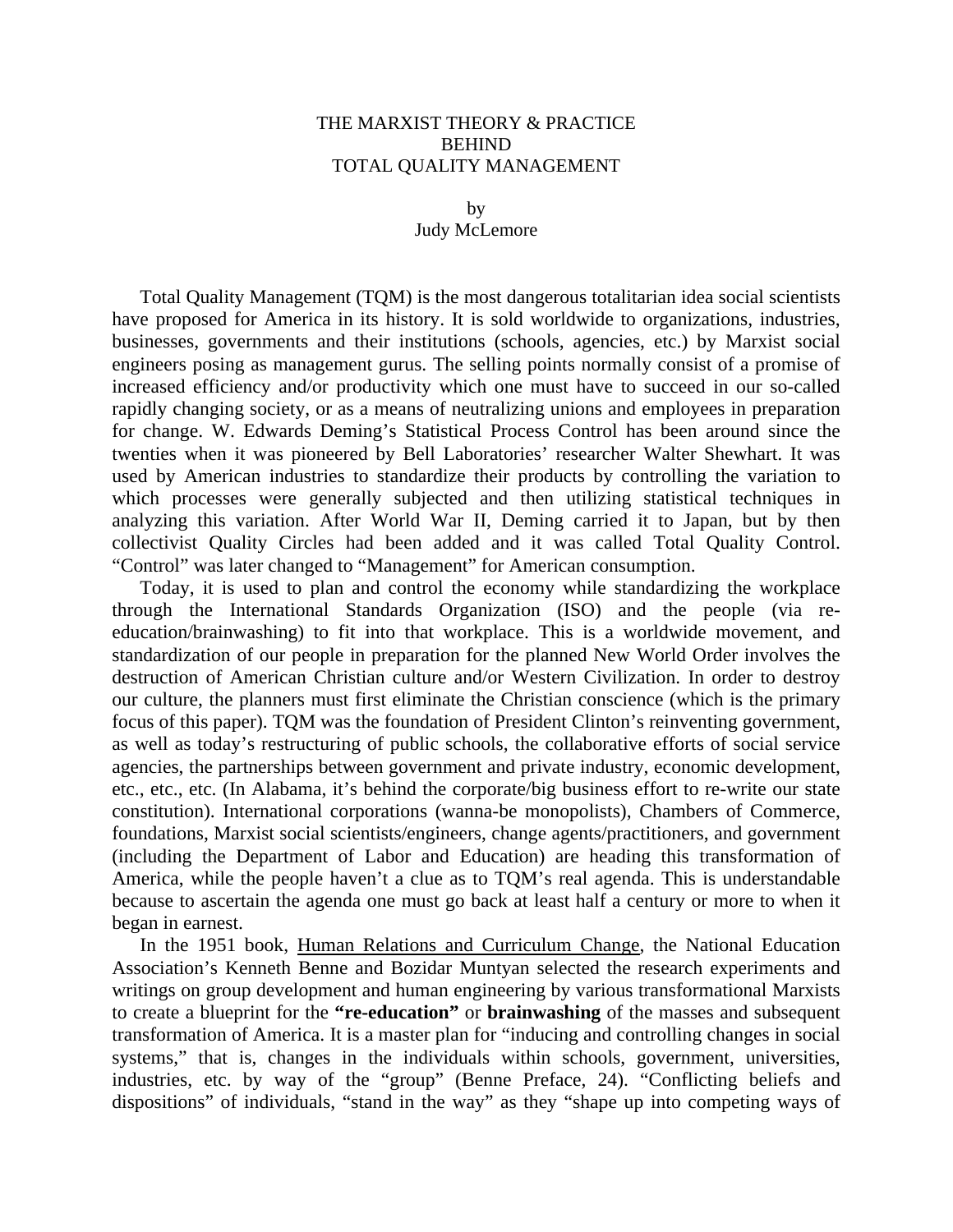molding the world to their patterns," declares the authors. The plan includes a dialectical method of "resolving" personal individual beliefs and dispositions of traditional Americans into a "common social outlook" defined by these Marxists (336). By common they mean of the same mind, feelings, habits, knowledge, motivation, beliefs and values. In effect, they mean to mold each individual personality to conform to a facilitated group adaptable to change.

This method is more generally known as brainwashing. It consists of Marxist *praxis,*  putting theory into practice, the dialectical process into action. Marxist *praxis* wedded to Deming's Statistical Control Process is the foundation of TQM. This process explains how and why a freedom-loving nation is on the verge of giving up that freedom, not unlike in Hitler's Germany, for slavery.

Loosely defined, *praxis* was used to designate a kind of self-creating action, which differed from the externally motivated behavior produced by forces outside man's control…Although originally seen as the opposite of contemplative theoria when it was first used in Aristotle's Metaphysics, *praxis* **in the Marxist usage** was seen in **dialectical relation to theory**. In fact, one of the earmarks of *praxis* as opposed to mere action was its being informed by theoretical considerations. The goal of revolutionary activity was understood as the **unifying of theory and praxis**, which would be in direct contrast to the situation prevailing under capitalism. (Jay 4) [Emphasis added]

The book details a "clear-cut theory" of "group development" as well as "practical" ways and "means of implementing this theory" by way of the group or collective into America society (Benne, Foreword). According to Kurt Lewin, member of the communist founded Institute for Social Research (Frankfurt School)<sup>[1](#page-129-0)</sup> who wrote several articles in Human Relations in Curriculum Change. there is a "three-step" process involved in group development for effectively changing an individual's behavior, and thus their facts, beliefs, values, and standards. This process includes: (1) **"unfreezing"** (the individual's "inner resistance to change"); (2) **"moving to the new level"** (changing the individual's facts, beliefs, values, behavior); (3) **"freezing group life on the new level"** or refreezing (stabilizing the individual's new facts, beliefs, values and behavior via facilitating his commitment to this "new god") (Benne 29, 43).

According to management guru. Edgar H. Schein, this process of group development or **"human relations training fits into a context of institutional influence procedures which includes coercive persuasion in the form of thought reform or brainwashing"** (46). It shouldn't come as a surprise that it was the German Marxist, Kurt Lewin, who originally developed this three-step "change model" of brainwashing. Schein has been a trainer as well as practitioner in this area for decades. After the Korean War ended in the fifties, he interviewed American POWs that had been held captive and brainwashed by the Chinese. A few of the Americans actually defected and "at one time or another nearly all of the men performed actions that helped the enemy," a first in American history. He reported that the Chinese used certain "techniques to alter the prisoners' attitudes." The Chinese "referred to

<span id="page-129-0"></span><sup>&</sup>lt;sup>1</sup> See also the "New School for Social Research: University in Exile," another paper in this series.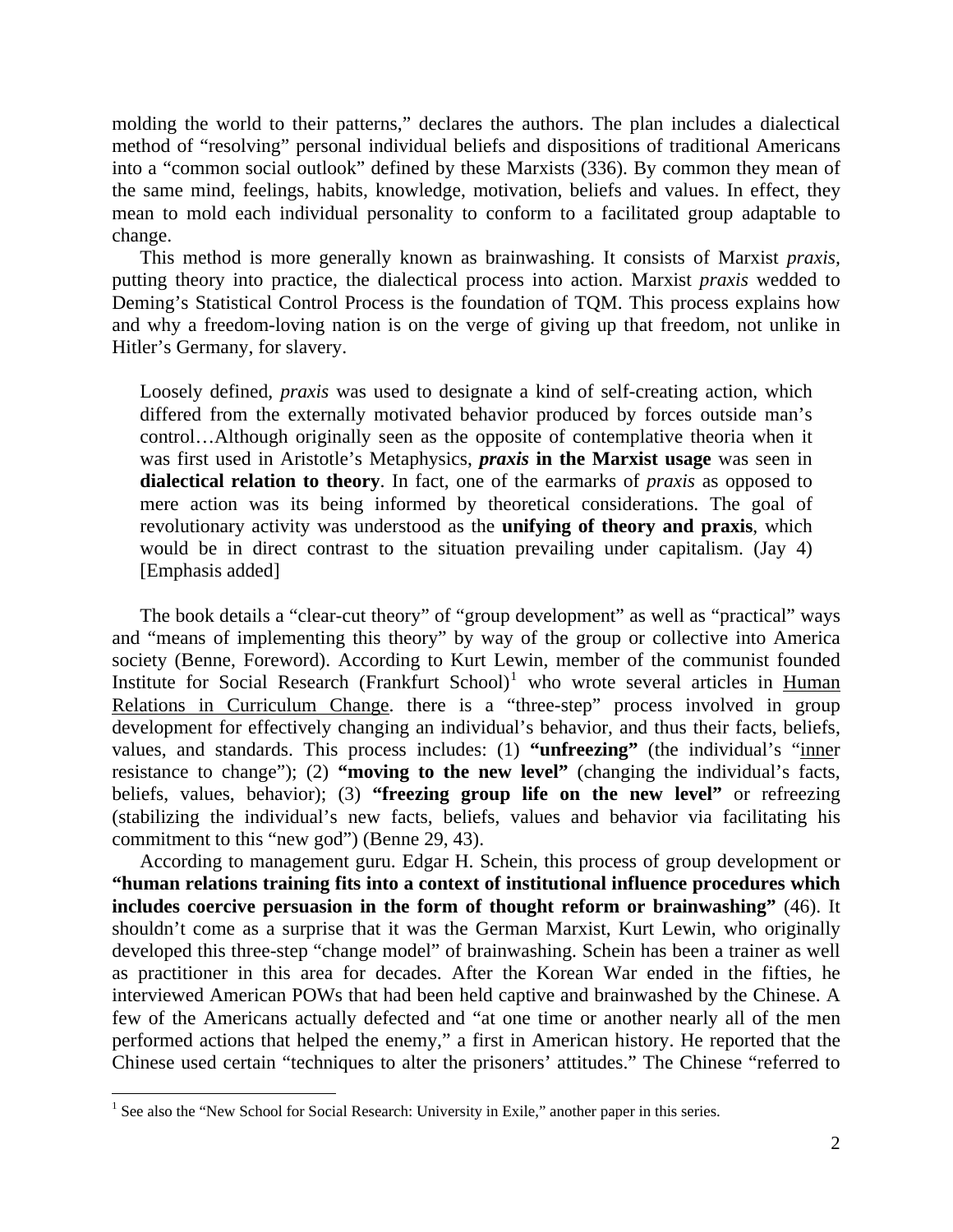the program as *hsi nao,* which literally means 'to cleanse the mind.' The Americans called it brainwashing…" In his summary of the Chinese program, Schein…

identified three **basic phases**. First the Chinese sought to disrupt, or **unfreeze**, the POWs' current attitudes and values. The second phase involved **changing** these attitudes to conform with communists doctrine. In the final phase, new attitudes were ingrained with the POWs' overall value system. Schein calls this phase **refreezing**. (Forsyth 278-281)

The Chinese had used "physical and social-psychological tactics to unfreeze the men's attitudes" in the first phase. In the second phase, they used "both direct and indirect techniques to change the prisoners' attitudes." The direct techniques relied on "persuasive methods," and the indirect techniques "capitalized" on **cognitive dissonance**, that is, an individual's **"need to maintain consistency among cognitions and behaviors."** By using these techniques, "Time and again the men were coerced into performing procommunist actions…Each small concession led to a slightly larger one, however, until men unwittingly found themselves collaborating with the Chinese. In some cases, such simple methods succeeded in extracting confessions to war crimes and pledges of allegiance to communism." In the final phase, "men who cooperated with the Chinese were asked to **make public commitments** to communism…All in all, **these tactics sought to provide social supports for the newly acquired attitudes**" (Forsyth 278-281).

America was warned by the Communists many years ago that she would be taken without a shot being fired. That was no hollow threat, because the prediction is being fulfilled by way of **"transforming the social order through human** *praxis***,"** that is, Marxist *praxis*/putting theory into practice/the dialectical process into action.<sup>[2](#page-130-0)</sup> This half-Century old plan is based on the work of German-trained Americans and German transformational Marxists. In it you can clearly see the elements of Total Quality Control/Management that is being implemented not only in America but around the world. The key to the revision is Marxist *Praxis* (Jay 42). (As noted, Marxist *praxis* is the essence of Total Quality Management.) The historic American defections in Korea testify to the power of these deceptively "simple methods." Beginning in the sixties, this three-step process can be found in hundreds of texts on Management Development, Organizational Development, and Organizational Behavior. The latter two being an outgrowth of the first and concerns the application of this brainwashing process to an entire organization, industry, institution, etc.

The Chinese had used this process before and after the fifties on their own people, so too did Germany and Soviet Russia. Kurt Lewin, the ultimate practitioner, died in 1947 but his comrades organized The National Training Laboratory in Group Development<sup>[3](#page-130-1)</sup> with a grant from the Office of Naval Research. Today, the process has been perfected to almost a science and is simply called reaching **consensus**. Like the POWs, the consensus reached of which the

<span id="page-130-0"></span><sup>&</sup>lt;sup>2</sup> See "The Aspen Institute and Marxist Praxis," another paper in this series for an example of how this has/is being accomplished.

<span id="page-130-1"></span><sup>&</sup>lt;sup>3</sup> The first National Training Laboratory was sponsored by the Research Center for Group Dynamics at MIT of which Lewin founded, the National Education Association with which it was connected, the Teachers College at Columbia University after emigrating to the U.S.), Springfield College, U.C.L.A. and Cornell University (where Lewin had been visiting professor after he first came to America).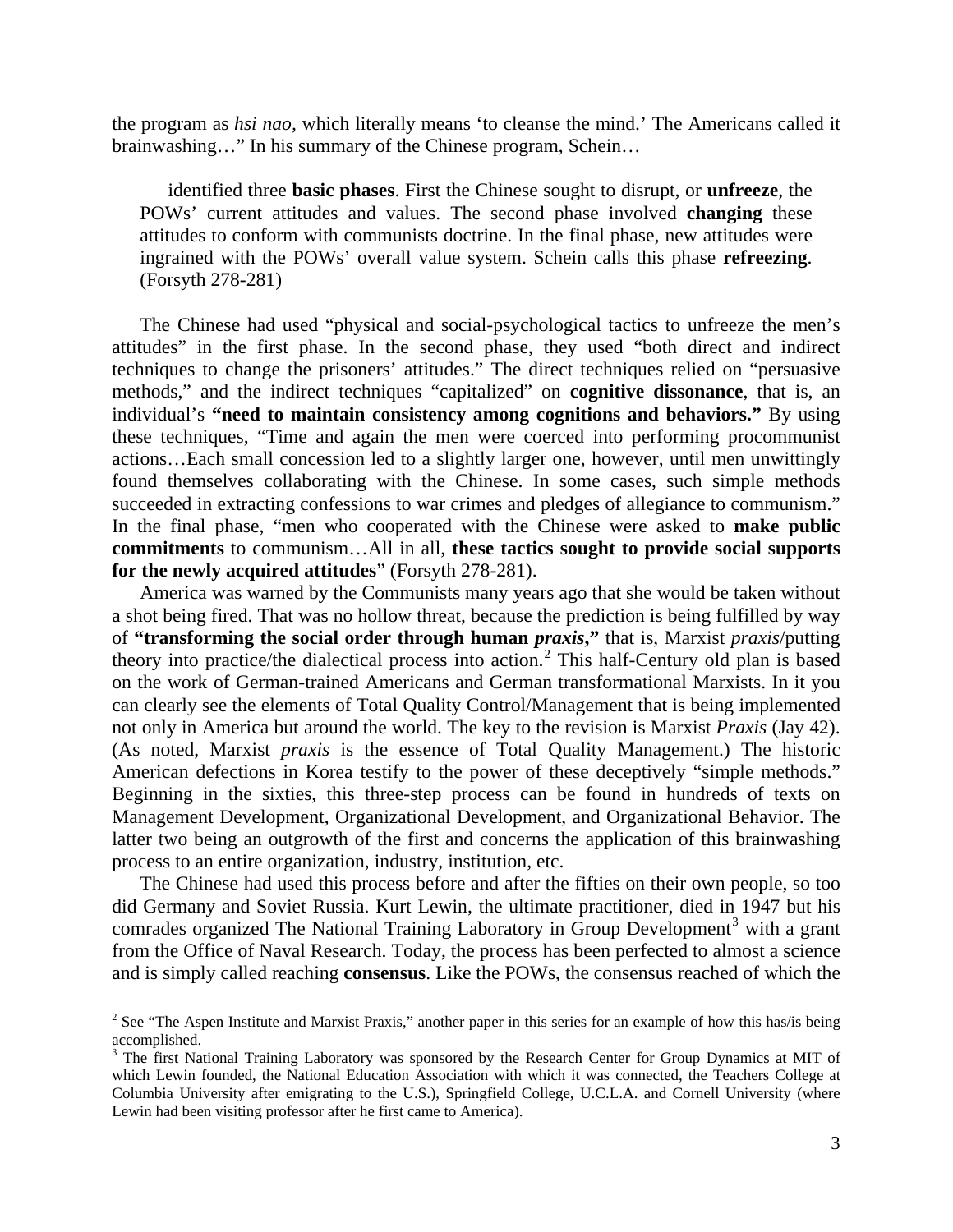group member believes is his/her own decision, is **already predetermined by the facilitating comrade**. This shows the hubris of these Marxists in that they have no trouble cleansing the minds of group members and facilitating them into choosing predetermined outcomes from controlled alternatives.

At about the same time that the National Training Laboratory (whose group dynamics work "was deeply influenced by the **Tavistock Institute of Human Relations**" in London) set out to re-educate the masses via the group, another Hegelian movement at the University of Chicago, headed by psychologist Carl Rogers, was also developing **intensive group experiences** for training personnel counselors for the Veterans Administration. The Chicago group was oriented toward **personal growth** and the improvement of **interpersonal communication and relationships**. Over the years, the Chicago orientation toward "personal and therapeutic growth" has become merged with the focus of training in human relations skills, and this combination forms the core of the trend which is spreading so rapidly throughout the country today. Rogers and Abraham Maslow "who had been so important to the National Training Laboratories," would eventually apply the dialectical process to education. Douglas McGregor would use Maslow's work, as well as the work of the Tavistock Institute<sup>[4](#page-131-0)</sup> (who's work was geared toward industry), in applying the process to American businesses and industry. Moreover, in 1948 The Aspen Institute was founded to put dialectical **theory into practice** within the political sphere of America (Rogers 3-4; Trist Vol. I, Preface; Kleiner 63,359).

The goal? A malleable **collective** people adaptable to change. More specifically, a people who's existing conscience, which traditionally guided individuals in their choices and decisions of life, **has been destroyed and replaced by the group "super-ego,"** which henceforth controls their behavior. This because the Christian norms, absolutes, and "thou shalt not's" stored in the conscience, stood as barriers to change (Benne 86). The group can then gradually be facilitated into replacing our Constitutional Republic with a Marxist society as they have been doing for the last fifty years.

Human Relations in Curriculum Change was deliberately written in a language unique to Marxists in order to deceive the casual reader. But a careful reading exposes the *origins of*  and *reasons why* America is moving from a society of principled and moral people to a society of self-absorbed, valueless, whining, dependent collectives that can be manipulated at will. Moreover, the sadistic and brutal murders, crimes (especially those against the very young and old), killing of the unborn, pornography, drugs, alcoholism, homosexuality, suicide, and political corruption and subversion in high places occurring in our society today testify to a decadent nation without a conscience.

When they began implementing this process over a half century ago, rugged individualists with Christian convictions to die for was the *norm* of our society. The average Joe was polite, honest, self-controlled, principled, and virtuous. Whereas today, most would fear meeting average Joe alone after dark. In fact, there are so few principled individuals left that the planners have found little resistance to the wholesale restructuring of America. So the 1990s saw the mass restructuring of America's government, institutions, public schools, industries, etc., by way of Total Quality Management and this process. The extensive quotes

<span id="page-131-0"></span><sup>&</sup>lt;sup>4</sup> The Tavistock Institute of Human Relations was founded in 1946 with a grant from the Rockefeller Foundation but its subversive history goes back another twenty-five years.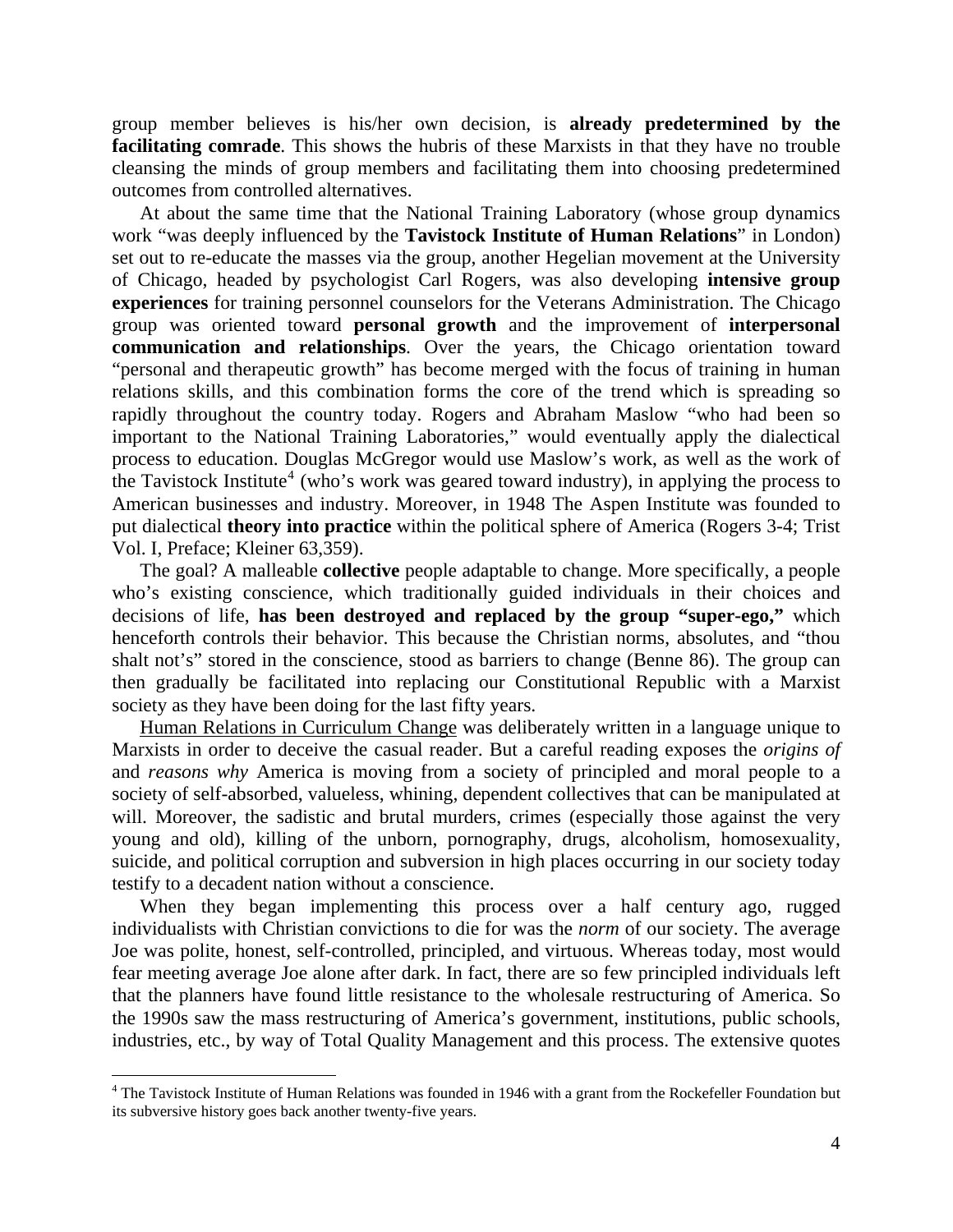included herein reveal this Marxist plan in their own words. Consequently, this paper may require studying rather than a casual reading. Although I've only touched the surface in explaining this process and how it is implemented, I believe those involved in TQM who study it carefully will recognize many of the techniques.

Thus, this paper is an attempt to explain not only the process but the preparation, the planning, and the evil deception that goes on behind the surface in restructuring an organization, industry, or institution on TQM principles. It is applied in the corporate workplace via teamwork, in problem-solving groups, policy groups, training school board members, legislative groups, leadership groups, etc. If you have ever wondered why it is that you elect a truly principled conservative to Congress, but within a year or so he's voting in opposition to those principles, herein lays the answer. When your community forms a local partnership (usually headed by the Chamber of Commerce which is controlled by international corporations) to restructure your local school and the resulting plan turns out to be identical to the blueprint created by the Business Roundtable, herein lies the reason. If you've even attended a so-called Town-Hall meeting and come away feeling that you have accomplished nothing, it's because you haven't. It was a predetermined agenda and controlled environment.

This paper also attempts to reveal how this process is applied by way of **problem-solving** and **Marxist planning**. It attempts to show the reasons for reorganizing individuals into cohesive groups/teams. How traditional beliefs, facts, and values of these individuals are replaced with Marxist norms. It explains the reasons for **deliberation/dialogue** in the process of planning, implementation (or common action) and evaluation of the group's decision/solution and how this decision is predetermined. In group planning/problemsolving, all of the above and below is interrelated. In attempting to explain it, it appears that it occurs in steps or stages but in practice much occurs simultaneously. A great deal of preparation has already been done before the official planning group is organized. The group member has no idea that his new environment has been carefully planned and will be strenuously controlled. Initially, groups or teams targeted for change will often be taken to a secluded off-site area/retreat away from fellow workers, friends, outside information, etc. The initial game-playing and humor utilized by the facilitator works marvelously as a tool to put everyone at ease and lower their defenses. They begin exposing their souls to fellow group members with whom they've created a bond or belongingness. In the mean time, the facilitator is taking mental notes of these details to be recorded and used later.

The writers in Human Relations in Curriculum Change indicate that the deliberate inducing of change in "people, their ideas, their values, their skills and their relationships" cannot be "brought about **without the organization and use of groups**" as well as a discipline of skills (Preface). The book contains over 350 pages of the "discipline" required to destroy/cleanse the existing conscience of a nation of people and therefore our Christian culture, which is the very structure of the nation itself. This is done with such cunning deception that the people themselves haven't a clue, that's why it's called Transformational Marxism rather than revolutionary Marxism. The ends are the same, only the means differ.

…the individual's behavioral norms, values, and perceptions are shaped as he participates in the related activities of group life and…he offers the least resistance to change in these reciprocal behavior patterns and the attitudes that sustain them, when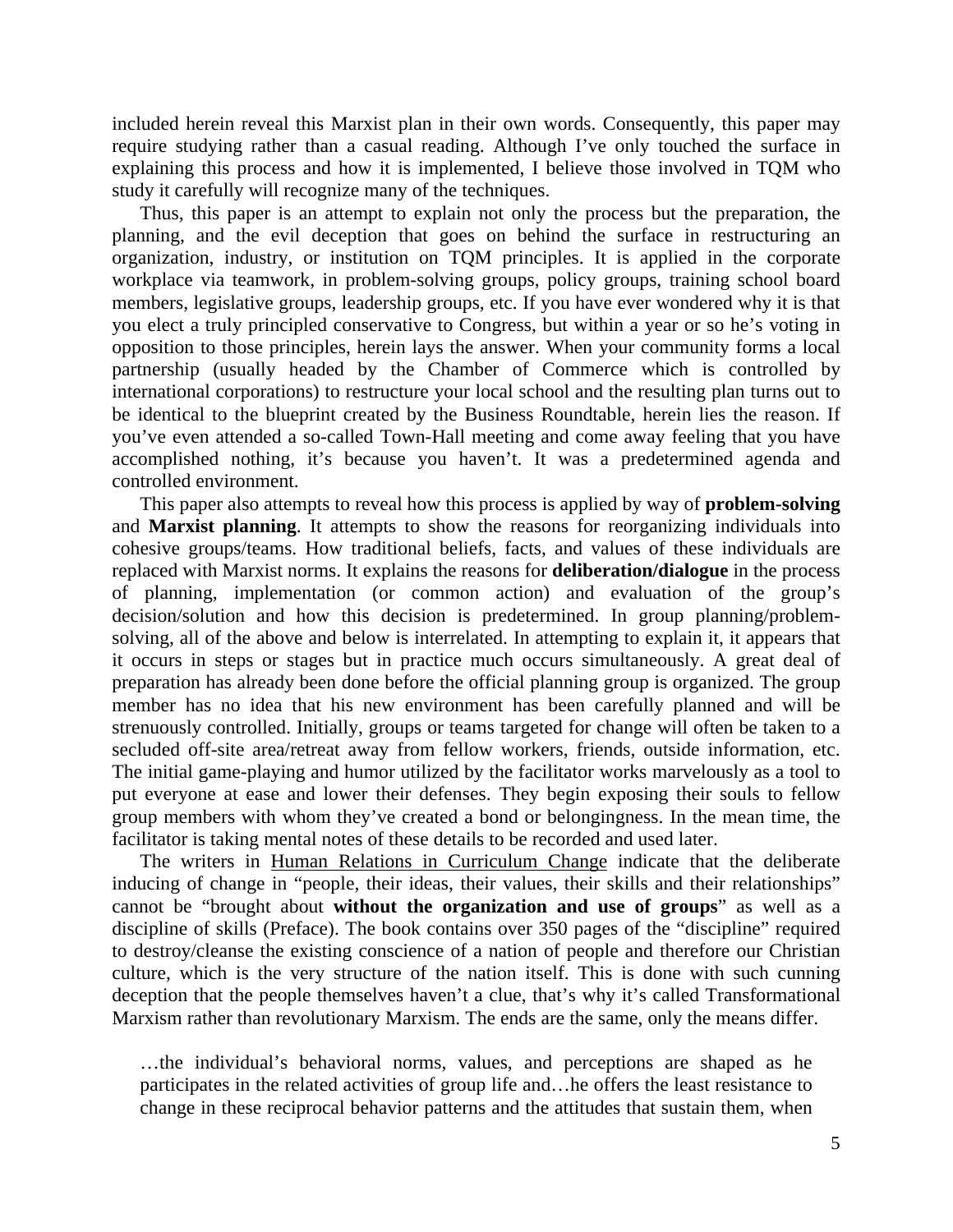the group itself shifts its support to new relationships within and between social systems. From this point of view…change strategy will be most successful not when it is focused directly on changing individual(s)…but when it attempts to induce the group involved to accept the change. Now a group resists change attempts which it perceives as external pressures and accepts those which it sees as resulting from its own decisions. Plainly, the problem is not "How does a 'strong leader' change the group?" but rather "How can a group be helped to change itself?" The knowledge and skills necessary for giving a group such help are another important kind of equipment needed ball who are working for a change… (12-13)

In 1951, these Marxists insisted that "our unevenly and drastically changing society" dictated the "necessity" for change and that they intended to control it. They surmised that to deny the "rights to **democratic leadership**" (i.e. democratic socialism/communism) in "influencing" the course of change would be to "sell out control of required changes to nondemocratic leadership." So their control of changing America into a Marxist Society is planned and maintained by the "translation of the **norms** of **democratic ethics** into principles of **procedure** in the engineering of **deliberate changes in human conduct and interrelationships**." If change is to occur, then **"these norms must be observed by educational leadership at all times, and the norms must also be communicated and taught to those participating along with effective methods and techniques for inducing changes in persons, groups. and social systems."** (294-295) [emphasis added]

Conscience, by its very nature is nonconforming…to the degree to which a person conforms he cannot hear the voice of his conscience, much less act upon it. (Fromm [in Bonner] 215-216)

Traditionally, the guiding norms of society issue from that society's highest authority. In Communist societies, they issue from the Communist Party (man). In Fascist societies they issue from the dictator (man). In Humanist societies they issue from the ruling elite (man), etc. In Western Civilization, and specifically the United States, these norms (rules, absolutes, "thou shalt not's", etc.) historically issued from God, the Ultimate Authority and Norm Giver, via the Bible via the pulpits. Families in America were structured and based on these norms and through them, our Constitutional government and its institutions. These norms then, made up our culture and were embedded in every area of traditional American life. In effect, they formed the very foundation of our civilization. They were traditionally passed on from generation to generation primarily by parents inculcating them in their children, thereby becoming part of the child's facts and values and hence the next generation's **conscience** as God intended "Train up a child in the way he should go: and when he is old, he will not depart from it." (Holy Bible, Proverbs 22:6) Long-term studies by social scientists have shown that this Proverb holds true if there is no outside intervention, thus the need for reeducation. Since these norms are embedded in the culture, even atheists raised in a Christian society are enculturated in them to some extent. Hence, the "Protestant **conscience** is regarded as **patriarchal and authoritarian**" by Frankfurt School member, Erich Fromm. He stressed the importance of the superego/conscience as "internalized domination, replacing external coercion in the bourgeois economic order" (Hammond 30).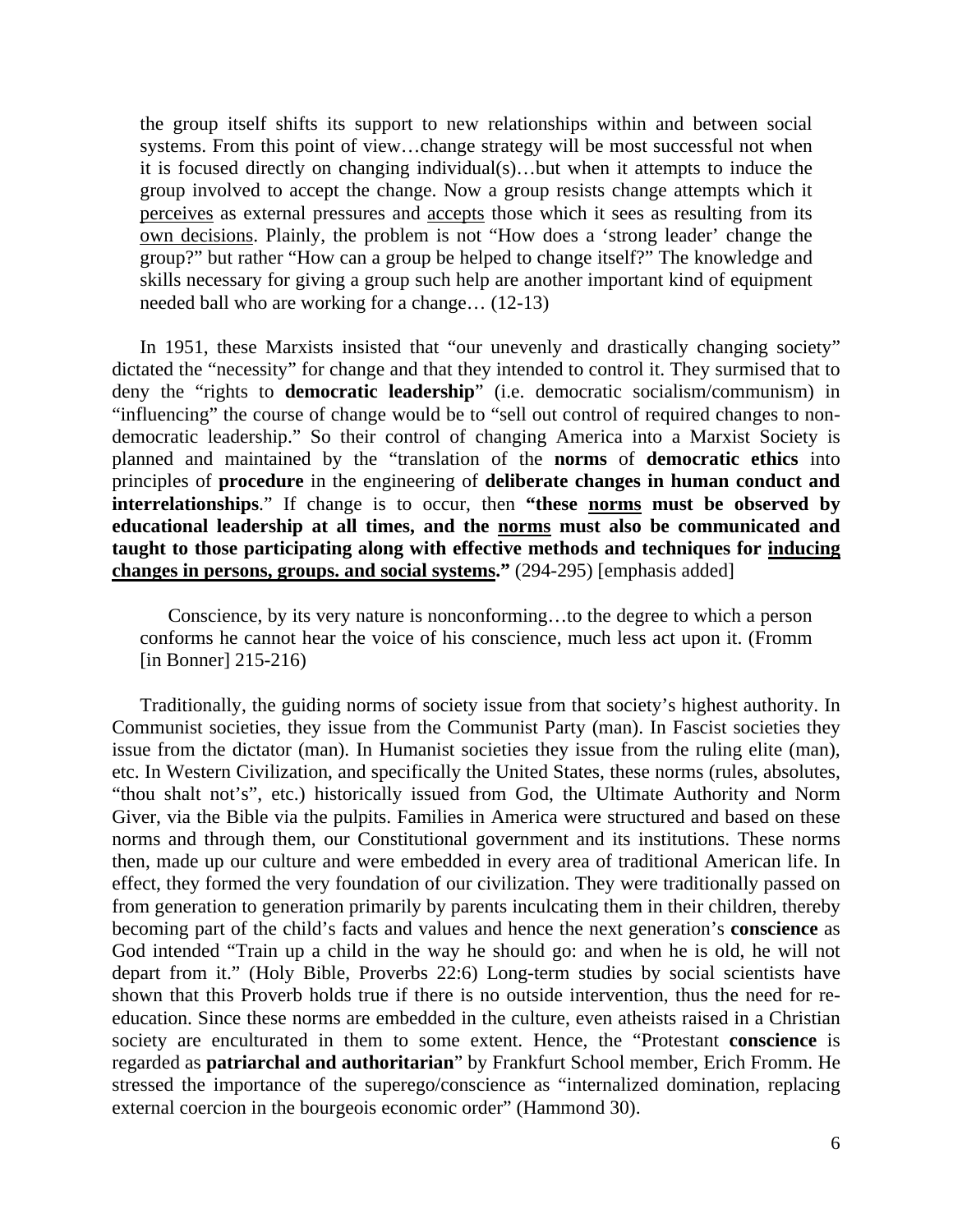The individual's facts/norms/rules/beliefs of right and wrong are stored in the conscience and habitually, though often unconsciously, guide the individuals within our society in their daily choices and decisions, and thus their behavior. As our founding fathers warned, our Constitutional Republic is designed for a moral people, and that is a people who (as opposed to external force) are guided internally by norms/absolutes/rules of right and wrong. Since individuals guided by **internal authority** resist external manipulation, this internal authority/conscience within individuals must be destroyed.

…The **re-educative** process has to fulfill a task which is essentially equivalent to a **change in culture**…

…The **re-educative process** affects the individual in three ways. It changes his **cognitive structure** (cognitive), the way he sees the physical and social worlds, including all his **facts, concepts, beliefs and expectations**. It modifies his valences (likes and dislikes) and values, and these embrace both his attractions and aversions to groups and group standards, his **feelings (affective)** in regard to status differences, and his reactions to sources of approval or disapproval. And it affects his **motoric action (psychomotor)**, involving the degree of the individual's control over his physical and social movements. (Lewin [in Benne] 24)

Since capitalism has always been a part of our Judeo-Christian culture, German sociologist Max Weber theorized that American "culture," "character" and "work ethic" was a result of the "Protestant Ethic." Sigmund Freud taught his disciples that "internalization of cultural norms and standards" takes place in the family via the "process of internalizing **paternal** norms, prohibitions, and ideals" resulting in the formation of a "patriarchal" superego/conscience/ego ideal in the child, thus making the conscience the "vehicle of (cultural) **tradition**" (including the tradition of capitalism) while serving as "monitor and judge" of the ego/self and id/instinctual impulses or **flesh/fallen nature**. (The writings of both Weber and Freud suggests the "origin of conscience in Judaism," that is, the God of Judaism). Marx believed that "bourgeois Protestant individuals standing alone before God and **governed by conscience**" were produced in "response to the needs of capitalist economy" and so this conscience "speaks with the voice of the prevailing capitalist ideology." He taught that "religion, like the family, is a part of the societal superstructure" and "Religious doctrines are ideologies that justify and defend the existing socioeconomic order;" therefore, they must be eliminated in preparation for a Communist society. Consequently, a "synthesis" of these "**critiques** of bourgeois culture and character," of the "Weberian, the Freudian, and the (Hegelized) Marxian perspectives," was "accomplished" by "members of the **Frankfurt School**" that resulted in a "body of theory that has application." This theory has now been applied to America for over a half century with the resulting and expected demoralization of the masses, a major tenant of Communist subversion (Hammond 13, 15, 18,20,210) .

…[Max ] Weber's seminal work, The Protestant Ethic and the Spirit of Capitalism, made the case that the Protestant ethic that emerged at the time of the Reformation constituted an essential basis for the rise of modem capitalism. This "Weber thesis" became one component in the synthesis of the **Frankfurt School** and an important aspect of the **school's approach to conscience**…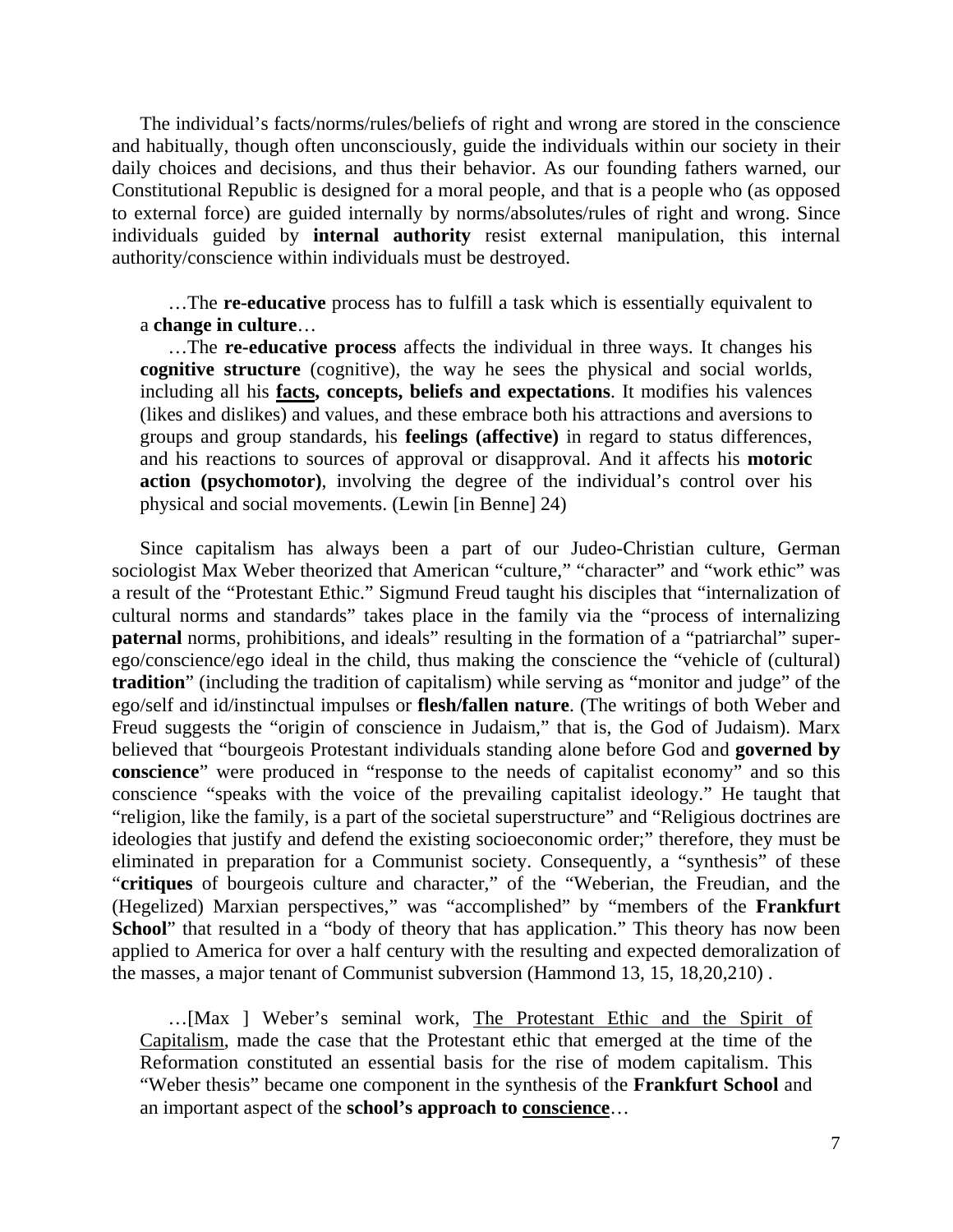…Weber seeks to show that the general availability of persons of a particular character type was a prerequisite for early capitalism…true capitalism in the modem sense developed only where this type was already present. What requires explaining is the rise of persons with a disciplined, self-controlled diligence that was quite out of keeping with traditional attitudes. In the outlook of an individual of this type, labor and its products are considered goods for reasons other than the pleasurable results for the worker. Weber contends that this view of work is explicable only in terms of a religious sense of vocation or calling to one's secular labors. He explains the appearance of this new person by referring to the rise of the Calvinist ideology, which built upon…Lutheranism…Weber argues that out of this configuration of beliefs a new ethic, a new character type, and ultimately a new **culture** were born.

In Weber's eyes…this was a culture of a very peculiar sort. **Each individual was understood to stand alone in the presence of God, apart from the commonalties of the group.** One sought to scrutinize oneself, as it were, from the **perspective of God**. The "we-consciousness" of traditional culture was replaced by the "Iconsciousness" of the Puritan-Protestant perspective. **"Obeying God rather than men"** meant obeying **one's own conscience**, understood as having **divine authority, rather than obeying external authorities. Thus the Puritan conscience became one of the major sources of Western individualism…Weber perceived the Protestant ethic as a major breach in the collectivism of traditionalist culture…** (Hammond 12-13)

The Frankfurt School determined that the only way to rid this society of capitalism and replace it with their Marxist vision was to destroy the traditional American **"conscience"** which was based on the "father's unquestioned **authority as God's representative**," and thus the need to rid the minds of group members of all **higher authority**. So the "**critique of conscience…was initiated in the past generation by several members of the Frankfurt Institute for Social Research**…and continued in the contemporary work of Jurgen Habermas," a second generation Frankfurt School member. (Hammond 6-7, 38, 65)

Consequently, you will find this **process** is designed to destroy the individuals' existing conscience (the vehicle of cultural norms and traditions) and to **habituate** individuals to base their personal decisions/behavior on **group norms** which forbid the acknowledgment of any and all **higher authority** outside the group. Henceforth, the group super-ego becomes the individual's highest authority or conscience. And as social scientists have found, if an individual is required by a situation, for example the demands of his job, to say or do things that contradict his personal beliefs and his conscience, he experiences **Cognitive Dissonance** (CD). CD is an inconsistency or incompatibility between an individual's beliefs and his behavior as perceived by the individual (such as believing one thing and saying or doing another). When it occurs, it generates in the individual "great tension" or "pressure" (**guilt**) which he/she is "compelled to reduce." In order to reduce it, individuals tend to initially justify/make excuses for the behavior. But if they are forced or pressured to continue in the behavior, eventually they modify their belief in order to make it compatible with their behavior. So **beliefs follow behavior** which means that if an individual is manipulated by way of group pressure into changing his/her behavior, eventually a change in beliefs will follow to be consistent with that behavior. (Robbins 50) [emphasis added]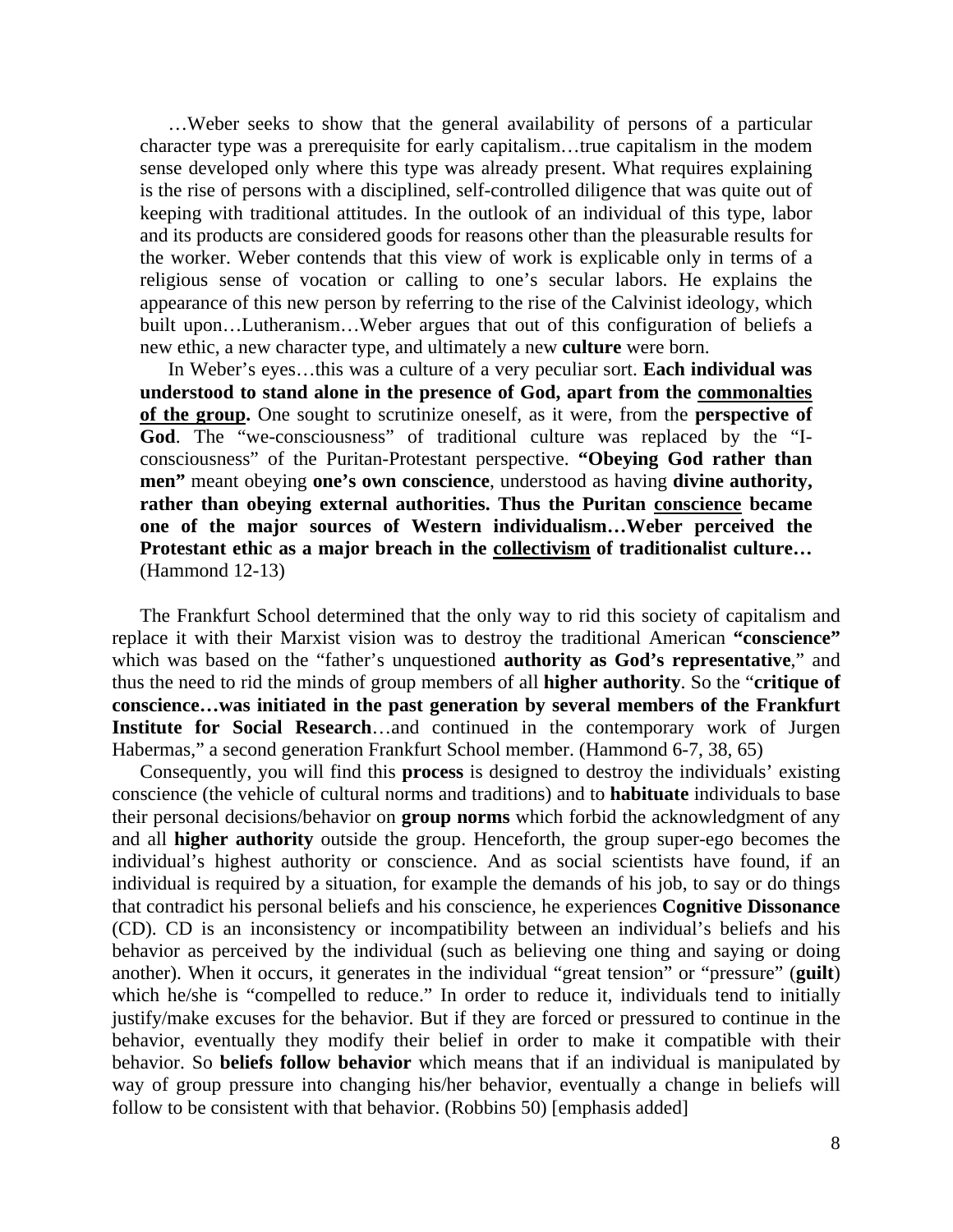The critique of religion disillusions man so that he will think, act, and fashion his reality as a man who has lost his illusions and regained his reason, so that he will revolve about himself as his own true sun.

…For Germany the critique of religion is essentially completed; and the critique of religion is the prerequisite of every critique. (Marx in Taylor 22, 24)

Habituation in the process is designed not only to destroy the individual's faith and sear his existing conscience, but to effectively eliminate God from his very consciousness. This is a primary goal of Communists, and is accomplished by organizing society into collectives and putting the dialectical process into action.

According to Matthew B. Miles, then Associate Professor of Education at the Horace Mann-Lincoln Institute of School Experimentation, Teachers College, Columbia University who applied this process to teacher education, if "we are to train the whole person, then the whole person must think (cognitive), feel (affective), and act (psychomotor) and then immediately learn how well he has done…" In the "language of **training**," which is a, "means" to "solving system-wide problems," the "term for a report to the learner of how his behavior is affecting others is **feedback**," says Miles. Much of the "power of human relations training seems to stem from building in regular feedback procedures as a part of the training setup." Not surprisingly, in the group regular feedback/reinforcement is built in (praise, stroking, ridicule, cold shoulder, acceptance/rejection by the group, etc.). Since, "any training aims at change in the person," the point of view taken by Professor Miles is that **"training for better group behavior represents re-education in the fullest sense."** Moreover, explains Miles, "whole-person learning" seems the "easiest label with which to remind the reader that the process of learning to perfect particular skills in group behavior is not narrow." It "requires **thinking, feeling, choosing, and acting-out**." Traditionally, Miles says, "education has been concerned often with solely verbal learning, less often with growth in the expression of feelings, and…least often of all with what people actually do. **Ideas, values, principles, attitudes, feelings, and concrete behaviors are involved in wholeperson learning, and good training for improved group work includes them all**." This Pavlovian feedback is the key to group conformity. (Miles<sup>[5](#page-136-0)</sup> 31, 33)

I repeat, **feedback is a method of controlling a system** by reinserting into it the results of its past performance. If these results are merely used as numerical data for the criticism of the system and its regulation, we have the simple feedback of the control engineers. If, however, the information which proceeds backward from the performance is able to change the general method and pattern of performance (behavior), we have a process which may well be called learning. (Weiner 61) [emphasis added]

One of (Russian) Ivan Pavlov's experiments (which inadvertently began by a flood which flooded his laboratory) consisted of conditioning dogs to respond to specific stimuli, after

<span id="page-136-0"></span><sup>&</sup>lt;sup>5</sup> Several individuals at the Horace Mann-Lincoln Institute, including Miles, were associated and participated at the initial training sessions of the National Training Laboratory in Group Development at Bethel, Maine.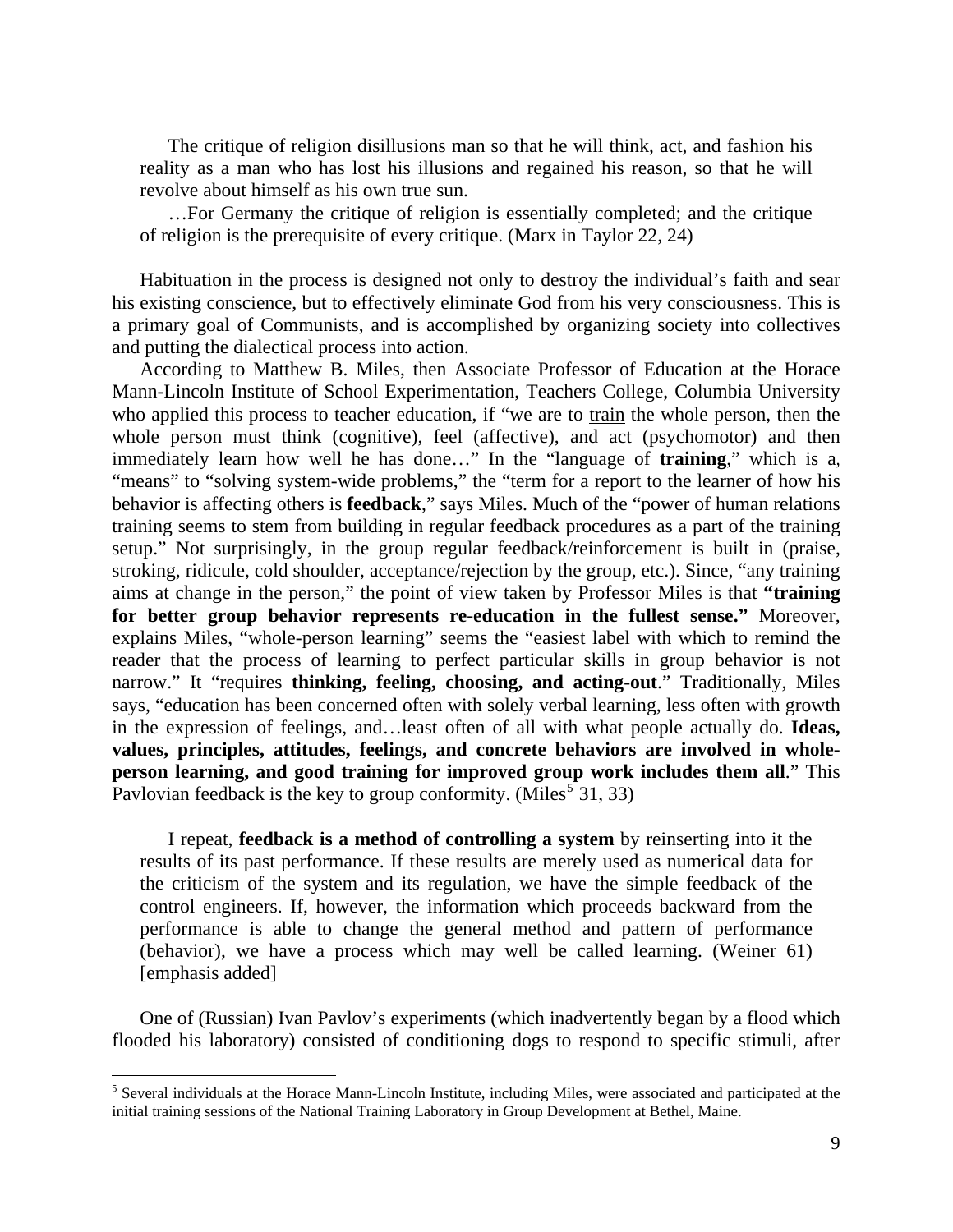which they received positive reinforcement (food). After they were well conditioned to respond a certain way, Pavlov then switched the expected positive reward with a negative reward. In other words, when the dogs responded the way they had been trained to respond, they received negative reinforcement rather than the usual positive reinforcement. According to Pavlov, this experiment resulted in the dogs having almost the human equivalent of a nervous breakdown. All prior conditioning was completely destroyed but given time to recover, they could then be conditioned anew. This is akin to the initial loss of identity group members experience in a facilitated group. The individual's normal way of doing things that had previously brought him/her praise and respect (positive reinforcement), now in the group results in negative reinforcement. Here, the individual is considered un-cooperative, they want to run the show, they don't get along well with others, they're intolerant, they're not team players, etc. But after a while, they too submit to this new conditioning. They become obedient to the process and the group and like Pavlov's dogs, it never even enters their awareness that their facilitating masters have retrained them.

**Again, re-education, washing the minds of individuals of their existing facts and beliefs, requires putting the dialectical process into practice/action or** *praxis.* **This in turn, requires creating a dialectical environment** (an environment consisting of an organized group of individuals with different/diverse personalities and different facts, beliefs, values, and motivations who must, through group discussion, come to agreement or **consensus** over a specific issue) **and carefully planned conditions** (the norms of the group allow individuals to feel emotionally secure, to speak their minds, where everyone's opinion is respected, where status or higher authority is not recognized as such, where individuals feel a sense of belongingness/we-ness with fellow group members, where everyone participates, where self-esteem is high so individuals are easier to change) **for the conflict of contradictory, interacting forces called Thesis and Antithesis so as they eventually culminate in Synthesis which becomes a new Thesis. And on and on this cycle goes.** This because according to German philosopher G. W. F. Hegel, for every belief/position/thesis there exists an opposite belief/position/thesis that negates/denies the thesis. Conflict between these two beliefs/positions/thesis produces a synthesis/**consensus**/whole.

In other words, putting dialectical theory into practice requires putting individuals who hold opposing or diverse beliefs (Thesis and Antithesis) about an issue into a facilitated faceto-face group where they dialogue/deliberate (conflict) over this issue until the group comes to consensus (Synthesis), which becomes the new Thesis and so on. "Conflict of views" in the democratic group is not a "condition to be abolished" but rather a "creative opportunity for common improvement" of group members, explain the authors. Hegel believed this process was the evolutionary means to *universal oneness,* a one-world utopian society. "Democratic deliberation," boasts these Hegelians, is the "best way which men have devised to attain common action in and through conflicting outlooks and purposes." Consequently, "…conflict **controlled** and **directed** by disciplined and appropriate methods of deliberation is regarded," boasts the writers, "as the source of all our major social gains" (Benne 296, 302-303).

However, the primary conflict manipulated by these transformational Marxists, as opposed to the class struggle of revolutionary Marxism, is not only external but internal. The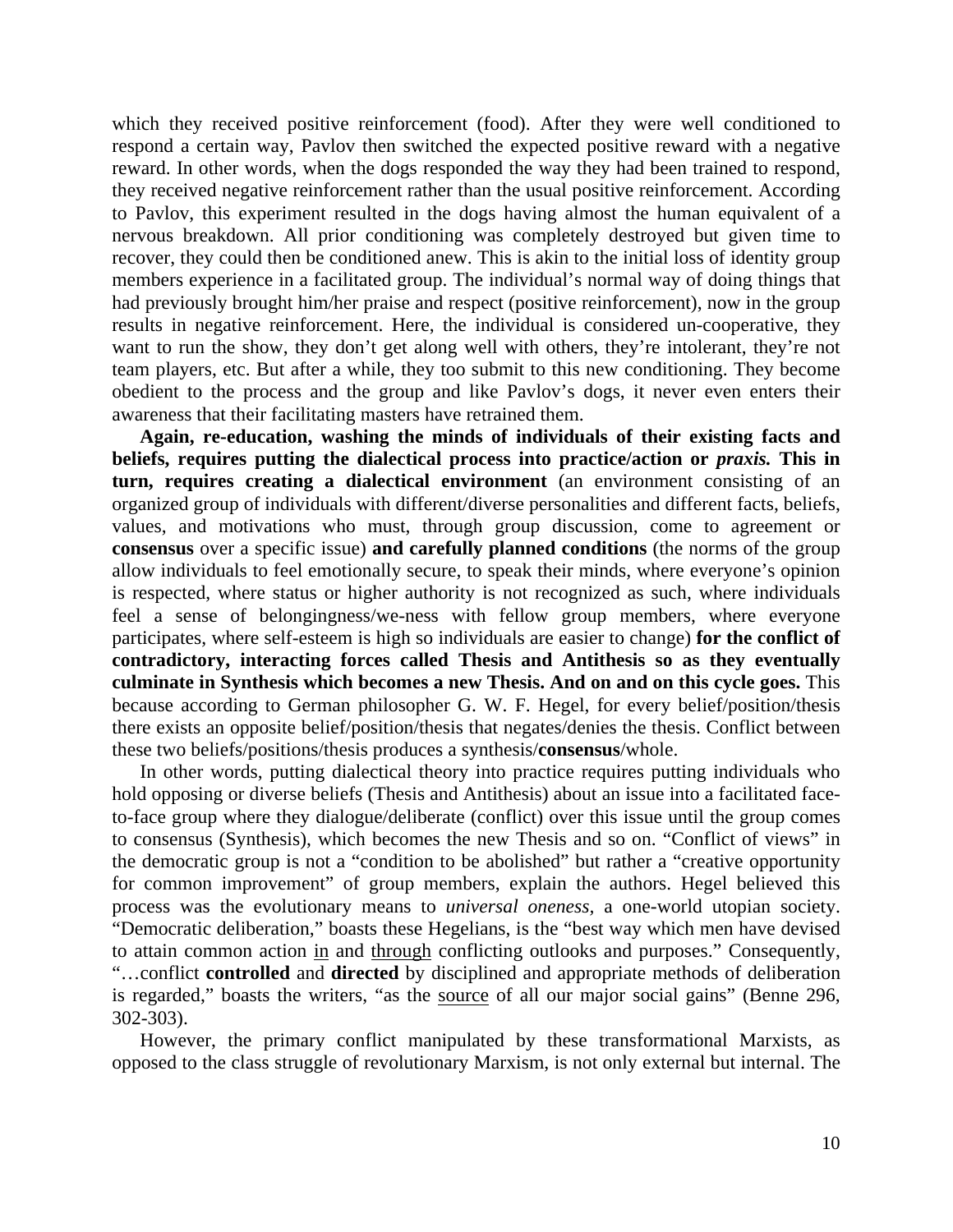observable conflict in deliberation is causing a much more serious inner conflict<sup>[6](#page-138-0)</sup> within the minds of those participating in the facilitated group. As discussed earlier, cognitive dissonance is experienced when there is a conflict/incompatibility between one's beliefs and one's actual behavior and the resulting stress/tension/guilt constrains him to conform what he believes to what he says and/or does (Bennis, et al. 324).

Since several of the Frankfurt School Marxists studied the Bible themselves and gained insight into man's fallen nature, they took advantage of the war between the flesh and the spirit that goes on within the **mind**, as explained by the apostle Paul. The spirit (mind) is indeed willing but the flesh (feelings) is **weak**. Ultimately, cognitive dissonance causes the individual to conform to the beliefs, values, and expectations of the facilitated group while negating his own. By careful preparation and control of the environment and the conditions under which the group must participate, the **mind** of the individual group member is forced again and again into contradictions or dilemmas, which are age-old conflicts between the flesh and the spirit. He experiences simultaneously psychological pressure to avoid conflict with his group (flesh) and pressure to avoid conflict with his value system/conscience (spirit). He has three choices as to what to do. He must choose either to satisfy the group's expectations, satisfy his conscience, or compromise and conform to the group's expectations and then "justify"/make excuses for violating his conscience. Individuals initially tend to compromise their beliefs (violate their conscience/sin) by conforming to the group and then justify their compromises to themselves. Research shows that beliefs follow behavior, and so it is that the individual eventually modifies his beliefs to accord with his group behavior. Finally, the individual becomes habituated to following the flesh (group) and his Christian conscience becomes *seared.* It is replaced with a pagan group super-ego. If not stopped, this process will eventually destroy Christian Civilization (Marxism's primary target), which they believe is the only thing standing in the way of a world-wide Marxist/Humanist/Socialist society.

In the generic negative feedback loop, a discrepancy between the **actual state** of a system and some **desired** condition results in **action** designed to reduce the discrepancy.

The dialectic of Hegel and Marx's variation on the theme, contain "discrepancies between desired and actual conditions." The contradictions between thesis and antithesis set up pressures that eventually force a new state of affairs, the synthesis...The "desired condition" is synthesis, the elimination of contradiction and conflict between thesis and antithesis. Conflict between thesis and antithesis bring about a restructuring that reduces or eliminates (negates) the conflict. (Richardson 71)

When well facilitated, this process is so unbelievably subtle and everything appears so very natural and normal on the surface that often groups don't even know **what** a change agent/facilitator is let alone *who* he/she is or his/her real objectives. The inner conflict individuals are made to suffer is experienced as a feeling of deep stress and therefore, they are often not consciously aware of it or its cause. Little do they realize that it was deliberately

<span id="page-138-0"></span><sup>&</sup>lt;sup>6</sup> Lewin points out that it is the "reduction" of this "inner conflict" which furnishes "part of the motivation that brings persons into a process of re-education."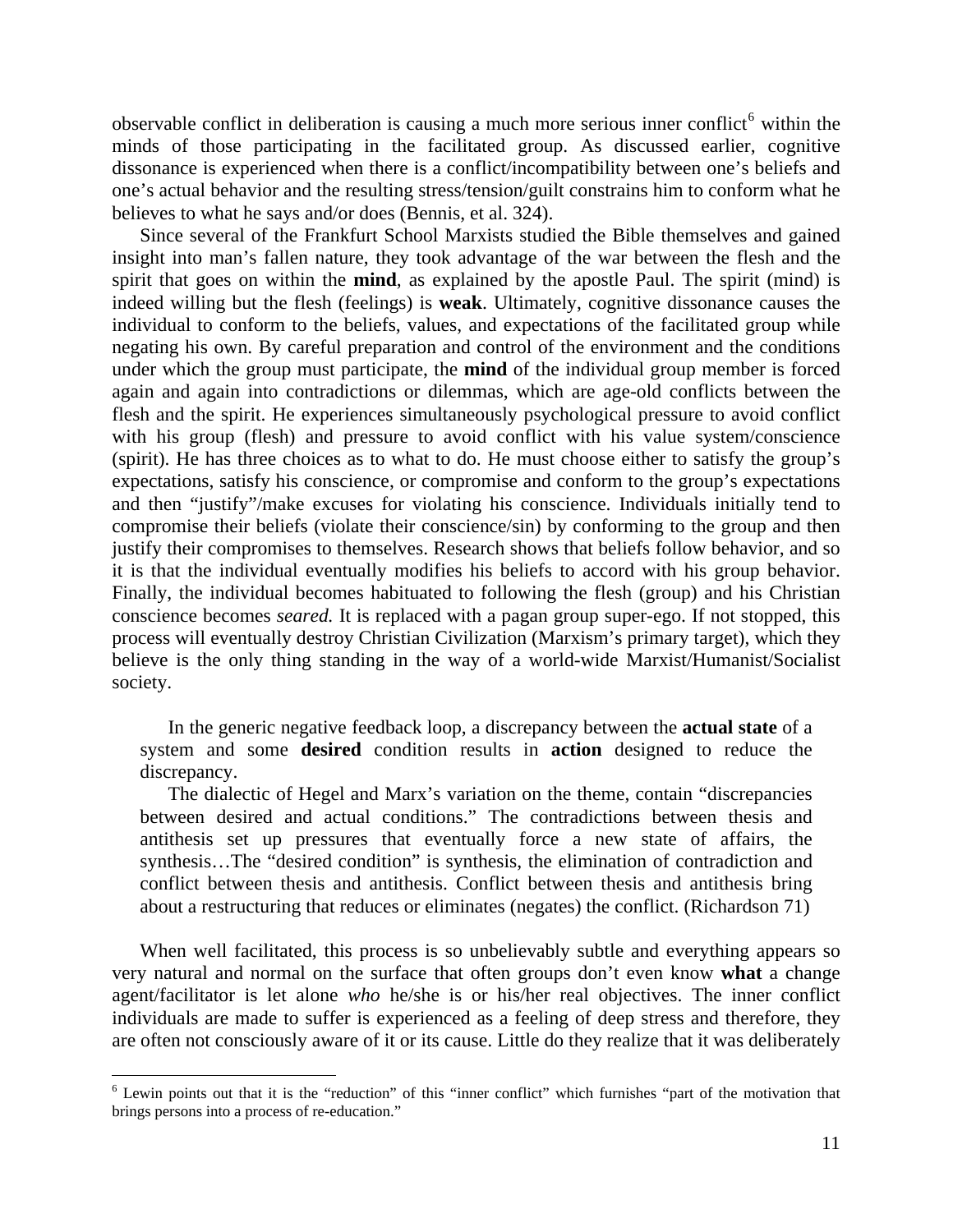orchestrated for the purpose of destroying their very **identity**. [7](#page-139-0) Nor do they realize that others within the group (who have never been brainwashed/processed) are going through the same thing. This inner conflict is within the mind of each individual but evokes outward behavior which a good facilitator recognizes and thus can tell what stage of transition the individual is in at any particular time.

Most people never realize the power a controlled environment has over them perhaps for the simple reason that they never know their environment is deliberately controlled. Indeed, it would probably anger individual group members to even suggest that they are being brainwashed. Even though their beliefs, faith, and worldview have drastically changed, most believe they have merely outgrown these old dogmas or perhaps become better "educated" than their former peers, family, friends, etc. Because no one escapes this process with their core beliefs intact, even devout Christians can lose their faith if they remain in the process long enough. It was with just such subtlety that the serpent deceived Eve. Satan first engaged Eve in dialogue; then confused her by questioning her Higher Authority; he then lied to her about that Authority. Once he got her focused on the apple/flesh, he took advantage of her 'pride of life' and easily convinced her that if she only tasted the apple all her needs would be met (that is, she could be her own god—which was Satan's predetermined outcome).

### **NORMS OF "DEMOCRATIC" ETHICS***—PRAXIS*

The "norms of democratic ethics" define the "*conditions of participation* by persons and groups." The first task of "believers in democratic ethics" is **theory**—"the **theoretical job** of translating (Socialist/Communist) **democratic values** into methodological norms for the control of **processes** of planned change." The second task is **practice**—"The second task is the practical one of devising ways, in training teachers and others as social engineers, to develop the skills and techniques for effective **stimulation and induction of change in persons and groups** and the social-psychological knowledge required for accurate diagnosis of change-situations in integral relation to developing commitments to the **norms of democratic methodology**." Since this knowledge and the techniques **"divorced"** from these methodological controls can "be used for promoting undemocratic or anti-democratic ends," the teaching of the "techniques of social engineering" must be "taught as the *hands and feet*  (**practice**) which the ethical and methodological *heart and head* (**theory**) of **democratic action** require in today's world" (Benne 295,316). In other words, you have to put theory into practice or the **dialectical process into action**. So those trained to use this process on others must first undergo/experience the process themselves, because the training itself consists of participating in the dialectical process.

To (W*.* Edwards) Deming, quality is not an entity but away of doing things, a way in which desired states are translated into concrete processes. More generally, the

<span id="page-139-0"></span><sup>&</sup>lt;sup>7</sup> Lewin points out that a "value system" is a "system or whole which the re-educative process must replace as a whole. It functions to help individuals "**maintain their identity**" in the "choices"/dilemmas that this controlled "conflicted environment thrusts upon them." Thus effective re-education must destroy the individual's existing "identify." (Bennis, et al. 324)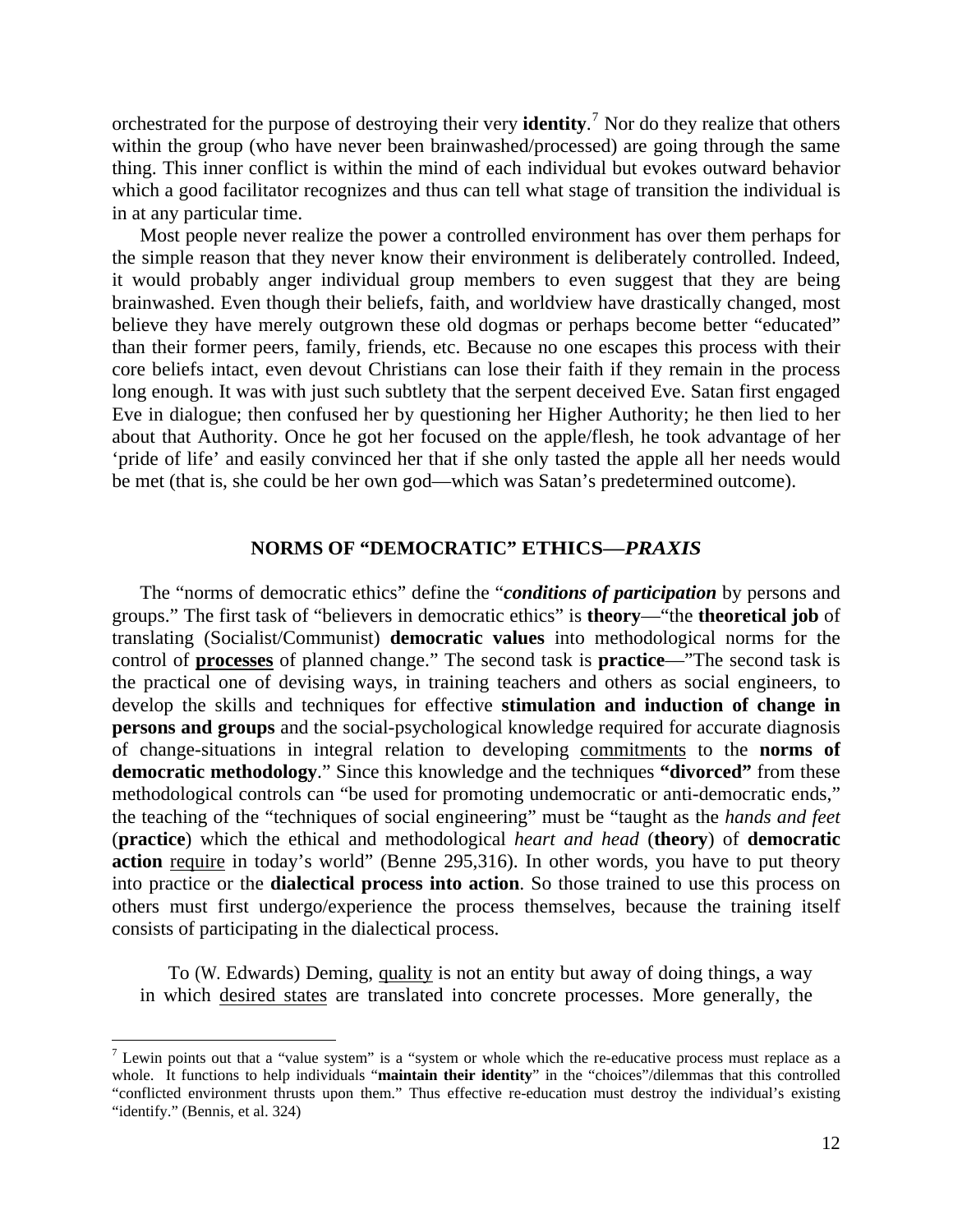concept of quality addresses the connection between **theory and practice** - theory being the desired state and practice being the process or device that critically influences quality. (Phi Delta Kappan, January 1993)

**Norms of Democratic Co-operation:** The writer explains that "Democratic cooperation" is a "method of social control" and a "means of attaining **common action**" in a group. The "ideal goal" of democratic co-operation is "**a consensus in the group** concerning what should be done," a consensus "based on and sustained by the deliberation of the group in the **planning, execution, and evaluation** of the **common action** of the group." No other "method of social control depends so centrally for its effective working-out upon the **habituation…of all its members** in conscious **methods** of **deliberation and discussion**." This because democracy of the Lewinnian "must be learned anew in each generation." This learning/training in turn is dependent upon social science and cannot succeed without the knowledge of, and obedience to, the laws of human nature in group settings.

### The **norms** of **democratic co-operation** or the **collective/group include**:

(a.) The "engineering of change" and the "**pressures** on a group or organization toward change" must be collaborative.

First, this means that "Individuals and groups *must be helped* to see that the task is to **discover** and **construct a common** interest out of the conflicting interests" within the group. The second collaboration "required" is across lines of Marxist **"theory and practice."** This means that "planned change" must be based on "knowledge of relevant relationships (informal groups or cliques within the system) and structures (pecking order), of social forces (individuals) and factors promoting and impeding various possible changes" as well as the "result from alternative lines of action proposed and considered." It also "calls for knowledge from various social sciences" (**theory**) as well as "skills in creating those *social psychological conditions[8](#page-140-0)* ·which will support a *problem-solving* **approach** in various phases of change." In short, successful planned change requires the "**collaboration of practitioners** (practice) **with social scientists** (theory) **and with engineering methodologists** (scientific method)" and with "persons and groups with different interests in change" (Communist/Socialist/Humanist/Useful Idiots, that is, "action leaders") (Benne 310).

…There are other triggers which lead to conditioned reflexes besides hunger and pain. It will be using anthropomorphic language to call these **emotional situations**… (Wiener was referring to Pavlov' s dogs) Such experiences…**produce strong reflexes**… (Wiener 69)

(b.) The "engineering of change must be educational for the participants."

 $\overline{a}$ 

Regardless of the publicly stated task of a planning group, committee, work group, etc., the reorganization of individuals into groups, from the facilitator's point of view, is **reeducation**. Therefore, "each person is to be treated as an end" and groups "are to be judged

<span id="page-140-0"></span><sup>&</sup>lt;sup>8</sup> As Dean Gotcher, head of the Institution for Authority Research, might say, these conditions would include a controlled environment where a diverse group of people dialogue to consensus over a social issue.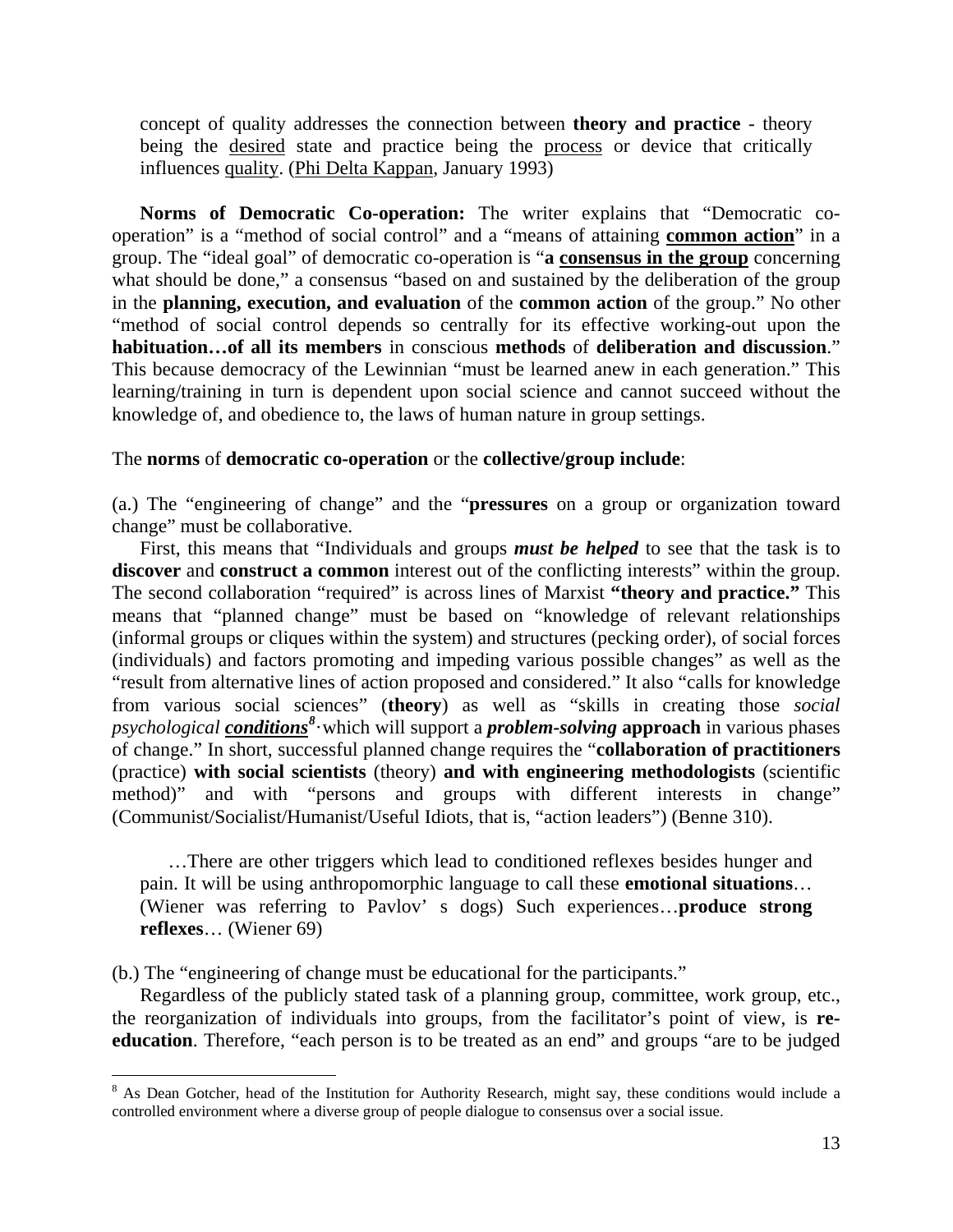by their *effects on persons* influenced by them." This means that the re-education of each single individual is an end in itself and therefore the group is judged by its brainwashing effects on individual group members. Every group member must **actively participate** in order to "learn the skills of contribution to **collective thinking**" as well as **"eliciting"** contributions to **"group thinking"** from their fellow members. But more important they must actively participate because "No problem is meaningful until it **evokes a feeling response**." Therefore without emotional involvement which requires active participation, "no objective (hand-picked) fact is likely to reach the status of **fact (internalized) for the individual** and therefore **influence his conduct**." But emotional participation in thinking "collectively" isn't enough, the "social engineer" or change agent must leave the "persons and groups with whom he works" with the "**habits** and skills required for further growth," that is, the **process** itself must become a habit or automatic to group members (and this habitual behavior is expected to be "transferred" to any and all relationships of the individual members outside the group). Moreover, the change agent "must also leave them better equipped to solve subsequent problems of change, including the **management of personal adjustments which change in social adjustments always requires**." The destruction of one's faith and **identity** is devastating for individual group members and not unlike Pavlov's dogs, leaves them with a deep and depressing void that must be replaced with something that gives meaning to their lives. From the change agent's point of view, the ideal replacement is a **passion** for putting the dialectical process in action.

(c.) The "engineering of change must be experimental."

Engineering of change must be experimental in the sense that "democratic ideology" requires that "**all** social arrangements" be "subject to **modification and alteration** when their effects upon the persons influenced by their operation" are not the effects the social engineers desire. These include the social arrangements "formed and re-formed in processes of planning" as well as "those shaped and perpetuated by custom" [This ties in with (b) above.] Those social arrangements shaped by custom include natural friendship groups of like-minded individuals that form in any organization, institution or workplace. Also, in implementing the dialectical process, "social arrangements" must be subject to "modification and alteration" because the groups must be made up of individuals with diverse beliefs and values, worldviews, status, etc.

(d.) The "engineering of change must be task oriented, that is, *controlled* by the **requirements** of the **problem**" to be solved and its **"solution,"** rather than the "maintenance or extension of the prestige or power of those who originate contributions," that is, **authority**. This "means that democratic change must be **anti-authoritarian**." (The *attention*  and *focus* of the group is directed to the task at hand, leaving their critical faculties oblivious to what is really taking place in this *diverse group* wherein everyone's contribution to the problem and its solution must be given the same weight and consideration, whether they are the boss, an expert in the field, or the janitor.) Change agents who "implement this norm" must be constantly aware of the "social-psychological fact' that individuals form "emotional identification with ideas (like freedom and constitutional government) and proposals." This can be "both an asset and a liability," in that it is a "source of effective motivation" on one hand and a "source of *resistance* to counter-ideas" on the other. **"Democratic persons"** must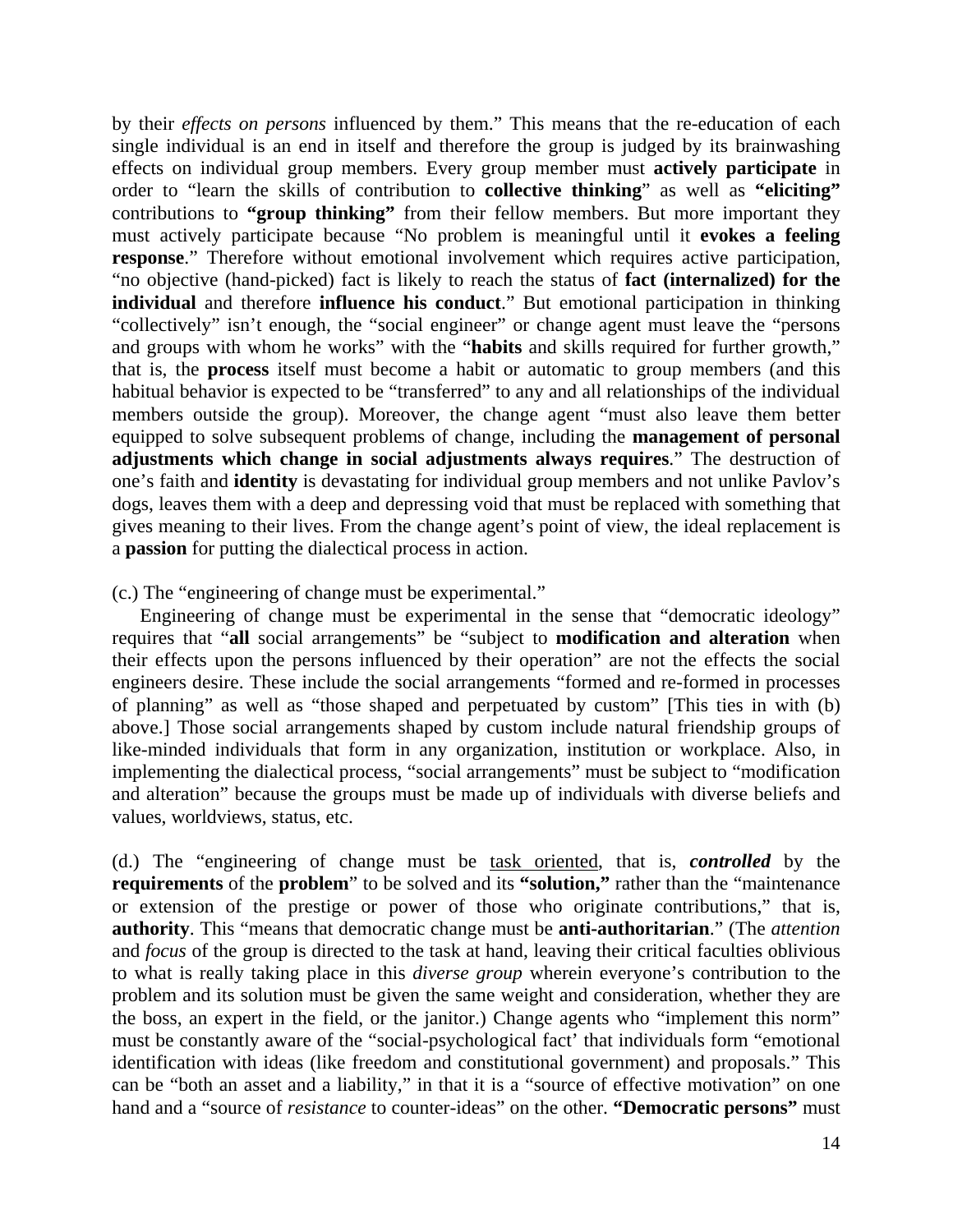learn to **"inhibit their tendencies to defend and promote ideas which are in need of objective evaluation and** *reformulation***,"** and at the same time to elicit ideas from all participants so as they can be publicly criticized by the group. In addition, they need to learn to "assess the sources of influence upon themselves and to differentiate between dependence upon status figures (any and all authority) and dependence *upon fact-oriented and taskoriented* influences." Again, the goal here is to **eliminate all authority** within the **minds** of individual group members in order to replace that authority with the authority of the group.

Although Democratic groups need authority *"rolls"* to "coordinate" their "problemsolving activities," they must "learn to judge authority roles in terms of their contribution to such coordination (their group contributions) and *not* in terms of the general prestige, respectability or status of certain members." **The goal of "democratic social engineers" is to "convert" the participants' "principles" and ''viewpoints and ideas" from "dogmas to hypotheses."** This entails converting the individuals existing deep-seated personal beliefs, facts and convictions including his faith which are stored in his *conscience* and based on a higher authority, into *assumptions/opinions.* To the "democratic *planner* dogmas are seen methodologically as intellectual attempts to save some privileged *position (thesis/belief)*  from **open collective criticism and modification**."

Moreover, resource persons and/or so-called experts (authority outside the group) that the group may require in gathering their facts are hand picked and consists of "laboratory practitioners, applied social scientist, facilitators, trainers, consultants" (Benne, Bradford, Gibb, & Lippitt 22)

(e.) The "engineering of change **must be anti-individualistic**, yet provide for the establishment of *appropriate* areas of privacy and for the **development of persons as creative** *units* **of influence"** in society. (The facilitated *mature* group will function as one mind and one personality, acknowledging no authority outside itself.)

Since the "more pressing problems" of change has a **"collective character"** and the "necessity for **collective solutions**," a **"democratic methodology must be antiindividualistic."** From this Marxist point of view, "**Individual personalities** are now seen to be **products of social experience**." They explain that "norms and standards by which a person **thinks and judges** are **learned** in the **processes** by which he is acculturated. (That's why TQM stresses the essentiality of a new culture). **Human rights** and duties **are grounded in the institutions and ideologies of a culture**," that is, in **"man's social relationships."** Therefore, if "human rights are to be guaranteed, they must be guaranteed by appropriate social, political, and economic **controls of human behavior**" (Benne 28, 85, 310-314). Replacing God-given rights and responsibilities with rights and duties dictated by man is the goal of a dictator. What man can give, he can and historically has taken away, as these Communists very well know (Benne 28, 85, 310-314; Allport & Lewin xi).

So too, **individualism** tends to threaten the "value" of "creative individuality." When the "realization of this value is blocked by certain social arrangements, as it is today" (1951), then the "task is to change these social arrangements. And such change today **requires collective planning and action**, not reliance upon **providential** processes…" The "individualism which democratic ideology leads us to oppose is the elevation of unchecked **private, individual judgment** as an ultimate arbiter **in the control of human conduct**" (Benne 314). In other words, individuals guided by their own personal beliefs, faith,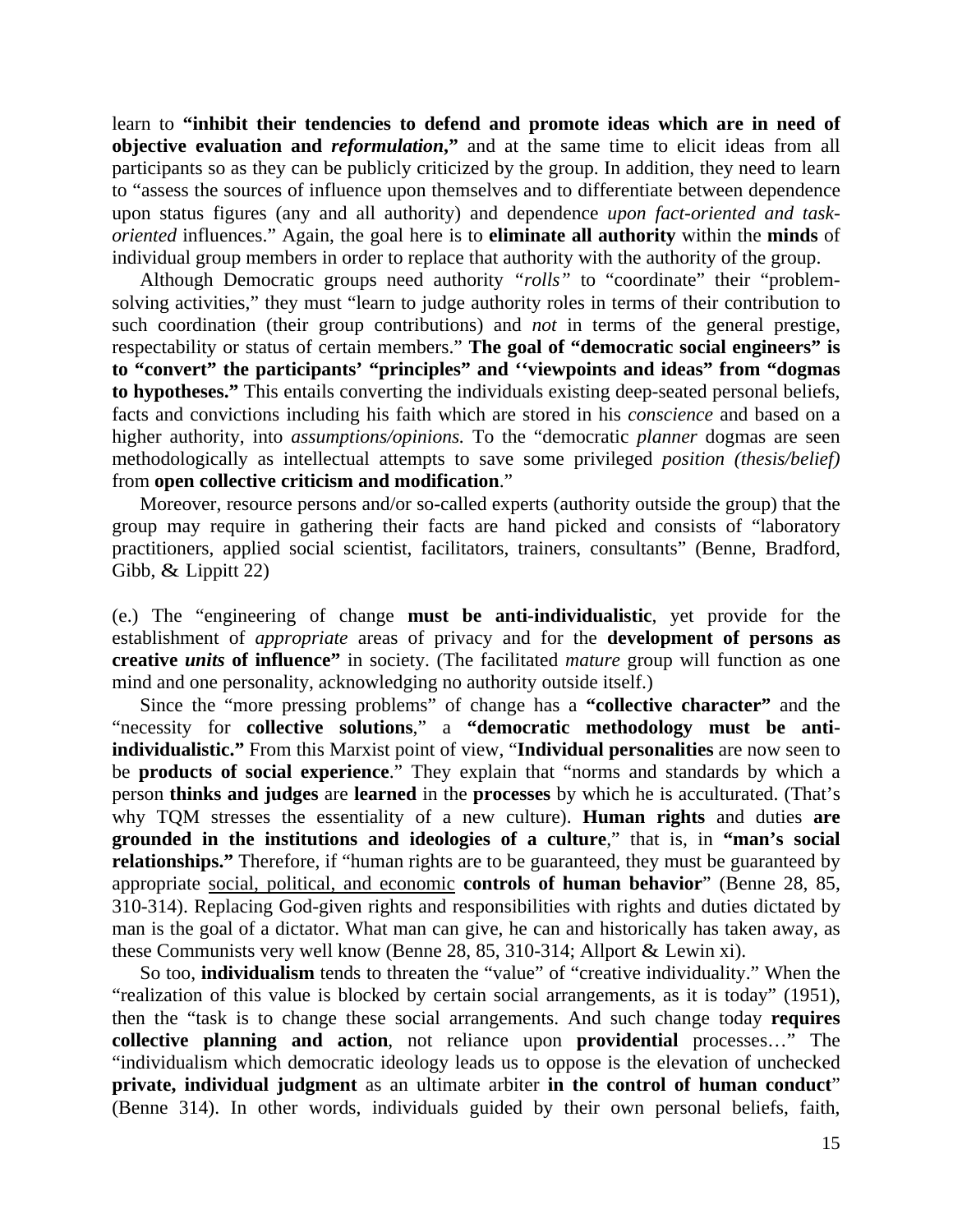convictions (their conscience), will no longer be permitted to do so.

Although a "wise social policy" can establish "*areas* of privacy" for individuals as well as "voluntary associations" where "private judgment may rule," the "determination of the proper *boundaries* of these *areas* must, in an **Interdependent society**, be based on a **collective judgment**." Thus, it is "**only** by the *processes* of **collaborative planning**" that the "rights of **private judgment** can be defensibly **defined and enforced**." Therefore, the "**methodology of planned change** which is consistent with **democratic ideology must elevate** informed and **experimental collective judgment** over unchecked **private judgment**" (Benne 314-315). The group will not only determine the individual's beliefs but actually define and enforce his "rights" of private decisions as well. Those independent souls who refuse to go along with the group will/does get very large but subtle doses of Political Correctness until he/she conforms to the group's *expectations.* 

Again, training for participation in planned change must "emphasize the development of skills necessary for creating **common public judgments**" out of the **"conflict of private points of view."** It must "develop persons who see **non-influenceability of private convictions**" as a **"vice rather than a virtue."** (When this was written in 1951, moral people with deep-seated principles and *convictions,* whose word was their bond, was the norm in our society. It was a society where very few people locked their doors at bedtime. Today, people of conviction are ridiculed and ostracized as intolerant, racist, Victorian, narrow-minded, etc., and one goes out at night without a weapon at their own risk.) Moreover, groups and organizations need to be "trained" to "develop **standards** of **acceptance** of individual *differences* and *expectations,"* so that out of these differences "human resources" can be developed for "group and institutional improvement."

Furthermore, groups and organizations "should be **helped** to **define** and **redefine those areas of life** in which **common values and standards are necessary**." They also need help to "**define** and **redefine those areas of life**" where "efforts to **build common out of**  contrasting beliefs and practices are required." In the "same process," areas of life in which "threats to the common **welfare**" are not involved, **"divergence in standard and belief"** is to be "tolerated" and even "supported" but as noted above, these areas must be **"welldefined"** by the Marxists (Benne 315). Again, individuals who **refuse to replace the Almighty God with the "new god"** will be ostracized and lose any chances he may have of climbing the career ladder as a result of remaining loyal to his Christian conscience.

In a totalitarian society, an independent mind set on liberty is always seen as a threat to the "common welfare" as the actions of Communist governments have proven throughout the past century. It is no accident that in the old Soviet Union the collective/group was facilitated by a Communist Party member and so it was the Communist Party via the facilitator who determined the group's beliefs, standards, values and thus behavior as the situation demanded.

For the last five decades, this process has been applied in some form or other to areas of our universities, government, institutions, industries, and schools by way of health education, drug education, and sex education. But the 1990's witnessed the wholesale restructuring of America into groups/collectives for every conceivable purpose and in every area of life partnerships/groups/committees/task forces—to study everything from the economy to family life; co-operative groups in school classrooms; team teaching by teachers; economic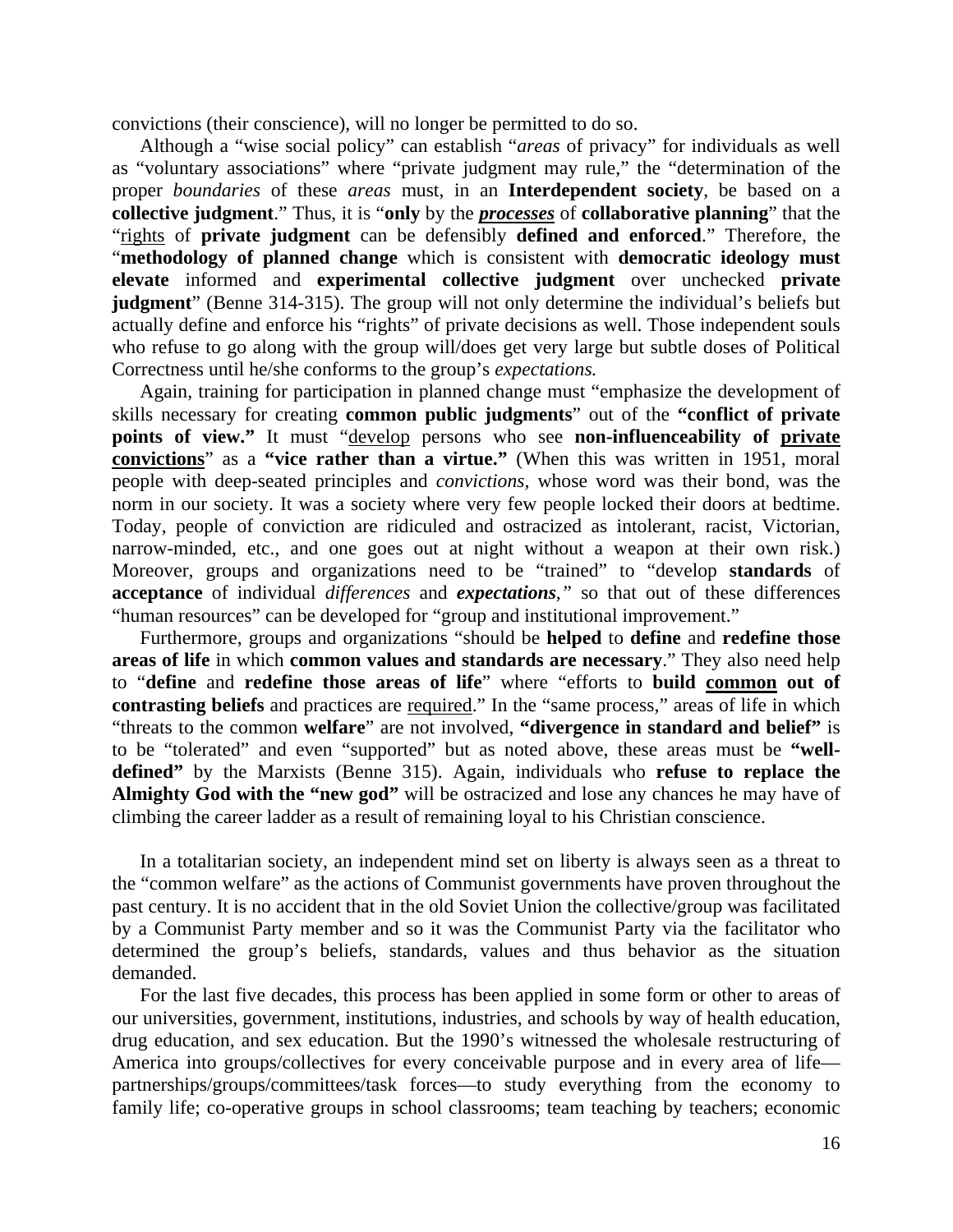development committees; committees to run the schools; groups to formulate strategic and/or restructuring plans for various public/private institutions and organizations; town hall meetings where the masses "participate" in predetermined decisions. Work groups or teams are the essence of Total Quality Management on which the entire U. S. government and its institutions (including all public schools) have been restructured with international corporations leading the way. In fact, the facilitated group has become one of the 21st Century *norms* of America's *"new* god" (more later). Worst of all, many churches have jumped on the TQM bandwagon through the so-called *Church Growth Movement,* with pastors filling their pews and running their churches by the counsel of the ungodly rather than the counsel of God. And this ungodly counsel in some form is sold to pastors by even the most conservative Christian publishing houses in America. "And what concord hath Christ with Belial? or what part hath he that believeth with an infidel?" (II Corinthians 6:15)

## **GROUP PROBLEM-SOLVING, DECISION-MAKING, and MARXIST PLANNING**

The authors of Human Relations in Curriculum Change explain that the **"methodology of problem-solving"** is a **"methodology of practical deliberation."** Therefore part of the "discipline" required for the change agent lies in the **"methodology of problem-solving,"** which allows one to see all the parts/steps/phases "in relationship to each other." This because "*changes* to be made" are presented to groups as "*difficulties* to be overcome." And to overcome them, the group "must first convert these difficulties (complaints/dissatisfactions generated by *surveys, interviews, etc.)* into specific **problems**" to be solved. Thus, a "**quest for the solution to the problem** as it has been defined" becomes a **"quest for a plan or program of change."** (Benne 318-319) To think, a few *perceived* discomforts begins the process which results in America worshipping a "new god." There is no job, position, appointment, profession, etc. that is perfect. In the best of all worlds, if you look hard enough you can always find something to complain about or be dissatisfied with. Marxist consciousness-raising is like constantly focusing one's attention on a leaky faucet. Little do Americans know that the fix will not only destroy the faucet but the home as well.

In **group deliberation** we should always work toward **community persuasion**<sup>[9](#page-144-0)</sup> as the basis of action…In such phrases as "of one mind" and "common consent" our language has expressions for designating this **quality** of resolution… (332).

**Democratic deliberation**/dialogue is "argumentation," a "method of social deliberation and control," a **means** of "inducing people to work together" and "attaining and maintaining common action" that has been predetermined. It is the "study and discussion" of the normative issues involved in group decisions and thus "should be carried on with a view toward eventually **building a common persuasion** which all concerned accept and **which is** 

<span id="page-144-0"></span><sup>&</sup>lt;sup>9</sup> defined, along with "community orientation" as a "communion of belief, feeling, purpose, and direction"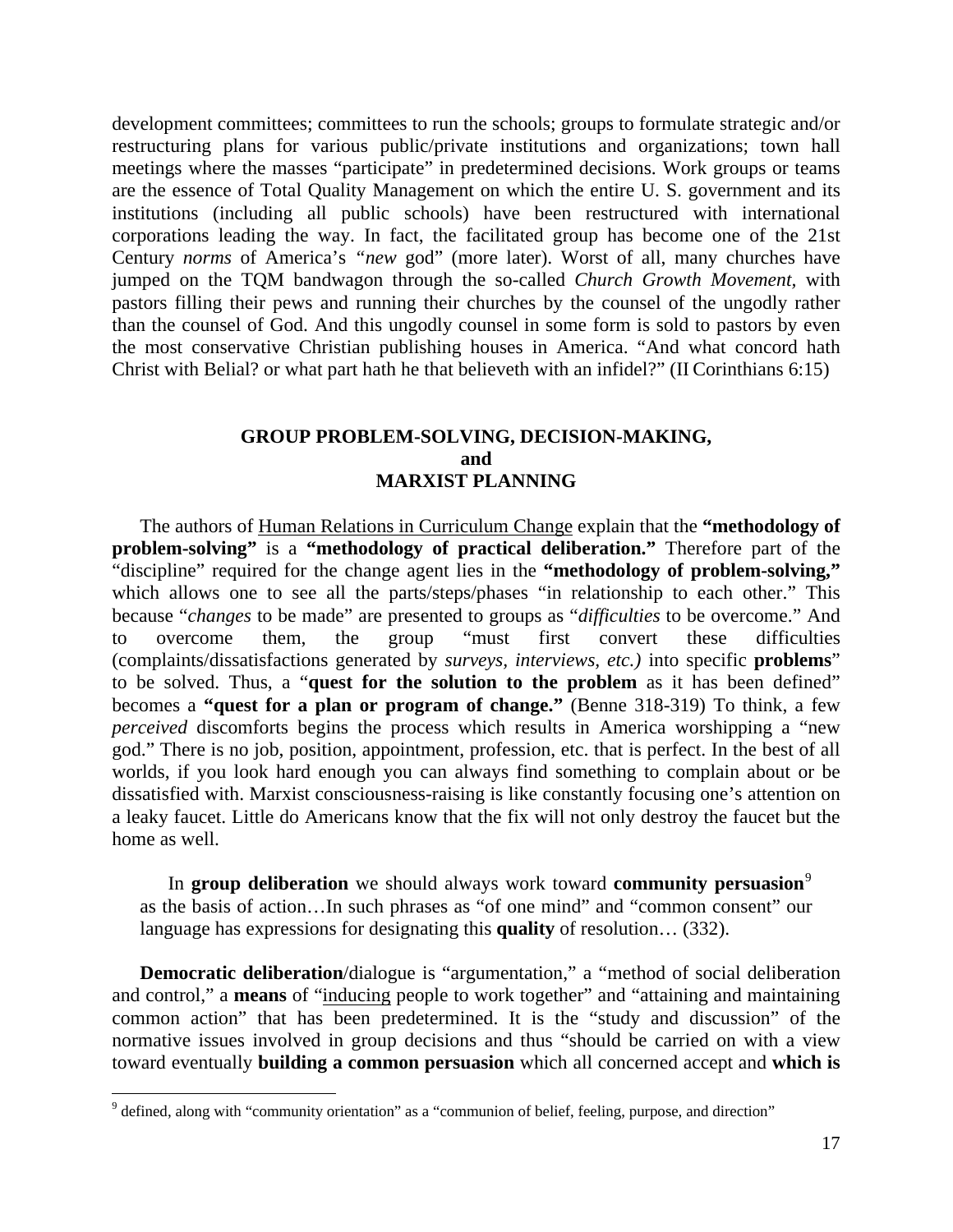**consistent with the basic long-range normative principles on which we profess to build…society**." Therefore, the "function" of deliberation and discussion is to resolve **"conflict and problems"** within the group. The "points of *conflict*" between *"competing perspectives"* constitute the **"difficulties"** to be *"overcome by the processes of deliberation."* No "*conflict* is fully resolved until all have come, *through deliberation,* to accept the resolution (decision) **as their own**." This because the decision must be **internalized** by the group member before he will commit himself to it.

This conflict concerns **"conflicting conceptions of** *what should be,* **conflicting standards of good or bad, conflicting value perspectives." Common action** then "must involve the minds, and purposes of those engaged in it as well as their bodily efforts" (cognitive, affective, and psychomotor). Thus, "in a democratic culture the **ideal** of deliberation is to rebuild character<sup>[10](#page-145-0)</sup> as well as overt behavior" so the problemsolving/decision-making process should "be directed toward the **reconstruction of persuasions**<sup>"[11](#page-145-1)</sup> as the basis of common action (Benne 296, 303-306, 340-342, 345).

The method in which the group facilitator must be skilled is one "**designed to build common agreement** concerning the *values* we *should* strive for" as well as "**common agreement** as to what **'facts'** we can depend on in *building our policies and decisions…*" This "**methodology** must **guide** our deliberations **to clarify values** and to *find and interpret facts* in the same **process**." (Benne 319) Those participating in inducing, guiding and controlling change must have a basic knowledge of human nature including, but not limited to, specific knowledge found in psychology, social psychology, sociology, and engineering. An example of the knowledge and the skills they must be trained in include:

1. The discipline of "understandings and skills required for **helping strategic work groups to form** and move effectively in **planning, executing, and evaluating** changes needed." These groups are facilitated to *maturity* through the *four stages*  involved in the "process of *group development* as **it changes from a collection of individuals to a social organism** capable **of common purposing, feeling, and thinking**."

2. The discipline in "the diagnosis of the changes that are possible within the *social*  system" of the school, industry, institution etc., as well as the "overlapping social systems" of the community.

In strategic planning, planners must have some way of "mapping and estimating the strength of all forces supporting and all forces resisting" the change (this includes the people who support the change and their importance/status and likewise those resisting the change). In light of this mapping, strategy "becomes a process of **planning steps** to increase supporting forces and to reduce resisting forces." Frankfurt School's Kurt Lewin developed his "force field analysis" to serve this function.

<span id="page-145-0"></span> $10$  to "rebuild character" means to rebuild the individual's basic "personality," including but certainly not limited to "these three aspects of personality": (1) "changes in the knowledge of those concerned," (2) "changes in the philosophy, in value outlooks," and (3) "changes in skill and technique" by which they operate (Benne 18). <sup>11</sup> Persuasions include one's "beliefs, feeling, purpose, and direction" (Benne 332).

<span id="page-145-1"></span>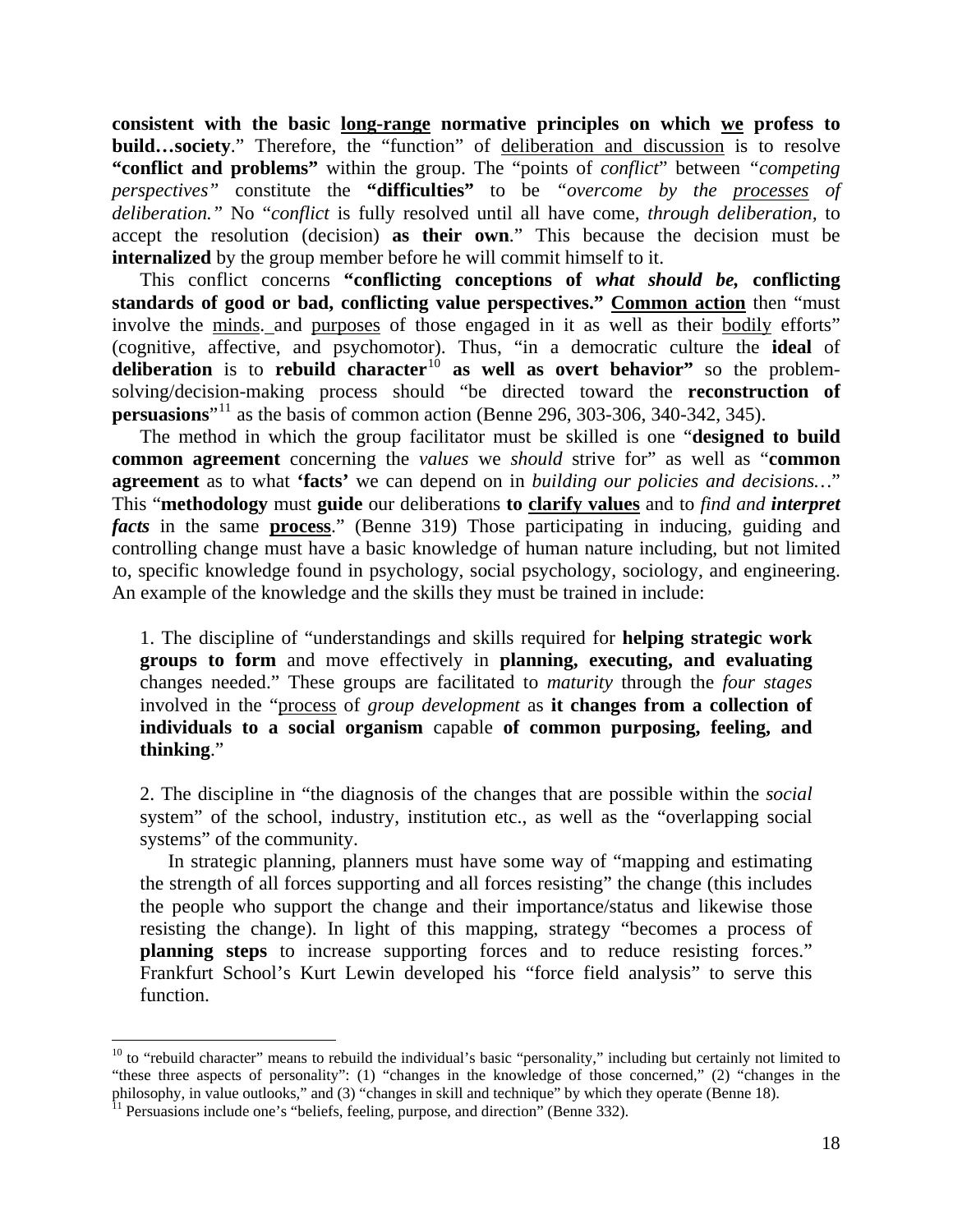3. The "discipline of skills for *converting* (group members') *dissatisfactions* with *things as they are*" into an analysis of *"things as they might be,"* that is, "what *should*  be done"/"what should I (we) do" with the *perception* that *what should be done* would afford "greater opportunities for **need satisfaction**" of all concerned.

The assumption here is that "All human behavior is directed toward the satisfaction of needs." Therefore, the individual "behaves always in accordance with his perception of his own needs and of the possibilities for satisfying them in the environmental situation." The individual "will change his established ways of behaving for one of two reasons: to gain increased need satisfaction or to avoid decreased need satisfaction." Changes in his conduct for "either of these reasons are inevitably a consequence of the way he perceives the situation," not as it really is. The expected increased or decreased need satisfaction may be "illusory" or the "individual may rationalize, delude himself, ignore or misinterpret facts" or whatever, but he "behaves always in accordance with his perception of his own needs and of the possibilities for satisfying them in the environmental situation. "

Satisfaction of these needs is "possible only through participation in group life by means of *roles* associated with positions in various social systems." It is here that "he satisfies his biological needs as well as his need for security, for belongingness, for recognition, and for *response* from others." To develop "competence in the performance of a role" is to "add that much to one's security and recognition" within that system. So to **"accept group standards and attitudes" within that social system is to "gain that much belongingness to a group and** *response* **(praise and recognition, acceptance) from its members."**

Consequently, if the desired "change in behavior" of the individual is "related closely to perceived opportunities for need-satisfaction" then the areas of his "dissatisfactions" would "offer strategic points for initiating changes." In addition, "capitalizing upon dissatisfactions" is a promising way "of securing initial interest in deliberate social change," although it's not a "simple matter to make dissatisfactions function actively as a motivating force." An "emotional receptivity" to change is closely related to the "extent and intensity" of dissatisfaction in the group. The problem is "converting a vague sense of discomfort and unrest into strong convictions that certain specific ills should be attacked" (leaky faucet). This may be accomplished in part by **"helping"** group members "arrive at a **common definition** of the situation (problem) through **analysis of conditions** and **making explicit the maladjustments**  involved." In the case of "apathetic" members, "much new information and many new experiences will be necessary if they are to become **actively dissatisfied**." Dissatisfactions are to be used not only to "furnish initial motivation" but "utilized at all stages of the process to keep crystallization from setting in."

4. The "**norms of democratic co-operation** furnish a part of the required discipline" as well (See "norms of democratic co-operation above) (Benne 10-11, 19-22, 44, 59, 61, 63, 67, 161, 318).

**Three "Problems" To Be Solved In The Problem-Solving/Decision-Making Process:**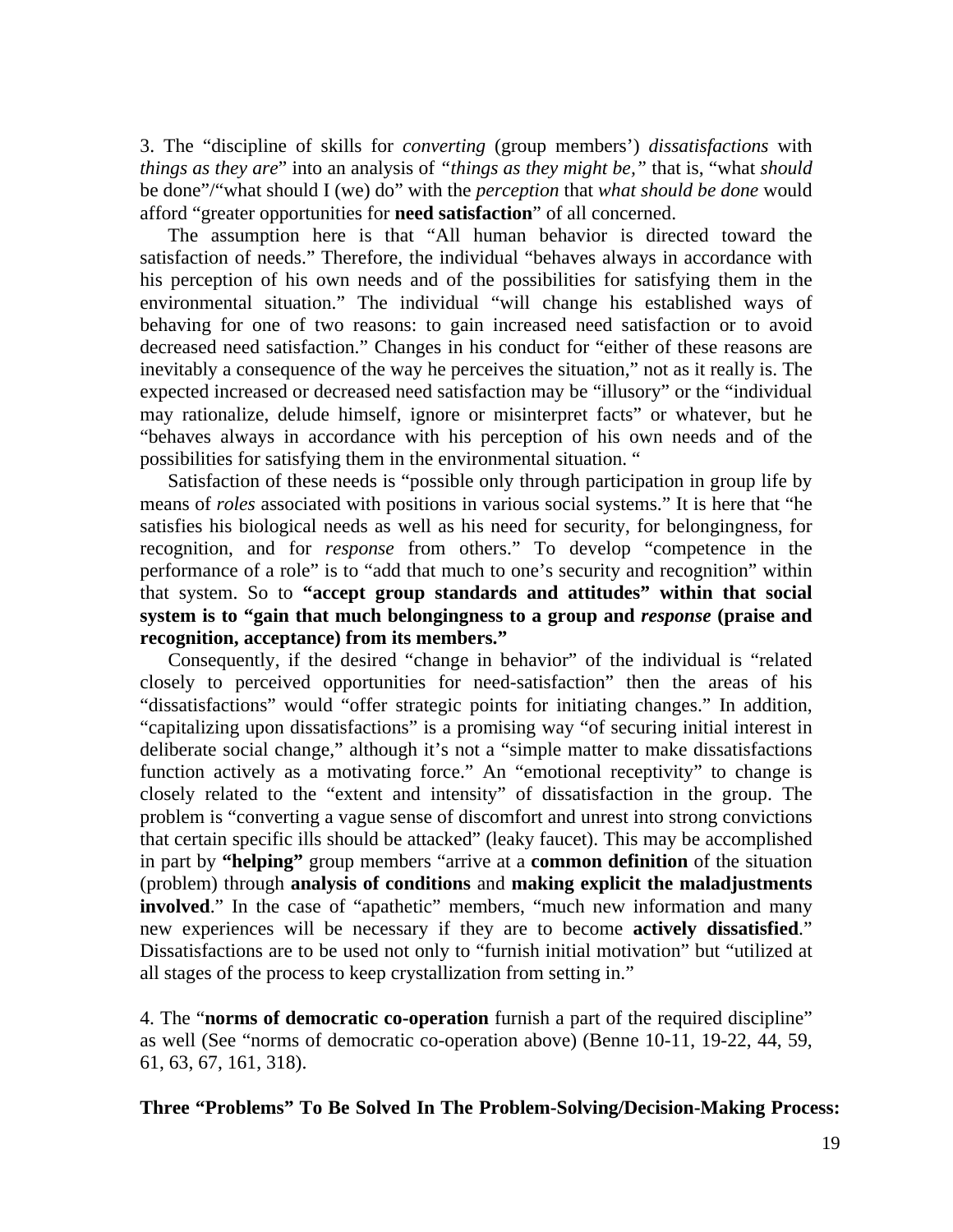While individuals within groups believe they are there for a variety of purposes, the problem to be solved as the Marxists see it, is to rid/wash the minds of individual group members of their existing beliefs, values and principles and create a "common mind" within the group that can be manipulated at will by the change agent. These "practical problems" are of three "major types:"

1. Situations in which the "general principles or deep-seated life norms" of the groups are "clear," and the group has a "stable, common mind about what is desired or desirable."

This group's deep-seated beliefs are clear to the facilitator and therefore the problem is "relatively simple" to solve (Benne 321).

2. Situations in which "common principles or *norms* in the groups" are stable but have become "obscured by some disturbing conflict or controversy."

The "task" of the change agent here is to "rediscover the basic character of the community, its common ideals, beliefs, and goals." Once this has been done, it becomes relatively simple to solve as well. Although the beliefs of this group are initially obscured, it doesn't take long to discover what their beliefs are nor the fact that they all hold the basically the same ones (Benne 321-322).

3. Situations in which there is a **"deep cleavage in orientation"** and "ideals, attitudes, and goals are in basic **conflict**."

These Marxist falsely argue that the American people "have this kind of *problem*  today (in 1951) more acutely than any other time in their history." This problem is more "difficult and usually requires more time to solve" because the "need is for a **restructuring of the community itself**" which means the **"profound reshaping of characters,"** which means reshaping the basic "personalities" of the American people by way of the group. This because "we need community of understanding<sup>[12](#page-147-0)</sup> and belief and purpose where such does not now exist…" (Benne 322). The Marxists' real problem in 1951 was that the majority of the masses held similar basic traditional beliefs (belief in God, family, anti-Communist, America first, etc.) as opposed to the Marxist/Humanist beliefs then popular in academia and intellectual circles. And it was the traditional minds of individuals within academia, business, labor, industry, government, universities, etc., that they *originally* targeted for washing, paving the way to the masses.

These three problems are seen as different parts in a *spectrum.* At one end of the spectrum, group members have the same "identity of characters" and thus basically the same "outlook." At the other end, there is "no **common ground** whatever." Ultimately, "we should assume reconcilability" of "differences of character" of everyone wherever we "find acceptance of life as a good" (Benne 322-323). Meaning that in any country where life itself is valued, they can remake the personalities of the people (via the process) so that they all have the same common mind, beliefs, facts, values, motivation, feelings, the exact same

<span id="page-147-0"></span> $12$  defined as "communion of beliefs, feelings, purposes, and direction" (Benne 332).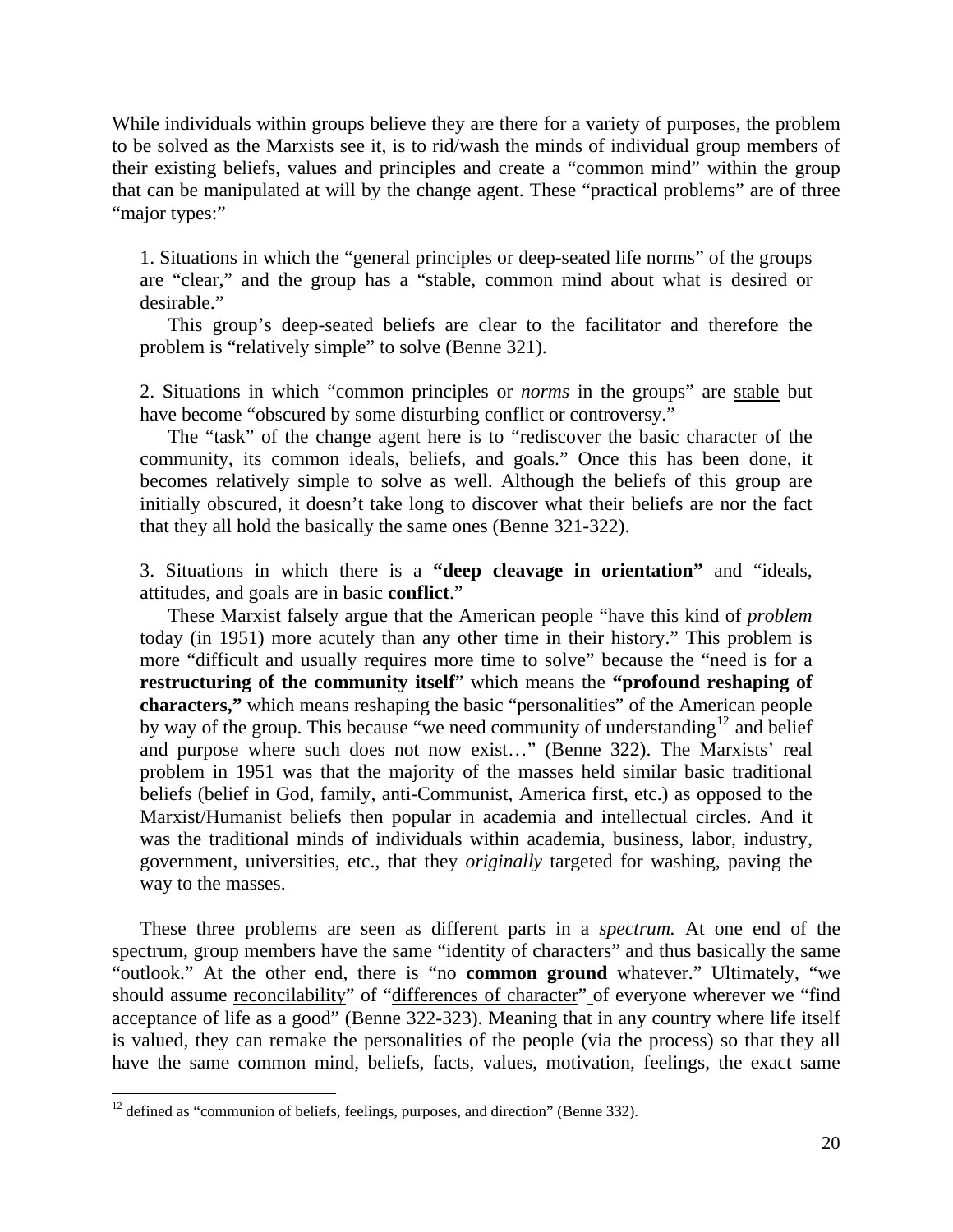personality. In that day, they will all worship the "new god" alike. So further means to a discipline of brainwashing are: (l)"clearly define the kind of practical problem involved, that is, getting its location in the spectrum range" and (2) **"discovery of and provision for the interdependence of the different kinds of practical problems."** In other words, find out the beliefs/position of individuals in order to organize/reorganize them into **groups made up of individuals with conflicting beliefs**. For these are "added places to *take hold of practical judgment*" and "do something toward its improvement." These Marxists place their "hope for a *better world*" upon "how successfully people can (be facilitated to) find **common ground**" (Benne 323). This because they can then be manipulated in the direction of a Socialist/Communist/Atheistic society without any idea as to where they're heading!

**Decisions To Be Made In The Problem-Solving Process:** The judgments/decisions of problem-solving groups or teams always involve a "settling of some *issue*" by "deliberately determining a *response* appropriate to that situation" and judgmental behavior is always grounded in some "process of inquiry or **deliberation**" and "issues as a *result of that process."* Therefore, **judgments of practice** always require that the group "be in an unresolved situation, one which requires something be done, with that something not yet determined sufficiently to remove competing alternatives" and the **"choice among alternatives be worked out through the inquiry or deliberation of those choosing"** (Benne 326-327).

According to the authors, these "problems" to be solved are "practical problems" in that *"solutions"* must incorporate **judgments of value**, that is, "judgments of what *we ought to do*" as well as **judgments of fact** which means "judgments of effective *means to employ.*" **Judgments of value** are **personal decisions concerning** *"what we ought to do,"* that is, "what should I (we) do." The "philosophy" or worldview of the individual, which determines **"whether or not one** *should,***"** is involved in these decisions. **Judgments of fact** concerns the decisions of "effective means to employ," that is, "limits and possibilities," such as "what the *conditions* are." (Lewin's force field analysis is useful here.) These decisions concerns **"science,"** or the Scientific Method in that they **"can tell one how to."**

The "interdependence" of the functions of both these judgments are "pervasive and subtle," insist the authors. "We do not intend," they explain, that **judgments of practice**<sup>[13](#page-148-0)</sup> "be isolated from the other functions in judgmental acts," that is, from the Scientific Method. In fact, **"Scientific Method,"** they say, is a part of the "method by which **democratic judgments of practice should be made**." On the other hand, these **"practical judgments"** or decisions are "generally *influenced by (an individual's) existing ideals and principles*." These principles in turn, are *"deeply embedded in characters (the conscience of individuals), in the moral structure of the community (as norms)."* And in a diverse group, these **"existing social-moral ideals and principles are inadequate or in conflict."** All problem-solving therefore, involves "broad principles of social-moral action or general norms of *private and public conduct.*" Hence, they involve the **"characters (personalities) of the judgers (group members) and of their communities"** (Benne 306, 319, 321, 327-328).

<span id="page-148-0"></span><sup>&</sup>lt;sup>13</sup> Practical judgment and Judgments of practice are used "synonymously" in Human Relations In Curriculum Change. Both imply not only "daily decision," but those decisions dealing with "broad policies and general norms and principles of conduct" and "broad principles of social-moral action or general norms of **private** and public conduct." (Benne 320, 321, 328)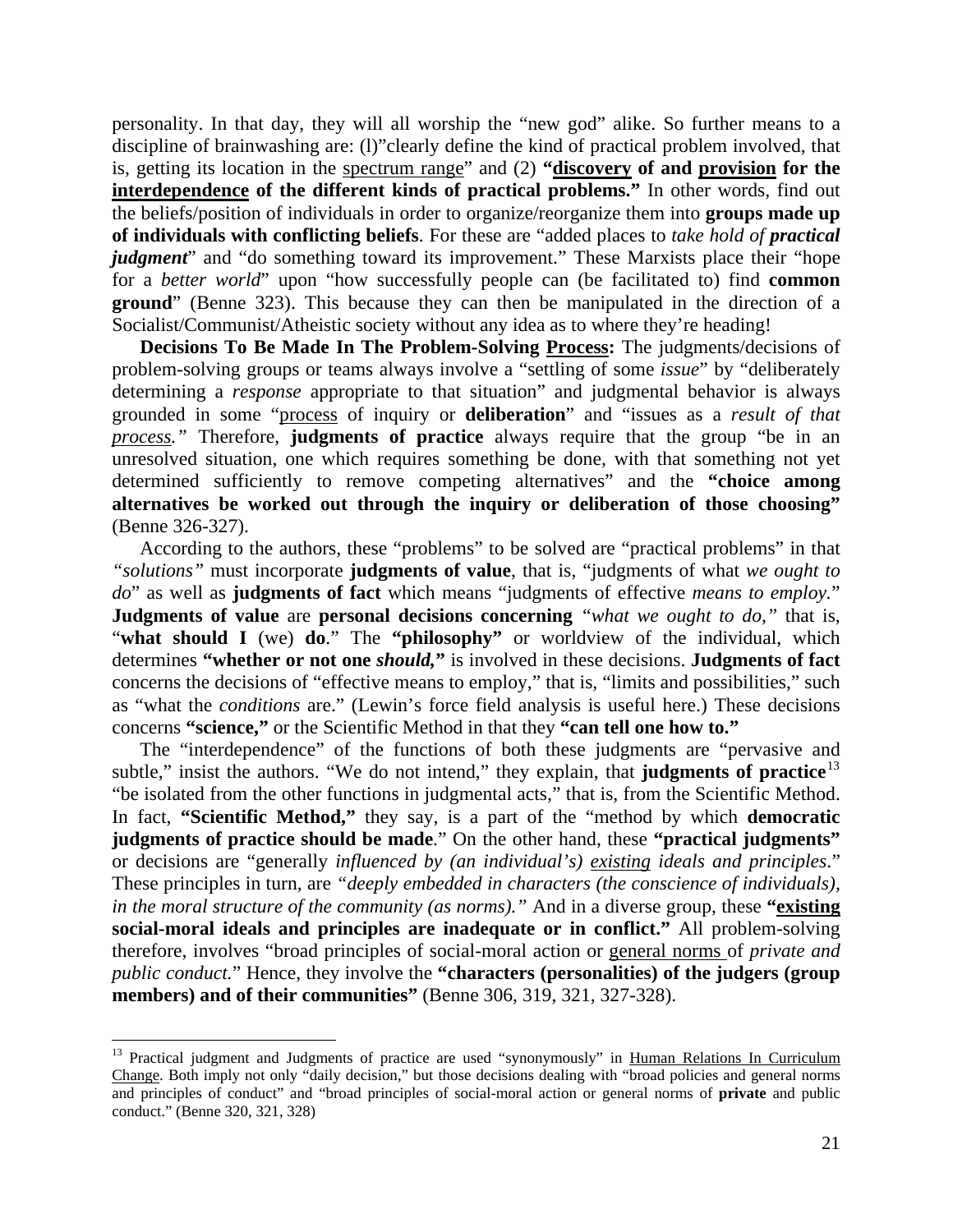**Three "types" of decisions to be made in the Problem-Solving Process:** Since "changes typically occur in a setting of dissatisfaction, confusion, and conflict with respect to the goals and the means of common effort," the need for **practical judgment** arises when group members "are faced with the question of *what to do*" concerning the problem to be solved. They may be uncertain regarding what they "desire or approve, or what others desire or approve." They may be uncertain about ''what the resources and obstacles in the situation are, and about what can be done with them." Practical judgment is the "resolution of one or all of these uncertainties" into a "plan of action" (Benne 294-295, 320).

**There are "three interrelated types" of practical judgments/judgments of practice:** 

1. **Decisions:** "Whenever *what to do* in a particular state of affairs is concluded without explicit regard to the reconstruction of our guiding generalizations  $\#^{14}$  $\#^{14}$  $\#^{14}$ concerning the control and management of similar affairs at other times and places, we shall call the judgment a **decision**."

These decisions are concerned with *what should I do* in "everyday affairs" as well as "professional matters" and "**focus our attention** in judgment upon the **events at hand**." In these instances of decision-making in which "no conscious use is made of principles of conduct as a basis of the decision," the individual's decision/behavior reflects the "general rules of conduct" (our society's Christian norms stored in the conscience) which **"habitually"** guide that individual. In serious matters of decision, the "prudent person will *examine his judgment* in the light of the **general rule or rules it assumes**." This examination, aided by the facilitator, is designed to make the individual *conscious* that his facts, beliefs, values, etc., are based on a higher authority and are not **his own**. Remember, higher authority is not allowed to aid the individual group member in his decisions. Remember also that to the "democratic planner dogmas (deep-seated beliefs from higher authority) are seen methodologically as intellectual attempts to save some privileged position from **open collective criticism and modification**." The authors explain that it is these judgments of practice with which their book, Human Relations in Curriculum Change, is "primarily concerned."

2. **Policy**—When institutions are "confronted directly with a great many different situations, each bearing some similarity to the others and yet differing enough one from another to require individual consideration," the need arises for a "stabilizing plan" to maintain "consistency of action" from one case to the next.

The "establishment of a **policy** satisfies this need." These policies are man-made **"rules and regulations"** that are made to guide the decision-making of individuals/groups in institutions. The "interdependent relation between policies and decisions" arises in institutional activities which have been brought under "regulation and control." Policies, which "help to shape" individual decisions, should be made "in light of the broader social context and of an **ideal (Marxist) order of norms, rights,** 

<span id="page-149-0"></span><sup>14</sup> Practical or guiding generalizations are the "broad principles of social-moral or general **norms** of private and public conduct." These norms/generalizations "make up the deep mental equipment of persons" and "function to determine their conduct" Practical generalizations are "referred to variously…as an ideal, a principle, a normative generalization."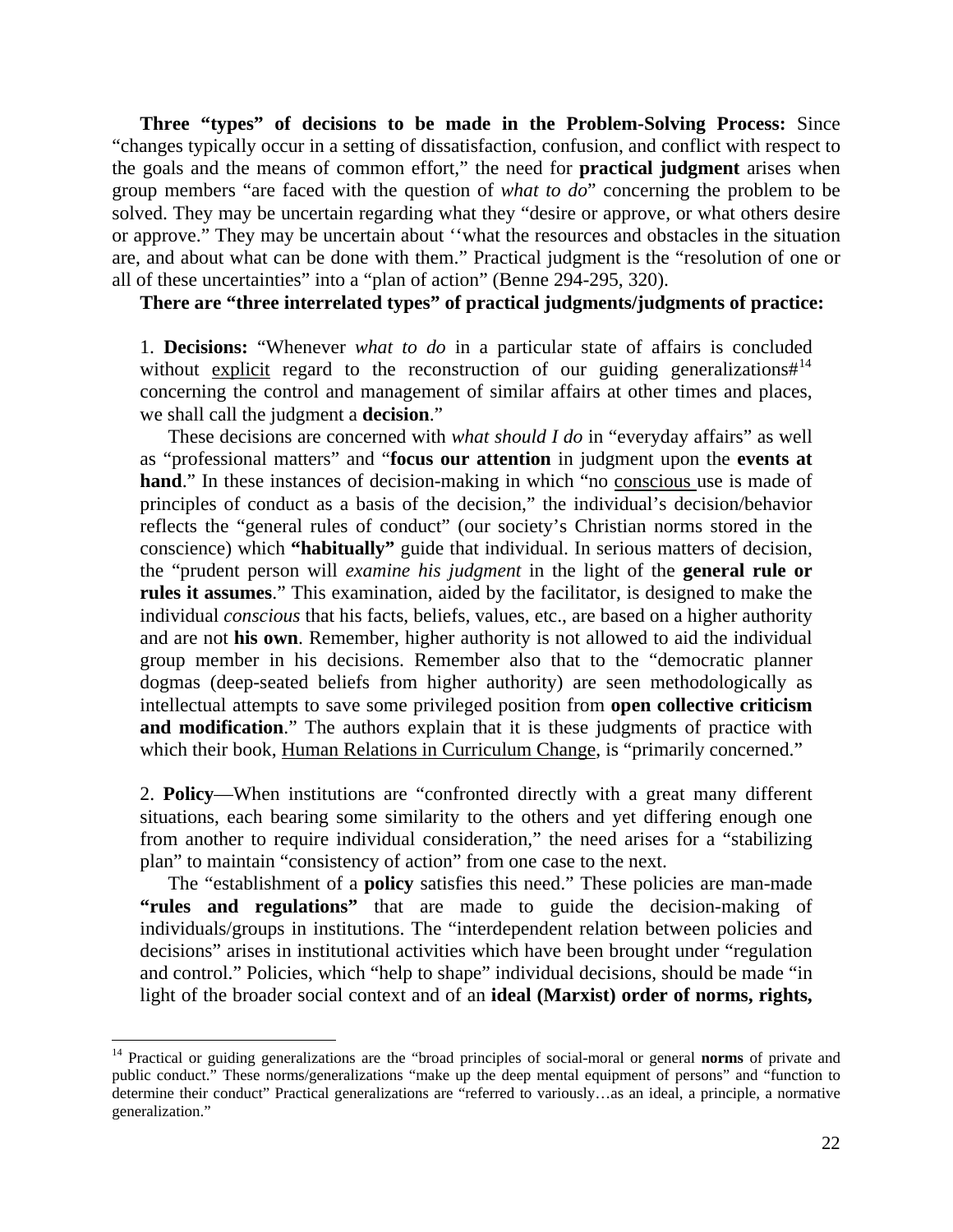**and duties**" and not merely in terms of the "cases at hand and the institutional structures involved." Existing policies in institutions "tend to remain unchanged" unless there arises an "occasion for a decision" that is an "exception to the established policy that requires its **reconstruction or abandonment**." [In my view, the American Civil Liberties Union  $(ACLU)^{15}$  $(ACLU)^{15}$  $(ACLU)^{15}$  has virtually destroyed the traditional norms of American institutions in this manner.]

3. The **"reconstruction of basic norms of conduct"**—which means the reconstruction of practical generalizations or individual group members "**principles** of social-**moral action** or general **norms** of **private** public conduct." In other words, the destruction of the Christian conscience and its replacement with the super-ego.

Practical generalizations "make up the deep mental equipment (conscience) of persons" and **"function to determine their judgments."** They "**can be forces for good or for ill** and we can have something to say about which it shall be." Thus, this third type of **judgments of practice** "has to do with situations that require the reconstruction or formulation of general rules of conduct or *norms.*" These "**norms** include the deep-lying general notions that make up the intellectualized **value elements** of a **group** culture and of the **personality structures** of those who have grown to maturity in that culture. As *objects* of *judgment,* they are the **moral principles and ideals** which *issue from* situations **requiring** the construction or **reconstruction** of such general rules of conduct." These situations are "occasioned by difficulties encountered in the search for more adequate decisions or policies," **that** is, they are occasioned by and issue from deliberation/conflict in problem-solving groups/teams. It is these situations that provide the opportunity to "examine and reconstruct" America's traditional norms.

Such, for example, as the norms that "lie behind" the **"meaning of democracy."** A *reconstructed/redefined* "notion of **democracy**"[16](#page-150-1)·could be *"employed* to guide activities of the home, the **church**, and the school as well as those of economic and political institutions. **Democratic norms** and ideas have a *history* and, at least for the minds and persons of their proponents (transformational Marxists), a *future.*" Moreover, existing traditional norms as "objects of judgment" (targets of Critical Theory) are often "**objects of intellectual reconstruction** in their own right, even though the *occasion* for attention to them arises out of the demands of some *situation* for their **clarification and reconstruction**…" (Benne 313, 320-321, 325-326, 327, 328-332).

<span id="page-150-0"></span><sup>&</sup>lt;sup>15</sup> Harvard Law school professor, Felix Frankfurter, a "paid political lobbyist and lieutenant" of Supreme Court Justice Louis Brandies, was a member and "advisor" of the ACLU, as well as a member and "counsel" to the National Association for the Advancement of Colored People (NAACP). He officially dropped his "memberships" in these organizations when he was appointed to the Court in 1939 but not his activism in transforming America (Murphy 10, 188, 249)

Read also Between the Norm and the Exception: The Frankfurt School and the Rule of Law by William E Scheuerman, The **MIT** Press, 1994.<br><sup>16</sup> When this redefined meaning of democracy is applied to the home, the parents forfeit their authority over their

<span id="page-150-1"></span>children. When applied to the church, the church loses it authority. When applied to the school, the teachers, administrators lose their authority. When applied to the workplace, the boss loses his authority or "status." When this redefined meaning of democracy becomes a norm, the existing government, for all practical purposes, loses its authority.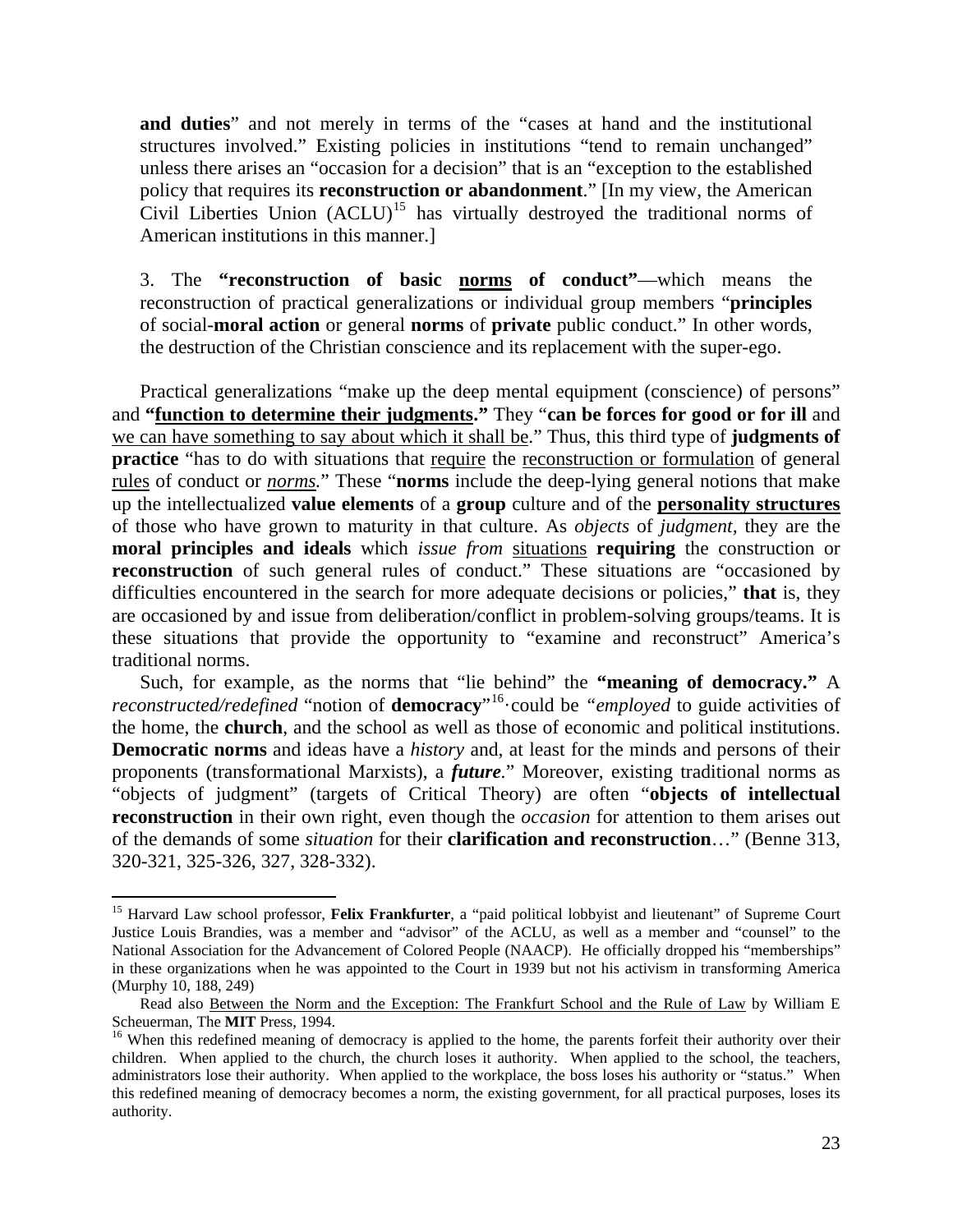These three types of judgment are "inter-dependent" and "interact upon one another." The "soundness of anyone of them *depends* upon the soundness of the others," and this is "one way definitely to *take hold of practical judgments* to improve them," a "point in the discipline we seek." Consequently, the "function of **practical intelligence**" is the **"making, or remaking, of all these forms of judgment."** In fact, "all the elements" of a discipline of practical intelligence is **"rightly a discipline of human characters,"** because they are "points at which to develop characters" (remake personalities) and this means "making them into…characters aimed directly and effectively toward an **improved human community"** (Benne 321,326) .

... From the standpoint of General Systems Theory<sup>[17](#page-151-0)</sup>... we can consider the group itself as a kind of "super-organism" that should be subject to social pressures to conform to the standards set by other groups or organizations. Groups should also show many of the same sorts of internal processes as do individuals. Not unexpectedly, most of the factors that influence individual conformity and **internal conflict** have their direct parallels when we study the behavior of groups as groups. (McConnell 723)

**Three "Phases" in the Decision-Making Process:** There are "three phases" in a "complete act" of practical judgment. In practice, these "processes do not go on separately or in any regular chronological order." Rather, they "interact with one another, in mutual correction, as the total judgment (of the group) shapes up in a **common course of action and a common acceptance of the actions as possible, necessary, desirable, and efficient**." To recognize these phases and their characteristics and "to be able to deal with them" improves **practical intelligence** and helps toward "making practical judgments produce better *outcomes."* These phases are:

1. The "formulation of **a purpose**" or **"goal,"** that is, a **"desired end"** or "state of affairs" *(What ought to be).* Sound familiar?

This phase necessitates the **"fusion and interpenetration of outlooks"** of group members. It is through their *active participation* in forming a purpose or goal that the personalities and beliefs of each individual group member are revealed. This because their beliefs and personalities "both in their conflict and in their agreement, are defined by the ideal purposes and goals with which they are identified." Goals define their "characters" and purposes define their "values." So each must be "encouraged to project **publicly**" the *desired end* "which their *present* characters demand." Otherwise, the "value perspectives and the characters" of individual group members "will remain **subjective, unreasonable, and** *unconstructed* **sources of dissent and non-cooperation…to the degree to which they are not brought out in the open, objectified, discussed, reconstructed, and** *made common***…in the** *process* **of deliberation."** It is here that a "**common character** is built" through **"interpersuasion"** via **Cognitive Dissonance.** 

Once individual group members are facilitated into an *"organism,"* that is, where

<span id="page-151-0"></span> $17$  General Systems Theory is the philosophy of TQM, according to Deming.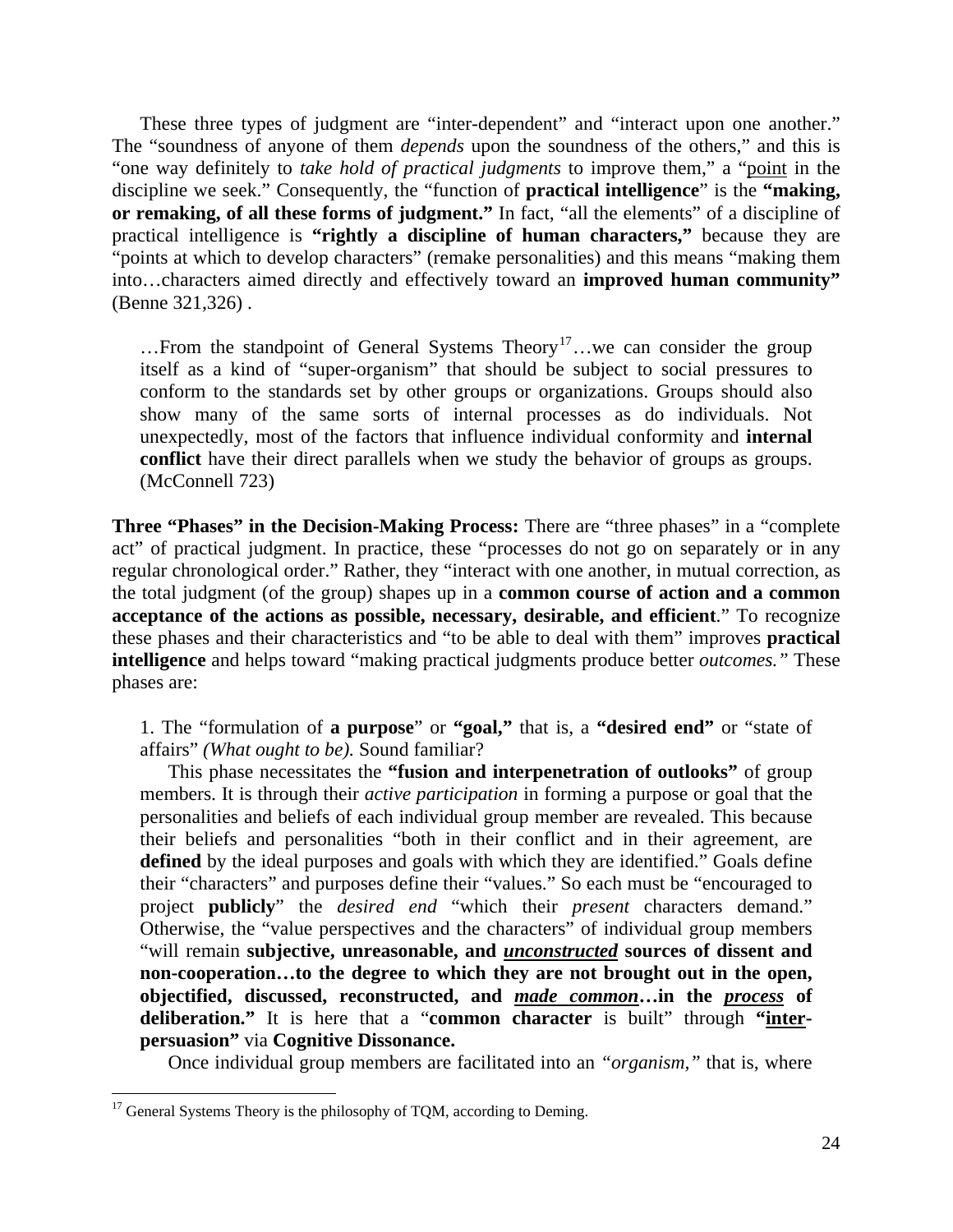the group itself thinks, feels, believes, behaves, etc. so alike that it is considered *one personality and one mind,* they are then treated psychologically as one *individual*  which is far easier to control and manipulate than the original mass.

If this first phase of **deliberation** is "short-circuited or neglected," a "reactionary swing" against the predetermined *what ought to be* may result. This because group members "do not find **identification** with common **long-range** goals" until their "aspirations" have been "stimulated and **revised**" by active emotional **"participation"** in the process. The "**imaginations, the hearts**, (emotions) of people *must be stirred* to an **acceptance** of a plan or policy" if that plan is to "serve as a **guide for reorganizing** activity."

In a problem-solving/planning situation, the *unwashed* group will probably accept "established priorities" or "available funds" as "setting limits" on *what ought to be,"*  so it is "important to be on guard against letting a narrow, **short-range** view of the situation set false limits on the possibilities." Also, the **"necessities"** in a problemsolving group are the "goals" that group members "come in deliberation to be so deeply committed to, so set on," that their inclusion in the plan is "necessary" to obtain their support and co-cooperation. The "imperatives of a group which set the necessities" are not "external" but internal. They are set by "value identifications in the characters of members," in their "normative outlook," in "their commitments as to what *oughts* are imperative for them. The point here is that **necessities must undergo the challenge of competing desires before being too early accounted necessities. Necessities can be changed, in fact** *must* **be changed…**The **deliberation and study** through which these *conflicting* imperatives are resolved is a *searching process*…the **deliberative process** by which such **changes are made**. For the present…we wish to point out, in general, that the conception of what is necessary in this sense must be settled **after, not before, being disciplined by the other phases of the judgmental process**." Moreover, decisions must include "what goals it is *desirable to pursue*." Here, "additional surveys, revealing (hand-picked) *factual conditions* not before taken into account, must be allowed to have **their full effect upon desires that have already been formed**. We have seen…that judgments of *what is necessary* may be **altered** also during **deliberation as conflicting values are resolved** and as a wider range of *desirable* possibilities is explored. This same observation is true also of…judgments of what is *desirable*."

2. The "description of *existing* conditions (*What is*)—getting *the facts,* defining relationships, noting possibilities." The "tools (Lewin's force field analysis) for analyzing social situations for their change possibilities" helps the change agent in "guiding" cooperative efforts "to see, to define, and to solve *implicit* problems."

One of the "most difficult problems of modem (Marxist) **planning**" is to **"bridge the gap"** between existing conditions or "what is" and "what ought to be." The primary job of the facilitator in this phase is to **"convince"** the group that the "**definition** of *what* **existing conditions** are relevant to a problem **depends** very closely upon notions of **what** the basic objectives **should be**." So "**common judgments** concerning the **interpretation** of even the most accurate factual surveys of relevant, **existing conditions depends** upon **common judgments** concerning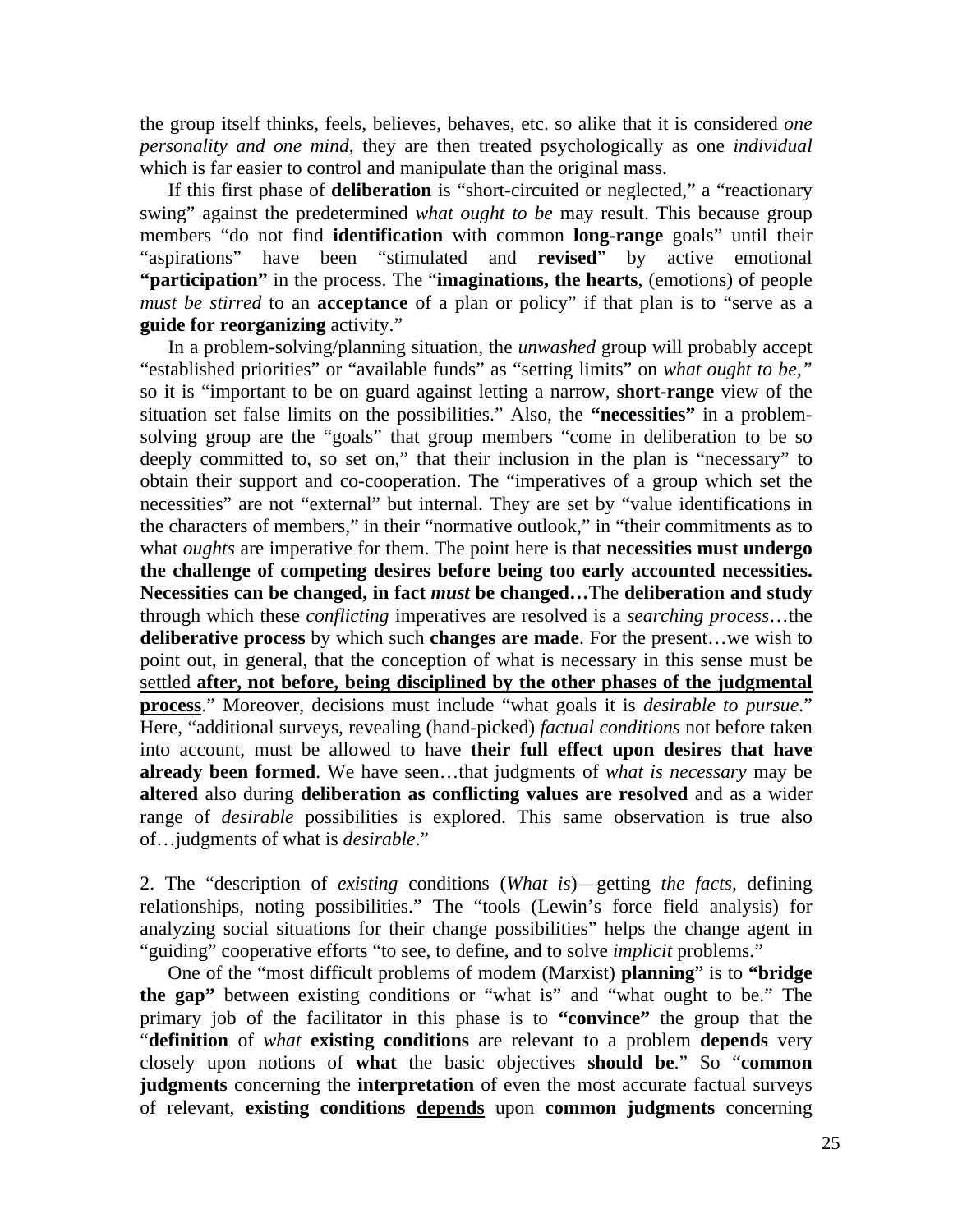**what…should be**." And *what should be* "serves to select the matters *of fact* to be inquired into," and the definition or "statement" of the problem is "subject to the results of the strict inquiry which is thus set under way.'"

In fact-finding, the change agent can manipulate the group into "complete acceptance of previously rejected facts…through the **discovery of these facts by the group members themselves…Then. and frequently only then. do the facts become really** *their* **facts…**" (internalized thus resulting in **commitment**). An individual "will believe facts he himself has discovered…It can be surmised that the extent to which social research is translated into social action depends on the degree to which those who carry out this action are a part of the *fact-finding* on which the action is based" (Benne 32-33, 319).

3. The "formation of a **plan of action**"—steps to "transform *existing* conditions into conditions that are desired." (to transform *what is* into *what ought to be)* This phase involves the "**fusion** of *fact* and desire, of present and future, of existing means and projected ends." The group, having been helped to assess the "deficiencies, and limitations" of existing conditions and practices and *adjusted their beliefs* of *what ought to be* in light of these hand-picked facts of the facilitators, now must "in the context of all this, forge out the program of action" through which to move "toward the desirable *state of affairs*" that the facilitators have "envisioned." If this phase is "properly conducted" by the facilitator, "it will have suffused, motivated, and influenced…all that is in the first and second phases" (Benne 324-325, 345-352).

But **"there is another step which adds much to the control we are after**—that is, the recognition and **provision for** the **interpenetration of these phases**." All three phases of practical judgment are involved in the *exercise* of each phase and the "surest *directives for each* come through conscientious attention to its connections with the others." Judgment is "whole" and these phases "are only important parts of it *where we can see and do something about making the whole go better.*" The "general **criterion** of **good judgment** - that is **common acceptance and consent** - works through each of the three phases." It is "operating" when group members "come together on the *facts*" and "dramatized" when "*differing points of view and conflicting interests and purposes move with their mutual tensions toward a fusion* of goal and into a concerted plan of action." Community, that is, "communion of beliefs, feelings, purpose, and direction" is a "**necessity** of man." Recognition of these three phases of practical judgment and "attention to their mutual dependence" can "convert our reckoning with this necessity" into a "passion" (Benne 324- 325, 332).

Moreover, "**verbal symbols**<sup>[18](#page-153-0)</sup>·people use can be helpful or harmful to good judgment. depending on how they come to have their meaning, and how *adjustable these meanings are*  when confronted with the **requirements**" of a "problem" (remember former President Clinton's allusion to the definition of "is"?) Thus, "our possession and *use of words* can be healthy or it can be pathological" when it concerns "what makes **good practical judgments**" (Benne 325-326).

<span id="page-153-0"></span><sup>&</sup>lt;sup>18</sup> Verbal symbols or words are symbols connected through associations to ideas implanted in the mind.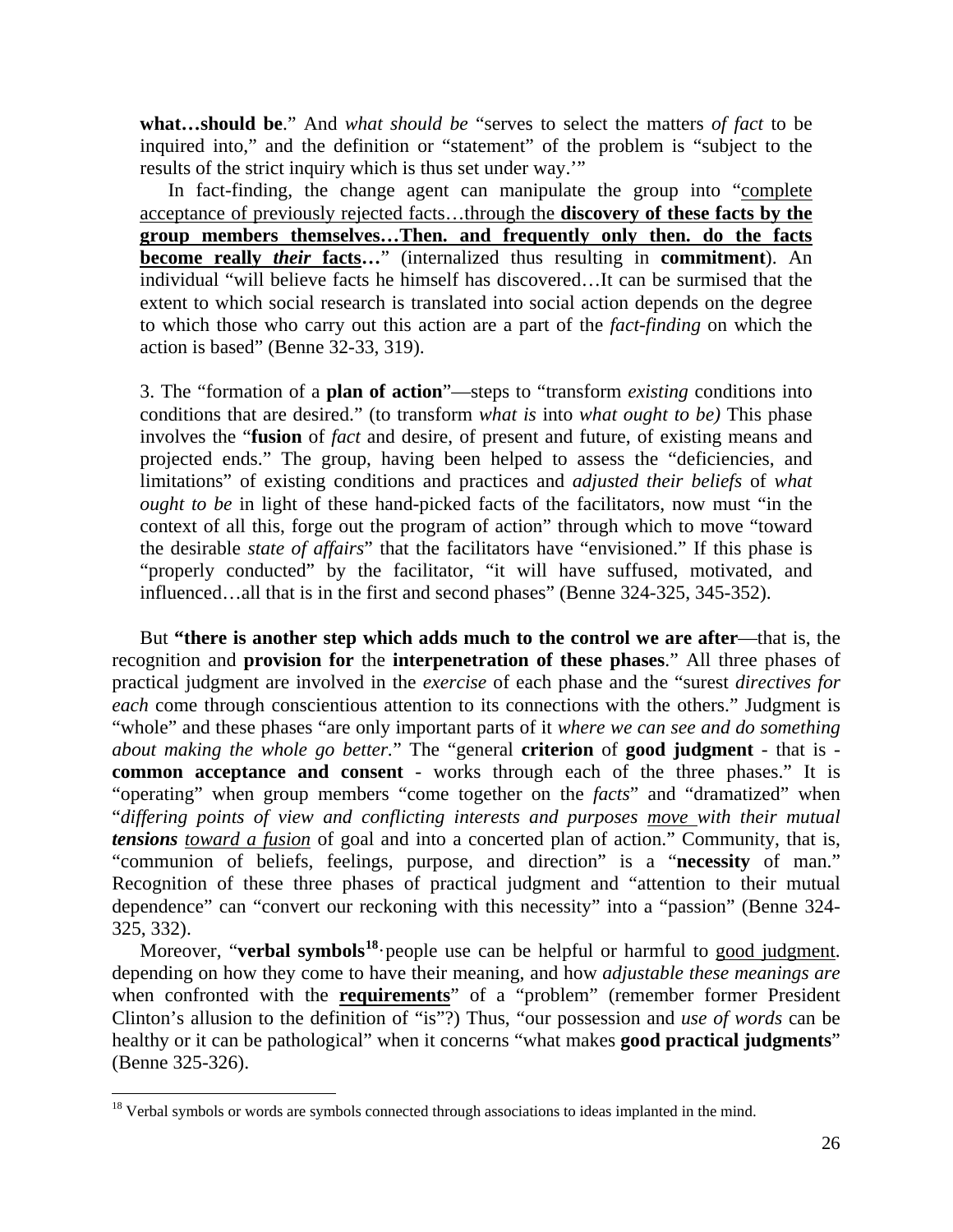The authors ask the question: "How do we tell whether a decision or policy or general principle is a good or poor one?" They answer: **"Common consent and acceptance, active**  and uncoerced, is our surest test." In other words, if the facilitated group reaches *consensus on a predetermined solution,* and all group members actively participated and internalized the decision accepting it as their own, and even those who strongly disagreed were neutralized and accepted the decision, then the decision "is a good one" (Benne 323-324). By this logic, the group of terrorists, facilitated by Osama bin Laden, who bombed the World Trade Center, made a *good* decision when they conspired to do so.

The authors explain: "It is **not accidental** that the **ideal of democracy** and the overall criterion of **good practical judgment** tend to become **one and the same**." This because "man can learn what is *good* from his experience" and he is "most *tolerant* when he stakes his quest for human good" upon the "capacity of people to say when *decisions* and *policies*  and *general principles* are good and when they are not good." With all **higher authority out of the way**, this **"leaves the way open"** for the **"common uncoerced persuasion"** of the group, which is the only "inclusive **criterion** of good **practical intelligence**." In fact, "this inclusive criterion of good practical intelligence can **transfigure virtually every step in the making of decisions and choices in private and public life**" of group members. This, the authors stress, "illuminates and directs the whole field of *practical considerations and findings*" (Benne 324).

Knowledge will forever govern ignorance: And a people who mean to be their own Governors, must arm themselves with the power which knowledge gives. (James Madison [source unknown])

So you see, victims of the group are deceived into believing that it's their *own* decisions to which they commit and thus help implement, when the reality is that **it is predetermined decisions for which problem-solving elicits "common consent and acceptance" as well as common action from the group**. More important, little do they realize that their faith and personal identity was sacrificed to the "new god" so that they would become habituated, like Pavlovian dogs, to doing the bidding of their masters. The ideal situation for a master is for his obedient slaves to love their slavery.

## **RE-EDUCATION—THE PROCESS OF BRAINWASHING**

…Of course lots ordinary people engage in unethical, manipulative behavior. The difference with cult leaders is that they use powerful (Pavlovian) behaviormodification techniques to reshape recruits' thinking, sense of identity and value systems.

An effective cult operates much like the "**re-education** camps in **totalitarian countries**, attacking the recruits' sense of self (identity) so that he can be manipulated for the leader's purposes. The techniques used to control members include…orchestration of intense emotional experiences, role playing…induction of feelings of guilt or fear, redefinition of certain words or introduction of new words into a recruits' vocabulary, public confession sessions, use of punishment and reward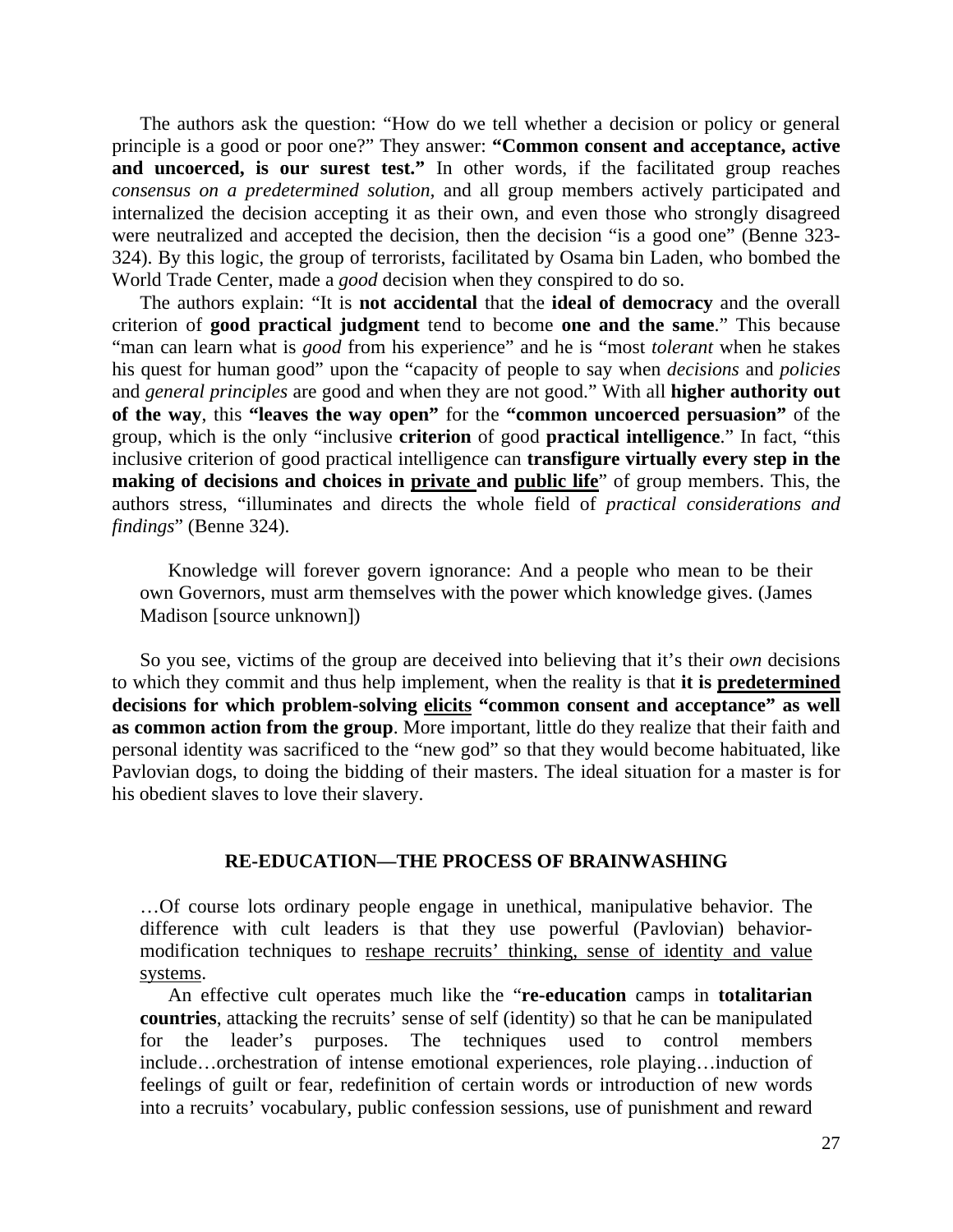and the induction of altered states of consciousness or dissociate states, often through hypnosis (today's stress reduction techniques). Not only is the new recruit bombarded with all these techniques, but older cult members are often especially nice to him...

**When disguised…these techniques will work on almost anyone who is not forewarned about the dangers. Over time, the result of an effective "thought reform" program is a diminished capacity by the recruit to assimilate and critically analyze information.** The recruits' personal aspirations, view of past experiences and **religious and political beliefs** can be changed as well.

…the average American has to realize just how vulnerable he is to influence techniques, and start insisting that the next generation be taught how to recognize the warning signs of cult methods. (Kisser) [emphasis added]

Now to review the brainwashing/dialectical process. Since life is not perfect nor is human nature, there is and always have been complaints and dissatisfactions with day to day life itself, with our schools, with government institutions, with workplaces, with management/labor relations, businesses/industries, race relations, etc. Marxists are well aware of these ups and downs in life and have always capitalized on them in order to create conflict in whichever country they target by *raising the consciousness* of those concerned about these "dissatisfactions." In institutions, organizations, industries, etc., carefully prepared surveys and/or interviews are means to reveal areas where dissatisfactions might exist. After a little propaganda, these minor areas of complaint, like the leaky faucet, becomes major problems that must be solved. And to solve them in accord with the Marxist plan, all *stakeholders* (individuals concerned who may either openly oppose or support a specific change effort such as opinion leaders, community leaders, status figures, power brokers, etc., in government, in the workplace, in the local community, in the school system, in the labor unions, in the particular agency or institution targeted) must be involved in the problem and its solution.

The reader is surely aware by now that traditional problem-solving has nothing to do with the dialectical problem-solving/Marxist planning discussed in this paper. Compromise is often the traditional method used in solving problems when diverse interests are involved. But to the brainwashers, "Compromise is not the democratic ideal of method" because it "**leaves the minds, the outlooks, and the perspectives of the conflicting groups unreconstructed** or at best partially changed," which means that the Planners are unable to control/determine the outcome (Benne 299).

As noted earlier, the re-education of an individual has three tasks to accomplish if it is to eliminate his existing conscience. First, it must change the individual's **cognitive structure**. This includes his *perception* of his physical and social environment because it is perception which guides behavior. At the same time, his perception is guided by his world view, all his facts (an individual's facts consist of what he believes to be true which includes his belief in God and his Word), his ideas, his beliefs and values. Secondly, it must change or alter his likes and dislikes and the values he lives by. It must change his **feelings** about higher authority, including his *(emotional)* reactions toward all *sources* of higher authority (God, pastor, boss, existing government/laws) of whom he formerly behaved in such a way so as to gain their approval and avoid their disapproval. And thirdly, re-education affects the individual's **motoric action** in that the formerly rugged individualist must become the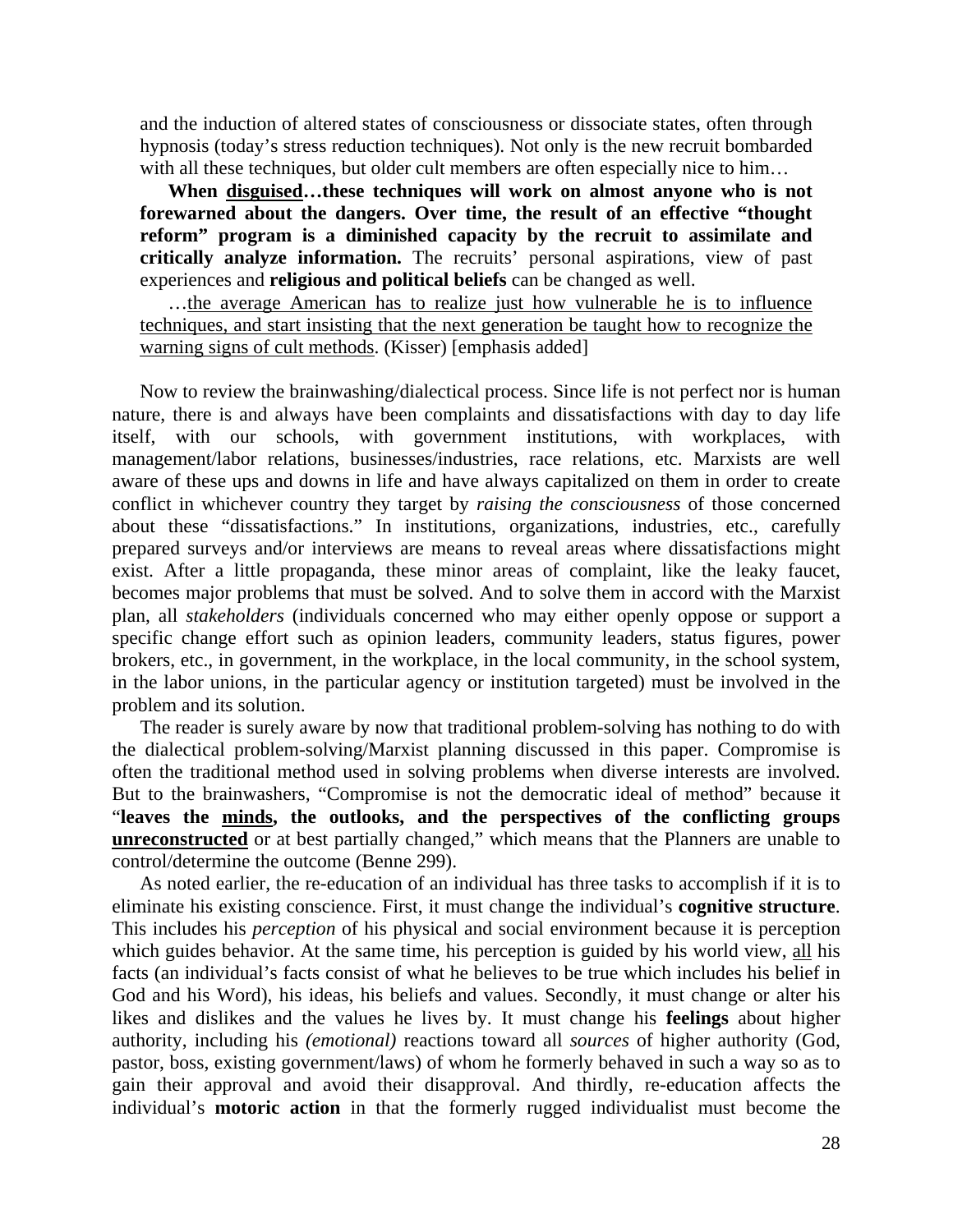habitual consensus seeker. Moreover, his behavior and habits that formerly were guided and controlled by his conscience must be guided and controlled by the group super-ego (Benne 24).

Therefore, an individual who has been successfully brainwashed must have (1) "a change in action-ideology" which consists of the "frequently **non-conscious system of values which guides conduct**." The Christian norms, rules, absolutes, "thou shalt not's" stored in his **conscience must be replaced by the "new god" and group super-ego**; (2) "a real acceptance of a changed set of **facts** and values." This means that "new facts and values," that is the "new god" has been accepted "not merely verbally" but "as an action-ideology" or as his/her new guiding conscience/super-ego; (3) "a change in the perceived social world." In "any situation we cannot help but act according to the field we perceive" and our perception is determined by our **"facts"** in our conscience and our facts determine our **"values**.**"** Since behavior or "action is ruled by perception," only a changed action-ideology, changed from a godly conscience to the group super-ego, can produce changed perception which guides behavior (Benne 28).

Consequently, a "change in action-ideology, a real acceptance of a changed set of facts and values, a change in the perceived social world—**all three are but different expressions of the same process**." By some, "this **process** may be called a change in the culture of the individual; by others, **a change of his super-ego**." Whatever these godless Marxists choose to call it, this process consists of replacing the conscience with what they call a "new superego" based on the Marxist norms of the group/change agent. Henceforth, the individual is guided by group facts, beliefs, and values that in turn, are inculcated by the change agent/facilitator. Lewin warns: "It is important to note that re-education will be successful, i.e., lead to **permanent change, only if** this **change in culture** is **sufficiently complete**." Otherwise, the individual becomes a "marginal man," that is, he is lacking the guiding force of the "old god" but neither is he guided by the new (Benne 29).

The *"manner* in which the **new super-ego** is introduced" has a "very important bearing on the success or failure of the re-educative process." Of course, the "simplest" way is the "enforcement of the **new set of values and beliefs**" but when this is done "**a new god** is introduced who **has to fight with** the **old god, now regarded as a devil**." Therefore "an individual who is made a subject of re-education against his will" is "likely to meet the **new set of values** with hostility." And the "greater the loyalty of the individual" to the **old god** and the "less self-centered" he/she is, the more "pronounced" will be their hostility, so they "can be expected to offer stronger resistance to re-education, for the very reason that they are more firmly anchored in the old system" (Benne 29).

[Frankfurt school's Max] Horkheimer's conception of socialism implies a **collectively controlled society** which would provide the condition for the possibility for unfolding all individual…**differences**. In 1940 he made clear that in his view the **theoretical** conception which, following its first trailblazers (Lenin's Russia), will show the new society its way - the system of workers' councils<sup>[19](#page-156-0)</sup> - grows out of *praxis*...He envisioned a society based on the socialization of the means of production, planned management and, importantly, the participation of all…

<span id="page-156-0"></span><sup>&</sup>lt;sup>19</sup> soviets or committees.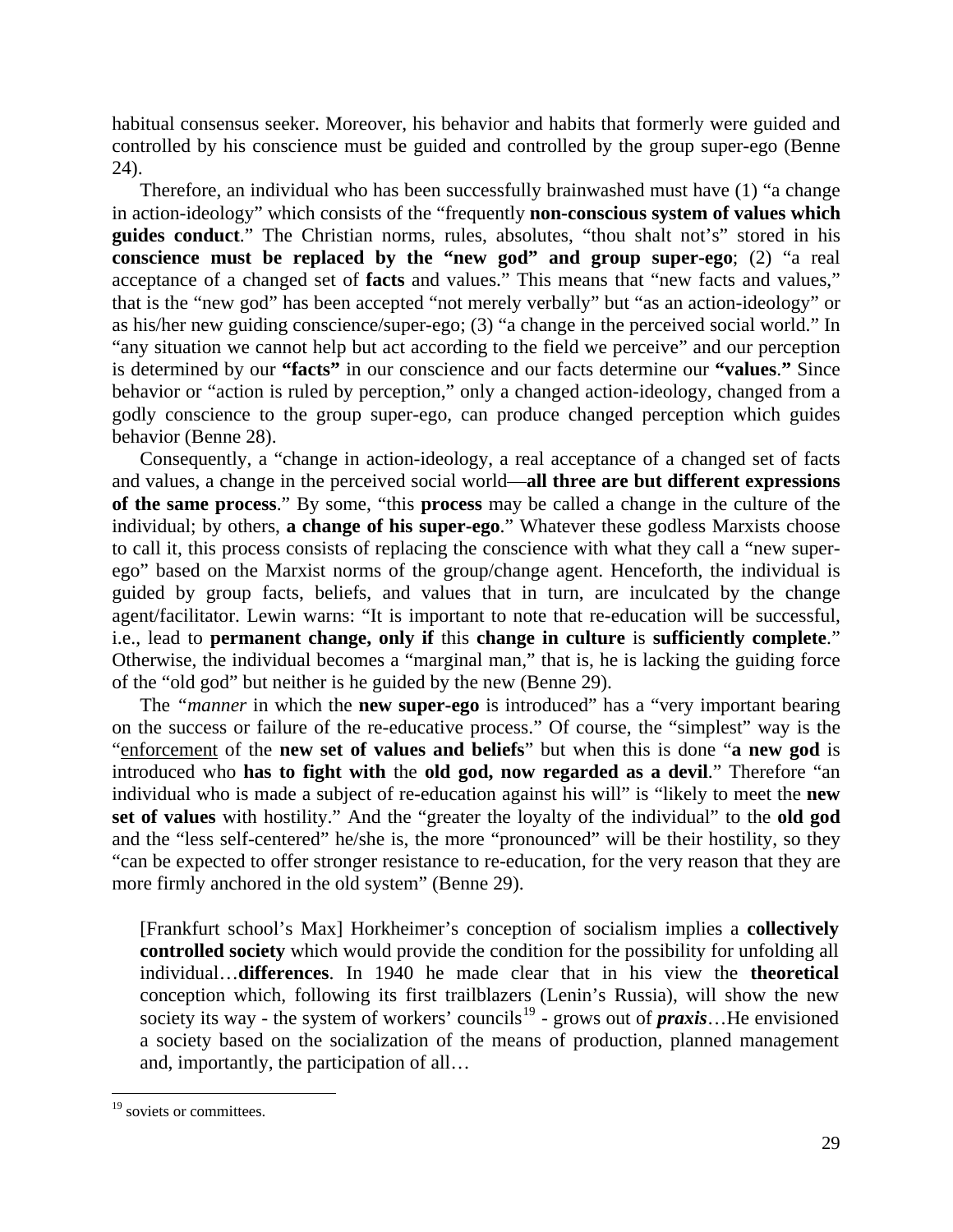[Says Horkheimer] Contemporary reflection in the service of a **transformed** society should not disregard the fact that in a **classless democracy plans cannot be forced on others through power or through routine, but must be arrived at through free agreement**. (Held 46)

Since **"re-education aims to change the system of values and beliefs of an individual or a group…it seems illogical to expect that this change will be made by the subjects themselves. The fact that this change has to be enforced on the individual from outside seems so obvious a necessity that it is often taken for granted."** If **"re-education means the establishment of a new super-ego"** then this objective "will not be reached so long as the new set of values is not experienced by the individual as something freely chosen." For instance, if the "individual complies merely from fear of punishment" rather that the "dictates of his free will and **conscience**," then the "new set of values he is expected to accept does not assume in him the position of **super-ego**, and his re-education therefore remains unrealized" (Benne 30).

Following one's **conscience** is identical with following the perceived *intrinsic* requirements of the situation. Only *if* and when the **new set of values** is freely accepted and only if it corresponds with one's **super-ego**," does changes in perception occur which are "a prerequisite for a change in conduct and therefore for a lasting effect of re-education." And when reeducation only reaches the "level of verbal expression" and not "conduct" itself, it may result in "heightening the discrepancy between the (new group) super-ego (the way I ought to feel) and the ego (the way I really *feel)* (which is still guided by the old conscience) and leads to a state of high emotional tension" (cognitive dissonance/guilt) and thus "gives the individual a bad conscience," but not "correct conduct" (Benne 28, 30).

How then can "free acceptance" of a new god be brought about when individuals are "hostile to the new" and "loyal to the old?" By the creation of groups! In order to avoid this hostility a "deception and smokescreen" must be used. The individual must be manipulated into a controlled group environment especially created to *force him to decide within himself* to accept this new god. This calls for "the creation, as part of the re-educative process, of an atmosphere of (perceived) freedom and spontaneity." This atmosphere of "informality and freedom of choice" where "voicing grievances" and "emotional security" are norms suggests to many people that the re-educator is "clever enough in manipulating the subjects to have them think that they are **running the show**." And so it is with TQM.

Marxists know that it's virtually impossible to change the beliefs and convictions of single individuals and/or change their "convictions item by item." When this is attempted, in "arguments" with the individual on any particular issue, he/she "will find some way…to retain his beliefs" and "no change of conviction" can be established. His conscience won't allow it. Naturally, when someone deliberately attempts to replace an individual's life-long convictions and cherished beliefs with their own alien beliefs, they are met with hostility. Therefore, "Step-by-step methods are very important in re-education." Individuals don't change, but put him/her into a diverse group where they are manipulated into trusting and believing that "we're all alike," where they feel acceptance and belongingness, where their needs are satisfied, and they will change their facts, beliefs, and values as the facilitated group itself changes. So they must be put into a diverse group where they find acceptance and belongingness. Here, the individual's entire value system and worldview shifts as the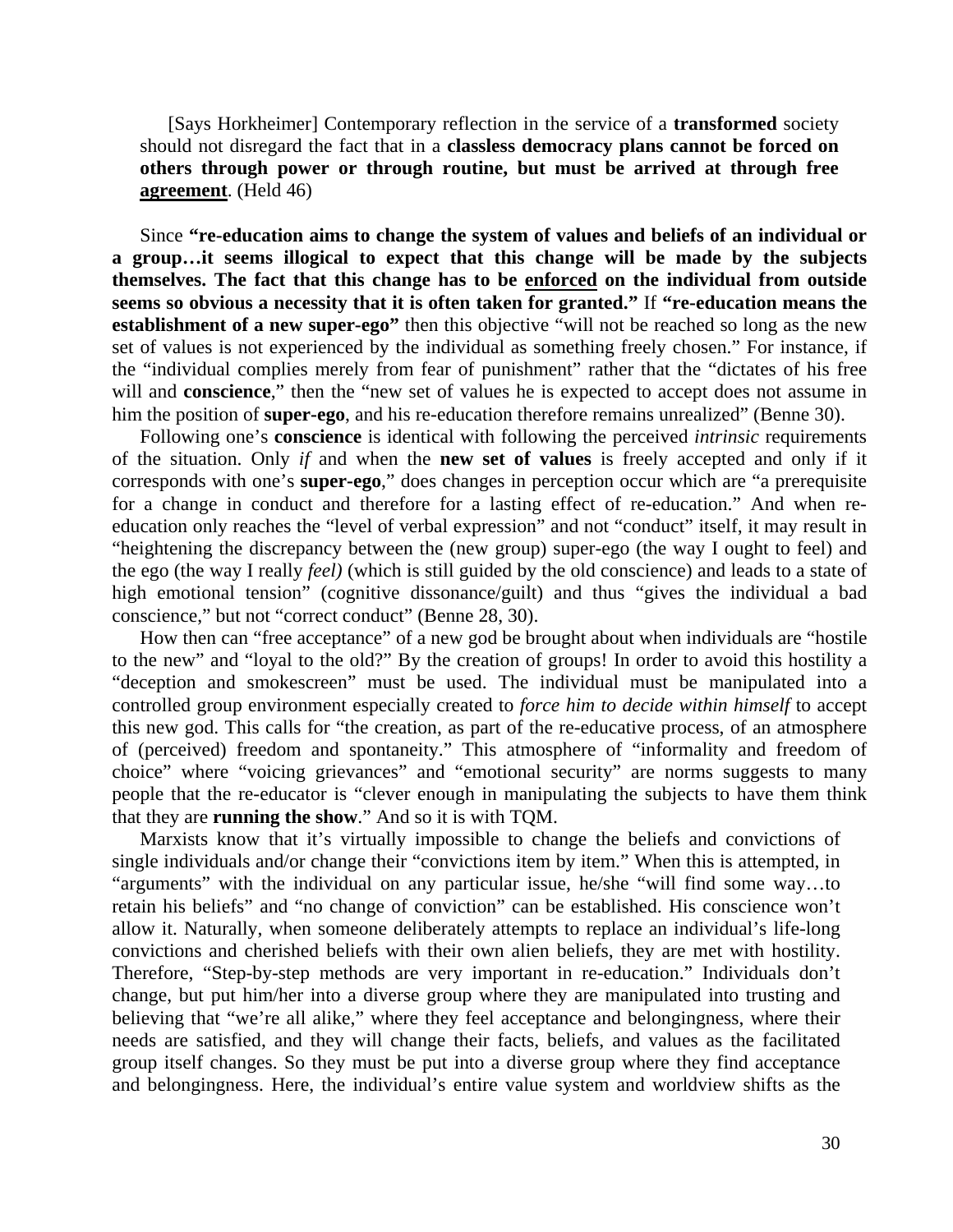facilitated group as a whole shifts their beliefs.<sup>[20](#page-158-0)</sup> These steps must be "conceived as steps in a gradual change" of the individual, a "change from hostility to **open-mindedness** and to friendliness to the **new culture** as a whole." Need I point out that over the past half century the norms of the group have so pervaded or actually replaced our traditional Christian norms that "open-mindedness" (without absolutes, principles, Christian convictions, etc.) today is not only expected but demanded of citizens extending even to the church.

Consequently, "one of the outstanding means used today for bringing about **acceptance** in re-education," explain the authors, "is the establishment of what is called an **in-group**, i.e., a group in which *members feel* belongingness." This "feeling of group belongingness seems to be greatly heightened if the members feel free to express openly the very sentiments which are to be dislodged through re-education." Re-education "influences conduct only when the *new system* of values and beliefs dominates the individual's *perception.* Therefore the acceptance of the new system is linked with the **acceptance of a** *specific group,* **a particular role, a definite source of authority (super-ego) as new points of reference**." It is "basic for re-education" that this linkage be "very intimate" because it can be made "a powerful means for successful re-education." As noted elsewhere, intimacy/group belongingness/weness with a specific group is *the* key to the group member's acceptance of the "new god." In short, the basic tools used by Marxist facilitators for initiating and controlling changes include:

1. "**Theory** of social engineering"—which "provides conceptual tools (including Lewin's force field analysis) for diagnosing the possibilities for change, for locating the forces which support it, and for devising change procedures for those who oppose it." (Benne 12-15)

2. "**Understanding of the group process**"—including "leadership and membership skills and of how these are used to **induce** and stabilize the **restructuring of a social system** such as the school," and **"Social-psychological understandings"**—in order "to be effective in **re-educating** the persons and groups involved in the change." To have all this knowledge and these skills is to have "control of the tools and **process**" for inducing and directing change. To ensure that democratic (Marxist) values will be "recognized and honored in the functioning of the group process and the changes which it produces," leadership will need an additional tool—the "change agent." (Benne 12-15)

3. **"Change agent"**—trained individuals "who have a method of social engineering whose operating procedures incorporate both democratic (Marxist) ideas and values and the knowledge and skills relevant to initiating and controlling the change process." There is also a "fourth kind of equipment needed as part of the discipline for democratic change agents"—**"problem-solving method."** (Benne 12-15)

<span id="page-158-0"></span> $20$  A reading in a Social Psychology text will explain the universal characteristics of groups and thus will enable the reader to understand the all important emphasis that Marxists place on the group, because without it, there could be no brainwashing.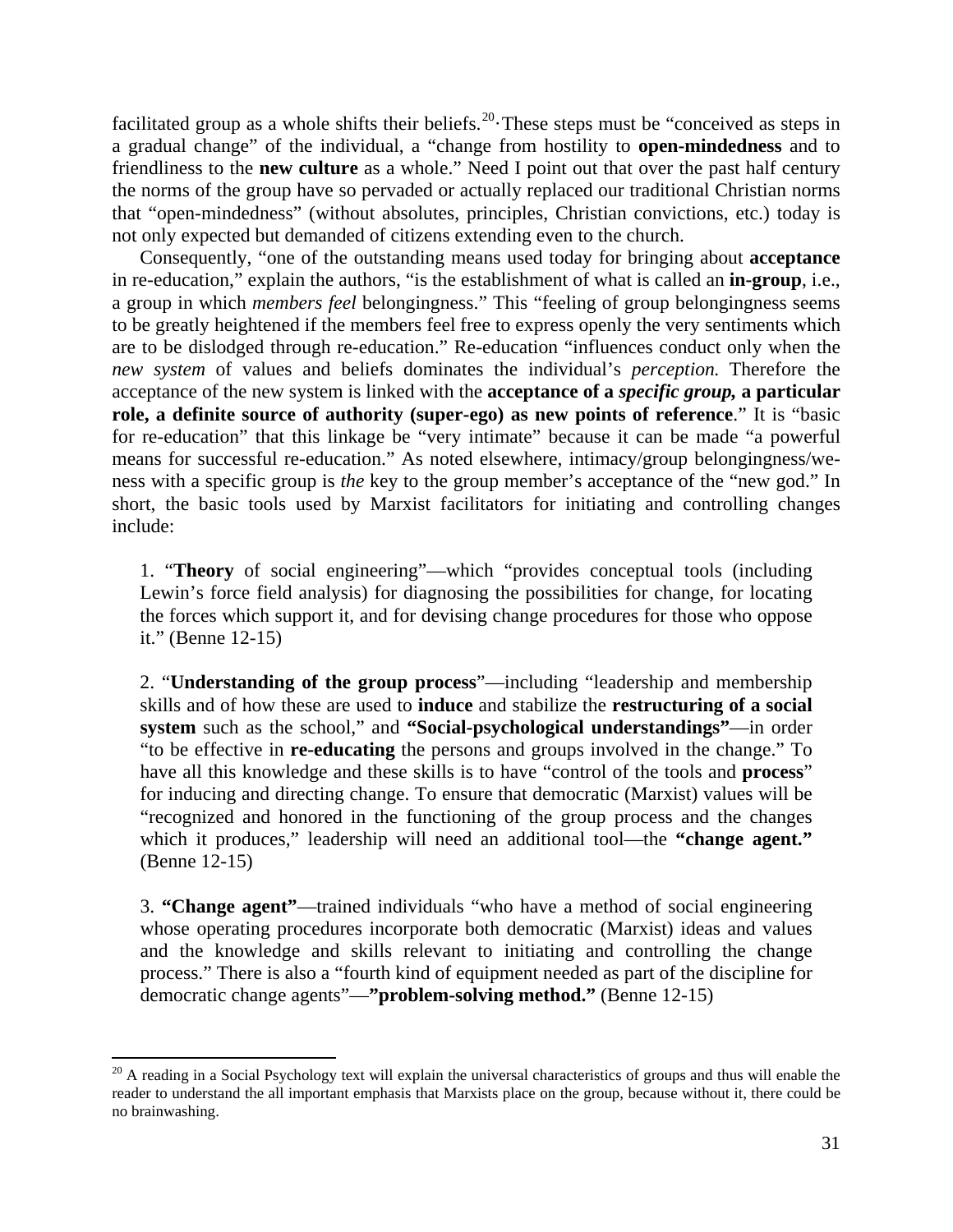4. **"Problem-solving Method"—**In a highly industrialized society, the "**conditions** under which group life must be lived are **constantly changing**." As "situations change," the naturally and voluntarily "established relationships for cooperative activity" within the traditional groups in the various social systems of the wider community "are no longer an adequate way for dealing with these *situations*…" These groups then must "reinterpret the implications of (their) basic attitudes and values in the context of the *new situation*" as well as "restructure the human relationships" by which they operate. Therefore they need "a **problem-solving method**." But when the "problem involves changing human relationships, the *method*  must include the **scientific method** and something more. For it must also be *grounded in* the disciplines we already mentioned: the social-psychological understandings, the dynamics of the group process, and the democratic ethic." (Benne 12-15)

For "only a *method* of this scope" can effectively deal with "changing human relations" for it "must consider not only *what is* and *what can be* but also, *what ought to be.*" Of course, only these would-be dictators know what *ought to be.* Indeed, a "problem-solving method of such breadth is necessary" to give change agents the "criteria for locating and defining needed changes, for planning the means to execute them, for weighing the adequacy of proposed solutions, and for evaluating the consequences after *acting* upon these proposals." It is the change agent/facilitator, often posed as participant, as consultant, as leader, as management, and even as 'one of us'/'one of the good ole boys'—who is really "running" **the show"** (Benne 12-15).

Fred Emery, member of the Hegelian Tavistock Institute in London (the sister organization of the National Training Laboratories and the first to apply this process to the workplace), wrote in 1997:

…Forty years ago social scientists emerged from the Depression…with a very clear **agenda** for their future. Human affairs had slipped out of human control and a powerful, influential body of social scientists were determined that such would never happen again if social science could prevent it...

…If anything comes close to being a **manifesto defining that agenda** it is **Kurt**  Lewin's posthumous paper (1947), Frontiers in Group Dynamics.<sup>[21](#page-159-0)</sup> His title directs us to the key to the euphoria of the 1940s. There was the belief that the social sciences had at last gotten a firm, though incomplete, knowledge of the dynamics of **small groups** and possessed ways of **putting that knowledge into practice**. This created a bridge between psychology and psychiatry, as sciences of individual behavior, and sociology and anthropology. It was the basis for the social sciences to working democratic (socialistic/communistic) ways with groups, organizations and communities to create conditions conducive to individual mental health and personal growth, while providing positive **feedback** for the **quality** of **group life**. For those who believed that science should serve human ends this was a revolutionary improvement on the psychoanalytical couch and **promised to be less bloody than** 

<span id="page-159-0"></span><sup>&</sup>lt;sup>21</sup> Human Relations and Curriculum Change contains the essence of Lewin's Frontiers in Group Dynamics, and that is, how to apply this brainwashing process.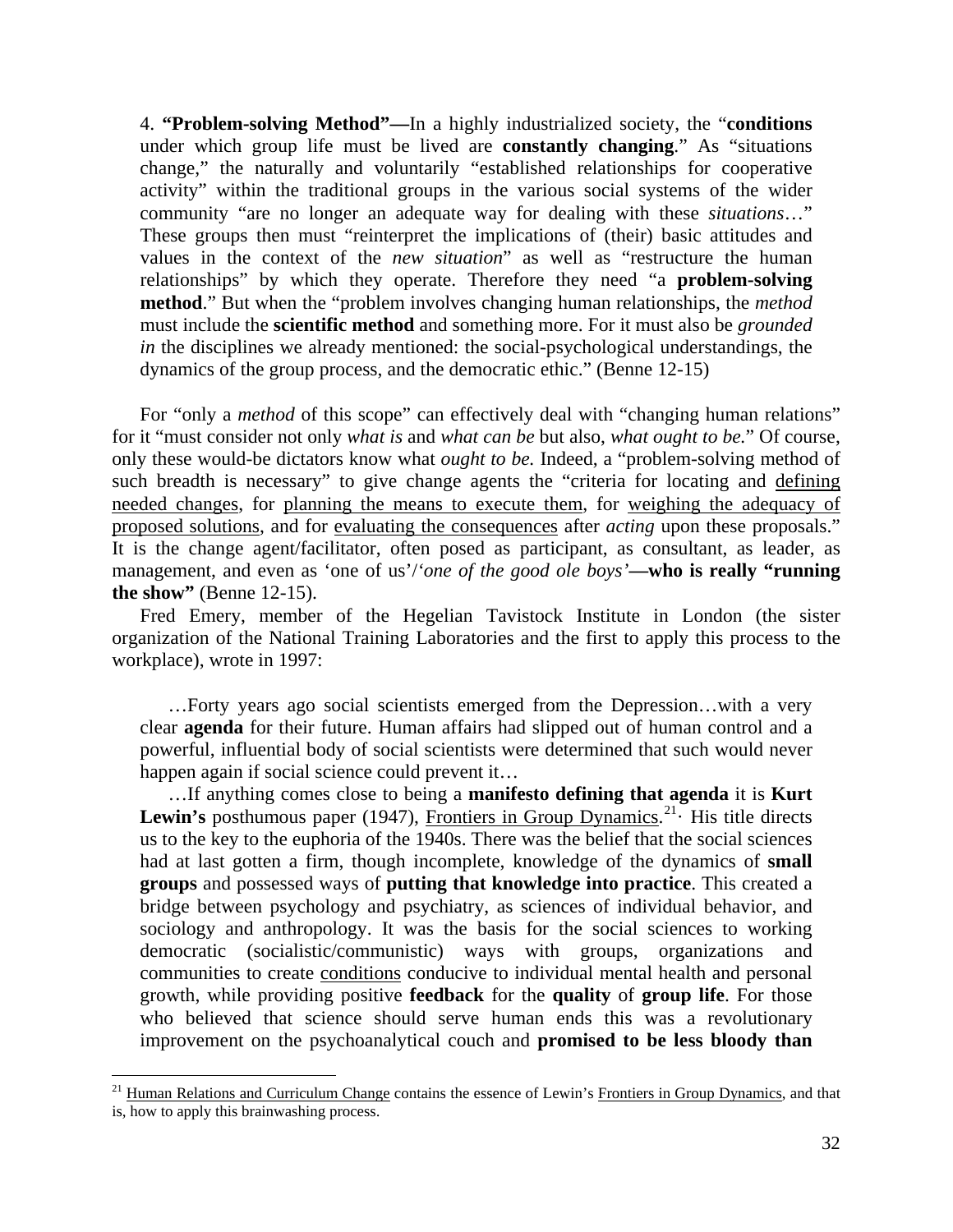## **revolutionary confrontation**.

Lewin was speaking for many of his contemporaries when he wrote in his paper, "This development indeed may prove to be as **revolutionary** as the atomic bomb." (Trist, Emery, & Murray 678-679)

One could honestly say that the blood that has been shed for our freedom during the various wars has been for naught. As our brave men fight even now, they are fighting for an America that no longer exists. Our worst enemy lies within. These termites have eaten away the foundation of our nation unawares. Today, America is almost ready to succumb to the planned New World Socialist Order where real freedom will be a thing of the past, and the masses will love it so. Remember, Hitler came to power by legal means using this very process. But the ultimate crime here, from a Christian's point of view, is not the loss of freedom, it is the millions of eternal souls that are being sacrificed for this new tower of Babel and its "new god." For if they control your environment, they control your experiences. If they control your experiences, they determine your conscience. If they determine your conscience, they control your mind. If they control your mind, they control your *soul*…And that's what it's all about!

**And fear not them which kill the body, but are not able to kill the soul; but rather fear him which is able to destroy both soul and body in hell.** (Holy Bible, Matthew 10:28)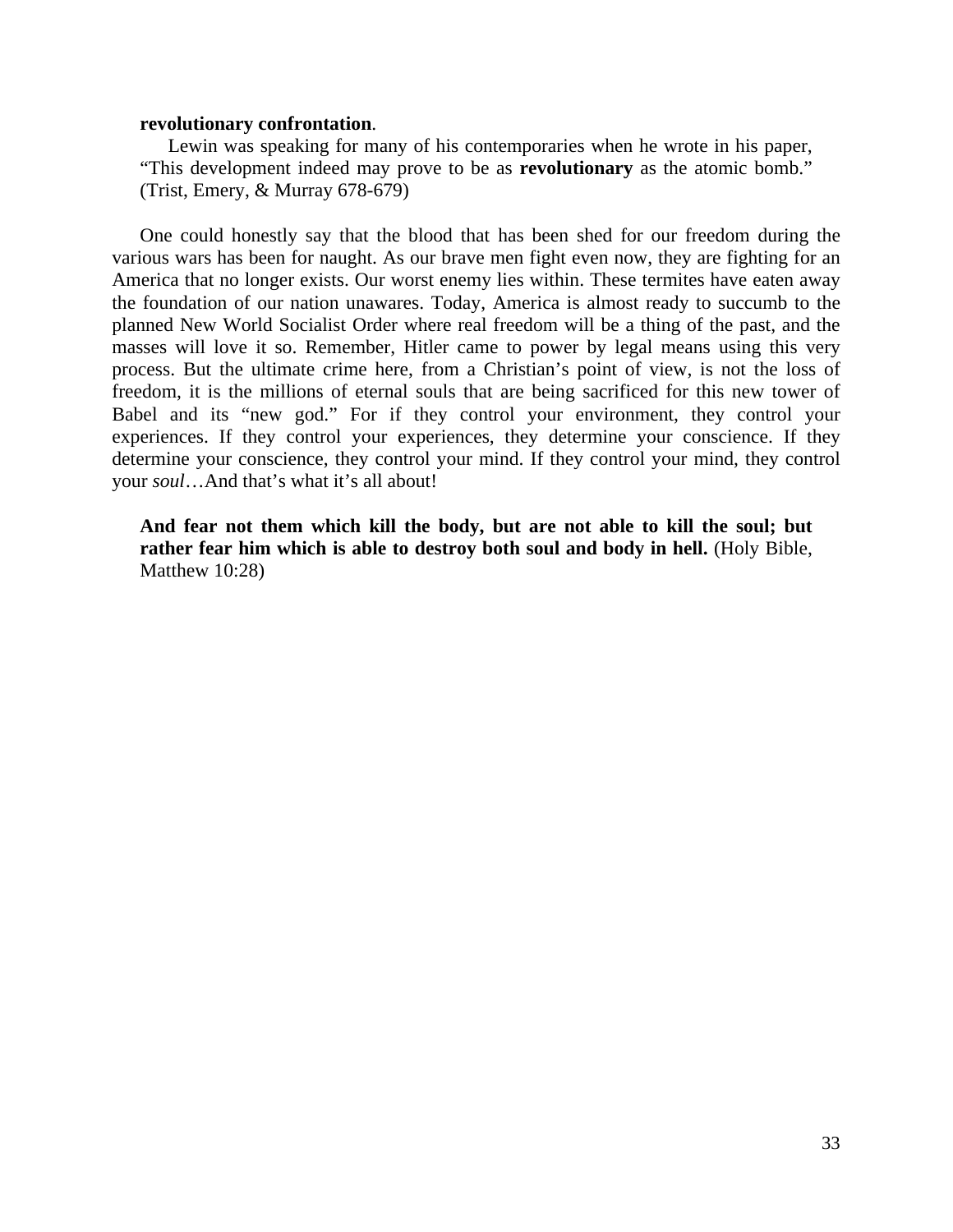## **WORKS CITED**

- Allport, Gordon and Gertrud Weiss Lewin, editors. Lewin's Papers on Group Dynamics. Harper & Brothers Publishers, 1948.
- Benne, Kenneth D. and Bozidar Muntyan, editors. Human Relations in Curriculum Change. Dreyden Press, 1951.
- Benne, Kenneth D., Leland P. Bradford, Jack R. Gibb, and Ronald O. Lippitt, editors. The Laboratory Method of Changing and Learning: Theory and Application. Science and Behavior Books, Inc., 1975.
- Bennis, Warren, Kenneth Benne, Robert Chin, and Kenneth Corey (editors). The Planning of Change. Holt, Rinehart and Winston, 1961, Third Edition 1976.
- Bonner, Stephen Eric. Of Critical Theory And Its Theorists. Blackwell Publishing, Oxford UK & Cambridge USA, 1994.
- Forsyth, Donelson R. Social Psychology. Virginia Commonwealth University, 1987.
- Hammond, Guyton B. Conscience And Its Recovery: From the Frankfurt School to Feminism. University Press of Virginia, 1993.
- Held, David. Introduction to Critical Theory: Horkheimer to Habermas. University of California Press, 1980.
- Jay, Martin. The Dialectical Imagination: A History of the Frankfurt School and the Institute of Social Research. 1923-1950. Little, Brown and Company, 1973.
- Kisser, Cynthia. "The Road to Heaven's Gate," Wall Street Journal. April 1, 1997. Kleiner, Art. The Age of Heretics. Currency/Doubleday, 1996.
- McConnell, James V. Understanding Human Behavior. University of Michigan; Holt Rinehart, and Winston, 1980.
- Miles, Matthew B. Learning To Work In Groups: A Program Guide For Educational Leaders. Teachers College Press, 1959, 1971 Edition.
- Murphy, Bruce Allen. The Brandeis/Frankfurter Connection: The Secret Political Activities of Two Supreme Court Justices. Anchor Press/Doubleday & Company, Inc., 1983.
- Phi Delta Kappan. January 1993.
- Richardson, George P. Feedback Thought in Social Science and Systems Theory. University of Pennsylvania Press, 1991.